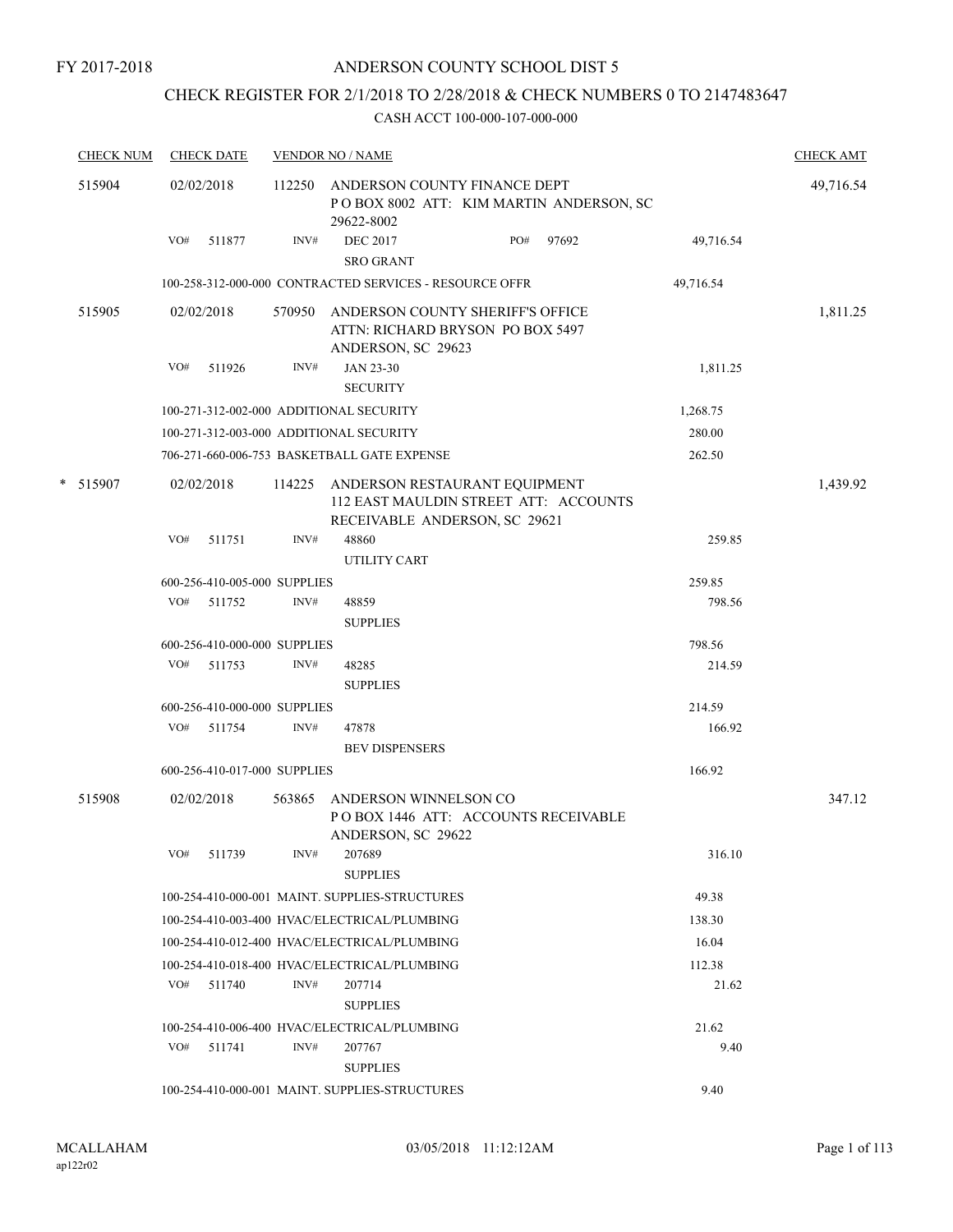# CHECK REGISTER FOR 2/1/2018 TO 2/28/2018 & CHECK NUMBERS 0 TO 2147483647

|            | <b>CHECK NUM</b> | <b>CHECK DATE</b>                       |             | <b>VENDOR NO / NAME</b>                                                                    |          | <b>CHECK AMT</b> |
|------------|------------------|-----------------------------------------|-------------|--------------------------------------------------------------------------------------------|----------|------------------|
| $*$ 515911 |                  | 02/02/2018                              |             | 570528 ASIAN FOOD SOLUTIONS, INC<br>2572 WEST STATE RD 426 SUITE 2016 OVIEDO, FL<br>32765  |          | 9,219.60         |
|            |                  | $VO#$ 511756                            | INV#        | 67346<br><b>FOOD</b>                                                                       | 9,219.60 |                  |
|            |                  |                                         |             | 600-000-172-000-000 FOOD SERV INVEN, FOOD                                                  | 9,219.60 |                  |
|            | 515912           | 02/02/2018                              | 570814 AT&T | $(864 M09-9122)$<br>PO BOX 105262 ATTN: ACCOUNTS RECEIVABLE<br>ATLANTA, GA 30348-5262      |          | 937.33           |
|            |                  | VO# 511757                              | INV#        | 864 M09-9122<br>PHONE SERVICE                                                              | 937.33   |                  |
|            |                  | 100-266-340-000-000 TELEPHONE           |             |                                                                                            | 937.33   |                  |
|            | 515913           | 02/02/2018                              |             | 569220 AUTECH<br>POBOX 248 ATT: ACCOUNTS RECEIVABLE<br>WILLIAMSTON, SC 29697               |          | 1,960.65         |
|            |                  | VO#<br>511733                           | INV#        | 6336<br><b>TL HANNA</b>                                                                    | 150.00   |                  |
|            |                  |                                         |             | 100-254-410-002-400 HVAC/ELECTRICAL/PLUMBING                                               | 150.00   |                  |
|            |                  | VO# 511734                              | INV#        | 6328<br>NEVITT FOREST                                                                      | 150.00   |                  |
|            |                  |                                         |             | 100-254-323-012-400 CONTR SERV-HVAC/ELECT/PLUMBING                                         | 150.00   |                  |
|            |                  | VO# 511735                              | INV#        | 6359<br><b>TL HANNA</b>                                                                    | 973.08   |                  |
|            |                  |                                         |             | 100-254-323-002-400 CONTR SERV-HVAC/ELECT/PLUMBING                                         | 973.08   |                  |
|            |                  | VO# 511736                              | INV#        | 6356<br><b>SOUTH FANT</b>                                                                  | 207.57   |                  |
|            |                  |                                         |             | 100-254-410-015-400 HVAC/ELECTRICAL/PLUMBING                                               | 207.57   |                  |
|            |                  | VO# 511737                              | INV#        | 6346<br>NEW PROSPECT                                                                       | 480.00   |                  |
|            |                  |                                         |             | 100-254-410-010-400 HVAC/ELECTRICAL/PLUMBING                                               | 480.00   |                  |
|            | * 515916         | 02/02/2018                              | 564662      | BRADY'S SCREEN PRINTING<br>106 CONCORD ROAD ATT: ACCOUNTS<br>RECEIVABLE ANDERSON, SC 29621 |          | 180.20           |
|            |                  | VO#<br>511760                           | INV#        | 32597<br><b>SOUTHWOOD</b>                                                                  | 180.20   |                  |
|            |                  | 721-190-660-021-443 PHYSICAL ED EXPENSE |             |                                                                                            | 180.20   |                  |
|            | 515917           | 02/02/2018                              | 572588      | BRYANT ENTERPRISES, LLC<br>418 SNEAKING CREEK DRIVE HAYESVILLE, NC<br>28904-6423           |          | 600.00           |
|            |                  | VO#<br>511878                           | INV#        | PO#<br>97917<br>11545<br>PROGRAMMING                                                       | 600.00   |                  |
|            |                  | 100-252-410-000-INS INSURANCE GRANT     |             |                                                                                            | 600.00   |                  |
|            | 515918           | 02/02/2018                              |             | 152495 CAMCOR, INC                                                                         |          | 2,304.78         |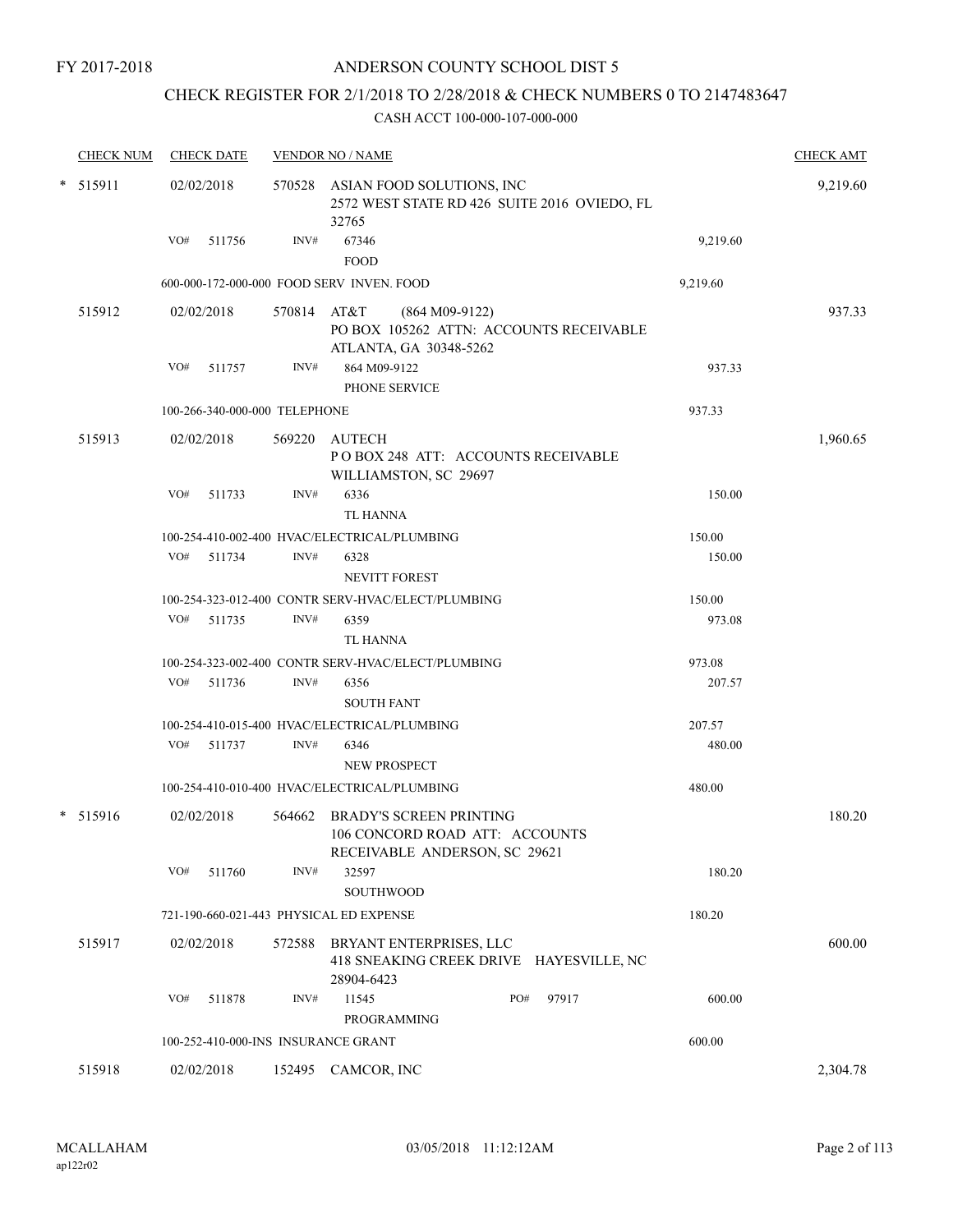# CHECK REGISTER FOR 2/1/2018 TO 2/28/2018 & CHECK NUMBERS 0 TO 2147483647

| <b>CHECK NUM</b> |     | <b>CHECK DATE</b>              |      | <b>VENDOR NO / NAME</b>                                                                                 |     |       |          | <b>CHECK AMT</b> |
|------------------|-----|--------------------------------|------|---------------------------------------------------------------------------------------------------------|-----|-------|----------|------------------|
|                  |     |                                |      | POBOX 1899 ATT: ACCOUNTS RECEIVABLE<br>BURLINGTON, NC 27216-1899                                        |     |       |          |                  |
|                  | VO# | 511761                         | INV# | 2438501                                                                                                 | PO# | 97810 |          |                  |
|                  |     |                                |      | <b>TECHNOLOGY</b>                                                                                       |     |       | 2,304.78 |                  |
|                  |     |                                |      | 100-266-314-000-000 REPAIRS TO EQUIPMENT                                                                |     |       | 2,304.78 |                  |
| 515919           |     | 02/02/2018                     |      | 156900 CAROLINA PRODUCE COMPANY                                                                         |     |       |          | 5,638.20         |
|                  |     |                                |      | POBOX 3849 ATT: ACCOUNTS RECEIVABLE<br>ANDERSON, SC 29622                                               |     |       |          |                  |
|                  | VO# | 511762                         | INV# | 46951 FFV<br><b>HOMELAND PARK</b>                                                                       |     |       | 2,005.00 |                  |
|                  |     | 600-256-460-011-FFV FOOD- FFVP |      |                                                                                                         |     |       | 2,005.00 |                  |
|                  | VO# | 511763                         | INV# | 46910 FFV                                                                                               |     |       | 2,245.00 |                  |
|                  |     |                                |      | NEVITT FOREST                                                                                           |     |       |          |                  |
|                  |     | 600-256-460-012-FFV FOOD-FFVP  |      |                                                                                                         |     |       | 2,245.00 |                  |
|                  | VO# | 511764                         | INV# | 46954 FFV                                                                                               |     |       | 1,115.00 |                  |
|                  |     |                                |      | <b>VARENNES</b>                                                                                         |     |       |          |                  |
|                  |     | 600-256-460-016-FFV FOOD-FFVP  |      |                                                                                                         |     |       | 1,115.00 |                  |
|                  |     | VO# 511765                     | INV# | 751029                                                                                                  |     |       | 24.80    |                  |
|                  |     |                                |      | <b>SOUTHWOOD</b>                                                                                        |     |       |          |                  |
|                  |     | 600-256-460-021-000 FOOD       |      |                                                                                                         |     |       | 24.80    |                  |
|                  | VO# | 511766                         | INV# | 751036                                                                                                  |     |       | 49.60    |                  |
|                  |     |                                |      | <b>GLENVIEW</b>                                                                                         |     |       |          |                  |
|                  |     | 600-256-460-020-000 FOOD       |      |                                                                                                         |     |       | 49.60    |                  |
|                  | VO# | 511767                         | INV# | 751289<br><b>ROBERT ANDERSON</b>                                                                        |     |       | 74.40    |                  |
|                  |     | 600-256-460-006-000 FOOD       |      |                                                                                                         |     |       | 74.40    |                  |
|                  |     | VO# 511768                     | INV# | 751242                                                                                                  |     |       | 74.40    |                  |
|                  |     |                                |      | <b>WESTSIDE</b>                                                                                         |     |       |          |                  |
|                  |     | 600-256-460-003-000 FOOD       |      |                                                                                                         |     |       | 74.40    |                  |
|                  |     | VO# 511769                     | INV# | 751081                                                                                                  |     |       | 50.00    |                  |
|                  |     |                                |      | <b>TL HANNA</b>                                                                                         |     |       |          |                  |
|                  |     | 600-256-460-002-000 FOOD       |      |                                                                                                         |     |       | 50.00    |                  |
| 515920           |     | 02/02/2018                     |      | 566288 CES CITY ELECTRIC ACCTS<br>P.O. BOX 71465 ATT: ACCOUNTS RECEIVABLE<br>NORTH CHARLESTON, SC 29415 |     |       |          | 708.87           |
|                  | VO# | 511725                         | INV# | 134964                                                                                                  |     |       | 172.45   |                  |
|                  |     |                                |      | <b>SUPPLIES</b>                                                                                         |     |       |          |                  |
|                  |     |                                |      | 100-254-410-012-400 HVAC/ELECTRICAL/PLUMBING                                                            |     |       | 172.45   |                  |
|                  |     | VO# 511726                     | INV# | 134963                                                                                                  |     |       | 139.03   |                  |
|                  |     |                                |      | <b>SUPPLIES</b>                                                                                         |     |       |          |                  |
|                  |     |                                |      | 100-254-410-017-400 HVAC/ELECTRICAL/PLUMBING                                                            |     |       | 139.03   |                  |
|                  | VO# | 511727                         | INV# | 134960                                                                                                  |     |       | 69.92    |                  |
|                  |     |                                |      | <b>SUPPLIES</b>                                                                                         |     |       |          |                  |
|                  |     |                                |      | 100-254-410-015-400 HVAC/ELECTRICAL/PLUMBING                                                            |     |       | 69.92    |                  |
|                  | VO# | 511728                         | INV# | 134965                                                                                                  |     |       | 32.09    |                  |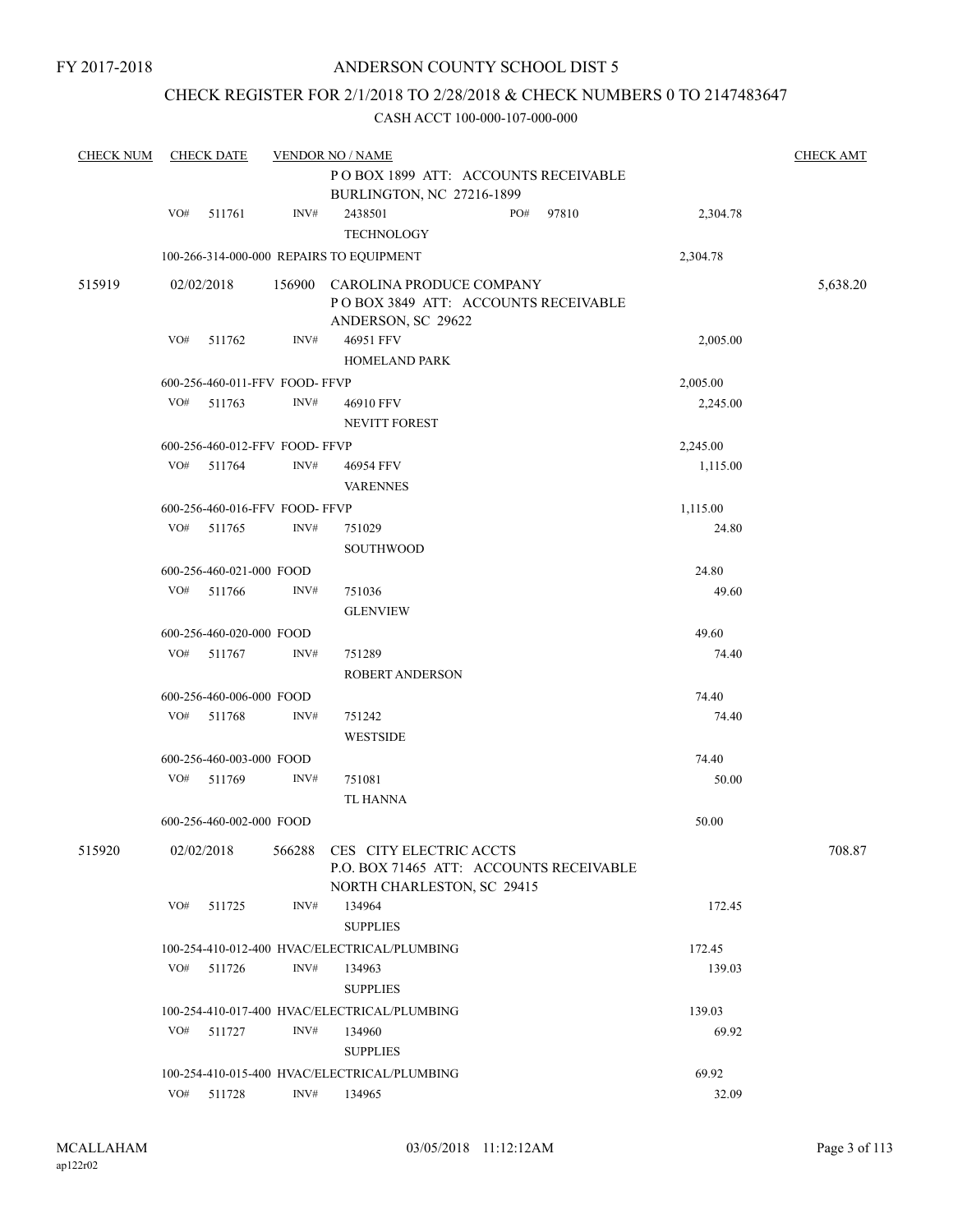# ANDERSON COUNTY SCHOOL DIST 5

# CHECK REGISTER FOR 2/1/2018 TO 2/28/2018 & CHECK NUMBERS 0 TO 2147483647

| <b>CHECK NUM</b> | <b>CHECK DATE</b>                       |        | <b>VENDOR NO / NAME</b>                                                    |       |          | <b>CHECK AMT</b> |
|------------------|-----------------------------------------|--------|----------------------------------------------------------------------------|-------|----------|------------------|
|                  |                                         |        | <b>SUPPLIES</b>                                                            |       |          |                  |
|                  |                                         |        | 100-254-410-000-001 MAINT, SUPPLIES-STRUCTURES                             |       | 32.09    |                  |
|                  | VO#<br>511729                           | INV#   | 135013                                                                     |       | 107.43   |                  |
|                  |                                         |        | <b>SUPPLIES</b>                                                            |       |          |                  |
|                  |                                         |        | 100-254-410-017-400 HVAC/ELECTRICAL/PLUMBING                               |       | 107.43   |                  |
|                  | VO#<br>511730                           | INV#   | 134989                                                                     |       | 28.99    |                  |
|                  |                                         |        | <b>SUPPLIES</b>                                                            |       |          |                  |
|                  |                                         |        | 100-254-410-015-400 HVAC/ELECTRICAL/PLUMBING                               |       | 28.99    |                  |
|                  | VO#<br>511731                           | INV#   | 134962                                                                     |       | 17.01    |                  |
|                  |                                         |        | <b>SUPPLIES</b>                                                            |       |          |                  |
|                  | VO#                                     | INV#   | 100-254-410-002-400 HVAC/ELECTRICAL/PLUMBING                               |       | 17.01    |                  |
|                  | 511732                                  |        | 135007<br><b>SUPPLIES</b>                                                  |       | 141.95   |                  |
|                  |                                         |        | 100-254-410-017-400 HVAC/ELECTRICAL/PLUMBING                               |       | 141.95   |                  |
|                  |                                         |        |                                                                            |       |          |                  |
| 515921           | 02/02/2018                              |        | 569437 CHASTAIN, DENNIS L                                                  |       |          | 195.00           |
|                  |                                         |        | <b>CHASTAIN'S HEATING &amp; AIR 3553 KEYS STREET</b><br>ANDERSON, SC 29624 |       |          |                  |
|                  | VO#<br>511770                           | INV#   | 727751                                                                     |       | 195.00   |                  |
|                  |                                         |        | <b>RENTAL</b>                                                              |       |          |                  |
|                  | 100-255-323-000-000 CONTRACTED SERVICES |        |                                                                            |       | 195.00   |                  |
| 515922           | 02/02/2018                              |        | 566154 CHICK-FIL-A ANDERSON PAVILION                                       |       |          | 2,100.00         |
|                  |                                         |        | 1641 EAST GREENVILLE STREET ATT:                                           |       |          |                  |
|                  |                                         |        | ACCOUNTS RECEIVABLE ANDERSON, SC 29621                                     |       |          |                  |
|                  | VO#<br>511879                           | INV#   | <b>STMT 1801</b><br>PO#                                                    | 97234 | 2,100.00 |                  |
|                  |                                         |        | TL HANNA                                                                   |       |          |                  |
|                  | 600-256-460-002-000 FOOD                |        |                                                                            |       | 2,100.00 |                  |
| 515923           | 02/02/2018                              | 170630 | CINTAS CORPORATION #216                                                    |       |          | 1,646.62         |
|                  |                                         |        | POBOX 630803 ATT: ACCOUNTS RECEIVABLE                                      |       |          |                  |
|                  | VO#<br>511743                           | INV#   | CINCINNATI, OH 45263-0803<br>PO#<br><b>ACCT 01697</b>                      | 97232 | 1,646.62 |                  |
|                  |                                         |        | <b>MOP SERVICE</b>                                                         |       |          |                  |
|                  | 100-254-323-001-110 CUSTODIAL SERVICES  |        |                                                                            |       | 90.16    |                  |
|                  | 100-254-323-002-110 CUSTODIAL SERVICES  |        |                                                                            |       | 132.40   |                  |
|                  | 100-254-323-003-110 CUSTODIAL SERVICES  |        |                                                                            |       | 134.14   |                  |
|                  | 100-254-323-005-110 CUSTODIAL SERVICES  |        |                                                                            |       | 98.04    |                  |
|                  |                                         |        |                                                                            |       |          |                  |
|                  | 100-254-323-006-110 CUSTODIAL SERVICES  |        |                                                                            |       | 150.10   |                  |
|                  | 100-254-323-007-110 CUSTODIAL SERVICES  |        |                                                                            |       | 42.24    |                  |
|                  | 100-254-323-008-110 CUSTODIAL SERVICES  |        |                                                                            |       | 98.56    |                  |
|                  | 100-254-323-009-110 CUSTODIAL SERVICES  |        |                                                                            |       | 73.16    |                  |
|                  | 100-254-323-010-110 CUSTODIAL SERVICES  |        |                                                                            |       | 43.98    |                  |
|                  | 100-254-323-011-110 CUSTODIAL SERVICES  |        |                                                                            |       | 42.48    |                  |
|                  | 100-254-323-012-110 CUSTODIAL SERVICES  |        |                                                                            |       | 42.60    |                  |
|                  | 100-254-323-013-110 CUSTODIAL SERVICES  |        |                                                                            |       | 65.94    |                  |
|                  | 100-254-323-014-110 CUSTODIAL SERVICES  |        |                                                                            |       | 62.86    |                  |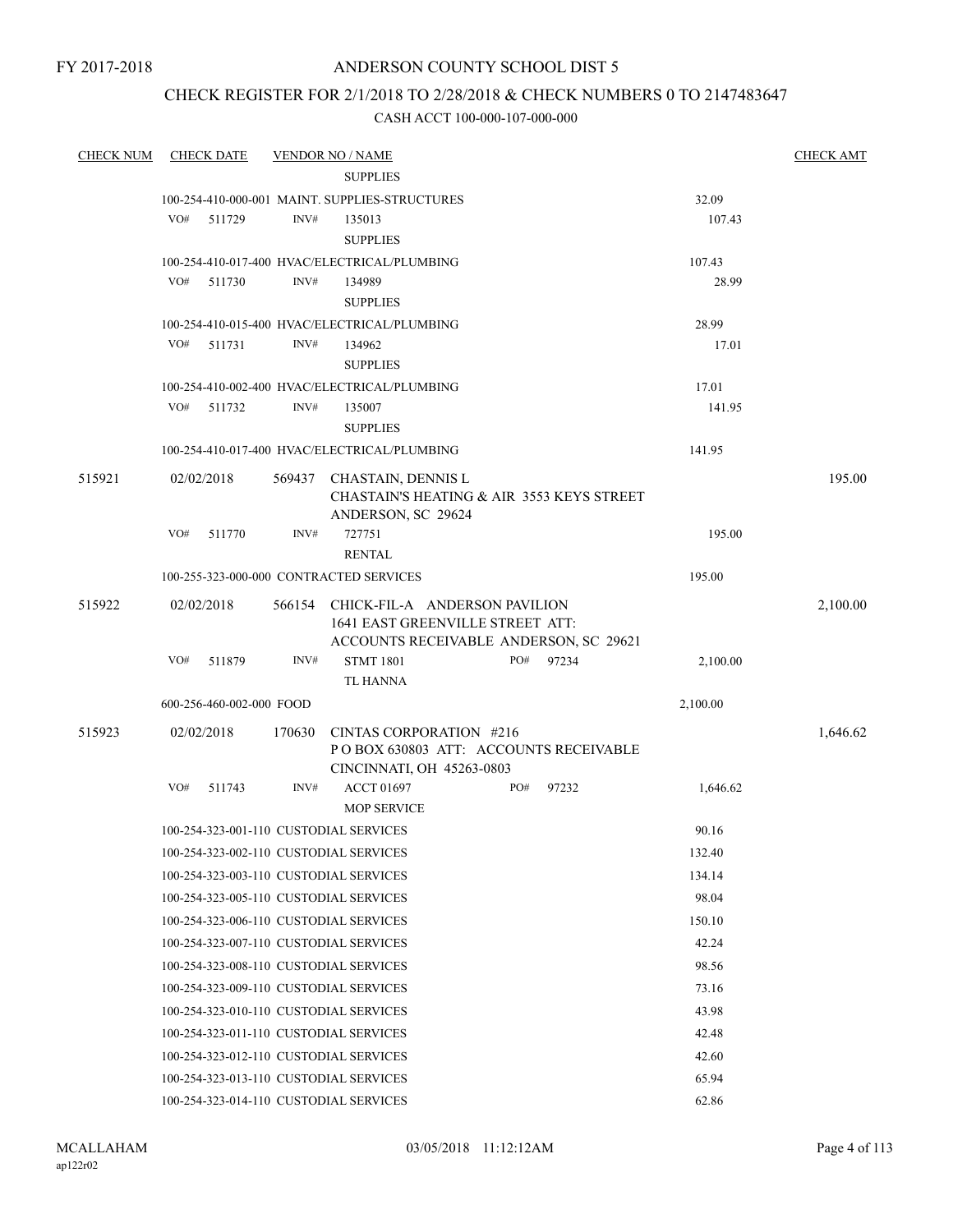# CHECK REGISTER FOR 2/1/2018 TO 2/28/2018 & CHECK NUMBERS 0 TO 2147483647

| <b>CHECK NUM</b> | <b>CHECK DATE</b>                               |        |        | <b>VENDOR NO / NAME</b>                                                                                 |        | <b>CHECK AMT</b> |  |
|------------------|-------------------------------------------------|--------|--------|---------------------------------------------------------------------------------------------------------|--------|------------------|--|
|                  |                                                 |        |        | 100-254-323-015-110 CUSTODIAL SERVICES                                                                  | 49.40  |                  |  |
|                  |                                                 |        |        | 100-254-323-016-110 CUSTODIAL SERVICES                                                                  | 49.40  |                  |  |
|                  |                                                 |        |        | 100-254-323-017-110 CUSTODIAL SERVICES                                                                  | 127.30 |                  |  |
|                  | 54.38<br>100-254-323-018-110 CUSTODIAL SERVICES |        |        |                                                                                                         |        |                  |  |
|                  |                                                 |        |        | 100-254-323-019-110 CUSTODIAL SERVICES                                                                  | 71.64  |                  |  |
|                  |                                                 |        |        | 100-254-323-020-110 CUSTODIAL SERVICES                                                                  | 72.80  |                  |  |
|                  |                                                 |        |        | 100-254-323-021-110 CUSTODIAL SERVICES                                                                  | 113.38 |                  |  |
|                  |                                                 |        |        | 100-254-323-023-110 CUSTODIAL SERVICES                                                                  | 31.66  |                  |  |
| 515924           | 02/02/2018                                      |        |        | 570581 CITY OF ANDERSON POLICE DEPT<br>401 SOUTH MAIN ST ANDERSON, SC 29624                             |        | 629.15           |  |
|                  | VO#                                             | 511923 | INV#   | <b>MCCANTS</b><br><b>SECURITY</b>                                                                       | 101.68 |                  |  |
|                  |                                                 |        |        | 705-271-660-005-753 BASKETBALL GATE EXPENSE                                                             | 101.68 |                  |  |
|                  | VO#                                             | 511924 | INV#   | <b>MCCANTS</b><br><b>SECURITY</b>                                                                       | 95.33  |                  |  |
|                  |                                                 |        |        | 705-271-660-005-753 BASKETBALL GATE EXPENSE                                                             | 95.33  |                  |  |
|                  | VO# 511925                                      |        | INV#   | <b>ADULT ED</b><br><b>SECURITY</b>                                                                      | 432.14 |                  |  |
|                  |                                                 |        |        | 100-181-312-000-000 PURCHASED SERVICES                                                                  | 432.14 |                  |  |
| 515925           | 02/02/2018                                      |        |        | 565615 COMMUNICATION SERVICE CENTER, INC<br>POBOX 4118 ATT: ACCOUNTS RECEIVABLE<br>GREENVILLE, SC 29608 |        | 230.10           |  |
|                  | VO#                                             | 511771 | INV#   | 135568<br><b>INSTALLATION</b>                                                                           | 230.10 |                  |  |
|                  |                                                 |        |        | 100-255-323-000-000 CONTRACTED SERVICES                                                                 | 230.10 |                  |  |
| * 515927         | 02/02/2018                                      |        | 187300 | CRESCENT SUPPLY CO, INC<br>POBOX 8798 ATT: ACCOUNTS RECEIVABLE<br>GREENVILLE, SC 29604                  |        | 483.19           |  |
|                  | VO#                                             | 511718 | INV#   | 398738<br><b>SUPPLIES</b>                                                                               | 147.66 |                  |  |
|                  |                                                 |        |        | 100-254-410-013-400 HVAC/ELECTRICAL/PLUMBING                                                            | 147.66 |                  |  |
|                  |                                                 |        |        | VO# 511719 INV# 398793<br><b>SUPPLIES</b>                                                               | 140.70 |                  |  |
|                  |                                                 |        |        | 100-254-410-015-400 HVAC/ELECTRICAL/PLUMBING                                                            | 140.70 |                  |  |
|                  | VO# 511720                                      |        | INV#   | 398743<br><b>SUPPLIES</b>                                                                               | 59.39  |                  |  |
|                  |                                                 |        |        | 100-254-410-000-001 MAINT. SUPPLIES-STRUCTURES                                                          | 59.39  |                  |  |
|                  | $VO#$ 511721                                    |        | INV#   | 398740<br><b>SUPPLIES</b>                                                                               | 40.66  |                  |  |
|                  |                                                 |        |        | 100-254-410-011-400 HVAC/ELECTRICAL/PLUMBING                                                            | 40.66  |                  |  |
|                  | VO# 511722                                      |        | INV#   | 398742<br><b>SUPPLIES</b>                                                                               | 39.48  |                  |  |
|                  |                                                 |        |        | 100-254-410-018-400 HVAC/ELECTRICAL/PLUMBING                                                            | 39.48  |                  |  |
|                  | VO# 511723                                      |        | INV#   | 398739                                                                                                  | 40.15  |                  |  |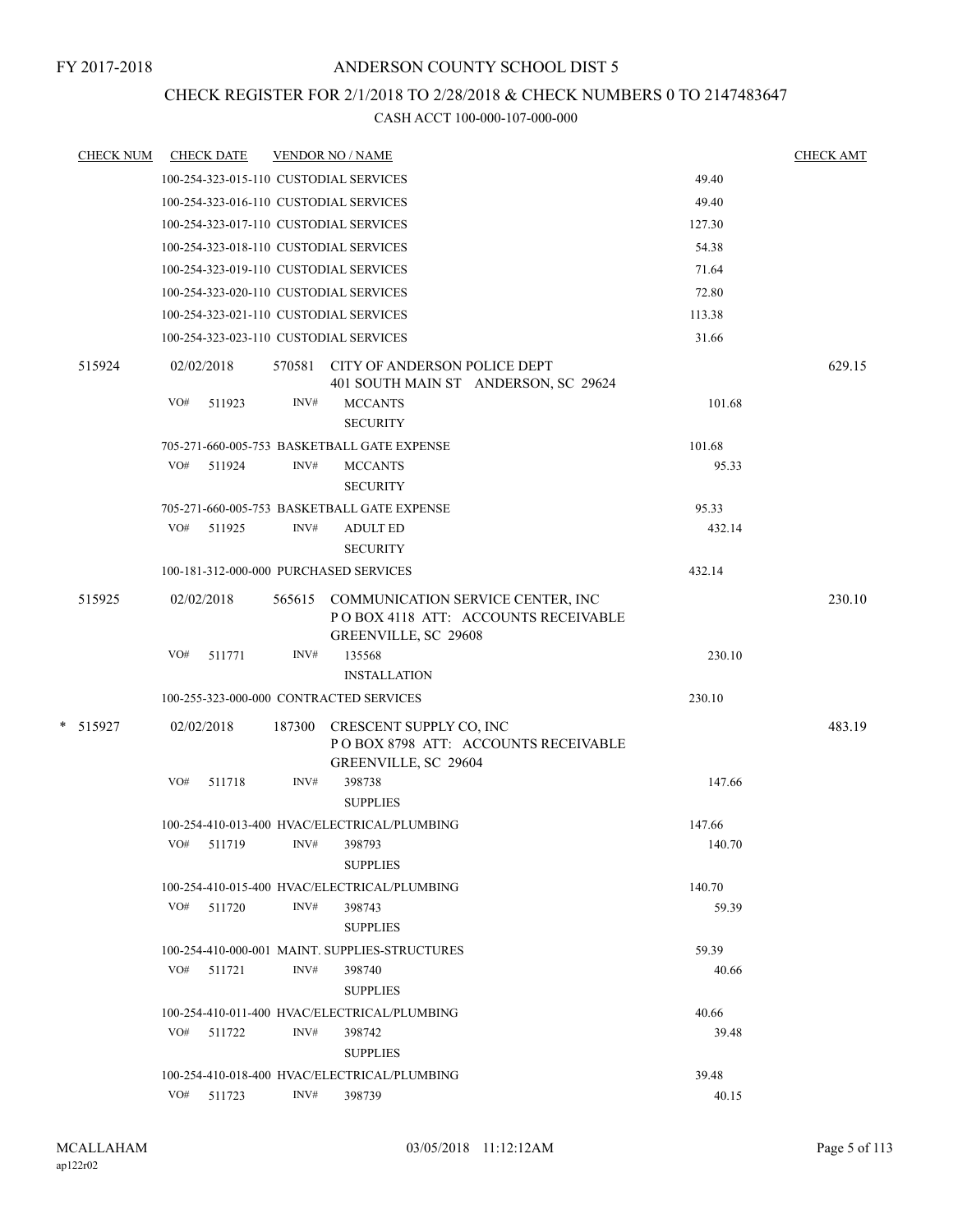# CHECK REGISTER FOR 2/1/2018 TO 2/28/2018 & CHECK NUMBERS 0 TO 2147483647

| <b>CHECK NUM</b> |     | <b>CHECK DATE</b> |                                    | <b>VENDOR NO / NAME</b>                                    |     |           |          | <b>CHECK AMT</b> |
|------------------|-----|-------------------|------------------------------------|------------------------------------------------------------|-----|-----------|----------|------------------|
|                  |     |                   |                                    | <b>SUPPLIES</b>                                            |     |           |          |                  |
|                  |     |                   |                                    | 100-254-410-002-400 HVAC/ELECTRICAL/PLUMBING               |     |           | 40.15    |                  |
|                  | VO# | 511724            | INV#                               | 398741                                                     |     |           | 15.15    |                  |
|                  |     |                   |                                    | <b>SUPPLIES</b>                                            |     |           |          |                  |
|                  |     |                   |                                    | 100-254-410-000-001 MAINT. SUPPLIES-STRUCTURES             |     |           | 15.15    |                  |
| 515928           |     |                   |                                    | 572517 CROWN AWARDS                                        |     |           |          | 401.99           |
|                  |     | 02/02/2018        |                                    | 9 SKYLINE DRIVE HAWTHORNE, NY 10532                        |     |           |          |                  |
|                  | VO# | 511880            | INV#                               | 07723613                                                   |     | PO# 98096 | 401.99   |                  |
|                  |     |                   |                                    | <b>PLAQUES</b>                                             |     |           |          |                  |
|                  |     |                   | 100-221-410-000-ELE SUPPLIES       |                                                            |     |           | 401.99   |                  |
|                  |     |                   |                                    |                                                            |     |           |          |                  |
| 515929           |     | 02/02/2018        |                                    | 567489 DE LAGE LANDEN                                      |     |           |          | 1,199.27         |
|                  | VO# | 511772            | INV#                               | POBOX 41602 PHILADELPHIA, PA 19101-1602<br>57751302        |     |           | 130.85   |                  |
|                  |     |                   |                                    | <b>COPIER</b>                                              |     |           |          |                  |
|                  |     |                   | 201-113-490-006-000 COPIER COST    |                                                            |     |           | 130.85   |                  |
|                  | VO# | 511773            | INV#                               | 57830319                                                   |     |           | 152.51   |                  |
|                  |     |                   |                                    | 57761685                                                   |     |           |          |                  |
|                  |     |                   | 713-271-660-013-362 COPIER EXPENSE |                                                            |     |           | 126.26   |                  |
|                  |     |                   | 713-271-660-013-362 COPIER EXPENSE |                                                            |     |           | 26.25    |                  |
|                  | VO# | 511881            | INV#                               | 57748129                                                   | PO# | 97047     | 151.76   |                  |
|                  |     |                   |                                    | <b>COPIER</b>                                              |     |           |          |                  |
|                  |     |                   | 100-113-410-009-000 SUPPLIES       |                                                            |     |           | 151.76   |                  |
|                  | VO# | 511882            | INV#                               | 57830591                                                   | PO# | 97049     | 265.36   |                  |
|                  |     |                   |                                    | <b>COPIER</b>                                              |     |           |          |                  |
|                  |     |                   | 100-113-410-017-000 SUPPLIES       |                                                            |     |           | 265.36   |                  |
|                  | VO# | 511883            | INV#                               | 57840194                                                   |     |           | 84.55    |                  |
|                  |     |                   |                                    | <b>COPIER</b>                                              |     |           |          |                  |
|                  |     |                   | 201-113-490-006-000 COPIER COST    |                                                            |     |           | 84.55    |                  |
|                  | VO# | 511884            | INV#                               | 57786889                                                   |     |           | 86.63    |                  |
|                  |     |                   |                                    | <b>COPIER</b>                                              |     |           |          |                  |
|                  |     |                   | 100-115-410-003-000 SUPPLIES       |                                                            |     |           | 86.63    |                  |
|                  | VO# | 511885            | INV#                               | 57787701                                                   | PO# | 97046     | 120.03   |                  |
|                  |     |                   |                                    | <b>COPIER</b>                                              |     |           |          |                  |
|                  |     |                   | 201-112-490-019-000 COPIER COST    |                                                            |     |           | 120.03   |                  |
|                  | VO# | 511886            | INV#                               | 57834854                                                   | PO# | 97047     | 207.58   |                  |
|                  |     |                   |                                    | <b>COPIER</b>                                              |     |           |          |                  |
|                  |     |                   | 100-113-410-009-000 SUPPLIES       |                                                            |     |           | 207.58   |                  |
|                  |     |                   |                                    |                                                            |     |           |          |                  |
| 515930           |     | 02/02/2018        | 198651                             | DELL MARKETING LP<br>POBOX 534118 ATT: ACCOUNTS RECEIVABLE |     |           |          | 1,752.53         |
|                  |     |                   |                                    | ATLANTA, GA 30353-4118                                     |     |           |          |                  |
|                  | VO# | 511774            | INV#                               | 10220905999                                                | PO# | 98040     | 1,124.06 |                  |
|                  |     |                   |                                    | <b>TECHNOLOGY</b>                                          |     |           |          |                  |
|                  |     |                   |                                    | 100-266-314-000-000 REPAIRS TO EQUIPMENT                   |     |           | 1,124.06 |                  |
|                  | VO# | 511775            | $\text{INV}\#$                     | 10220923670                                                | PO# | 98062     | 472.26   |                  |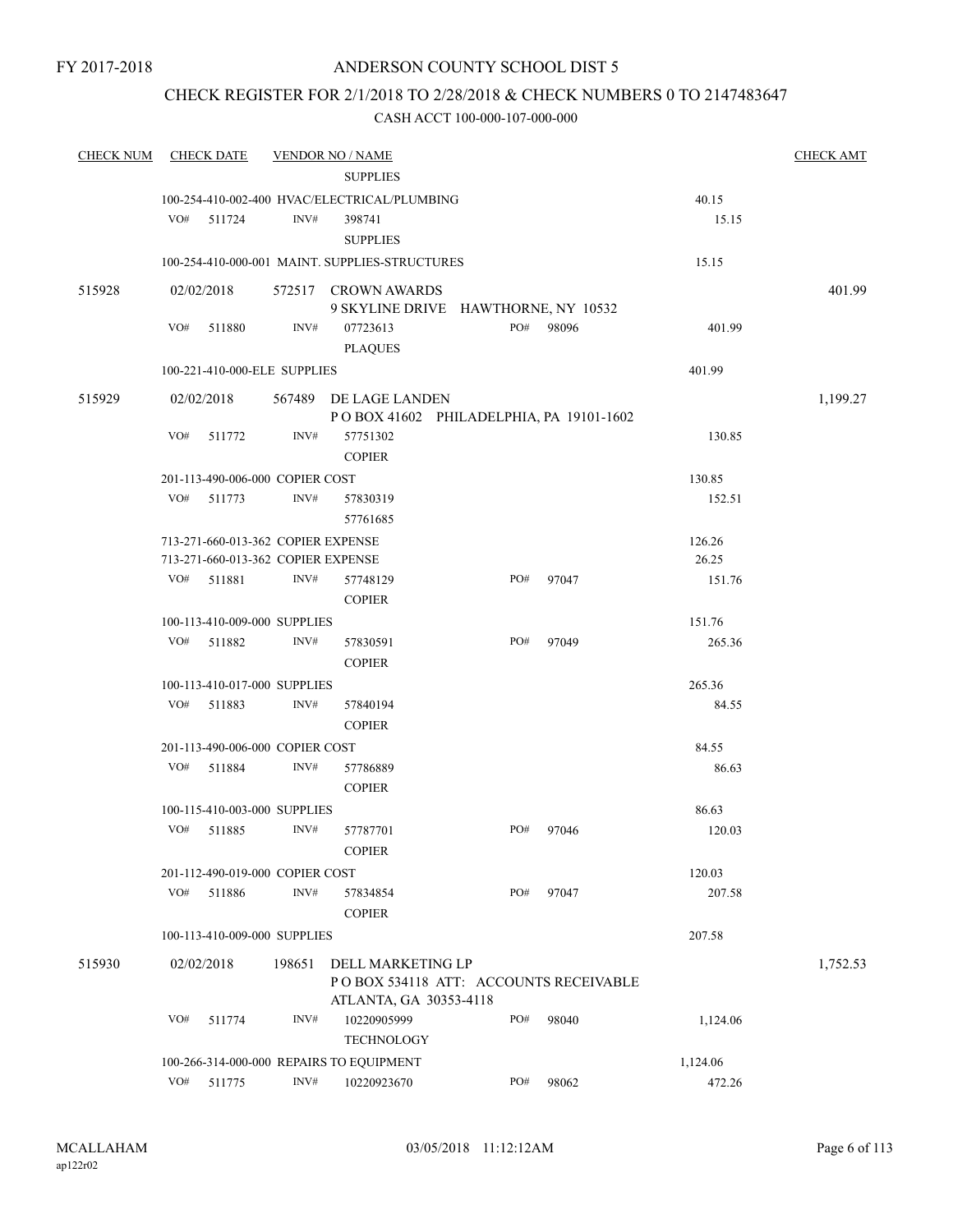# CHECK REGISTER FOR 2/1/2018 TO 2/28/2018 & CHECK NUMBERS 0 TO 2147483647

| <b>CHECK NUM</b> |     | <b>CHECK DATE</b>                 |        | <b>VENDOR NO / NAME</b><br><b>PRINTER</b>                                                       |     |       |           | <b>CHECK AMT</b> |
|------------------|-----|-----------------------------------|--------|-------------------------------------------------------------------------------------------------|-----|-------|-----------|------------------|
|                  |     |                                   |        | 100-266-314-016-000 REPAIRS TO EQUIPMENT                                                        |     |       | 472.26    |                  |
|                  | VO# | 511776                            | INV#   | 10220728865<br><b>TECHNOLOGY</b>                                                                | PO# | 98064 | 156.21    |                  |
|                  |     |                                   |        | 100-266-345-000-000 TECHNOLOGY INFRASTRUCTURE                                                   |     |       | 156.21    |                  |
| * 515932         |     | 02/02/2018                        | 211302 | DUKE ENERGY<br>POBOX 70516 ATT: ACCOUNTS RECEIVABLE<br>CHARLOTTE, NC 28272-0516                 |     |       |           | 26,866.26        |
|                  | VO# | 511928                            | INV#   | DUE 2/9/18<br><b>UTILITIES</b>                                                                  |     |       | 26,866.26 |                  |
|                  |     |                                   |        | 100-254-470-000-000 ENERGY-ELECTRICITY & WATER                                                  |     |       | 4,213.05  |                  |
|                  |     |                                   |        | 100-254-470-001-000 ENERGY-ELECTRICITY & WATER                                                  |     |       | 54.59     |                  |
|                  |     |                                   |        | 100-254-470-002-000 ENERGY-ELECTRICITY & WATER                                                  |     |       | 182.14    |                  |
|                  |     |                                   |        | 100-254-470-003-000 ENERGY-ELECTRICITY & WATER                                                  |     |       | 15,225.18 |                  |
|                  |     |                                   |        | 100-254-470-005-000 ENERGY-ELECTRICITY & WATER                                                  |     |       | 81.58     |                  |
|                  |     |                                   |        | 100-254-470-009-000 ENERGY-ELECTRICITY & WATER                                                  |     |       | 3,949.56  |                  |
|                  |     |                                   |        | 100-254-470-012-000 ENERGY-ELECTRICITY & WATER                                                  |     |       | 19.29     |                  |
|                  |     |                                   |        | 100-254-470-014-000 ENERGY-ELECTRICITY & WATER                                                  |     |       | 44.58     |                  |
|                  |     |                                   |        | 100-254-470-015-000 ENERGY-ELECTRICITY & WATER                                                  |     |       | 42.75     |                  |
|                  |     |                                   |        | 100-254-470-016-000 ENERGY-ELECTRICITY & WATER                                                  |     |       | 23.04     |                  |
|                  |     |                                   |        | 100-254-470-018-000 ENERGY-ELECTRICITY & WATER                                                  |     |       | 2,895.01  |                  |
|                  |     |                                   |        | 100-254-470-019-000 ENERGY-ELECTRICITY & WATER                                                  |     |       | 37.27     |                  |
|                  |     | 600-256-470-026-000 ENERGY        |        |                                                                                                 |     |       | 98.22     |                  |
| 515933           |     | 02/02/2018                        | 573711 | EAST COAST TVM, LLC<br>POBOX 4008 FLORENCE, SC 29502                                            |     |       |           | 24,090.00        |
|                  | VO# | 511777                            | INV#   | SO-1738 02968<br><b>GLENVIEW</b>                                                                | PO# | 97696 | 24,090.00 |                  |
|                  |     | 897-254-540-020-000 CANOPY        |        |                                                                                                 |     |       | 24,090.00 |                  |
| 515934           |     | 02/02/2018                        | 214350 | EASTERN INDUSTRIAL SUPPLIES, INC<br>POBOX 75106 ATT: ACCOUNTS RECEIVABLE<br>CHARLOTTE, NC 28275 |     |       |           | 237.15           |
|                  | VO# | 511715                            | INV#   | S2729339<br><b>SUPPLIES</b>                                                                     |     |       | 198.09    |                  |
|                  |     | 100-254-410-000-400 HVAC SUPPLIES |        |                                                                                                 |     |       | 198.09    |                  |
|                  |     | VO# 511716                        | INV#   | S2730778<br><b>SUPPLIES</b>                                                                     |     |       | 39.06     |                  |
|                  |     | 100-254-410-000-400 HVAC SUPPLIES |        |                                                                                                 |     |       | 39.06     |                  |
| $*$ 515936       |     | 02/02/2018                        |        | 563495 ELECTRIC CITY UTILITIES<br>CITY OF ANDERSON P.O. BOX 63061 CHARLOTTE,<br>NC 28263-3061   |     |       |           | 3,059.44         |
|                  | VO# | 511929                            | INV#   | DUE 2/10/18<br>WATER & SEWER                                                                    |     |       | 3,059.44  |                  |
|                  |     |                                   |        | 100-254-470-005-000 ENERGY-ELECTRICITY & WATER                                                  |     |       | 1,408.71  |                  |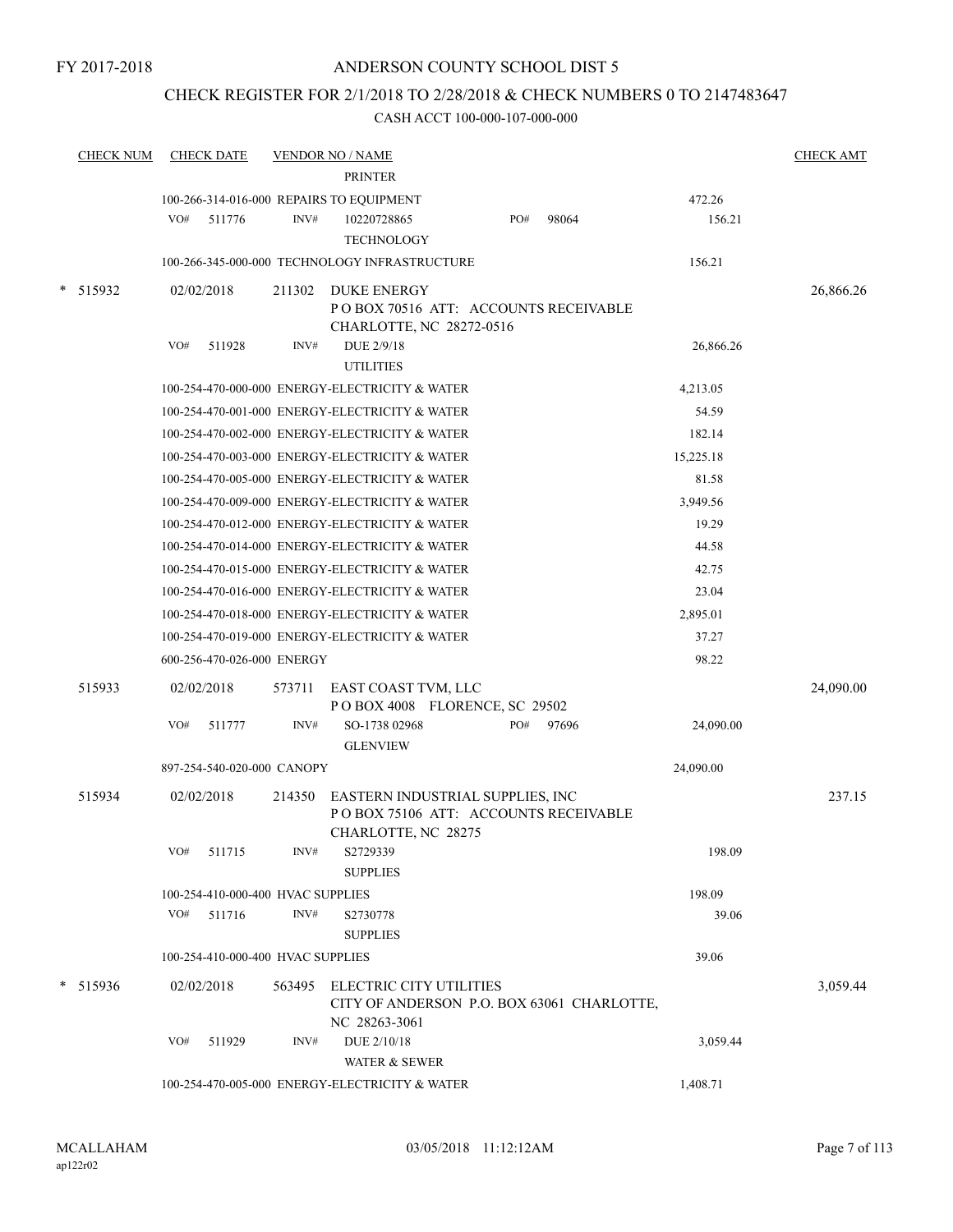# CHECK REGISTER FOR 2/1/2018 TO 2/28/2018 & CHECK NUMBERS 0 TO 2147483647

| <b>CHECK NUM</b> | <b>CHECK DATE</b> |            |        | <b>VENDOR NO / NAME</b><br>100-254-470-009-000 ENERGY-ELECTRICITY & WATER                   |     |       | 752.62   | <b>CHECK AMT</b> |
|------------------|-------------------|------------|--------|---------------------------------------------------------------------------------------------|-----|-------|----------|------------------|
|                  |                   |            |        | 100-254-470-014-000 ENERGY-ELECTRICITY & WATER                                              |     |       | 770.60   |                  |
|                  |                   |            |        | 100-254-470-023-000 ENERGY-ELECTRICITY & WATER                                              |     |       | 127.51   |                  |
| 515937           |                   | 02/02/2018 |        | 237555 FORMS & SUPPLY<br>POBOX 563953 ATT: ACCOUNTS RECEIVABLE<br>CHARLOTTE, NC 28256       |     |       |          | 747.44           |
|                  | VO#               | 511778     | INV#   | 4452304<br><b>SUPPLIES</b>                                                                  |     |       | 341.91   |                  |
|                  |                   |            |        | 715-271-660-015-201 MISCELLANEOUS EXPENSE                                                   |     |       | 341.91   |                  |
|                  | VO#               | 511888     | INV#   | 4449654<br><b>CHAIR</b>                                                                     | PO# | 98103 | 405.53   |                  |
|                  |                   |            |        | 871-113-410-000-000 SUPPLIES AND MATERIALS                                                  |     |       | 405.53   |                  |
| 515938           |                   | 02/02/2018 | 571463 | GAMETIME<br>PO BOX 680121 FORT PAYNE, AL 35968                                              |     |       |          | 410.20           |
|                  | VO#               | 511717     | INV#   | PJI0076033<br><b>NORTH POINTE</b>                                                           |     |       | 410.20   |                  |
|                  |                   |            |        | 100-254-410-000-001 MAINT, SUPPLIES-STRUCTURES                                              |     |       | 410.20   |                  |
| * 515940         |                   | 02/02/2018 |        | 566478 GT SYSTEMS<br>166 PARNELL BRIDGE ROAD ATT: ACCOUNTS<br>RECEIVABLE MARIETTA, SC 29661 |     |       |          | 125.00           |
|                  | VO#               | 511779     | INV#   | TLHR213SB<br><b>TL HANNA</b>                                                                |     |       | 125.00   |                  |
|                  |                   |            |        | 100-266-314-002-000 REPAIRS TO EQUIPMENT                                                    |     |       | 125.00   |                  |
| $*$ 515943       |                   | 02/02/2018 |        | 573097 HEALTHMASTER<br>2655 OAKLEY PARK RD. SUITE 100 WALLED<br>LAKE, MI 48390-1645         |     |       |          | 1,473.45         |
|                  | VO#               | 511780     | INV#   | 0019336<br><b>MEDICAID</b>                                                                  | PO# | 97113 | 1,473.45 |                  |
|                  |                   |            |        | 283-213-316-000-000 HEALTHMASTER DATA PROCESSING                                            |     |       | 1,473.45 |                  |
| 515944           |                   | 02/02/2018 | 268000 | HOFFMAN & HOFFMAN, INC<br>POBOX 896000 ATT: ACCOUNTS RECEIVABLE<br>CHARLOTTE, NC 28289      |     |       |          | 597.67           |
|                  | VO#               | 511709     | INV#   | 432827<br><b>HVAC PARTS</b>                                                                 |     |       | 597.67   |                  |
|                  |                   |            |        | 100-254-410-002-400 HVAC/ELECTRICAL/PLUMBING                                                |     |       | 597.67   |                  |
| 515945           |                   | 02/02/2018 |        | 575054 HOHN, TALIN^^<br>105 NEWINGTON CIRCLE ANDERSON, SC 29621                             |     |       |          | 450.00           |
|                  | VO#               | 511875     | INV#   | SOUTHWOOD<br><b>RESIDENCY</b>                                                               |     |       | 450.00   |                  |
|                  |                   |            |        | 817-113-312-021-000 ARTS IN RESIDENCE                                                       |     |       | 450.00   |                  |
| * 515947         |                   | 02/02/2018 | 573629 | <b>INFOBASE LEARNING</b><br>PO BOX 809205 CHICAGO, IL 60680-9201                            |     |       |          | 3,221.22         |
|                  | VO#               | 511890     | INV#   | 310592<br><b>WESTSIDE HS</b>                                                                | PO# | 97698 | 3,221.22 |                  |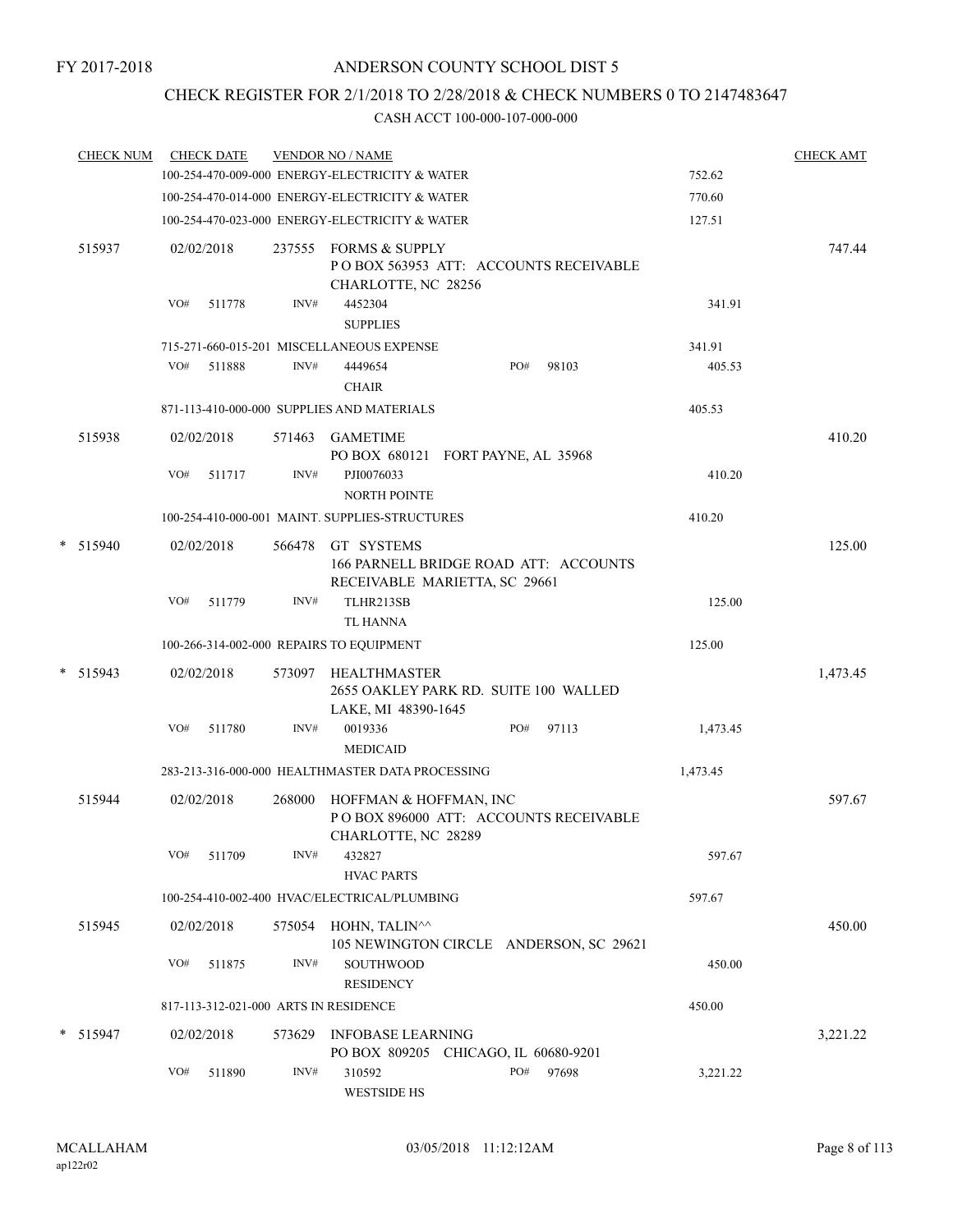# CHECK REGISTER FOR 2/1/2018 TO 2/28/2018 & CHECK NUMBERS 0 TO 2147483647

| <b>CHECK NUM</b> | <b>CHECK DATE</b><br>100-222-410-003-000 SUPPLIES |        | <b>VENDOR NO / NAME</b>                                                                       |              | 3,221.22  | <b>CHECK AMT</b> |
|------------------|---------------------------------------------------|--------|-----------------------------------------------------------------------------------------------|--------------|-----------|------------------|
| 515948           | 02/02/2018                                        | 571483 | ISOM ELECTRIC, LLC<br>3300-D N. MAIN STREET PMB 325 ANDERSON, SC<br>29621                     |              |           | 2,472.50         |
|                  | VO#<br>511708                                     | INV#   | 7429<br><b>REPAIRS</b>                                                                        |              | 2,472.50  |                  |
|                  |                                                   |        | 100-254-323-002-400 CONTR SERV-HVAC/ELECT/PLUMBING                                            |              | 57.50     |                  |
|                  |                                                   |        | 100-254-323-003-400 CONTR SERV-HVAC/ELECT/PLUMBING                                            |              | 172.50    |                  |
|                  |                                                   |        | 100-254-323-007-400 CONTR SERV-HVAC/ELECT/PLUMBING                                            |              | 115.00    |                  |
|                  |                                                   |        | 100-254-323-010-400 CONTR SERV-HVAC/ELECT/PLUMBING                                            |              | 115.00    |                  |
|                  |                                                   |        | 100-254-323-011-400 CONTR SERV-HVAC/ELECT/PLUMBING                                            |              | 115.00    |                  |
|                  |                                                   |        | 100-254-323-012-400 CONTR SERV-HVAC/ELECT/PLUMBING                                            |              | 115.00    |                  |
|                  |                                                   |        | 100-254-323-013-400 CONTR SERV-HVAC/ELECT/PLUMBING                                            |              | 230.00    |                  |
|                  |                                                   |        | 100-254-323-014-400 CONTR SERV-HVAC/ELECT/PLUMBING                                            |              | 402.50    |                  |
|                  |                                                   |        | 100-254-323-016-400 CONTR SERV-HVAC/ELECT/PLUMBING                                            |              | 230.00    |                  |
|                  |                                                   |        | 100-254-323-017-400 CONTR SERV-HVAC/ELECT/PLUMBING                                            |              | 460.00    |                  |
|                  |                                                   |        | 100-254-323-018-400 CONTR SERV-HVAC/ELECT/PLUMBING                                            |              | 115.00    |                  |
|                  |                                                   |        | 100-254-323-019-400 CONTR SERV-HVAC/ELECT/PLUMBING                                            |              | 115.00    |                  |
|                  |                                                   |        | 100-254-323-020-400 CONTR SERV-HVAC/ELECT/PLUMBING                                            |              | 115.00    |                  |
|                  |                                                   |        | 100-254-323-021-400 CONTR SERV-HVAC/ELECT/PLUMBING                                            |              | 115.00    |                  |
|                  |                                                   |        |                                                                                               |              |           |                  |
| 515949           | 02/02/2018                                        | 298850 | <b>JOHNSON CONTROLS</b><br>POBOX 730068 ATT: ACCOUNTS RECEIVABLE<br>DALLAS, TX 75373          |              |           | 17,192.36        |
|                  | VO#<br>511707                                     | INV#   | 60228092888<br><b>MCCANTS REPAIR</b>                                                          |              | 1,559.11  |                  |
|                  |                                                   |        | 505-254-323-005-000 CONTRACTED SERVICES                                                       |              | 1,559.11  |                  |
|                  | VO#<br>511781                                     | INV#   | 1-60131204509                                                                                 | PO#<br>97123 | 15,633.25 |                  |
|                  |                                                   |        | JAN-MARCH 2018                                                                                |              |           |                  |
|                  |                                                   |        | 100-254-312-000-000 PURCHASED SERVICES-JCI                                                    |              | 15,633.25 |                  |
| * 515951         | 02/02/2018                                        | 575027 | JONES, BENJAMIN^^<br>ARROWHEAD ARBORIST & LAND DESIGN 113<br>JANICE CIRCLE ANDERSON, SC 29626 |              |           | 1,600.00         |
|                  | VO#<br>511738                                     | INV#   | <b>TREES</b><br><b>ROBERT ANDERSON</b>                                                        |              | 1,600.00  |                  |
|                  |                                                   |        | 100-254-323-006-001 CONTRACTED SERVICES                                                       |              | 1,600.00  |                  |
| $*$ 515953       | 02/02/2018                                        | 572685 | JOURNEY.ED.COM, INC<br>PO BOX 732357 ATTN: ACCTS RECEIVABLE<br>DALLAS, TX 75373-2357          |              |           | 2,500.00         |
|                  | VO#<br>511782                                     | INV#   | 10212316<br><b>LICENSE</b>                                                                    | PO#<br>97561 | 2,500.00  |                  |
|                  | 328-115-312-000-000 PURCHASED SERVICES            |        |                                                                                               |              | 2,500.00  |                  |
| 515954           | 02/02/2018                                        | 563608 | JW PEPPER & SON, INC                                                                          |              |           | 154.86           |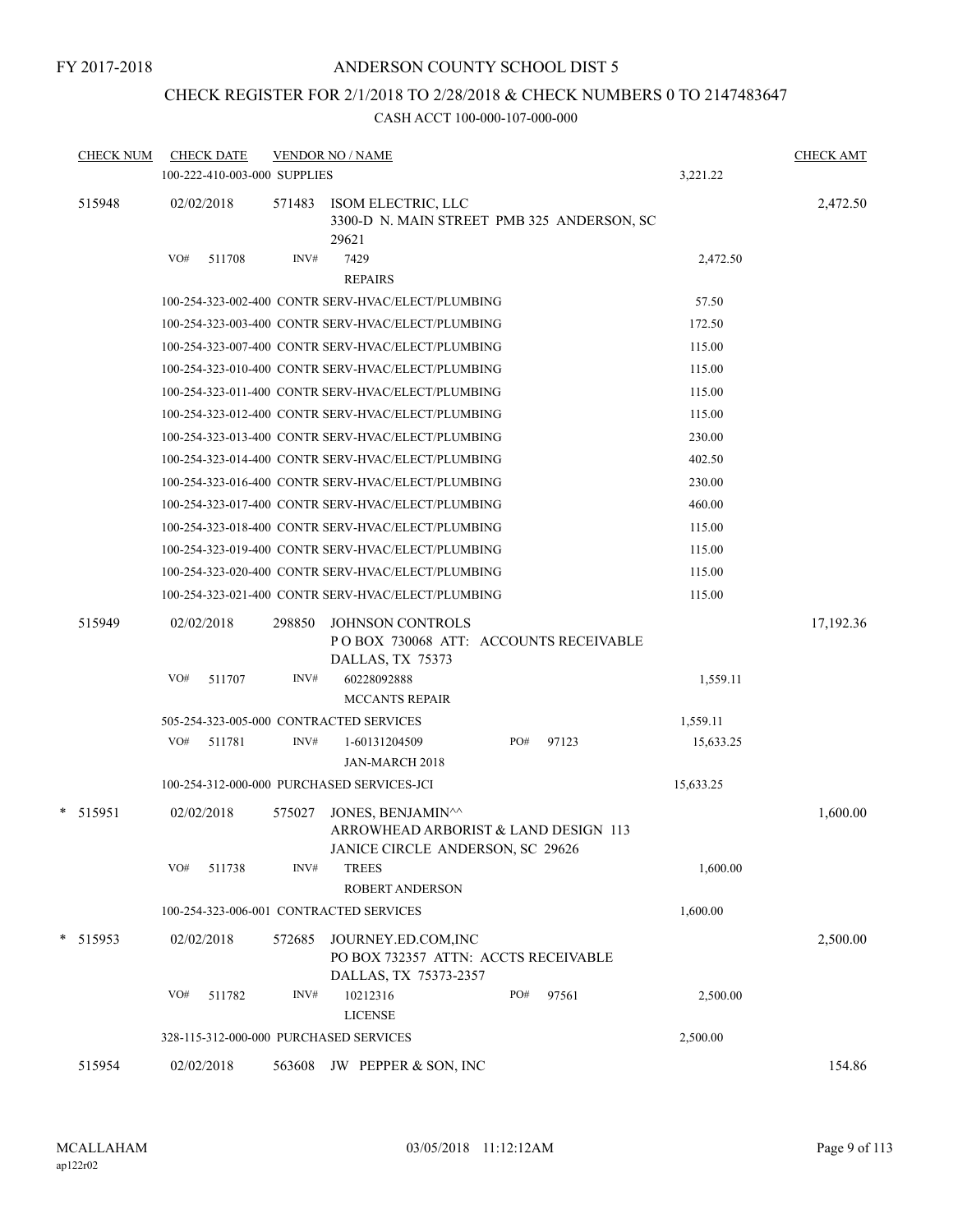# ANDERSON COUNTY SCHOOL DIST 5

# CHECK REGISTER FOR 2/1/2018 TO 2/28/2018 & CHECK NUMBERS 0 TO 2147483647

|   | <b>CHECK NUM</b> |     | <b>CHECK DATE</b> |        | <b>VENDOR NO / NAME</b>                                                                                           |     |       |          | <b>CHECK AMT</b> |
|---|------------------|-----|-------------------|--------|-------------------------------------------------------------------------------------------------------------------|-----|-------|----------|------------------|
|   |                  |     |                   |        | POBOX 642 ATT: ACCOUNTS RECEIVABLE                                                                                |     |       |          |                  |
|   |                  |     |                   |        | <b>EXTON, PA 19341</b>                                                                                            |     |       |          |                  |
|   |                  | VO# | 511783            | INV#   | 15938281                                                                                                          |     |       | 110.93   |                  |
|   |                  |     |                   |        | <b>MCCANTS</b>                                                                                                    |     |       |          |                  |
|   |                  |     |                   |        | 100-113-410-005-COB CHORUS, ORCHESTRA & BAND                                                                      |     |       | 110.93   |                  |
|   |                  | VO# | 511784            | INV#   | 15941301                                                                                                          |     |       | 43.93    |                  |
|   |                  |     |                   |        | <b>SOUTHWOOD</b>                                                                                                  |     |       |          |                  |
|   |                  |     |                   |        | 721-190-660-021-642 CHORUS HIGH EXPENSE                                                                           |     |       | 43.93    |                  |
|   |                  |     |                   |        |                                                                                                                   |     |       |          |                  |
|   | 515955           |     | 02/02/2018        |        | 572370 KAUFMAN<br>702 NORTH SILVER STREET LEXINGTON, NC<br>27292                                                  |     |       |          | 6,604.68         |
|   |                  | VO# | 511785            | INV#   | 157156                                                                                                            | PO# | 97956 | 6,604.68 |                  |
|   |                  |     |                   |        | <b>TRAILER</b>                                                                                                    |     |       |          |                  |
|   |                  |     |                   |        | 100-254-410-000-500 PEST MANAGEMENT                                                                               |     |       | 6,604.68 |                  |
|   |                  |     |                   |        |                                                                                                                   |     |       |          |                  |
| * | 515957           |     | 02/02/2018        |        | 565692 LIGHTHOUSE CARE OF AUGUSTA                                                                                 |     |       |          | 765.00           |
|   |                  | VO# | 511891            | INV#   | 3100 PERIMETER PARKWAY AUGUSTA, GA 30909<br>LCA24001A                                                             |     |       | 765.00   |                  |
|   |                  |     |                   |        | M. MANLEY                                                                                                         |     |       |          |                  |
|   |                  |     |                   |        |                                                                                                                   |     |       |          |                  |
|   |                  |     |                   |        | 283-126-312-000-000 CONTRACTED SERVICES                                                                           |     |       | 765.00   |                  |
|   | 515958           |     | 02/02/2018        | 327600 | LOLLIS METALS, INC<br>POBOX 13042 ATT: ACCOUNTS RECEIVABLE<br>ANDERSON, SC 29624                                  |     |       |          | 245.00           |
|   |                  | VO# | 511706            | INV#   | 74469                                                                                                             |     |       | 245.00   |                  |
|   |                  |     |                   |        | <b>TABLE REPAIR</b>                                                                                               |     |       |          |                  |
|   |                  |     |                   |        | 100-254-323-011-400 CONTR SERV-HVAC/ELECT/PLUMBING                                                                |     |       | 245.00   |                  |
|   |                  |     |                   |        |                                                                                                                   |     |       |          |                  |
|   | 515959           |     | 02/02/2018        | 574959 | LONG, BRYCE <sup><math>\wedge\wedge</math></sup><br>ANDERSON UNIVERSITY 316 BOULEVARD, #308<br>ANDERSON, SC 29621 |     |       |          | 110.00           |
|   |                  | VO# | 511746            | INV#   | <b>JAN 27</b>                                                                                                     |     |       | 55.00    |                  |
|   |                  |     |                   |        | <b>OFFICIAL</b>                                                                                                   |     |       |          |                  |
|   |                  |     |                   |        | 705-271-660-005-753 BASKETBALL GATE EXPENSE                                                                       |     |       | 55.00    |                  |
|   |                  | VO# | 511867            | INV#   | <b>JAN 29</b>                                                                                                     |     |       | 55.00    |                  |
|   |                  |     |                   |        | <b>OFFICIAL</b>                                                                                                   |     |       |          |                  |
|   |                  |     |                   |        | 720-271-660-020-753 BASKETBALL GATE EXPENSE                                                                       |     |       | 55.00    |                  |
|   |                  |     | 02/02/2018        |        | <b>MASSTAR SIGN CORPORATION</b>                                                                                   |     |       |          |                  |
|   | 515960           |     |                   | 568804 | 11801 ANDERSON ROAD ATT: ACCOUNTS<br>RECEIVABLE GREENVILLE, SC 29611                                              |     |       |          | 177.43           |
|   |                  | VO# | 511786            | INV#   | 040 18E                                                                                                           |     |       | 177.43   |                  |
|   |                  |     |                   |        | <b>ADULT ED</b>                                                                                                   |     |       |          |                  |
|   |                  |     |                   |        | 723-190-660-023-911 MISCELLANEOUS- ADULT ED EXPENSE                                                               |     |       | 177.43   |                  |
|   |                  |     |                   |        |                                                                                                                   |     |       |          |                  |
|   | * 515962         |     | 02/02/2018        | 572165 | MCGRAW-HILL SCHOOL EDUCATION, LLC<br>BMO HARRIS BANK, N.A. LOCKBOX 71545<br>CHICAGO, IL 60694-1545                |     |       |          | 1,000.00         |
|   |                  | VO# | 511892            | INV#   | 97964595001<br>97965857001 CRDT                                                                                   | PO# | 96986 | 1,000.00 |                  |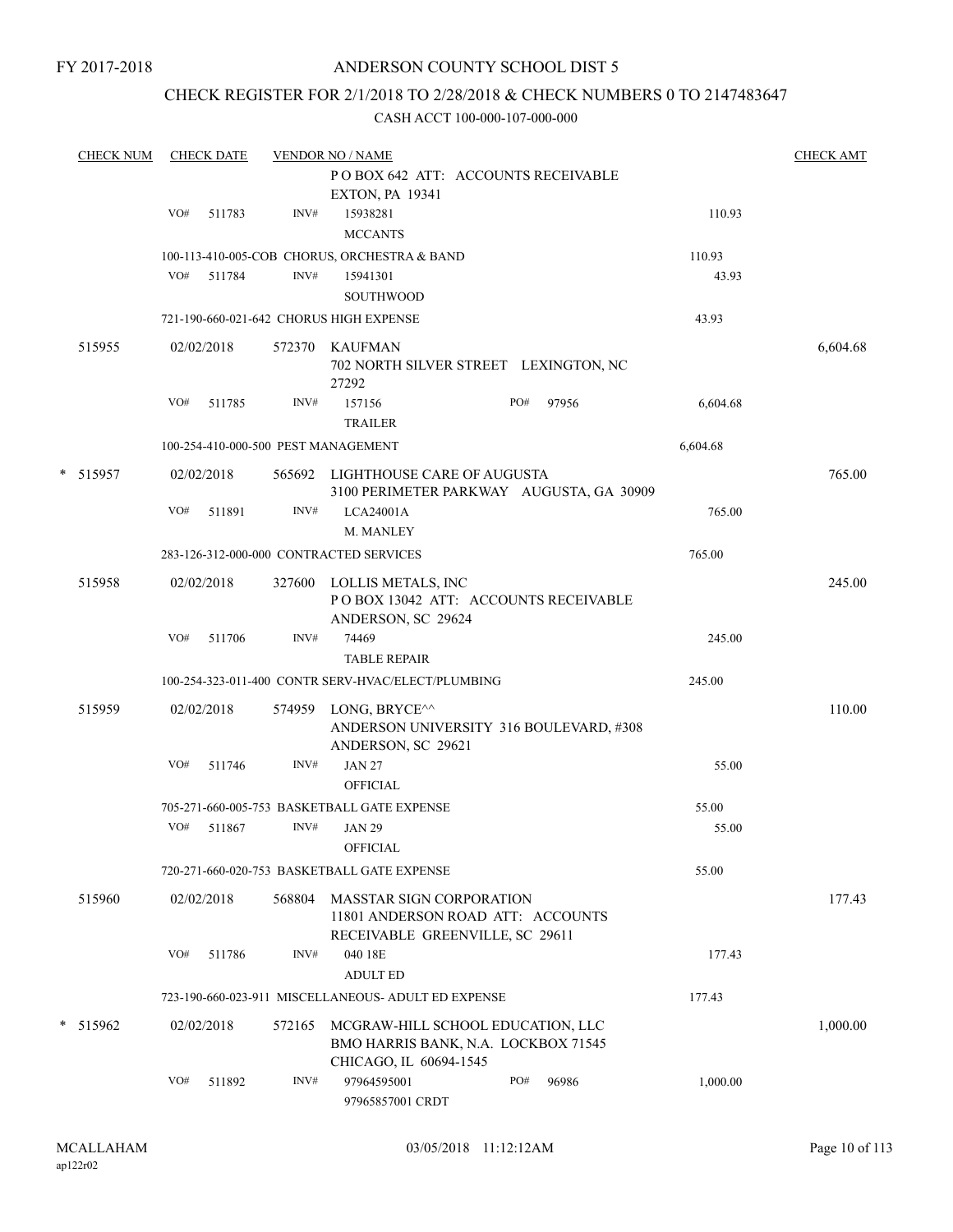# CHECK REGISTER FOR 2/1/2018 TO 2/28/2018 & CHECK NUMBERS 0 TO 2147483647

|        | <b>CHECK NUM</b> | <b>CHECK DATE</b>                         |        | <b>VENDOR NO / NAME</b>                                                            |     |       |                         | <b>CHECK AMT</b> |
|--------|------------------|-------------------------------------------|--------|------------------------------------------------------------------------------------|-----|-------|-------------------------|------------------|
|        |                  |                                           |        | 100-266-445-000-000 SOFTWARE TECHNOLOGY<br>100-266-445-000-000 SOFTWARE TECHNOLOGY |     |       | 2,500.00<br>$-1,500.00$ |                  |
|        | 515963           | 02/02/2018                                |        | 574634 MCKENZIE, EDWARD <sup>^^</sup><br>964 JESSE BYRD RD HARTSVILLE, SC 29550    |     |       |                         | 2,300.00         |
|        |                  | VO#<br>511788                             | INV#   | <b>CAMERAS</b>                                                                     |     |       | 2,300.00                |                  |
|        |                  |                                           |        | <b>INSTALLATION</b>                                                                |     |       |                         |                  |
|        |                  |                                           |        | 100-255-323-000-000 CONTRACTED SERVICES                                            |     |       | 2,300.00                |                  |
| $\ast$ | 515965           | 02/02/2018                                | 366700 | MUTUAL OF OMAHA<br>POBOX 2533 POLICYOWNER SERVICES OMAHA,<br>NE 68103-2533         |     |       |                         | 53,303.11        |
|        |                  | VO#<br>511893                             | INV#   | <b>JAN 2018</b><br>G00018B5                                                        |     |       | 26,663.58               |                  |
|        |                  | 100-000-450-000-000 MISC. DEDUCTIONS      |        |                                                                                    |     |       | 8,889.18                |                  |
|        |                  | 100-000-456-000-000 INSURANCE PAYABLE     |        |                                                                                    |     |       | 17,774.40               |                  |
|        |                  | VO#<br>511894                             | INV#   | <b>FEB 2018</b><br>G00018B5                                                        |     |       | 26,639.53               |                  |
|        |                  | 100-000-450-000-000 MISC. DEDUCTIONS      |        |                                                                                    |     |       | 8,994.73                |                  |
|        |                  | 100-000-456-000-000 INSURANCE PAYABLE     |        |                                                                                    |     |       | 17,644.80               |                  |
|        | 515966           | 02/02/2018                                | 369400 | <b>NASCO</b><br>POBOX 901 ATT: ACCOUNTS RECEIVABLE FORT<br>ATKINSON, WI 53538-0901 |     |       |                         | 263.45           |
|        |                  | VO#<br>511789                             | INV#   | 851139<br><b>SUPPLIES</b>                                                          | PO# | 97970 | 263.45                  |                  |
|        |                  | 326-112-410-000-000 SCIENCE KITS SUPPLIES |        |                                                                                    |     |       | 263.45                  |                  |
|        | * 515968         | 02/02/2018                                | 389900 | OFFICE DEPOT<br>POBOX 1413 CHARLOTTE, NC 28201-1413                                |     |       |                         | 713.58           |
|        |                  | VO#<br>511703                             | INV#   | 2146165058<br><b>SUPPLIES</b>                                                      |     |       | 48.56                   |                  |
|        |                  |                                           |        | 100-254-410-000-055 OFFICE SUPPLIES & FURNITURE                                    |     |       | 48.56                   |                  |
|        |                  | VO#<br>511704                             | INV#   | 2146165057<br><b>SUPPLIES</b>                                                      |     |       | 16.77                   |                  |
|        |                  |                                           |        | 100-254-410-000-001 MAINT. SUPPLIES-STRUCTURES                                     |     |       | 16.77                   |                  |
|        |                  | VO#<br>511791                             | INV#   | 998322183001<br>998322459001                                                       |     |       | 59.67                   |                  |
|        |                  |                                           |        | 723-190-660-023-911 MISCELLANEOUS- ADULT ED EXPENSE                                |     |       | 46.50                   |                  |
|        |                  |                                           |        | 723-190-660-023-911 MISCELLANEOUS- ADULT ED EXPENSE                                |     |       | 13.17                   |                  |
|        |                  | VO#<br>511792                             | INV#   | 997380991001<br>997380140001                                                       | PO# | 98033 | 55.51                   |                  |
|        |                  | 100-113-410-005-EXT EXTRA SUPPLIES        |        |                                                                                    |     |       | 48.14                   |                  |
|        |                  | 100-113-410-005-EXT EXTRA SUPPLIES        |        |                                                                                    |     |       | 7.37                    |                  |
|        |                  | VO#<br>511793                             | INV#   | 2146936506<br><b>SUPPLIES</b>                                                      | PO# | 97983 | 206.33                  |                  |
|        |                  | 100-255-410-000-000 SUPPLIES              |        |                                                                                    |     |       | 206.33                  |                  |
|        |                  | VO#<br>511794                             | INV#   | 997318044001                                                                       |     |       | 235.38                  |                  |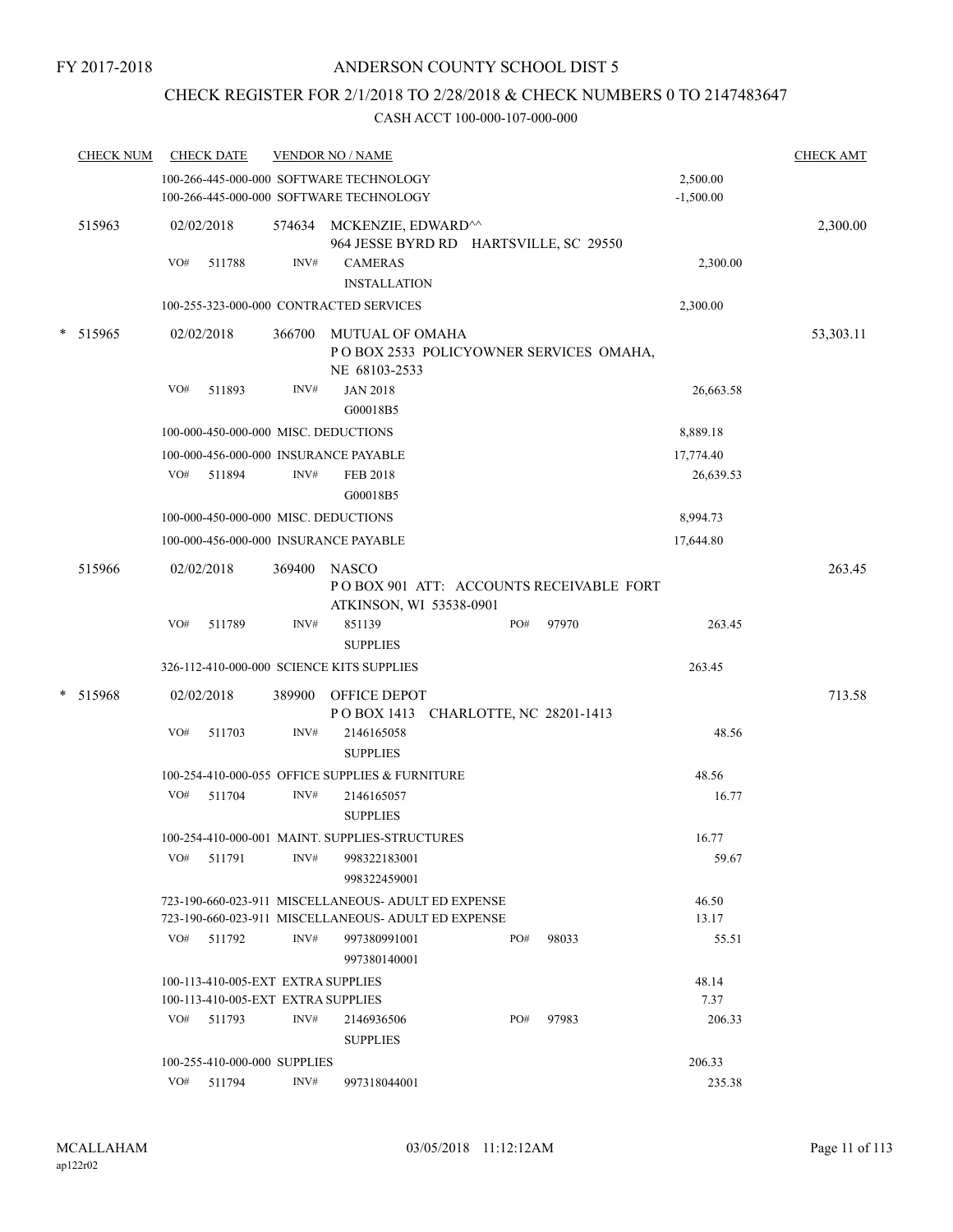# ANDERSON COUNTY SCHOOL DIST 5

# CHECK REGISTER FOR 2/1/2018 TO 2/28/2018 & CHECK NUMBERS 0 TO 2147483647

| <b>CHECK NUM</b> |     | <b>CHECK DATE</b>              |        | <b>VENDOR NO / NAME</b>                                                                         |     |           |           | <b>CHECK AMT</b> |
|------------------|-----|--------------------------------|--------|-------------------------------------------------------------------------------------------------|-----|-----------|-----------|------------------|
|                  |     |                                |        | <b>SUPPLIES</b>                                                                                 |     |           |           |                  |
|                  |     | 600-256-410-000-000 SUPPLIES   |        |                                                                                                 |     |           | 235.38    |                  |
|                  |     | VO# 511795                     | INV#   | 997318458001                                                                                    |     |           | 38.50     |                  |
|                  |     |                                |        | <b>SUPPLIES</b>                                                                                 |     |           |           |                  |
|                  |     | 600-256-410-000-000 SUPPLIES   |        |                                                                                                 |     |           | 38.50     |                  |
|                  |     | VO# 511796                     | INV#   | 2146557389                                                                                      |     |           | 52.86     |                  |
|                  |     |                                |        | <b>SUPPLIES</b>                                                                                 |     |           |           |                  |
|                  |     | 100-113-410-007-000 SUPPLIES   |        |                                                                                                 |     |           | 52.86     |                  |
| 515969           |     | 02/02/2018                     |        | 575055 OMNI HOTEL<br>9821 COLONNADE BOULEVARD SAN ANTONIO,<br>TX 78230                          |     |           |           | 451.83           |
|                  | VO# | 511895                         | INV#   | 40030681259<br><b>WILLIAMS</b>                                                                  | PO# | 98093     | 451.83    |                  |
|                  |     |                                |        | 201-224-333-010-000 TRIPS & CONFERENCES                                                         |     |           | 451.83    |                  |
|                  |     |                                |        |                                                                                                 |     |           |           |                  |
| * 515971         |     | 02/02/2018                     |        | 574562 PEEQ TECHNOLOGIES INC<br>150 N 200 E STW 200 ST GEORGE, UT 84770                         |     |           |           | 1,185.29         |
|                  | VO# | 511798                         | INV#   | 1359                                                                                            |     | PO# 97876 | 1,185.29  |                  |
|                  |     |                                |        | QBALL                                                                                           |     |           |           |                  |
|                  |     | 201-112-410-010-000 SUPPLIES   |        |                                                                                                 |     |           | 1,185.29  |                  |
| 515972           |     | 02/02/2018                     |        | 568036 PIEDMONT NATURAL GAS<br>POBOX 660920 ATT: ACCOUNTS RECEIVABLE                            |     |           |           | 25,014.78        |
|                  |     | VO# 511927                     | INV#   | DALLAS, TX 75266-0920<br>DUE 2/9/18                                                             |     |           | 25,014.78 |                  |
|                  |     |                                |        | <b>UTILITIES</b>                                                                                |     |           |           |                  |
|                  |     | 100-254-472-002-000 ENERGY-GAS |        |                                                                                                 |     |           | 8,509.64  |                  |
|                  |     | 100-254-472-005-000 ENERGY-GAS |        |                                                                                                 |     |           | 3,235.79  |                  |
|                  |     | 100-254-472-009-000 ENERGY-GAS |        |                                                                                                 |     |           | 181.22    |                  |
|                  |     | 100-254-472-013-000 ENERGY-GAS |        |                                                                                                 |     |           | 1,746.07  |                  |
|                  |     | 100-254-472-014-000 ENERGY-GAS |        |                                                                                                 |     |           | 3,404.20  |                  |
|                  |     | 100-254-472-019-000 ENERGY-GAS |        |                                                                                                 |     |           | 2,742.65  |                  |
|                  |     | 100-254-472-020-000 ENERGY-GAS |        |                                                                                                 |     |           | 892.35    |                  |
|                  |     | 100-254-472-023-000 ENERGY-GAS |        |                                                                                                 |     |           | 1,753.10  |                  |
|                  |     | 600-256-470-002-000 ENERGY     |        |                                                                                                 |     |           | 67.88     |                  |
|                  |     |                                |        |                                                                                                 |     |           |           |                  |
|                  |     | 600-256-470-005-000 ENERGY     |        |                                                                                                 |     |           | 158.43    |                  |
|                  |     | 600-256-470-009-000 ENERGY     |        |                                                                                                 |     |           | 1,662.02  |                  |
|                  |     | 600-256-470-014-000 ENERGY     |        |                                                                                                 |     |           | 229.76    |                  |
|                  |     | 600-256-470-017-000 ENERGY     |        |                                                                                                 |     |           | 259.37    |                  |
|                  |     | 600-256-470-019-000 ENERGY     |        |                                                                                                 |     |           | 172.30    |                  |
| 515973           |     | 02/02/2018                     | 568360 | PILGRIM'S PRIDE CORPORATION<br>PO BOX 809225 ATT: ACCOUNTS RECEIVABLE<br>CHICAGO, IL 60680-9225 |     |           |           | 9,174.00         |
|                  | VO# | 511799                         | INV#   | 926408542<br><b>FOOD</b>                                                                        |     |           | 9,174.00  |                  |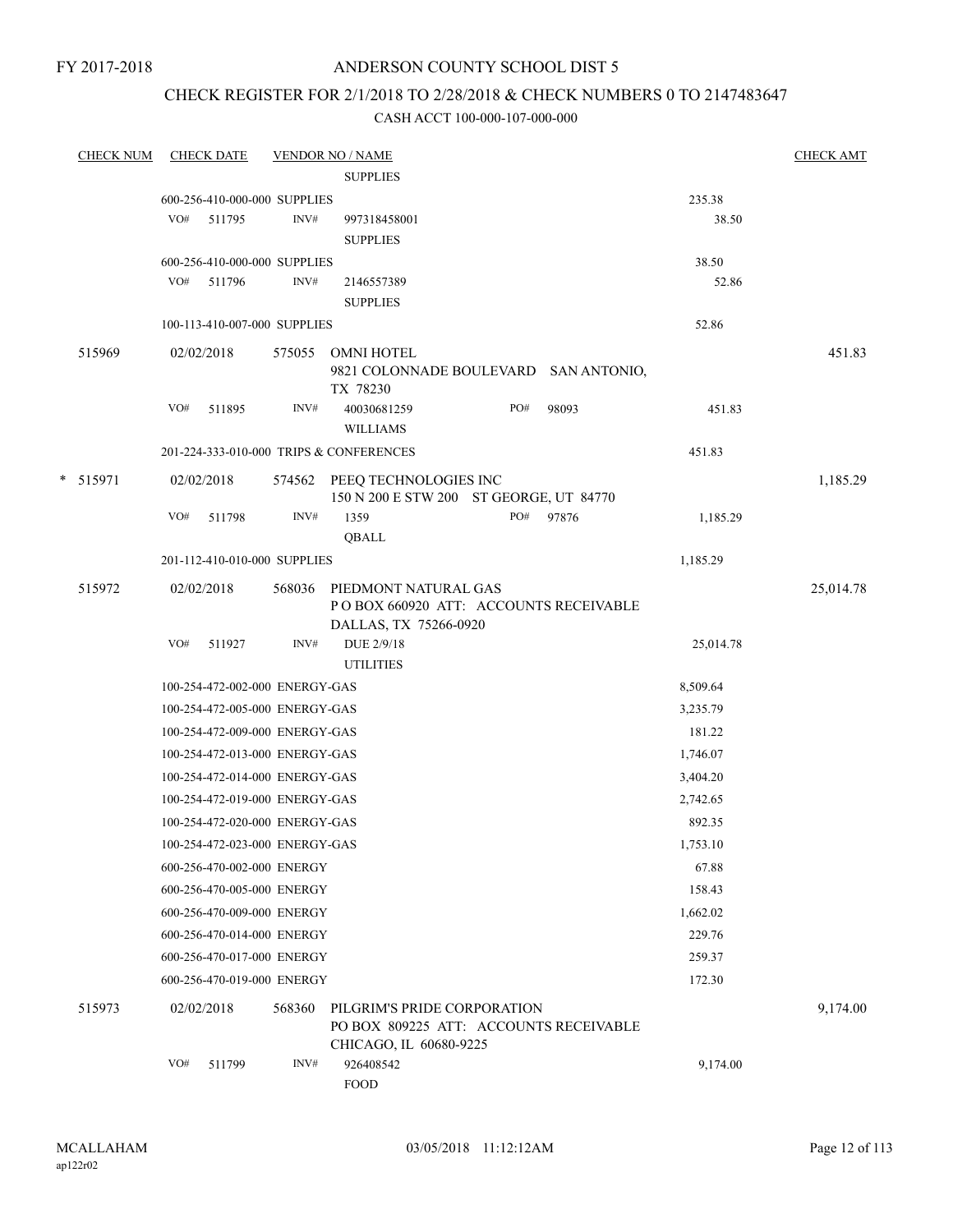# CHECK REGISTER FOR 2/1/2018 TO 2/28/2018 & CHECK NUMBERS 0 TO 2147483647

| <b>CHECK NUM</b> | <b>CHECK DATE</b>                        |        | <b>VENDOR NO / NAME</b>                                                                                      |                  | <b>CHECK AMT</b> |
|------------------|------------------------------------------|--------|--------------------------------------------------------------------------------------------------------------|------------------|------------------|
|                  |                                          |        | 600-000-172-000-000 FOOD SERV INVEN. FOOD                                                                    | 9,174.00         |                  |
| 515974           | 02/02/2018                               |        | 573906 PRODUCTIONS UNLIMITED, INC.<br>870 ANDERSON RIDGE RD. GREER, SC 29651                                 |                  | 220.00           |
|                  | VO#<br>511800                            | INV#   | 15407                                                                                                        | 220.00           |                  |
|                  |                                          |        | <b>CALHOUN</b>                                                                                               |                  |                  |
|                  | 100-266-314-000-000 REPAIRS TO EQUIPMENT |        |                                                                                                              | 220.00           |                  |
| 515975           | 02/02/2018                               | 426200 | <b>OUILL CORPORATION</b>                                                                                     |                  | 136.65           |
|                  |                                          |        | POBOX 37600 ATT: ACCOUNTS RECEIVABLE                                                                         |                  |                  |
|                  |                                          |        | PHILADELPHIA, PA 19101-0600                                                                                  |                  |                  |
|                  | VO#<br>511896                            | INV#   | 4062582                                                                                                      | 136.65           |                  |
|                  |                                          |        | <b>SUPPLIES</b>                                                                                              |                  |                  |
|                  | 100-115-410-001-000 SUPPLIES             |        |                                                                                                              | 136.65           |                  |
| 515976           | 02/02/2018                               | 572850 | ROBERT ANDERSON PETTY CASH                                                                                   |                  | 500.00           |
|                  | VO#<br>511906                            | INV#   | $, --$<br>FEB 5TH                                                                                            | 500.00           |                  |
|                  |                                          |        | <b>BASKETBALL</b>                                                                                            |                  |                  |
|                  | 706-271-660-006-666 CONCESSIONS EXPENSE  |        |                                                                                                              | 200.00           |                  |
|                  |                                          |        | 706-271-660-006-753 BASKETBALL GATE EXPENSE                                                                  | 300.00           |                  |
| 515977           | 02/02/2018                               |        | 567525 ROWLAND MECHANICAL                                                                                    |                  | 4,788.34         |
|                  |                                          |        | 206 SADDLE TRAIL ANDERSON, SC 29621                                                                          |                  |                  |
|                  | VO#<br>511803                            | INV#   | JAN 22-23                                                                                                    | 1,937.41         |                  |
|                  |                                          |        | <b>BUS REPAIRS</b>                                                                                           |                  |                  |
|                  |                                          |        | 100-255-323-000-ACT ACTIVITY BUS CONTRACTED SERVICES                                                         | 115.00           |                  |
|                  |                                          |        | 100-255-323-000-ACT ACTIVITY BUS CONTRACTED SERVICES                                                         | 192.50           |                  |
|                  |                                          |        | 100-255-323-000-ACT ACTIVITY BUS CONTRACTED SERVICES                                                         | 344.77           |                  |
|                  |                                          |        | 100-255-323-000-ACT ACTIVITY BUS CONTRACTED SERVICES                                                         | 479.75           |                  |
|                  |                                          |        | 100-255-323-000-ACT ACTIVITY BUS CONTRACTED SERVICES                                                         | 805.39           |                  |
|                  | VO#<br>511804                            | INV#   | JAN 24-26                                                                                                    | 1,853.43         |                  |
|                  |                                          |        | <b>BUS REPAIRS</b>                                                                                           |                  |                  |
|                  |                                          |        | 100-255-323-000-ACT ACTIVITY BUS CONTRACTED SERVICES                                                         | 682.57           |                  |
|                  |                                          |        | 100-255-323-000-ACT ACTIVITY BUS CONTRACTED SERVICES                                                         | 46.00            |                  |
|                  |                                          |        | 100-255-323-000-ACT ACTIVITY BUS CONTRACTED SERVICES                                                         | 46.00            |                  |
|                  |                                          |        | 100-255-323-000-ACT ACTIVITY BUS CONTRACTED SERVICES                                                         | 60.43            |                  |
|                  |                                          |        | 100-255-323-000-ACT ACTIVITY BUS CONTRACTED SERVICES                                                         | 46.00            |                  |
|                  |                                          |        | 100-255-323-000-ACT ACTIVITY BUS CONTRACTED SERVICES                                                         | 105.65           |                  |
|                  |                                          |        | 100-255-323-000-ACT ACTIVITY BUS CONTRACTED SERVICES                                                         | 105.65           |                  |
|                  |                                          |        | 100-255-323-000-ACT ACTIVITY BUS CONTRACTED SERVICES                                                         | 87.32            |                  |
|                  |                                          |        | 100-255-323-000-ACT ACTIVITY BUS CONTRACTED SERVICES<br>100-255-323-000-ACT ACTIVITY BUS CONTRACTED SERVICES | 191.33<br>197.70 |                  |
|                  |                                          |        | 100-255-323-000-ACT ACTIVITY BUS CONTRACTED SERVICES                                                         | 284.78           |                  |
|                  | VO#<br>511805                            | INV#   | 8219                                                                                                         | 997.50           |                  |
|                  |                                          |        | <b>BUS REPAIRS</b>                                                                                           |                  |                  |
|                  |                                          |        | 100-255-323-000-ACT ACTIVITY BUS CONTRACTED SERVICES                                                         | 997.50           |                  |
|                  |                                          |        |                                                                                                              |                  |                  |
| 515978           | 02/02/2018                               | 445575 | SC DEPT OF EMPLOYMENT & WORKFORCE<br>POBOX 995 COLUMBIA, SC 29202                                            |                  | 1,580.04         |
|                  | VO#<br>511897                            | INV#   | <b>DOC 203</b>                                                                                               | 1,580.04         |                  |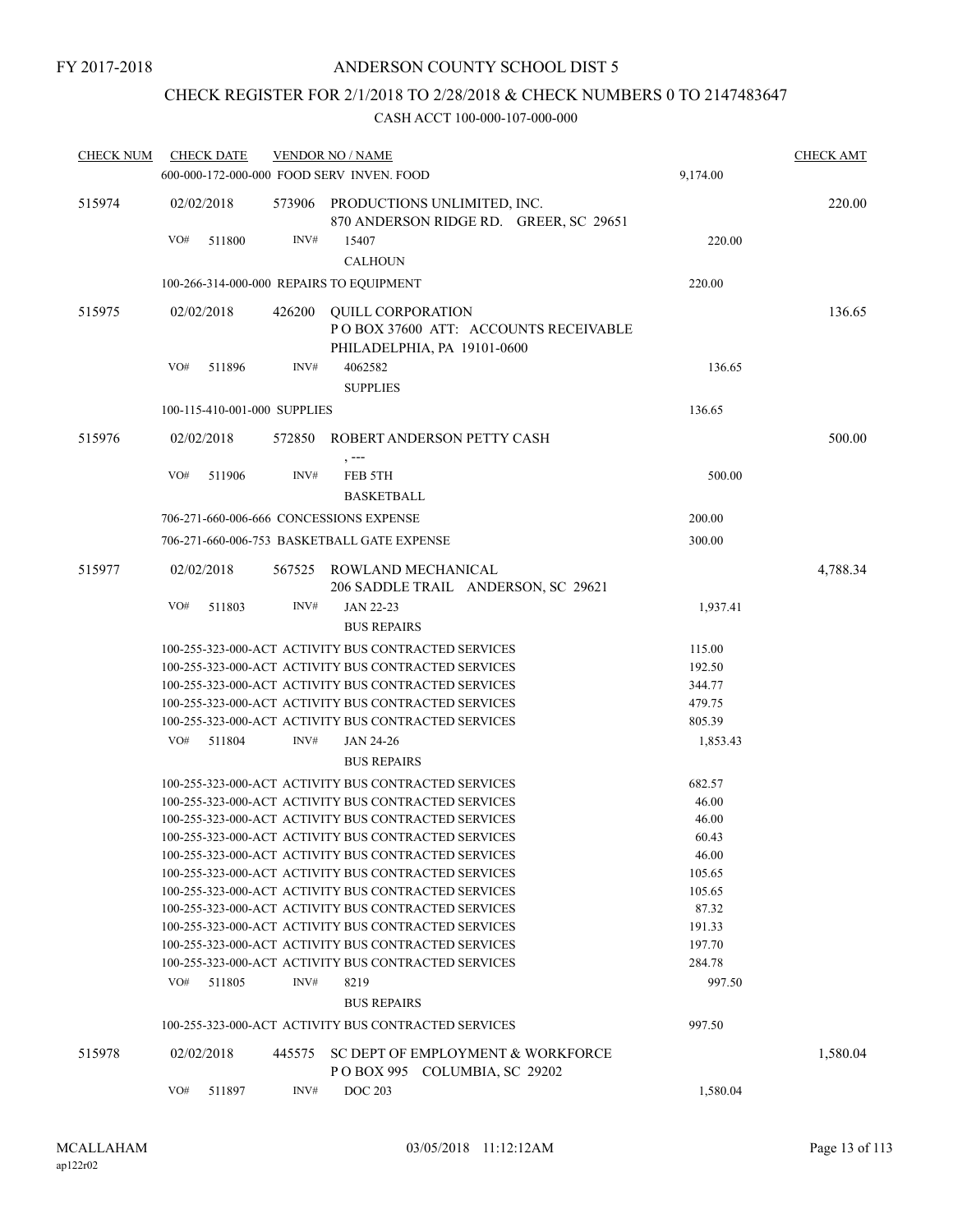# CHECK REGISTER FOR 2/1/2018 TO 2/28/2018 & CHECK NUMBERS 0 TO 2147483647

| <b>CHECK NUM</b> |     | <b>CHECK DATE</b>                  |        | <b>VENDOR NO / NAME</b>                                                                           |          | <b>CHECK AMT</b> |
|------------------|-----|------------------------------------|--------|---------------------------------------------------------------------------------------------------|----------|------------------|
|                  |     |                                    |        | <b>ACCT 125676</b>                                                                                |          |                  |
|                  |     | 100-252-245-000-000 UNEMPLOYMENT   |        |                                                                                                   | 1,580.04 |                  |
| 515979           |     | 02/02/2018                         |        | 449800 SC HIGH SCHOOL LEAGUE<br>PO BOX 211575 COLUMBIA, SC 29221-6575                             |          | 300.00           |
|                  | VO# | 511806                             | INV#   | <b>GLENVIEW</b>                                                                                   | 300.00   |                  |
|                  |     |                                    |        | <b>COACH FINE</b>                                                                                 |          |                  |
|                  |     |                                    |        | 720-271-660-020-663 ATHLETIC GENERAL EXPENSE                                                      | 300.00   |                  |
| * 515981         |     | 02/02/2018                         | 451500 | SC STATE DEPARTMENT OF EDUCATION<br>1429 SENATE ST ROOM 1101 TRANSPORTATION<br>COLUMBIA, SC 29201 |          | 4,978.50         |
|                  | VO# | 511899                             | INV#   | <b>NOV 2017</b>                                                                                   | 3,504.20 |                  |
|                  |     |                                    |        | MILEAGE COST                                                                                      |          |                  |
|                  |     |                                    |        | 100-255-330-000-TRP TRANSITIONAL MILEAGE                                                          | 3,504.20 |                  |
|                  |     | VO# 511900                         | INV#   | <b>DEC 2017</b>                                                                                   | 1,474.30 |                  |
|                  |     |                                    |        | <b>MILEAGE COST</b>                                                                               |          |                  |
|                  |     |                                    |        | 100-255-330-000-TRP TRANSITIONAL MILEAGE                                                          | 1,474.30 |                  |
| 515982           |     | 02/02/2018                         | 570059 | <b>SHARP BUSINESS SYSTEMS</b><br>DEPT 1216 PO BOX 121216 DALLAS, TX<br>75312-1216                 |          | 1,880.06         |
|                  | VO# | 511808                             | INV#   | 9000989047<br>9000983071                                                                          | 161.85   |                  |
|                  |     | 100-113-410-007-000 SUPPLIES       |        |                                                                                                   | 142.59   |                  |
|                  |     | 100-113-410-007-000 SUPPLIES       |        |                                                                                                   | 19.26    |                  |
|                  |     | VO# 511809                         | INV#   | 9000983824                                                                                        | 89.13    |                  |
|                  |     |                                    |        | <b>CARTRIDGE</b>                                                                                  |          |                  |
|                  |     |                                    |        | 713-271-660-013-201 MISCELLANEOUS EXPENSE                                                         | 89.13    |                  |
|                  | VO# | 511810                             | INV#   | 9000984758<br><b>COPIES</b>                                                                       | 28.94    |                  |
|                  |     |                                    |        | 124-114-445-024-000 TECHNOLOGY SUPPLIES                                                           | 28.94    |                  |
|                  |     | VO# 511811                         | INV#   | 9000979377                                                                                        | 44.91    |                  |
|                  |     |                                    |        | <b>COPIES</b>                                                                                     |          |                  |
|                  |     | 100-114-410-002-000 SUPPLIES       |        |                                                                                                   | 44.91    |                  |
|                  | VO# | 511812                             | INV#   | 9000989060                                                                                        | 53.37    |                  |
|                  |     |                                    |        | <b>COPIES</b>                                                                                     |          |                  |
|                  |     | 713-271-660-013-362 COPIER EXPENSE |        |                                                                                                   | 53.37    |                  |
|                  |     | VO# 511813                         | INV#   | 9000971720                                                                                        | 272.32   |                  |
|                  |     |                                    |        | <b>COPIES</b>                                                                                     |          |                  |
|                  |     | 201-112-490-010-000 COPIER COST    |        |                                                                                                   | 272.32   |                  |
|                  | VO# | 511814                             | INV#   | 9000984759                                                                                        | 287.32   |                  |
|                  |     |                                    |        | 9000984760                                                                                        |          |                  |
|                  |     |                                    |        | 329-115-690-000-000 OTHER OBJECTS-WBL                                                             | 56.67    |                  |
|                  |     |                                    |        | 329-115-690-000-000 OTHER OBJECTS-WBL                                                             | 230.65   |                  |
|                  | VO# | 511815                             | INV#   | 9000988216                                                                                        | 74.63    |                  |
|                  |     |                                    |        | <b>COPIES</b>                                                                                     |          |                  |
|                  |     | 100-113-410-020-000 SUPPLIES       |        |                                                                                                   | 74.63    |                  |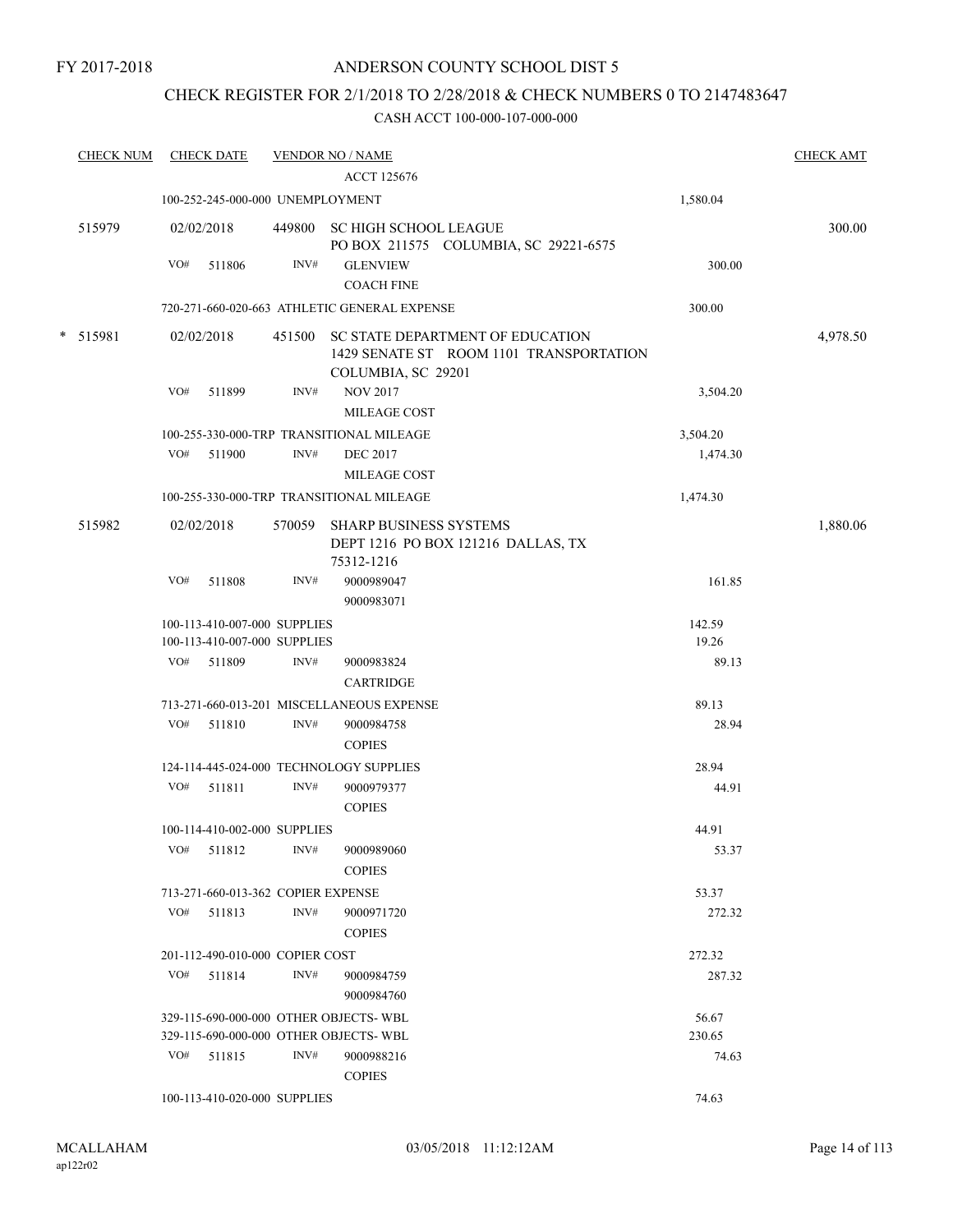# CHECK REGISTER FOR 2/1/2018 TO 2/28/2018 & CHECK NUMBERS 0 TO 2147483647

|        | <b>CHECK NUM</b> |     | <b>CHECK DATE</b>               |        | <b>VENDOR NO / NAME</b>                                                                      |                                         |           | <b>CHECK AMT</b> |
|--------|------------------|-----|---------------------------------|--------|----------------------------------------------------------------------------------------------|-----------------------------------------|-----------|------------------|
|        |                  | VO# | 511901                          | INV#   | 9000989037<br><b>COPIES</b>                                                                  |                                         | 802.67    |                  |
|        |                  |     |                                 |        | 100-252-360-000-000 PRINTING AND BINDING                                                     |                                         | 802.67    |                  |
|        |                  | VO# | 511902                          | INV#   | 9000993781                                                                                   |                                         | 64.92     |                  |
|        |                  |     |                                 |        | <b>COPIES</b>                                                                                |                                         |           |                  |
|        |                  |     | 100-139-410-018-000 Supplies    |        |                                                                                              |                                         | 64.92     |                  |
|        | * 515984         |     | 02/02/2018                      |        | 472725 SHIFFLER EQUIPMENT SALES, INC<br>DEPT 781437 P.O. BOX 78000 DETROIT, MI<br>48278-1437 |                                         |           | 124.94           |
|        |                  | VO# | 511701                          | INV#   | 1800903700                                                                                   |                                         | 124.94    |                  |
|        |                  |     |                                 |        | <b>CAFE STOOLS</b>                                                                           |                                         |           |                  |
|        |                  |     |                                 |        | 100-254-410-006-001 SUPPLIES - MAINTENANCE                                                   |                                         | 124.94    |                  |
|        | * 515986         |     | 02/02/2018                      |        | 571007 SIMPLIFIED OFFICE SYSTEMS                                                             | 6220 BUSH RIVER ROAD COLUMBIA, SC 29212 |           | 553.94           |
|        |                  | VO# | 511816                          | INV#   | 180122-0023<br><b>COPIES</b>                                                                 |                                         | 138.34    |                  |
|        |                  |     | 100-113-410-020-000 SUPPLIES    |        |                                                                                              |                                         | 138.34    |                  |
|        |                  | VO# | 511817                          | INV#   | 180110-0035                                                                                  |                                         | 66.04     |                  |
|        |                  |     |                                 |        | <b>COPIES</b>                                                                                |                                         |           |                  |
|        |                  |     | 100-113-410-005-000 SUPPLIES    |        |                                                                                              |                                         | 66.04     |                  |
|        |                  |     | VO# 511818                      | INV#   | 180110-0036                                                                                  |                                         | 187.58    |                  |
|        |                  |     |                                 |        | <b>COPIES</b>                                                                                |                                         |           |                  |
|        |                  |     | 201-112-490-019-000 COPIER COST |        |                                                                                              |                                         | 187.58    |                  |
|        |                  | VO# | 511903                          | INV#   | 180123-0008<br><b>COPIES</b>                                                                 |                                         | 161.98    |                  |
|        |                  |     | 100-113-410-021-000 SUPPLIES    |        |                                                                                              |                                         | 161.98    |                  |
| $\ast$ | 515988           |     | 02/02/2018                      | 568722 | SOUTHERN FLOORING INC<br>6820 AUGUSTA ROAD ATT: ACCOUNTS<br>RECEIVABLE GREENVILLE, SC 29605  |                                         |           | 29,817.00        |
|        |                  | VO# | 511819                          | INV#   | 11646<br><b>MCCANTS</b>                                                                      | PO#<br>97955                            | 29,817.00 |                  |
|        |                  |     |                                 |        | 505-254-323-005-000 CONTRACTED SERVICES                                                      |                                         | 29,817.00 |                  |
|        | * 515991         |     | 02/02/2018                      | 570649 | THE CHILDREN'S MUSEUM                                                                        | 300 COLLEGE STREET GREENVILLE, SC 29601 |           | 652.00           |
|        |                  | VO# | 511821                          | INV#   | 10505028<br><b>CENTERVILLE ELEM</b>                                                          |                                         | 652.00    |                  |
|        |                  |     |                                 |        | 707-190-660-007-351 FIELD TRIPS GRADE 1 EXPENSE                                              |                                         | 652.00    |                  |
|        | 515992           |     | 02/02/2018                      | 568718 | THE READING WAREHOUSE                                                                        |                                         |           | 1,230.23         |
|        |                  |     |                                 |        | NORTH CHARLESTON, SC 29423                                                                   | POBOX 41328 ATT: ACCOUNTS RECEIVABLE    |           |                  |
|        |                  | VO# | 511822                          | INV#   | 178567<br><b>MATERIALS</b>                                                                   | PO#<br>98006                            | 1,230.23  |                  |
|        |                  |     | 201-112-410-019-000 Supplies    |        |                                                                                              |                                         | 1,230.23  |                  |
|        | 515993           |     | 02/02/2018                      | 507850 | <b>TRANE</b>                                                                                 |                                         |           | 1,901.32         |
|        |                  |     |                                 |        |                                                                                              |                                         |           |                  |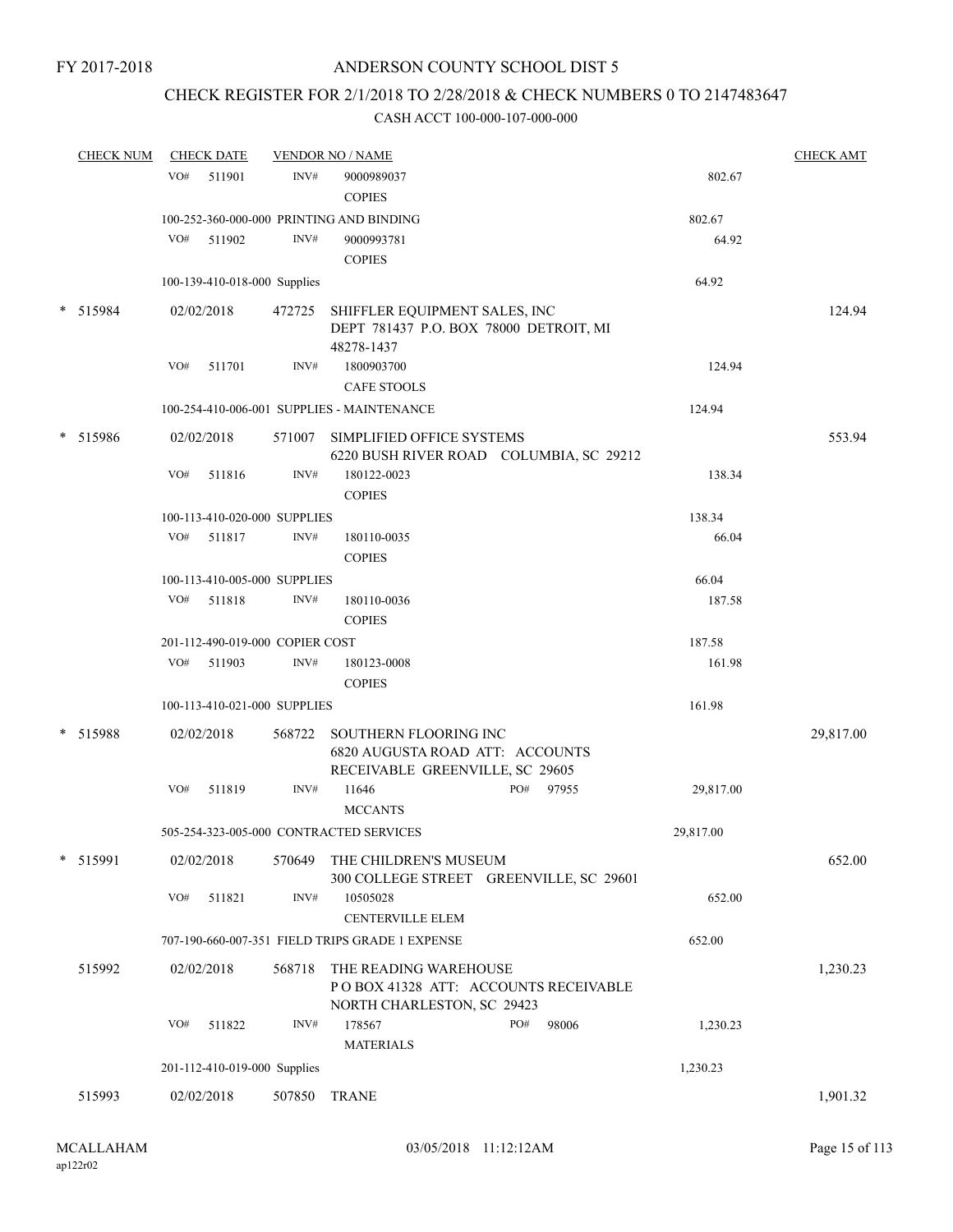# ANDERSON COUNTY SCHOOL DIST 5

# CHECK REGISTER FOR 2/1/2018 TO 2/28/2018 & CHECK NUMBERS 0 TO 2147483647

| <b>CHECK NUM</b> |     | <b>CHECK DATE</b> |                                   | <b>VENDOR NO / NAME</b>                                              |     |       |          | <b>CHECK AMT</b> |
|------------------|-----|-------------------|-----------------------------------|----------------------------------------------------------------------|-----|-------|----------|------------------|
|                  |     |                   |                                   | POBOX 406469 ATT: ACCOUNTS RECEIVABLE                                |     |       |          |                  |
|                  |     |                   |                                   | ATLANTA, GA 30384-6469                                               |     |       |          |                  |
|                  | VO# | 511698            | INV#                              | 3673496                                                              |     |       | 1,009.32 |                  |
|                  |     |                   |                                   | <b>COMPRESSOR</b>                                                    |     |       |          |                  |
|                  |     |                   |                                   | 100-254-410-002-400 HVAC/ELECTRICAL/PLUMBING                         |     |       | 1,009.32 |                  |
|                  | VO# | 511699            | INV#                              | 3728271                                                              |     |       | 122.35   |                  |
|                  |     |                   |                                   | <b>REPAIR PARTS</b>                                                  |     |       |          |                  |
|                  |     |                   |                                   | 100-254-410-002-400 HVAC/ELECTRICAL/PLUMBING                         |     |       | 122.35   |                  |
|                  | VO# | 511700            | INV#                              | 3640041                                                              |     |       | 769.65   |                  |
|                  |     |                   |                                   |                                                                      |     |       |          |                  |
|                  |     |                   |                                   | <b>REPAIR PARTS</b>                                                  |     |       |          |                  |
|                  |     |                   |                                   | 100-254-410-002-400 HVAC/ELECTRICAL/PLUMBING                         |     |       | 384.83   |                  |
|                  |     |                   |                                   | 100-254-410-003-400 HVAC/ELECTRICAL/PLUMBING                         |     |       | 384.82   |                  |
| 515994           |     | 02/02/2018        |                                   | 568559 TRITEK FIRE & SECURITY LLC                                    |     |       |          | 521.84           |
|                  |     |                   |                                   | <b>6 WOODCROSS DRIVE ATT: ACCOUNTS</b>                               |     |       |          |                  |
|                  |     |                   |                                   | RECEIVABLE COLUMBIA, SC 29212                                        |     |       |          |                  |
|                  | VO# | 511697            | INV#                              | 21328                                                                |     |       | 521.84   |                  |
|                  |     |                   |                                   | <b>DETECTORS</b>                                                     |     |       |          |                  |
|                  |     |                   |                                   | 100-254-410-008-400 HVAC/ELECTRICAL/PLUMBING                         |     |       | 521.84   |                  |
|                  |     |                   |                                   |                                                                      |     |       |          |                  |
| 515995           |     | 02/02/2018        |                                   | 563377 UNIFIED AV SYSTEMS                                            |     |       |          | 533.93           |
|                  |     |                   |                                   | DBA: MULTI MEDIA SERVICES 161 AUSTIN<br>AVENUE NE MARIETTA, GA 30060 |     |       |          |                  |
|                  | VO# | 511904            | INV#                              | 332049                                                               | PO# | 97817 | 533.93   |                  |
|                  |     |                   |                                   |                                                                      |     |       |          |                  |
|                  |     |                   |                                   | <b>CALHOUN ELEM</b>                                                  |     |       |          |                  |
|                  |     |                   | 100-113-410-014-000 SUPPLIES      |                                                                      |     |       | 533.93   |                  |
| 515996           |     | 02/02/2018        |                                   | 573815 UNITED REFRIGERATION, INC                                     |     |       |          | 4,175.36         |
|                  |     |                   |                                   | PO BOX 740703 ATLANTA, GA 30374-0703                                 |     |       |          |                  |
|                  | VO# | 511686            | INV#                              | 60580612                                                             |     |       | 83.33    |                  |
|                  |     |                   |                                   | <b>SUPPLIES</b>                                                      |     |       |          |                  |
|                  |     |                   |                                   | 100-254-410-019-400 HVAC/ELECTRICAL/PLUMBING                         |     |       | 83.33    |                  |
|                  | VO# | 511687            | INV#                              | 60424274                                                             |     |       | 115.45   |                  |
|                  |     |                   |                                   | <b>SUPPLIES</b>                                                      |     |       |          |                  |
|                  |     |                   |                                   | 100-254-410-020-400 HVAC/ELECTRICAL/PLUMBING                         |     |       | 115.45   |                  |
|                  | VO# | 511688            |                                   | INV# 60424322                                                        |     |       | 219.99   |                  |
|                  |     |                   |                                   | <b>SUPPLIES</b>                                                      |     |       |          |                  |
|                  |     |                   |                                   | 100-254-410-020-400 HVAC/ELECTRICAL/PLUMBING                         |     |       | 219.99   |                  |
|                  | VO# | 511689            | INV#                              | 60426787                                                             |     |       | 431.31   |                  |
|                  |     |                   |                                   | <b>SUPPLIES</b>                                                      |     |       |          |                  |
|                  |     |                   |                                   |                                                                      |     |       |          |                  |
|                  |     |                   |                                   | 100-254-410-020-400 HVAC/ELECTRICAL/PLUMBING                         |     |       | 431.31   |                  |
|                  | VO# | 511690            | INV#                              | 60450707                                                             |     |       | 571.92   |                  |
|                  |     |                   |                                   | <b>SUPPLIES</b>                                                      |     |       |          |                  |
|                  |     |                   | 100-254-410-000-400 HVAC SUPPLIES |                                                                      |     |       | 571.92   |                  |
|                  | VO# | 511691            | INV#                              | 60452006                                                             |     |       | 978.48   |                  |
|                  |     |                   |                                   | <b>SUPPLIES</b>                                                      |     |       |          |                  |
|                  |     |                   |                                   | 100-254-410-019-400 HVAC/ELECTRICAL/PLUMBING                         |     |       | 978.48   |                  |
|                  | VO# | 511692            | $\text{INV}\#$                    | 60477951                                                             |     |       | 1,327.34 |                  |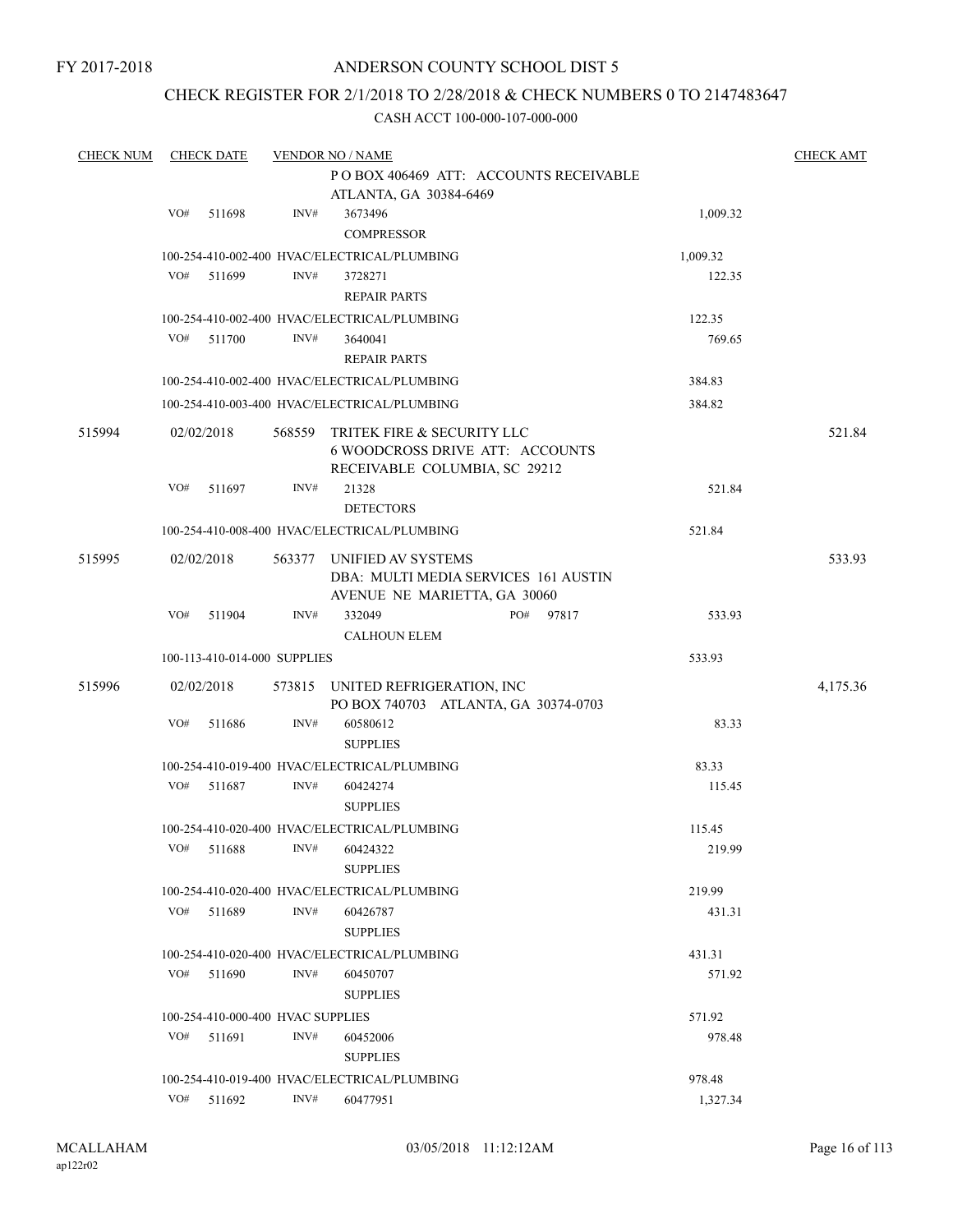# ANDERSON COUNTY SCHOOL DIST 5

# CHECK REGISTER FOR 2/1/2018 TO 2/28/2018 & CHECK NUMBERS 0 TO 2147483647

|          | <b>CHECK NUM</b> |     | <b>CHECK DATE</b>                 |        | <b>VENDOR NO / NAME</b>                                                 |                       |           | <b>CHECK AMT</b> |
|----------|------------------|-----|-----------------------------------|--------|-------------------------------------------------------------------------|-----------------------|-----------|------------------|
|          |                  |     |                                   |        | <b>SUPPLIES</b>                                                         |                       |           |                  |
|          |                  |     | 100-254-410-000-400 HVAC SUPPLIES |        |                                                                         |                       | 1,327.34  |                  |
|          |                  |     | VO# 511693                        | INV#   | 60488599                                                                |                       | 70.96     |                  |
|          |                  |     |                                   |        | <b>SUPPLIES</b>                                                         |                       |           |                  |
|          |                  |     |                                   |        | 100-254-410-019-400 HVAC/ELECTRICAL/PLUMBING                            |                       | 70.96     |                  |
|          |                  |     | VO# 511694                        | INV#   | 60492919                                                                |                       | 60.31     |                  |
|          |                  |     |                                   |        | <b>SUPPLIES</b>                                                         |                       |           |                  |
|          |                  |     |                                   |        | 100-254-410-006-400 HVAC/ELECTRICAL/PLUMBING                            |                       | 60.31     |                  |
|          |                  |     | VO# 511695                        | INV#   | 60500155                                                                |                       | 24.68     |                  |
|          |                  |     |                                   |        | <b>SUPPLIES</b>                                                         |                       |           |                  |
|          |                  |     |                                   |        | 100-254-410-006-400 HVAC/ELECTRICAL/PLUMBING                            |                       | 24.68     |                  |
|          |                  |     | VO# 511696                        | INV#   | 60626512                                                                |                       | 196.52    |                  |
|          |                  |     |                                   |        | <b>SUPPLIES</b>                                                         |                       |           |                  |
|          |                  |     |                                   |        | 100-254-410-019-400 HVAC/ELECTRICAL/PLUMBING                            |                       | 196.52    |                  |
|          |                  |     | VO# 511871                        | INV#   | 60465834                                                                |                       | 95.07     |                  |
|          |                  |     |                                   |        | <b>ICE MACHINE PARTS</b>                                                |                       |           |                  |
|          |                  |     |                                   |        | 600-256-323-019-000 REPAIRS TO EQUIPMENT                                |                       | 95.07     |                  |
|          | 515997           |     | 02/02/2018                        |        | 574098 VALLEN DISTRIBUTION, INC<br>PO BOX 404753 ATLANTA, GA 30384-4753 |                       |           | 417.67           |
|          |                  | VO# | 511682                            | INV#   | 47-68477-11                                                             |                       | 200.65    |                  |
|          |                  |     |                                   |        | <b>SUPPLIES</b>                                                         |                       |           |                  |
|          |                  |     |                                   |        | 100-254-410-013-400 HVAC/ELECTRICAL/PLUMBING                            |                       | 200.65    |                  |
|          |                  |     | $VO#$ 511683                      | INV#   | 47-69688-11                                                             |                       | 15.93     |                  |
|          |                  |     |                                   |        | <b>SUPPLIES</b>                                                         |                       |           |                  |
|          |                  |     |                                   |        | 100-254-410-011-400 HVAC/ELECTRICAL/PLUMBING                            |                       | 15.93     |                  |
|          |                  | VO# | 511684                            | INV#   | 47-69786-11                                                             |                       | 57.46     |                  |
|          |                  |     |                                   |        | <b>SUPPLIES</b>                                                         |                       |           |                  |
|          |                  |     |                                   |        | 100-254-410-000-000 CUSTODIAL SUPPLIES                                  |                       | 57.46     |                  |
|          |                  |     | VO# 511685                        | INV#   | 47-68968-11                                                             |                       | 143.63    |                  |
|          |                  |     |                                   |        | <b>SUPPLIES</b>                                                         |                       |           |                  |
|          |                  |     |                                   |        | 100-254-410-013-400 HVAC/ELECTRICAL/PLUMBING                            |                       | 143.63    |                  |
| * 515999 |                  |     | 02/02/2018                        |        | 574962 WESCAD, INC.<br>PO BOX 1085 SIMPSONVILLE, SC 29681               |                       |           | 31.476.89        |
|          |                  | VO# | 511905                            | INV#   | <b>MMS 001</b>                                                          | PO#<br>97920          | 31,476.89 |                  |
|          |                  |     |                                   |        | <b>MCCANTS</b>                                                          |                       |           |                  |
|          |                  |     |                                   |        | 505-254-323-005-000 CONTRACTED SERVICES                                 |                       | 31,476.89 |                  |
|          | 516000           |     | 02/02/2018                        | 529275 | <b>WESTAR TIRE</b>                                                      |                       |           | 1,767.53         |
|          |                  |     |                                   |        | PO BOX 400<br>ACCOUNTS RECEIVABLE ANDERSON, SC 29622                    | 715 NORTH MURRAY ATT: |           |                  |
|          |                  | VO# | 511678                            | INV#   | 141866                                                                  |                       | 548.06    |                  |
|          |                  |     |                                   |        | <b>TIRES</b>                                                            |                       |           |                  |
|          |                  |     |                                   |        | 100-254-412-000-001 TRUCK SERVICE - MAINTENANCE                         |                       | 548.06    |                  |
|          |                  | VO# | 511679                            | INV#   | 141805                                                                  |                       | 20.00     |                  |
|          |                  |     |                                   |        | <b>TIRE REPAIR</b>                                                      |                       |           |                  |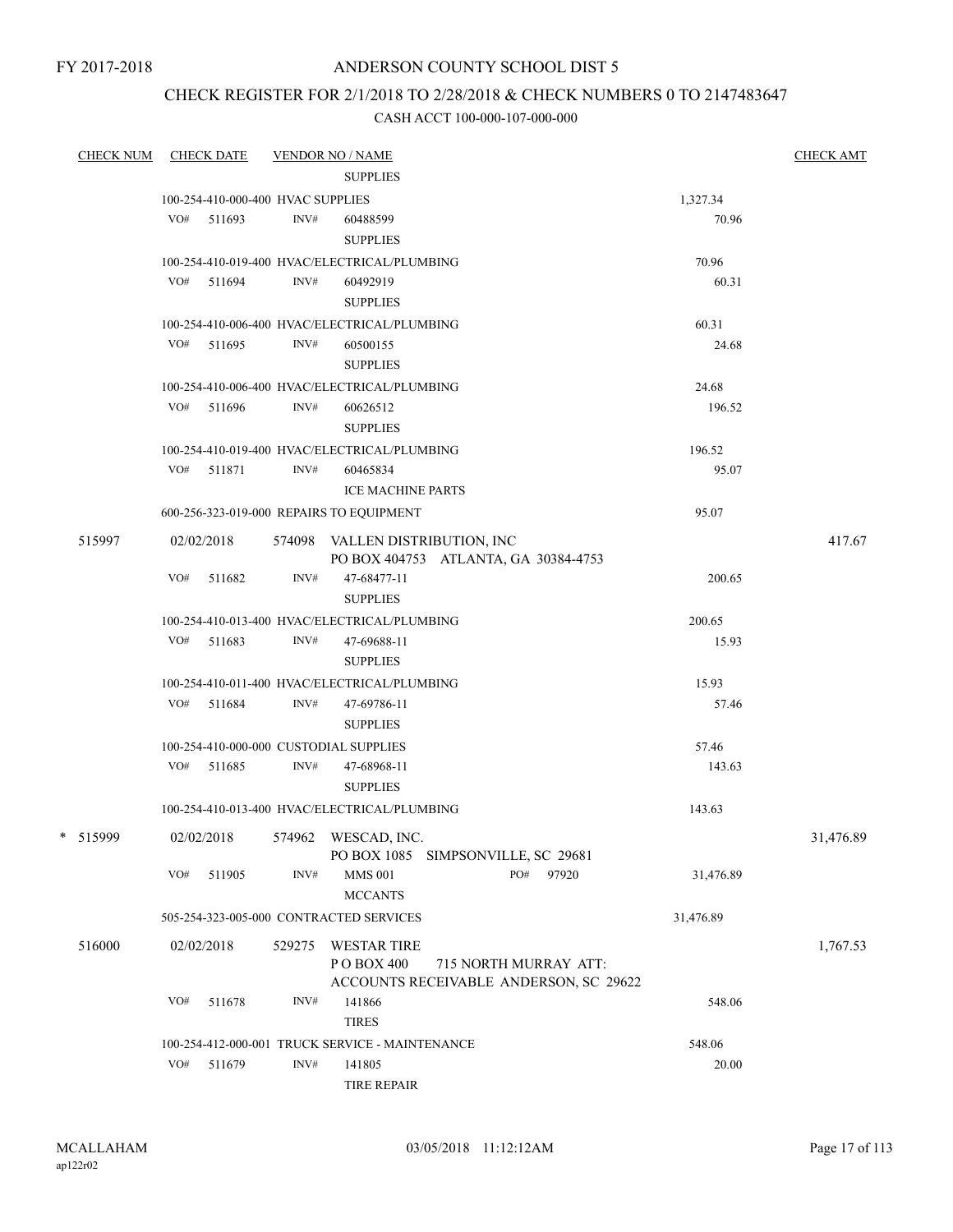# CHECK REGISTER FOR 2/1/2018 TO 2/28/2018 & CHECK NUMBERS 0 TO 2147483647

| <b>CHECK NUM</b> | <b>CHECK DATE</b>                 |        |        | <b>VENDOR NO / NAME</b>                                                                |                | <b>CHECK AMT</b> |
|------------------|-----------------------------------|--------|--------|----------------------------------------------------------------------------------------|----------------|------------------|
|                  |                                   |        |        | 100-254-412-000-001 TRUCK SERVICE - MAINTENANCE                                        | 20.00          |                  |
|                  | VO#                               | 511680 | INV#   | 141884                                                                                 | 772.80         |                  |
|                  |                                   |        |        | <b>TIRES</b>                                                                           |                |                  |
|                  |                                   |        |        | 100-254-412-000-001 TRUCK SERVICE - MAINTENANCE                                        | 772.80         |                  |
|                  | VO#                               | 511681 | INV#   | 141887                                                                                 | 426.67         |                  |
|                  |                                   |        |        | <b>REPAIR</b>                                                                          |                |                  |
|                  |                                   |        |        | 100-254-412-000-001 TRUCK SERVICE - MAINTENANCE                                        | 426.67         |                  |
| 516001           | 02/02/2018                        |        |        | 531700 WHALEY FOODSERVICE<br>PO BOX 615 LEXINGTON, SC 29071                            |                | 2,812.88         |
|                  | VO#                               | 511872 | INV#   | 1508642                                                                                | 473.56         |                  |
|                  |                                   |        |        | <b>REPAIR PARTS</b>                                                                    |                |                  |
|                  |                                   |        |        | 600-256-323-007-000 REPAIRS TO EQUIPMENT                                               | 473.56         |                  |
|                  | VO#                               | 511873 | INV#   | 1506627                                                                                | 214.93         |                  |
|                  |                                   |        |        | <b>REPAIR PARTS</b>                                                                    |                |                  |
|                  |                                   |        |        | 600-256-323-003-000 REPAIRS TO EQUIPMENT                                               | 162.27         |                  |
|                  |                                   |        |        |                                                                                        |                |                  |
|                  |                                   |        |        | 600-256-323-012-000 REPAIRS TO EQUIPMENT                                               | 52.66          |                  |
|                  | VO#                               | 511874 | INV#   | 3484893                                                                                | 2,124.39       |                  |
|                  |                                   |        |        | <b>REPAIR PARTS</b>                                                                    |                |                  |
|                  |                                   |        |        | 600-256-323-017-000 REPAIRS TO EQUIPMENT                                               | 2,124.39       |                  |
| 516002           | 02/02/2018                        |        | 532300 | WHITE JONES ACE HARDWARE<br>POBOX 13012 ATT: ACCOUNTS RECEIVABLE<br>ANDERSON, SC 29624 |                | 259.06           |
|                  | VO#                               | 511668 | INV#   | 389163                                                                                 | 31.76          |                  |
|                  |                                   |        |        | <b>SUPPLIES</b>                                                                        |                |                  |
|                  |                                   |        |        | 100-254-410-002-001 SUPPLIES - MAINTENANCE                                             | 31.76          |                  |
|                  | VO#                               | 511669 | INV#   | 869205                                                                                 | 7.53           |                  |
|                  |                                   |        |        | <b>SUPPLIES</b>                                                                        |                |                  |
|                  |                                   |        |        |                                                                                        |                |                  |
|                  |                                   |        |        | 100-254-410-003-400 HVAC/ELECTRICAL/PLUMBING                                           | 7.53           |                  |
|                  | VO#                               | 511670 | INV#   | 869130                                                                                 | 34.89          |                  |
|                  |                                   |        |        | <b>SUPPLIES</b>                                                                        |                |                  |
|                  | 100-254-410-000-400 HVAC SUPPLIES |        |        |                                                                                        | 34.89          |                  |
|                  | VO#                               | 511671 | INV#   | 389223                                                                                 | 35.16          |                  |
|                  |                                   |        |        | <b>SUPPLIES</b>                                                                        |                |                  |
|                  |                                   |        |        | 100-254-410-000-001 MAINT. SUPPLIES-STRUCTURES                                         | 35.16          |                  |
|                  | VO# 511672                        |        | INV#   | 868784                                                                                 | 23.60          |                  |
|                  |                                   |        |        | <b>SUPPLIES</b>                                                                        |                |                  |
|                  |                                   |        |        | 100-254-410-002-001 SUPPLIES - MAINTENANCE                                             | 23.60          |                  |
|                  | VO#                               | 511673 | INV#   | 868970                                                                                 | 5.89           |                  |
|                  |                                   |        |        | <b>SUPPLIES</b>                                                                        |                |                  |
|                  |                                   |        |        | 100-254-410-012-001 SUPPLIES - MAINTENANCE                                             | 5.89           |                  |
|                  | VO#                               | 511674 | INV#   | 389095                                                                                 | 52.40          |                  |
|                  |                                   |        |        | <b>SUPPLIES</b>                                                                        |                |                  |
|                  |                                   |        |        |                                                                                        |                |                  |
|                  | VO# 511675                        |        | INV#   | 100-254-410-000-001 MAINT. SUPPLIES-STRUCTURES<br>868861                               | 52.40<br>53.49 |                  |
|                  |                                   |        |        |                                                                                        |                |                  |
|                  |                                   |        |        | <b>SUPPLIES</b>                                                                        |                |                  |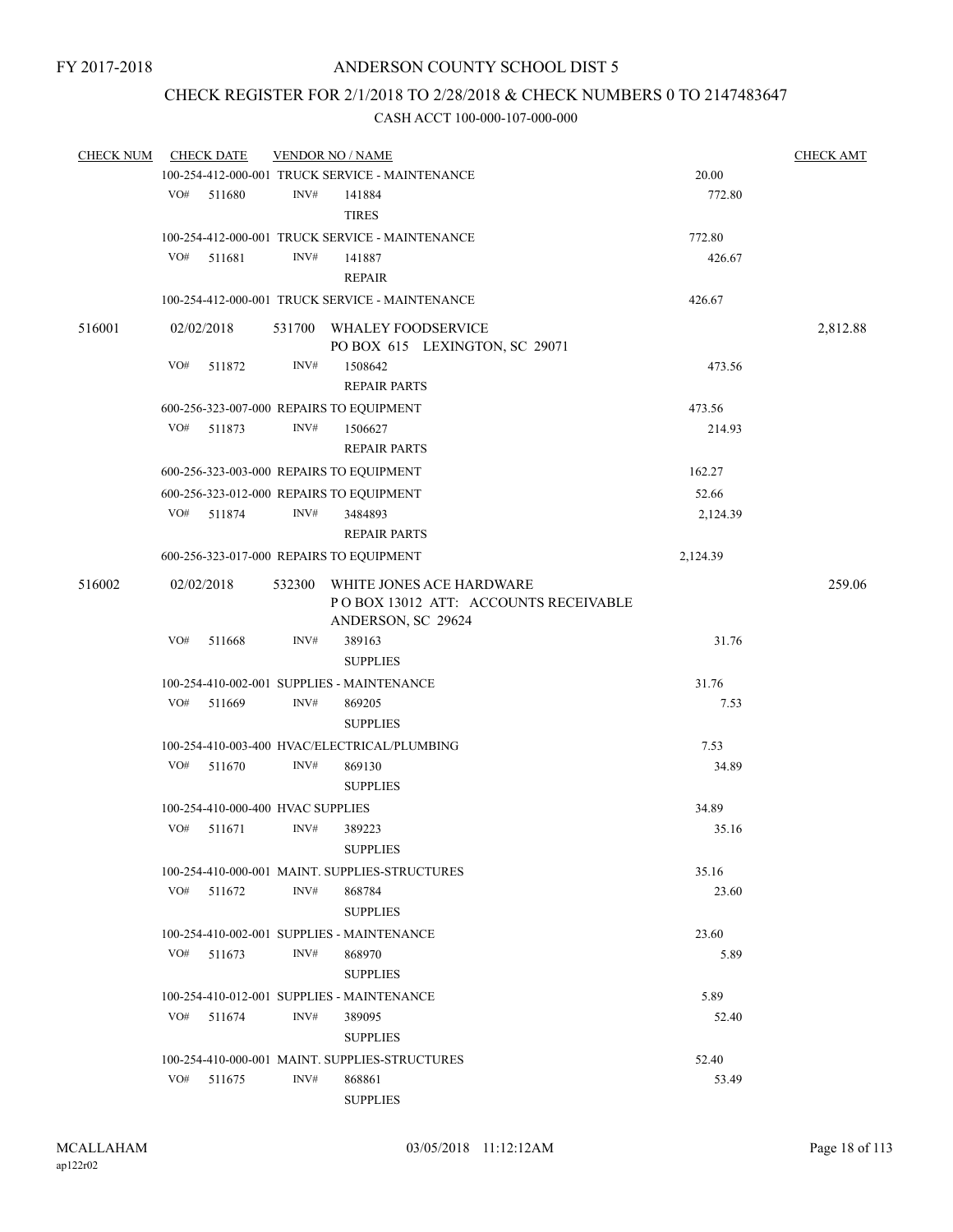# CHECK REGISTER FOR 2/1/2018 TO 2/28/2018 & CHECK NUMBERS 0 TO 2147483647

|   | <b>CHECK NUM</b> |     | <b>CHECK DATE</b>                   |        | <b>VENDOR NO / NAME</b>                                                              |          | <b>CHECK AMT</b> |
|---|------------------|-----|-------------------------------------|--------|--------------------------------------------------------------------------------------|----------|------------------|
|   |                  |     |                                     |        | 100-254-410-000-001 MAINT. SUPPLIES-STRUCTURES                                       | 12.79    |                  |
|   |                  |     | 100-254-410-000-400 HVAC SUPPLIES   |        |                                                                                      | 40.70    |                  |
|   |                  | VO# | 511676                              | INV#   | 389032                                                                               | 8.44     |                  |
|   |                  |     |                                     |        | <b>SUPPLIES</b>                                                                      |          |                  |
|   |                  |     | 100-254-410-000-400 HVAC SUPPLIES   |        |                                                                                      | 8.44     |                  |
|   |                  | VO# | 511677                              | INV#   | 389254                                                                               | 5.90     |                  |
|   |                  |     |                                     |        | <b>SUPPLIES</b>                                                                      |          |                  |
|   |                  |     |                                     |        | 100-254-410-000-001 MAINT. SUPPLIES-STRUCTURES                                       | 5.90     |                  |
|   | $* 516004$       |     | 02/06/2018                          |        | 575064 AHART, JR. HARVEY^^<br>209 KEELIN LANE GREER, SC 29650                        |          | 225.30           |
|   |                  | VO# | 511939                              | INV#   | <b>JAN 23</b><br><b>OFFICIAL</b>                                                     | 114.00   |                  |
|   |                  |     |                                     |        | 100-271-312-003-000 ADDITIONAL SECURITY                                              | 114.00   |                  |
|   |                  | VO# | 511940                              | INV#   | JAN 26 TLH<br><b>OFFICIAL</b>                                                        | 111.30   |                  |
|   |                  |     |                                     |        | 100-271-312-002-000 ADDITIONAL SECURITY                                              | 111.30   |                  |
| * | 516006           |     | 02/06/2018                          |        | 574614 ARDUINO.COM<br>10 ST. JAMES AVE., 11TH FL BOSTON, MA 02116                    |          | 820.52           |
|   |                  | VO# | 511955                              | INV#   | PO#<br>97269<br>US170370<br><b>STARTER KIT</b>                                       | 820.52   |                  |
|   |                  |     |                                     |        | 207-115-410-000-006 SUPPLIES- IMPROVE PRGS                                           | 820.52   |                  |
|   | 516007           |     | 02/06/2018                          |        | 572352 ASCD STORE<br>PO BOX 17035 BALTIMORE, MD 21297-8431                           |          | 1,198.00         |
|   |                  | VO# | 511949                              | INV#   | 0012946702<br>PO#<br>98043<br>0012946712                                             | 1,198.00 |                  |
|   |                  |     |                                     |        | 201-224-333-010-000 TRIPS & CONFERENCES                                              | 599.00   |                  |
|   |                  |     |                                     |        | 201-224-333-010-000 TRIPS & CONFERENCES                                              | 599.00   |                  |
|   | $*$ 516009       |     | 02/06/2018                          | 126675 | ATTAWAY INC<br>POBOX 302 ATT: ACCOUNTS RECEIVABLE                                    |          | 5,158.53         |
|   |                  | VO# | 511950                              | INV#   | ANDERSON, SC 29622<br>212509<br>PO#<br>97991                                         | 5,158.53 |                  |
|   |                  |     |                                     |        | <b>COURSE CATALOG</b>                                                                |          |                  |
|   |                  |     |                                     |        | 100-221-360-000-SEC PRINTING AND BINDING                                             | 5,158.53 |                  |
|   | * 516012         |     | 02/06/2018                          |        | 575067 CALHOUN PETTY CASH                                                            |          | 250.00           |
|   |                  | VO# | 511957                              | INV#   | $\mbox{CASH}$<br><b>BOOK FAIR</b>                                                    | 250.00   |                  |
|   |                  |     | 714-271-660-014-305 LIBRARY EXPENSE |        |                                                                                      | 250.00   |                  |
|   | $* 516014$       |     | 02/06/2018                          | 167800 | CHICK-FIL-A<br>3725 CLEMSON BOULEVARD ATT: ACCOUNTS<br>RECEIVABLE ANDERSON, SC 29625 |          | 179.31           |
|   |                  | VO# | 511961                              | INV#   | 5925272<br>WHITEHALL ELEM                                                            | 179.31   |                  |
|   |                  |     | 201-188-410-019-000 SUPPLIES        |        |                                                                                      | 179.31   |                  |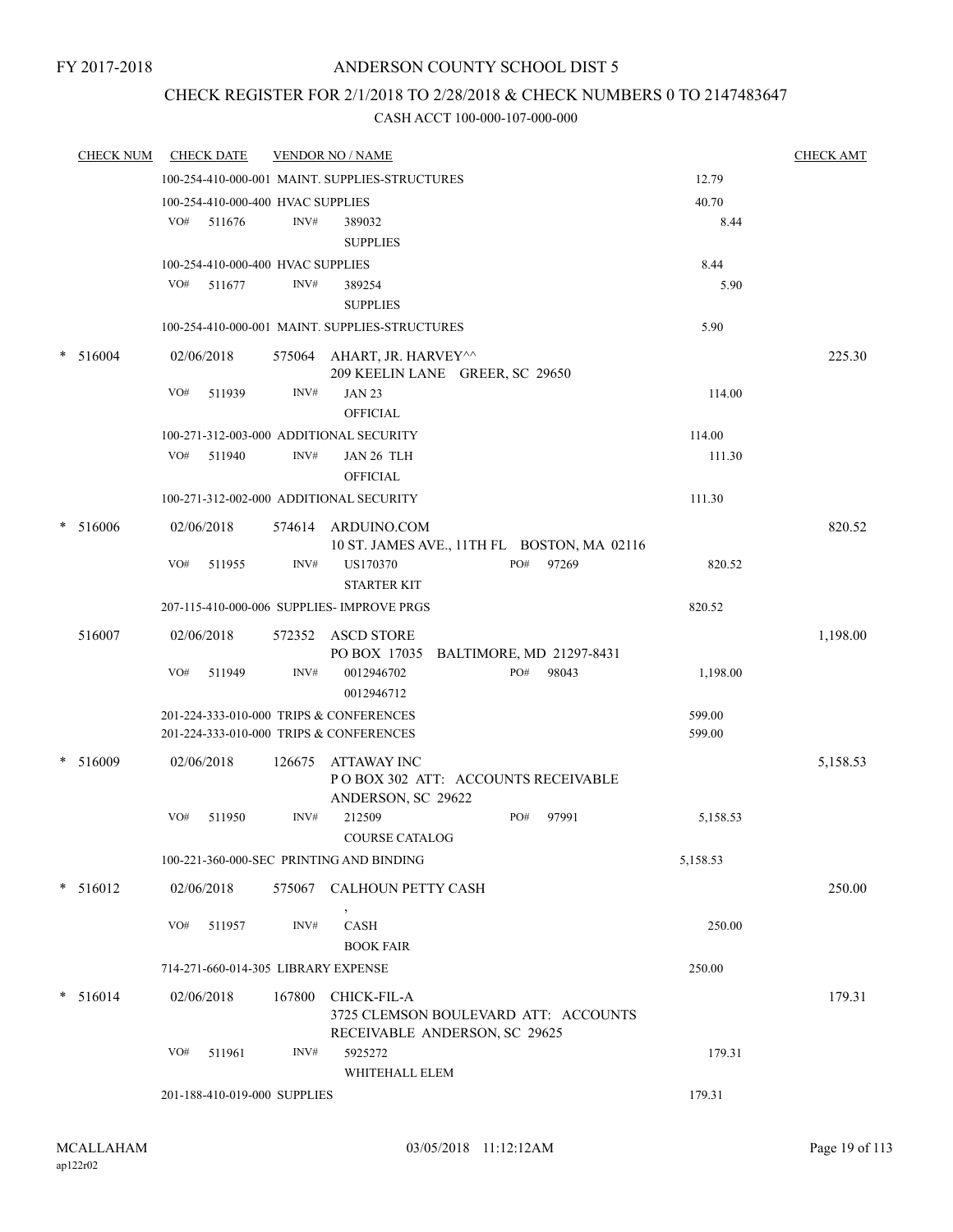# ANDERSON COUNTY SCHOOL DIST 5

# CHECK REGISTER FOR 2/1/2018 TO 2/28/2018 & CHECK NUMBERS 0 TO 2147483647

| <b>CHECK NUM</b> | <b>CHECK DATE</b>                       |        | <b>VENDOR NO / NAME</b>                                                                                     |          | <b>CHECK AMT</b> |
|------------------|-----------------------------------------|--------|-------------------------------------------------------------------------------------------------------------|----------|------------------|
| 516015           | 02/06/2018                              | 566154 | CHICK-FIL-A ANDERSON PAVILION<br>1641 EAST GREENVILLE STREET ATT:<br>ACCOUNTS RECEIVABLE ANDERSON, SC 29621 |          | 1,823.68         |
|                  | VO#<br>511959                           | INV#   | <b>BOX MEALS</b><br>FOR FEB 7TH                                                                             | 1,823.68 |                  |
|                  | 100-221-312-000-ADV ADVANCED ED VISIT   |        |                                                                                                             | 1,823.68 |                  |
| 516016           | 02/06/2018                              | 568320 | CHICK-FIL-A ANDERSON MALL<br>3131 N. MAIN STREET ATT: ACCOUNTS<br>RECEIVABLE ANDERSON, SC 29621             |          | 340.00           |
|                  | VO#<br>511960                           | INV#   | <b>JAN 2018</b><br>PO#<br>97233<br><b>WESTSIDE</b>                                                          | 340.00   |                  |
|                  | 600-256-460-003-000 FOOD                |        |                                                                                                             | 340.00   |                  |
| 516017           | 02/06/2018                              | 569704 | CONVERGED NETWORKS, LLC<br>2 STILL SHADOW DRIVE SUITE G ATT:<br>ACCOUNTS RECEIVABLE CHARLESTON, SC 29414    |          | 309.81           |
|                  | VO#<br>511962                           | INV#   | 4201<br><b>SHORETEL</b>                                                                                     | 309.81   |                  |
|                  | 283-127-410-000-000 SUPPLIES-LD/DD/OHI  |        |                                                                                                             | 154.91   |                  |
|                  |                                         |        | 717-190-660-017-201 MISCELLANEOUS EXPENSE                                                                   | 154.90   |                  |
| 516018           | 02/06/2018                              |        | 572334 COX, AUDREY L <sup>^^</sup><br>305A EAST LEE ROAD TAYLORS, SC 29687                                  |          | 102.30           |
|                  | VO#<br>511943                           | INV#   | JAN 30 TLH<br><b>OFFICIAL</b>                                                                               | 102.30   |                  |
|                  | 100-271-312-002-000 ADDITIONAL SECURITY |        |                                                                                                             | 102.30   |                  |
| 516019           | 02/06/2018                              | 199065 | DENDY, DAVID.^^<br>113 YORKSHIRE DRIVE GREENVILLE, SC 29615                                                 |          | 113.10           |
|                  | VO#<br>511930                           | INV#   | <b>JAN 23</b><br><b>OFFICIAL</b>                                                                            | 113.10   |                  |
|                  | 100-271-312-003-000 ADDITIONAL SECURITY |        |                                                                                                             | 113.10   |                  |
| 516020           | 02/06/2018                              |        | 202675 DILWORTH, DERRILL T.^^<br>205 EMERALD ROAD SENECA, SC 29678                                          |          | 103.20           |
|                  | VO#<br>511941                           |        | $INV#$ JAN 26 TLH<br><b>OFFICIAL</b>                                                                        | 103.20   |                  |
|                  | 100-271-312-002-000 ADDITIONAL SECURITY |        |                                                                                                             | 103.20   |                  |
| 516021           | 02/06/2018                              |        | 574507 EARLE STREET KITCHEN AND BAR<br>134 WEST EARLE STREET ANDERSON, SC 29625                             |          | 112.95           |
|                  | VO#<br>511964                           | INV#   | <b>CHICKEN</b><br><b>A5 CAREER CENTER</b>                                                                   | 112.95   |                  |
|                  |                                         |        | 701-271-660-001-874 CULINARY ARTS- JOHNSON EXPENSE                                                          | 112.95   |                  |
| 516022           | 02/06/2018                              | 569972 | <b>EMMANUEL COLLEGE</b><br>PO BOX 129 FRANKLIN SPRINGS, GA 30639                                            |          | 500.00           |
|                  | VO#<br>511965                           | INV#   | <b>SCHOLARSHIP</b><br><b>OWEN-CANTRELL</b>                                                                  | 500.00   |                  |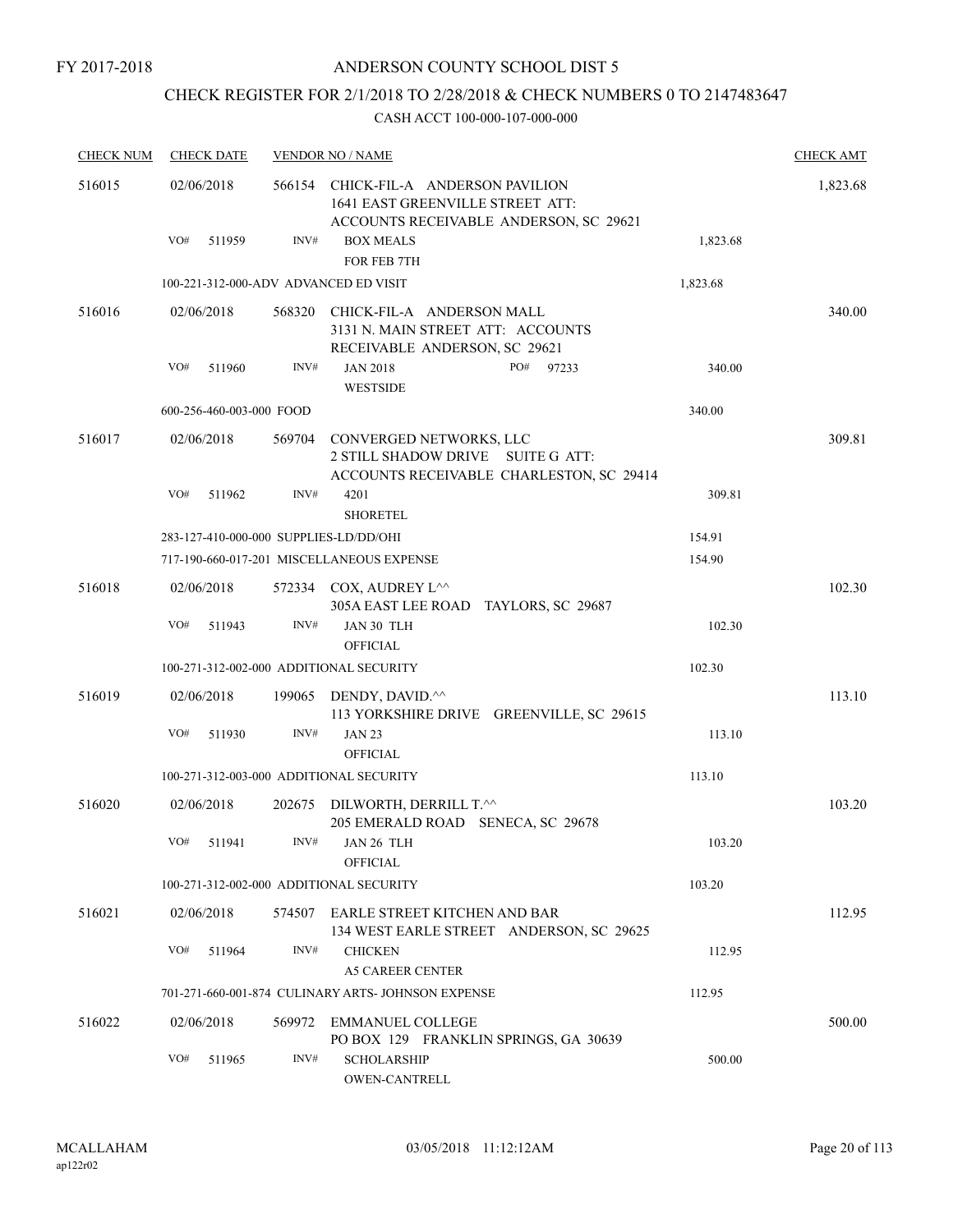# CHECK REGISTER FOR 2/1/2018 TO 2/28/2018 & CHECK NUMBERS 0 TO 2147483647

| <b>CHECK NUM</b> | <b>CHECK DATE</b>                       |                | <b>VENDOR NO / NAME</b><br>900-114-410-000-009 EVELYN MURPHY AVID SUPPLIES               |                                                       | 500.00             | <b>CHECK AMT</b> |
|------------------|-----------------------------------------|----------------|------------------------------------------------------------------------------------------|-------------------------------------------------------|--------------------|------------------|
| 516023           | 02/06/2018<br>VO#<br>511966             | 574027<br>INV# | ESPECIAL NEEDS, LLC<br>202359<br><b>SUPPLIES</b>                                         | 1850 BORMAN COURT ST. LOUIS, MO 63146<br>PO#<br>98048 | 244.90             | 244.90           |
|                  | 283-127-410-000-000 SUPPLIES-LD/DD/OHI  |                |                                                                                          |                                                       | 244.90             |                  |
| 516024           | 02/06/2018<br>VO#<br>511967             | 568285<br>INV# | <b>GTM SPORTSWEAR</b><br>POBOX 959741 ST LOUIS, MO 63195-9741<br>100707451               |                                                       | 708.00             | 708.00           |
|                  |                                         |                | TL HANNA CHEER                                                                           |                                                       |                    |                  |
|                  | 100-271-410-002-000 SUPPLIES            |                |                                                                                          |                                                       | 708.00             |                  |
| $* 516026$       | 02/06/2018                              | 264114         | HEINEMANN<br>15963 COLLECTIONS CENTER DRIVE ATT:                                         | ACCOUNTS RECEIVABLE CHICAGO, IL 60693                 |                    | 2,986.60         |
|                  | VO#<br>511968                           | INV#           | 6863852<br><b>SUPPLIES</b>                                                               | PO#<br>97999                                          | 2,986.60           |                  |
|                  |                                         |                | 201-112-410-011-000 SUPPLIES AND MATERIALS<br>201-112-410-011-000 SUPPLIES AND MATERIALS |                                                       | 2,740.00<br>246.60 |                  |
| 516027           | 02/06/2018                              | 264525         | HENDERSON, MICHAEL^^<br>29678                                                            | 143 NORTH HARPER RIDGE LANE SENECA, SC                |                    | 103.20           |
|                  | VO#<br>511944                           | INV#           | JAN 30 TLH<br><b>OFFICIAL</b>                                                            |                                                       | 103.20             |                  |
|                  | 100-271-312-002-000 ADDITIONAL SECURITY |                |                                                                                          |                                                       | 103.20             |                  |
| 516028           | 02/06/2018                              | 574712         | HILL, TROY^^<br>108 RUNNING FOX LN BELTON, SC 29627                                      |                                                       |                    | 243.75           |
|                  | VO#<br>511946                           | INV#           | <b>JAN 2018</b><br><b>TLH GATE</b>                                                       |                                                       | 243.75             |                  |
|                  | 100-271-312-002-000 ADDITIONAL SECURITY |                |                                                                                          |                                                       | 243.75             |                  |
| $*$ 516031       | 02/06/2018                              | 274503         | HYATT REGENCY SAVANNAH                                                                   | 2 WEST BAY STREET SAVANNAH, GA 31401                  |                    | 3,225.75         |
|                  | VO#<br>511970                           | INV#           | FEB 9-12<br><b>IB CONFERENCE</b>                                                         | PO#<br>98091                                          | 3,225.75           |                  |
|                  | 267-224-333-000-PD4 TRIPS-IB            |                |                                                                                          |                                                       | 3,225.75           |                  |
| 516032           | 02/06/2018                              | 282620         | <b>IONOSPHERE TOURS</b>                                                                  | 307 N. MAIN STREET ANDERSON, SC 29621                 |                    | 37,700.00        |
|                  | VO#<br>511971                           | INV#           | <b>RSV 16425</b><br><b>ROBERT ANDERSON</b>                                               |                                                       | 37,100.00          |                  |
|                  |                                         |                | 706-271-660-006-583 WASHINGTON FIELD TRIP EXPENSE                                        |                                                       | 37,100.00          |                  |
|                  | VO#<br>511972                           | INV#           | <b>CHARTER 6086</b><br><b>HOMELAND PARK</b>                                              |                                                       | 600.00             |                  |
|                  |                                         |                | 711-271-660-011-352 FIELD TRIPS GRADE 2 EXPENSE                                          |                                                       | 600.00             |                  |
| 516034           | 02/06/2018                              |                | 304900 KAPLAN EARLY LEARNING COMPANY                                                     |                                                       |                    | 511.92           |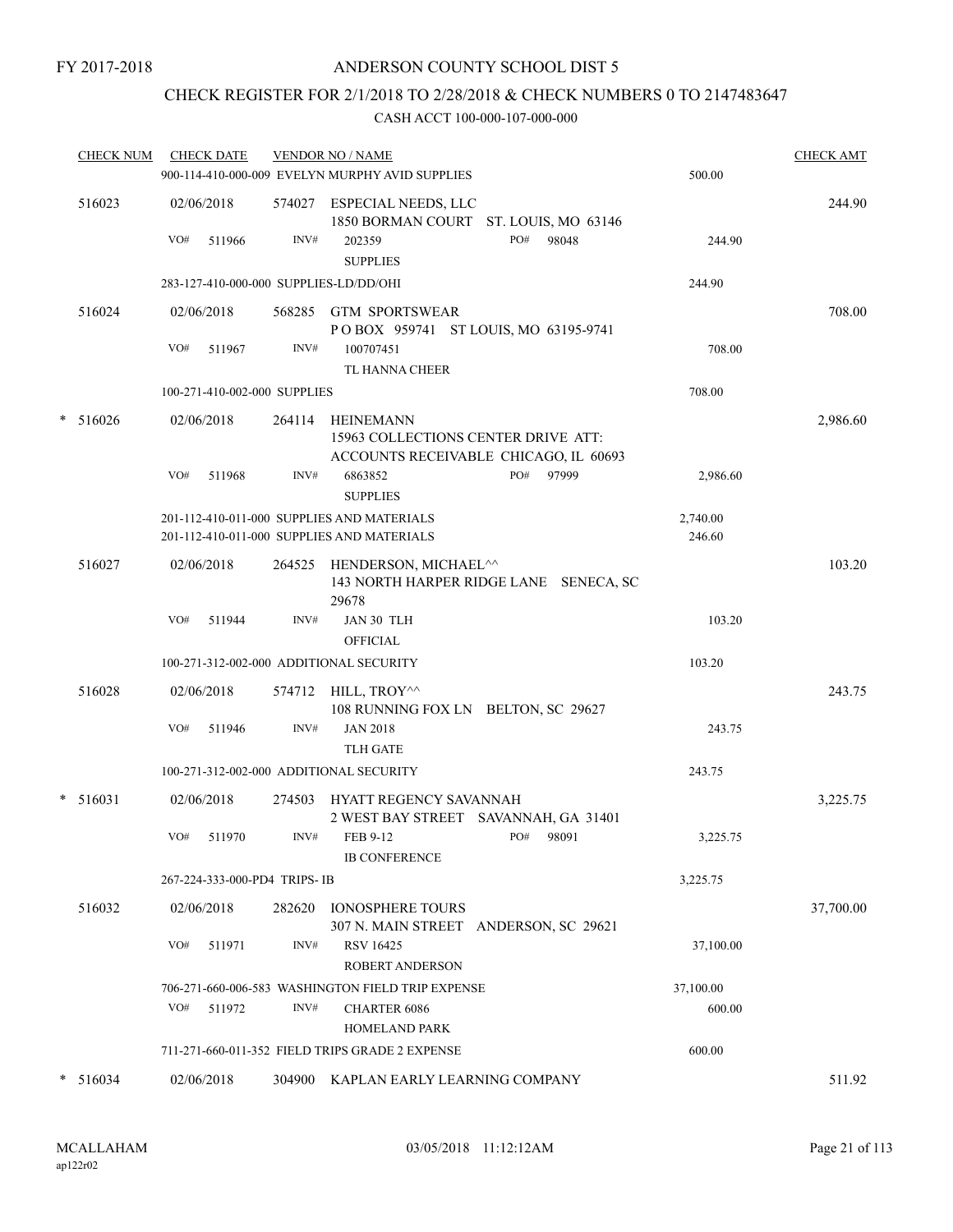# ANDERSON COUNTY SCHOOL DIST 5

# CHECK REGISTER FOR 2/1/2018 TO 2/28/2018 & CHECK NUMBERS 0 TO 2147483647

| <b>CHECK NUM</b> | <b>CHECK DATE</b>                 |                | <b>VENDOR NO / NAME</b>                                                                             |          | <b>CHECK AMT</b> |
|------------------|-----------------------------------|----------------|-----------------------------------------------------------------------------------------------------|----------|------------------|
|                  |                                   |                | PO BOX 890575 ATT: ACCOUNTS RECEIVABLE<br>CHARLOTTE, NC 28289-0575                                  |          |                  |
|                  | VO#<br>511974                     | INV#           | 91004474<br><b>TABLES</b>                                                                           | 511.92   |                  |
|                  | 924-147-410-015-000 SUPPLIES      |                |                                                                                                     | 511.92   |                  |
| 516035           | 02/06/2018                        | 566849         | KIAWAH ISLAND GOLF RESORT<br>ONE SANCTUARY BEACH DRIVE ATT:<br>RESERVATIONS KIAWAH ISLAND, SC 29455 |          | 600.39           |
|                  | VO#<br>511975                     | INV#           | PO#<br><b>RE1F55</b><br>98110<br>FEB 22-25                                                          | 600.39   |                  |
|                  |                                   |                | 267-370-312-000-MSA PS-MONTESSORI SCH OF AND                                                        | 600.39   |                  |
| 516036           | 02/06/2018                        |                | 567629 LINDLER, TIM^^<br>113 EAST TALLULAH DRIVE GREENVILLE, SC<br>29605                            |          | 102.30           |
|                  | VO#<br>511942                     | INV#           | JAN 26 TLH<br><b>OFFICIAL</b>                                                                       | 102.30   |                  |
|                  |                                   |                | 100-271-312-002-000 ADDITIONAL SECURITY                                                             | 102.30   |                  |
| 516037           | 02/06/2018                        |                | 573943 LOCKE DESIGN<br>118 HAMMETT ACRES ANDERSON, SC 29621                                         |          | 575.00           |
|                  | VO#<br>511976                     | $\text{INV}\#$ | 1/26/18<br><b>FOOD SERVICE</b>                                                                      | 575.00   |                  |
|                  |                                   |                | 600-256-410-000-REF SUPPLIES/ UNIFORMS                                                              | 575.00   |                  |
| 516038           | 02/06/2018                        | 568647         | MANSFIELD OIL COMPANY<br>GAINESVILLE, INC PO BOX 733706 DALLAS, TX<br>75373-3706                    |          | 2,994.17         |
|                  | VO#<br>511978                     | INV#           | SQLCD284744<br><b>FUEL</b>                                                                          | 2,994.17 |                  |
|                  | 100-254-411-000-001 GASOLINE      |                |                                                                                                     | 2,834.23 |                  |
|                  | 100-255-411-000-000 GASOLINE      |                |                                                                                                     | 123.86   |                  |
|                  | 600-256-690-000-000 OTHER OBJECTS |                |                                                                                                     | 36.08    |                  |
| 516039           | 02/06/2018                        | 573658         | MCCAULEY, ROBERT^^<br>72 ALLEN ST GREENVILLE, SC 29605                                              |          | 103.20           |
|                  | VO#<br>511933                     | INV#           | <b>JAN 26</b><br><b>OFFICIAL</b>                                                                    | 103.20   |                  |
|                  |                                   |                | 100-271-312-003-000 ADDITIONAL SECURITY                                                             | 103.20   |                  |
| 516040           | 02/06/2018                        | 575062         | MCLELLAN, MATTHEW^^<br>560 SHIVER POND RD REMBERT, SC 29128                                         |          | 520.00           |
|                  | VO#<br>511979                     | INV#           | 101<br><b>CPR &amp; FIRST AID</b>                                                                   | 520.00   |                  |
|                  |                                   |                | 718-271-660-018-280 REGISTRATION/WKLY FEES EXPENSE                                                  | 520.00   |                  |
| 516041           | 02/06/2018                        | 364515         | MOSS, MARTY D^^<br>PO BOX 596 WESTMINSTER, SC 29693                                                 |          | 110.40           |
|                  | VO#<br>511932                     | INV#           | <b>JAN 26</b><br>OFFICIAL                                                                           | 110.40   |                  |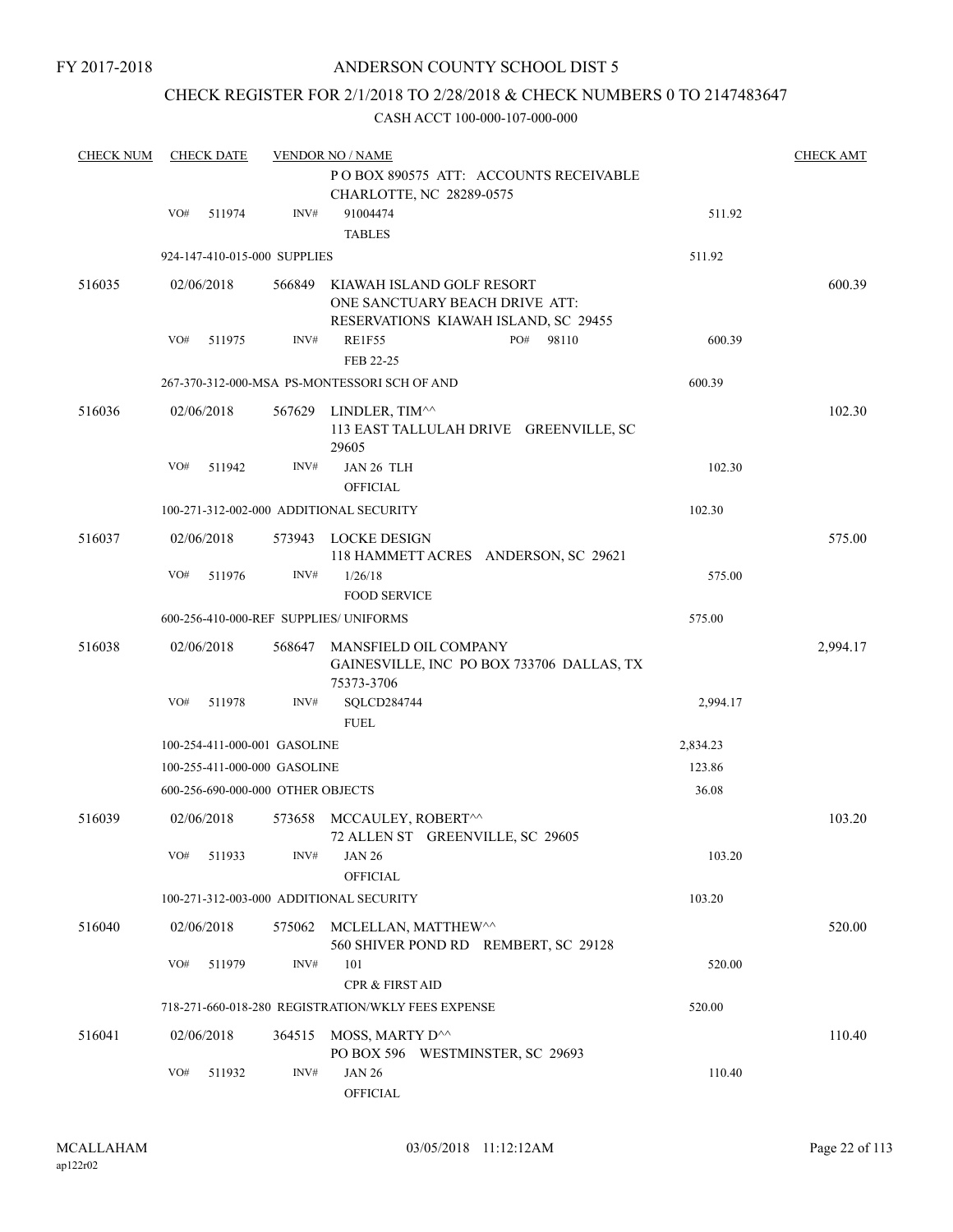# CHECK REGISTER FOR 2/1/2018 TO 2/28/2018 & CHECK NUMBERS 0 TO 2147483647

|        | <b>CHECK NUM</b> | <b>CHECK DATE</b> |                                       | <b>VENDOR NO / NAME</b><br>100-271-312-003-000 ADDITIONAL SECURITY                                     | 110.40             | <b>CHECK AMT</b> |
|--------|------------------|-------------------|---------------------------------------|--------------------------------------------------------------------------------------------------------|--------------------|------------------|
| $\ast$ | 516044           | 02/06/2018        |                                       | 389900 OFFICE DEPOT                                                                                    |                    | 680.78           |
|        |                  | VO#<br>511981     | INV#                                  | POBOX 1413 CHARLOTTE, NC 28201-1413<br>2138726432<br><b>STAMPS</b>                                     | 490.00             |                  |
|        |                  |                   | 100-115-410-003-000 SUPPLIES          |                                                                                                        | 490.00             |                  |
|        |                  | VO#<br>511982     | INV#                                  | 995457113001<br><b>SUPPLIES</b>                                                                        | 190.78             |                  |
|        |                  |                   |                                       | 100-221-360-000-ELE PRINTING AND BINDING                                                               | 33.22              |                  |
|        |                  |                   |                                       | 326-112-410-000-000 SCIENCE KITS SUPPLIES                                                              | 157.56             |                  |
|        | 516045           | 02/06/2018        |                                       | 574531 PALMETTO SCREEN PRINTING & EMBROIDERY, L<br>614 N. MURRAY AVE ANDERSON, SC 29625                |                    | 1,606.87         |
|        |                  | VO#<br>511983     | INV#                                  | 7281<br><b>ROBERT ANDERSON</b>                                                                         | 1,606.87           |                  |
|        |                  |                   |                                       | 706-271-660-006-481 AVID FUNDRAISER EXPENSE                                                            | 1,606.87           |                  |
|        | 516046           | 02/06/2018        | 573451                                | PATRIOTS POINT<br>NAVAL & MARITIME MUSEUM 40 PATRIOTS POINT<br>ROAD MOUNT PLEASANT, SC 29464-4377      |                    | 8,924.00         |
|        |                  | VO#<br>511984     | INV#                                  | 29631<br><b>CENTERVILLE ELEM</b>                                                                       | 8,924.00           |                  |
|        |                  |                   |                                       | 707-190-660-007-354 FIELD TRIPS GRADE 4 EXPENSE                                                        | 8,924.00           |                  |
|        | $* 516048$       | 02/06/2018<br>VO# | 564099<br>INV#                        | PIONEER VALLEY BOOKS<br>155A INDUSTRIAL DRIVE ATT: ACCOUNTS<br>RECEIVABLE NORTHAMPTON, MA 01060<br>PO# |                    | 4,541.25         |
|        |                  | 511985            |                                       | 121063<br>98034<br><b>HOMELAND PARK</b>                                                                | 4,541.25           |                  |
|        |                  |                   |                                       | 201-112-410-011-000 SUPPLIES AND MATERIALS<br>201-112-410-011-000 SUPPLIES AND MATERIALS               | 4,325.00<br>216.25 |                  |
|        | * 516050         | 02/06/2018        | 426200                                | <b>QUILL CORPORATION</b><br>POBOX 37600 ATT: ACCOUNTS RECEIVABLE<br>PHILADELPHIA, PA 19101-0600        |                    | 726.54           |
|        |                  | VO#<br>511986     | INV#                                  | 4102607<br><b>SUPPLIES</b>                                                                             | 620.64             |                  |
|        |                  |                   | 329-115-690-000-000 OTHER OBJECTS-WBL |                                                                                                        | 620.64             |                  |
|        |                  | VO#<br>511987     | INV#                                  | 3766647<br><b>SUPPLIES</b>                                                                             | 105.90             |                  |
|        |                  |                   |                                       | 100-113-410-021-VEN SUPPLY-ADDT'L FOR LOST VENDING                                                     | 105.90             |                  |
|        | 516051           | 02/06/2018        | 437050                                | RIBBON ENTERPRISES<br>PO BOX 4135 ATT: ACCOUNTS RECEIVABLE<br>CLEVELAND, TN 37320                      |                    | 750.00           |
|        |                  | VO#<br>511988     | INV#                                  | 1491                                                                                                   | 750.00             |                  |
|        |                  |                   |                                       | <b>CENTERVILLE ELEM</b><br>707-190-660-007-201 MISCELLANEOUS EXPENSE                                   | 750.00             |                  |
|        |                  |                   |                                       |                                                                                                        |                    |                  |
|        | 516052           | 02/06/2018        | 564406                                | RICE, STEVEN K**                                                                                       |                    | 128.40           |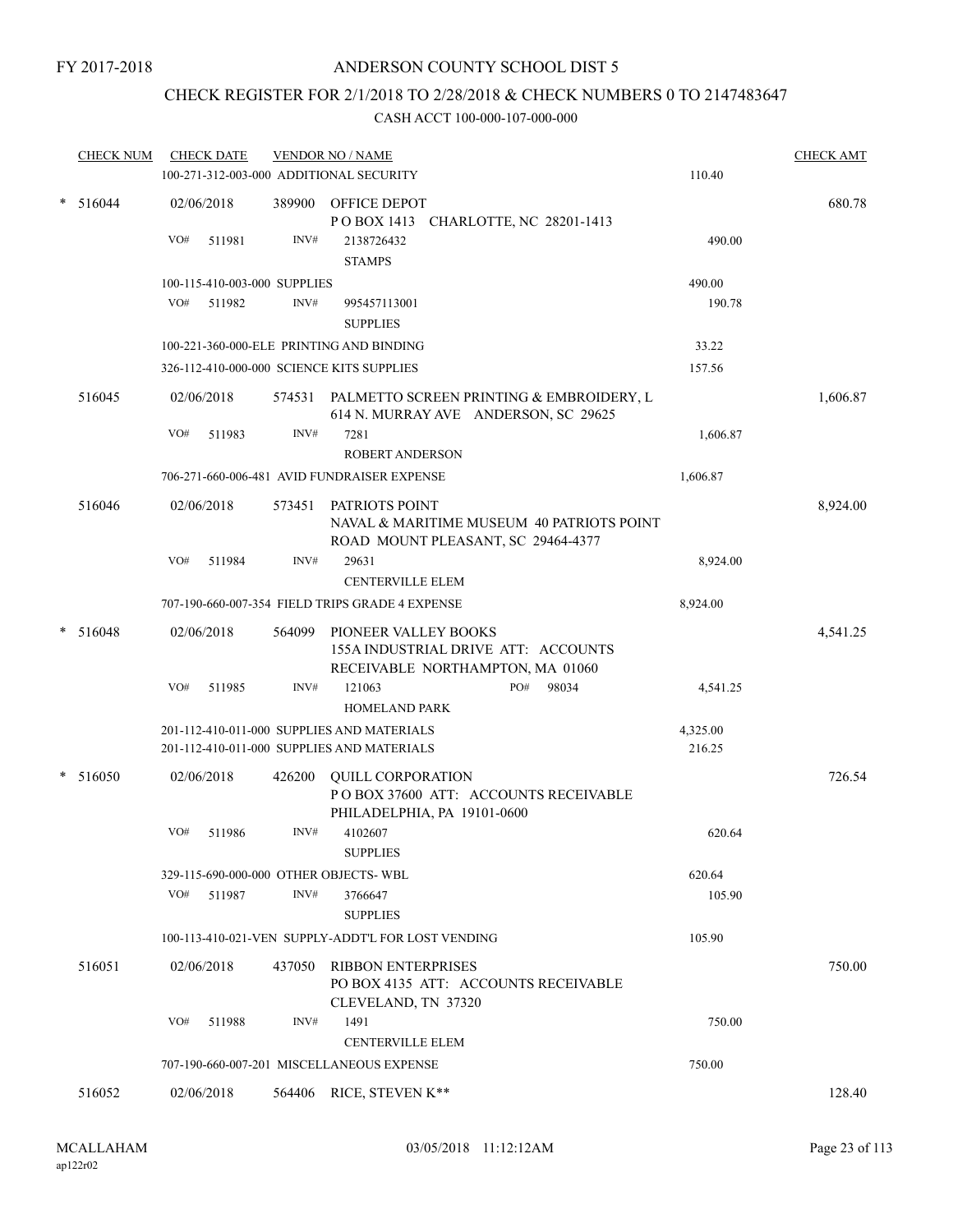# ANDERSON COUNTY SCHOOL DIST 5

# CHECK REGISTER FOR 2/1/2018 TO 2/28/2018 & CHECK NUMBERS 0 TO 2147483647

|   | <b>CHECK NUM</b> |     | <b>CHECK DATE</b> |                                                              | <b>VENDOR NO / NAME</b>                           |                                           |                 | <b>CHECK AMT</b> |
|---|------------------|-----|-------------------|--------------------------------------------------------------|---------------------------------------------------|-------------------------------------------|-----------------|------------------|
|   |                  |     |                   |                                                              |                                                   | 555 MAGNESS DRIVE SPARTANBURG, SC 29303   |                 |                  |
|   |                  | VO# | 511934            | INV#                                                         | <b>JAN 26</b><br><b>OFFICIAL</b>                  |                                           | 128.40          |                  |
|   |                  |     |                   |                                                              | 100-271-312-003-000 ADDITIONAL SECURITY           |                                           | 128.40          |                  |
|   |                  |     |                   |                                                              |                                                   |                                           |                 |                  |
|   | 516053           |     | 02/06/2018        | 574651                                                       | <b>ROBOT SHOP</b><br>05488                        | 555 VT ROUTE 78, SUITE 367 SWANTON, VT    |                 | 3,931.44         |
|   |                  | VO# | 511989            | INV#                                                         | 10511019<br><b>SUPPLIES</b>                       | 97915<br>PO#                              | 3,931.44        |                  |
|   |                  |     |                   |                                                              | 207-115-410-000-006 SUPPLIES- IMPROVE PRGS        |                                           | 3,931.44        |                  |
| * | 516056           |     | 02/06/2018        |                                                              | 566995 SC DEPT OF JUVENILE JUSTICE                |                                           |                 | 249.93           |
|   |                  |     |                   |                                                              | SC 29221-1069                                     | POBOX 21069 ATT: FISCAL AFFAIRS COLUMBIA, |                 |                  |
|   |                  | VO# | 511990            | INV#                                                         | 2000403971<br><b>PROVISO</b>                      |                                           | 249.93          |                  |
|   |                  |     |                   |                                                              | 100-412-720-000-000 PAYMENTS TO OTHER GOV'T UNITS |                                           | 249.93          |                  |
|   | * 516060         |     | 02/06/2018        | 482200                                                       | SOUTHPAW ENTERPRISES                              |                                           |                 | 493.00           |
|   |                  |     |                   |                                                              | DAYTON, OH 45401-1047                             | POBOX 1047 ATT: ACCOUNTS RECEIVABLE       |                 |                  |
|   |                  | VO# | 511993            | INV#                                                         | 0423695<br><b>SCISSORS</b>                        |                                           | 493.00          |                  |
|   |                  |     |                   | 924-147-410-015-000 SUPPLIES                                 |                                                   |                                           | 493.00          |                  |
|   | * 516062         |     | 02/06/2018        | 498400                                                       | <b>TEACHERS COLLEGE PRESS</b>                     | 1234 AMSTERDAM AVENUE NEW YORK, NY        |                 | 226.09           |
|   |                  |     |                   |                                                              | 10027                                             |                                           |                 |                  |
|   |                  | VO# | 511994            | INV#                                                         | 3913618<br><b>MATERIALS</b>                       | 98044<br>PO#                              | 226.09          |                  |
|   |                  |     |                   | 201-112-410-010-000 SUPPLIES<br>201-112-410-010-000 SUPPLIES |                                                   |                                           | 209.70<br>16.39 |                  |
|   | 516063           |     | 02/06/2018        | 575068                                                       | TEAMGEAR                                          |                                           |                 | 1,755.00         |
|   |                  | VO# | 512004            | INV#                                                         | 16231                                             | 2405 N. CLOUGH BAY RD WAYCROSS, GA 31503  | 1,755.00        |                  |
|   |                  |     |                   | 100-271-410-002-000 SUPPLIES                                 | TL HANNA                                          |                                           | 1,755.00        |                  |
|   |                  |     |                   |                                                              |                                                   |                                           |                 |                  |
|   | 516064           |     | 02/06/2018        | 570649                                                       | THE CHILDREN'S MUSEUM                             | 300 COLLEGE STREET GREENVILLE, SC 29601   |                 | 816.00           |
|   |                  | VO# | 511995            | INV#                                                         | <b>CENTERVILLE</b><br><b>TOUR DATE 2/22/18</b>    |                                           | 816.00          |                  |
|   |                  |     |                   |                                                              | 707-190-660-007-351 FIELD TRIPS GRADE 1 EXPENSE   |                                           | 816.00          |                  |
|   | 516065           |     | 02/06/2018        | 566496                                                       | THE PEACE CENTER                                  |                                           |                 | 1,050.00         |
|   |                  |     |                   |                                                              |                                                   | 300 SOUTH MAIN ST GREENVILLE, SC 29601    |                 |                  |
|   |                  | VO# | 511996            | INV#                                                         | 755316<br>CUST #165376                            |                                           | 1,050.00        |                  |
|   |                  |     |                   |                                                              | 721-190-660-021-585 FIELD TRIPS- GR. 6 EXPENSE    |                                           | 1,050.00        |                  |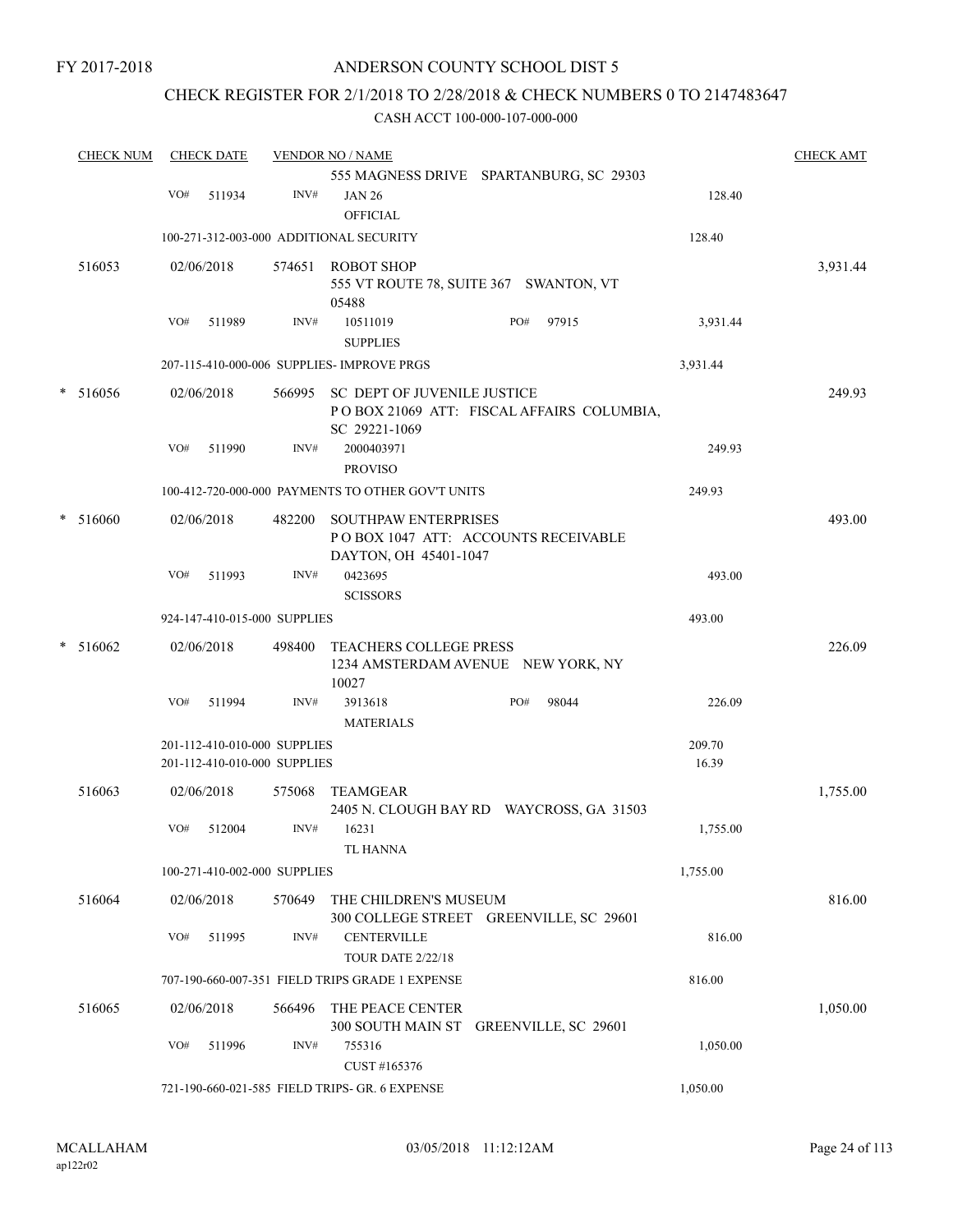# ANDERSON COUNTY SCHOOL DIST 5

# CHECK REGISTER FOR 2/1/2018 TO 2/28/2018 & CHECK NUMBERS 0 TO 2147483647

| <b>CHECK NUM</b> |     | <b>CHECK DATE</b> |                                                              | <b>VENDOR NO / NAME</b>                                                                     |                | <b>CHECK AMT</b> |
|------------------|-----|-------------------|--------------------------------------------------------------|---------------------------------------------------------------------------------------------|----------------|------------------|
| 516066           |     | 02/06/2018        | 570953                                                       | <b>TODAY'S CLASSROOM</b><br>6551 MIDDLEBRANCH AVE NE CANTON, OH<br>44721                    |                | 169.09           |
|                  | VO# | 511997            | INV#                                                         | PO#<br>97985<br>18-9897<br><b>HOMELAND PARK</b>                                             | 169.09         |                  |
|                  |     |                   | 924-147-410-011-000 SUPPLIES                                 |                                                                                             | 169.09         |                  |
| 516067           |     | 02/06/2018        | 570937                                                       | TOSHIBA BUSINESS SOLUTIONS, USA<br>9201 J SOUTHERN PINE BOULEVARD<br>CHARLOTTE, NC 28273    |                | 434.28           |
|                  | VO# | 511998            | INV#                                                         | 14245032                                                                                    | 434.28         |                  |
|                  |     |                   |                                                              | <b>COPIES</b>                                                                               |                |                  |
|                  |     |                   | 100-114-410-021-000 SUPPLIES                                 |                                                                                             | 434.28         |                  |
| 516068           |     | 02/06/2018        | 509900                                                       | <b>CSW</b><br>TUCKER'S RESTAURANT PO BOX 6188<br>ANDERSON, SC 29623                         |                | 1,890.00         |
|                  | VO# | 511963            | INV#                                                         | FOR FEB 1ST<br><b>CENTERVILLE ELEM</b>                                                      | 1,890.00       |                  |
|                  |     |                   |                                                              | 707-190-660-007-355 FIELD TRIPS GRADE 5 EXPENSE                                             | 1,890.00       |                  |
| 516069           |     | 02/06/2018        | 572513                                                       | <b>UNITED LASER</b><br>P.O. BOX 6889 FLORENCE, SC 29501                                     |                | 401.25           |
|                  | VO# | 511999            | INV#                                                         | 155091<br><b>TONER</b>                                                                      | 401.25         |                  |
|                  |     |                   | 600-256-410-000-000 SUPPLIES                                 |                                                                                             | 401.25         |                  |
| 516070           |     | 02/06/2018        |                                                              | 564298 UNITED WAY OF ANDERSON COUNTY<br>POBOX 2067 ANDERSON, SC 29622                       |                | 304.00           |
|                  | VO# | 512000            | INV#                                                         | <b>DONATION</b><br><b>GLENVIEW MS</b>                                                       | 304.00         |                  |
|                  |     |                   | 895-001-999-000-0UW UNITED WAY                               |                                                                                             | 304.00         |                  |
| 516071           |     | 02/06/2018        | 524353                                                       | WAL-MART COMMUNITY/GEMB<br>PO BOX 530934 ATT: ACCOUNTS RECEIVABLE<br>ATLANTA, GA 30353-0934 |                | 396.58           |
|                  | VO# | 512002            | INV#                                                         | 2017 8480<br><b>MCCANTS</b>                                                                 | 396.58         |                  |
|                  |     |                   |                                                              | 705-271-660-005-411 MISCELLANEOUS EXPENSE                                                   | 396.58         |                  |
| 516072           |     | 02/06/2018        | 524353                                                       | WAL-MART COMMUNITY/GEMB<br>PO BOX 530934 ATT: ACCOUNTS RECEIVABLE<br>ATLANTA, GA 30353-0934 |                | 466.52           |
|                  | VO# | 512001            | INV#                                                         | 1013 3784<br><b>VARENNES ELEM</b>                                                           | 466.52         |                  |
|                  |     |                   | 100-112-410-016-000 SUPPLIES<br>100-112-410-016-000 SUPPLIES |                                                                                             | 97.86<br>87.08 |                  |
|                  |     |                   |                                                              | 716-271-660-016-201 MISCELLANEOUS EXPENSE                                                   | 281.58         |                  |
| $* 516074$       |     | 02/06/2018        | 565816                                                       | WRIGHT, SHANNON^^<br>28 PARK STREET WEST PELZER, SC 29669                                   |                | 108.60           |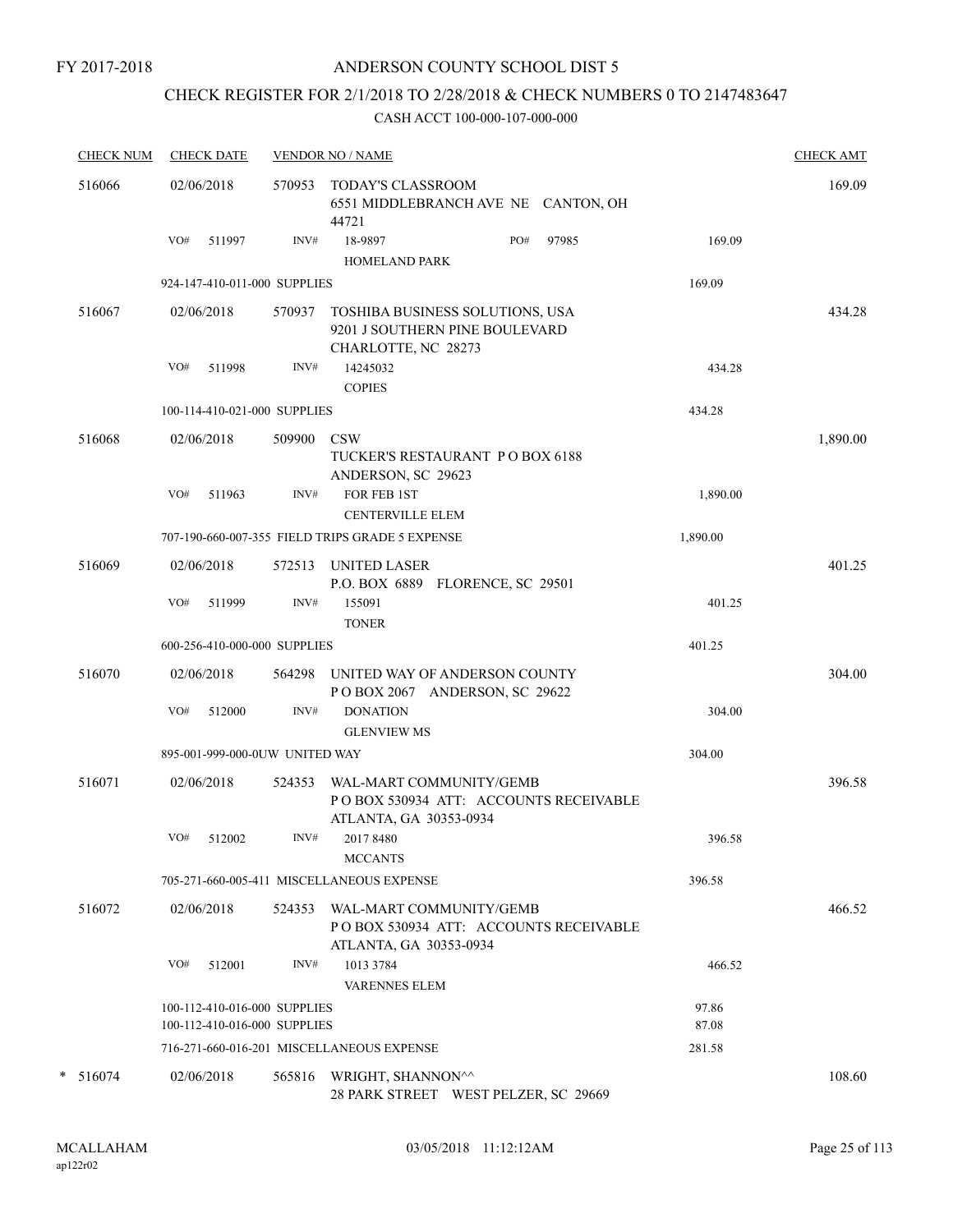# CHECK REGISTER FOR 2/1/2018 TO 2/28/2018 & CHECK NUMBERS 0 TO 2147483647

| <b>CHECK NUM</b> |     | <b>CHECK DATE</b>                          |        | <b>VENDOR NO / NAME</b>                                                                      |                  | <b>CHECK AMT</b> |
|------------------|-----|--------------------------------------------|--------|----------------------------------------------------------------------------------------------|------------------|------------------|
|                  | VO# | 511938                                     | INV#   | JAN 24 TLH<br><b>OFFICIAL</b>                                                                | 108.60           |                  |
|                  |     |                                            |        | 100-271-312-002-000 ADDITIONAL SECURITY                                                      | 108.60           |                  |
| 516075           |     | 02/09/2018                                 |        | 573978 AAA SUPPLY INC<br>PO BOX 17769 GREENVILLE, SC 29606                                   |                  | 162.51           |
|                  | VO# | 512058                                     | INV#   | 04-460180<br><b>SUPPLIES</b>                                                                 | 41.77            |                  |
|                  |     |                                            |        | 100-254-410-003-400 HVAC/ELECTRICAL/PLUMBING                                                 | 41.77            |                  |
|                  | VO# | 512059                                     | INV#   | 04-460430                                                                                    | 120.74           |                  |
|                  |     |                                            |        | <b>SUPPLIES</b>                                                                              |                  |                  |
|                  |     |                                            |        | 100-254-410-002-400 HVAC/ELECTRICAL/PLUMBING                                                 | 85.15            |                  |
|                  |     |                                            |        | 100-254-410-020-400 HVAC/ELECTRICAL/PLUMBING                                                 | 35.59            |                  |
| $* 516077$       |     | 02/09/2018                                 | 570950 | ANDERSON COUNTY SHERIFF'S OFFICE<br>ATTN: RICHARD BRYSON PO BOX 5497<br>ANDERSON, SC 29623   |                  | 1,155.00         |
|                  | VO# | 512248                                     | INV#   | <b>JAN 22-FEB 1</b><br><b>SECURITY</b>                                                       | 1,155.00         |                  |
|                  |     |                                            |        | 100-271-312-003-000 ADDITIONAL SECURITY                                                      | 770.00           |                  |
|                  |     |                                            |        | 706-271-660-006-753 BASKETBALL GATE EXPENSE                                                  | 140.00           |                  |
|                  |     |                                            |        | 720-271-660-020-753 BASKETBALL GATE EXPENSE                                                  | 245.00           |                  |
| 516078           |     | 02/09/2018                                 | 114225 | ANDERSON RESTAURANT EQUIPMENT<br>112 EAST MAULDIN STREET ATT: ACCOUNTS                       |                  | 274.46           |
|                  |     |                                            |        | RECEIVABLE ANDERSON, SC 29621                                                                |                  |                  |
|                  | VO# | 512091                                     | INV#   | 48340                                                                                        | 166.90           |                  |
|                  |     |                                            |        | <b>SUPPLIES</b>                                                                              |                  |                  |
|                  |     | 600-256-410-000-000 SUPPLIES<br>VO# 512092 | INV#   |                                                                                              | 166.90<br>107.56 |                  |
|                  |     |                                            |        | 48236<br><b>SUPPLIES</b>                                                                     |                  |                  |
|                  |     | 600-256-410-000-000 SUPPLIES               |        |                                                                                              | 107.56           |                  |
| 516079           |     | 02/09/2018                                 | 572823 | <b>ART TO REMEMBER</b><br>PO BOX 36533 INDIANAPOLIS, IN 46236                                |                  | 918.50           |
|                  | VO# | 512217                                     | INV#   | 31104<br><b>MCLEES ELEM</b>                                                                  | 918.50           |                  |
|                  |     | 708-271-660-008-228 ART EXPENSE            |        |                                                                                              | 918.50           |                  |
| 516080           |     | 02/09/2018                                 |        | 569307 CAROLINA PCO SUPPLY CO. INC<br>POBOX 3517 ATT: ACCOUNTS RECEIVABLE<br>CAYCE, SC 29171 |                  | 254.13           |
|                  | VO# | 512056                                     | INV#   | 115671<br><b>SUPPLIES</b>                                                                    | 254.13           |                  |
|                  |     |                                            |        | 100-254-410-000-500 PEST MANAGEMENT                                                          | 254.13           |                  |
| 516081           |     | 02/09/2018                                 | 156900 | CAROLINA PRODUCE COMPANY<br>POBOX 3849 ATT: ACCOUNTS RECEIVABLE                              |                  | 2,817.25         |
|                  |     |                                            |        | ANDERSON, SC 29622                                                                           |                  |                  |
|                  | VO# | 512093                                     | INV#   | 46968 FFV                                                                                    | 1,425.75         |                  |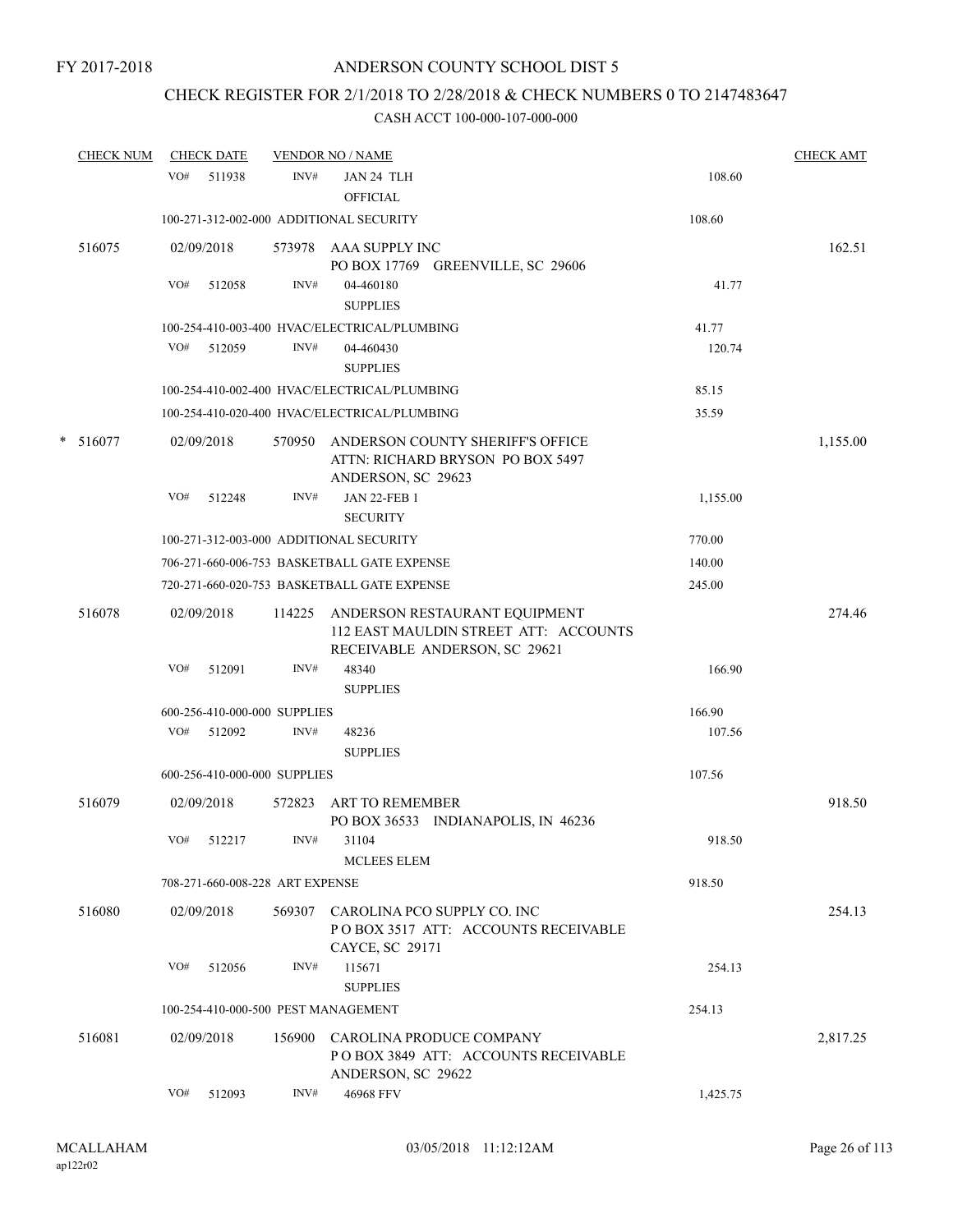# ANDERSON COUNTY SCHOOL DIST 5

# CHECK REGISTER FOR 2/1/2018 TO 2/28/2018 & CHECK NUMBERS 0 TO 2147483647

| <b>CHECK NUM</b> |            | <b>CHECK DATE</b>              |        | <b>VENDOR NO / NAME</b>                                                                          |     |       |           | <b>CHECK AMT</b> |
|------------------|------------|--------------------------------|--------|--------------------------------------------------------------------------------------------------|-----|-------|-----------|------------------|
|                  |            |                                |        | <b>VARENNES</b>                                                                                  |     |       |           |                  |
|                  |            | 600-256-460-016-FFV FOOD- FFVP |        |                                                                                                  |     |       | 1,425.75  |                  |
|                  | VO#        | 512094                         | INV#   | 46981 FFV                                                                                        |     |       | 1,145.00  |                  |
|                  |            |                                |        | NEVITT FOREST                                                                                    |     |       |           |                  |
|                  |            | 600-256-460-012-FFV FOOD- FFVP |        |                                                                                                  |     |       | 1,145.00  |                  |
|                  | VO#        | 512095                         | INV#   | 751243                                                                                           |     |       | 220.50    |                  |
|                  |            |                                |        | <b>HOMELAND PARK</b>                                                                             |     |       |           |                  |
|                  |            | 600-256-460-011-000 FOOD       |        |                                                                                                  |     |       | 220.50    |                  |
|                  | VO#        | 512096                         | INV#   | 751094                                                                                           |     |       | 26.00     |                  |
|                  |            |                                |        | ROBERT ANDERSON                                                                                  |     |       |           |                  |
|                  |            | 600-256-460-006-000 FOOD       |        |                                                                                                  |     |       | 26.00     |                  |
| 516082           | 02/09/2018 |                                | 572600 | CENERGISTIC, INC<br>DEPARTMENT 41160 PO BOX 650823 DALLAS, TX<br>75265                           |     |       |           | 24,400.00        |
|                  | VO#        | 512097                         | INV#   | 128114<br><b>MARCH 2018</b>                                                                      | PO# | 97277 | 24,400.00 |                  |
|                  |            |                                |        | 100-254-470-000-CEN CENERGISTIC CONTRACT                                                         |     |       | 24,400.00 |                  |
| 516083           | 02/09/2018 |                                | 566288 | CES CITY ELECTRIC ACCTS<br>P.O. BOX 71465 ATT: ACCOUNTS RECEIVABLE<br>NORTH CHARLESTON, SC 29415 |     |       |           | 560.54           |
|                  | VO#        | 512052                         | INV#   | 135303<br><b>SUPPLIES</b>                                                                        |     |       | 214.00    |                  |
|                  |            |                                |        | 100-254-410-003-400 HVAC/ELECTRICAL/PLUMBING                                                     |     |       | 214.00    |                  |
|                  | VO#        | 512053                         | INV#   | 135092                                                                                           |     |       | 172.72    |                  |
|                  |            |                                |        | <b>SUPPLIES</b>                                                                                  |     |       |           |                  |
|                  |            |                                |        | 100-254-410-002-400 HVAC/ELECTRICAL/PLUMBING                                                     |     |       | 34.55     |                  |
|                  |            |                                |        | 100-254-410-003-400 HVAC/ELECTRICAL/PLUMBING                                                     |     |       | 34.55     |                  |
|                  |            |                                |        | 100-254-410-005-400 HVAC/ELECTRICAL/PLUMBING                                                     |     |       | 34.54     |                  |
|                  |            |                                |        | 100-254-410-006-400 HVAC/ELECTRICAL/PLUMBING                                                     |     |       | 34.54     |                  |
|                  |            |                                |        | 100-254-410-018-400 HVAC/ELECTRICAL/PLUMBING                                                     |     |       | 34.54     |                  |
|                  | VO#        | 512054                         | INV#   | 135210                                                                                           |     |       | 113.00    |                  |
|                  |            |                                |        | <b>SUPPLIES</b>                                                                                  |     |       |           |                  |
|                  |            | 100-254-410-010-000 SUPPLIES   |        |                                                                                                  |     |       | 113.00    |                  |
|                  | VO#        | 512055                         | INV#   | 135335                                                                                           |     |       | 60.82     |                  |
|                  |            |                                |        | <b>SUPPLIES</b>                                                                                  |     |       |           |                  |
|                  |            |                                |        | 100-254-410-000-000 CUSTODIAL SUPPLIES                                                           |     |       | 60.82     |                  |
| 516084           | 02/09/2018 |                                | 570581 | CITY OF ANDERSON POLICE DEPT<br>401 SOUTH MAIN ST ANDERSON, SC 29624                             |     |       |           | 489.34           |
|                  | VO#        | 512246                         | INV#   | <b>MCCANTS</b><br><b>SECURITY</b>                                                                |     |       | 95.33     |                  |
|                  |            |                                |        | 705-271-660-005-753 BASKETBALL GATE EXPENSE                                                      |     |       | 95.33     |                  |
|                  | VO#        | 512247                         | INV#   | <b>ADULT ED</b>                                                                                  |     |       | 394.01    |                  |
|                  |            |                                |        | <b>SECURITY</b>                                                                                  |     |       |           |                  |
|                  |            |                                |        | 100-181-312-000-000 PURCHASED SERVICES                                                           |     |       | 394.01    |                  |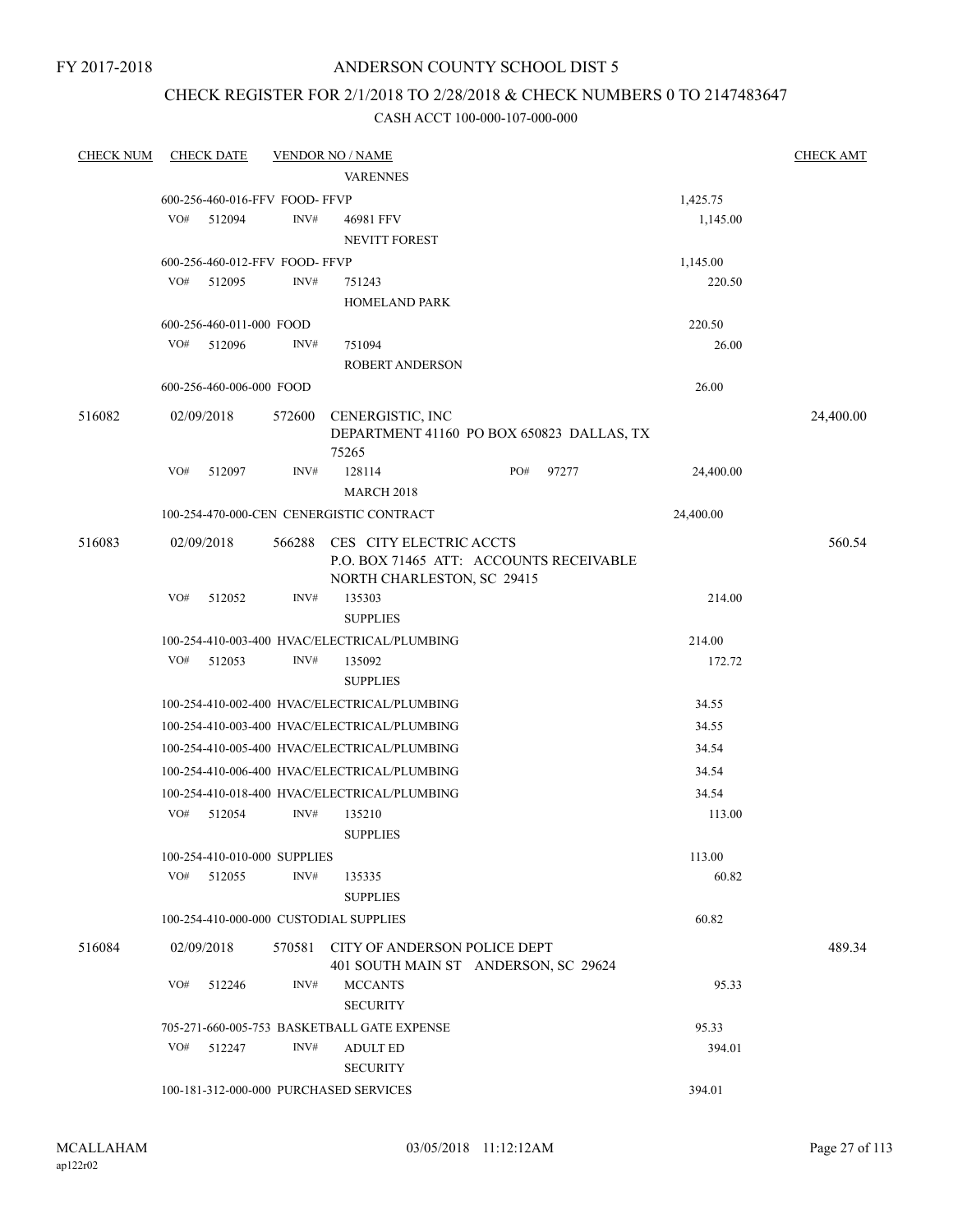# CHECK REGISTER FOR 2/1/2018 TO 2/28/2018 & CHECK NUMBERS 0 TO 2147483647

| <b>CHECK NUM</b> |     | <b>CHECK DATE</b>            |        | <b>VENDOR NO / NAME</b>                                                                                         |     |       |          | <b>CHECK AMT</b> |
|------------------|-----|------------------------------|--------|-----------------------------------------------------------------------------------------------------------------|-----|-------|----------|------------------|
| 516085           |     | 02/09/2018                   |        | 571748 COLONIAL LIFE<br>PREMIUM PROCESSING PO BOX 903 COLUMBIA,<br>SC 29202-0903                                |     |       |          | 7,724.61         |
|                  | VO# | 512218                       | INV#   | <b>JAN 2018</b><br>E4041711                                                                                     |     |       | 7,724.61 |                  |
|                  |     |                              |        | 100-000-469-000-000 LIFE INSURANCE PAYABLE                                                                      |     |       | 7,724.61 |                  |
| $* 516087$       |     | 02/09/2018                   |        | 569704 CONVERGED NETWORKS, LLC<br>2 STILL SHADOW DRIVE SUITE G ATT:<br>ACCOUNTS RECEIVABLE CHARLESTON, SC 29414 |     |       |          | 219.35           |
|                  |     | VO# 512100                   | INV#   | 4200<br><b>HEADSET</b>                                                                                          | PO# | 98078 | 219.35   |                  |
|                  |     | 100-233-410-000-000 SUPPLIES |        |                                                                                                                 |     |       | 219.35   |                  |
| 516088           |     | 02/09/2018                   |        | 187300 CRESCENT SUPPLY CO, INC<br>POBOX 8798 ATT: ACCOUNTS RECEIVABLE<br>GREENVILLE, SC 29604                   |     |       |          | 561.66           |
|                  | VO# | 512047                       | INV#   | 398884<br><b>SUPPLIES</b>                                                                                       |     |       | 290.91   |                  |
|                  |     |                              |        | 100-254-410-014-400 HVAC/ELECTRICAL/PLUMBING                                                                    |     |       | 290.91   |                  |
|                  |     | VO# 512048                   | INV#   | 398880<br><b>SUPPLIES</b>                                                                                       |     |       | 104.64   |                  |
|                  |     |                              |        | 100-254-410-003-400 HVAC/ELECTRICAL/PLUMBING                                                                    |     |       | 104.64   |                  |
|                  |     | VO# 512049                   | INV#   | 398881<br><b>SUPPLIES</b>                                                                                       |     |       | 105.93   |                  |
|                  |     |                              |        | 100-254-410-020-400 HVAC/ELECTRICAL/PLUMBING                                                                    |     |       | 105.93   |                  |
|                  |     | VO# 512050                   | INV#   | 398882<br><b>SUPPLIES</b>                                                                                       |     |       | 53.50    |                  |
|                  |     |                              |        | 100-254-410-012-400 HVAC/ELECTRICAL/PLUMBING                                                                    |     |       | 53.50    |                  |
|                  | VO# | 512051                       | INV#   | 398883<br><b>SUPPLIES</b>                                                                                       |     |       | 6.68     |                  |
|                  |     |                              |        | 100-254-410-005-001 SUPPLIES - MAINTENANCE                                                                      |     |       | 6.68     |                  |
| 516089           |     | 02/09/2018                   |        | 574912 C & W RENOVATIONS, LLC<br>300 SOUTH OAK STREET MCCORMICK, SC 29835                                       |     |       |          | 1,050.00         |
|                  | VO# | 512099                       | INV#   | 1005<br><b>MCCANTS FENCE</b>                                                                                    | PO# | 97856 | 1,050.00 |                  |
|                  |     |                              |        | 505-254-323-005-000 CONTRACTED SERVICES                                                                         |     |       | 1,050.00 |                  |
| 516090           |     | 02/09/2018                   | 572679 | DEFENDER SERVICES, INC.<br>PO BOX 1775 COLUMBIA, SC 29202                                                       |     |       |          | 1,898.05         |
|                  | VO# | 512222                       | INV#   | 727071<br><b>SECURITY</b>                                                                                       | PO# | 97553 | 164.25   |                  |
|                  |     |                              |        | 100-258-312-000-000 CONTRACTED SERVICES - RESOURCE OFFR                                                         |     |       | 164.25   |                  |
|                  | VO# | 512223                       | INV#   | 727229<br><b>SECURITY</b>                                                                                       | PO# | 97553 | 866.90   |                  |
|                  |     |                              |        | 100-258-312-000-000 CONTRACTED SERVICES - RESOURCE OFFR                                                         |     |       | 866.90   |                  |
|                  |     | VO# 512224                   | INV#   | 726135                                                                                                          | PO# | 97553 | 866.90   |                  |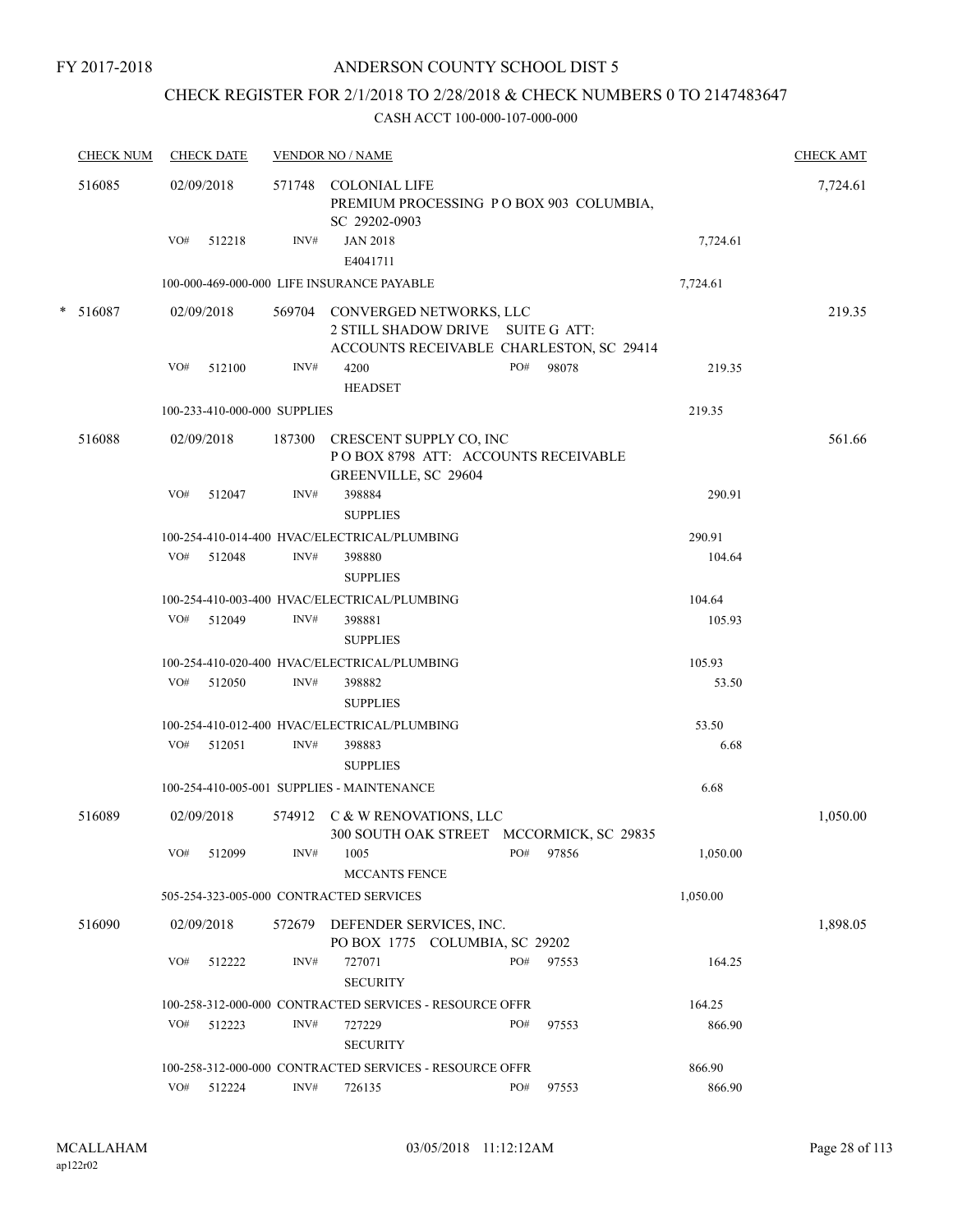# CHECK REGISTER FOR 2/1/2018 TO 2/28/2018 & CHECK NUMBERS 0 TO 2147483647

|   | <b>CHECK NUM</b> |                   | <b>CHECK DATE</b>            |                | <b>VENDOR NO / NAME</b>                                                                              |           | <b>CHECK AMT</b> |
|---|------------------|-------------------|------------------------------|----------------|------------------------------------------------------------------------------------------------------|-----------|------------------|
|   |                  |                   |                              |                | <b>SECURITY</b>                                                                                      |           |                  |
|   |                  |                   |                              |                | 100-258-312-000-000 CONTRACTED SERVICES - RESOURCE OFFR                                              | 866.90    |                  |
|   | 516091           | 02/09/2018<br>VO# | 512219                       | 198651<br>INV# | DELL MARKETING LP<br>PO BOX 534118 ATT: ACCOUNTS RECEIVABLE<br>ATLANTA, GA 30353-4118<br>10218713740 | 121.95    | 409.77           |
|   |                  |                   |                              |                | <b>SUPPLIES</b>                                                                                      |           |                  |
|   |                  |                   |                              |                | 723-190-660-023-911 MISCELLANEOUS- ADULT ED EXPENSE                                                  | 121.95    |                  |
|   |                  | VO#               | 512220                       | INV#           | 10219271686                                                                                          | 287.82    |                  |
|   |                  |                   |                              |                | <b>MONITOR</b>                                                                                       |           |                  |
|   |                  |                   |                              |                | 723-190-660-023-911 MISCELLANEOUS- ADULT ED EXPENSE                                                  | 287.82    |                  |
| * | 516093           | 02/09/2018        |                              | 202960         | DISCOUNT SCHOOL SUPPLY<br>POBOX 6013 ATT: ACCOUNTS RECEIVABLE<br>CAROL STREAM, IL 60197-6013         |           | 430.67           |
|   |                  | VO#               | 512221                       | INV#           | P36524850101<br>DRY ERASE TABLE                                                                      | 430.67    |                  |
|   |                  |                   | 100-112-410-010-000 SUPPLIES |                |                                                                                                      | 430.67    |                  |
|   | 516094           |                   | 02/09/2018                   | 208075         | <b>DOUBLETREE RESORT</b><br>3200 SOUTH OCEAN BLVD MYRTLE BEACH, SC<br>29577                          |           | 389.37           |
|   |                  | VO#               | 512102                       | INV#           | 90126211                                                                                             | 389.37    |                  |
|   |                  |                   |                              |                | <b>BROCK 4/29-5/2</b>                                                                                |           |                  |
|   |                  |                   |                              |                | 100-221-333-000-ELE TRIPS AND CONFERENCES                                                            | 389.37    |                  |
|   | 516095           |                   | 02/09/2018                   | 211302         | DUKE ENERGY<br>POBOX 70516 ATT: ACCOUNTS RECEIVABLE<br>CHARLOTTE, NC 28272-0516                      |           | 73,795.79        |
|   |                  | VO#               | 512251                       | INV#           | DUE 2/15<br><b>UTILITIES</b>                                                                         | 73,795.79 |                  |
|   |                  |                   |                              |                | 100-254-470-002-000 ENERGY-ELECTRICITY & WATER                                                       | 15,882.95 |                  |
|   |                  |                   |                              |                | 100-254-470-005-000 ENERGY-ELECTRICITY & WATER                                                       | 15,144.51 |                  |
|   |                  |                   |                              |                | 100-254-470-006-000 ENERGY-ELECTRICITY & WATER                                                       | 18,019.14 |                  |
|   |                  |                   |                              |                | 100-254-470-008-000 ENERGY-ELECTRICITY & WATER                                                       | 6,871.20  |                  |
|   |                  |                   |                              |                | 100-254-470-011-000 ENERGY-ELECTRICITY & WATER                                                       | 3,564.31  |                  |
|   |                  |                   |                              |                | 100-254-470-012-000 ENERGY-ELECTRICITY & WATER                                                       | 6,016.40  |                  |
|   |                  |                   |                              |                | 100-254-470-021-000 ENERGY-ELECTRICITY & WATER                                                       | 8,297.28  |                  |
|   | $* 516097$       | 02/09/2018        |                              | 563495         | ELECTRIC CITY UTILITIES<br>CITY OF ANDERSON P.O. BOX 63061 CHARLOTTE,<br>NC 28263-3061               |           | 6,836.04         |
|   |                  | VO#               | 512250                       | INV#           | <b>DUE 2/17</b>                                                                                      | 6,836.04  |                  |
|   |                  |                   |                              |                | <b>WATER/SEWER</b>                                                                                   |           |                  |
|   |                  |                   |                              |                | 100-254-470-000-000 ENERGY-ELECTRICITY & WATER                                                       | 120.80    |                  |
|   |                  |                   |                              |                | 100-254-470-003-000 ENERGY-ELECTRICITY & WATER                                                       | 4,954.24  |                  |
|   |                  |                   |                              |                | 100-254-470-007-000 ENERGY-ELECTRICITY & WATER                                                       | 1,035.96  |                  |
|   |                  |                   |                              |                | 100-254-470-019-000 ENERGY-ELECTRICITY & WATER                                                       | 713.04    |                  |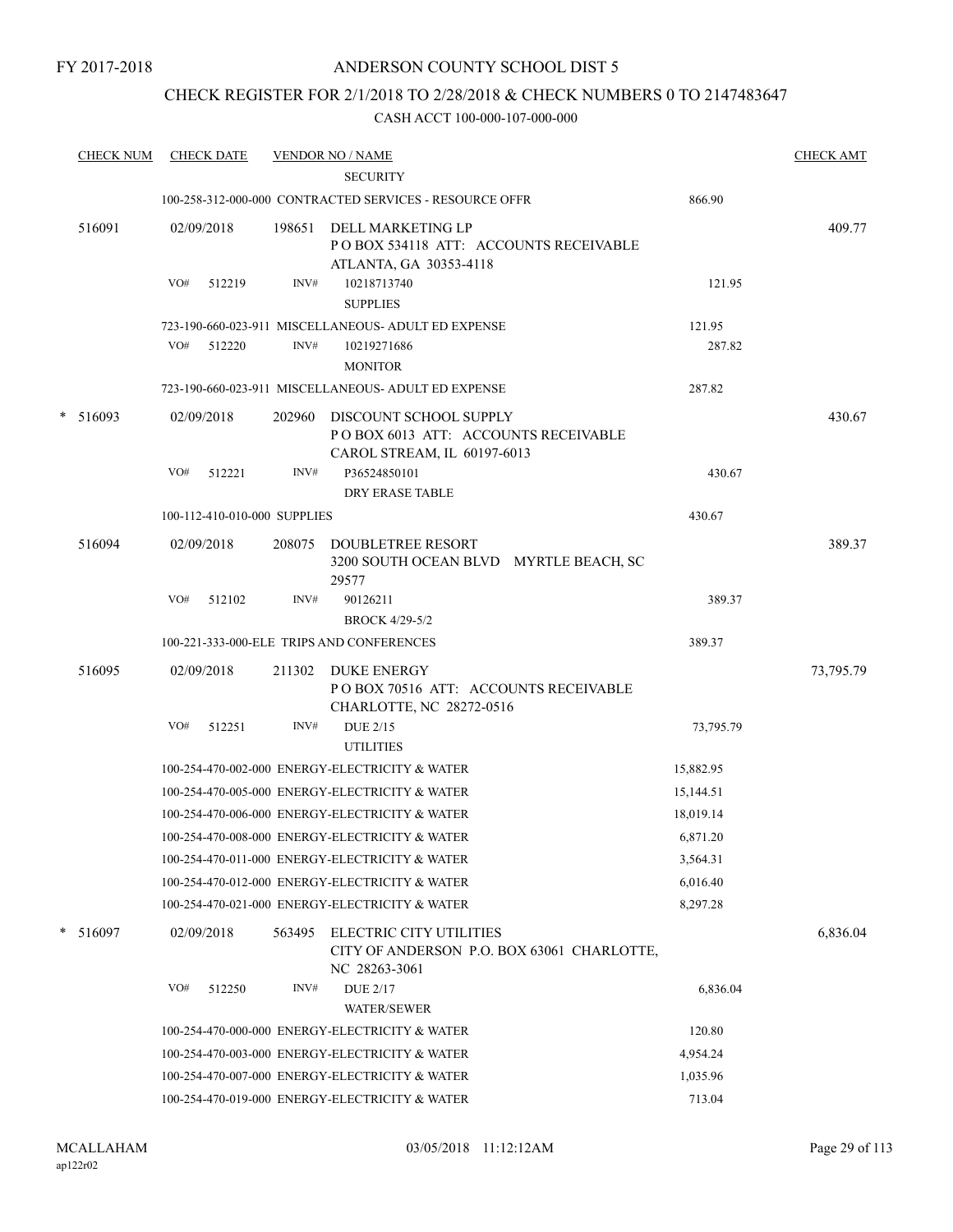# ANDERSON COUNTY SCHOOL DIST 5

# CHECK REGISTER FOR 2/1/2018 TO 2/28/2018 & CHECK NUMBERS 0 TO 2147483647

| <b>CHECK NUM</b> |     | <b>CHECK DATE</b>                 |        | <b>VENDOR NO / NAME</b>                                                                                                             |                        |       |                          | <b>CHECK AMT</b> |
|------------------|-----|-----------------------------------|--------|-------------------------------------------------------------------------------------------------------------------------------------|------------------------|-------|--------------------------|------------------|
|                  |     | 515-253-520-031-CAR CAREER CENTER |        |                                                                                                                                     |                        |       | 12.00                    |                  |
| 516098           |     | 02/09/2018                        | 571679 | ETA HAND2MIND<br>6642 EAGLE WAY                                                                                                     | CHICAGO, IL 60678-1066 |       |                          | 6,693.23         |
|                  | VO# | 512103                            | INV#   | 60060612<br><b>MATERIALS</b>                                                                                                        | PO#                    | 98042 | 132.15                   |                  |
|                  |     |                                   |        | 201-112-410-012-000 SUPPLIES AND MATERIALS                                                                                          |                        |       | 132.15                   |                  |
|                  | VO# | 512104                            | INV#   | 60050280<br>60055130, 55913                                                                                                         | PO#                    | 97864 | 4,378.92                 |                  |
|                  |     |                                   |        | 201-112-410-012-000 SUPPLIES AND MATERIALS                                                                                          |                        |       | 3,484.61                 |                  |
|                  |     |                                   |        | 201-112-410-012-000 SUPPLIES AND MATERIALS                                                                                          |                        |       | 676.16                   |                  |
|                  |     |                                   |        | 201-112-410-012-000 SUPPLIES AND MATERIALS                                                                                          |                        |       | 218.15                   |                  |
|                  | VO# | 512225                            | INV#   | 60055203<br><b>MATERIALS</b>                                                                                                        | PO#                    | 97880 | 2,182.16                 |                  |
|                  |     | 201-112-410-019-000 Supplies      |        |                                                                                                                                     |                        |       | 2,182.16                 |                  |
| 516099           |     | 02/09/2018                        | 569871 | FOLLETT SCHOOL SOLUTIONS, INC<br>91826 COLLECTION CENTER DRIVE ATT:<br>ACCOUNTS RECEIVABLE CHICAGO, IL 60693-0918                   |                        |       |                          | 498.32           |
|                  | VO# | 512105                            | INV#   | 769187                                                                                                                              | PO#                    | 98088 | 498.32                   |                  |
|                  |     |                                   |        | ROBERT ANDERSON                                                                                                                     |                        |       |                          |                  |
|                  |     | 100-222-410-000-MDA MEDIA EBOOKS  |        |                                                                                                                                     |                        |       | 498.32                   |                  |
| 516100           |     | 02/09/2018                        | 237555 | <b>FORMS &amp; SUPPLY</b><br>POBOX 563953 ATT: ACCOUNTS RECEIVABLE<br>CHARLOTTE, NC 28256                                           |                        |       |                          | 1,511.44         |
|                  | VO# | 512106                            | INV#   | 4460999<br><b>TONER</b>                                                                                                             | PO#                    | 98097 | 961.78                   |                  |
|                  |     |                                   |        | 201-113-445-006-000 TECH SUPPLIES/ SITE LICENSE                                                                                     |                        |       | 961.78                   |                  |
|                  | VO# | 512107                            | INV#   | 4452274<br><b>TONER</b>                                                                                                             | PO#                    | 98075 | 203.29                   |                  |
|                  |     |                                   |        | 100-252-410-000-000 SUPPLIES AND MATERIALS                                                                                          |                        |       | 203.29                   |                  |
|                  | VO# | 512108                            | INV#   | 4451949<br><b>SUPPLIES</b>                                                                                                          | PO#                    | 98074 | 17.63                    |                  |
|                  |     |                                   |        | 100-252-410-000-000 SUPPLIES AND MATERIALS                                                                                          |                        |       | 17.63                    |                  |
|                  | VO# | 512109                            | INV#   | 4447728<br>4447813, 4447735                                                                                                         |                        |       | 328.74                   |                  |
|                  |     |                                   |        | 709-271-660-009-201 MISCELLANEOUS EXPENSE<br>709-271-660-009-201 MISCELLANEOUS EXPENSE<br>709-271-660-009-201 MISCELLANEOUS EXPENSE |                        |       | 98.16<br>27.29<br>203.29 |                  |
| 516101           |     | 02/09/2018                        | 570843 | <b>GATEWAY SUPPLY CO</b><br>CORPORATE OFFICES P.O. BOX 2826 COLUMBIA,<br>SC 29202                                                   |                        |       |                          | 1,180.27         |
|                  | VO# | 512037                            | INV#   | 4210359<br><b>SUPPLIES</b>                                                                                                          |                        |       | 563.24                   |                  |
|                  |     |                                   |        | 100-254-410-003-400 HVAC/ELECTRICAL/PLUMBING                                                                                        |                        |       | 563.24                   |                  |
|                  | VO# | 512039                            | INV#   | 4215159<br><b>SUPPLIES</b>                                                                                                          |                        |       | 388.41                   |                  |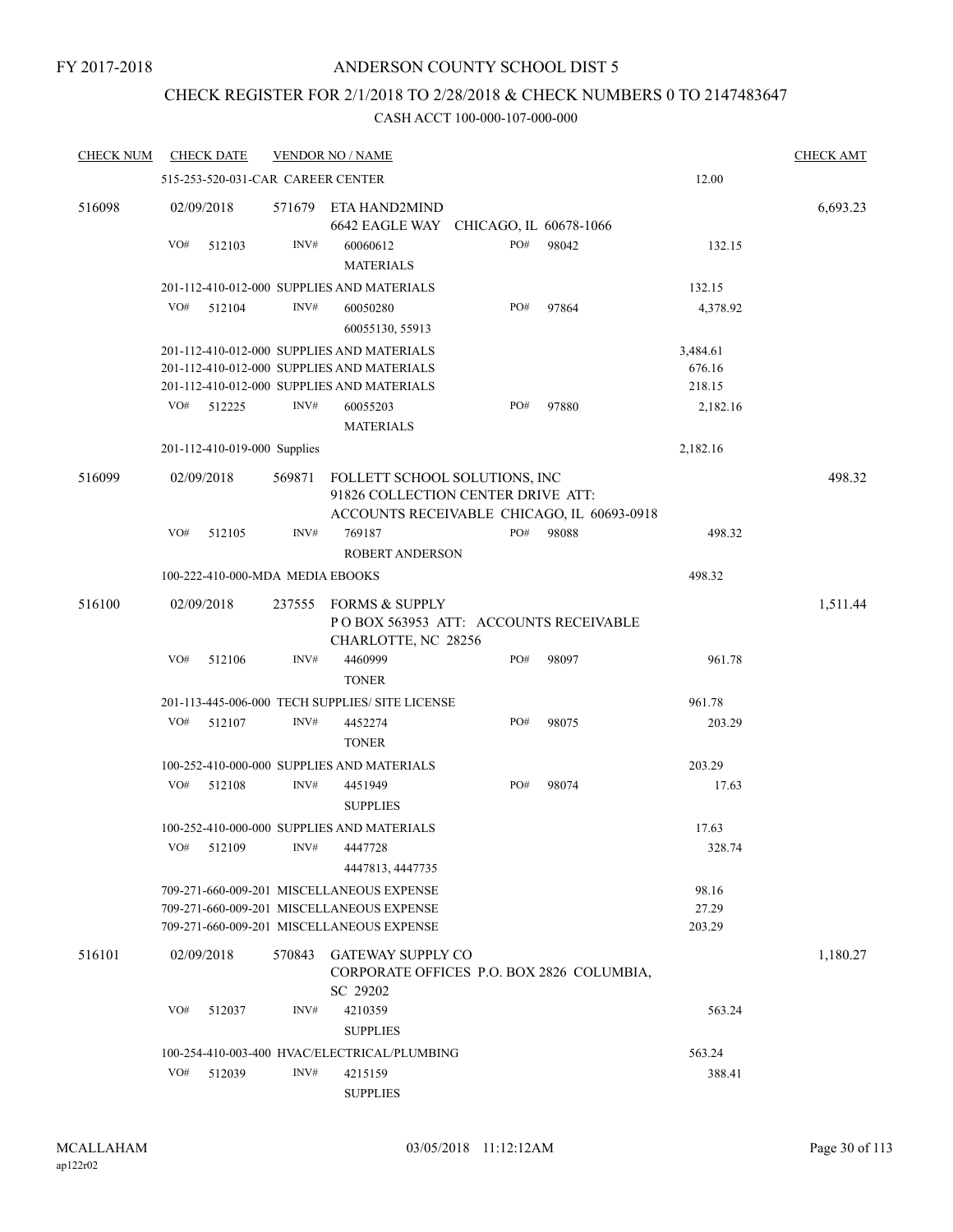# CHECK REGISTER FOR 2/1/2018 TO 2/28/2018 & CHECK NUMBERS 0 TO 2147483647

| CHECK NUM  |     | <b>CHECK DATE</b>                    |        | <b>VENDOR NO / NAME</b>                                                                                      |          | <b>CHECK AMT</b> |
|------------|-----|--------------------------------------|--------|--------------------------------------------------------------------------------------------------------------|----------|------------------|
|            |     |                                      |        | 100-254-410-002-400 HVAC/ELECTRICAL/PLUMBING                                                                 | 80.25    |                  |
|            |     |                                      |        | 100-254-410-003-400 HVAC/ELECTRICAL/PLUMBING                                                                 | 308.16   |                  |
|            |     | VO# 512040                           | INV#   | 4210393                                                                                                      | 122.05   |                  |
|            |     |                                      |        | <b>SUPPLIES</b>                                                                                              |          |                  |
|            |     | 100-254-410-000-400 HVAC SUPPLIES    |        |                                                                                                              | 122.05   |                  |
|            | VO# | 512041                               | INV#   | 4208648                                                                                                      | 106.57   |                  |
|            |     |                                      |        | <b>SUPPLIES</b>                                                                                              |          |                  |
|            |     |                                      |        | 100-254-410-017-400 HVAC/ELECTRICAL/PLUMBING                                                                 | 106.57   |                  |
| 516102     |     | 02/09/2018                           |        | 249700 GLENN PLUMBING COMPANY, INC<br>481 EAST WHITNER STREET ATT: ACCOUNTS<br>RECEIVABLE ANDERSON, SC 29624 |          | 1,593.46         |
|            | VO# | 512034                               | INV#   | 0118352                                                                                                      | 259.48   |                  |
|            |     |                                      |        | <b>CALHOUN</b>                                                                                               |          |                  |
|            |     |                                      |        | 100-254-323-014-400 CONTR SERV-HVAC/ELECT/PLUMBING                                                           | 259.48   |                  |
|            |     | VO# 512035                           | INV#   | 0118146                                                                                                      | 957.40   |                  |
|            |     |                                      |        | <b>WHITEHALL</b>                                                                                             |          |                  |
|            |     |                                      |        | 100-254-323-019-400 CONTR SERV-HVAC/ELECT/PLUMBING                                                           | 957.40   |                  |
|            |     | VO# 512036                           | INV#   | 0118070                                                                                                      | 376.58   |                  |
|            |     |                                      |        | <b>HOMELAND PARK</b>                                                                                         |          |                  |
|            |     |                                      |        | 100-254-323-011-400 CONTR SERV-HVAC/ELECT/PLUMBING                                                           | 376.58   |                  |
| $* 516104$ |     | 02/09/2018                           |        | 259400 HAMMOND WATER DISTRICT<br>250 MITCHELL ROAD ATT: ACCOUNTS<br>RECEIVABLE BELTON, SC 29627              |          | 8,063.37         |
|            | VO# | 512249                               | INV#   | <b>DUE 2/21</b><br><b>WATER/SEWER</b>                                                                        | 8,063.37 |                  |
|            |     |                                      |        | 100-254-470-002-000 ENERGY-ELECTRICITY & WATER                                                               | 110.72   |                  |
|            |     |                                      |        | 100-254-470-002-000 ENERGY-ELECTRICITY & WATER                                                               | 662.06   |                  |
|            |     |                                      |        | 100-254-470-002-000 ENERGY-ELECTRICITY & WATER                                                               | 657.87   |                  |
|            |     |                                      |        | 100-254-470-002-000 ENERGY-ELECTRICITY & WATER                                                               | 118.62   |                  |
|            |     |                                      |        | 100-254-470-013-000 ENERGY-ELECTRICITY & WATER                                                               | 1,206.65 |                  |
|            |     |                                      |        | 100-254-470-017-000 ENERGY-ELECTRICITY & WATER                                                               | 2,926.73 |                  |
|            |     |                                      |        | 100-254-470-020-000 ENERGY-ELECTRICITY & WATER                                                               | 110.72   |                  |
|            |     |                                      |        | 100-254-470-020-000 ENERGY-ELECTRICITY & WATER                                                               | 2,270.00 |                  |
| $* 516106$ |     | 02/09/2018                           |        | 571086 HARRISON PRODUCTIONS<br>2153 E MAIN STREET STE. C14 #327 DUNCAN, SC<br>29334                          |          | 255.00           |
|            | VO# | 512110                               | INV#   | 1528                                                                                                         | 255.00   |                  |
|            |     |                                      |        | <b>WESTSIDE GYM</b>                                                                                          |          |                  |
|            |     |                                      |        | 100-266-314-000-000 REPAIRS TO EQUIPMENT                                                                     | 255.00   |                  |
| 516107     |     | 02/09/2018                           | 574071 | <b>HEALTHIEST YOU</b><br>C/O TELADOC, INC DEPT LA 24542 PASADENA,<br>CA 91185-4542                           |          | 3,012.00         |
|            | VO# | 512227                               | INV#   | <b>FEB 2018</b><br>ID HY2534                                                                                 | 3,012.00 |                  |
|            |     | 100-000-450-000-000 MISC. DEDUCTIONS |        |                                                                                                              | 3,012.00 |                  |
|            |     |                                      |        |                                                                                                              |          |                  |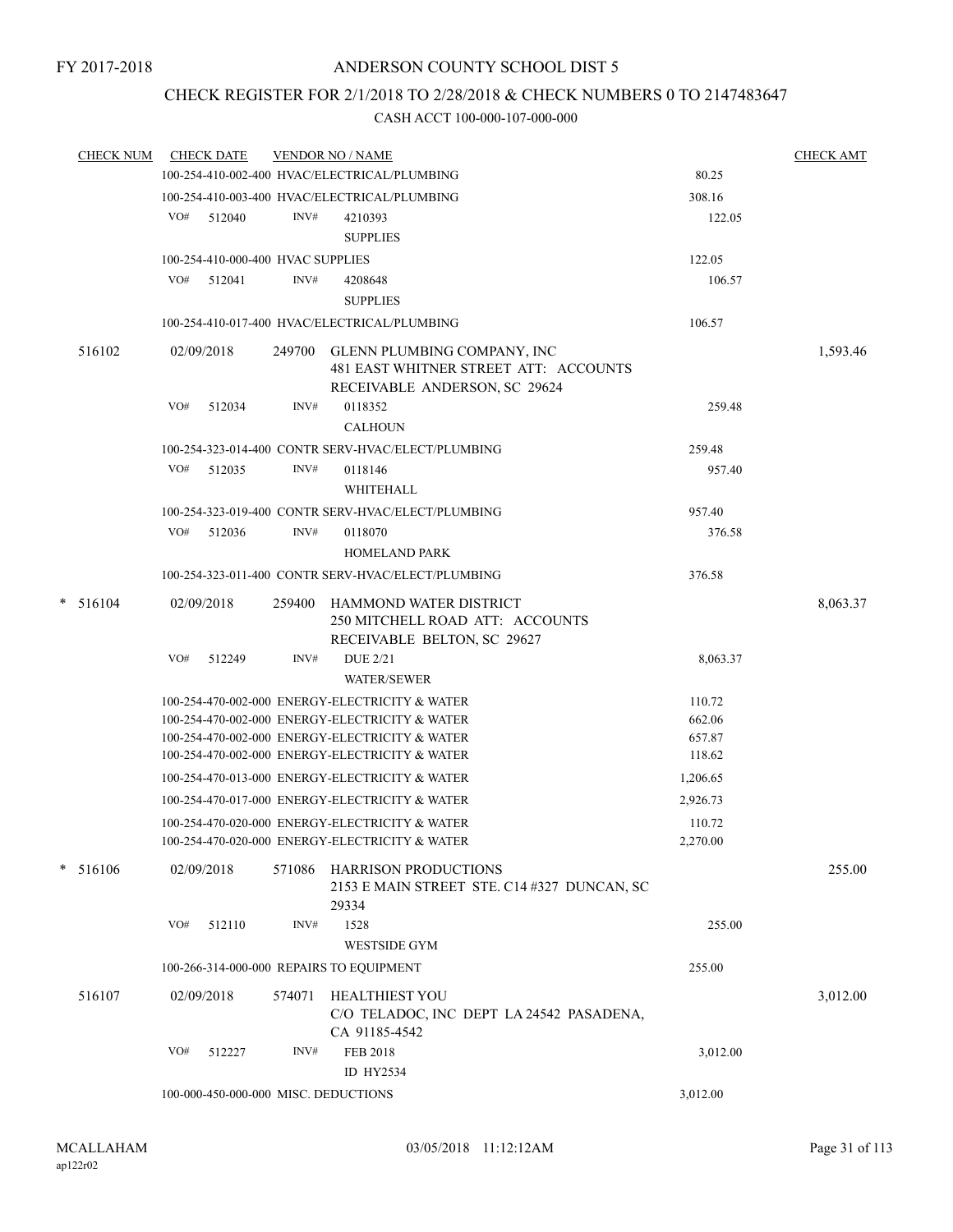# CHECK REGISTER FOR 2/1/2018 TO 2/28/2018 & CHECK NUMBERS 0 TO 2147483647

|        | <b>CHECK NUM</b> |     | <b>CHECK DATE</b> |                | <b>VENDOR NO / NAME</b>                                                                                 |           |       |          | <b>CHECK AMT</b> |
|--------|------------------|-----|-------------------|----------------|---------------------------------------------------------------------------------------------------------|-----------|-------|----------|------------------|
| *      | 516109           |     | 02/09/2018        | 282620         | IONOSPHERE TOURS<br>307 N. MAIN STREET ANDERSON, SC 29621                                               |           |       |          | 2,800.00         |
|        |                  | VO# | 512111            | INV#           | <b>CHARTER 5923</b><br><b>GLENVIEW MS</b>                                                               |           |       | 2,400.00 |                  |
|        |                  |     |                   |                | 720-271-660-020-593 FIELD TRIPS-MISC. EXPENSE                                                           |           |       | 2,400.00 |                  |
|        |                  | VO# | 512228            | INV#           | <b>CHARTER 6085</b><br><b>MCCANTS</b>                                                                   |           |       | 400.00   |                  |
|        |                  |     |                   |                | 705-271-660-005-411 MISCELLANEOUS EXPENSE                                                               |           |       | 400.00   |                  |
|        | 516110           |     | 02/09/2018        | 298850         | JOHNSON CONTROLS<br>POBOX 730068 ATT: ACCOUNTS RECEIVABLE<br>DALLAS, TX 75373                           |           |       |          | 3,129.02         |
|        |                  | VO# | 512033            | INV#           | 8211343001<br><b>REPAIR</b>                                                                             |           |       | 583.27   |                  |
|        |                  |     |                   |                | 100-254-410-002-400 HVAC/ELECTRICAL/PLUMBING                                                            |           |       | 583.27   |                  |
|        |                  | VO# | 512112            | INV#           | 60410451627<br>JAN - MARCH 2018                                                                         | PO#       | 97139 | 2,545.75 |                  |
|        |                  |     |                   |                | 100-254-312-000-000 PURCHASED SERVICES-JCI                                                              |           |       | 2,545.75 |                  |
| $\ast$ | 516114           |     | 02/09/2018        | 563608         | JW PEPPER & SON, INC<br>POBOX 642 ATT: ACCOUNTS RECEIVABLE<br><b>EXTON, PA 19341</b>                    |           |       |          | 507.46           |
|        |                  | VO# | 512113            | INV#           | 15942822<br><b>GLENVIEW</b>                                                                             |           |       | 412.98   |                  |
|        |                  |     |                   |                | 100-113-410-020-COB CHORUS, ORCHESTRA & BAND                                                            |           |       | 412.98   |                  |
|        |                  | VO# | 512114            | INV#           | 15939013                                                                                                |           |       | 94.48    |                  |
|        |                  |     |                   |                | <b>MCCANTS</b>                                                                                          |           |       |          |                  |
|        |                  |     |                   |                | 100-113-410-005-COB CHORUS, ORCHESTRA & BAND                                                            |           |       | 94.48    |                  |
| *      | 516116           |     | 02/09/2018        | 313476         | LAKESHORE LEARNING MATERIALS<br>2695 EAST DOMINGUEZ STREET ATT: ACCOUNTS<br>RECEIVABLE CARSON, CA 90895 |           |       |          | 935.09           |
|        |                  | VO# | 512229            | INV#           | 1152381217<br><b>SUPPLIES</b>                                                                           | PO# 97942 |       | 935.09   |                  |
|        |                  |     |                   |                | 900-112-416-011-MWT TEACHER GRANT - TRAYNUM                                                             |           |       | 935.09   |                  |
|        | $* 516120$       |     | 02/09/2018        |                | 574634 MCKENZIE, EDWARD^^<br>964 JESSE BYRD RD HARTSVILLE, SC 29550                                     |           |       |          | 550.00           |
|        |                  | VO# | 512116            | INV#           | <b>LABOR</b><br><b>BUS CAMERAS</b>                                                                      |           |       | 550.00   |                  |
|        |                  |     |                   |                | 100-255-323-000-000 CONTRACTED SERVICES                                                                 |           |       | 550.00   |                  |
|        | 516121           |     | 02/09/2018        | 349701         | MED CENTRAL HEALTH RESOURCES<br>3424 CLEMSON BLVD ATT: ACCOUNTS<br>RECEIVABLE ANDERSON, SC 29621        |           |       |          | 415.00           |
|        |                  | VO# | 512117            | INV#           | 45801<br><b>SCOTT</b>                                                                                   |           |       | 65.00    |                  |
|        |                  |     |                   |                | 100-255-323-000-000 CONTRACTED SERVICES                                                                 |           |       | 65.00    |                  |
|        |                  | VO# | 512118            | $\text{INV}\#$ | 346                                                                                                     |           |       | 45.00    |                  |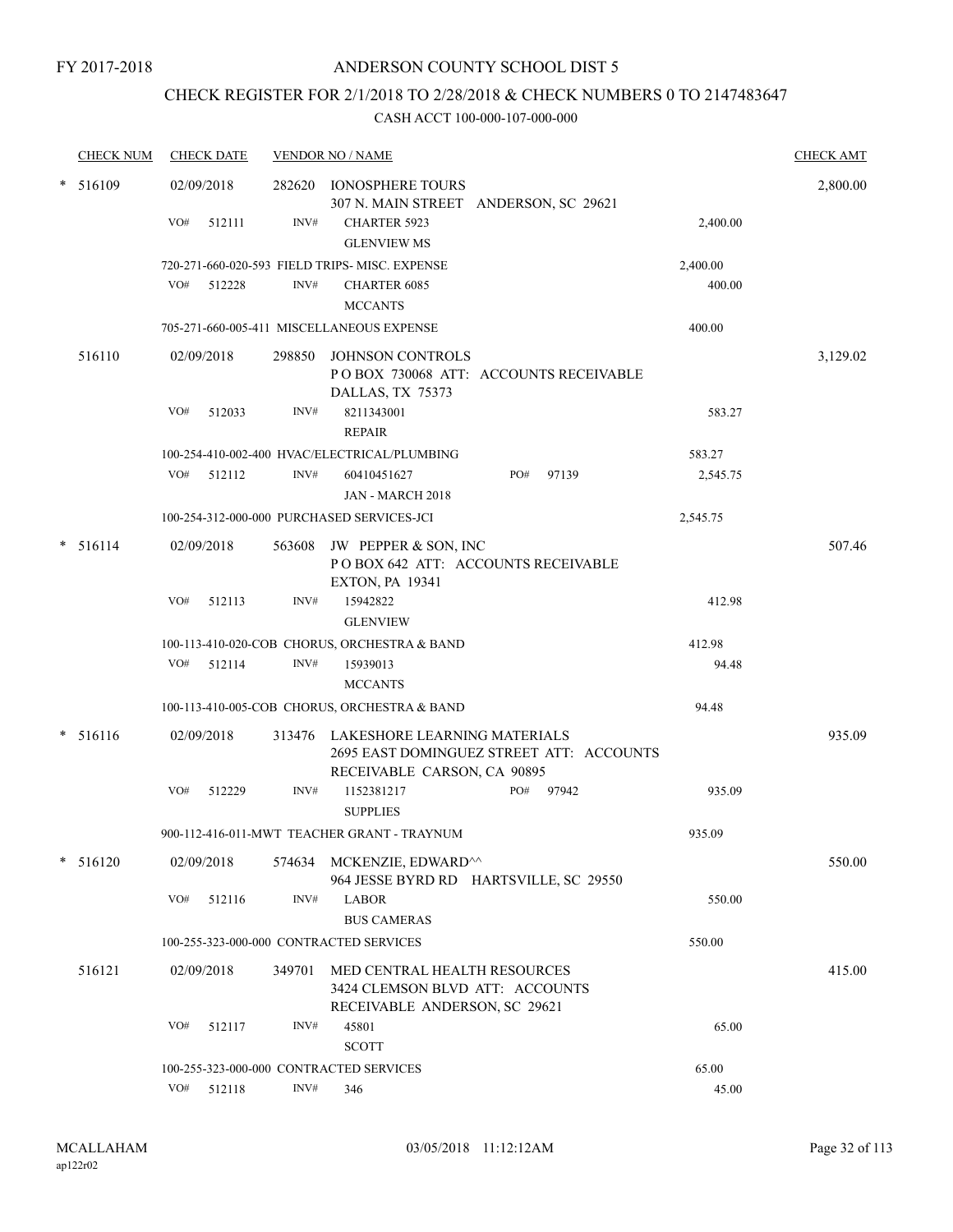# ANDERSON COUNTY SCHOOL DIST 5

# CHECK REGISTER FOR 2/1/2018 TO 2/28/2018 & CHECK NUMBERS 0 TO 2147483647

| <b>CHECK NUM</b> |     | <b>CHECK DATE</b>                 |        | <b>VENDOR NO / NAME</b>                                             |                | <b>CHECK AMT</b> |
|------------------|-----|-----------------------------------|--------|---------------------------------------------------------------------|----------------|------------------|
|                  |     |                                   |        | <b>HAMILTON</b>                                                     |                |                  |
|                  |     |                                   |        | 100-255-323-000-000 CONTRACTED SERVICES                             | 45.00          |                  |
|                  | VO# | 512119                            | INV#   | 48263                                                               | 45.00          |                  |
|                  |     |                                   |        | <b>FLOOD</b>                                                        |                |                  |
|                  |     |                                   |        | 100-255-323-000-000 CONTRACTED SERVICES                             | 45.00          |                  |
|                  |     | VO# 512120                        | INV#   | 20534                                                               | 65.00          |                  |
|                  |     |                                   |        | <b>BAKER</b>                                                        |                |                  |
|                  | VO# | 512121                            | INV#   | 100-255-323-000-000 CONTRACTED SERVICES<br>53429                    | 65.00<br>65.00 |                  |
|                  |     |                                   |        | <b>SMITH</b>                                                        |                |                  |
|                  |     |                                   |        |                                                                     |                |                  |
|                  | VO# | 512122                            | INV#   | 100-255-323-000-000 CONTRACTED SERVICES<br>53401                    | 65.00<br>65.00 |                  |
|                  |     |                                   |        | <b>CAIN</b>                                                         |                |                  |
|                  |     |                                   |        | 100-255-323-000-000 CONTRACTED SERVICES                             | 65.00          |                  |
|                  |     | VO# 512123                        | INV#   | 46212                                                               | 65.00          |                  |
|                  |     |                                   |        | <b>REITENBACH</b>                                                   |                |                  |
|                  |     |                                   |        | 100-255-323-000-000 CONTRACTED SERVICES                             | 65.00          |                  |
| 516122           |     | 02/09/2018                        | 574361 | <b>MEDIEVAL TIMES</b>                                               |                | 5,029.22         |
|                  |     |                                   |        | ATTN: GROUP SALES 5900 SUGARLOAF PARKWAY                            |                |                  |
|                  |     |                                   |        | SUITE 517 LAWRENCEVILLE, GA 30043                                   |                |                  |
|                  | VO# | 512124                            | INV#   | 263904                                                              | 5,029.22       |                  |
|                  |     |                                   |        | ACCT# 22068294                                                      |                |                  |
|                  |     |                                   |        | 720-271-660-020-585 FIELD TRIPS- GR. 6 EXPENSE                      | 5,029.22       |                  |
| 516123           |     | 02/09/2018                        | 573801 | MUSICAL INNOVATIONS                                                 |                | 239.54           |
|                  |     |                                   |        | 150-G TANNER RD AT BUTLER GREENVILLE, SC                            |                |                  |
|                  |     |                                   |        | 29607-5917                                                          |                |                  |
|                  | VO# | 512125                            | INV#   | 270142 & 143                                                        | 239.54         |                  |
|                  |     |                                   |        | <b>CENTERVILLE ELEM</b>                                             |                |                  |
|                  |     | 707-190-660-007-220 MUSIC EXPENSE |        |                                                                     | 102.99         |                  |
|                  |     |                                   |        | 707-190-660-007-335 CHORUS CLUB EXPENSE                             | 136.55         |                  |
| $* 516125$       |     | 02/09/2018                        | 570874 | <b>NEW READERS PRESS</b>                                            |                | 815.00           |
|                  |     |                                   |        | 104 MARCELLUS STREET PUBLISHING DIVISION                            |                |                  |
|                  |     |                                   |        | OF PROLITERACY SYRACUSE, NY 13204                                   |                |                  |
|                  | VO# | 512231                            | INV#   | 8573687                                                             | 815.00         |                  |
|                  |     |                                   |        | CUST #871357<br>723-190-660-023-911 MISCELLANEOUS- ADULT ED EXPENSE | 815.00         |                  |
|                  |     |                                   |        |                                                                     |                |                  |
| 516126           |     | 02/09/2018                        |        | 389900 OFFICE DEPOT                                                 |                | 549.80           |
|                  | VO# | 512025                            | INV#   | POBOX 1413 CHARLOTTE, NC 28201-1413<br>2149931016                   | 55.25          |                  |
|                  |     |                                   |        | <b>SUPPLIES</b>                                                     |                |                  |
|                  |     |                                   |        | 100-254-410-000-055 OFFICE SUPPLIES & FURNITURE                     | 55.25          |                  |
|                  | VO# | 512026                            | INV#   | 2153434754                                                          | 6.41           |                  |
|                  |     |                                   |        | <b>SUPPLIES</b>                                                     |                |                  |
|                  |     |                                   |        | 100-254-410-000-000 CUSTODIAL SUPPLIES                              | 6.41           |                  |
|                  |     |                                   |        |                                                                     |                |                  |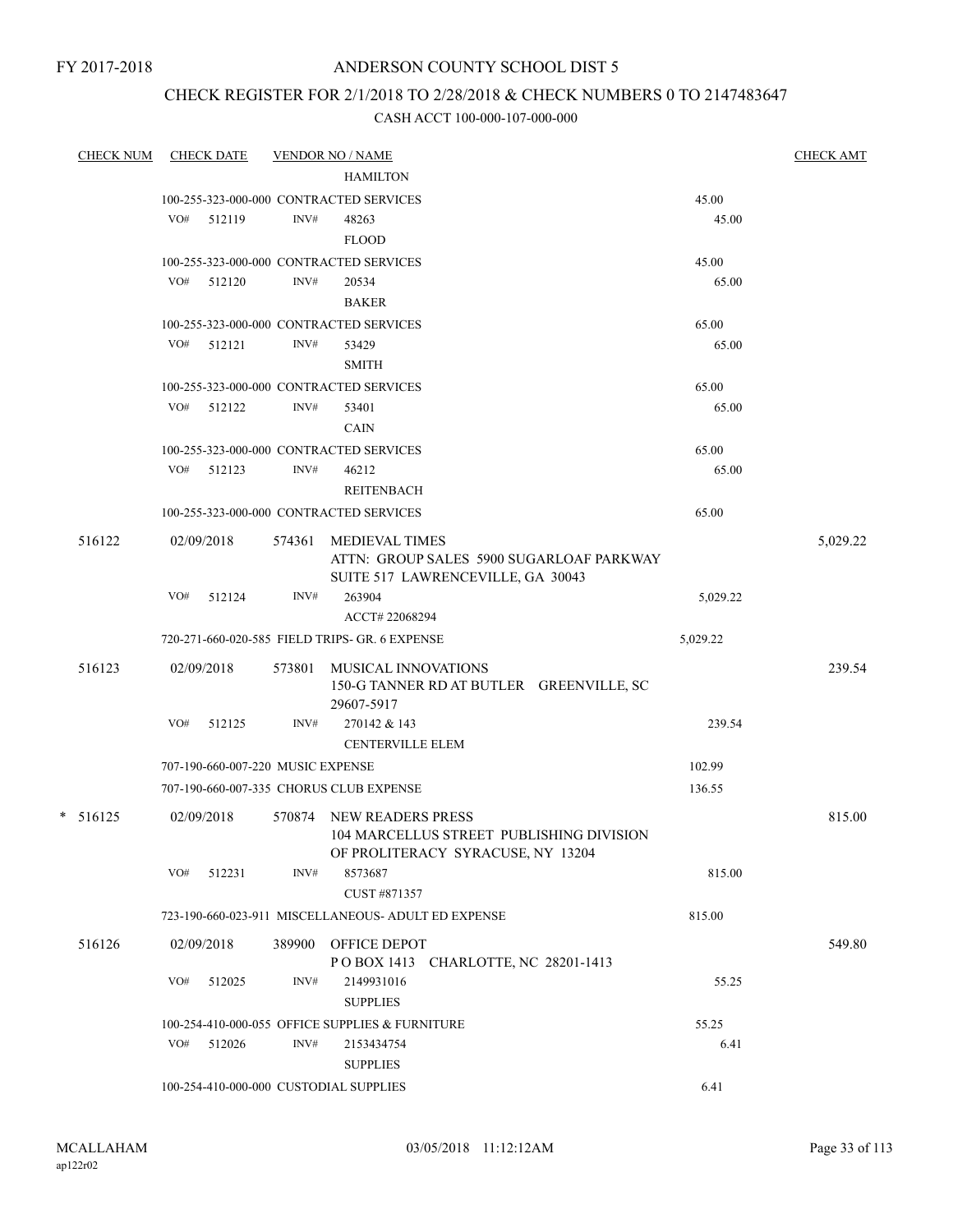# CHECK REGISTER FOR 2/1/2018 TO 2/28/2018 & CHECK NUMBERS 0 TO 2147483647

#### CASH ACCT 100-000-107-000-000

| <b>CHECK NUM</b> | <b>CHECK DATE</b>                    |        | <b>VENDOR NO / NAME</b>                                                                |     |       |           | <b>CHECK AMT</b> |
|------------------|--------------------------------------|--------|----------------------------------------------------------------------------------------|-----|-------|-----------|------------------|
|                  | VO#<br>512027                        | INV#   | 2153434765                                                                             |     |       | 22.98     |                  |
|                  |                                      |        | <b>SUPPLIES</b>                                                                        |     |       |           |                  |
|                  |                                      |        | 100-254-410-009-001 SUPPLIES - MAINTENANCE                                             |     |       | 22.98     |                  |
|                  | VO#<br>512126                        | INV#   | 101090986001                                                                           |     |       | 165.34    |                  |
|                  |                                      |        | <b>SUPPLIES</b>                                                                        |     |       |           |                  |
|                  | 600-256-410-000-000 SUPPLIES         |        |                                                                                        |     |       | 165.34    |                  |
|                  | VO#<br>512127                        | INV#   | 100998214001                                                                           | PO# | 98067 | 163.39    |                  |
|                  |                                      |        | <b>PENCILS</b>                                                                         |     |       |           |                  |
|                  | 100-221-410-000-TST SUPPLIES-TESTING |        |                                                                                        |     |       | 163.39    |                  |
|                  | VO#<br>512128                        | INV#   | 2150910337                                                                             |     |       | 136.43    |                  |
|                  |                                      |        | <b>SUPPLIES</b>                                                                        |     |       |           |                  |
|                  |                                      |        | 201-112-410-012-000 SUPPLIES AND MATERIALS                                             |     |       | 136.43    |                  |
| 516127           | 02/09/2018                           | 572491 | PEARSON CLINICAL ASSESSMENT<br>13036 COLLECTION CENTER DIRVE CHICAGO, IL<br>60693      |     |       |           | 772.80           |
|                  | VO#<br>512129                        | INV#   | 11502256<br>CUST#1002218                                                               | PO# | 98082 | 772.80    |                  |
|                  | 924-147-410-013-000 SUPPLIES         |        |                                                                                        |     |       | 772.80    |                  |
|                  |                                      |        |                                                                                        |     |       |           |                  |
| 516128           | 02/09/2018                           | 568036 | PIEDMONT NATURAL GAS<br>POBOX 660920 ATT: ACCOUNTS RECEIVABLE<br>DALLAS, TX 75266-0920 |     |       |           | 23,163.10        |
|                  | VO#<br>512252                        | INV#   | <b>DUE 2/20</b>                                                                        |     |       | 23,163.10 |                  |
|                  |                                      |        | <b>UTILITIES</b>                                                                       |     |       |           |                  |
|                  | 100-254-472-000-000 ENERGY-GAS       |        |                                                                                        |     |       | 1,227.18  |                  |
|                  | 100-254-472-001-000 ENERGY-GAS       |        |                                                                                        |     |       | 8,045.64  |                  |
|                  | 100-254-472-002-000 ENERGY-GAS       |        |                                                                                        |     |       | 1,848.49  |                  |
|                  | 100-254-472-003-000 ENERGY-GAS       |        |                                                                                        |     |       | 987.61    |                  |
|                  | 100-254-472-005-000 ENERGY-GAS       |        |                                                                                        |     |       | 27.92     |                  |
|                  | 100-254-472-005-000 ENERGY-GAS       |        |                                                                                        |     |       | 31.65     |                  |
|                  | 100-254-472-011-000 ENERGY-GAS       |        |                                                                                        |     |       | 1,214.03  |                  |
|                  | 100-254-472-015-000 ENERGY-GAS       |        |                                                                                        |     |       | 2,489.79  |                  |
|                  | 100-254-472-016-000 ENERGY-GAS       |        |                                                                                        |     |       | 2,876.18  |                  |
|                  | 100-254-472-021-000 ENERGY- GAS      |        |                                                                                        |     |       | 2,642.57  |                  |
|                  | 600-256-470-003-000 ENERGY           |        |                                                                                        |     |       | 110.93    |                  |
|                  | 600-256-470-005-000 ENERGY           |        |                                                                                        |     |       | 175.01    |                  |
|                  | 600-256-470-007-000 ENERGY           |        |                                                                                        |     |       | 182.56    |                  |
|                  | 600-256-470-008-000 ENERGY           |        |                                                                                        |     |       | 234.83    |                  |
|                  | 600-256-470-011-000 ENERGY           |        |                                                                                        |     |       | 204.66    |                  |
|                  | 600-256-470-015-000 ENERGY           |        |                                                                                        |     |       | 160.32    |                  |
|                  | 600-256-470-016-000 ENERGY           |        |                                                                                        |     |       | 210.32    |                  |
|                  | 600-256-470-017-000 ENERGY           |        |                                                                                        |     |       | 275.53    |                  |
|                  |                                      |        |                                                                                        |     |       |           |                  |
|                  | 600-256-470-021-000 ENERGY           |        |                                                                                        |     |       | 217.88    |                  |

\* 516131 02/09/2018 416350 PRESENTATION SYSTEMS SOUTH, INC 2,348.60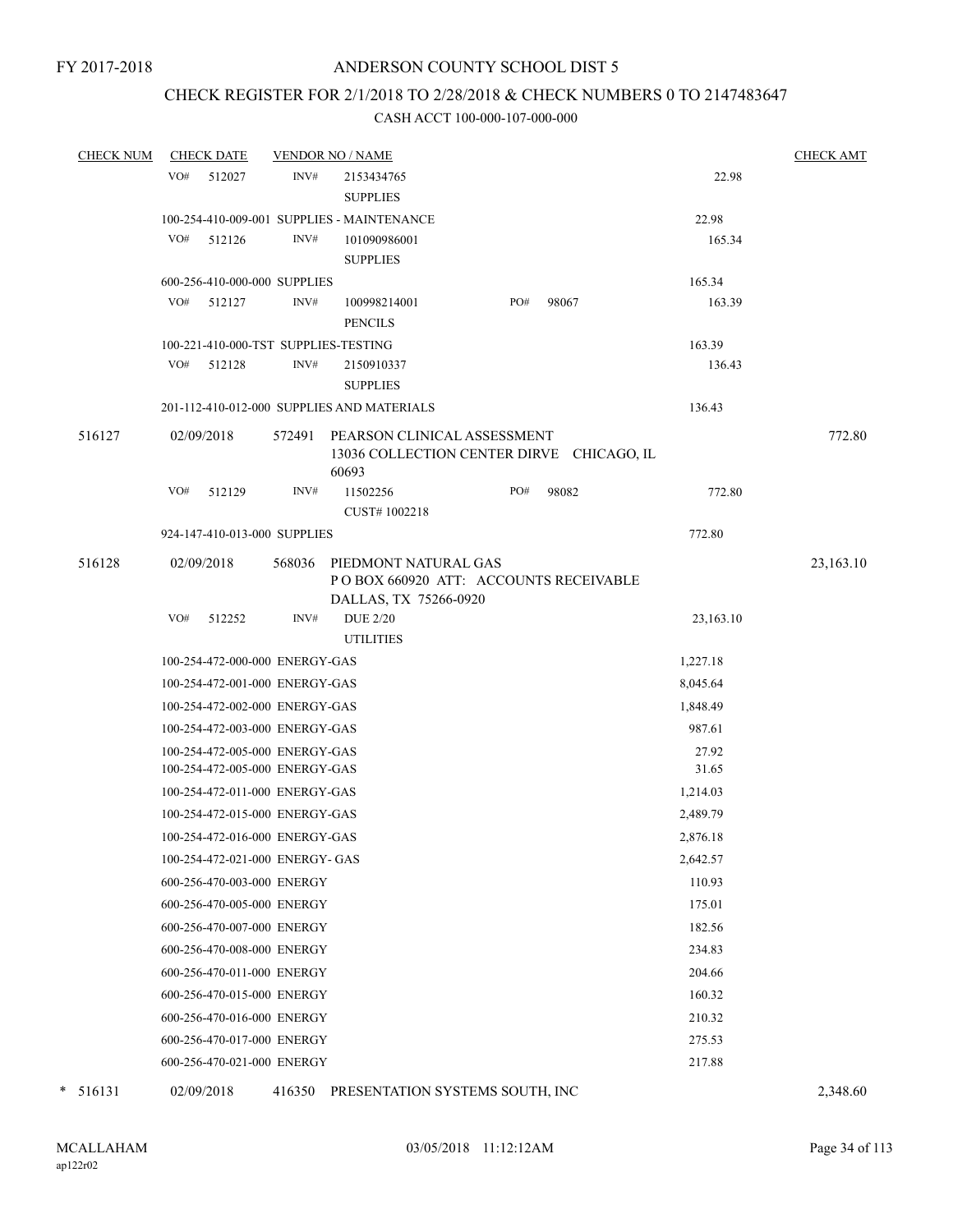# CHECK REGISTER FOR 2/1/2018 TO 2/28/2018 & CHECK NUMBERS 0 TO 2147483647

|   | <b>CHECK NUM</b> |     | <b>CHECK DATE</b> |        | <b>VENDOR NO / NAME</b>                                                                                 |     |       |          | <b>CHECK AMT</b> |
|---|------------------|-----|-------------------|--------|---------------------------------------------------------------------------------------------------------|-----|-------|----------|------------------|
|   |                  |     |                   |        | POBOX 3872 ATT: ACCOUNTS RECEIVABLE<br>MOORESVILLE, NC 28117                                            |     |       |          |                  |
|   |                  | VO# | 512232            | INV#   | 180402<br><b>NEVITT FOREST</b>                                                                          | PO# | 98070 | 2,348.60 |                  |
|   |                  |     |                   |        | 201-112-410-012-000 SUPPLIES AND MATERIALS                                                              |     |       | 2,348.60 |                  |
|   | 516132           |     | 02/09/2018        | 574687 | PRIORITY ONE SECURITY<br>18 INTERCHANGE BLVD., SUITE B GREENVILLE,<br>SC 29607                          |     |       |          | 1,305.00         |
|   |                  | VO# | 512132            | INV#   | 1642319<br><b>CUST# BR37107</b>                                                                         | PO# | 97378 | 1,305.00 |                  |
|   |                  |     |                   |        | 100-254-323-000-600 MAINTENANCE SERVICES                                                                |     |       | 1,305.00 |                  |
| * | 516135           |     | 02/09/2018        | 573501 | QUALITY CARE PRESSURE CLEANING<br>210 SPRINGSIDE CIRCLE ANDERSON, SC 29625                              |     |       |          | 600.00           |
|   |                  | VO# | 512133            | INV#   | 5166<br>PARKING LOT                                                                                     | PO# | 97459 | 600.00   |                  |
|   |                  |     |                   |        | 100-255-323-000-000 CONTRACTED SERVICES                                                                 |     |       | 600.00   |                  |
|   | 516136           |     | 02/09/2018        | 569778 | <b>RAPID LUBE OF ANDERSON</b><br>1704 PEARMAN DAIRY ROAD ATT: ACCOUNTS<br>RECEIVABLE ANDERSON, SC 29625 |     |       |          | 107.13           |
|   |                  | VO# | 512021            | INV#   | 44709<br><b>SERVICE</b>                                                                                 |     |       | 107.13   |                  |
|   |                  |     |                   |        | 100-254-412-000-001 TRUCK SERVICE - MAINTENANCE                                                         |     |       | 107.13   |                  |
|   | 516137           |     | 02/09/2018        | 571719 | <b>REPUBLIC SERVICES #744</b><br>PO BOX 9001099 LOUISVILLE, KY 40290-1099                               |     |       |          | 7,665.78         |
|   |                  | VO# | 512134            | INV#   | 001769529<br><b>FEB SERVICE</b>                                                                         | PO# | 97134 | 7,665.78 |                  |
|   |                  |     |                   |        | 100-254-323-000-600 MAINTENANCE SERVICES                                                                |     |       | 342.22   |                  |
|   |                  |     |                   |        | 100-254-323-001-600 MAINTENANCE SERVICES                                                                |     |       | 631.65   |                  |
|   |                  |     |                   |        | 100-254-323-002-600 MAINTENANCE SERVICES                                                                |     |       | 595.34   |                  |
|   |                  |     |                   |        | 100-254-323-003-600 MAINTENANCE SERVICES                                                                |     |       | 663.32   |                  |
|   |                  |     |                   |        | 100-254-323-004-600 MAINTENANCE SERVICES                                                                |     |       | 0.00     |                  |
|   |                  |     |                   |        | 100-254-323-005-600 MAINTENANCE SERVICES                                                                |     |       | 561.35   |                  |
|   |                  |     |                   |        | 100-254-323-006-600 MAINTENANCE SERVICES                                                                |     |       | 457.32   |                  |
|   |                  |     |                   |        | 100-254-323-007-600 MAINTENANCE SERVICES                                                                |     |       | 228.66   |                  |
|   |                  |     |                   |        | 100-254-323-008-600 MAINTENANCE SERVICES                                                                |     |       | 275.01   |                  |
|   |                  |     |                   |        | 100-254-323-009-600 MAINTENANCE SERVICES                                                                |     |       | 228.66   |                  |
|   |                  |     |                   |        | 100-254-323-010-600 MAINTENANCE SERVICES                                                                |     |       | 228.66   |                  |
|   |                  |     |                   |        | 100-254-323-011-600 MAINTENANCE SERVICES                                                                |     |       | 228.66   |                  |
|   |                  |     |                   |        | 100-254-323-012-600 MAINTENANCE SERVICES                                                                |     |       | 400.67   |                  |
|   |                  |     |                   |        | 100-254-323-013-600 MAINTENANCE SERVICES                                                                |     |       | 228.66   |                  |
|   |                  |     |                   |        | 100-254-323-014-600 MAINTENANCE SERVICES                                                                |     |       | 228.66   |                  |
|   |                  |     |                   |        | 100-254-323-015-600 MAINTENANCE SERVICES                                                                |     |       | 228.66   |                  |
|   |                  |     |                   |        | 100-254-323-016-600 MAINTENANCE SERVICES                                                                |     |       | 228.66   |                  |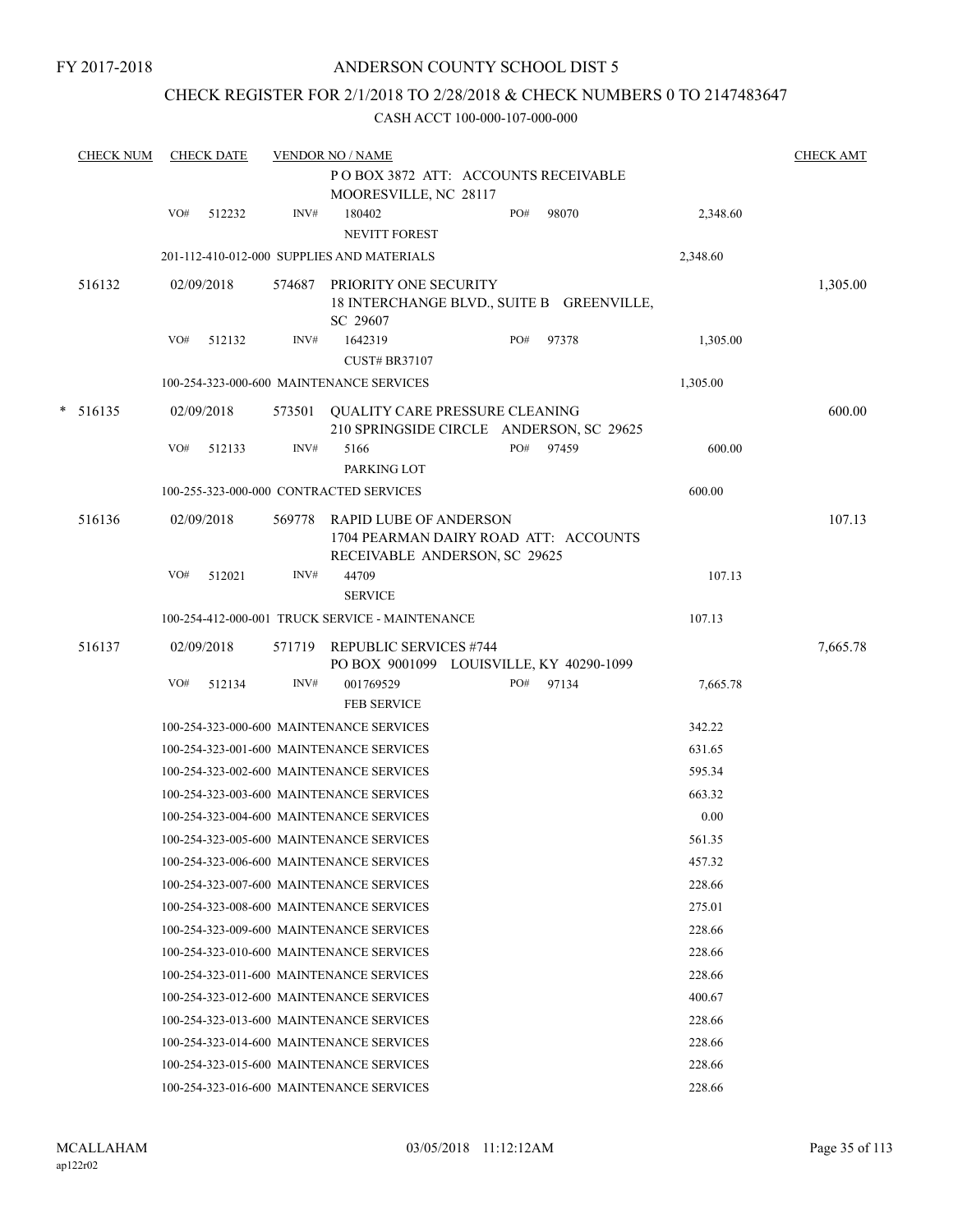# CHECK REGISTER FOR 2/1/2018 TO 2/28/2018 & CHECK NUMBERS 0 TO 2147483647

| <b>CHECK NUM</b> | <b>CHECK DATE</b><br><b>VENDOR NO / NAME</b>                                                |          | <b>CHECK AMT</b> |
|------------------|---------------------------------------------------------------------------------------------|----------|------------------|
|                  | 100-254-323-017-600 MAINTENANCE SERVICES                                                    | 275.01   |                  |
|                  | 100-254-323-018-600 MAINTENANCE SERVICES                                                    | 228.66   |                  |
|                  | 100-254-323-019-600 MAINTENANCE SERVICES                                                    | 228.66   |                  |
|                  | 100-254-323-020-600 MAINTENANCE SERVICES                                                    | 457.32   |                  |
|                  | 100-254-323-021-600 MAINTENANCE SERVICES                                                    | 548.99   |                  |
|                  | 100-254-323-023-600 MAINTENANCE SERVICES                                                    | 170.98   |                  |
|                  |                                                                                             |          |                  |
| $* 516139$       | 02/09/2018<br>575073<br>ROBERTS, BRADLEY^^<br>325 MAGNOLIA MEADOW LANE TAYLORS, SC<br>29687 |          | 425.00           |
|                  | INV#<br>4230<br>VO#<br>512240                                                               | 425.00   |                  |
|                  | <b>MCLEES ELEM</b>                                                                          |          |                  |
|                  | 708-271-660-008-360 SCHOOL STORE/COUNCIL EXPENSE                                            | 425.00   |                  |
| 516140           | 02/09/2018<br>567525<br>ROWLAND MECHANICAL                                                  |          | 5,728.97         |
|                  | 206 SADDLE TRAIL ANDERSON, SC 29621                                                         |          |                  |
|                  | VO#<br>INV#<br>512135<br>8220, 21, 22, 23                                                   | 2,473.65 |                  |
|                  | <b>BUS REPAIRS</b>                                                                          |          |                  |
|                  | 100-255-323-000-ACT ACTIVITY BUS CONTRACTED SERVICES                                        | 115.00   |                  |
|                  | 100-255-323-000-ACT ACTIVITY BUS CONTRACTED SERVICES                                        | 443.90   |                  |
|                  | 100-255-323-000-ACT ACTIVITY BUS CONTRACTED SERVICES                                        | 1,648.27 |                  |
|                  | 100-255-323-000-ACT ACTIVITY BUS CONTRACTED SERVICES                                        | 266.48   |                  |
|                  | VO#<br>INV#<br>512136<br>8224-8234                                                          | 2,237.82 |                  |
|                  | <b>BUS REPAIRS</b>                                                                          |          |                  |
|                  | 100-255-323-000-ACT ACTIVITY BUS CONTRACTED SERVICES                                        | 250.00   |                  |
|                  | 100-255-323-000-ACT ACTIVITY BUS CONTRACTED SERVICES                                        | 192.50   |                  |
|                  | 100-255-323-000-ACT ACTIVITY BUS CONTRACTED SERVICES                                        | 1,077.97 |                  |
|                  | 100-255-323-000-ACT ACTIVITY BUS CONTRACTED SERVICES                                        | 46.00    |                  |
|                  | 100-255-323-000-ACT ACTIVITY BUS CONTRACTED SERVICES                                        | 184.05   |                  |
|                  | 100-255-323-000-ACT ACTIVITY BUS CONTRACTED SERVICES                                        | 83.66    |                  |
|                  | 100-255-323-000-ACT ACTIVITY BUS CONTRACTED SERVICES                                        | 83.66    |                  |
|                  | 100-255-323-000-ACT ACTIVITY BUS CONTRACTED SERVICES                                        | 90.99    |                  |
|                  | 100-255-323-000-ACT ACTIVITY BUS CONTRACTED SERVICES                                        | 83.66    |                  |
|                  | 100-255-323-000-ACT ACTIVITY BUS CONTRACTED SERVICES                                        | 76.33    |                  |
|                  | 100-255-323-000-ACT ACTIVITY BUS CONTRACTED SERVICES<br>VO#<br>INV#                         | 69.00    |                  |
|                  | 512137<br>8235<br><b>BUS REPAIRS</b>                                                        | 825.00   |                  |
|                  | 100-255-323-000-ACT ACTIVITY BUS CONTRACTED SERVICES                                        | 825.00   |                  |
|                  | VO#<br>INV#<br>512138<br>8236                                                               | 192.50   |                  |
|                  | UTILITY TRUCK                                                                               |          |                  |
|                  | 100-255-323-000-000 CONTRACTED SERVICES                                                     | 192.50   |                  |
|                  |                                                                                             |          |                  |
| 516141           | 567025 SAM'S CLUB<br>02/09/2018<br>3812 LIBERTY HWY ANDERSON, SC 29621                      |          | 117.02           |
|                  | VO#<br>INV#<br>512235<br><b>ORDER 27546</b><br><b>JOHNSON</b>                               | 117.02   |                  |
|                  | 701-271-660-001-874 CULINARY ARTS- JOHNSON EXPENSE                                          | 117.02   |                  |
| 516142           | SCHOOL DISTRICT OF PICKENS COUNTY<br>02/09/2018<br>570300                                   |          | 3,000.00         |
|                  |                                                                                             |          |                  |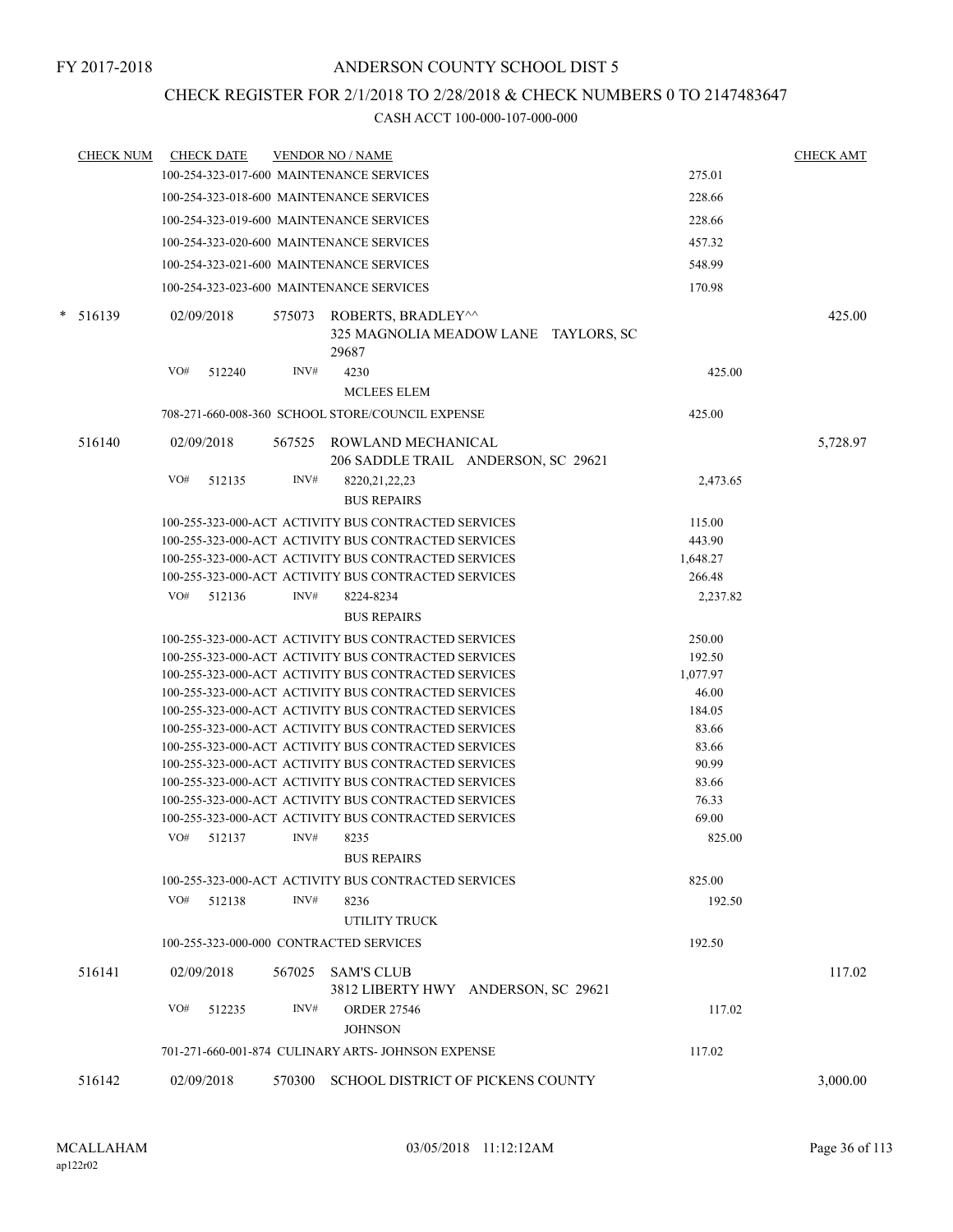## CHECK REGISTER FOR 2/1/2018 TO 2/28/2018 & CHECK NUMBERS 0 TO 2147483647

| <b>CHECK NUM</b> |     | <b>CHECK DATE</b>                  |        | <b>VENDOR NO / NAME</b>                                                                                |     |       |          | <b>CHECK AMT</b> |
|------------------|-----|------------------------------------|--------|--------------------------------------------------------------------------------------------------------|-----|-------|----------|------------------|
|                  |     |                                    |        | 1348 GRIFFIN MILL ROAD ATT: STUDENT<br>SERVICES EASLEY, SC 29640-6997                                  |     |       |          |                  |
|                  | VO# | 512139                             | INV#   | <b>COHORT</b><br><b>RAMAGE &amp; RUSSELL</b>                                                           | PO# | 98081 | 3,000.00 |                  |
|                  |     |                                    |        | 100-224-312-000-000 STAFF DEV. - PURCHASED SERVICES                                                    |     |       | 2,750.00 |                  |
|                  |     |                                    |        | 267-264-312-000-RR1 HQ CERTIFICATIONS                                                                  |     |       | 250.00   |                  |
| 516143           |     | 02/09/2018                         |        | 469775 SEVEN OAKS DOORS & HARDWARE, INC<br>POBOX 280 ATT: ACCOUNTS RECEIVABLE<br>OAKBORO, NC 28129     |     |       |          | 173.34           |
|                  | VO# | 512022                             | INV#   | 973697<br><b>SUPPLIES</b>                                                                              |     |       | 173.34   |                  |
|                  |     |                                    |        | 100-254-410-023-001 SUPPLIES-MAINTENANCE                                                               |     |       | 173.34   |                  |
| 516144           |     | 02/09/2018                         |        | 570059 SHARP BUSINESS SYSTEMS<br>DEPT 1216 PO BOX 121216 DALLAS, TX<br>75312-1216                      |     |       |          | 204.34           |
|                  | VO# | 512140                             | INV#   | 9000995668<br><b>COPIES</b>                                                                            |     |       | 15.00    |                  |
|                  |     | 717-190-660-017-362 COPIER EXPENSE |        |                                                                                                        |     |       | 15.00    |                  |
|                  |     | VO# 512141                         | INV#   | 9001002502<br><b>COPIES</b>                                                                            |     |       | 83.44    |                  |
|                  |     | 709-271-660-009-362 COPIER EXPENSE |        |                                                                                                        |     |       | 83.44    |                  |
|                  | VO# | 512236                             | INV#   | 9001004601<br><b>COPIES</b>                                                                            |     |       | 74.87    |                  |
|                  |     |                                    |        | 100-252-360-000-000 PRINTING AND BINDING                                                               |     |       | 74.87    |                  |
|                  |     | VO# 512237                         | INV#   | 9000993724<br><b>COPIES</b>                                                                            |     |       | 31.03    |                  |
|                  |     | 723-190-660-023-913 COPIER EXPENSE |        |                                                                                                        |     |       | 31.03    |                  |
| $* 516147$       |     | 02/09/2018                         | 569589 | <b>SREB</b><br>592 TENTH ST, NW ATTN: HSTW STAFF<br>DEVELOPMENT CONF ATLANTA, GA 30318-5776            |     |       |          | 7,260.00         |
|                  | VO# | 512142                             | INV#   | 17/18-2 SCCON<br><b>MCCANTS MS</b>                                                                     | PO# | 97716 | 7,260.00 |                  |
|                  |     |                                    |        | 267-224-312-000-P19 CONTRACTED-MATH/ SREB                                                              |     |       | 7,260.00 |                  |
| 516148           |     | 02/09/2018                         | 574894 | STOUT, PAUL <sup>^^</sup><br>ANDERSON CUSTOM FLOORS 2004 WHITEHALL<br>RD ANDERSON, SC 29625            |     |       |          | 500.00           |
|                  | VO# | 512089                             | INV#   | 2064<br><b>TL HANNA</b>                                                                                |     |       | 100.00   |                  |
|                  |     |                                    |        | 100-254-410-002-001 SUPPLIES - MAINTENANCE                                                             |     |       | 100.00   |                  |
|                  | VO# | 512090                             | INV#   | 2065<br><b>ADULT ED</b>                                                                                |     |       | 400.00   |                  |
|                  |     |                                    |        | 100-254-323-023-001 CONTRACTED SERVICES                                                                |     |       | 400.00   |                  |
| 516149           |     | 02/09/2018                         | 491400 | SUBSCRIPTION SERVICES OF AMERICA, INC<br>POBOX 820 ATT: ACCOUNTS RECEIVABLE<br>BELLMORE, NY 11710-0763 |     |       |          | 343.50           |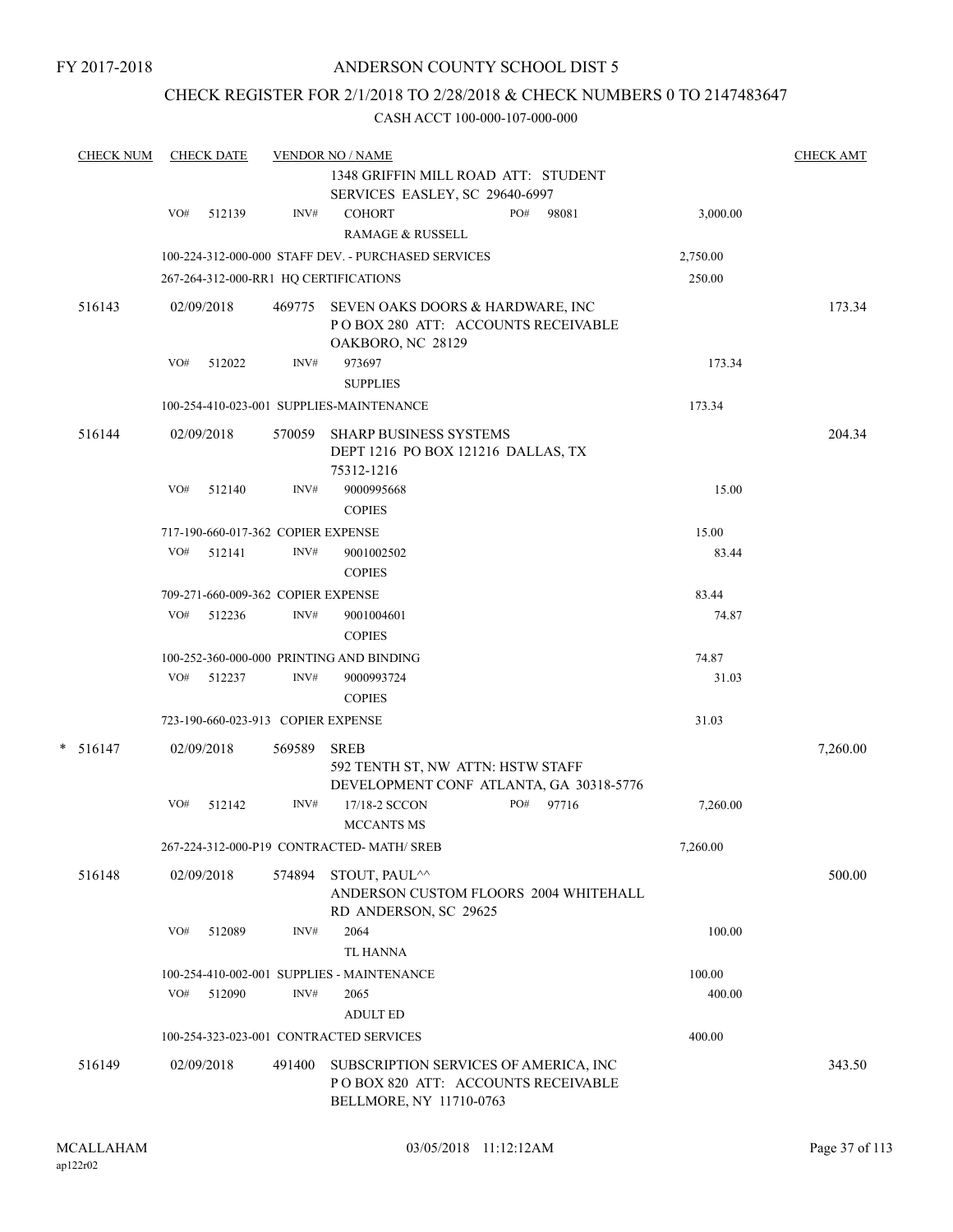## CHECK REGISTER FOR 2/1/2018 TO 2/28/2018 & CHECK NUMBERS 0 TO 2147483647

|   | <b>CHECK NUM</b> |     | <b>CHECK DATE</b> |                                   | <b>VENDOR NO / NAME</b>                      |                                                                                                               |       |           | <b>CHECK AMT</b> |
|---|------------------|-----|-------------------|-----------------------------------|----------------------------------------------|---------------------------------------------------------------------------------------------------------------|-------|-----------|------------------|
|   |                  | VO# | 512238            | INV#                              | 8025023<br><b>GLENVIEW MS</b>                | PO#                                                                                                           | 98022 | 343.50    |                  |
|   |                  |     |                   | 100-222-410-020-000 SUPPLIES      |                                              |                                                                                                               |       | 343.50    |                  |
|   | 516150           |     | 02/09/2018        | 574096                            |                                              | SUMMIT CONSTRUCTION GROUP LLS<br>101 CONCORD CIR ANDERSON, SC 29621                                           |       |           | 59,025.00        |
|   |                  | VO# | 512143            | INV#                              | 72                                           | PO#                                                                                                           | 97783 | 21,625.00 |                  |
|   |                  |     |                   |                                   | <b>HANNA TENNIS</b>                          |                                                                                                               |       |           |                  |
|   |                  |     |                   | 515-253-534-002-FAC FENCING       |                                              |                                                                                                               |       | 21,625.00 |                  |
|   |                  |     |                   | 515-253-534-003-FAC FENCING       |                                              |                                                                                                               |       | 0.00      |                  |
|   |                  | VO# | 512144            | INV#                              | 73<br><b>WESTSIDE FENCE</b>                  | PO#                                                                                                           | 97374 | 18,700.00 |                  |
|   |                  |     |                   | 515-253-534-003-FAC FENCING       |                                              |                                                                                                               |       | 18,700.00 |                  |
|   |                  | VO# | 512145            | INV#                              | 73<br><b>HANNA FENCE</b>                     | PO#                                                                                                           | 97375 | 18,700.00 |                  |
|   |                  |     |                   | 515-253-534-002-FAC FENCING       |                                              |                                                                                                               |       | 18,700.00 |                  |
| * | 516152           |     | 02/09/2018        | 567050                            |                                              | THE GREAT BOOKS FOUNDATION<br>233 N. MICHIGAN AVE, STE 430 ATT: ACCOUNTS<br>RECEIVABLE CHICAGO, IL 60601-5813 |       |           | 2,234.87         |
|   |                  | VO# | 512146            | INV#                              | SO 0047413<br><b>MATERIALS</b>               | PO#                                                                                                           | 98101 | 2,234.87  |                  |
|   |                  |     |                   | 311-224-333-000-0GT GT PROF DEV   |                                              |                                                                                                               |       | 2,234.87  |                  |
|   | 516153           |     | 02/09/2018        | 568718                            | THE READING WAREHOUSE                        |                                                                                                               |       |           | 729.15           |
|   |                  |     |                   |                                   |                                              | POBOX 41328 ATT: ACCOUNTS RECEIVABLE<br>NORTH CHARLESTON, SC 29423                                            |       |           |                  |
|   |                  | VO# | 512147            | INV#                              | 179167                                       | PO#                                                                                                           | 98089 | 729.15    |                  |
|   |                  |     |                   |                                   | <b>MATERIALS</b>                             |                                                                                                               |       |           |                  |
|   |                  |     |                   |                                   | 201-112-410-012-000 SUPPLIES AND MATERIALS   |                                                                                                               |       | 729.15    |                  |
|   | 516154           |     | 02/09/2018        | 508675                            |                                              | TRI-COUNTY BATTERY SALES<br>1413 WHITEHALL ROAD ATT: ACCOUNTS<br>RECEIVABLE ANDERSON, SC 29625                |       |           | 144.34           |
|   |                  | VO# | 512020            | INV#                              | 71849<br><b>BATTERIES</b>                    |                                                                                                               |       | 144.34    |                  |
|   |                  |     |                   | 100-254-410-000-400 HVAC SUPPLIES |                                              |                                                                                                               |       | 28.86     |                  |
|   |                  |     |                   |                                   | 100-254-410-001-400 HVAC/ELECTRICAL/PLUMBING |                                                                                                               |       | 28.87     |                  |
|   |                  |     |                   |                                   | 100-254-410-002-400 HVAC/ELECTRICAL/PLUMBING |                                                                                                               |       | 28.87     |                  |
|   |                  |     |                   |                                   | 100-254-410-003-400 HVAC/ELECTRICAL/PLUMBING |                                                                                                               |       | 28.87     |                  |
|   |                  |     |                   |                                   | 100-254-410-005-400 HVAC/ELECTRICAL/PLUMBING |                                                                                                               |       | 28.87     |                  |
|   | 516155           |     | 02/09/2018        | 573815                            |                                              | UNITED REFRIGERATION, INC<br>PO BOX 740703 ATLANTA, GA 30374-0703                                             |       |           | 731.57           |
|   |                  | VO# | 512015            | INV#                              | 60555400<br><b>REPAIR PARTS</b>              |                                                                                                               |       | 225.82    |                  |
|   |                  |     |                   |                                   | 100-254-410-020-400 HVAC/ELECTRICAL/PLUMBING |                                                                                                               |       | 225.82    |                  |
|   |                  | VO# | 512016            | INV#                              | 60561962                                     |                                                                                                               |       | 220.48    |                  |
|   |                  |     |                   |                                   | <b>REPAIR PARTS</b>                          |                                                                                                               |       |           |                  |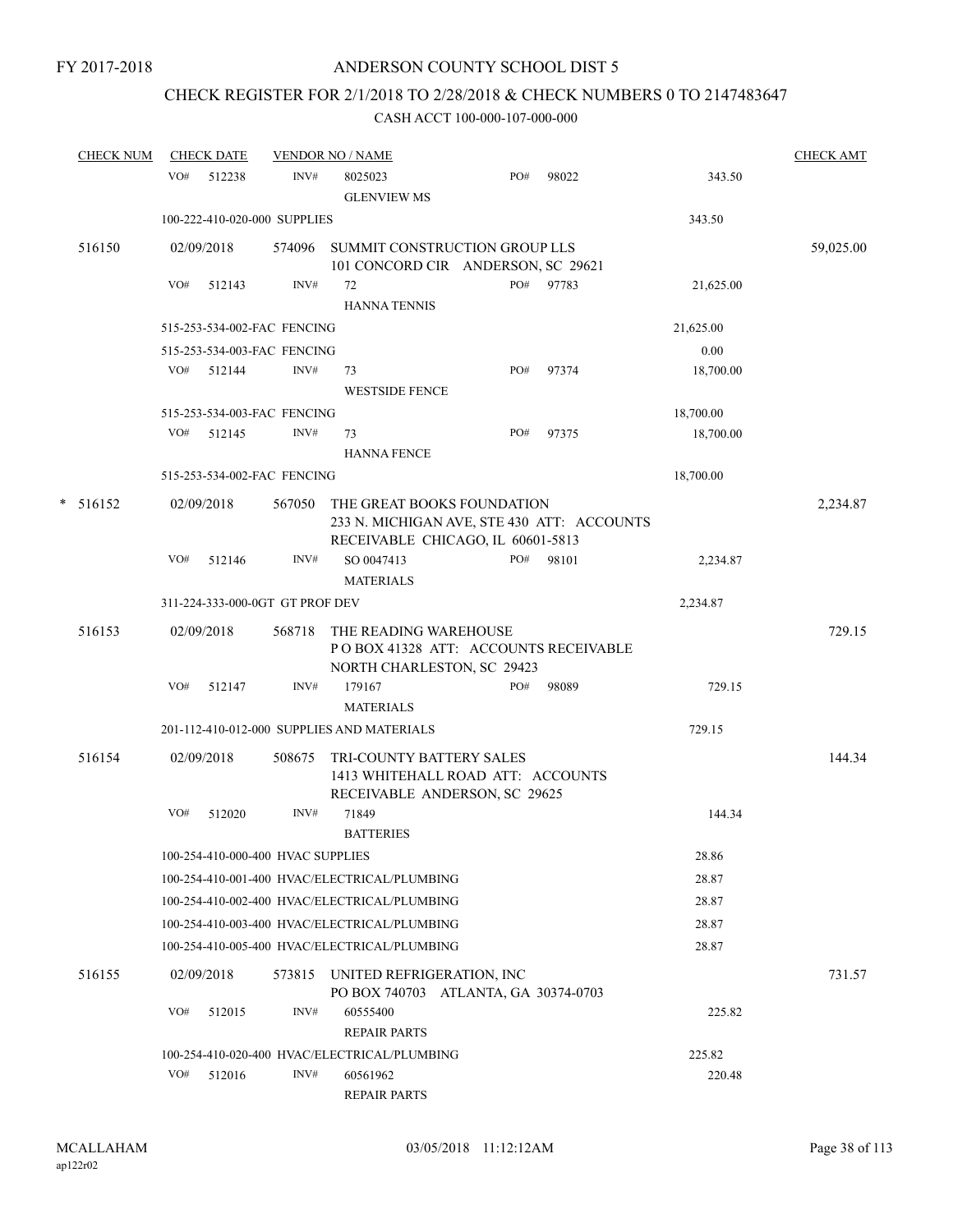## CHECK REGISTER FOR 2/1/2018 TO 2/28/2018 & CHECK NUMBERS 0 TO 2147483647

| <b>CHECK NUM</b> | <b>CHECK DATE</b>            |        | <b>VENDOR NO / NAME</b>                      |            | <b>CHECK AMT</b> |
|------------------|------------------------------|--------|----------------------------------------------|------------|------------------|
|                  |                              |        | 100-254-410-005-400 HVAC/ELECTRICAL/PLUMBING | 220.48     |                  |
|                  | VO#<br>512017                | INV#   | 60705984                                     | 172.21     |                  |
|                  |                              |        | <b>REPAIR PARTS</b>                          |            |                  |
|                  |                              |        | 100-254-410-002-400 HVAC/ELECTRICAL/PLUMBING | 86.11      |                  |
|                  |                              |        | 100-254-410-007-400 HVAC/ELECTRICAL/PLUMBING | 86.10      |                  |
|                  | VO#<br>512018                | INV#   | 60755657                                     | 90.97      |                  |
|                  |                              |        | <b>REPAIR PARTS</b>                          |            |                  |
|                  |                              |        | 100-254-410-002-400 HVAC/ELECTRICAL/PLUMBING | 90.97      |                  |
|                  | VO#<br>512019                | INV#   | 60683760                                     | 22.09      |                  |
|                  |                              |        | <b>REPAIR PARTS</b>                          |            |                  |
|                  |                              |        | 100-254-410-006-400 HVAC/ELECTRICAL/PLUMBING | 22.09      |                  |
| 516156           | 02/09/2018                   | 510790 | US FOODSERVICE                               |            | 3,301.20         |
|                  |                              |        | P O BOX 602292 CHARLOTTE, NC 28260-2292      |            |                  |
|                  | VO#<br>512244                | INV#   | 60813458                                     | 3,301.20   |                  |
|                  |                              |        | <b>USDA FOODS</b>                            |            |                  |
|                  |                              |        | 600-256-462-002-000 COMMODITY DISTRIBUTION   | 166.95     |                  |
|                  |                              |        | 600-256-462-003-000 COMMODITY DISTRIBUTION   | 119.70     |                  |
|                  |                              |        | 600-256-462-005-000 COMMODITY DISTRIBUTION   | 119.70     |                  |
|                  |                              |        | 600-256-462-006-000 COMMODITY DISTRIBUTION   | 207.90     |                  |
|                  |                              |        | 600-256-462-007-000 COMMODITY DISTRIBUTION   | 264.60     |                  |
|                  |                              |        | 600-256-462-008-000 COMMODITY DISTRIBUTION   | 179.55     |                  |
|                  |                              |        | 600-256-462-009-000 COMMODITY DISTRIBUTION   | 185.85     |                  |
|                  |                              |        | 600-256-462-010-000 COMMODITY DISTRIBUTION   | 267.75     |                  |
|                  |                              |        | 600-256-462-011-000 COMMODITY DISTRIBUTION   | 217.35     |                  |
|                  |                              |        | 600-256-462-012-000 COMMODITY DISTRIBUTION   | 141.75     |                  |
|                  |                              |        | 600-256-462-013-000 COMMODITY DISTRIBUTION   | 248.85     |                  |
|                  |                              |        | 600-256-462-014-000 COMMODITY DISTRIBUTION   | 88.20      |                  |
|                  |                              |        | 600-256-462-015-000 COMMODITY DISTRIBUTION   | 107.10     |                  |
|                  |                              |        | 600-256-462-016-000 COMMODITY DISTRIBUTION   | 255.15     |                  |
|                  |                              |        | 600-256-462-017-000 COMMODITY DISTRIBUTION   | 129.15     |                  |
|                  |                              |        | 600-256-462-018-000 COMMODITY DISTRIBUTION   | 97.65      |                  |
|                  |                              |        | 600-256-462-019-000 COMMODITY DISTRIBUTION   | 126.00     |                  |
|                  |                              |        | 600-256-462-020-000 COMMODITY DISTRIBUTION   | 189.00     |                  |
|                  |                              |        | 600-256-462-021-000 COMMODITY DISTRIBUTION   | 189.00     |                  |
| 516157           | 02/09/2018                   | 510790 | <b>US FOODSERVICE</b>                        |            | 185,308.15       |
|                  |                              |        | P O BOX 602292 CHARLOTTE, NC 28260-2292      |            |                  |
|                  | VO#<br>512245                | INV#   | 20950515                                     | 185,308.15 |                  |
|                  |                              |        | <b>FOOD &amp; SUPPLIES</b>                   |            |                  |
|                  | 600-256-410-002-000 SUPPLIES |        |                                              | 1,239.44   |                  |
|                  | 600-256-410-003-000 SUPPLIES |        |                                              | 1,094.81   |                  |
|                  | 600-256-410-005-000 SUPPLIES |        |                                              | 643.47     |                  |
|                  | 600-256-410-006-000 SUPPLIES |        |                                              | 1,482.96   |                  |
|                  | 600-256-410-007-000 SUPPLIES |        |                                              | 794.24     |                  |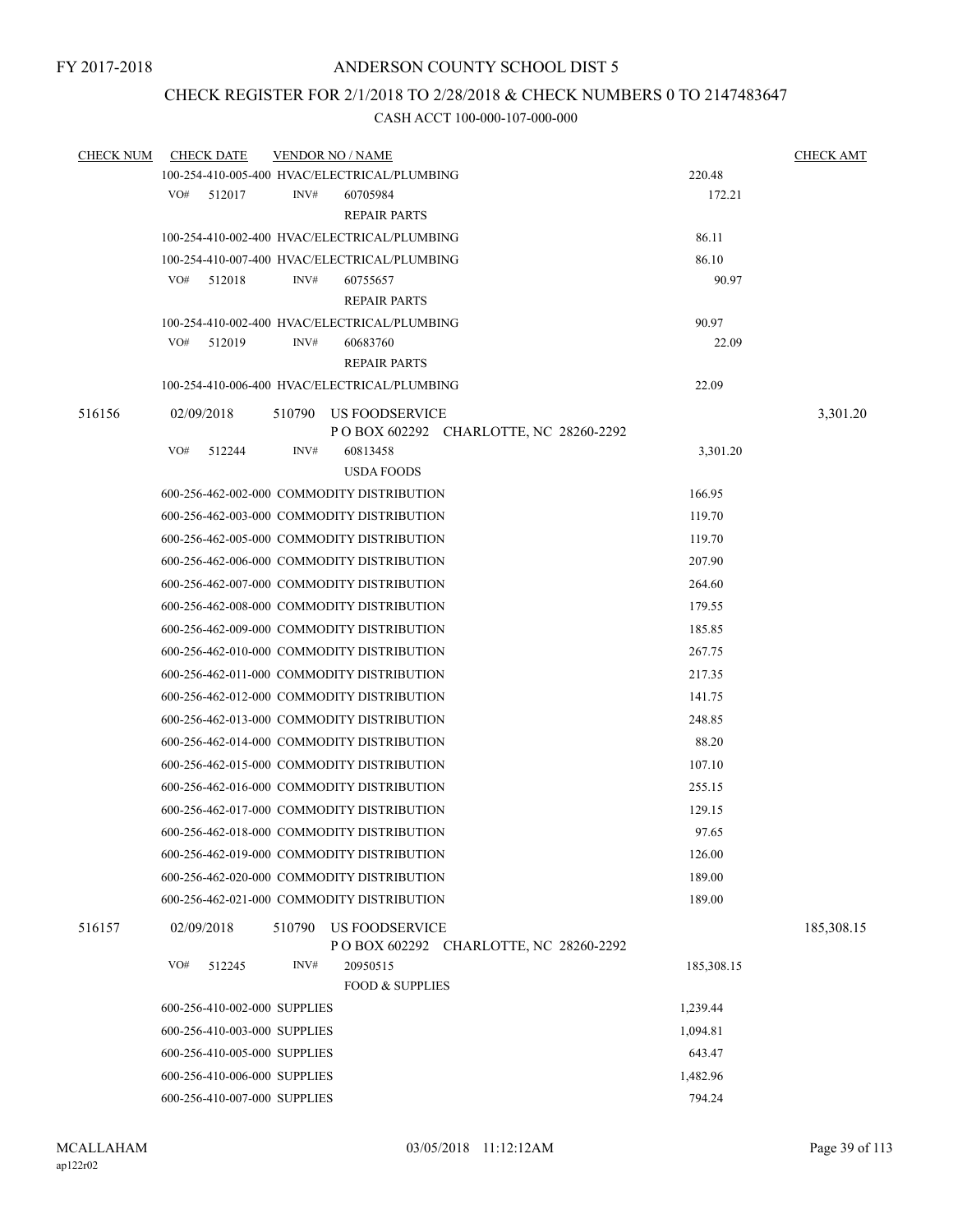## CHECK REGISTER FOR 2/1/2018 TO 2/28/2018 & CHECK NUMBERS 0 TO 2147483647

| <b>CHECK NUM</b> | <b>CHECK DATE</b>            |        | <b>VENDOR NO / NAME</b>                                                    |           | <b>CHECK AMT</b> |
|------------------|------------------------------|--------|----------------------------------------------------------------------------|-----------|------------------|
|                  | 600-256-410-008-000 SUPPLIES |        |                                                                            | 728.80    |                  |
|                  | 600-256-410-009-000 SUPPLIES |        |                                                                            | 357.97    |                  |
|                  | 600-256-410-010-000 SUPPLIES |        |                                                                            | 1,250.48  |                  |
|                  | 600-256-410-011-000 SUPPLIES |        |                                                                            | 835.95    |                  |
|                  | 600-256-410-012-000 SUPPLIES |        |                                                                            | 802.59    |                  |
|                  | 600-256-410-013-000 SUPPLIES |        |                                                                            | 542.64    |                  |
|                  | 600-256-410-014-000 SUPPLIES |        |                                                                            | 741.19    |                  |
|                  | 600-256-410-015-000 SUPPLIES |        |                                                                            | 166.57    |                  |
|                  | 600-256-410-016-000 SUPPLIES |        |                                                                            | 917.60    |                  |
|                  | 600-256-410-017-000 SUPPLIES |        |                                                                            | 793.96    |                  |
|                  | 600-256-410-018-000 SUPPLIES |        |                                                                            | 159.53    |                  |
|                  | 600-256-410-019-000 SUPPLIES |        |                                                                            | 477.20    |                  |
|                  | 600-256-410-020-000 SUPPLIES |        |                                                                            | 695.30    |                  |
|                  | 600-256-410-021-000 SUPPLIES |        |                                                                            | 931.01    |                  |
|                  | 600-256-460-002-000 FOOD     |        |                                                                            | 24,448.96 |                  |
|                  | 600-256-460-003-000 FOOD     |        |                                                                            | 21,369.92 |                  |
|                  | 600-256-460-005-000 FOOD     |        |                                                                            | 5,446.50  |                  |
|                  | 600-256-460-006-000 FOOD     |        |                                                                            | 17,065.75 |                  |
|                  | 600-256-460-007-000 FOOD     |        |                                                                            | 7,225.92  |                  |
|                  | 600-256-460-008-000 FOOD     |        |                                                                            | 5,086.28  |                  |
|                  | 600-256-460-009-000 FOOD     |        |                                                                            | 6,204.84  |                  |
|                  | 600-256-460-010-000 FOOD     |        |                                                                            | 10,887.44 |                  |
|                  | 600-256-460-011-000 FOOD     |        |                                                                            | 11,476.86 |                  |
|                  | 600-256-460-012-000 FOOD     |        |                                                                            | 7,083.86  |                  |
|                  | 600-256-460-013-000 FOOD     |        |                                                                            | 5,953.48  |                  |
|                  | 600-256-460-014-000 FOOD     |        |                                                                            | 7,384.37  |                  |
|                  | 600-256-460-015-000 FOOD     |        |                                                                            | 3,211.39  |                  |
|                  | 600-256-460-016-000 FOOD     |        |                                                                            | 8,354.15  |                  |
|                  | 600-256-460-017-000 FOOD     |        |                                                                            | 5,821.58  |                  |
|                  | 600-256-460-018-000 FOOD     |        |                                                                            | 2,247.98  |                  |
|                  | 600-256-460-019-000 FOOD     |        |                                                                            | 6,193.91  |                  |
|                  | 600-256-460-020-000 FOOD     |        |                                                                            | 8,743.78  |                  |
|                  | 600-256-460-021-000 FOOD     |        |                                                                            | 6,445.47  |                  |
| 516158           | 02/09/2018                   | 510975 | U.S. SCHOOL SUPPLY, INC<br>3361 W. HOSPITAL AVE CHAMBLEE, GA<br>30341-3419 |           | 174.15           |
|                  | VO#<br>512149                | INV#   | 344466A<br><b>SUPPLIES</b>                                                 | 174.15    |                  |
|                  |                              |        | 719-271-660-019-360 SCHOOL STORE/COUNCIL EXPENSE                           | 174.15    |                  |
| 516159           | 02/09/2018                   | 573864 | WELLS FARGO VENDOR FIN SERV<br>PO BOX 105710 ATLANTA, GA 30348-5710        |           | 393.76           |
|                  | VO#<br>512148                | INV#   | 68022965                                                                   | 219.35    |                  |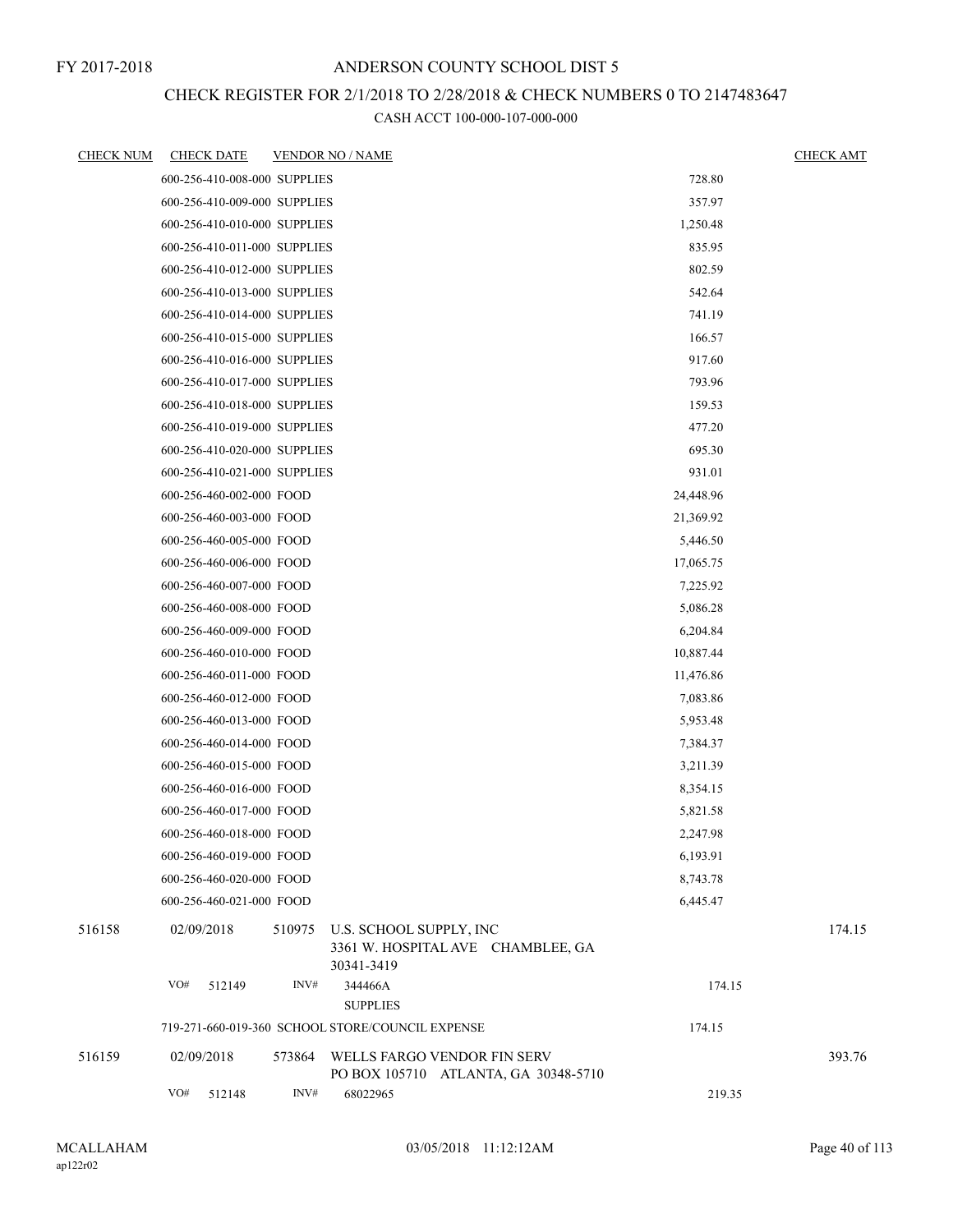# ANDERSON COUNTY SCHOOL DIST 5

## CHECK REGISTER FOR 2/1/2018 TO 2/28/2018 & CHECK NUMBERS 0 TO 2147483647

|            | CHECK NUM CHECK DATE                |      | <b>VENDOR NO / NAME</b><br><b>COPIER</b>                                                      |          | <b>CHECK AMT</b> |
|------------|-------------------------------------|------|-----------------------------------------------------------------------------------------------|----------|------------------|
|            | 201-112-490-012-000 COPIER COST     |      |                                                                                               | 219.35   |                  |
|            | VO# 512239                          | INV# | 68006967                                                                                      | 174.41   |                  |
|            |                                     |      | <b>COPIER</b>                                                                                 |          |                  |
|            | 723-190-660-023-913 COPIER EXPENSE  |      |                                                                                               | 174.41   |                  |
| $* 516161$ | 02/09/2018                          |      | 531000 WESTSIDE HIGH SCHOOL<br>806 PEARMAN DAIRY ROAD ANDERSON, SC                            |          | 2,368.48         |
|            |                                     |      | 29625                                                                                         |          |                  |
|            | VO# 512150                          | INV# | CK 24155                                                                                      | 2,368.48 |                  |
|            |                                     |      | REIMBURSEMENT                                                                                 |          |                  |
|            | 100-271-410-003-000 SUPPLIES        |      |                                                                                               | 2,368.48 |                  |
| 516162     | 02/09/2018                          |      | 532300 WHITE JONES ACE HARDWARE<br>POBOX 13012 ATT: ACCOUNTS RECEIVABLE<br>ANDERSON, SC 29624 |          | 193.88           |
|            | VO# 512006                          | INV# | 389371<br><b>SUPPLIES</b>                                                                     | 9.82     |                  |
|            |                                     |      | 100-254-410-003-001 SUPPLIES - MAINTENANCE                                                    | 9.82     |                  |
|            | VO# 512007                          | INV# | 869282                                                                                        | 76.73    |                  |
|            |                                     |      | <b>SUPPLIES</b>                                                                               |          |                  |
|            |                                     |      | 100-254-410-002-001 SUPPLIES - MAINTENANCE                                                    | 76.73    |                  |
|            | VO# 512008                          | INV# | 389320                                                                                        | 13.26    |                  |
|            |                                     |      | <b>SUPPLIES</b>                                                                               |          |                  |
|            |                                     |      | 100-254-410-014-001 SUPPLIES - MAINTENANCE                                                    | 13.26    |                  |
|            | VO# 512009                          | INV# | 389329                                                                                        | 34.24    |                  |
|            |                                     |      | <b>SUPPLIES</b>                                                                               |          |                  |
|            |                                     |      | 100-254-410-005-001 SUPPLIES - MAINTENANCE                                                    | 34.24    |                  |
|            | VO# 512010                          | INV# | 389315                                                                                        | 36.05    |                  |
|            |                                     |      | <b>SUPPLIES</b>                                                                               |          |                  |
|            |                                     |      | 100-254-410-000-001 MAINT. SUPPLIES-STRUCTURES                                                | 36.05    |                  |
|            | VO# 512011                          | INV# | 389289                                                                                        | 16.21    |                  |
|            |                                     |      | <b>SUPPLIES</b>                                                                               |          |                  |
|            |                                     |      | 100-254-410-000-001 MAINT. SUPPLIES-STRUCTURES                                                | 16.21    |                  |
|            | VO# 512012                          |      | INV# 869283                                                                                   | 4.24     |                  |
|            |                                     |      | <b>SUPPLIES</b>                                                                               |          |                  |
|            | 100-254-410-000-500 PEST MANAGEMENT |      |                                                                                               | 4.24     |                  |
|            | VO# 512013                          | INV# | 389161                                                                                        | 3.33     |                  |
|            |                                     |      | <b>SUPPLIES</b>                                                                               |          |                  |
|            |                                     |      | 100-254-410-000-001 MAINT. SUPPLIES-STRUCTURES                                                | 3.33     |                  |
| 516163     | 02/09/2018                          |      | 573280 WORLD'S FINEST CHOCOLATE, INC<br>8264 SOLUTIONS CENTER CHICAGO, IL<br>60677-8002       |          | 1,560.00         |
|            | VO#<br>512151                       | INV# | 91093443                                                                                      | 1,560.00 |                  |
|            |                                     |      | NEVITT FOREST                                                                                 |          |                  |
|            |                                     |      | 712-271-660-012-355 FIELD TRIPS GRADE 5 EXPENSE                                               | 1,560.00 |                  |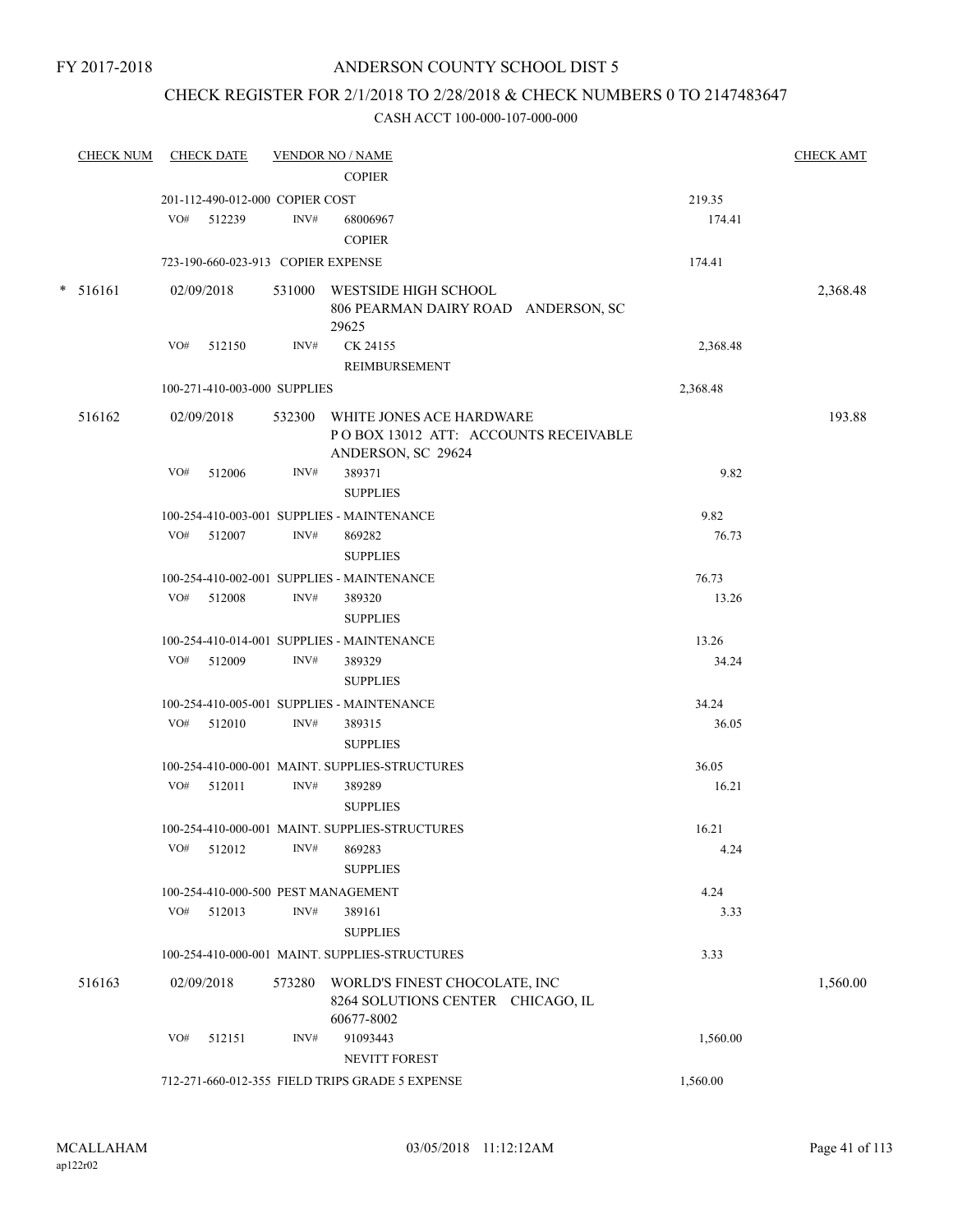## CHECK REGISTER FOR 2/1/2018 TO 2/28/2018 & CHECK NUMBERS 0 TO 2147483647

|   | <b>CHECK NUM</b> | <b>CHECK DATE</b>                                              |             | <b>VENDOR NO / NAME</b>                                                              |     |       |                  | <b>CHECK AMT</b> |
|---|------------------|----------------------------------------------------------------|-------------|--------------------------------------------------------------------------------------|-----|-------|------------------|------------------|
| * | 516165           | 02/13/2018                                                     |             | 570983 ADVANCEPIERRE FOODS<br>PO BOX 202547 DALLAS, TX 75320-2547                    |     |       |                  | 4,927.50         |
|   |                  | VO#<br>512388                                                  | INV#        | 2059534<br><b>FOOD</b>                                                               |     |       | 4,927.50         |                  |
|   |                  |                                                                |             | 600-000-172-000-000 FOOD SERV INVEN. FOOD                                            |     |       | 4,927.50         |                  |
|   | 516166           | 02/13/2018                                                     | 573046      | AG PARTS<br>220 HUFF AVE, SUITE 400 GREENSBURG, PA<br>15601                          |     |       |                  | 23,500.00        |
|   |                  | VO#<br>512279                                                  | INV#        | 1250743<br><b>SUPPLIES</b>                                                           | PO# | 98032 | 23,500.00        |                  |
|   |                  |                                                                |             | 100-266-312-000-TEC CHROME BOOK TECH FEE                                             |     |       | 23,500.00        |                  |
|   | $* 516168$       | 02/13/2018                                                     | 112350      | ANDERSON CNTY BOARD OF EDUCATION<br>907 N. MAIN ST. SUITE 202 ANDERSON, SC<br>29621  |     |       |                  | 30,000.00        |
|   |                  | VO#<br>512281                                                  | INV#        | 2017-2018<br>PMT#1 COUNSELORS                                                        | PO# | 98161 | 30,000.00        |                  |
|   |                  |                                                                |             | 100-211-312-000-MHC COUNTY BOARD MENTAL HEALTH                                       |     |       | 30,000.00        |                  |
|   | 516169           | 02/13/2018                                                     | 572893      | ANDERSON MAGAZINE<br>POBOX 3848 ANDERSON, SC 29622                                   |     |       |                  | 390.00           |
|   |                  | VO#<br>512282                                                  | INV#        | 10756<br>1/4 PAGE AD                                                                 |     |       | 390.00           |                  |
|   |                  | 100-263-360-000-000 PRINTING AND BINDING                       |             |                                                                                      |     |       | 390.00           |                  |
| * | 516172           | 02/13/2018<br>VO#                                              | 567907 AT&T | $(864 M10-0346)$<br>PO BOX 105503 ATT: ACCOUNTS RECEIVABLE<br>ATLANTA, GA 30348-5503 |     |       |                  | 2,055.33         |
|   |                  | 512284                                                         | INV#        | 864M100346<br><b>SERVICE</b>                                                         |     |       | 2,055.33         |                  |
|   |                  | 100-266-340-000-000 TELEPHONE                                  |             |                                                                                      |     |       | $-557.94$        |                  |
|   |                  | 100-266-340-000-000 TELEPHONE                                  |             |                                                                                      |     |       | 167.09           |                  |
|   |                  | 100-266-340-000-000 TELEPHONE                                  |             |                                                                                      |     |       | 35.37            |                  |
|   |                  | 100-266-340-000-000 TELEPHONE                                  |             |                                                                                      |     |       | 236.86           |                  |
|   |                  | 100-266-340-001-000 TELEPHONE                                  |             |                                                                                      |     |       | 608.67           |                  |
|   |                  | 100-266-340-002-000 TELEPHONE                                  |             |                                                                                      |     |       | $-1,112.49$      |                  |
|   |                  | 100-266-340-003-000 TELEPHONE                                  |             |                                                                                      |     |       | $-982.88$        |                  |
|   |                  | 100-266-340-005-000 TELEPHONE                                  |             |                                                                                      |     |       | 193.39           |                  |
|   |                  | 100-266-340-006-000 TELEPHONE<br>100-266-340-007-000 TELEPHONE |             |                                                                                      |     |       | 165.53           |                  |
|   |                  |                                                                |             |                                                                                      |     |       | 130.59           |                  |
|   |                  | 100-266-340-008-000 TELEPHONE<br>100-266-340-009-000 TELEPHONE |             |                                                                                      |     |       | 113.47<br>157.97 |                  |
|   |                  | 100-266-340-010-000 TELEPHONE                                  |             |                                                                                      |     |       | 139.51           |                  |
|   |                  | 100-266-340-011-000 TELEPHONE                                  |             |                                                                                      |     |       | 597.61           |                  |
|   |                  | 100-266-340-012-000 TELEPHONE                                  |             |                                                                                      |     |       | 193.33           |                  |
|   |                  | 100-266-340-013-000 TELEPHONE                                  |             |                                                                                      |     |       | 185.53           |                  |
|   |                  | 100-266-340-014-000 TELEPHONE                                  |             |                                                                                      |     |       | 167.09           |                  |
|   |                  |                                                                |             |                                                                                      |     |       |                  |                  |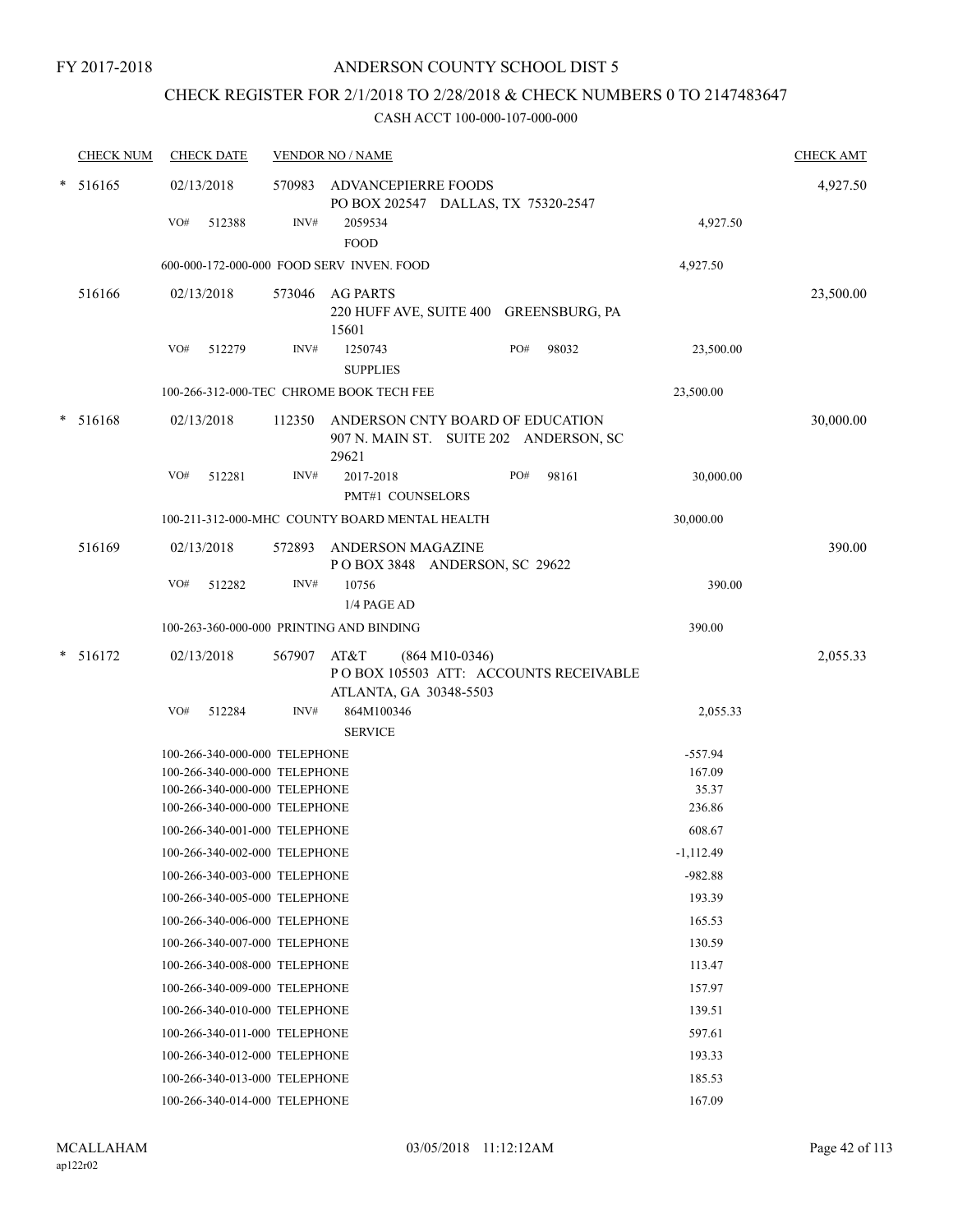## CHECK REGISTER FOR 2/1/2018 TO 2/28/2018 & CHECK NUMBERS 0 TO 2147483647

| <b>CHECK NUM</b> | <b>CHECK DATE</b>                       |        | <b>VENDOR NO / NAME</b>                                                                                   | <b>CHECK AMT</b> |
|------------------|-----------------------------------------|--------|-----------------------------------------------------------------------------------------------------------|------------------|
|                  | 100-266-340-015-000 TELEPHONE           |        | 140.81                                                                                                    |                  |
|                  | 100-266-340-016-000 TELEPHONE           |        | 182.55                                                                                                    |                  |
|                  | 100-266-340-017-000 TELEPHONE           |        | 191.57                                                                                                    |                  |
|                  | 100-266-340-018-000 TELEPHONE           |        | 165.53                                                                                                    |                  |
|                  | 100-266-340-019-000 TELEPHONE           |        | 131.69                                                                                                    |                  |
|                  | 100-266-340-020-000 TELEPHONE           |        | 139.51                                                                                                    |                  |
|                  | 100-266-340-021-000 TELEPHONE           |        | 167.09                                                                                                    |                  |
|                  | 100-266-340-023-000 TELEPHONE           |        | 88.21                                                                                                     |                  |
|                  | 124-266-340-024-000 TELEPHONE           |        | 191.57                                                                                                    |                  |
|                  | 600-256-340-000-000 TELEPHONE           |        | 218.10                                                                                                    |                  |
| 516173           | 02/13/2018                              | 570003 | AT&T<br>$(803 M24-8701)$<br>PO BOX 9011 ATT: ACCOUNTS RECEIVABLE<br>CAROL STREAM, IL 60197                | 2,155.76         |
|                  | VO#<br>512283                           | INV#   | 803M248701<br>2,155.76<br><b>SERVICE</b>                                                                  |                  |
|                  | 100-266-340-000-000 TELEPHONE           |        | 538.94                                                                                                    |                  |
|                  | 100-266-340-015-000 TELEPHONE           |        | 538.94                                                                                                    |                  |
|                  | 100-266-340-018-000 TELEPHONE           |        | 538.94                                                                                                    |                  |
|                  | 100-266-340-023-000 TELEPHONE           |        | 538.94                                                                                                    |                  |
| 516174           | 02/13/2018                              | 566585 | <b>BANK OF AMERICA</b><br>PO BOX 15731 ATT: ACCOUNTS RECEIVABLE<br>WILMINGTON, DE 19886-5731              | 4,233.02         |
|                  | VO#<br>512285                           | INV#   | 8355 & 7779<br>4,233.02                                                                                   |                  |
|                  |                                         |        | <b>PURCHASES</b>                                                                                          |                  |
|                  | 201-112-410-019-000 Supplies            |        | 58.80                                                                                                     |                  |
|                  |                                         |        | 75.96<br>201-223-410-000-000 SUPPLIES- ADMIN (GENERAL/PD)                                                 |                  |
|                  | 201-224-410-010-000 PD SUPPLIES         |        | 446.60                                                                                                    |                  |
|                  | 201-224-410-012-000 PD SUPPLIES         |        | 1,321.35                                                                                                  |                  |
|                  |                                         |        | 900.00<br>267-370-312-000-MSA PS-MONTESSORI SCH OF AND                                                    |                  |
|                  | 900-188-410-000-006 HOMELESS SUPPLIES   |        | 1,430.31                                                                                                  |                  |
| 516175           |                                         |        | 02/13/2018 575063 BAYADA HOME HEALTH CARE, INC.<br>PO BOX 536446 PITTSBURGH, PA 15253-5906                | 253.75           |
|                  | VO#<br>512286                           | INV#   | PO#<br>98130<br>13153432<br>253.75<br><b>HARDEN</b>                                                       |                  |
|                  | 283-126-312-000-000 CONTRACTED SERVICES |        | 253.75                                                                                                    |                  |
| 516176           | 02/13/2018                              | 567918 | BERNHARDT HOUSE OF VIOLINS LLC<br>5 CATEECHEE AVE ATT: ACCOUNTS RECEIVABLE<br><b>GREENVILLE, SC 29605</b> | 437.50           |
|                  | VO#<br>512287                           | INV#   | <b>ORDER 5241</b><br>247.68<br>SOUTHWOOD                                                                  |                  |
|                  | 817-113-410-021-000 SUPPLIES            |        | 247.68                                                                                                    |                  |
|                  | VO#<br>512288                           | INV#   | 189.82<br><b>ORDER 5305</b><br>SOUTHWOOD                                                                  |                  |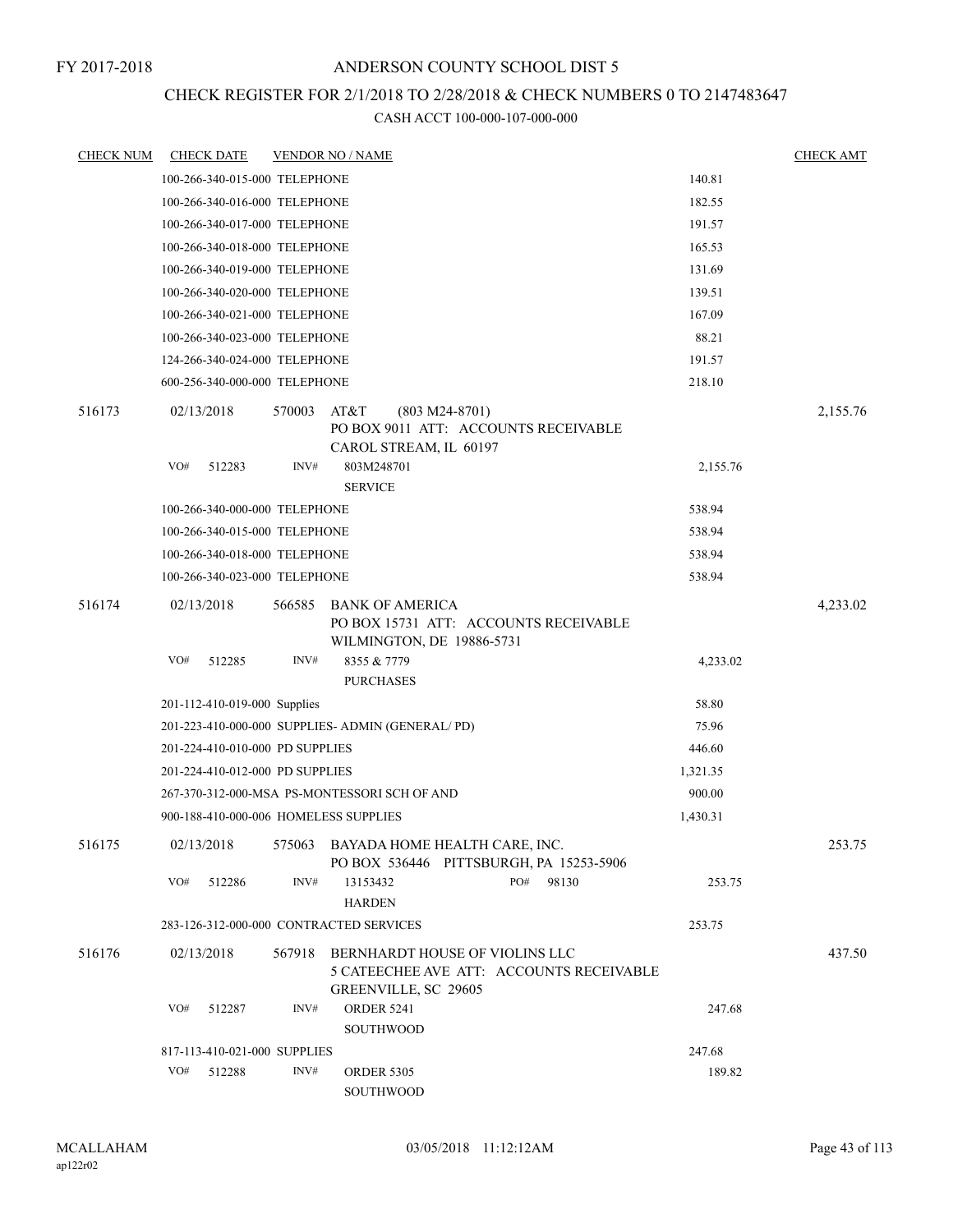## CHECK REGISTER FOR 2/1/2018 TO 2/28/2018 & CHECK NUMBERS 0 TO 2147483647

| <b>CHECK NUM</b> |            | <b>CHECK DATE</b>                  |                | <b>VENDOR NO / NAME</b>                                                                              |     |       |           | <b>CHECK AMT</b> |
|------------------|------------|------------------------------------|----------------|------------------------------------------------------------------------------------------------------|-----|-------|-----------|------------------|
|                  |            | 817-113-410-021-000 SUPPLIES       |                |                                                                                                      |     |       | 189.82    |                  |
| 516177           | 02/13/2018 |                                    | 563453         | <b>B&amp;H PHOTO-VIDEO</b><br>P.O. BOX 28072 REMITTANCE PROCESSING<br>CENTER NEW YORK, NY 10087-8072 |     |       |           | 276.90           |
|                  | VO#        | 512347                             | INV#           | 721497020<br><b>SUPPLIES</b>                                                                         | PO# | 98098 | 276.90    |                  |
|                  |            | 325-115-410-000-0CO SUPPLIES (C/O) |                |                                                                                                      |     |       | 276.90    |                  |
| 516178           | 02/13/2018 |                                    | 574045         | BORDEN DAIRY COMPANY<br>29862 NETWORK PLACE CHICAGO, IL 60673-1298                                   |     |       |           | 31,023.83        |
|                  | VO#        | 512401                             | INV#           | CUST #138365<br><b>JAN MILK</b>                                                                      |     |       | 31,023.83 |                  |
|                  |            | 600-256-460-002-000 FOOD           |                |                                                                                                      |     |       | 1,103.75  |                  |
|                  |            | 600-256-460-003-000 FOOD           |                |                                                                                                      |     |       | 1,070.70  |                  |
|                  |            | 600-256-460-005-000 FOOD           |                |                                                                                                      |     |       | 1,092.17  |                  |
|                  |            | 600-256-460-006-000 FOOD           |                |                                                                                                      |     |       | 3,479.00  |                  |
|                  |            | 600-256-460-007-000 FOOD           |                |                                                                                                      |     |       | 2,146.94  |                  |
|                  |            | 600-256-460-008-000 FOOD           |                |                                                                                                      |     |       | 1,817.10  |                  |
|                  |            | 600-256-460-009-000 FOOD           |                |                                                                                                      |     |       | 1,370.87  |                  |
|                  |            | 600-256-460-010-000 FOOD           |                |                                                                                                      |     |       | 2,811.34  |                  |
|                  |            | 600-256-460-011-000 FOOD           |                |                                                                                                      |     |       | 2,136.00  |                  |
|                  |            | 600-256-460-012-000 FOOD           |                |                                                                                                      |     |       | 1,865.61  |                  |
|                  |            | 600-256-460-013-000 FOOD           |                |                                                                                                      |     |       | 1,231.53  |                  |
|                  |            | 600-256-460-014-000 FOOD           |                |                                                                                                      |     |       | 2,101.86  |                  |
|                  |            | 600-256-460-015-000 FOOD           |                |                                                                                                      |     |       | 726.86    |                  |
|                  |            | 600-256-460-016-000 FOOD           |                |                                                                                                      |     |       | 1,466.32  |                  |
|                  |            | 600-256-460-017-000 FOOD           |                |                                                                                                      |     |       | 1,486.12  |                  |
|                  |            | 600-256-460-018-000 FOOD           |                |                                                                                                      |     |       | 1,160.12  |                  |
|                  |            | 600-256-460-019-000 FOOD           |                |                                                                                                      |     |       | 2,177.96  |                  |
|                  |            | 600-256-460-020-000 FOOD           |                |                                                                                                      |     |       | 924.21    |                  |
|                  |            | 600-256-460-021-000 FOOD           |                |                                                                                                      |     |       | 855.37    |                  |
| 516179           | 02/13/2018 |                                    |                | 574272 BOWE, TROY^^<br>108 CAMBRIA CT MAULDIN, SC 29662                                              |     |       |           | 244.50           |
|                  | VO#        | 512275                             | INV#           | FEB 1 WHS<br><b>OFFICIAL</b>                                                                         |     |       | 244.50    |                  |
|                  |            |                                    |                | 100-271-312-003-000 ADDITIONAL SECURITY                                                              |     |       | 244.50    |                  |
|                  |            |                                    |                |                                                                                                      |     |       |           |                  |
| 516180           | 02/13/2018 |                                    |                | 566939 BURDETTE, LARRY C^^<br>1019 WHIRLAWAY CIRCLE ANDERSON, SC 29621                               |     |       |           | 107.00           |
|                  | VO#        | 512259                             | INV#           | FEB <sub>5</sub><br><b>OFFICIAL</b>                                                                  |     |       | 43.00     |                  |
|                  |            |                                    |                | 705-271-660-005-753 BASKETBALL GATE EXPENSE                                                          |     |       | 43.00     |                  |
|                  | VO#        | 512269                             | $\text{INV}\#$ | FEB <sub>6</sub>                                                                                     |     |       | 64.00     |                  |
|                  |            |                                    |                | <b>OFFICIAL</b>                                                                                      |     |       |           |                  |
|                  |            |                                    |                | 100-271-312-003-000 ADDITIONAL SECURITY                                                              |     |       | 64.00     |                  |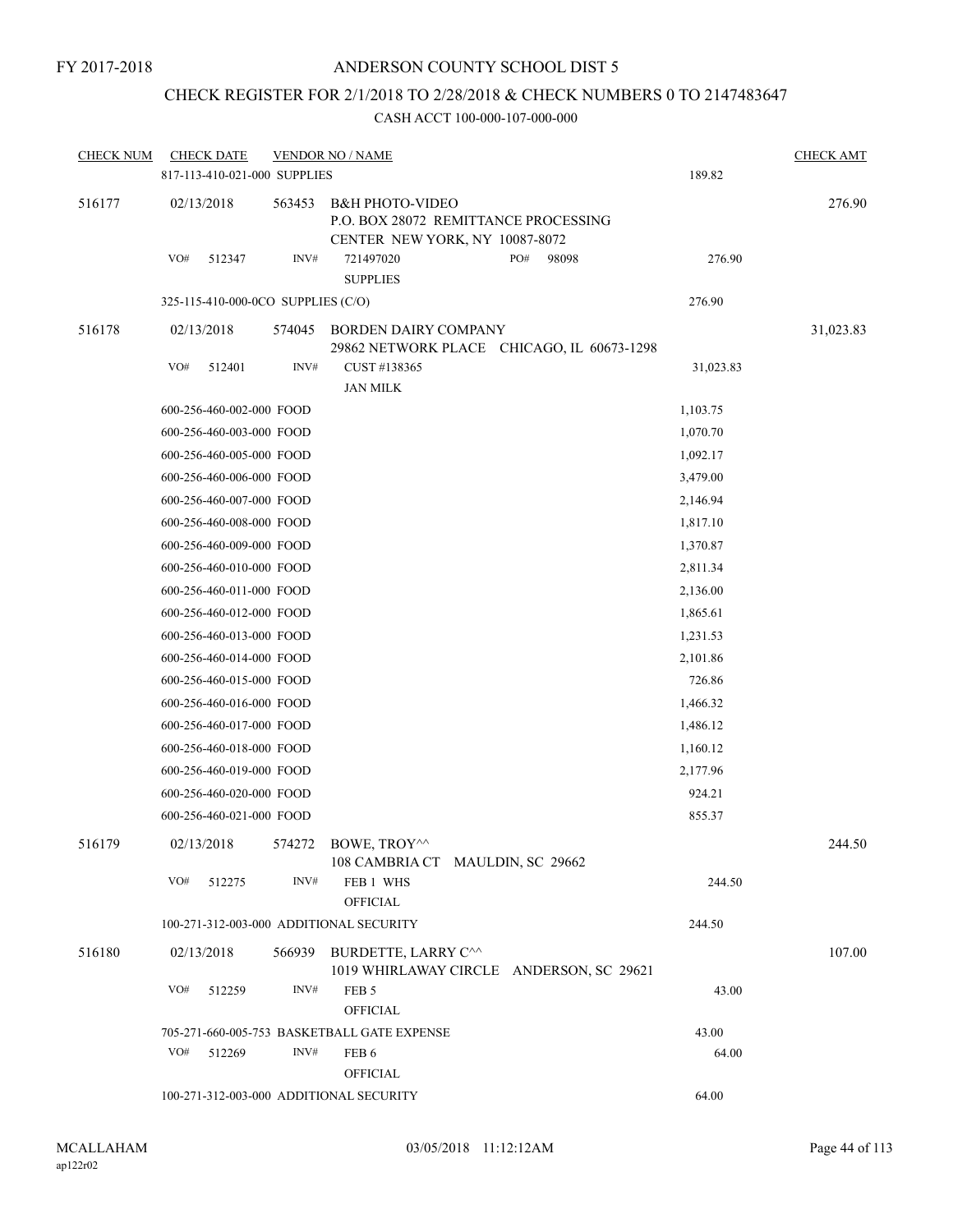## ANDERSON COUNTY SCHOOL DIST 5

## CHECK REGISTER FOR 2/1/2018 TO 2/28/2018 & CHECK NUMBERS 0 TO 2147483647

| <b>CHECK NUM</b> | <b>CHECK DATE</b>                        |        | <b>VENDOR NO / NAME</b>                                                                             |          | <b>CHECK AMT</b> |
|------------------|------------------------------------------|--------|-----------------------------------------------------------------------------------------------------|----------|------------------|
| 516181           | 02/13/2018                               | 152495 | CAMCOR, INC<br>POBOX 1899 ATT: ACCOUNTS RECEIVABLE<br>BURLINGTON, NC 27216-1899                     |          | 2,083.26         |
|                  | VO#<br>512289                            | INV#   | 2439078<br>PO#<br>98019<br><b>TECHNOLOGY</b>                                                        | 2,083.26 |                  |
|                  | 100-266-314-000-000 REPAIRS TO EQUIPMENT |        |                                                                                                     | 2,083.26 |                  |
| 516182           | 02/13/2018                               | 575031 | CAREERSAFE<br>1005 UNIVERSITY DRIVE E. COLLEGE STATION,<br>TX 77540                                 |          | 1,000.00         |
|                  | VO#<br>512348                            | INV#   | CS221076<br>PO#<br>98094<br><b>OSHA COURSE</b>                                                      | 1,000.00 |                  |
|                  | 328-115-312-000-000 PURCHASED SERVICES   |        |                                                                                                     | 1,000.00 |                  |
| 516183           | 02/13/2018                               |        | 568574 CCP CROWE'S CORPORATE PROMOTIONS<br>PO BOX 2647 ANDERSON, SC 29622                           |          | 1,134.41         |
|                  | VO#<br>512349                            | INV#   | 12054<br><b>SOUTHWOOD</b>                                                                           | 1,134.41 |                  |
|                  |                                          |        | 721-190-660-021-508 ID NAME TAGS/BADGES EXPENSE                                                     | 1,134.41 |                  |
| 516184           | 02/13/2018                               | 568558 | <b>CHARTER COMMUNICATIONS</b><br>POBOX 742614 ATT: ACCOUNTS RECEIVABLE<br>CINCINNATI, OH 45274-2614 |          | 232.43           |
|                  | VO#<br>512290                            | INV#   | 0663728012618<br><b>SERVICE</b>                                                                     | 137.45   |                  |
|                  | 100-266-340-000-000 TELEPHONE            |        |                                                                                                     | 137.45   |                  |
|                  | VO#<br>512291                            | INV#   | 0672778012618<br><b>SERVICE</b>                                                                     | 94.98    |                  |
|                  | 100-266-340-000-000 TELEPHONE            |        |                                                                                                     | 94.98    |                  |
| 516185           | 02/13/2018                               | 574225 | CHICK-FIL- A OF WOODRUFF ROAD<br>1225 WOODRUFF ROAD GREENVILLE, SC<br>29607-5737                    |          | 648.00           |
|                  | VO#<br>512292                            | INV#   | 6050718<br>NEW PROSPECT ELEM                                                                        | 648.00   |                  |
|                  |                                          |        | 710-271-660-010-353 FIELD TRIPS GRADE 3 EXPENSE                                                     | 648.00   |                  |
| 516186           | 02/13/2018                               | 170630 | CINTAS CORPORATION #216<br>POBOX 630803 ATT: ACCOUNTS RECEIVABLE<br>CINCINNATI, OH 45263-0803       |          | 1,335.36         |
|                  | VO#<br>512293                            | INV#   | 216-11007<br>TOWEL SERVICE                                                                          | 85.60    |                  |
|                  | 600-256-410-021-000 SUPPLIES             |        |                                                                                                     | 85.60    |                  |
|                  | VO#<br>512294                            | INV#   | 216-10996<br><b>TOWEL SERVICE</b>                                                                   | 59.92    |                  |
|                  | 600-256-410-020-000 SUPPLIES             |        |                                                                                                     | 59.92    |                  |
|                  | VO#<br>512295                            | INV#   | 216-11013<br><b>TOWEL SERVICE</b>                                                                   | 59.92    |                  |
|                  | 600-256-410-019-000 SUPPLIES             |        |                                                                                                     | 59.92    |                  |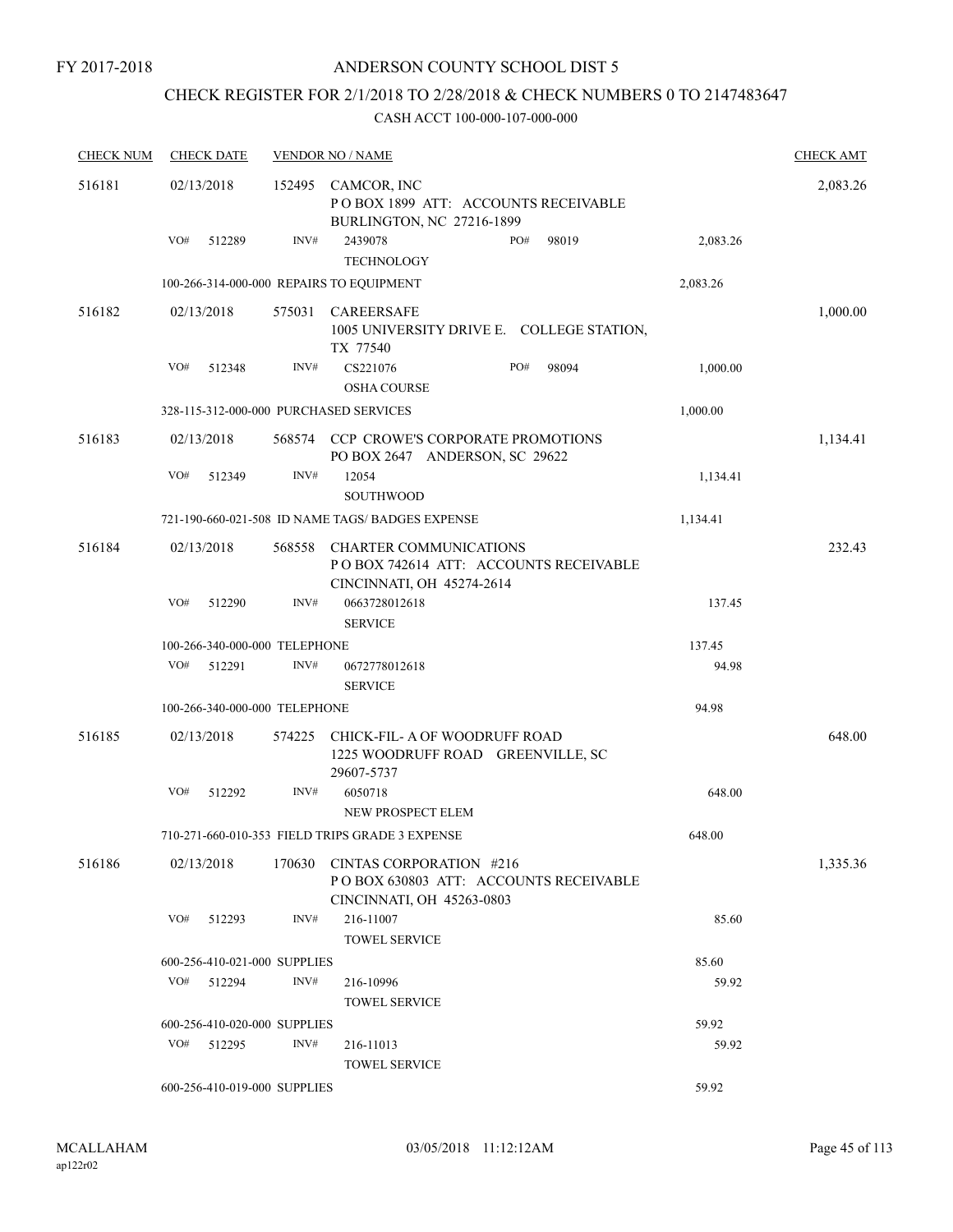## CHECK REGISTER FOR 2/1/2018 TO 2/28/2018 & CHECK NUMBERS 0 TO 2147483647

| CHECK NUM CHECK DATE | <b>VENDOR NO / NAME</b>      |                      | <b>CHECK AMT</b> |  |
|----------------------|------------------------------|----------------------|------------------|--|
| VO# 512296           | INV#                         | 216-11011            | 85.60            |  |
|                      |                              | <b>TOWEL SERVICE</b> |                  |  |
|                      | 600-256-410-018-000 SUPPLIES |                      | 85.60            |  |
| VO# 512297           | INV#                         | 216-11000            | 59.92            |  |
|                      |                              | <b>TOWEL SERVICE</b> |                  |  |
|                      | 600-256-410-017-000 SUPPLIES |                      | 59.92            |  |
| VO# 512298           | INV#                         | 216-11009            | 85.60            |  |
|                      |                              | <b>TOWEL SERVICE</b> |                  |  |
|                      | 600-256-410-016-000 SUPPLIES |                      | 85.60            |  |
| VO# 512299           | INV#                         | 216-11006            | 59.92            |  |
|                      |                              | <b>TOWEL SERVICE</b> |                  |  |
|                      | 600-256-410-015-000 SUPPLIES |                      | 59.92            |  |
| VO# 512300           | INV#                         | 216-10993            | 59.92            |  |
|                      |                              | <b>TOWEL SERVICE</b> |                  |  |
|                      | 600-256-410-014-000 SUPPLIES |                      | 59.92            |  |
| $VO#$ 512301         | INV#                         | 216-11003            | 59.92            |  |
|                      |                              | <b>TOWEL SERVICE</b> |                  |  |
|                      | 600-256-410-013-000 SUPPLIES |                      | 59.92            |  |
| VO# 512302           | INV#                         | 216-11001            | 85.60            |  |
|                      |                              | <b>TOWEL SERVICE</b> |                  |  |
|                      | 600-256-410-011-000 SUPPLIES |                      | 85.60            |  |
| VO# 512303           | INV#                         | 216-10997            | 85.60            |  |
|                      |                              | <b>TOWEL SERVICE</b> |                  |  |
|                      | 600-256-410-011-000 SUPPLIES |                      | 85.60            |  |
| VO# 512304           | INV#                         | 216-11002            | 59.92            |  |
|                      |                              | <b>TOWEL SERVICE</b> |                  |  |
|                      | 600-256-410-010-000 SUPPLIES |                      | 59.92            |  |
| $VO#$ 512305         | INV#                         | 216-10995            | 59.92            |  |
|                      |                              | <b>TOWEL SERVICE</b> |                  |  |
|                      | 600-256-410-009-000 SUPPLIES |                      | 59.92            |  |
| VO# 512306           | INV#                         | 216-10999            | 59.92            |  |
|                      |                              | <b>TOWEL SERVICE</b> |                  |  |
|                      | 600-256-410-008-000 SUPPLIES |                      | 59.92            |  |
| VO# 512307           | INV#                         | 216-10994            | 59.92            |  |
|                      |                              | <b>TOWEL SERVICE</b> |                  |  |
|                      | 600-256-410-007-000 SUPPLIES |                      | 59.92            |  |
| VO# 512308           | INV#                         | 216-11004            | 128.40           |  |
|                      |                              | <b>TOWEL SERVICE</b> |                  |  |
|                      | 600-256-410-006-000 SUPPLIES |                      | 128.40           |  |
| VO# 512309           | INV#                         | 216-10998            | 59.92            |  |
|                      |                              | <b>TOWEL SERVICE</b> |                  |  |
|                      | 600-256-410-005-000 SUPPLIES |                      | 59.92            |  |
| VO# 512310           | INV#                         | 216-11008            | 59.92            |  |
|                      |                              | <b>TOWEL SERVICE</b> |                  |  |
|                      | 600-256-410-002-000 SUPPLIES |                      | 59.92            |  |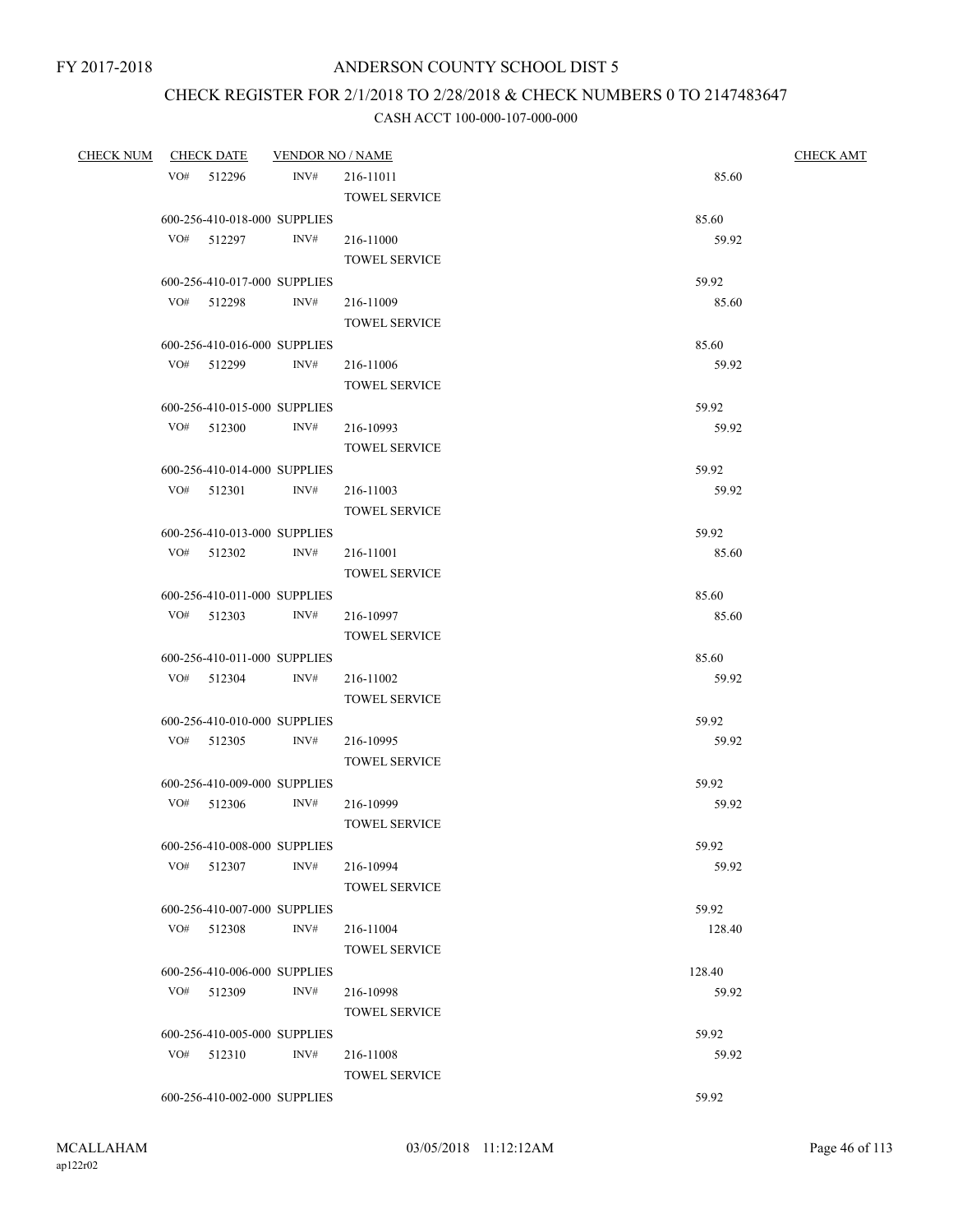# CHECK REGISTER FOR 2/1/2018 TO 2/28/2018 & CHECK NUMBERS 0 TO 2147483647

|        | <b>CHECK NUM</b> |     | <b>CHECK DATE</b>        |                              | <b>VENDOR NO / NAME</b>                                                                                  |     |       |            | <b>CHECK AMT</b> |
|--------|------------------|-----|--------------------------|------------------------------|----------------------------------------------------------------------------------------------------------|-----|-------|------------|------------------|
|        |                  | VO# | 512402                   | INV#                         | 216-11012<br><b>TOWEL SERVICE</b>                                                                        |     |       | 59.92      |                  |
|        |                  |     |                          | 600-256-410-003-000 SUPPLIES |                                                                                                          |     |       | 59.92      |                  |
|        | 516187           |     | 02/13/2018               | 570581                       | CITY OF ANDERSON POLICE DEPT<br>401 SOUTH MAIN ST ANDERSON, SC 29624                                     |     |       |            | 111,764.38       |
|        |                  | VO# | 512280                   | INV#                         | SRO PMT#1<br><b>JULY - DEC 2017</b>                                                                      | PO# | 97691 | 111,764.38 |                  |
|        |                  |     |                          |                              | 100-258-312-000-000 CONTRACTED SERVICES - RESOURCE OFFR                                                  |     |       | 111,764.38 |                  |
| $\ast$ | 516189           |     | 02/13/2018               | 574613                       | COCA-COLA BOTTLING CO CONSOLIDATED<br>PO BOX 603542 CHARLOTTE, NC 28260-3542                             |     |       |            | 2,769.74         |
|        |                  | VO# | 512380                   | INV#                         | <b>WESTSIDE</b><br>ACCT 0601242876                                                                       |     |       | 868.86     |                  |
|        |                  |     | 600-256-460-003-000 FOOD |                              |                                                                                                          |     |       | 868.86     |                  |
|        |                  | VO# | 512381                   | INV#                         | TL HANNA HS<br>ACCT 0601242878                                                                           |     |       | 1,900.88   |                  |
|        |                  |     | 600-256-460-002-000 FOOD |                              |                                                                                                          |     |       | 1,900.88   |                  |
|        | 516190           |     | 02/13/2018               | 569704                       | CONVERGED NETWORKS, LLC<br>2 STILL SHADOW DRIVE SUITE G ATT:<br>ACCOUNTS RECEIVABLE CHARLESTON, SC 29414 |     |       |            | 219.35           |
|        |                  | VO# | 512312                   | INV#                         | 4199<br><b>HEADSET</b>                                                                                   | PO# | 97981 | 219.35     |                  |
|        |                  |     |                          |                              | 100-266-345-000-000 TECHNOLOGY INFRASTRUCTURE                                                            |     |       | 219.35     |                  |
|        | 516191           |     | 02/13/2018               | 565685                       | <b>CORNER BAGEL SHOP</b><br>715 EAST GREENVILLE STREET ANDERSON, SC<br>29621                             |     |       |            | 413.49           |
|        |                  | VO# | 512400                   | INV#                         | 856<br>FEB 8 LUNCH                                                                                       |     |       | 413.49     |                  |
|        |                  |     |                          |                              | 100-224-312-000-000 STAFF DEV. - PURCHASED SERVICES                                                      |     |       | 413.49     |                  |
|        | $* 516193$       |     | 02/13/2018               | 575076                       | DAVIS, KYLE^^<br>19 GREEN ACRES DRIVE WARE SHOALS, SC                                                    |     |       |            | 109.50           |
|        |                  | VO# | 512375                   | INV#                         | 29692<br>JAN 30 WHS<br><b>OFFICIAL</b>                                                                   |     |       | 109.50     |                  |
|        |                  |     |                          |                              | 100-271-312-003-000 ADDITIONAL SECURITY                                                                  |     |       | 109.50     |                  |
|        | 516194           |     | 02/13/2018               | 198651                       | DELL MARKETING LP<br>PO BOX 534118 ATT: ACCOUNTS RECEIVABLE<br>ATLANTA, GA 30353-4118                    |     |       |            | 3,051.24         |
|        |                  | VO# | 512313                   | INV#                         | 10221782618<br><b>TECHNOLOGY</b>                                                                         | PO# | 98038 | 609.87     |                  |
|        |                  |     |                          |                              | 100-266-314-000-000 REPAIRS TO EQUIPMENT                                                                 |     |       | 609.87     |                  |
|        |                  | VO# | 512314                   | INV#                         | 10222041816<br><b>TONER</b>                                                                              | PO# | 98092 | 137.22     |                  |
|        |                  |     |                          |                              | 100-266-314-000-000 REPAIRS TO EQUIPMENT                                                                 |     |       | 137.22     |                  |
|        |                  | VO# | 512315                   | INV#                         | 10210281296                                                                                              |     |       | 1,499.23   |                  |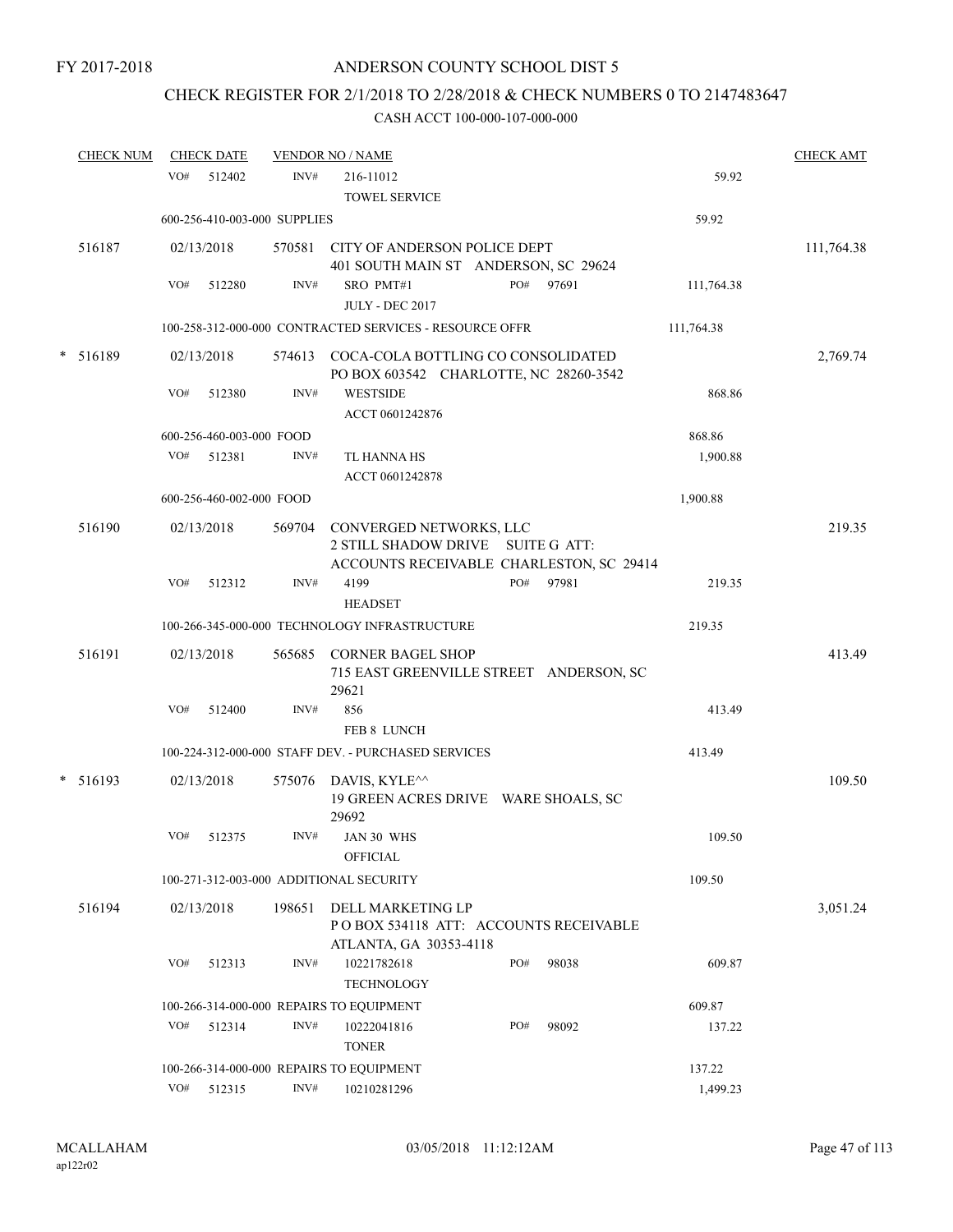## CHECK REGISTER FOR 2/1/2018 TO 2/28/2018 & CHECK NUMBERS 0 TO 2147483647

|   | <b>CHECK NUM</b> |     | <b>CHECK DATE</b>                  |        | <b>VENDOR NO / NAME</b>                                                                                    |                        |       |          | <b>CHECK AMT</b> |
|---|------------------|-----|------------------------------------|--------|------------------------------------------------------------------------------------------------------------|------------------------|-------|----------|------------------|
|   |                  |     |                                    |        | <b>CHROMEBOOKS</b>                                                                                         |                        |       |          |                  |
|   |                  |     |                                    |        | 709-271-660-009-305 LIBRARY EXPENSE                                                                        |                        |       | 1,499.23 |                  |
|   |                  | VO# | 512350                             | INV#   | 10218073918<br><b>TONER</b>                                                                                | PO#                    | 98003 | 804.92   |                  |
|   |                  |     |                                    |        | 207-115-410-000-006 SUPPLIES- IMPROVE PRGS                                                                 |                        |       | 0.00     |                  |
|   |                  |     | 325-115-410-000-0CO SUPPLIES (C/O) |        |                                                                                                            |                        |       | 804.92   |                  |
|   |                  |     |                                    |        | 329-115-410-000-000 SUPPLIES- STATE EQUIPMENT                                                              |                        |       | 0.00     |                  |
|   | 516195           |     | 02/13/2018                         | 199000 | DEMCO, INC<br>P O BOX 8048                                                                                 | MADISON, WI 53708-8048 |       |          | 477.21           |
|   |                  | VO# | 512351                             | INV#   | 6298086<br><b>SUPPLIES</b>                                                                                 | PO#                    | 98029 | 477.21   |                  |
|   |                  |     | 100-222-410-008-000 SUPPLIES       |        |                                                                                                            |                        |       | 415.62   |                  |
|   |                  |     | 100-233-410-008-000 SUPPLIES       |        |                                                                                                            |                        |       | 61.59    |                  |
| * | 516197           |     | 02/13/2018                         | 568914 | <b>EMBASSY SUITES MYRTLE BEACH</b><br>9800 QUEENSWAY BOULEVARD ATT:<br>RESERVATIONS MYRTLE BEACH, SC 29572 |                        |       |          | 689.92           |
|   |                  | VO# | 512353                             | INV#   | 96794299                                                                                                   | PO#                    | 98162 | 689.92   |                  |
|   |                  |     |                                    |        | <b>B. LAWSON</b>                                                                                           |                        |       |          |                  |
|   |                  |     |                                    |        | 201-224-333-016-000 TRIPS AND CONFERENCES                                                                  |                        |       | 689.92   |                  |
|   | 516198           |     | 02/13/2018                         | 567123 | <b>ENTERPRISE RENT A CAR</b><br>PO BOX 100243 ATT: ACCOUNTS RECEIVABLE<br>ATLANTA, GA 30384                |                        |       |          | 214.36           |
|   |                  | VO# | 512316                             | INV#   | 15959226<br><b>ACCT 26C1193</b>                                                                            |                        |       | 214.36   |                  |
|   |                  |     |                                    |        | 358-221-333-000-000 TRIPS AND CONFERENCES                                                                  |                        |       | 214.36   |                  |
|   | 516199           |     | 02/13/2018                         | 571679 | ETA HAND2MIND<br>6642 EAGLE WAY CHICAGO, IL 60678-1066                                                     |                        |       |          | 436.43           |
|   |                  | VO# | 512317                             | INV#   | 60055203<br><b>MATERIALS</b>                                                                               | PO#                    | 97880 | 436.43   |                  |
|   |                  |     | 201-112-410-019-000 Supplies       |        |                                                                                                            |                        |       | 436.43   |                  |
|   | 516200           |     | 02/13/2018                         | 573048 | <b>EXPLORE LEARNING</b><br>110 AVON STREET, SUITE 300<br>CHARLOTTESVILLE, VA 22902                         |                        |       |          | 3,525.65         |
|   |                  | VO# | 512318                             | INV#   | 1919314<br><b>LICENSE</b>                                                                                  | PO#                    | 98085 | 3,525.65 |                  |
|   |                  |     |                                    |        | 201-112-445-019-000 TECHNOLOGY SUPPLIES                                                                    |                        |       | 3,525.65 |                  |
|   | 516201           |     | 02/13/2018                         | 569871 | FOLLETT SCHOOL SOLUTIONS, INC<br>91826 COLLECTION CENTER DRIVE ATT:                                        |                        |       |          | 969.95           |
|   |                  | VO# | 512354                             | INV#   | ACCOUNTS RECEIVABLE CHICAGO, IL 60693-0918<br>729443F<br>MCLEES ELEM                                       | PO#                    | 97861 | 969.95   |                  |
|   |                  |     | 100-222-410-008-000 SUPPLIES       |        |                                                                                                            |                        |       | 969.95   |                  |
|   |                  |     |                                    |        |                                                                                                            |                        |       |          |                  |
|   | 516202           |     | 02/13/2018                         | 237555 | <b>FORMS &amp; SUPPLY</b>                                                                                  |                        |       |          | 1,258.72         |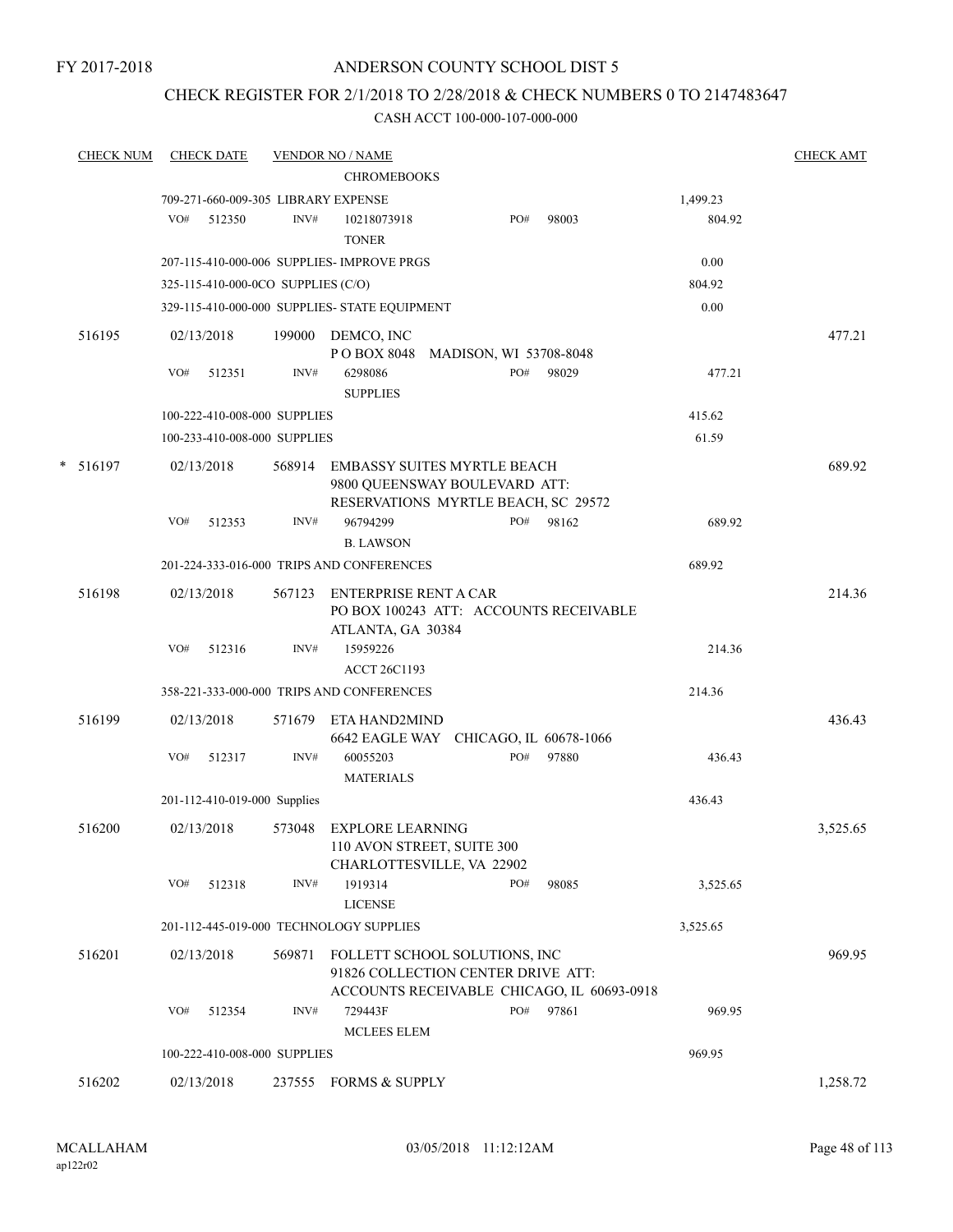## CHECK REGISTER FOR 2/1/2018 TO 2/28/2018 & CHECK NUMBERS 0 TO 2147483647

| <b>CHECK NUM</b> |     | <b>CHECK DATE</b>                          |        | <b>VENDOR NO / NAME</b>                    |     |       |                 | <b>CHECK AMT</b> |
|------------------|-----|--------------------------------------------|--------|--------------------------------------------|-----|-------|-----------------|------------------|
|                  |     |                                            |        | POBOX 563953 ATT: ACCOUNTS RECEIVABLE      |     |       |                 |                  |
|                  |     |                                            |        | CHARLOTTE, NC 28256                        |     |       |                 |                  |
|                  | VO# | 512355                                     | INV#   | 4469455                                    | PO# | 98133 | 22.56           |                  |
|                  |     |                                            |        | <b>SUPPLIES</b>                            |     |       |                 |                  |
|                  |     |                                            |        | 100-252-410-000-000 SUPPLIES AND MATERIALS |     |       | 22.56           |                  |
|                  |     | VO# 512356                                 | INV#   | 4456530                                    | PO# | 98076 | 125.33          |                  |
|                  |     |                                            |        | <b>SUPPLIES</b>                            |     |       |                 |                  |
|                  |     |                                            |        |                                            |     |       | 125.33          |                  |
|                  |     | 100-264-410-000-000 SUPPLIES<br>VO# 512357 |        |                                            |     |       |                 |                  |
|                  |     |                                            | INV#   | 4456535                                    |     |       | 1,110.83        |                  |
|                  |     |                                            |        | 4466938                                    |     |       |                 |                  |
|                  |     |                                            |        | 715-271-660-015-201 MISCELLANEOUS EXPENSE  |     |       | 832.61          |                  |
|                  |     |                                            |        | 715-271-660-015-201 MISCELLANEOUS EXPENSE  |     |       | 278.22          |                  |
| $* 516205$       |     | 02/13/2018                                 |        | 573279 HERSHEY CREAMERY COMPANY            |     |       |                 | 1,272.06         |
|                  |     |                                            |        | 301 S CAMERON STREET HARRISBURG, PA        |     |       |                 |                  |
|                  |     |                                            |        | 17101-2815                                 |     |       |                 |                  |
|                  | VO# | 512382                                     | INV#   | 0012576187                                 |     |       | 130.38          |                  |
|                  |     |                                            |        | <b>SOUTHWOOD</b>                           |     |       |                 |                  |
|                  |     | 600-256-460-021-000 FOOD                   |        |                                            |     |       | 130.38          |                  |
|                  |     | VO# 512383                                 | INV#   | 12572849                                   |     |       | 228.48          |                  |
|                  |     |                                            |        | <b>ROBERT ANDERSON</b>                     |     |       |                 |                  |
|                  |     | 600-256-460-006-000 FOOD                   |        |                                            |     |       | 228.48          |                  |
|                  |     | VO# 512384                                 | INV#   | 12576733,732                               |     |       | 302.04          |                  |
|                  |     |                                            |        | <b>MCLEES ELEM</b>                         |     |       |                 |                  |
|                  |     |                                            |        |                                            |     |       |                 |                  |
|                  |     | 600-256-460-008-000 FOOD                   |        |                                            |     |       | 248.04<br>54.00 |                  |
|                  |     | 600-256-460-008-000 FOOD                   |        |                                            |     |       |                 |                  |
|                  |     | VO# 512385                                 | INV#   | 12576189                                   |     |       | 106.56          |                  |
|                  |     |                                            |        | <b>MCCANTS</b>                             |     |       |                 |                  |
|                  |     | 600-256-460-005-000 FOOD                   |        |                                            |     |       | 106.56          |                  |
|                  |     | VO# 512386                                 | INV#   | 12576691,1145                              |     |       | 228.12          |                  |
|                  |     |                                            |        | <b>GLENVIEW</b>                            |     |       |                 |                  |
|                  |     | 600-256-460-020-000 FOOD                   |        |                                            |     |       | 74.04           |                  |
|                  |     | 600-256-460-020-000 FOOD                   |        |                                            |     |       | 154.08          |                  |
|                  |     | VO# 512387                                 | INV#   | 12576292                                   |     |       | 276.48          |                  |
|                  |     |                                            |        | <b>CENTERVILLE</b>                         |     |       |                 |                  |
|                  |     | 600-256-460-007-000 FOOD                   |        |                                            |     |       | 276.48          |                  |
| 516206           |     | 02/13/2018                                 | 574572 | HG REYNOLDS COMPANY INC                    |     |       |                 | 930,242.64       |
|                  |     |                                            |        | 113 CONTRACT DRIVE AIKEN, SC 29801         |     |       |                 |                  |
|                  | VO# | 512319                                     | INV#   | APP <sub>8</sub>                           |     |       | 897,916.10      |                  |
|                  |     |                                            |        | PROJ# 5-5124                               |     |       |                 |                  |
|                  |     |                                            |        |                                            |     |       |                 |                  |
|                  |     | 515-253-520-031-CAR CAREER CENTER          |        |                                            |     |       | 897,916.10      |                  |
|                  | VO# | 512320                                     | INV#   | APP <sub>7</sub>                           |     |       | 32,326.54       |                  |
|                  |     |                                            |        | PROJ# 55125                                |     |       |                 |                  |
|                  |     |                                            |        | 515-253-520-004-CAR LAKESIDE DEMOLITION    |     |       | 32,326.54       |                  |
| $*$ 516209       |     | 02/13/2018                                 | 574280 | HOOKS, LUCAS^^                             |     |       |                 | 108.20           |
|                  |     |                                            |        | 1108 TIGER BLVD #153 CLEMSON, SC 29631     |     |       |                 |                  |
|                  |     |                                            |        |                                            |     |       |                 |                  |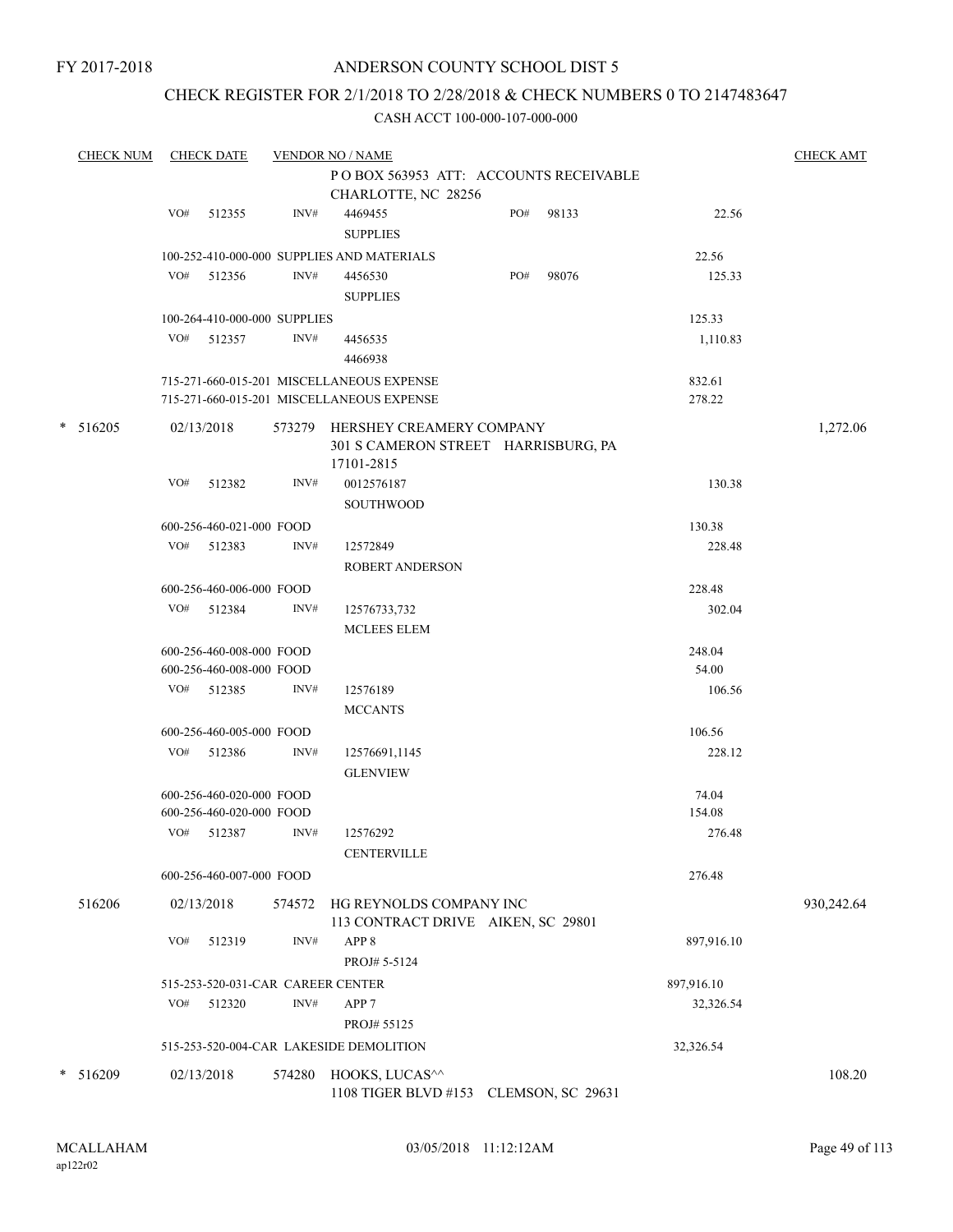## CHECK REGISTER FOR 2/1/2018 TO 2/28/2018 & CHECK NUMBERS 0 TO 2147483647

| <b>CHECK NUM</b> |     | <b>CHECK DATE</b> |                                    | <b>VENDOR NO / NAME</b>                                          |                                           |          | <b>CHECK AMT</b> |
|------------------|-----|-------------------|------------------------------------|------------------------------------------------------------------|-------------------------------------------|----------|------------------|
|                  | VO# | 512264            | INV#                               | FEB <sub>2</sub><br><b>OFFICIAL</b>                              |                                           | 108.20   |                  |
|                  |     |                   |                                    | 100-271-312-002-000 ADDITIONAL SECURITY                          |                                           | 108.20   |                  |
| $* 516211$       |     | 02/13/2018        |                                    | 573239 JONES & BARTLETT LEARNING                                 | PO BOX 417289 BOSTON, MA 02241-7289       |          | 2,046.37         |
|                  | VO# | 512358            | INV#                               | 3780621<br><b>SUPPLIES</b>                                       | PO#<br>98046                              | 2,046.37 |                  |
|                  |     |                   | 325-115-410-000-0CO SUPPLIES (C/O) |                                                                  |                                           | 2,046.37 |                  |
| 516212           |     | 02/13/2018        |                                    | 300176 JOSTENS INC<br>RECEIVABLE CHICAGO, IL 60673               | 21336 NETWORK PLACE ATT: ACCOUNTS         |          | 259.71           |
|                  | VO# | 512321            | INV#                               | 20875471<br>ACCT 1043024                                         |                                           | 259.71   |                  |
|                  |     |                   | 124-114-410-024-000 SUPPLIES       |                                                                  |                                           | 259.71   |                  |
| 516213           |     | 02/13/2018        |                                    | 304900 KAPLAN EARLY LEARNING COMPANY<br>CHARLOTTE, NC 28289-0575 | POBOX 890575 ATT: ACCOUNTS RECEIVABLE     |          | 121.65           |
|                  | VO# | 512391            | INV#                               | 004689676<br><b>HEADPHONES</b>                                   |                                           | 121.65   |                  |
|                  |     |                   |                                    | 718-271-660-018-201 MISCELLANEOUS EXPENSE                        |                                           | 121.65   |                  |
| 516214           |     | 02/13/2018        |                                    | 572855 KRISPY KREME                                              | 1620 N. MAIN ST. ANDERSON, SC 29621       |          | 253.75           |
|                  | VO# | 512322            | INV#                               | <b>BETA CLUB</b><br><b>MCCANTS</b>                               |                                           | 129.90   |                  |
|                  |     |                   |                                    | 705-271-660-005-602 BETA CLUB EXPENSE                            |                                           | 129.90   |                  |
|                  |     | VO# 512359        | INV#                               | <b>DONUT HOLES</b><br><b>CENTERVILLE ELEM</b>                    |                                           | 123.85   |                  |
|                  |     |                   |                                    | 707-190-660-007-201 MISCELLANEOUS EXPENSE                        |                                           | 123.85   |                  |
| 516215           |     | 02/13/2018        |                                    | 573632 LEE, DAVY^^                                               | 1132 S. ANDOVER DRIVE WALHALLA, SC 29691  |          | 101.00           |
|                  | VO# | 512266            | INV#                               | FEB <sub>2</sub><br><b>OFFICIAL</b>                              |                                           | 101.00   |                  |
|                  |     |                   |                                    | 100-271-312-002-000 ADDITIONAL SECURITY                          |                                           | 101.00   |                  |
| $* 516218$       |     | 02/13/2018        |                                    | 569693 LOBBYGUARD SOLUTIONS, LLC<br>RECEIVABLE RALEIGH, NC 27609 | 4700 SIX FORKS ROAD STE 300 ATT: ACCOUNTS |          | 140.00           |
|                  | VO# | 512360            | INV#                               | 8418<br><b>WESTSIDE HS</b>                                       | PO#<br>98105                              | 140.00   |                  |
|                  |     |                   | 100-115-410-003-000 SUPPLIES       |                                                                  |                                           | 140.00   |                  |
| 516219           |     | 02/13/2018        | 573943                             | LOCKE DESIGN                                                     | 118 HAMMETT ACRES ANDERSON, SC 29621      |          | 2,328.46         |
|                  | VO# | 512324            | INV#                               | 2/7/18<br><b>FOOD SERVICE</b>                                    |                                           | 50.00    |                  |
|                  |     |                   |                                    | 600-256-410-000-REF SUPPLIES/ UNIFORMS                           |                                           | 50.00    |                  |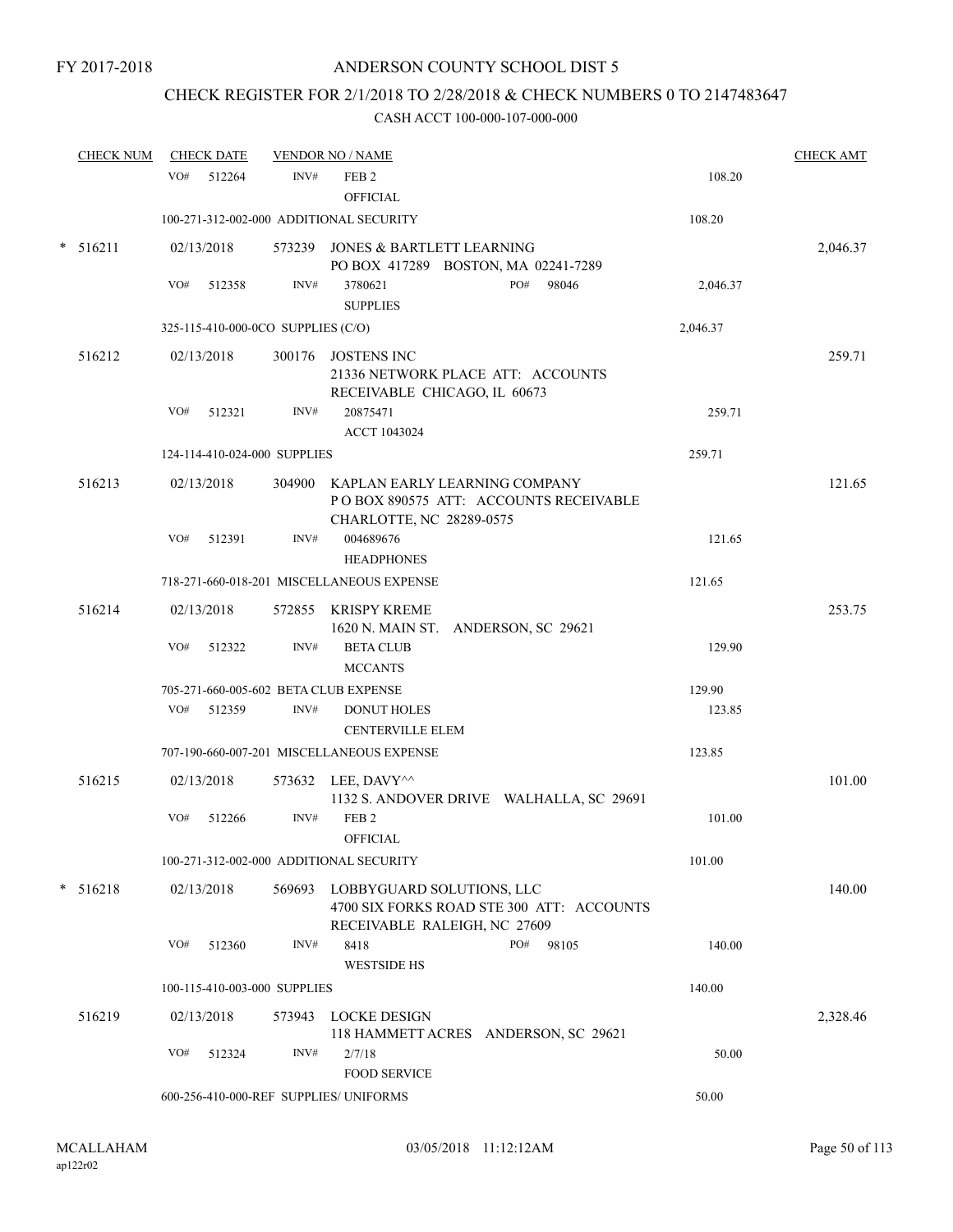## CHECK REGISTER FOR 2/1/2018 TO 2/28/2018 & CHECK NUMBERS 0 TO 2147483647

| <b>CHECK NUM</b> |     | <b>CHECK DATE</b>            |        | <b>VENDOR NO / NAME</b>                                                                                 |     |       |           | <b>CHECK AMT</b> |
|------------------|-----|------------------------------|--------|---------------------------------------------------------------------------------------------------------|-----|-------|-----------|------------------|
|                  | VO# | 512325                       | INV#   | 12/14/17                                                                                                |     |       | 1,182.34  |                  |
|                  |     |                              |        | <b>POSTERS</b>                                                                                          |     |       |           |                  |
|                  |     | 100-221-410-000-SEC SUPPLIES |        |                                                                                                         |     |       | 1,182.34  |                  |
|                  | VO# | 512389                       | INV#   | 2/12/18                                                                                                 |     |       | 799.12    |                  |
|                  |     |                              |        | <b>BROCHURES</b>                                                                                        |     |       |           |                  |
|                  |     |                              |        | 600-256-410-000-REF SUPPLIES/ UNIFORMS                                                                  |     |       | 799.12    |                  |
|                  |     | VO# 512390                   | INV#   | 2/12B/18                                                                                                |     |       | 297.00    |                  |
|                  |     |                              |        | <b>DESIGN</b>                                                                                           |     |       |           |                  |
|                  |     |                              |        | 600-256-410-000-REF SUPPLIES/ UNIFORMS                                                                  |     |       | 297.00    |                  |
| 516220           |     | 02/13/2018                   | 570294 | <b>MARIANNA INDUSTRIES</b><br>11222 "I" STREET ATT: ACCOUNTS RECEIVABLE<br>OMAHA, NE 68137-1296         |     |       |           | 3,141.22         |
|                  | VO# | 512393                       | INV#   | 1-043345-18<br><b>SUPPLIES</b>                                                                          |     |       | 3,141.22  |                  |
|                  |     |                              |        | 701-271-660-001-823 COSMETOLOGY EXPENSE                                                                 |     |       | 3,141.22  |                  |
| $* 516222$       |     |                              |        | 571502 MCCARTER MECHANICAL                                                                              |     |       |           |                  |
|                  |     | 02/13/2018                   |        | 685 JOHN DODD ROAD SPARTANBURG, SC 29303                                                                |     |       |           | 7,962.21         |
|                  | VO# | 512376                       | INV#   | APP <sub>2</sub>                                                                                        |     |       | 4,227.66  |                  |
|                  |     |                              |        | MPS #016456                                                                                             |     |       |           |                  |
|                  |     |                              |        | 515-253-531-002-FAC COOLING TOWER/CHILLER                                                               |     |       | 4,227.66  |                  |
|                  | VO# | 512377                       | INV#   | APP <sub>2</sub>                                                                                        |     |       | 3,734.55  |                  |
|                  |     |                              |        | MPS #016456                                                                                             |     |       |           |                  |
|                  |     |                              |        | 515-253-531-003-FAC Cooling Tower/Chiller/Top Units                                                     |     |       | 3,734.55  |                  |
| 516223           |     | 02/13/2018                   |        | 571706 MCCORMICK, TODD <sup>^^</sup><br>107 PINE TREE LANE ANDERSON, SC 29625                           |     |       |           | 201.38           |
|                  | VO# | 512274                       | INV#   | FEB 1 WHS<br><b>OFFICIAL</b>                                                                            |     |       | 201.38    |                  |
|                  |     |                              |        | 100-271-312-003-000 ADDITIONAL SECURITY                                                                 |     |       | 201.38    |                  |
| 516224           |     | 02/13/2018                   |        | 568354 MCKAY, ZORN & ASSOCIATES, PA                                                                     |     |       |           | 25,920.00        |
|                  |     |                              |        | 110 FEDERAL STREET STE 5-C ANDERSON, SC<br>29625                                                        |     |       |           |                  |
|                  | VO# | 512392                       | INV#   | 1465.0118<br><b>SOUTHWOOD</b>                                                                           |     |       | 25,920.00 |                  |
|                  |     |                              |        | 515-253-520-000-ART FINE ARTS CENTER                                                                    |     |       | 25,920.00 |                  |
| $* 516227$       |     | 02/13/2018                   | 369400 | <b>NASCO</b>                                                                                            |     |       |           | 163.35           |
|                  |     |                              |        | POBOX 901 ATT: ACCOUNTS RECEIVABLE FORT<br>ATKINSON, WI 53538-0901                                      |     |       |           |                  |
|                  | VO# | 512326                       | INV#   | 854277                                                                                                  | PO# | 97862 | 163.35    |                  |
|                  |     |                              |        | <b>SUPPLIES</b>                                                                                         |     |       |           |                  |
|                  |     |                              |        | 329-115-410-000-000 SUPPLIES- STATE EQUIPMENT                                                           |     |       | 163.35    |                  |
| 516228           |     | 02/13/2018                   | 570673 | NATIONAL DROPOUT PREVENTION NETWORK<br><b>CLEMSON UNIVERSITY 209 MARTIN STREET</b><br>CLEMSON, SC 29631 |     |       |           | 360.00           |
|                  | VO# | 512362                       | INV#   | <b>B. LAWSON</b>                                                                                        | PO# | 98164 | 360.00    |                  |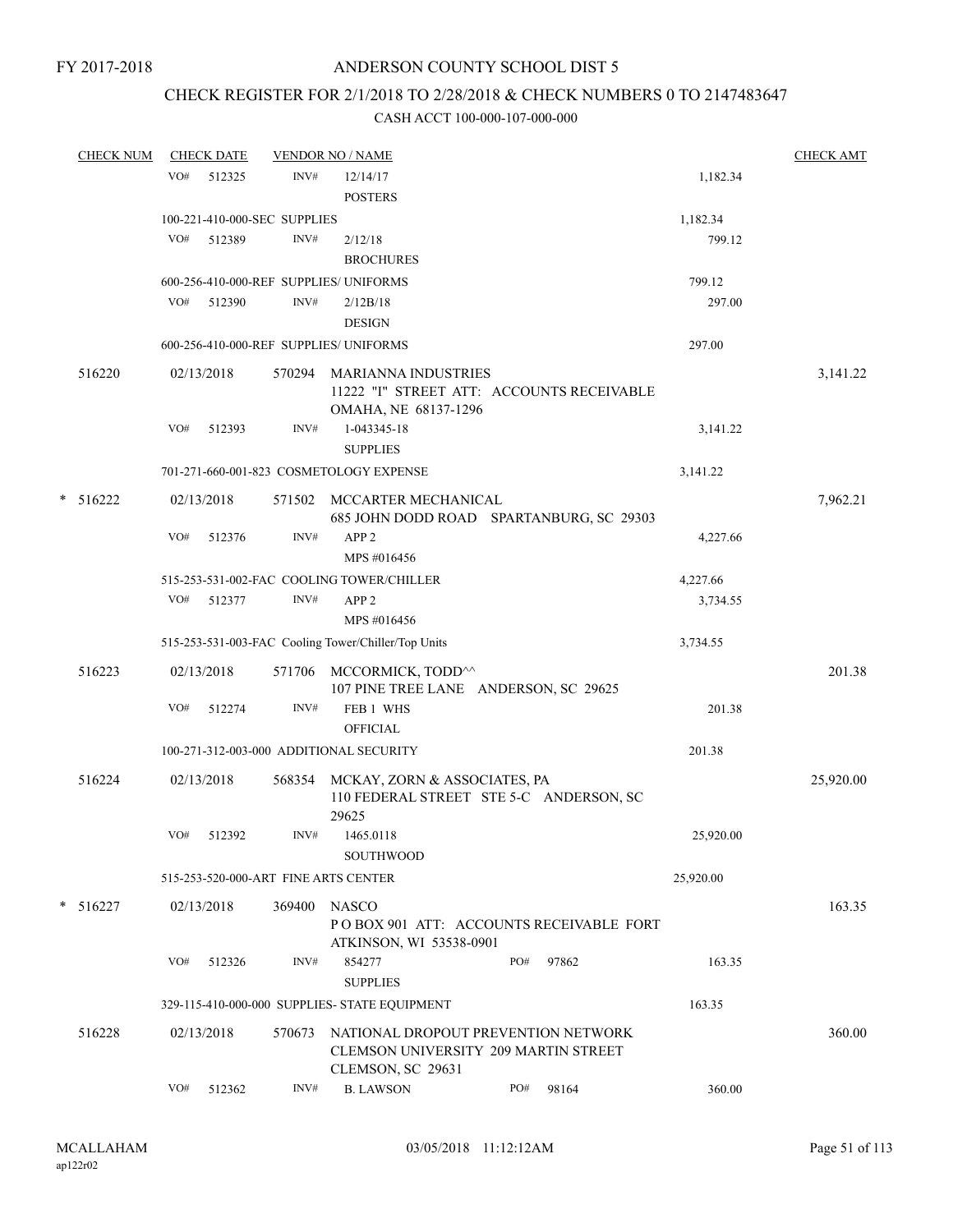## CHECK REGISTER FOR 2/1/2018 TO 2/28/2018 & CHECK NUMBERS 0 TO 2147483647

| <b>CHECK NUM</b> | <b>CHECK DATE</b>            |        | <b>VENDOR NO / NAME</b>                                                                         |     |       |          | <b>CHECK AMT</b> |
|------------------|------------------------------|--------|-------------------------------------------------------------------------------------------------|-----|-------|----------|------------------|
|                  |                              |        | #DGN3K3LZCWP                                                                                    |     |       |          |                  |
|                  |                              |        | 201-224-333-016-000 TRIPS AND CONFERENCES                                                       |     |       | 360.00   |                  |
| 516229           | 02/13/2018                   |        | 564926 NEAL, DAVE^^<br>202 FOREST HILL DRIVE ANDERSON, SC 29621                                 |     |       |          | 201.38           |
|                  | VO#<br>512273                | INV#   | FEB 1 WHS<br><b>OFFICIAL</b>                                                                    |     |       | 201.38   |                  |
|                  |                              |        | 100-271-312-003-000 ADDITIONAL SECURITY                                                         |     |       | 201.38   |                  |
| 516230           | 02/13/2018                   |        | 574245 PETTIGREW, MAGGIE^^<br>113 LAUREN FLYNN DRIVE ANDERSON, SC 29626                         |     |       |          | 175.00           |
|                  | VO#<br>512267                | INV#   | <b>VIDEO TEAM</b><br><b>AUG-NOV</b>                                                             |     |       | 175.00   |                  |
|                  | 100-271-112-003-000 SALARIES |        |                                                                                                 |     |       | 175.00   |                  |
| 516231           | 02/13/2018                   |        | 572248 PINE GROVE, INC                                                                          |     |       |          | 3,440.91         |
|                  |                              |        | POBOX 100 ELGIN, SC 29045-0100                                                                  |     |       |          |                  |
|                  | VO#<br>512363                | INV#   | DUK2017ED-06                                                                                    |     |       | 1,146.97 |                  |
|                  |                              |        | <b>DEC SERVICES</b><br>283-126-312-000-000 CONTRACTED SERVICES                                  |     |       | 1,146.97 |                  |
|                  | VO#<br>512364                | INV#   | DUK2018ED-07                                                                                    |     |       | 2,293.94 |                  |
|                  |                              |        | <b>JAN SERVICES</b>                                                                             |     |       |          |                  |
|                  |                              |        | 283-126-312-000-000 CONTRACTED SERVICES                                                         |     |       | 2,293.94 |                  |
| 516232           | 02/13/2018                   | 416350 | PRESENTATION SYSTEMS SOUTH, INC<br>POBOX 3872 ATT: ACCOUNTS RECEIVABLE<br>MOORESVILLE, NC 28117 |     |       |          | 653.01           |
|                  | VO#<br>512327                | INV#   | 180346                                                                                          |     |       | 653.01   |                  |
|                  |                              |        | <b>SUPPLIES</b>                                                                                 |     |       |          |                  |
|                  |                              |        | 100-114-410-002-VEN SUPPLY-ADDT'L FOR LOST VENDING                                              |     |       | 653.01   |                  |
| 516233           | 02/13/2018                   |        | 575053 PRITCHETT, WILLIAM ZACHERY^^<br>143 LONGWOOD LANE EASLEY, SC 29642                       |     |       |          | 392.98           |
|                  | VO#<br>512272                | INV#   | FEB 1 WHS<br><b>OFFICIAL</b>                                                                    |     |       | 216.68   |                  |
|                  |                              |        | 100-271-312-003-000 ADDITIONAL SECURITY                                                         |     |       | 216.68   |                  |
|                  |                              |        | VO# 512276 INV# JAN 30 WHS                                                                      |     |       | 176.30   |                  |
|                  |                              |        | <b>OFFICIAL</b>                                                                                 |     |       |          |                  |
|                  |                              |        | 100-271-312-003-000 ADDITIONAL SECURITY                                                         |     |       | 176.30   |                  |
| 516234           | 02/13/2018                   |        | 574018 PSA HEALTHCARE<br>PEDIATRIC SERVICES OF AMERICA PO BOX 102714<br>ATLANTA, GA 30368-2714  |     |       |          | 2,985.60         |
|                  | VO#<br>512328                | INV#   | #309338<br><b>DEC SERVICES</b>                                                                  | PO# | 97328 | 840.00   |                  |
|                  |                              |        | 283-126-312-000-000 CONTRACTED SERVICES                                                         |     |       | 840.00   |                  |
|                  | VO#<br>512379                | INV#   | 326238                                                                                          | PO# | 97328 | 2,145.60 |                  |
|                  |                              |        | <b>SERVICES</b>                                                                                 |     |       |          |                  |
|                  |                              |        | 283-126-312-000-000 CONTRACTED SERVICES                                                         |     |       | 2,145.60 |                  |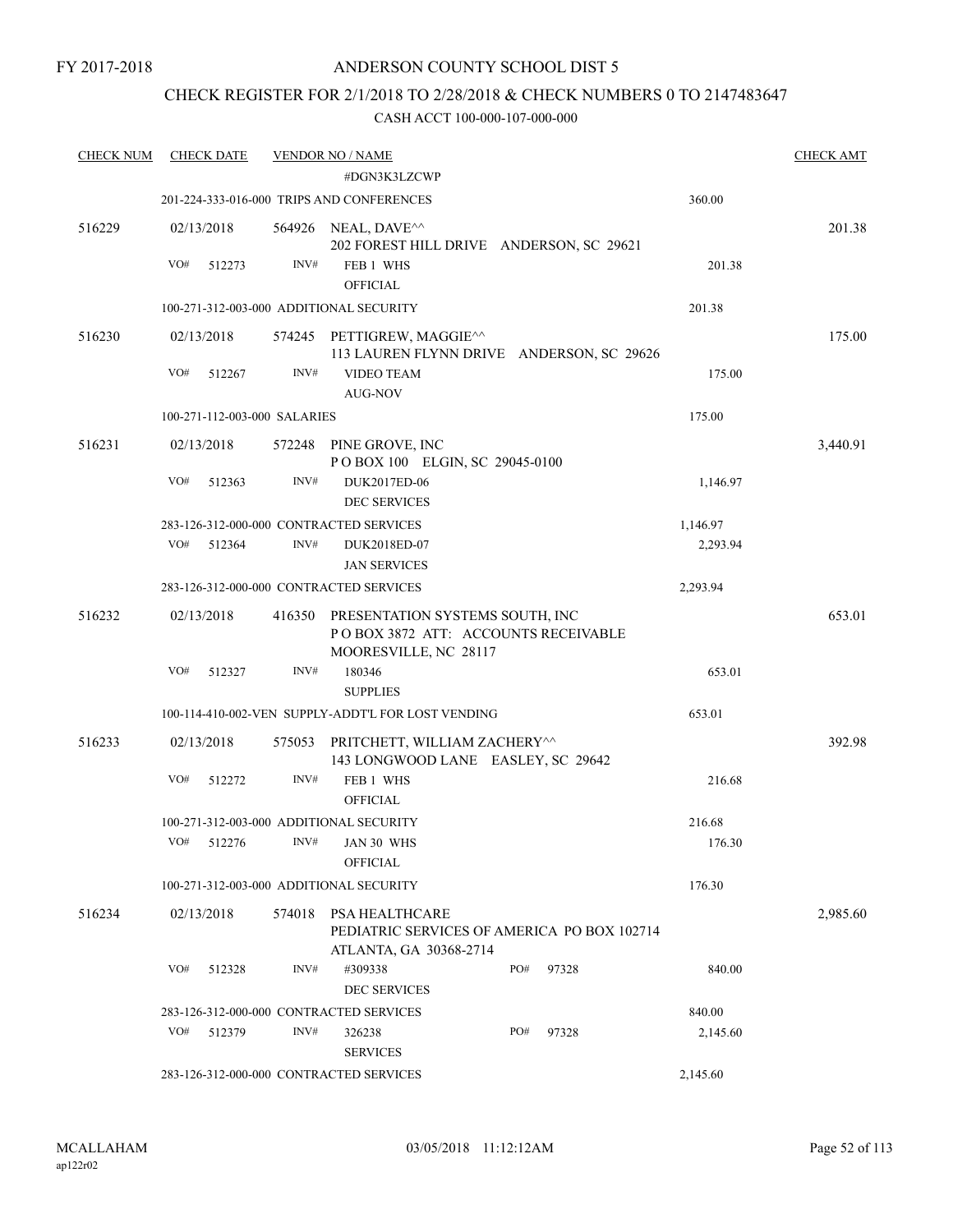## ANDERSON COUNTY SCHOOL DIST 5

## CHECK REGISTER FOR 2/1/2018 TO 2/28/2018 & CHECK NUMBERS 0 TO 2147483647

| <b>CHECK NUM</b> | <b>CHECK DATE</b>                                                        |        | <b>VENDOR NO / NAME</b>                                                                         |                                           |                   | <b>CHECK AMT</b> |
|------------------|--------------------------------------------------------------------------|--------|-------------------------------------------------------------------------------------------------|-------------------------------------------|-------------------|------------------|
| 516235           | 02/13/2018                                                               | 426200 | <b>QUILL CORPORATION</b><br>POBOX 37600 ATT: ACCOUNTS RECEIVABLE<br>PHILADELPHIA, PA 19101-0600 |                                           |                   | 3,146.09         |
|                  | VO#<br>512329                                                            | INV#   | 4286052<br><b>SUPPLIES</b>                                                                      |                                           | 293.69            |                  |
|                  | 329-115-690-000-000 OTHER OBJECTS-WBL                                    |        |                                                                                                 |                                           | 293.69            |                  |
|                  | VO#<br>512365                                                            | INV#   | 1960962, 6836<br>1966191, 1916996                                                               |                                           | 1,230.97          |                  |
|                  | 100-115-410-001-000 SUPPLIES                                             |        |                                                                                                 |                                           | 108.39            |                  |
|                  | 100-115-410-001-000 SUPPLIES                                             |        |                                                                                                 |                                           | 17.22             |                  |
|                  |                                                                          |        | 329-115-410-000-000 SUPPLIES- STATE EQUIPMENT<br>329-115-410-000-000 SUPPLIES- STATE EQUIPMENT  |                                           | 411.46<br>693.90  |                  |
|                  | VO# 512397                                                               | INV#   | 4403667                                                                                         |                                           | 1,621.43          |                  |
|                  |                                                                          |        | 4413494, 4437157                                                                                |                                           |                   |                  |
|                  | 325-115-410-000-0CO SUPPLIES (C/O)<br>325-115-410-000-0CO SUPPLIES (C/O) |        |                                                                                                 |                                           | 1,357.26<br>78.99 |                  |
|                  | 325-115-410-000-0CO SUPPLIES (C/O)                                       |        |                                                                                                 |                                           | 185.18            |                  |
| *<br>516237      | 02/13/2018                                                               | 573390 | <b>RESCARE HOMECARE</b>                                                                         | PO BOX 2797 VALDOSTA, GA 31604-2797       |                   | 1,731.34         |
|                  | VO#<br>512330                                                            | INV#   | 7606300092960<br><b>JAN SERVICE</b>                                                             | PO#<br>97700                              | 760.94            |                  |
|                  | 283-126-312-000-000 CONTRACTED SERVICES                                  |        |                                                                                                 |                                           | 760.94            |                  |
|                  | VO#<br>512331                                                            | INV#   | 7606300092951<br><b>JAN SERVICE</b>                                                             | PO#<br>97700                              | 970.40            |                  |
|                  | 283-126-312-000-000 CONTRACTED SERVICES                                  |        |                                                                                                 |                                           | 970.40            |                  |
| 516238           | 02/13/2018                                                               | 574271 | RHOLETTER, ERIC <sup>^^</sup>                                                                   | 268 E. BENNETT RD WESTMINISTER, SC 29693  |                   | 224.78           |
|                  | VO#<br>512277                                                            | INV#   | FEB 1 WHS<br><b>OFFICIAL</b>                                                                    |                                           | 224.78            |                  |
|                  | 100-271-312-003-000 ADDITIONAL SECURITY                                  |        |                                                                                                 |                                           | 224.78            |                  |
| $*$ 516240       | 02/13/2018                                                               | 566961 | SAWYER, STEVE^^                                                                                 | 203 WALNUT AVENUE ANDERSON, SC 29625      |                   | 101.00           |
|                  | VO# 512265                                                               |        | $INV#$ FEB 2<br><b>OFFICIAL</b>                                                                 |                                           | 101.00            |                  |
|                  | 100-271-312-002-000 ADDITIONAL SECURITY                                  |        |                                                                                                 |                                           | 101.00            |                  |
| 516241           | 02/13/2018                                                               | 564374 | SCASL                                                                                           |                                           |                   | 1,906.74         |
|                  |                                                                          |        | COLUMBIA, SC 29202                                                                              | SC ASSOC OF SCHOOL LIBRARIANS PO BOX 2442 |                   |                  |
|                  | VO#<br>512333                                                            | INV#   | <b>BOOK ORDER</b><br><b>AASL STANDARDS</b>                                                      |                                           | 1,906.74          |                  |
|                  | 100-222-410-000-MDA MEDIA EBOOKS                                         |        |                                                                                                 |                                           | 1,906.74          |                  |
| 516242           | 02/13/2018                                                               | 567805 | <b>SC FBLA</b>                                                                                  |                                           |                   | 1,125.00         |
|                  | VO#<br>512367                                                            | INV#   | POBOX 90329 COLUMBIA, SC 29290<br>REG #314                                                      |                                           | 1,125.00          |                  |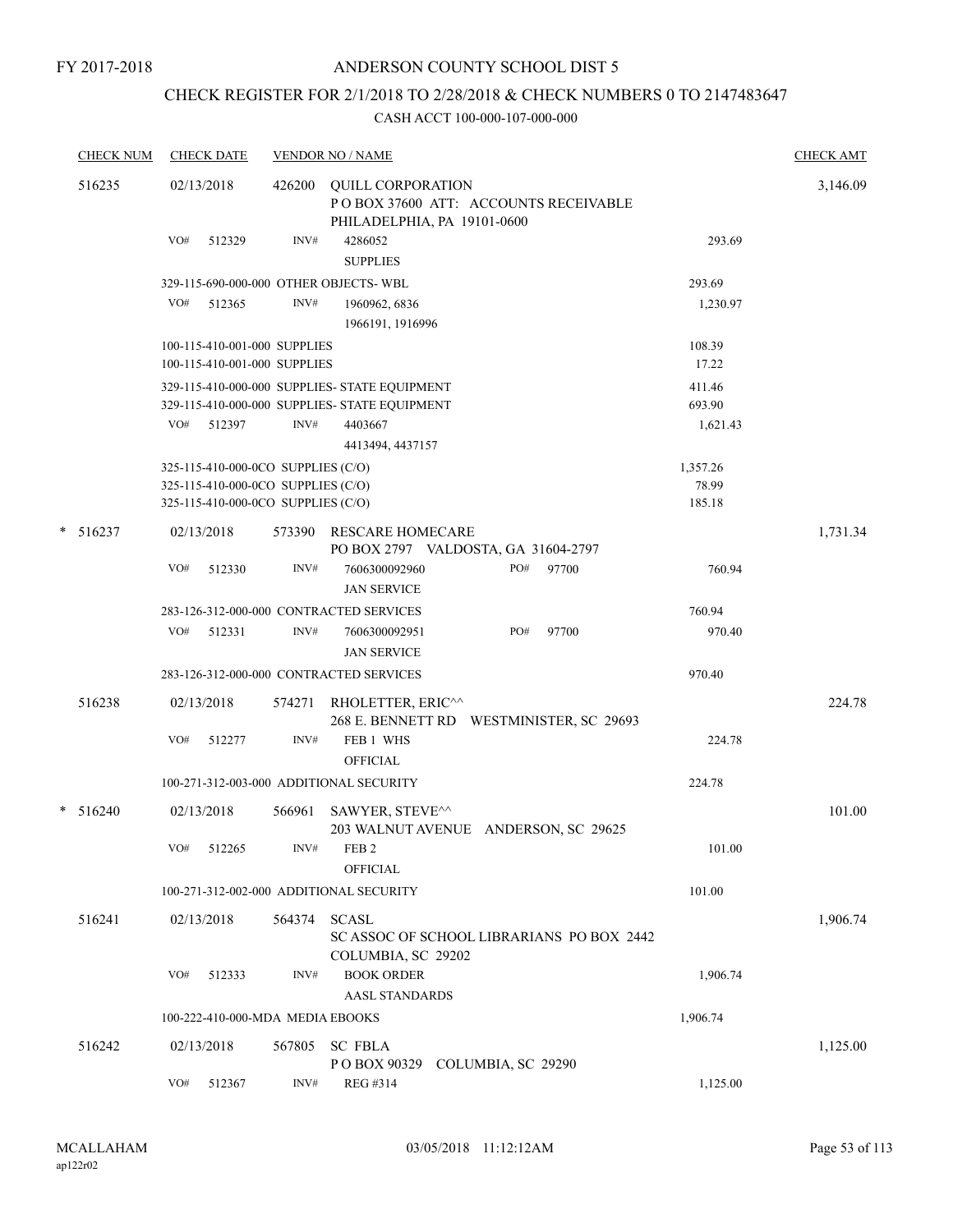## CHECK REGISTER FOR 2/1/2018 TO 2/28/2018 & CHECK NUMBERS 0 TO 2147483647

|   | <b>CHECK NUM</b> |     | <b>CHECK DATE</b>            |        | <b>VENDOR NO / NAME</b>                                                                       |     |           |                    | <b>CHECK AMT</b> |
|---|------------------|-----|------------------------------|--------|-----------------------------------------------------------------------------------------------|-----|-----------|--------------------|------------------|
|   |                  |     |                              |        | <b>REGISTRATION</b>                                                                           |     |           |                    |                  |
|   |                  |     |                              |        | 207-115-312-000-010 STUDENT ORGANIZATIONS                                                     |     |           | 1,125.00           |                  |
|   | 516243           |     | 02/13/2018                   | 567435 | <b>SCHOLASTIC INC</b><br>POBOX 3720 ATT: ACCOUNTS RECEIVABLE<br>JEFFERSON CITY, MO 65102-3720 |     |           |                    | 4,374.40         |
|   |                  | VO# | 512334                       | INV#   | 16419167<br><b>MATERIALS</b>                                                                  | PO# | 98035     | 4,374.40           |                  |
|   |                  |     | 201-112-410-010-000 SUPPLIES |        |                                                                                               |     |           | 4,374.40           |                  |
| * | 516245           |     | 02/13/2018                   | 570133 | <b>SC HOSA</b><br>POBOX 866 LEXINGTON, SC 29071                                               |     |           |                    | 1,200.00         |
|   |                  | VO# | 512368                       | INV#   | 99410803<br><b>REGISTRATION</b>                                                               |     |           | 1,200.00           |                  |
|   |                  |     |                              |        | 207-115-312-000-010 STUDENT ORGANIZATIONS                                                     |     |           | 1,200.00           |                  |
|   | 516246           |     | 02/13/2018                   | 572126 | SERVICE ASSOCIATES, INC<br>807 BURKE STREET WINSTON SALEM, NC 27101                           |     |           |                    | 4,431.75         |
|   |                  | VO# | 512335                       | INV#   | PO 97966<br><b>JUNE 17 - JAN 18</b>                                                           | PO# | 97966     | 4,431.75           |                  |
|   |                  |     |                              |        | 850-266-410-000-000 SUPPLIES AND MATERIALS<br>850-266-410-000-000 SUPPLIES AND MATERIALS      |     |           | 2,117.00<br>261.00 |                  |
|   |                  |     |                              |        | 850-266-410-000-000 SUPPLIES AND MATERIALS<br>850-266-410-000-000 SUPPLIES AND MATERIALS      |     |           | 429.75<br>319.00   |                  |
|   |                  |     |                              |        | 850-266-410-000-000 SUPPLIES AND MATERIALS                                                    |     |           | 203.00             |                  |
|   |                  |     |                              |        | 850-266-410-000-000 SUPPLIES AND MATERIALS                                                    |     |           | 145.00             |                  |
|   |                  |     |                              |        | 850-266-410-000-000 SUPPLIES AND MATERIALS                                                    |     |           | 464.00             |                  |
|   |                  |     |                              |        | 850-266-410-000-000 SUPPLIES AND MATERIALS                                                    |     |           | 493.00             |                  |
|   | 516247           |     | 02/13/2018                   | 569749 | LUIS FRAGOSO                                                                                  |     |           |                    | 275.00           |
|   |                  | VO# | 512254                       | INV#   | 2017/2018<br><b>TEACHER SUPPLY</b>                                                            |     |           | 275.00             |                  |
|   |                  |     | 377-111-410-000-000 SUPPLIES |        |                                                                                               |     |           | 275.00             |                  |
|   | $* 516249$       |     | 02/13/2018                   | 574710 | <b>SOLIANT HEALTH</b><br>DEPT. CH 14430 PALATINE, IL 60055-4330                               |     |           |                    | 4,875.00         |
|   |                  | VO# | 512336                       | INV#   | 9391567<br><b>JAN SERVICES</b>                                                                |     | PO# 97427 | 2,437.50           |                  |
|   |                  |     |                              |        | 100-126-312-000-000 PURCHASED SERVICES                                                        |     |           | 2,437.50           |                  |
|   |                  | VO# | 512369                       | INV#   | 9410048<br><b>SERVICES</b>                                                                    | PO# | 97427     | 2,437.50           |                  |
|   |                  |     |                              |        | 100-126-312-000-000 PURCHASED SERVICES                                                        |     |           | 2,437.50           |                  |
|   | 516250           |     | 02/13/2018                   |        | 572515 SOUTH CAROLINA AQUARIUM<br>100 AQUARIUM WHARF CHARLESTON, SC 29401                     |     |           |                    | 948.00           |
|   |                  | VO# | 512366                       | INV#   | 2287022000<br><b>CENTERVILLE ELEM</b>                                                         |     |           | 948.00             |                  |
|   |                  |     |                              |        | 707-190-660-007-354 FIELD TRIPS GRADE 4 EXPENSE                                               |     |           | 948.00             |                  |
|   | $* 516252$       |     | 02/13/2018                   |        | 564836 SPIRIT TELECOM                                                                         |     |           |                    | 171.79           |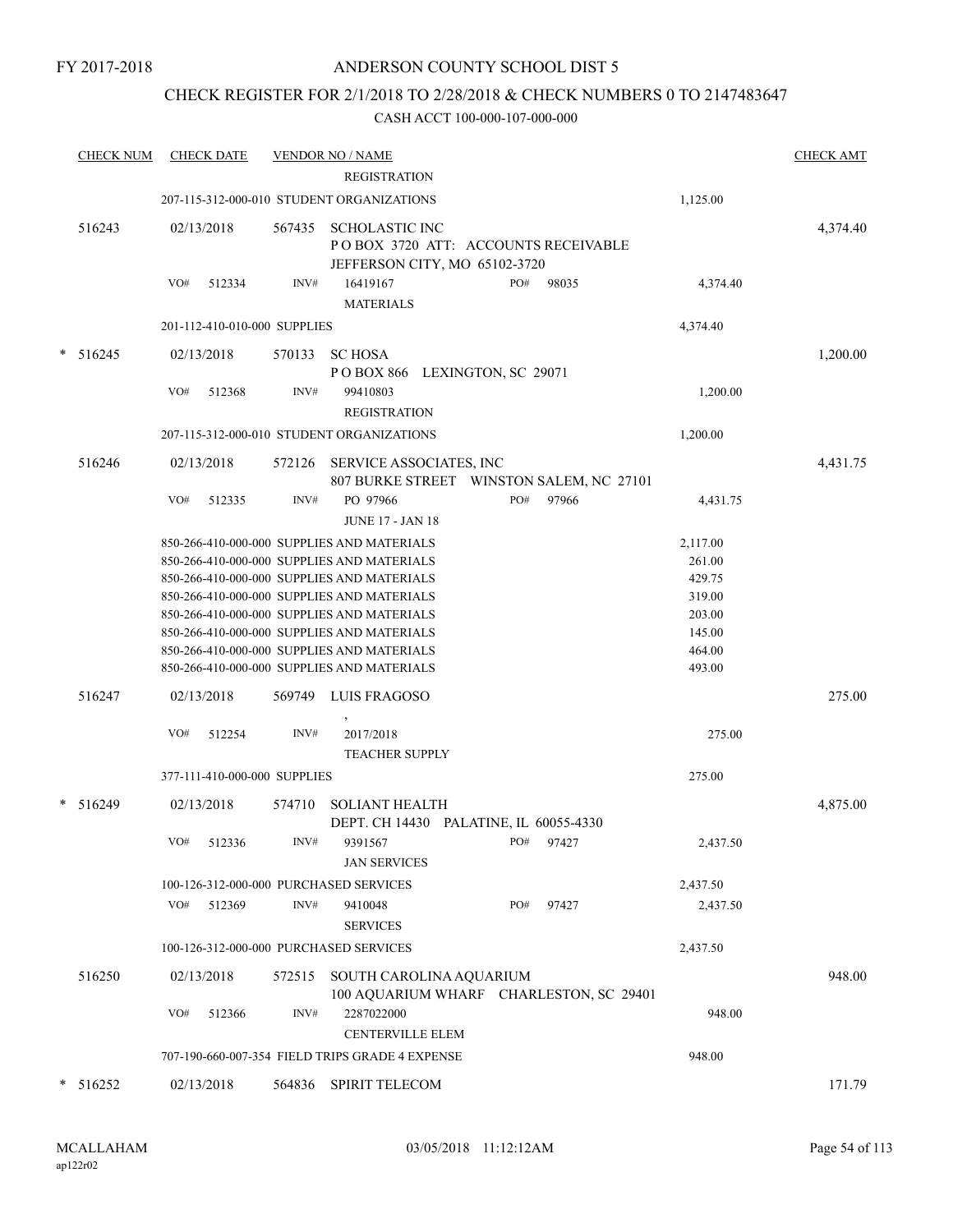## ANDERSON COUNTY SCHOOL DIST 5

## CHECK REGISTER FOR 2/1/2018 TO 2/28/2018 & CHECK NUMBERS 0 TO 2147483647

| <b>CHECK NUM</b> | <b>CHECK DATE</b>                       |        | <b>VENDOR NO / NAME</b>                                                                     |        | <b>CHECK AMT</b> |
|------------------|-----------------------------------------|--------|---------------------------------------------------------------------------------------------|--------|------------------|
|                  |                                         |        | PO BOX 603030 ATT: ACCOUNTS RECEIVABLE                                                      |        |                  |
|                  | VO#                                     | INV#   | CHARLOTTE, NC 28260-3030<br>1283056                                                         | 171.79 |                  |
|                  | 512337                                  |        | PHONE SERVICE                                                                               |        |                  |
|                  | 100-266-340-000-000 TELEPHONE           |        |                                                                                             | 9.21   |                  |
|                  | 100-266-340-000-000 TELEPHONE           |        |                                                                                             | 64.81  |                  |
|                  | 100-266-340-001-000 TELEPHONE           |        |                                                                                             | 12.54  |                  |
|                  | 100-266-340-002-000 TELEPHONE           |        |                                                                                             | 15.12  |                  |
|                  | 100-266-340-003-000 TELEPHONE           |        |                                                                                             | 19.27  |                  |
|                  | 100-266-340-005-000 TELEPHONE           |        |                                                                                             | 1.46   |                  |
|                  | 100-266-340-007-000 TELEPHONE           |        |                                                                                             | 4.82   |                  |
|                  | 100-266-340-008-000 TELEPHONE           |        |                                                                                             | 3.67   |                  |
|                  | 100-266-340-009-000 TELEPHONE           |        |                                                                                             | 6.76   |                  |
|                  | 100-266-340-010-000 TELEPHONE           |        |                                                                                             | 6.52   |                  |
|                  | 100-266-340-011-000 TELEPHONE           |        |                                                                                             | 2.17   |                  |
|                  | 100-266-340-012-000 TELEPHONE           |        |                                                                                             | 4.13   |                  |
|                  | 100-266-340-014-000 TELEPHONE           |        |                                                                                             | 3.77   |                  |
|                  | 100-266-340-015-000 TELEPHONE           |        |                                                                                             | 3.65   |                  |
|                  | 100-266-340-016-000 TELEPHONE           |        |                                                                                             | 2.28   |                  |
|                  | 100-266-340-017-000 TELEPHONE           |        |                                                                                             | 5.02   |                  |
|                  | 100-266-340-018-000 TELEPHONE           |        |                                                                                             | 0.05   |                  |
|                  | 100-266-340-019-000 TELEPHONE           |        |                                                                                             | 4.38   |                  |
|                  | 100-266-340-021-000 TELEPHONE           |        |                                                                                             | 1.63   |                  |
|                  | 124-266-340-024-000 TELEPHONE           |        |                                                                                             | 0.53   |                  |
| 516253           | 02/13/2018                              | 575075 | STRICKLAND, MARK^^<br>26 GILMER DRIVE ANDERSON, SC 29621                                    |        | 300.00           |
|                  | VO#<br>512374                           | INV#   | FEB 2 & 3                                                                                   | 300.00 |                  |
|                  |                                         |        | <b>MISS TL HANNA</b>                                                                        |        |                  |
|                  | 100-271-312-002-000 ADDITIONAL SECURITY |        |                                                                                             | 300.00 |                  |
| 516254           | 02/13/2018                              | 563611 | THE GREENVILLE ZOO<br>150 CLEVELAND PARK DRIVE GREENVILLE, SC                               |        | 200.00           |
|                  | VO#<br>512339                           | INV#   | 29601<br><b>MAY 11 VISIT</b><br><b>CONCORD ELEM</b>                                         | 200.00 |                  |
|                  |                                         |        | 709-271-660-009-350 FIELD TRIPS KINDERGARTEN EXPENSE                                        | 200.00 |                  |
|                  |                                         |        |                                                                                             |        |                  |
| 516255           | 02/13/2018                              | 568718 | THE READING WAREHOUSE<br>POBOX 41328 ATT: ACCOUNTS RECEIVABLE<br>NORTH CHARLESTON, SC 29423 |        | 456.57           |
|                  | VO#<br>512340                           | INV#   | PO#<br>179176<br>98090<br><b>WRITING WORKSHOP</b>                                           | 456.57 |                  |
|                  |                                         |        | 267-224-410-000-PD5 SUPPLIES-SC STANDARDS                                                   | 456.57 |                  |
| 516256           | 02/13/2018                              | 568632 | THE RON CLARK ACADEMY                                                                       |        | 2,700.00         |
|                  |                                         |        |                                                                                             |        |                  |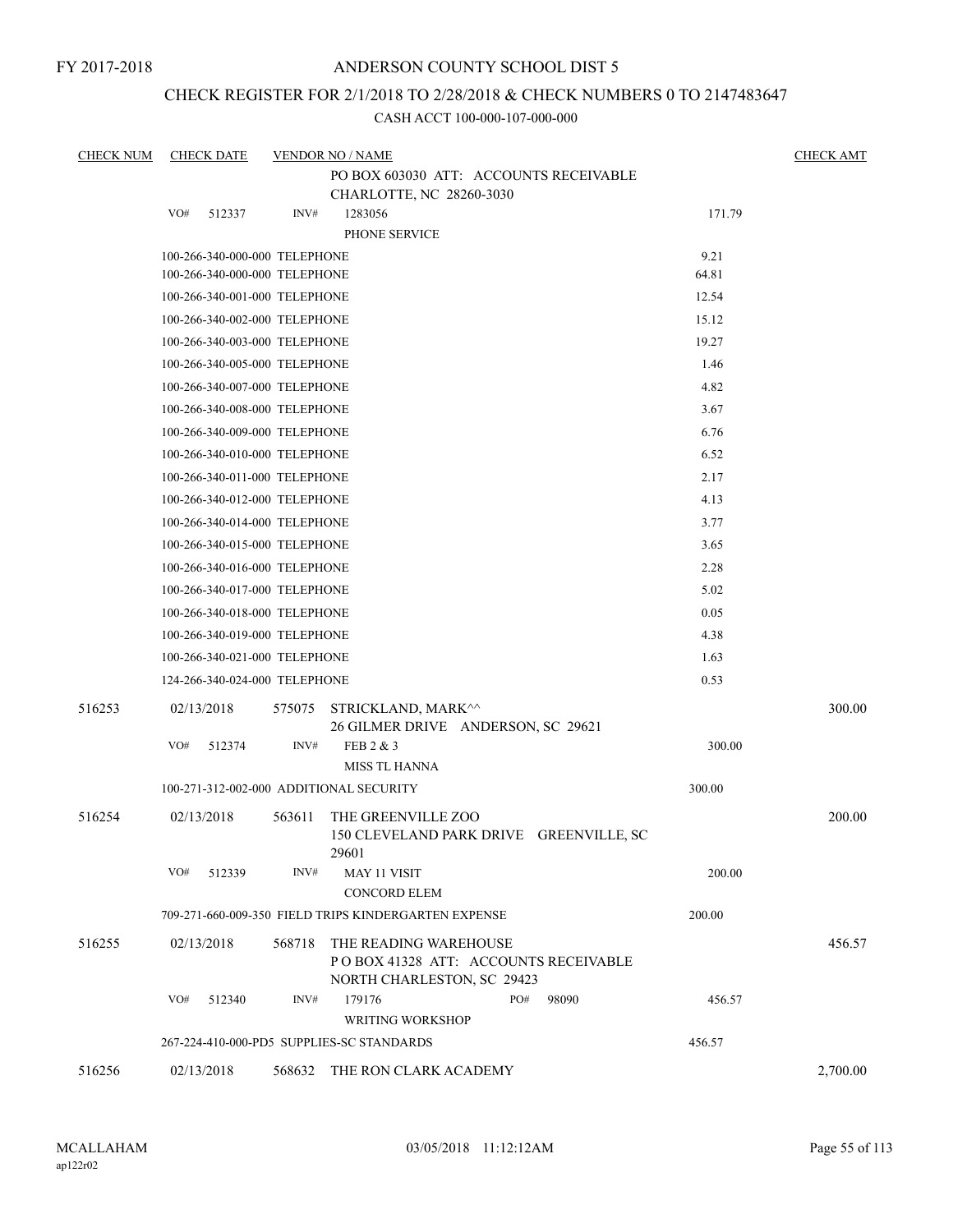## CHECK REGISTER FOR 2/1/2018 TO 2/28/2018 & CHECK NUMBERS 0 TO 2147483647

| <b>CHECK NUM</b> | <b>CHECK DATE</b> |                                 | <b>CHECK AMT</b> |                                                            |     |       |          |          |
|------------------|-------------------|---------------------------------|------------------|------------------------------------------------------------|-----|-------|----------|----------|
|                  |                   |                                 |                  | 228 MARGARET STREET ATT: REGISTRATION<br>ATLANTA, GA 30315 |     |       |          |          |
|                  | VO#               | 512341                          | INV#             | PO 98146<br><b>6 REGISTRATIONS</b>                         | PO# | 98146 | 2,700.00 |          |
|                  |                   |                                 |                  | 201-224-333-010-000 TRIPS & CONFERENCES                    |     |       | 2,700.00 |          |
| 516257           |                   | 02/13/2018                      | 504898           | TIDMORE FLAGS<br>PO BOX 1555 ABERDEEN, SC 57402-1555       |     |       |          | 335.80   |
|                  | VO#               | 512338                          | INV#             | <b>ORDER 9420</b><br><b>SOUTH FANT</b>                     |     |       | 335.80   |          |
|                  |                   | 100-254-410-015-000 SUPPLIES    |                  |                                                            |     |       | 335.80   |          |
| 516258           |                   | 02/13/2018                      |                  | 572513 UNITED LASER<br>P.O. BOX 6889 FLORENCE, SC 29501    |     |       |          | 418.37   |
|                  | VO#               | 512342                          | INV#             | 155181<br><b>DRUM KIT</b>                                  |     |       | 163.71   |          |
|                  |                   | 124-114-410-024-000 SUPPLIES    |                  |                                                            |     |       | 163.71   |          |
|                  | VO#               | 512396                          | INV#             | 155284<br><b>TONER</b>                                     |     |       | 254.66   |          |
|                  |                   | 100-114-410-003-000 SUPPLIES    |                  |                                                            |     |       | 254.66   |          |
| 516259           |                   | 02/13/2018                      | 519401           | <b>VERIZON</b><br>POBOX 660108 DALLAS, TX 75266-0652       |     |       |          | 5,878.64 |
|                  | VO#               | 512253                          | INV#             | 9800541510<br>PHONE SERVICE                                |     |       | 5,878.64 |          |
|                  |                   | 100-266-340-000-000 TELEPHONE   |                  |                                                            |     |       | 4,287.09 |          |
|                  |                   | 100-266-340-001-000 TELEPHONE   |                  |                                                            |     |       | 118.04   |          |
|                  |                   | 100-266-340-002-000 TELEPHONE   |                  |                                                            |     |       | 248.64   |          |
|                  |                   | 100-266-340-003-000 TELEPHONE   |                  |                                                            |     |       | 253.76   |          |
|                  |                   | 100-266-340-006-000 TELEPHONE   |                  |                                                            |     |       | 70.75    |          |
|                  |                   | 100-266-340-007-000 TELEPHONE   |                  |                                                            |     |       | 66.65    |          |
|                  |                   | 100-266-340-008-000 TELEPHONE   |                  |                                                            |     |       | 66.65    |          |
|                  |                   | 100-266-340-009-000 TELEPHONE   |                  |                                                            |     |       | 66.65    |          |
|                  |                   | 100-266-340-010-000 TELEPHONE   |                  |                                                            |     |       | 13.32    |          |
|                  |                   | 100-266-340-012-000 TELEPHONE   |                  |                                                            |     |       | 13.32    |          |
|                  |                   | 100-266-340-013-000 TELEPHONE   |                  |                                                            |     |       | 13.32    |          |
|                  |                   | 100-266-340-014-000 TELEPHONE   |                  |                                                            |     |       | 66.65    |          |
|                  |                   | 100-266-340-015-000 TELEPHONE   |                  |                                                            |     |       | 79.97    |          |
|                  |                   | 100-266-340-016-000 TELEPHONE   |                  |                                                            |     |       | 53.33    |          |
|                  |                   | 100-266-340-017-000 TELEPHONE   |                  |                                                            |     |       | 76.65    |          |
|                  |                   | 100-266-340-018-000 TELEPHONE   |                  |                                                            |     |       | 13.32    |          |
|                  |                   | 100-266-340-019-000 TELEPHONE   |                  |                                                            |     |       | 13.32    |          |
|                  |                   | 100-266-340-020-000 TELEPHONE   |                  |                                                            |     |       | 17.42    |          |
|                  |                   | 283-126-321-000-000 CELL PHONES |                  |                                                            |     |       | 88.40    |          |
|                  |                   | 338-221-340-000-EAR TELEPHONE   |                  |                                                            |     |       | 38.07    |          |
|                  |                   | 600-256-340-000-000 TELEPHONE   |                  |                                                            |     |       | 159.99   |          |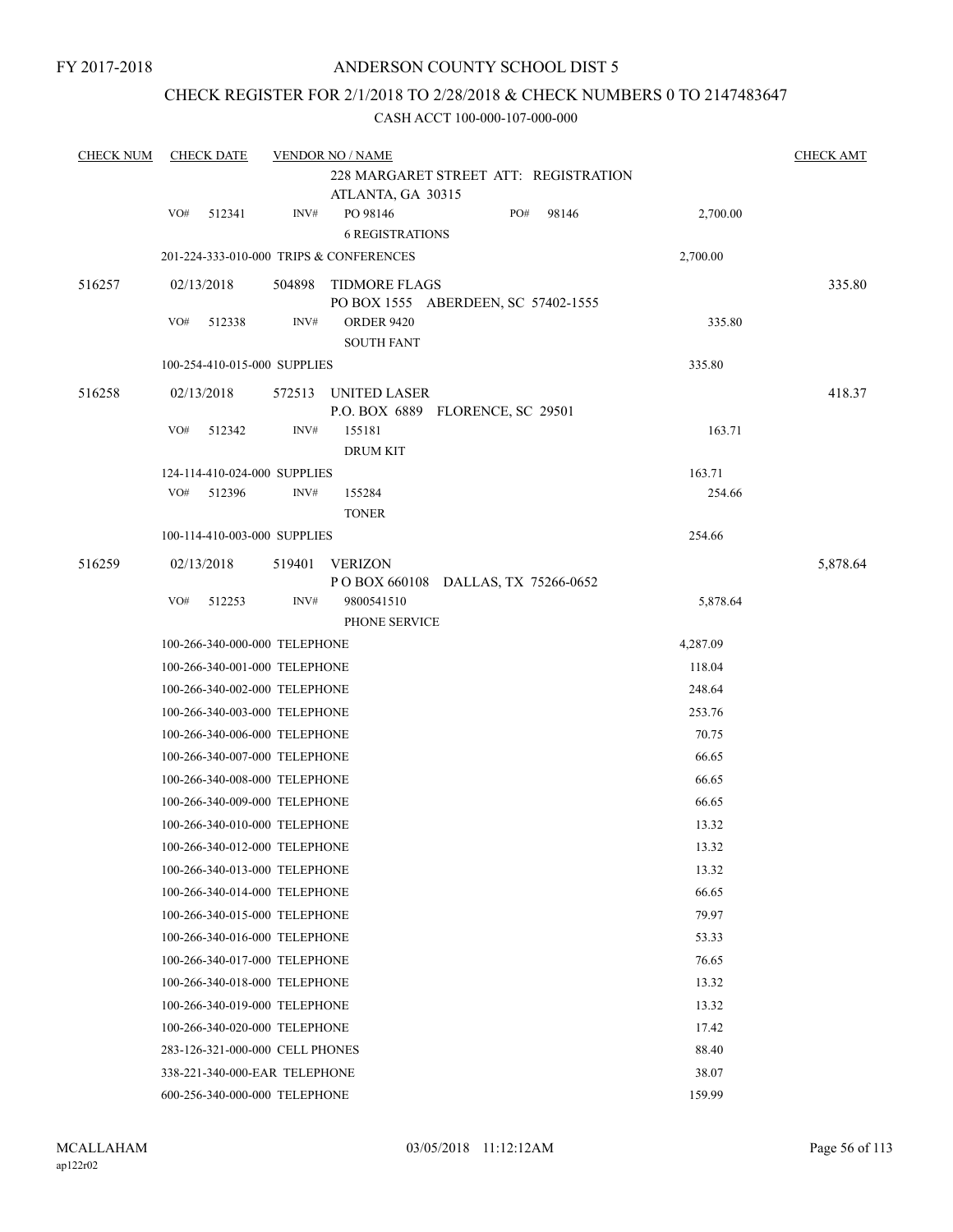## ANDERSON COUNTY SCHOOL DIST 5

## CHECK REGISTER FOR 2/1/2018 TO 2/28/2018 & CHECK NUMBERS 0 TO 2147483647

| CHECK NUM CHECK DATE |               |                              | <b>VENDOR NO / NAME</b><br>900-188-340-000-006 HOMELESS TELEPHONE                                 | 53.33     | <b>CHECK AMT</b> |
|----------------------|---------------|------------------------------|---------------------------------------------------------------------------------------------------|-----------|------------------|
| 516260               | 02/13/2018    |                              | 573929 VEX ROBOTICS, INC<br>1519 INTERSTATE 30 W GREENVILLE, TX 75402                             |           | 609.88           |
|                      | VO#<br>512370 | INV#                         | PO#<br>97908<br>256392<br><b>SUPPLIES</b>                                                         | 609.88    |                  |
|                      |               |                              | 207-115-410-000-006 SUPPLIES- IMPROVE PRGS                                                        | 609.88    |                  |
| $* 516263$           | 02/13/2018    |                              | 531000 WESTSIDE HIGH SCHOOL<br>806 PEARMAN DAIRY ROAD ANDERSON, SC<br>29625                       |           | 17,363.22        |
|                      | VO#<br>512344 | INV#                         | <b>EXPENSES</b><br><b>REIMBURSEMENT</b>                                                           | 16,254.97 |                  |
|                      |               | 100-271-410-003-000 SUPPLIES |                                                                                                   | 16,254.97 |                  |
|                      | VO#<br>512345 | INV#                         | CK 24158<br>REIMBURSEMENT                                                                         | 1,108.25  |                  |
|                      |               | 100-271-410-003-000 SUPPLIES |                                                                                                   | 1,108.25  |                  |
| 516264               | 02/13/2018    |                              | 531000 WESTSIDE HIGH SCHOOL<br>806 PEARMAN DAIRY ROAD ANDERSON, SC<br>29625                       |           | 560.00           |
|                      | VO#<br>512378 | INV#                         | <b>GIRLS B-BALL</b><br><b>SCHOLARSHIP FUND</b>                                                    | 560.00    |                  |
|                      |               |                              | 706-271-660-006-752 BASKETBALL GIRLS EXPENSE                                                      | 560.00    |                  |
| 516265               | 02/13/2018    |                              | 572897 WILLIAMS, ERIC.A.^^<br>#1 RIDGESIDE COURT GREENVILLE, SC 29617                             |           | 112.20           |
|                      | VO#<br>512270 | INV#                         | <b>JAN 30</b><br><b>OFFICIAL</b>                                                                  | 112.20    |                  |
|                      |               |                              | 100-271-312-003-000 ADDITIONAL SECURITY                                                           | 112.20    |                  |
| $* 516267$           | 02/16/2018    |                              | 573497 ALL CLEAR PLUMBING<br>101 GREEN LAKE ROAD GREENVILLE, SC 29607                             |           | 262.10           |
|                      | VO#<br>512493 | INV#                         | 13567<br><b>ROBERT ANDERSON</b>                                                                   | 262.10    |                  |
|                      |               |                              | 100-254-323-006-400 CONTR SERV-HVAC/ELECT/PLUMBING                                                | 262.10    |                  |
| $* 516270$           | 02/16/2018    |                              | 570950 ANDERSON COUNTY SHERIFF'S OFFICE<br>ATTN: RICHARD BRYSON PO BOX 5497<br>ANDERSON, SC 29623 |           | 1,391.25         |
|                      | VO#<br>512629 | INV#                         | <b>JAN 26-FEB 7</b><br><b>SECURITY</b>                                                            | 1,391.25  |                  |
|                      |               |                              | 100-233-312-000-SRO DISTRICT OFFICE SECURITY                                                      | 70.00     |                  |
|                      |               |                              | 100-271-312-002-000 ADDITIONAL SECURITY                                                           | 131.25    |                  |
|                      |               |                              | 100-271-312-003-000 ADDITIONAL SECURITY                                                           | 927.50    |                  |
|                      |               |                              | 706-271-660-006-753 BASKETBALL GATE EXPENSE                                                       | 122.50    |                  |
|                      |               |                              | 720-271-660-020-753 BASKETBALL GATE EXPENSE                                                       | 140.00    |                  |
| 516271               | 02/16/2018    | 569488                       | ANDERSON SCREEN PRINT<br>412 WILLIAMSTON ROAD ATT: ACCOUNTS<br>RECEIVABLE ANDERSON, SC 29621      |           | 160.18           |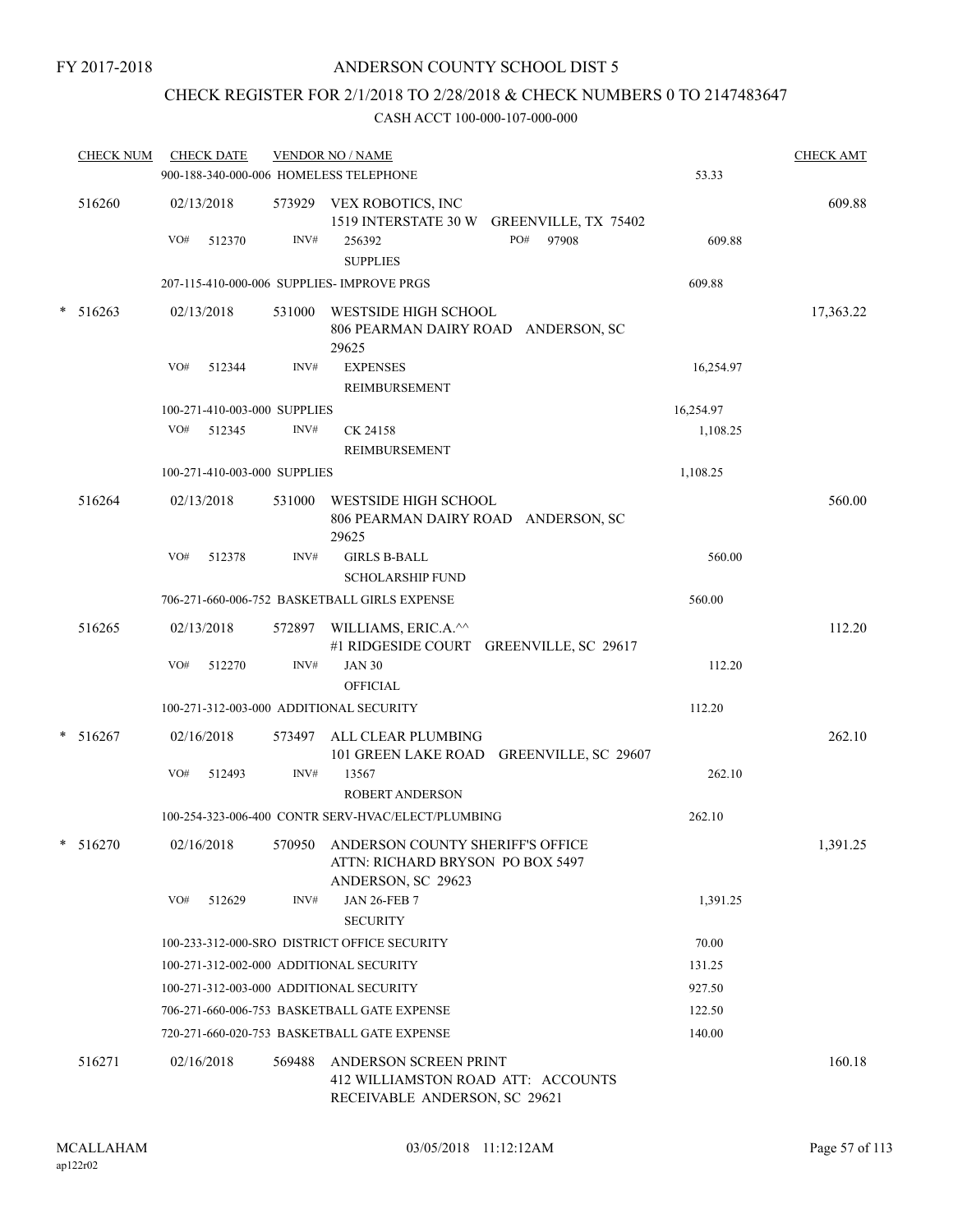# CHECK REGISTER FOR 2/1/2018 TO 2/28/2018 & CHECK NUMBERS 0 TO 2147483647

| <b>CHECK NUM</b> | <b>CHECK DATE</b>                                                                                                                                                           |        | <b>VENDOR NO / NAME</b>                       |                                                                                                           |       |                                             | <b>CHECK AMT</b> |
|------------------|-----------------------------------------------------------------------------------------------------------------------------------------------------------------------------|--------|-----------------------------------------------|-----------------------------------------------------------------------------------------------------------|-------|---------------------------------------------|------------------|
|                  | VO#<br>512549                                                                                                                                                               | INV#   | 2782<br><b>SIGNS</b>                          | PO#                                                                                                       | 98151 | 160.18                                      |                  |
|                  | 100-255-410-000-000 SUPPLIES                                                                                                                                                |        |                                               |                                                                                                           |       | 160.18                                      |                  |
| * 516273         | 02/16/2018                                                                                                                                                                  | 126675 | ATTAWAY INC<br>ANDERSON, SC 29622             | POBOX 302 ATT: ACCOUNTS RECEIVABLE                                                                        |       |                                             | 635.58           |
|                  | VO#<br>512550                                                                                                                                                               | INV#   | 212485<br><b>SUPPLIES</b>                     | PO#                                                                                                       | 98024 | 635.58                                      |                  |
|                  |                                                                                                                                                                             |        | 100-000-170-000-000 WAREHOUSE INVENTORY       |                                                                                                           |       | 635.58                                      |                  |
| 516274           | 02/16/2018                                                                                                                                                                  | 573581 |                                               | ATTRACTIONS DINING & VALUE GUIDE<br>CJ BRYANT - CBC FUNDRAISING LLC 211<br>WHITTLIN WAY TAYLORS, SC 29687 |       |                                             | 270.00           |
|                  | VO#<br>512551                                                                                                                                                               | INV#   | <b>BETA CLUB</b><br><b>CHARTER SCHOOL</b>     |                                                                                                           |       | 270.00                                      |                  |
|                  |                                                                                                                                                                             |        | 724-271-660-024-460 MISC FUNDRAISER EXPENSE   |                                                                                                           |       | 270.00                                      |                  |
| 516275           | 02/16/2018                                                                                                                                                                  |        | 565647 BARCO PRODUCTS COMPANY                 | 24 N. WASHINGTON AVE ATT: ACCOUNTS<br>RECEIVABLE BATAVIA, IL 60510-2614                                   |       |                                             | 1,149.41         |
|                  | VO#<br>512496                                                                                                                                                               | INV#   | 68919<br><b>SUPPLIES</b>                      |                                                                                                           |       | 1,149.41                                    |                  |
|                  |                                                                                                                                                                             |        | 100-254-410-013-001 SUPPLIES - MAINTENANCE    |                                                                                                           |       | 1,149.41                                    |                  |
| 516276           | 02/16/2018                                                                                                                                                                  |        |                                               | 575063 BAYADA HOME HEALTH CARE, INC.<br>PO BOX 536446 PITTSBURGH, PA 15253-5906                           |       |                                             | 752.50           |
|                  | VO#<br>512552                                                                                                                                                               | INV#   | 13213893<br><b>SERVICES</b>                   | PO#                                                                                                       | 98130 | 752.50                                      |                  |
|                  | 283-126-312-000-000 CONTRACTED SERVICES                                                                                                                                     |        |                                               |                                                                                                           |       | 752.50                                      |                  |
| 516277           | 02/16/2018                                                                                                                                                                  | 567141 | BOOKS-A-MILLION, INC<br>BIRMINGHAM, AL 35219  | POBOX 19768 ATT: ACCOUNTS RECEIVABLE                                                                      |       |                                             | 1,043.85         |
|                  | VO#<br>512554                                                                                                                                                               | INV#   | PO 98099<br>CUST# 3171404                     | PO#                                                                                                       | 98099 | 1,043.85                                    |                  |
|                  | 311-224-333-000-0GT GT PROF DEV<br>311-224-333-000-0GT GT PROF DEV<br>311-224-333-000-0GT GT PROF DEV<br>311-224-333-000-0GT GT PROF DEV<br>311-224-333-000-0GT GT PROF DEV |        |                                               |                                                                                                           |       | 65.98<br>5.24<br>475.16<br>374.64<br>122.83 |                  |
| 516278           | 02/16/2018                                                                                                                                                                  | 567945 | BURNETT ATHLETICS INC<br>CAMPOBELLO, SC 29322 | 7095 HIGHWAY 11 ATTN: ACCTS RECEIVABLE                                                                    |       |                                             | 1,444.50         |
|                  | VO#<br>512497                                                                                                                                                               | INV#   | 81870<br><b>SUPPLIES</b>                      |                                                                                                           |       | 1,444.50                                    |                  |
|                  |                                                                                                                                                                             |        | 100-254-410-002-001 SUPPLIES - MAINTENANCE    |                                                                                                           |       | 722.25                                      |                  |
|                  |                                                                                                                                                                             |        | 100-254-410-003-001 SUPPLIES - MAINTENANCE    |                                                                                                           |       | 722.25                                      |                  |
| 516279           | 02/16/2018                                                                                                                                                                  |        |                                               | 156900 CAROLINA PRODUCE COMPANY                                                                           |       |                                             | 2,637.75         |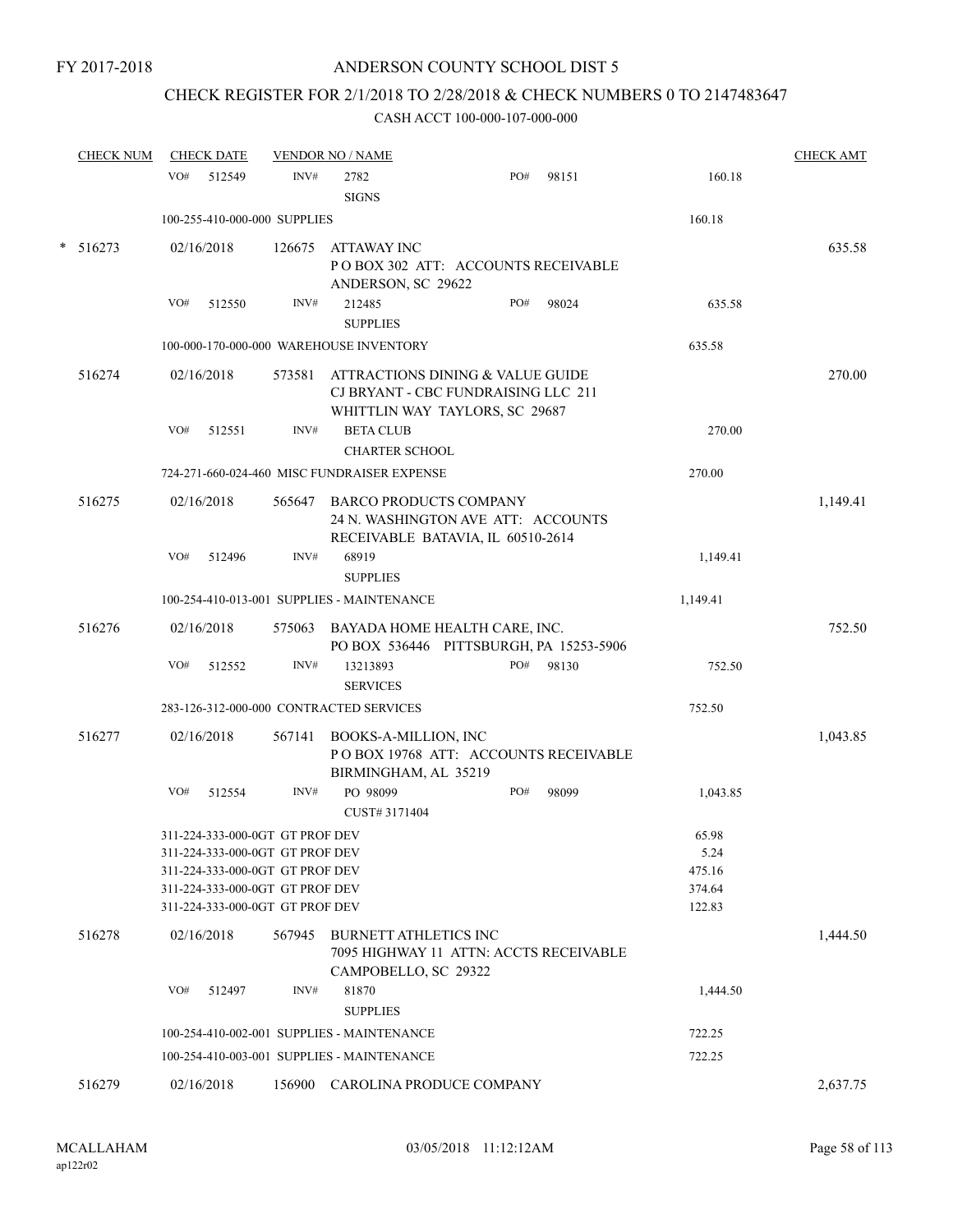## ANDERSON COUNTY SCHOOL DIST 5

## CHECK REGISTER FOR 2/1/2018 TO 2/28/2018 & CHECK NUMBERS 0 TO 2147483647

| <b>CHECK NUM</b> |     | <b>CHECK DATE</b>              |        | <b>VENDOR NO / NAME</b>                                                                              |          | <b>CHECK AMT</b> |
|------------------|-----|--------------------------------|--------|------------------------------------------------------------------------------------------------------|----------|------------------|
|                  |     |                                |        | POBOX 3849 ATT: ACCOUNTS RECEIVABLE                                                                  |          |                  |
|                  |     |                                |        | ANDERSON, SC 29622                                                                                   |          |                  |
|                  | VO# | 512555                         | INV#   | 47052 FFV                                                                                            | 1,533.50 |                  |
|                  |     |                                |        | <b>NEVITT FOREST</b>                                                                                 |          |                  |
|                  |     | 600-256-460-012-FFV FOOD-FFVP  |        |                                                                                                      | 1,533.50 |                  |
|                  | VO# | 512556                         | INV#   | 47047 FFV                                                                                            | 774.25   |                  |
|                  |     |                                |        | <b>HOMELAND PARK</b>                                                                                 |          |                  |
|                  |     | 600-256-460-011-FFV FOOD- FFVP |        |                                                                                                      | 774.25   |                  |
|                  | VO# | 512557                         | INV#   | 751634                                                                                               | 78.00    |                  |
|                  |     |                                |        | <b>ROBERT ANDERSON</b>                                                                               |          |                  |
|                  |     | 600-256-460-006-000 FOOD       |        |                                                                                                      | 78.00    |                  |
|                  | VO# | 512558                         | INV#   | 751397                                                                                               | 252.00   |                  |
|                  |     |                                |        | <b>HOMELAND PARK</b>                                                                                 |          |                  |
|                  |     | 600-256-460-011-000 FOOD       |        |                                                                                                      | 252.00   |                  |
| 516280           |     | 02/16/2018                     | 567691 | CARSON'S NUT-BOLT & TOOL CO, INC                                                                     |          | 192.87           |
|                  |     |                                |        | P.O. BOX 3629 ATT: ACCOUNTS RECEIVABLE<br>GREENVILLE, SC 29608                                       |          |                  |
|                  | VO# | 512498                         | INV#   | 3727378                                                                                              | 107.27   |                  |
|                  |     |                                |        | <b>SUPPLIES</b>                                                                                      |          |                  |
|                  |     |                                |        | 100-254-410-000-001 MAINT. SUPPLIES-STRUCTURES                                                       | 107.27   |                  |
|                  | VO# | 512499                         | INV#   | 372190                                                                                               | 85.60    |                  |
|                  |     |                                |        | <b>SUPPLIES</b>                                                                                      |          |                  |
|                  |     |                                |        | 100-254-410-002-001 SUPPLIES - MAINTENANCE                                                           | 85.60    |                  |
| 516281           |     | 02/16/2018                     | 167800 | CHICK-FIL-A<br>3725 CLEMSON BOULEVARD ATT: ACCOUNTS                                                  |          | 491.59           |
|                  |     |                                |        | RECEIVABLE ANDERSON, SC 29625                                                                        |          |                  |
|                  | VO# | 512553                         | INV#   | 5950685                                                                                              | 491.59   |                  |
|                  |     |                                |        | <b>MCLEES FEB 28</b>                                                                                 |          |                  |
|                  |     |                                |        | 708-271-660-008-355 FIELD TRIPS GRADE 5 EXPENSE                                                      | 491.59   |                  |
| 516282           |     | 02/16/2018                     | 167800 | CHICK-FIL-A<br>3725 CLEMSON BOULEVARD ATT: ACCOUNTS<br>RECEIVABLE ANDERSON, SC 29625                 |          | 226.01           |
|                  | VO# | 512630                         | INV#   | 5962759                                                                                              | 226.01   |                  |
|                  |     |                                |        | FOR FEB 19TH                                                                                         |          |                  |
|                  |     |                                |        | 100-213-410-000-000 SUPPLIES AND MATERIALS                                                           | 226.01   |                  |
| 516283           |     | 02/16/2018                     |        | 170630 CINTAS CORPORATION #216<br>POBOX 630803 ATT: ACCOUNTS RECEIVABLE<br>CINCINNATI, OH 45263-0803 |          | 2,243.76         |
|                  | VO# | 512559                         | INV#   | ACCT #01697<br>PO#<br>97232                                                                          | 2,243.76 |                  |
|                  |     |                                |        | <b>JAN SERVICES</b>                                                                                  |          |                  |
|                  |     |                                |        | 100-254-323-001-110 CUSTODIAL SERVICES                                                               | 135.24   |                  |
|                  |     |                                |        | 100-254-323-002-110 CUSTODIAL SERVICES                                                               | 198.60   |                  |
|                  |     |                                |        | 100-254-323-003-110 CUSTODIAL SERVICES                                                               | 201.21   |                  |
|                  |     |                                |        |                                                                                                      |          |                  |
|                  |     |                                |        | 100-254-323-005-110 CUSTODIAL SERVICES                                                               | 147.06   |                  |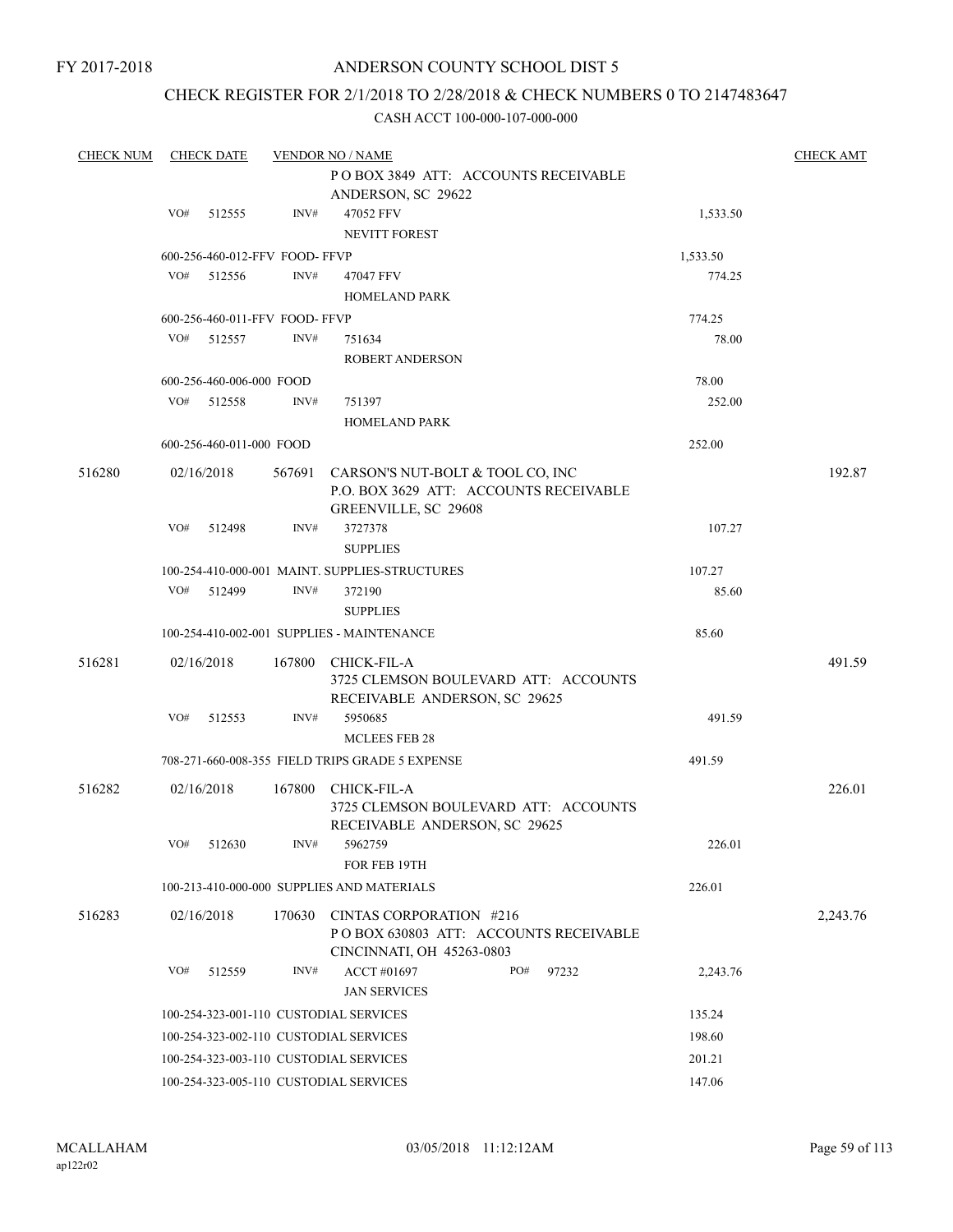## CHECK REGISTER FOR 2/1/2018 TO 2/28/2018 & CHECK NUMBERS 0 TO 2147483647

| <b>CHECK NUM</b> | <b>CHECK DATE</b>                       |        | <b>VENDOR NO / NAME</b>                                                     |        | <b>CHECK AMT</b> |
|------------------|-----------------------------------------|--------|-----------------------------------------------------------------------------|--------|------------------|
|                  | 100-254-323-006-110 CUSTODIAL SERVICES  |        |                                                                             | 150.10 |                  |
|                  | 100-254-323-007-110 CUSTODIAL SERVICES  |        |                                                                             | 63.36  |                  |
|                  | 100-254-323-008-110 CUSTODIAL SERVICES  |        |                                                                             | 147.84 |                  |
|                  | 100-254-323-009-110 CUSTODIAL SERVICES  |        |                                                                             | 109.74 |                  |
|                  | 100-254-323-010-110 CUSTODIAL SERVICES  |        |                                                                             | 65.97  |                  |
|                  | 100-254-323-011-110 CUSTODIAL SERVICES  |        |                                                                             | 42.48  |                  |
|                  | 100-254-323-012-110 CUSTODIAL SERVICES  |        |                                                                             | 42.60  |                  |
|                  | 100-254-323-013-110 CUSTODIAL SERVICES  |        |                                                                             | 98.91  |                  |
|                  | 100-254-323-014-110 CUSTODIAL SERVICES  |        |                                                                             | 94.29  |                  |
|                  | 100-254-323-015-110 CUSTODIAL SERVICES  |        |                                                                             | 74.10  |                  |
|                  | 100-254-323-016-110 CUSTODIAL SERVICES  |        |                                                                             | 49.40  |                  |
|                  | 100-254-323-017-110 CUSTODIAL SERVICES  |        |                                                                             | 190.95 |                  |
|                  | 100-254-323-018-110 CUSTODIAL SERVICES  |        |                                                                             | 54.38  |                  |
|                  | 100-254-323-019-110 CUSTODIAL SERVICES  |        |                                                                             | 107.46 |                  |
|                  | 100-254-323-020-110 CUSTODIAL SERVICES  |        |                                                                             | 109.20 |                  |
|                  | 100-254-323-021-110 CUSTODIAL SERVICES  |        |                                                                             | 113.38 |                  |
|                  | 100-254-323-023-110 CUSTODIAL SERVICES  |        |                                                                             | 47.49  |                  |
| 516284           | 02/16/2018                              |        | 570581 CITY OF ANDERSON POLICE DEPT<br>401 SOUTH MAIN ST ANDERSON, SC 29624 |        | 101.68           |
|                  | VO#<br>512634                           | INV#   | <b>MCCANTS</b><br><b>SECURITY</b>                                           | 101.68 |                  |
|                  |                                         |        | 705-271-660-005-753 BASKETBALL GATE EXPENSE                                 | 101.68 |                  |
| 516285           | 02/16/2018                              | 573381 | <b>CLASSIC PRODUCTIONS FOR STUDENTS</b>                                     |        | 816.00           |
|                  | VO#<br>512632                           | INV#   | P O BOX 24464 KNOXVILLE, TN 37933-2464<br>CH 1352<br><b>MCLEES ELEM</b>     | 816.00 |                  |
|                  |                                         |        | 708-271-660-008-350 FIELD TRIPS KINDERGARTEN EXPENSE                        | 816.00 |                  |
| 516286           | 02/16/2018                              | 174700 | <b>CLERK OF COURT</b>                                                       |        | 483.94           |
|                  |                                         |        | <b>FAMILY COURT RECORD PO BOX 8002</b><br>ANDERSON, SC 29622                |        |                  |
|                  | VO#<br>512410                           | INV#   | PAYROLL 2/15/18<br><b>DEDUCTIONS</b>                                        | 483.94 |                  |
|                  |                                         |        | 100-000-435-000-000 WAGE GARNISH/CH SUPPORT                                 | 483.94 |                  |
| 516287           | 02/16/2018                              | 573994 | <b>CLERK OF COURT</b><br>PO DRAWER 9000<br>ORANGEBURG, SC 29116             |        | 155.61           |
|                  | VO#<br>512405                           | INV#   | PAYROLL 2/15/18<br><b>DEDUCTIONS</b>                                        | 155.61 |                  |
|                  |                                         |        | 100-000-435-000-000 WAGE GARNISH/CH SUPPORT                                 | 155.61 |                  |
| 516288           | 02/16/2018                              | 574613 | COCA-COLA BOTTLING CO CONSOLIDATED                                          |        | 387.61           |
|                  | VO#<br>512560                           | INV#   | PO BOX 603542 CHARLOTTE, NC 28260-3542<br><b>MCCANTS</b><br>ACCT 0601254195 | 387.61 |                  |
|                  | 705-271-660-005-666 CONCESSIONS EXPENSE |        |                                                                             | 387.61 |                  |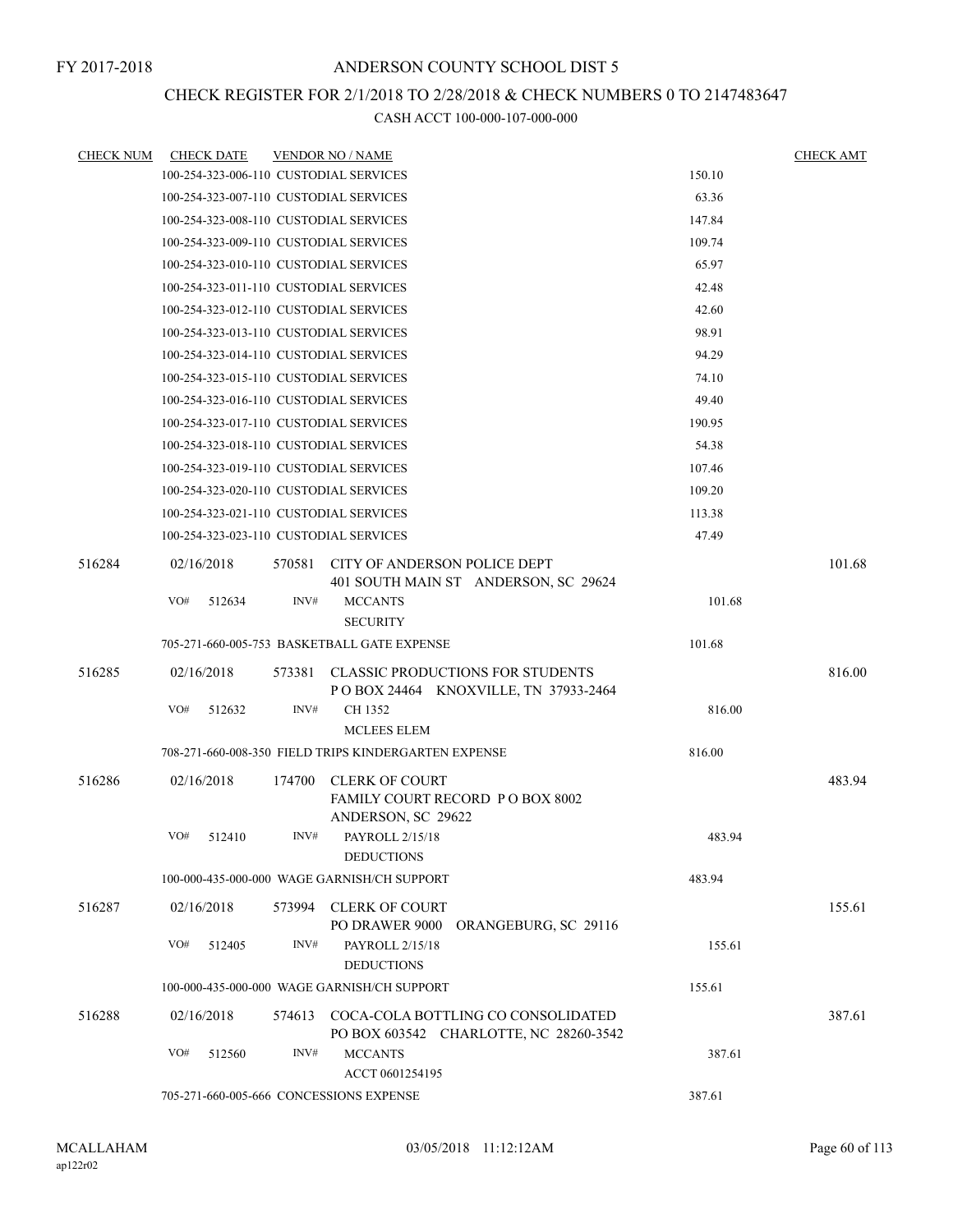## CHECK REGISTER FOR 2/1/2018 TO 2/28/2018 & CHECK NUMBERS 0 TO 2147483647

| <b>CHECK NUM</b> | <b>CHECK DATE</b> |                                   |        | <b>VENDOR NO / NAME</b>                                                                               |          | <b>CHECK AMT</b> |
|------------------|-------------------|-----------------------------------|--------|-------------------------------------------------------------------------------------------------------|----------|------------------|
| 516289           | 02/16/2018        |                                   |        | 177375 COLLEGE OF CHARLESTON<br>TREASURER'S OFFICE OSSC EXPO 66 GEORGE<br>STREET CHARLESTON, SC 29424 |          | 200.00           |
|                  | $VO#$ 512561      |                                   | INV#   | M. MAHAFFEY<br><b>OSSC EXPO</b>                                                                       | 200.00   |                  |
|                  |                   |                                   |        | 267-264-333-000-RR3 TRIPS-RECRUITE HQ TEACHERS                                                        | 200.00   |                  |
| 516290           | 02/16/2018        |                                   |        | 187300 CRESCENT SUPPLY CO, INC                                                                        |          | 364.32           |
|                  |                   |                                   |        | POBOX 8798 ATT: ACCOUNTS RECEIVABLE<br>GREENVILLE, SC 29604                                           |          |                  |
|                  | VO#               | 512500                            | INV#   | 398964                                                                                                | 10.70    |                  |
|                  |                   |                                   |        | <b>SUPPLIES</b>                                                                                       |          |                  |
|                  |                   | 100-254-410-000-400 HVAC SUPPLIES |        |                                                                                                       | 10.70    |                  |
|                  | VO#               | 512501                            | INV#   | 399041<br><b>SUPPLIES</b>                                                                             | 28.36    |                  |
|                  |                   |                                   |        | 100-254-410-000-001 MAINT. SUPPLIES-STRUCTURES                                                        | 28.36    |                  |
|                  | VO# 512502        |                                   | INV#   | 399038<br><b>SUPPLIES</b>                                                                             | 8.28     |                  |
|                  |                   | 100-254-410-000-400 HVAC SUPPLIES |        |                                                                                                       | 8.28     |                  |
|                  | VO# 512503        |                                   | INV#   | 399040<br><b>SUPPLIES</b>                                                                             | 28.07    |                  |
|                  |                   | 100-254-410-000-400 HVAC SUPPLIES |        |                                                                                                       | 28.07    |                  |
|                  |                   | VO# 512504                        | INV#   | 399042<br><b>SUPPLIES</b>                                                                             | 53.23    |                  |
|                  |                   |                                   |        | 100-254-410-001-400 HVAC/ELECTRICAL/PLUMBING                                                          | 53.23    |                  |
|                  | VO# 512505        |                                   | INV#   | 399039<br><b>SUPPLIES</b>                                                                             | 55.64    |                  |
|                  |                   |                                   |        | 100-254-410-001-400 HVAC/ELECTRICAL/PLUMBING                                                          | 55.64    |                  |
|                  | VO#               | 512506                            | INV#   | 398965<br><b>SUPPLIES</b>                                                                             | 60.20    |                  |
|                  |                   |                                   |        | 100-254-410-003-400 HVAC/ELECTRICAL/PLUMBING                                                          | 60.20    |                  |
|                  | VO#               | 512507                            | INV#   | 398963<br><b>SUPPLIES</b>                                                                             | 119.84   |                  |
|                  |                   |                                   |        | 100-254-410-014-400 HVAC/ELECTRICAL/PLUMBING                                                          | 119.84   |                  |
| 516291           | 02/16/2018        |                                   | 569462 | CROSSROADS ENVIRONMENTAL, LLC<br>1258 BOILING SPRINGS ROAD SPARTANBURG, SC<br>29303                   |          | 2,470.00         |
|                  | VO#               | 512508                            | INV#   | 6611<br><b>WATER TEST</b>                                                                             | 2,470.00 |                  |
|                  |                   |                                   |        | 100-254-323-000-400 CONTRACT SRVS.-HVAC                                                               | 130.00   |                  |
|                  |                   |                                   |        | 100-254-323-001-400 CONTR SERV-HVAC/ELECT/PLUMBING                                                    | 130.00   |                  |
|                  |                   |                                   |        | 100-254-323-002-400 CONTR SERV-HVAC/ELECT/PLUMBING                                                    | 130.00   |                  |
|                  |                   |                                   |        | 100-254-323-003-400 CONTR SERV-HVAC/ELECT/PLUMBING                                                    | 130.00   |                  |
|                  |                   |                                   |        | 100-254-323-005-400 CONTR SERV-HVAC/ELECT/PLUMBING                                                    | 130.00   |                  |
|                  |                   |                                   |        | 100-254-323-006-400 CONTR SERV-HVAC/ELECT/PLUMBING                                                    | 130.00   |                  |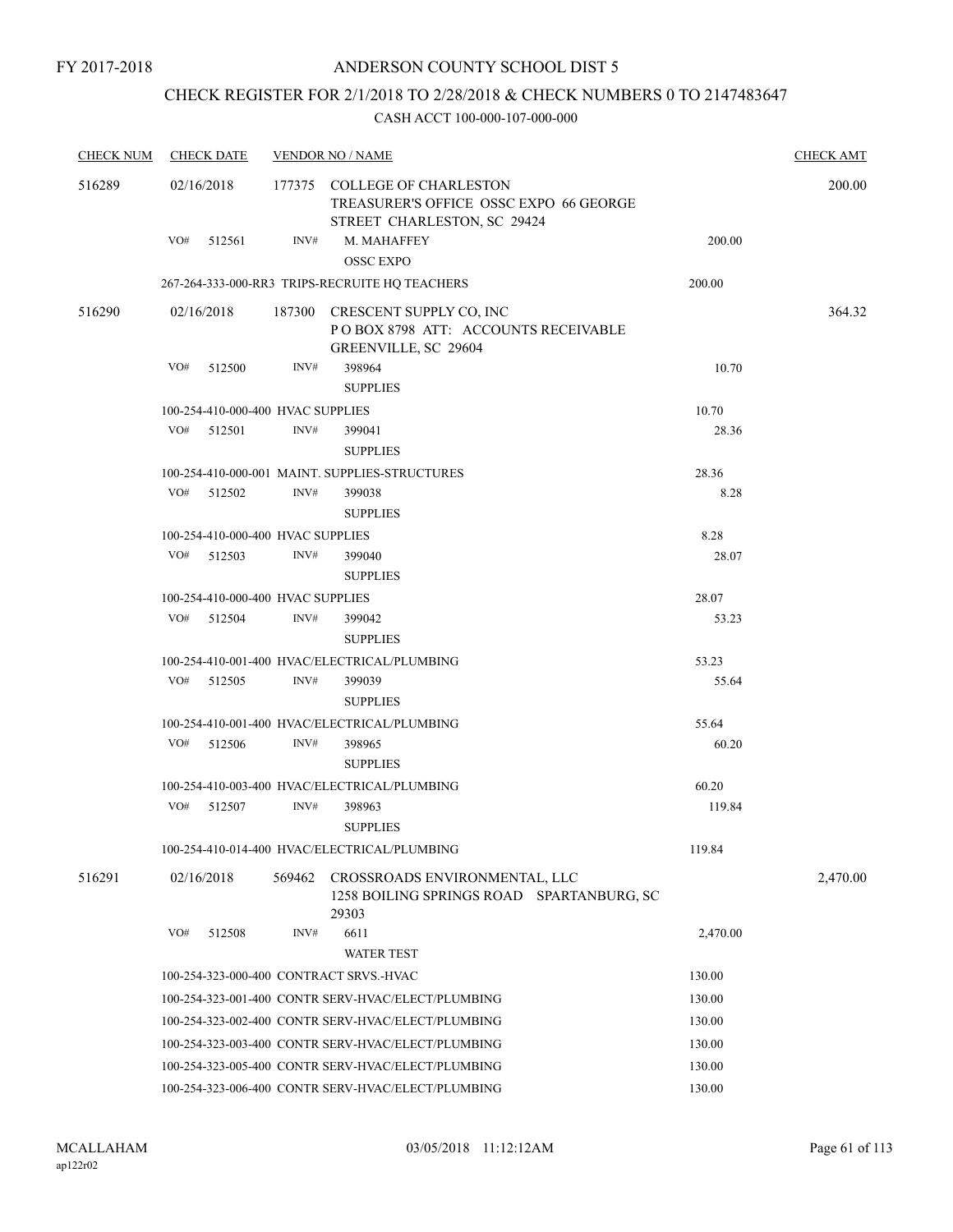## CHECK REGISTER FOR 2/1/2018 TO 2/28/2018 & CHECK NUMBERS 0 TO 2147483647

| <b>CHECK NUM</b> | <b>CHECK DATE</b>            |        | <b>VENDOR NO / NAME</b>                                                                         |     |       |           | <b>CHECK AMT</b> |
|------------------|------------------------------|--------|-------------------------------------------------------------------------------------------------|-----|-------|-----------|------------------|
|                  |                              |        | 100-254-323-007-400 CONTR SERV-HVAC/ELECT/PLUMBING                                              |     |       | 130.00    |                  |
|                  |                              |        | 100-254-323-009-400 CONTR SERV-HVAC/ELECT/PLUMBING                                              |     |       | 130.00    |                  |
|                  |                              |        | 100-254-323-010-400 CONTR SERV-HVAC/ELECT/PLUMBING                                              |     |       | 130.00    |                  |
|                  |                              |        | 100-254-323-011-400 CONTR SERV-HVAC/ELECT/PLUMBING                                              |     |       | 130.00    |                  |
|                  |                              |        | 100-254-323-012-400 CONTR SERV-HVAC/ELECT/PLUMBING                                              |     |       | 130.00    |                  |
|                  |                              |        | 100-254-323-013-400 CONTR SERV-HVAC/ELECT/PLUMBING                                              |     |       | 130.00    |                  |
|                  |                              |        | 100-254-323-014-400 CONTR SERV-HVAC/ELECT/PLUMBING                                              |     |       | 130.00    |                  |
|                  |                              |        | 100-254-323-016-400 CONTR SERV-HVAC/ELECT/PLUMBING                                              |     |       | 130.00    |                  |
|                  |                              |        | 100-254-323-017-400 CONTR SERV-HVAC/ELECT/PLUMBING                                              |     |       | 130.00    |                  |
|                  |                              |        | 100-254-323-018-400 CONTR SERV-HVAC/ELECT/PLUMBING                                              |     |       | 130.00    |                  |
|                  |                              |        | 100-254-323-019-400 CONTR SERV-HVAC/ELECT/PLUMBING                                              |     |       | 130.00    |                  |
|                  |                              |        | 100-254-323-020-400 CONTR SERV-HVAC/ELECT/PLUMBING                                              |     |       | 130.00    |                  |
|                  |                              |        | 100-254-323-021-400 CONTR SERV-HVAC/ELECT/PLUMBING                                              |     |       | 130.00    |                  |
| 516292           | 02/16/2018                   | 573406 | DAVIS, LYRIC^^<br>1005 BERN CIRCLE ANDERSON, SC 29626                                           |     |       |           | 750.00           |
|                  | VO#<br>512458                | INV#   | <b>WESTSIDE</b><br><b>VIDEO TEAM</b>                                                            |     |       | 750.00    |                  |
|                  | 100-271-112-003-000 SALARIES |        |                                                                                                 |     |       | 750.00    |                  |
| 516293           | 02/16/2018                   | 198651 | DELL MARKETING LP<br>PO BOX 534118 ATT: ACCOUNTS RECEIVABLE<br>ATLANTA, GA 30353-4118           |     |       |           | 3,638.43         |
|                  | VO#<br>512562                | INV#   | 10221395354<br><b>SUPPLIES</b>                                                                  | PO# | 98095 | 2,412.32  |                  |
|                  |                              |        | 100-266-545-000-121 TECHNOLOGY EQUIPMENT                                                        |     |       | 2,412.32  |                  |
|                  | VO#<br>512563                | INV#   | 10219980031<br><b>TONER</b>                                                                     | PO# | 98041 | 1,226.11  |                  |
|                  |                              |        | 201-223-410-000-000 SUPPLIES- ADMIN (GENERAL/PD)                                                |     |       | 1,226.11  |                  |
| $* 516295$       | 02/16/2018                   | 202950 | DISCOUNT BARK COMPANY<br>1820 PEARMAN DAIRY ROAD ATT: ACCOUNTS<br>RECEIVABLE ANDERSON, SC 29625 |     |       |           | 1,096.75         |
|                  | VO#<br>512509                | INV#   | 12948<br><b>MULCH</b>                                                                           |     |       | 1,096.75  |                  |
|                  |                              |        | 100-254-410-001-001 SUPPLIES - MAINTENANCE                                                      |     |       | 274.19    |                  |
|                  |                              |        | 100-254-410-007-001 SUPPLIES - MAINTENANCE                                                      |     |       | 274.19    |                  |
|                  |                              |        | 100-254-410-011-001 SUPPLIES - MAINTENANCE                                                      |     |       | 274.18    |                  |
|                  |                              |        | 100-254-410-019-001 SUPPLIES - MAINTENANCE                                                      |     |       | 274.19    |                  |
| 516296           | 02/16/2018                   | 211302 | <b>DUKE ENERGY</b><br>PO BOX 70516 ATT: ACCOUNTS RECEIVABLE<br>CHARLOTTE, NC 28272-0516         |     |       |           | 47,513.86        |
|                  | VO#<br>512637                | INV#   | <b>DUE 2/23</b><br><b>UTILITIES</b>                                                             |     |       | 47,513.86 |                  |
|                  |                              |        | 100-254-470-000-000 ENERGY-ELECTRICITY & WATER                                                  |     |       | 750.00    |                  |
|                  |                              |        | 100-254-470-001-000 ENERGY-ELECTRICITY & WATER                                                  |     |       | 281.80    |                  |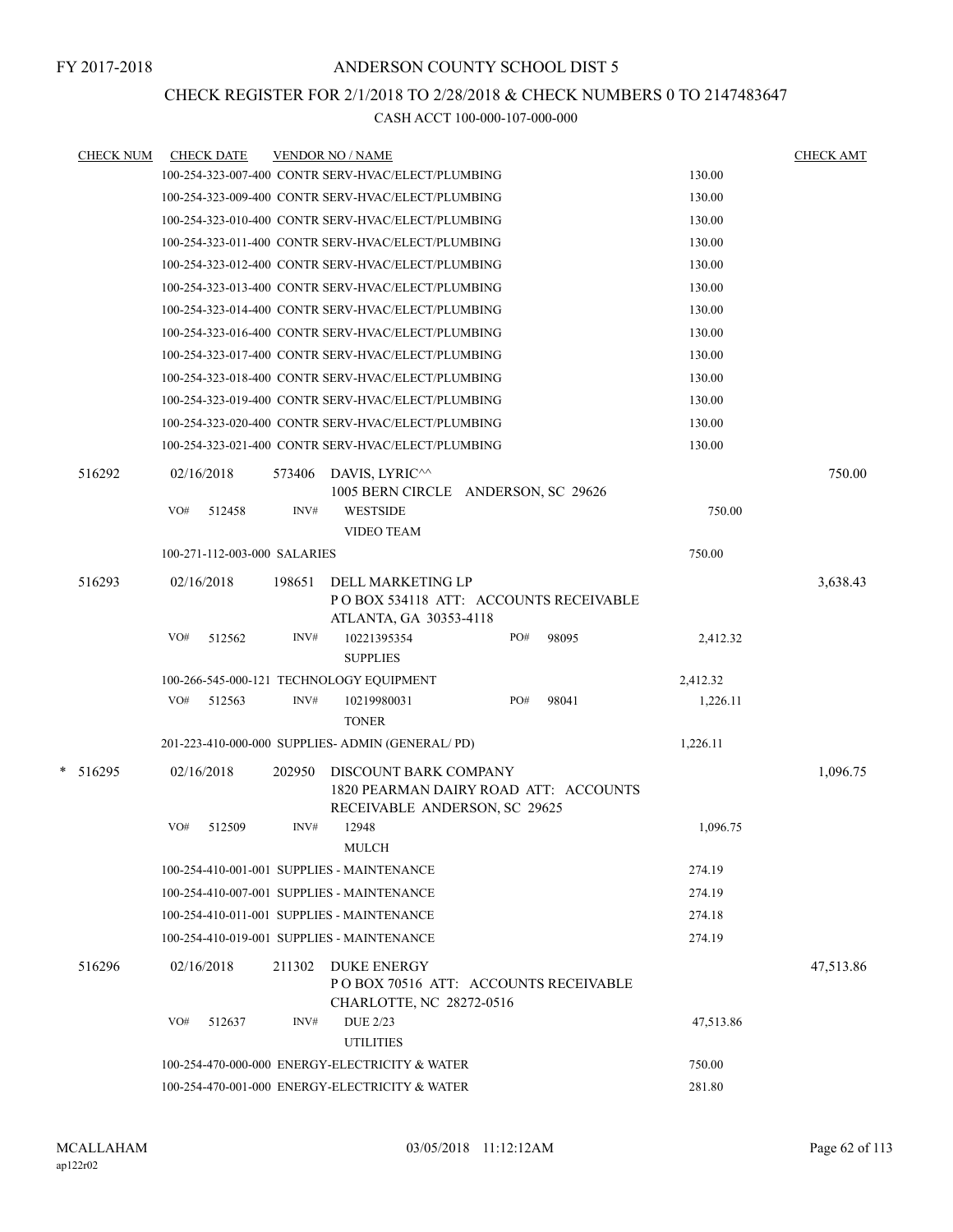## CHECK REGISTER FOR 2/1/2018 TO 2/28/2018 & CHECK NUMBERS 0 TO 2147483647

| <b>CHECK NUM</b> | <b>CHECK DATE</b>                  |             | <b>VENDOR NO / NAME</b>                                                                 |                                            |           | <b>CHECK AMT</b> |
|------------------|------------------------------------|-------------|-----------------------------------------------------------------------------------------|--------------------------------------------|-----------|------------------|
|                  |                                    |             | 100-254-470-002-000 ENERGY-ELECTRICITY & WATER                                          |                                            | 16.44     |                  |
|                  |                                    |             | 100-254-470-013-000 ENERGY-ELECTRICITY & WATER                                          |                                            | 12,230.92 |                  |
|                  |                                    |             | 100-254-470-014-000 ENERGY-ELECTRICITY & WATER                                          |                                            | 5,349.49  |                  |
|                  |                                    |             | 100-254-470-014-THR UTILITIES - THEATRE                                                 |                                            | 1,742.69  |                  |
|                  |                                    |             | 100-254-470-015-000 ENERGY-ELECTRICITY & WATER                                          |                                            | 1,972.80  |                  |
|                  |                                    |             | 100-254-470-016-000 ENERGY-ELECTRICITY & WATER                                          |                                            | 4,023.36  |                  |
|                  |                                    |             | 100-254-470-017-000 ENERGY-ELECTRICITY & WATER                                          |                                            | 8,245.81  |                  |
|                  |                                    |             | 100-254-470-020-000 ENERGY-ELECTRICITY & WATER                                          |                                            | 12,221.86 |                  |
|                  |                                    |             | 100-254-470-023-000 ENERGY-ELECTRICITY & WATER                                          |                                            | 84.78     |                  |
|                  | 600-256-470-026-000 ENERGY         |             |                                                                                         |                                            | 593.91    |                  |
| 516297           | 02/16/2018                         | 213300      | EBS, INC<br><b>615 EAST RIVER STREET ATT: ACCOUNTS</b><br>RECEIVABLE ANDERSON, SC 29624 |                                            |           | 100.52           |
|                  | VO#<br>512510                      | INV#        | 103290<br><b>SUPPLIES</b>                                                               |                                            | 7.22      |                  |
|                  |                                    |             | 100-254-410-023-001 SUPPLIES-MAINTENANCE                                                |                                            | 7.22      |                  |
|                  | VO#<br>512511                      | INV#        | 103284<br><b>SUPPLIES</b>                                                               |                                            | 93.30     |                  |
|                  |                                    |             | 100-254-410-015-001 SUPPLIES - MAINTENANCE                                              |                                            | 93.30     |                  |
| 516298           | 02/16/2018                         | 573962 ECMC | 55116-0478                                                                              | LOCKBOX 7096 P.O. BOX 16478 ST. PAUL, MN   |           | 214.43           |
|                  | VO#<br>512418                      | INV#        | PAYROLL 2/15/18<br><b>DEDUCTIONS</b>                                                    |                                            | 214.43    |                  |
|                  | 100-000-441-000-000 MISCELLANEOUS  |             |                                                                                         |                                            | 214.43    |                  |
| 516299           | 02/16/2018                         | 563495      | ELECTRIC CITY UTILITIES<br>NC 28263-3061                                                | CITY OF ANDERSON P.O. BOX 63061 CHARLOTTE, |           | 5,837.86         |
|                  | VO#<br>512635                      | INV#        | <b>DUE 2/26</b><br><b>WATER/SEWER</b>                                                   |                                            | 5,837.86  |                  |
|                  |                                    |             | 100-254-470-001-000 ENERGY-ELECTRICITY & WATER                                          |                                            | 765.52    |                  |
|                  |                                    |             | 100-254-470-005-000 ENERGY-ELECTRICITY & WATER                                          |                                            | 12.00     |                  |
|                  |                                    |             | 100-254-470-006-000 ENERGY-ELECTRICITY & WATER                                          |                                            | 2,095.44  |                  |
|                  |                                    |             | 100-254-470-015-000 ENERGY-ELECTRICITY & WATER                                          |                                            | 442.70    |                  |
|                  |                                    |             | 100-254-470-016-000 ENERGY-ELECTRICITY & WATER                                          |                                            | 858.38    |                  |
|                  |                                    |             | 100-254-470-018-000 ENERGY-ELECTRICITY & WATER                                          |                                            | 512.36    |                  |
|                  |                                    |             | 100-254-470-021-000 ENERGY-ELECTRICITY & WATER                                          |                                            | 1,151.46  |                  |
| 516300           | 02/16/2018                         | 575085      | 767 CLIFTON RD, NE ATLANTA, GA 30307                                                    | FERNBANK MUSEUM OF NATURAL HISTORY         |           | 378.78           |
|                  | VO#<br>512565                      | INV#        | 10781487<br><b>S.MERRITT MAR 14</b>                                                     |                                            | 378.78    |                  |
|                  | 701-271-660-001-859 BIOMED EXPENSE |             |                                                                                         |                                            | 378.78    |                  |
| 516301           | 02/16/2018                         |             | 237555 FORMS & SUPPLY                                                                   |                                            |           | 1,417.22         |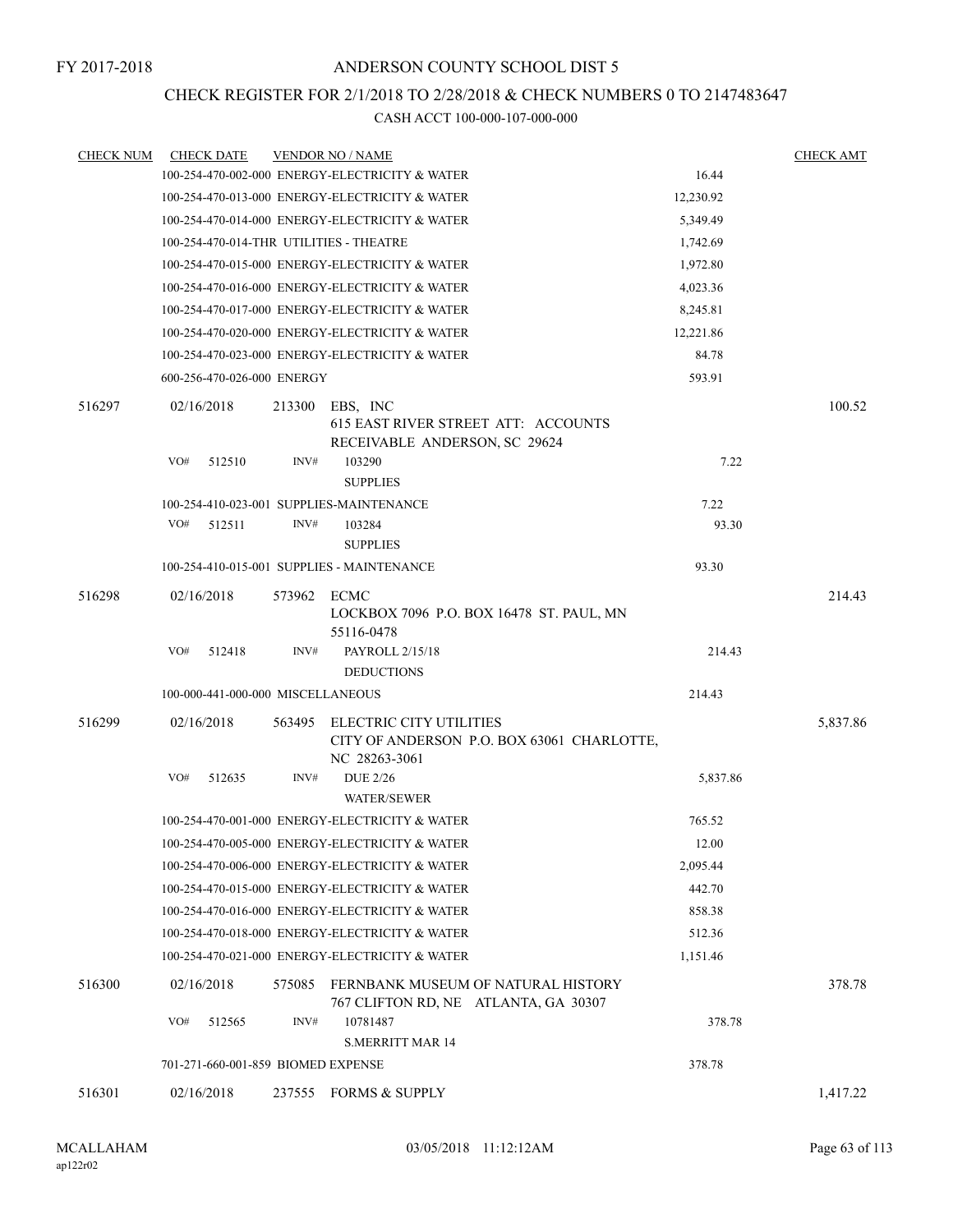## ANDERSON COUNTY SCHOOL DIST 5

## CHECK REGISTER FOR 2/1/2018 TO 2/28/2018 & CHECK NUMBERS 0 TO 2147483647

| <b>CHECK NUM</b> |     | <b>CHECK DATE</b> |                                   | <b>VENDOR NO / NAME</b>                                                                                                     |     |       |          | <b>CHECK AMT</b> |
|------------------|-----|-------------------|-----------------------------------|-----------------------------------------------------------------------------------------------------------------------------|-----|-------|----------|------------------|
|                  |     |                   |                                   | POBOX 563953 ATT: ACCOUNTS RECEIVABLE                                                                                       |     |       |          |                  |
|                  |     |                   |                                   | CHARLOTTE, NC 28256                                                                                                         |     |       |          |                  |
|                  | VO# | 512566            | INV#                              | 4464681<br><b>SUPPLIES</b>                                                                                                  | PO# | 98108 | 1,417.22 |                  |
|                  |     |                   |                                   | 100-000-170-000-000 WAREHOUSE INVENTORY                                                                                     |     |       | 1,417.22 |                  |
| 516302           |     | 02/16/2018        |                                   | 565033 FRY, DAVID^^<br>723 E. TUGALO ST. TOCCOA, GA 30577                                                                   |     |       |          | 208.00           |
|                  | VO# | 512457            | INV#                              | <b>INSTRUCTION</b><br>TLH JAZZ BAND                                                                                         |     |       | 208.00   |                  |
|                  |     |                   | 100-114-410-002-001 BAND SUPPLIES |                                                                                                                             |     |       | 208.00   |                  |
| $* 516304$       |     | 02/16/2018        |                                   | 568220 GENERAL REVENUE CORP<br>WAGE WITHOLDING UNIT PO BOX 495999<br>CINCINNATI, OH 45249-5930                              |     |       |          | 227.00           |
|                  | VO# | 512415            | INV#                              | PAYROLL 2/15/18<br><b>DEDUCTIONS</b>                                                                                        |     |       | 227.00   |                  |
|                  |     |                   | 100-000-441-000-000 MISCELLANEOUS |                                                                                                                             |     |       | 227.00   |                  |
| $* 516306$       |     | 02/16/2018        |                                   | 571892 GEORGIA AQUARIUM GROUP SALES<br>225 BAKER STREET NW ATLANTA, GA 30313                                                |     |       |          | 3,355.00         |
|                  | VO# | 512568            | INV#                              | 3553375<br><b>ROBERT ANDERSON</b>                                                                                           |     |       | 3,355.00 |                  |
|                  |     |                   |                                   | 706-271-660-006-585 FIELD TRIPS- GR. 6 EXPENSE                                                                              |     |       | 3,355.00 |                  |
| $* 516308$       |     | 02/16/2018        | 572552                            | <b>GREAT LAKES HIGHER EDUC GUARANTY CORP</b><br>ADMINISTRATIVE WAGE GARNISHMENT UNIT PO<br>BOX 83230 CHICAGO, IL 60691-0230 |     |       |          | 221.53           |
|                  | VO# | 512417            | INV#                              | PAYROLL 2/15/18<br><b>DEDUCTIONS</b>                                                                                        |     |       | 221.53   |                  |
|                  |     |                   | 100-000-441-000-000 MISCELLANEOUS |                                                                                                                             |     |       | 221.53   |                  |
| 516309           |     | 02/16/2018        | 565599                            | <b>GREENVILLE COUNTY FAMILY COURT</b><br>PO BOX 757 GREENVILLE, SC 29602                                                    |     |       |          | 182.00           |
|                  | VO# | 512406            | INV#                              | PAYROLL 2/15/18<br><b>DEDUCTIONS</b>                                                                                        |     |       | 182.00   |                  |
|                  |     |                   |                                   | 100-000-435-000-000 WAGE GARNISH/CH SUPPORT                                                                                 |     |       | 182.00   |                  |
| 516310           |     | 02/16/2018        | 566478                            | GT SYSTEMS<br>166 PARNELL BRIDGE ROAD ATT: ACCOUNTS<br>RECEIVABLE MARIETTA, SC 29661                                        |     |       |          | 150.00           |
|                  | VO# | 512570            | INV#                              | MCR303SB<br><b>MCCANTS</b>                                                                                                  |     |       | 150.00   |                  |
|                  |     |                   |                                   | 100-266-314-005-000 REPAIRS TO EQUIPMENT                                                                                    |     |       | 150.00   |                  |
| 516311           |     | 02/16/2018        | 573279                            | HERSHEY CREAMERY COMPANY<br>301 S CAMERON STREET HARRISBURG, PA<br>17101-2815                                               |     |       |          | 502.44           |
|                  | VO# | 512571            | INV#                              | 12660019<br>NORTH POINTE                                                                                                    |     |       | 111.60   |                  |
|                  |     |                   |                                   | 713-271-660-013-391 ICE CREAM SALES EXPENSE                                                                                 |     |       | 111.60   |                  |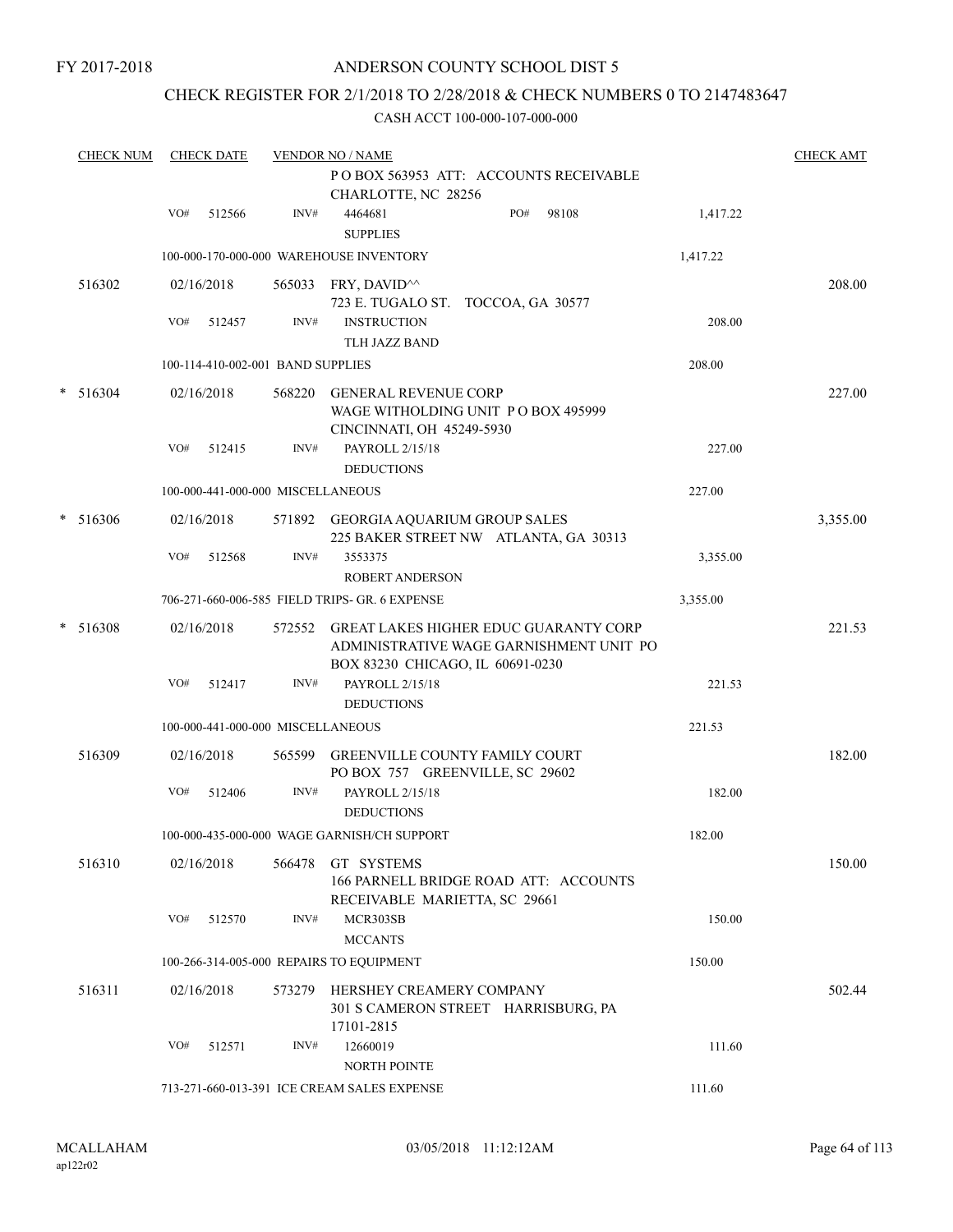## CHECK REGISTER FOR 2/1/2018 TO 2/28/2018 & CHECK NUMBERS 0 TO 2147483647

|   | <b>CHECK NUM</b> |     | <b>CHECK DATE</b>                                                  |        | <b>VENDOR NO / NAME</b>                                                                 |     |       |                 | <b>CHECK AMT</b> |
|---|------------------|-----|--------------------------------------------------------------------|--------|-----------------------------------------------------------------------------------------|-----|-------|-----------------|------------------|
|   |                  | VO# | 512572                                                             | INV#   | 12533496,1147                                                                           |     |       | 260.88          |                  |
|   |                  |     |                                                                    |        | NEVITT FOREST                                                                           |     |       |                 |                  |
|   |                  |     |                                                                    |        | 712-271-660-012-391 ICE CREAM SALES EXPENSE                                             |     |       | 126.48          |                  |
|   |                  |     |                                                                    |        | 712-271-660-012-391 ICE CREAM SALES EXPENSE                                             |     |       | 134.40          |                  |
|   |                  | VO# | 512573                                                             | INV#   | 12621437                                                                                |     |       | 129.96          |                  |
|   |                  |     |                                                                    |        | <b>VARENNES</b>                                                                         |     |       |                 |                  |
|   |                  |     |                                                                    |        | 716-271-660-016-391 ICE CREAM SALES EXPENSE                                             |     |       | 129.96          |                  |
|   | 516312           |     | 02/16/2018                                                         | 268000 | HOFFMAN & HOFFMAN, INC<br>PO BOX 896000 ATT: ACCOUNTS RECEIVABLE<br>CHARLOTTE, NC 28289 |     |       |                 | 583.24           |
|   |                  | VO# | 512512                                                             | INV#   | 433466                                                                                  |     |       | 583.24          |                  |
|   |                  |     |                                                                    |        | <b>MOTOR</b>                                                                            |     |       |                 |                  |
|   |                  |     |                                                                    |        | 100-254-410-010-400 HVAC/ELECTRICAL/PLUMBING                                            |     |       | 583.24          |                  |
|   | 516313           |     | 02/16/2018                                                         |        | 574280 HOOKS, LUCAS <sup>^^</sup><br>1108 TIGER BLVD #153 CLEMSON, SC 29631             |     |       |                 | 108.50           |
|   |                  | VO# | 512490                                                             | INV#   | FEB 8 WHS<br><b>OFFICIAL</b>                                                            |     |       | 108.50          |                  |
|   |                  |     |                                                                    |        | 100-271-312-003-000 ADDITIONAL SECURITY                                                 |     |       | 108.50          |                  |
|   | $* 516315$       |     | 02/16/2018                                                         | 282620 | <b>IONOSPHERE TOURS</b>                                                                 |     |       |                 | 1,000.00         |
|   |                  | VO# | 512574                                                             | INV#   | 307 N. MAIN STREET ANDERSON, SC 29621<br>CHARTER 6105                                   |     |       | 1,000.00        |                  |
|   |                  |     |                                                                    |        | <b>CAREER CAMPUS</b>                                                                    |     |       |                 |                  |
|   |                  |     | 701-271-660-001-859 BIOMED EXPENSE                                 |        |                                                                                         |     |       | 1,000.00        |                  |
| * | 516317           |     | 02/16/2018                                                         | 564696 | JOHNSTONE SUPPLY<br>POBOX 17466 GREENVILLE, SC 29606                                    |     |       |                 | 3,796.42         |
|   |                  | VO# | 512575                                                             | INV#   | 4002425<br><b>COMPRESSORS</b>                                                           | PO# | 98125 | 3,796.42        |                  |
|   |                  |     |                                                                    |        | 100-254-323-008-400 CONTR SERV-HVAC/ELECT/PLUMBING                                      |     |       | 3,796.42        |                  |
|   | $* 516319$       |     | 02/16/2018                                                         | 307745 | KENDALL HUNT PUBLISHING CO<br>PO BOX 1840 ATT: ACCOUNTS RECEIVABLE                      |     |       |                 | 194.63           |
|   |                  | VO# | 512577                                                             | INV#   | DUBUQUE, IA 52004-1840<br>11781137<br><b>MATERIALS</b>                                  | PO# | 98102 | 194.63          |                  |
|   |                  |     | 311-224-333-000-0GT GT PROF DEV<br>311-224-333-000-0GT GT PROF DEV |        |                                                                                         |     |       | 172.50<br>22.13 |                  |
|   | 516320           |     | 02/16/2018                                                         |        | 568473 LASER SERVICES, INC<br>POBOX 8459 ATT: ACCOUNTS RECEIVABLE                       |     |       |                 | 233.20           |
|   |                  | VO# | 512578                                                             | INV#   | SPARTANBURG, SC 29305<br>109870<br><b>FUSER</b>                                         | PO# | 98149 | 233.20          |                  |
|   |                  |     |                                                                    |        | 100-266-314-000-000 REPAIRS TO EQUIPMENT                                                |     |       | 233.20          |                  |
|   | 516321           |     | 02/16/2018                                                         |        | 573632 LEE, DAVY^^<br>1132 S. ANDOVER DRIVE WALHALLA, SC 29691                          |     |       |                 | 104.00           |
|   |                  | VO# | 512491                                                             | INV#   | FEB 8 WHS                                                                               |     |       | 104.00          |                  |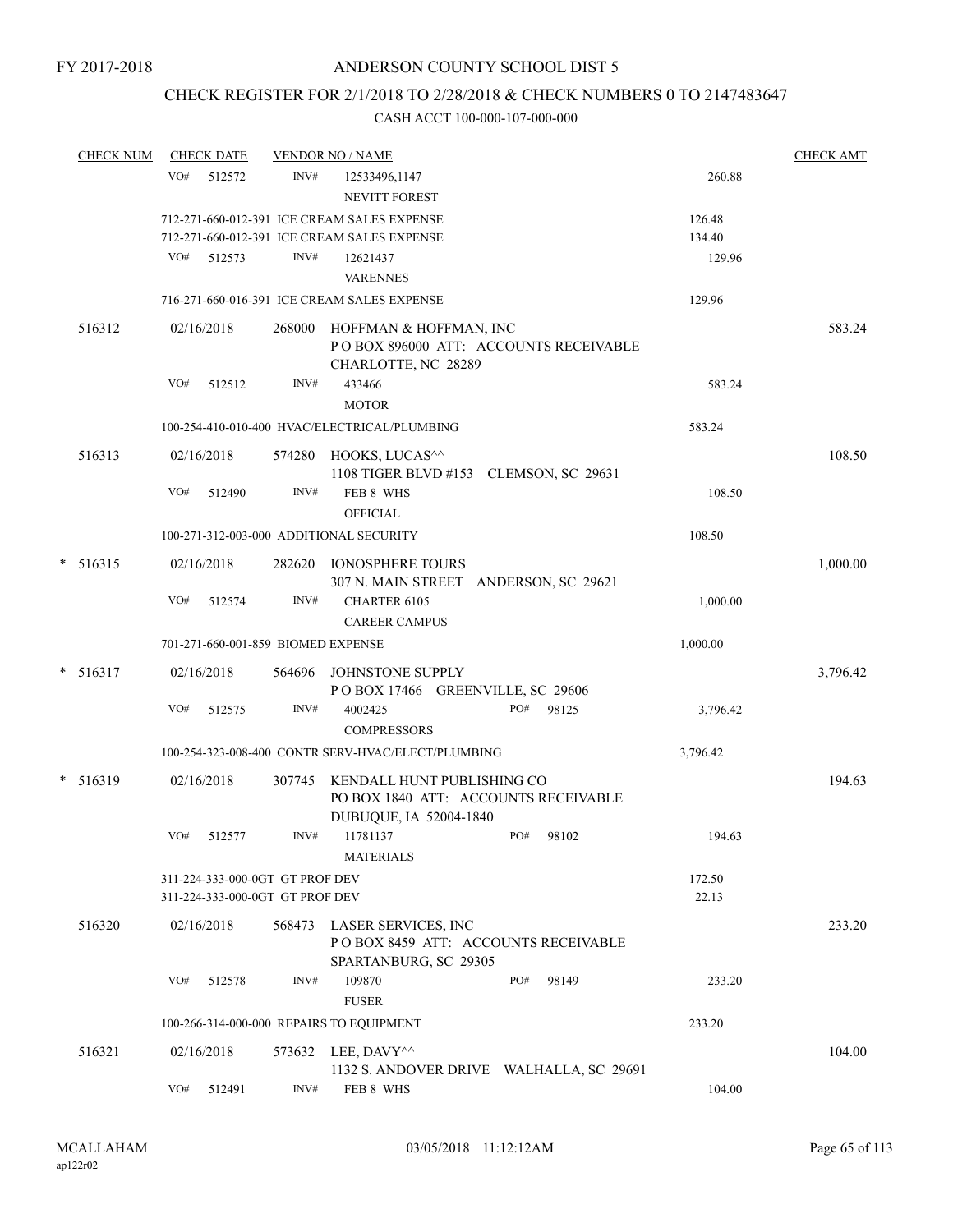## CHECK REGISTER FOR 2/1/2018 TO 2/28/2018 & CHECK NUMBERS 0 TO 2147483647

| <b>CHECK NUM</b> | <b>CHECK DATE</b>                                                            |        | <b>VENDOR NO / NAME</b>                                                                              |                         | <b>CHECK AMT</b> |
|------------------|------------------------------------------------------------------------------|--------|------------------------------------------------------------------------------------------------------|-------------------------|------------------|
|                  |                                                                              |        | <b>OFFICIAL</b>                                                                                      |                         |                  |
|                  | 100-271-312-003-000 ADDITIONAL SECURITY                                      |        |                                                                                                      | 104.00                  |                  |
| 516322           | 02/16/2018                                                                   |        | 574834 LEXINGTON COUNTY CLERK OF COURT<br>205 E. MAIN ST LEXINGTON, SC 29072                         |                         | 630.00           |
|                  | VO#<br>512404                                                                | INV#   | PAYROLL 2/15/18                                                                                      | 630.00                  |                  |
|                  |                                                                              |        | <b>DEDUCTIONS</b>                                                                                    |                         |                  |
|                  |                                                                              |        | 100-000-435-000-000 WAGE GARNISH/CH SUPPORT                                                          | 630.00                  |                  |
| 516323           | 02/16/2018                                                                   |        | 564827 MAC'S TIRE SERVICE<br>POBOX 78 ATT: ACCOUNTS RECEIVABLE<br>ANDERSON, SC 29622                 |                         | 133.27           |
|                  | VO#<br>512513                                                                | INV#   | 72037<br><b>SERVICE</b>                                                                              | 133.27                  |                  |
|                  |                                                                              |        | 100-254-412-000-001 TRUCK SERVICE - MAINTENANCE                                                      | 133.27                  |                  |
| 516324           | 02/16/2018                                                                   |        | 564723 MATRIX CONSTRUCTION CO, INC<br>POBOX 1807 ATT: ACCOUNTS RECEIVABLE<br>ANDERSON, SC 29622-1807 |                         | 289.00           |
|                  | VO#<br>512579                                                                | INV#   | APP 170004-06<br><b>TLH CAFETERIA</b>                                                                | 289.00                  |                  |
|                  | 515-253-540-002-FAN SERVING LINE TLH<br>515-253-540-002-FAN SERVING LINE TLH |        |                                                                                                      | 4,835.11<br>$-4,546.11$ |                  |
|                  |                                                                              |        |                                                                                                      |                         |                  |
| 516325           | 02/16/2018                                                                   | 569461 | METROGROUP, INC<br>50-23 TWENTY-THIRD STREET LONG ISLAND<br>CITY, NY 11101                           |                         | 2,251.66         |
|                  | VO#<br>512580                                                                | INV#   | PO#<br>541931<br>97174<br><b>HVAC</b>                                                                | 2,251.66                |                  |
|                  |                                                                              |        | 100-254-323-000-600 MAINTENANCE SERVICES                                                             | 2,251.66                |                  |
| 516326           | 02/16/2018                                                                   |        | 574388 NAPA AUTO PARTS<br>508 SOUTH MAIN ST ANDERSON, SC 29624                                       |                         | 223.03           |
|                  | VO#<br>512581                                                                | INV#   | <b>ACCT 5229</b><br><b>SUPPLIES</b>                                                                  | 223.03                  |                  |
|                  |                                                                              |        | 701-271-660-001-862 AUTO MECHANICS EXPENSE                                                           | 223.03                  |                  |
| 516327           | 02/16/2018                                                                   |        | 575077 NATALE, SUSAN^^<br>18015 CLERMONT CIRCLE SENECA, SC 29678                                     |                         | 1,200.00         |
|                  | VO#<br>512582                                                                | INV#   | FEB 20-23<br><b>CALHOUN ELEM</b>                                                                     | 1,200.00                |                  |
|                  | 817-112-312-014-000 PURCHASED SERVICES                                       |        |                                                                                                      | 1,200.00                |                  |
| 516328           | 02/16/2018                                                                   |        | 389900 OFFICE DEPOT<br>POBOX 1413 CHARLOTTE, NC 28201-1413                                           |                         | 1,199.97         |
|                  | VO#<br>512583                                                                | INV#   | <b>SUPPLIES</b><br>NORTH POINTE                                                                      | 151.25                  |                  |
|                  |                                                                              |        | 713-271-660-013-201 MISCELLANEOUS EXPENSE                                                            | 25.24                   |                  |
|                  |                                                                              |        | 713-271-660-013-201 MISCELLANEOUS EXPENSE                                                            | 35.30                   |                  |
|                  |                                                                              |        | 713-271-660-013-201 MISCELLANEOUS EXPENSE                                                            | 40.97                   |                  |
|                  |                                                                              |        | 713-271-660-013-201 MISCELLANEOUS EXPENSE                                                            | 49.74                   |                  |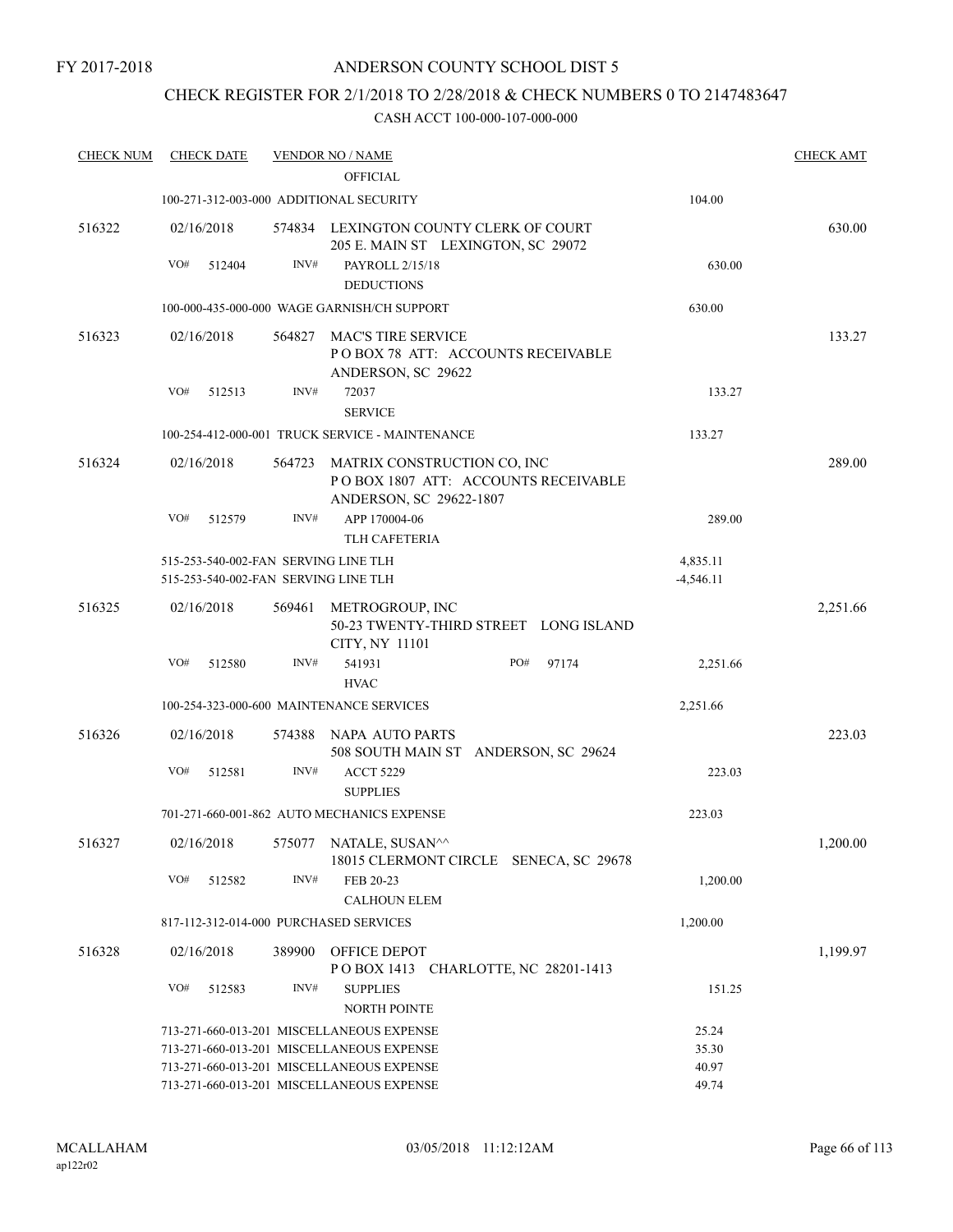## CHECK REGISTER FOR 2/1/2018 TO 2/28/2018 & CHECK NUMBERS 0 TO 2147483647

| <b>CHECK NUM</b> |     | <b>CHECK DATE</b>                                            |        | <b>VENDOR NO / NAME</b>                         |                                                                      |     |       |                     | <b>CHECK AMT</b> |
|------------------|-----|--------------------------------------------------------------|--------|-------------------------------------------------|----------------------------------------------------------------------|-----|-------|---------------------|------------------|
|                  |     | VO# 512584                                                   | INV#   | 997275989001<br><b>SUPPLIES</b>                 |                                                                      |     |       | 191.38              |                  |
|                  |     |                                                              |        | 713-271-660-013-201 MISCELLANEOUS EXPENSE       |                                                                      |     |       | 191.38              |                  |
|                  | VO# | 512585                                                       | INV#   | 102165209001<br><b>SUPPLIES</b>                 |                                                                      | PO# | 98086 | 132.47              |                  |
|                  |     |                                                              |        | 100-213-410-003-000 SUPPLIES-HEALTH SERVICES    |                                                                      |     |       | 55.44               |                  |
|                  |     | 100-213-410-006-000 SUPPLIES                                 |        |                                                 |                                                                      |     |       | 77.03               |                  |
|                  | VO# | 512586                                                       | INV#   | 101135415001<br>101136341001                    |                                                                      |     |       | 283.29              |                  |
|                  |     | 100-264-410-000-000 SUPPLIES<br>100-264-410-000-000 SUPPLIES |        |                                                 |                                                                      |     |       | 279.03<br>4.26      |                  |
|                  |     | VO# 512587                                                   | INV#   | 101079811001<br><b>CREDIT</b>                   |                                                                      |     |       | $-21.40$            |                  |
|                  |     |                                                              |        | 326-112-410-000-000 SCIENCE KITS SUPPLIES       |                                                                      |     |       | $-21.40$            |                  |
|                  | VO# | 512588                                                       | INV#   | 103488115001<br><b>SUPPLILES</b>                |                                                                      |     |       | 14.97               |                  |
|                  |     | 600-256-410-000-000 SUPPLIES                                 |        |                                                 |                                                                      |     |       | 14.97               |                  |
|                  |     | VO# 512589                                                   | INV#   | 103488417001<br><b>SUPPLILES</b>                |                                                                      |     |       | 164.82              |                  |
|                  |     | 600-256-410-000-000 SUPPLIES                                 |        |                                                 |                                                                      |     |       | 164.82              |                  |
|                  |     | VO# 512590                                                   | INV#   | <b>WESTSIDE HS</b><br><b>SUPPLIES</b>           |                                                                      |     |       | 283.19              |                  |
|                  |     | 100-114-410-003-000 SUPPLIES                                 |        |                                                 |                                                                      |     |       | 183.82              |                  |
|                  |     | 100-114-410-003-000 SUPPLIES<br>100-114-410-003-000 SUPPLIES |        |                                                 |                                                                      |     |       | 152.68<br>$-152.68$ |                  |
|                  |     | 100-114-410-003-000 SUPPLIES                                 |        |                                                 |                                                                      |     |       | 99.37               |                  |
| 516329           |     | 02/16/2018                                                   |        |                                                 | 574430 ORANGE SKY TRAVEL, LLC<br>PO BOX 1802 SIMPSONVILLE, SC 29681  |     |       |                     | 10,997.00        |
|                  | VO# | 512591                                                       | INV#   | 10099<br>NEVITT FOREST                          |                                                                      |     |       | 10,997.00           |                  |
|                  |     |                                                              |        | 712-271-660-012-355 FIELD TRIPS GRADE 5 EXPENSE |                                                                      |     |       | 10,997.00           |                  |
| $* 516331$       |     | 02/16/2018                                                   |        |                                                 | 573192 PACIFIC NORTHWEST PUBLISHING<br>PO BOX 50610 EUGENE, OR 97405 |     |       |                     | 139.10           |
|                  | VO# | 512593                                                       | INV#   | 93952<br><b>SUPPLIES</b>                        |                                                                      |     |       | 139.10              |                  |
|                  |     |                                                              |        | 713-271-660-013-201 MISCELLANEOUS EXPENSE       |                                                                      |     |       | 139.10              |                  |
| 516332           |     | 02/16/2018                                                   | 573612 | PATTERSON, HAKIM^^<br>29697                     | 151 WALTZING VINE LANE WILLIAMSTON, SC                               |     |       |                     | 107.60           |
|                  | VO# | 512489                                                       | INV#   | FEB 8 WHS<br><b>OFFICIAL</b>                    |                                                                      |     |       | 107.60              |                  |
|                  |     |                                                              |        | 100-271-312-003-000 ADDITIONAL SECURITY         |                                                                      |     |       | 107.60              |                  |
| 516333           |     | 02/16/2018                                                   | 568036 | PIEDMONT NATURAL GAS<br>DALLAS, TX 75266-0920   | PO BOX 660920 ATT: ACCOUNTS RECEIVABLE                               |     |       |                     | 3,887.14         |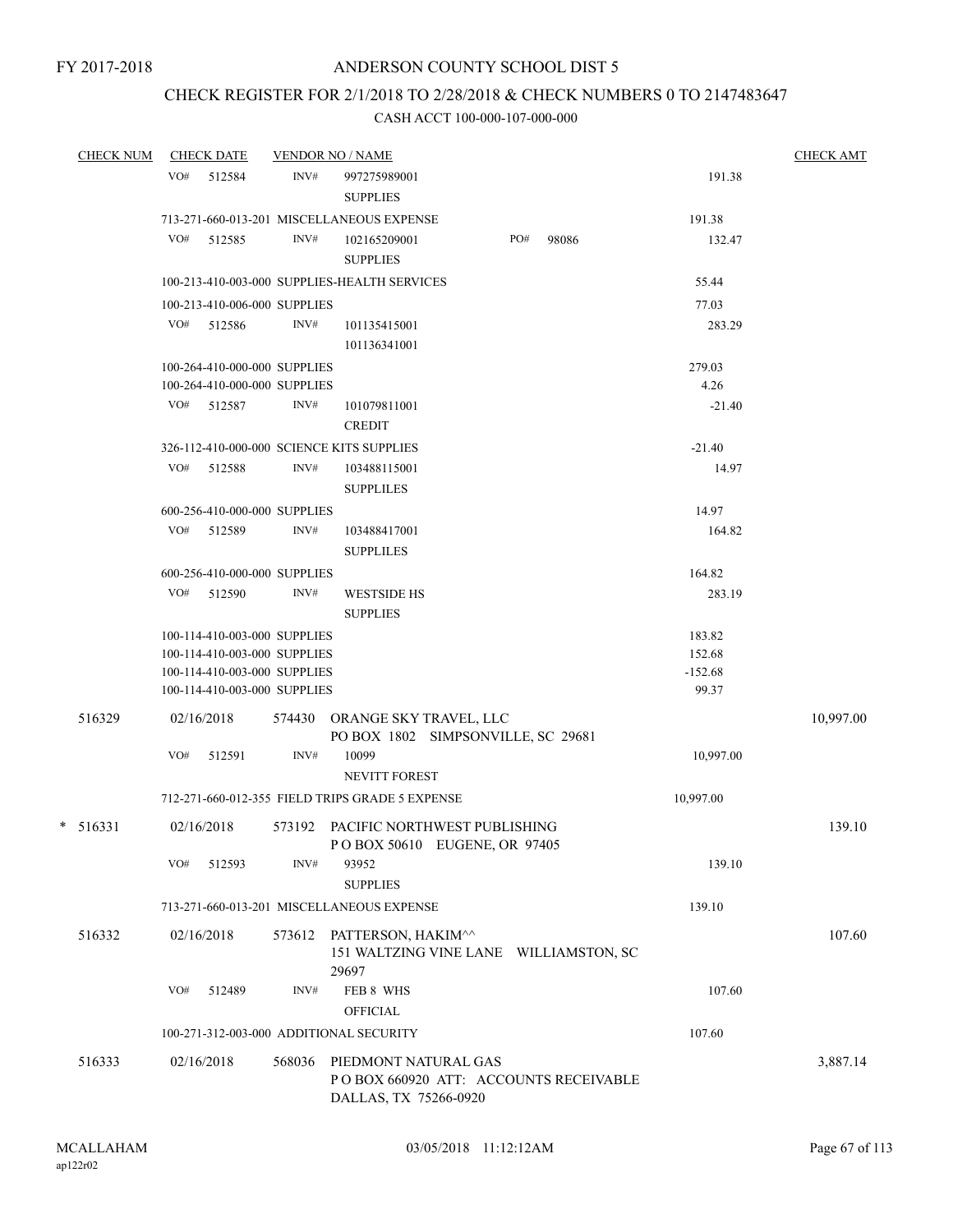## CHECK REGISTER FOR 2/1/2018 TO 2/28/2018 & CHECK NUMBERS 0 TO 2147483647

|   | <b>CHECK NUM</b> |     | <b>CHECK DATE</b>              |        | <b>VENDOR NO / NAME</b>                                                                         |                      | <b>CHECK AMT</b> |
|---|------------------|-----|--------------------------------|--------|-------------------------------------------------------------------------------------------------|----------------------|------------------|
|   |                  | VO# | 512636                         | INV#   | <b>DUE 2/23</b><br><b>UTILITIES</b>                                                             | 3,887.14             |                  |
|   |                  |     |                                |        |                                                                                                 | 992.17               |                  |
|   |                  |     | 100-254-472-002-000 ENERGY-GAS |        |                                                                                                 |                      |                  |
|   |                  |     | 100-254-472-009-000 ENERGY-GAS |        |                                                                                                 | 196.13               |                  |
|   |                  |     | 100-254-472-012-000 ENERGY-GAS |        |                                                                                                 | 2,263.24             |                  |
|   |                  |     | 600-256-470-002-000 ENERGY     |        |                                                                                                 | 73.83                |                  |
|   |                  |     | 600-256-470-012-000 ENERGY     |        |                                                                                                 | 176.26               |                  |
|   |                  |     | 600-256-470-019-000 ENERGY     |        |                                                                                                 | 185.51               |                  |
| * | 516335           |     | 02/16/2018                     | 416350 | PRESENTATION SYSTEMS SOUTH, INC<br>POBOX 3872 ATT: ACCOUNTS RECEIVABLE<br>MOORESVILLE, NC 28117 |                      | 174.82           |
|   |                  | VO# | 512594                         | INV#   | 180440<br><b>SUPPLIES</b>                                                                       | 174.82               |                  |
|   |                  |     |                                |        | 716-271-660-016-201 MISCELLANEOUS EXPENSE                                                       | 174.82               |                  |
|   |                  |     |                                |        |                                                                                                 |                      |                  |
|   | 516336           |     | 02/16/2018                     | 570443 | PROJECT LEAD THE WAY<br>3939 PRIORITY WAY SOUTH DRIVE SUITE 400<br>INDIANAPOLIS, IN 46240       |                      | 1,575.00         |
|   |                  | VO# | 512596                         | INV#   | 123974<br>PO#<br>97869<br><b>MATERIALS</b>                                                      | 1,575.00             |                  |
|   |                  |     |                                |        |                                                                                                 |                      |                  |
|   |                  |     |                                |        | 329-115-410-000-000 SUPPLIES- STATE EQUIPMENT                                                   | 1,575.00             |                  |
| * | 516338           |     | 02/16/2018                     | 431095 | REALLY GOOD STUFF, INC<br>POBOX 386 ATT: ACCOUNTS RECEIVABLE<br>BOTSFORD, CT 06404-0386         |                      | 1,937.88         |
|   |                  | VO# | 512597                         | INV#   | 6324250                                                                                         | 644.04               |                  |
|   |                  |     |                                |        | <b>ERASE BOARDS</b>                                                                             |                      |                  |
|   |                  |     |                                |        | 713-271-660-013-201 MISCELLANEOUS EXPENSE                                                       | 644.04               |                  |
|   |                  | VO# | 512598                         | INV#   | 6327341                                                                                         | 1,293.84             |                  |
|   |                  |     |                                |        | <b>ERASE BOARDS</b>                                                                             |                      |                  |
|   |                  |     |                                |        | 713-271-660-013-201 MISCELLANEOUS EXPENSE                                                       | 1,293.84             |                  |
|   | 516339           |     | 02/16/2018                     | 573390 | <b>RESCARE HOMECARE</b>                                                                         |                      | 3,590.93         |
|   |                  | VO# | 512599                         | INV#   | PO BOX 2797 VALDOSTA, GA 31604-2797<br>7606300091104<br>PO# 97700<br>92109, 92118               | 3,590.93             |                  |
|   |                  |     |                                |        | 283-126-312-000-000 CONTRACTED SERVICES<br>283-126-312-000-000 CONTRACTED SERVICES              | 1,064.44<br>1,286.76 |                  |
|   |                  |     |                                |        | 283-126-312-000-000 CONTRACTED SERVICES                                                         | 1,239.73             |                  |
|   | 516340           |     | 02/16/2018                     |        | 567525 ROWLAND MECHANICAL<br>206 SADDLE TRAIL ANDERSON, SC 29621                                |                      | 8,219.55         |
|   |                  | VO# | 512600                         | INV#   | PO#<br>8237-8251<br>98126                                                                       | 8,219.55             |                  |
|   |                  |     |                                |        | <b>BUS REPAIRS</b>                                                                              |                      |                  |
|   |                  |     |                                |        | 100-255-323-000-ACT ACTIVITY BUS CONTRACTED SERVICES                                            | 115.00               |                  |
|   |                  |     |                                |        | 100-255-323-000-ACT ACTIVITY BUS CONTRACTED SERVICES                                            | 456.74               |                  |
|   |                  |     |                                |        | 100-255-323-000-ACT ACTIVITY BUS CONTRACTED SERVICES                                            | 809.53               |                  |
|   |                  |     |                                |        | 100-255-323-000-ACT ACTIVITY BUS CONTRACTED SERVICES                                            | 1,078.00             |                  |
|   |                  |     |                                |        | 100-255-323-000-ACT ACTIVITY BUS CONTRACTED SERVICES                                            | 2,934.76             |                  |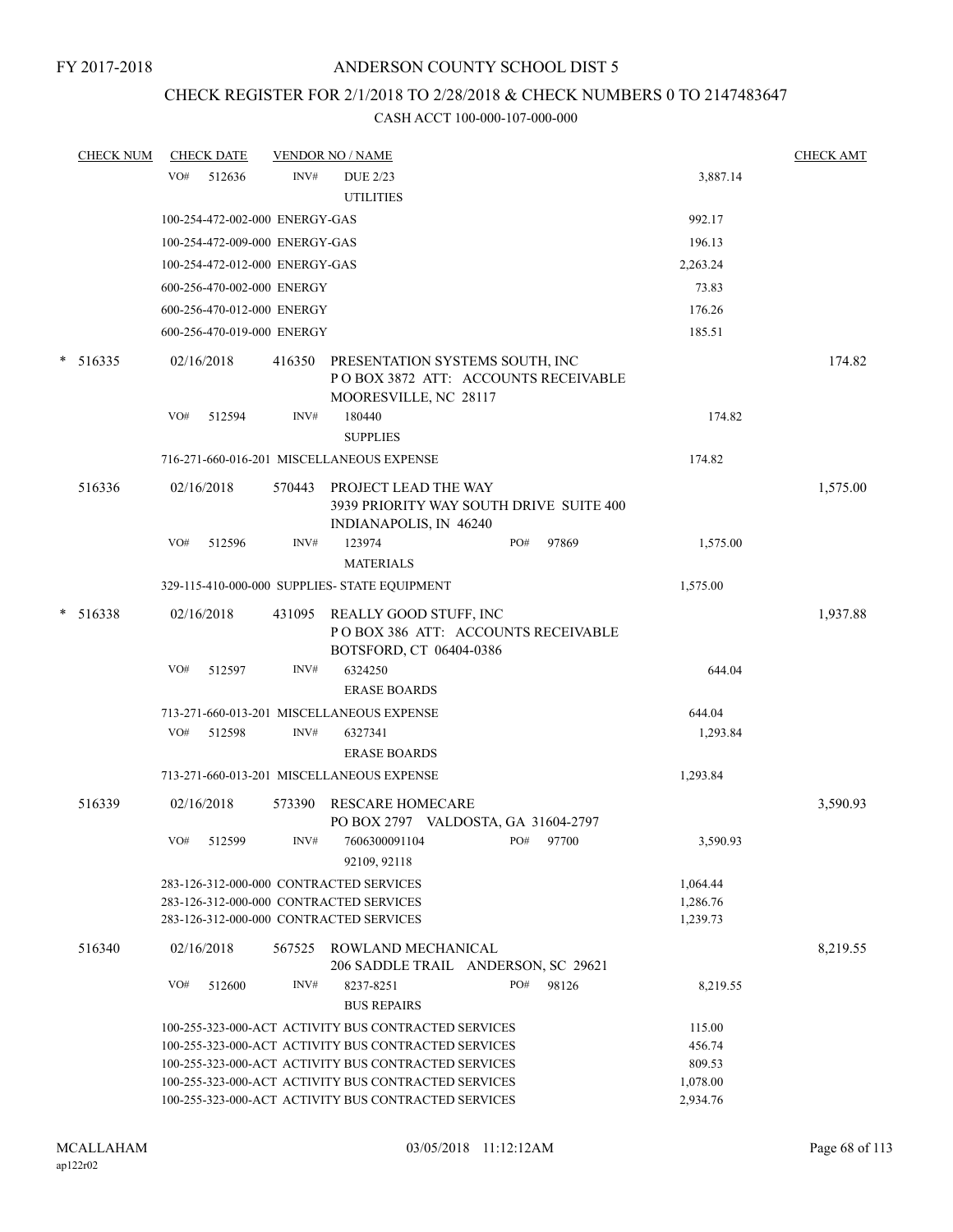## CHECK REGISTER FOR 2/1/2018 TO 2/28/2018 & CHECK NUMBERS 0 TO 2147483647

|   | <b>CHECK NUM</b> | <b>CHECK DATE</b>                       |        | <b>VENDOR NO / NAME</b>                              |     |       |           | <b>CHECK AMT</b> |
|---|------------------|-----------------------------------------|--------|------------------------------------------------------|-----|-------|-----------|------------------|
|   |                  |                                         |        | 100-255-323-000-ACT ACTIVITY BUS CONTRACTED SERVICES |     |       | 1,409.92  |                  |
|   |                  |                                         |        | 100-255-323-000-ACT ACTIVITY BUS CONTRACTED SERVICES |     |       | 799.65    |                  |
|   |                  |                                         |        | 100-255-323-000-ACT ACTIVITY BUS CONTRACTED SERVICES |     |       | 46.00     |                  |
|   |                  |                                         |        | 100-255-323-000-ACT ACTIVITY BUS CONTRACTED SERVICES |     |       | 46.00     |                  |
|   |                  |                                         |        | 100-255-323-000-ACT ACTIVITY BUS CONTRACTED SERVICES |     |       | 98.32     |                  |
|   |                  |                                         |        | 100-255-323-000-ACT ACTIVITY BUS CONTRACTED SERVICES |     |       | 90.99     |                  |
|   |                  |                                         |        | 100-255-323-000-ACT ACTIVITY BUS CONTRACTED SERVICES |     |       | 90.99     |                  |
|   |                  |                                         |        | 100-255-323-000-ACT ACTIVITY BUS CONTRACTED SERVICES |     |       | 83.66     |                  |
|   |                  |                                         |        | 100-255-323-000-ACT ACTIVITY BUS CONTRACTED SERVICES |     |       | 83.66     |                  |
|   |                  |                                         |        | 100-255-323-000-ACT ACTIVITY BUS CONTRACTED SERVICES |     |       | 76.33     |                  |
|   | 516341           | 02/16/2018                              | 452202 | <b>SC DEPT OF REVENUE</b>                            |     |       |           | 279.67           |
|   |                  |                                         |        | POBOX 125 301 GERVAIS STREET CENTRAL                 |     |       |           |                  |
|   |                  |                                         |        | LEVY UNIT COLUMBIA, SC 29214-0213                    |     |       |           |                  |
|   |                  | VO#<br>512411                           | INV#   | PAYROLL 2/15/18                                      |     |       | 279.67    |                  |
|   |                  |                                         |        | <b>DEDUCTIONS</b>                                    |     |       |           |                  |
|   |                  | 100-000-440-000-000 SC STATE TAX LEVY   |        |                                                      |     |       | 279.67    |                  |
|   |                  |                                         |        |                                                      |     |       |           |                  |
| * | 516343           | 02/16/2018                              | 570099 | SCHOOL SPECIALTY, INC.                               |     |       |           | 634.81           |
|   |                  |                                         |        | 32656 COLLECTION CENTER DR. ATT:                     |     |       |           |                  |
|   |                  |                                         |        | ACCOUNTS RECEIVABLE CHICAGO, IL 60693-0656           |     |       |           |                  |
|   |                  | VO#<br>512602                           | INV#   | 208119858870                                         | PO# | 98073 | 634.81    |                  |
|   |                  |                                         |        | <b>SUPPLIES</b>                                      |     |       |           |                  |
|   |                  | 100-000-170-000-000 WAREHOUSE INVENTORY |        |                                                      |     |       | 634.81    |                  |
|   | 516344           | 02/16/2018                              | 450701 | SC RETIREMENT SYSTEM (SPP)                           |     |       |           | 261.28           |
|   |                  |                                         |        | POBOX 11960 CAPITOL STATION COLUMBIA, SC             |     |       |           |                  |
|   |                  |                                         |        | 29211                                                |     |       |           |                  |
|   |                  | 512409<br>VO#                           | INV#   | PAYROLL 2/15/18                                      |     |       | 261.28    |                  |
|   |                  |                                         |        |                                                      |     |       |           |                  |
|   |                  |                                         |        | <b>DEDUCTIONS</b>                                    |     |       |           |                  |
|   |                  |                                         |        | 100-000-438-000-000 RETIREMENT SERV PURCHASE         |     |       | 261.28    |                  |
|   | 516345           | 02/16/2018                              | 570059 | <b>SHARP BUSINESS SYSTEMS</b>                        |     |       |           | 1,338.99         |
|   |                  |                                         |        | DEPT 1216 PO BOX 121216 DALLAS, TX                   |     |       |           |                  |
|   |                  |                                         |        | 75312-1216                                           |     |       |           |                  |
|   |                  | VO#<br>512604                           | INV#   | 9000995700                                           |     |       | 87.86     |                  |
|   |                  |                                         |        | <b>COPIES</b>                                        |     |       |           |                  |
|   |                  | 100-139-410-015-000 SUPPLIES            |        |                                                      |     |       | 87.86     |                  |
|   |                  |                                         |        |                                                      |     |       |           |                  |
|   |                  | VO#<br>512605                           | INV#   | 9000988223                                           |     |       | 220.86    |                  |
|   |                  |                                         |        | 9000920220                                           |     |       |           |                  |
|   |                  | 201-113-490-006-000 COPIER COST         |        |                                                      |     |       | 185.52    |                  |
|   |                  | 201-113-490-006-000 COPIER COST         |        |                                                      |     |       | 35.34     |                  |
|   |                  | VO#<br>512606                           | INV#   | PO 97053                                             | PO# | 97053 | 1,030.27  |                  |
|   |                  |                                         |        | TL HANNA                                             |     |       |           |                  |
|   |                  | 100-114-410-002-000 SUPPLIES            |        |                                                      |     |       | 19.26     |                  |
|   |                  | 100-114-410-002-000 SUPPLIES            |        |                                                      |     |       | 245.39    |                  |
|   |                  | 100-114-410-002-000 SUPPLIES            |        |                                                      |     |       | $-412.90$ |                  |
|   |                  | 100-114-410-002-000 SUPPLIES            |        |                                                      |     |       | 1,178.52  |                  |
|   | $*$ 516350       | 02/16/2018                              | 473315 | SIGNARAMA                                            |     |       |           | 364.32           |
|   |                  |                                         |        |                                                      |     |       |           |                  |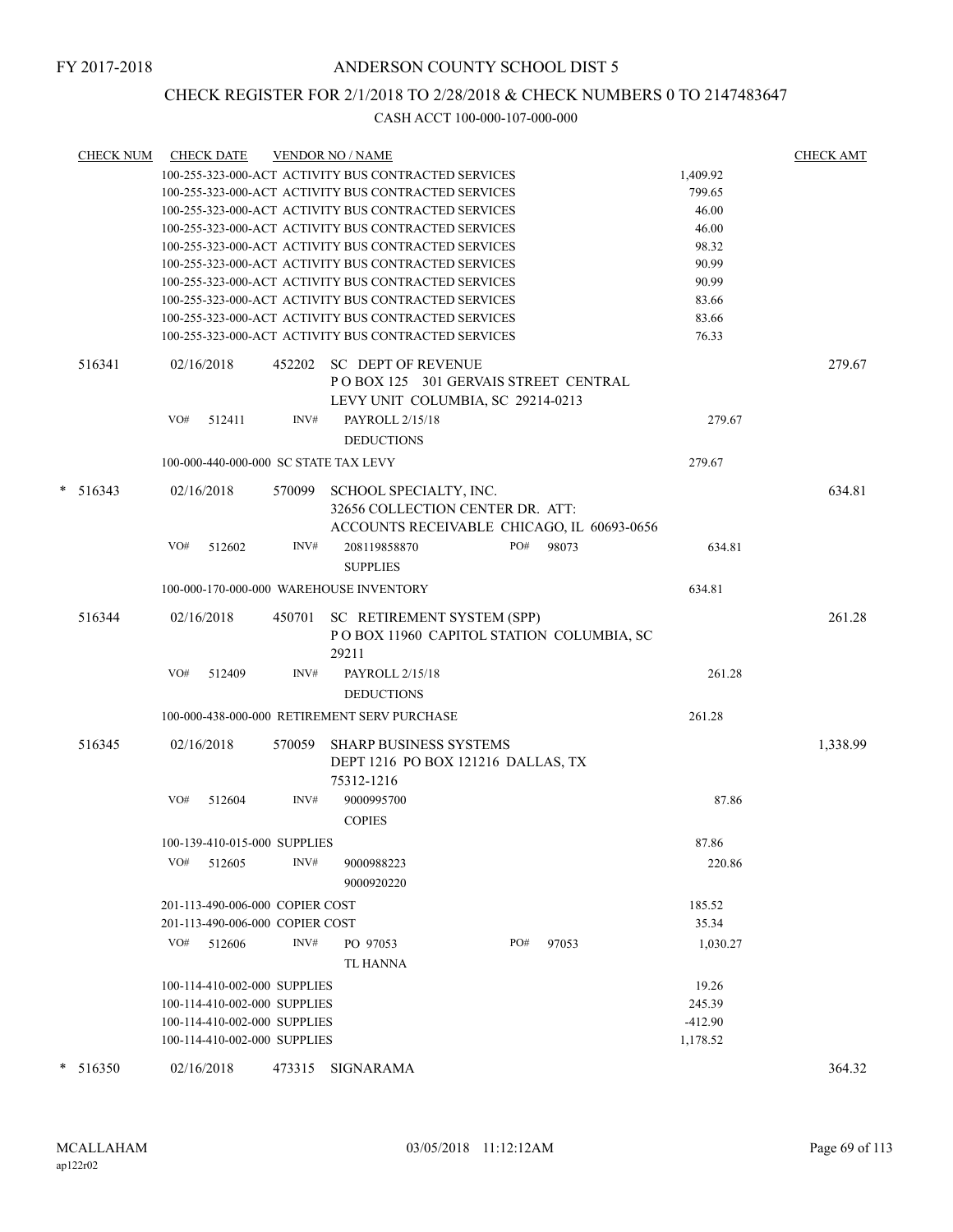## ANDERSON COUNTY SCHOOL DIST 5

## CHECK REGISTER FOR 2/1/2018 TO 2/28/2018 & CHECK NUMBERS 0 TO 2147483647

| <b>CHECK NUM</b> |     | <b>CHECK DATE</b>                 |        | <b>VENDOR NO / NAME</b>                                                                     |     |                        |          |        | <b>CHECK AMT</b> |
|------------------|-----|-----------------------------------|--------|---------------------------------------------------------------------------------------------|-----|------------------------|----------|--------|------------------|
|                  |     |                                   |        | 4130 CLEMSON BLVD SUITE A ANDERSON, SC<br>29621                                             |     |                        |          |        |                  |
|                  | VO# | 512516                            | INV#   | 9068                                                                                        |     |                        |          | 178.08 |                  |
|                  |     |                                   |        | <b>HOMELAND PARK</b>                                                                        |     |                        |          |        |                  |
|                  |     |                                   |        | 100-254-410-011-001 SUPPLIES - MAINTENANCE                                                  |     |                        | 178.08   |        |                  |
|                  |     | VO# 512517                        | INV#   | 9069                                                                                        |     |                        |          | 61.05  |                  |
|                  |     |                                   |        | CONCORD                                                                                     |     |                        |          |        |                  |
|                  |     |                                   |        | 100-254-410-009-001 SUPPLIES - MAINTENANCE                                                  |     |                        | 61.05    |        |                  |
|                  | VO# | 512518                            | INV#   | 9070                                                                                        |     |                        |          | 125.19 |                  |
|                  |     |                                   |        | <b>VARENNES</b>                                                                             |     |                        |          |        |                  |
|                  |     |                                   |        | 100-254-410-016-001 SUPPLIES - MAINTENANCE                                                  |     |                        | 125.19   |        |                  |
| 516351           |     | 02/16/2018                        | 571007 | SIMPLIFIED OFFICE SYSTEMS<br>6220 BUSH RIVER ROAD COLUMBIA, SC 29212                        |     |                        |          |        | 361.35           |
|                  | VO# | 512607                            | INV#   | 180130-0022<br>180130-0023                                                                  |     |                        |          | 361.35 |                  |
|                  |     | 201-113-490-006-000 COPIER COST   |        |                                                                                             |     |                        | 182.35   |        |                  |
|                  |     | 201-113-490-006-000 COPIER COST   |        |                                                                                             |     |                        | 179.00   |        |                  |
| 516352           |     | 02/16/2018                        | 476700 | <b>SMITH &amp; JONES JANITORIAL</b><br>1 BILOXI SQUARE ATT: ACCOUNTS RECEIVABLE             |     |                        |          |        | 2,568.00         |
|                  | VO# | 512611                            | INV#   | WEST COLUMBIA, SC 29170<br>183129<br><b>SUPPLIES</b>                                        | PO# | 98020                  | 2,568.00 |        |                  |
|                  |     |                                   |        | 100-000-170-000-000 WAREHOUSE INVENTORY                                                     |     |                        | 2,568.00 |        |                  |
| 516353           |     | 02/16/2018                        |        | 574516 SOCIAL SECURTIY ADMINISTRATION<br>PO BOX 3430 PHILADELPHIA, PA 19122-9985            |     |                        |          |        | 135.11           |
|                  | VO# | 512414                            | INV#   | PAYROLL 2/15/18<br><b>DEDUCTIONS</b>                                                        |     |                        |          | 135.11 |                  |
|                  |     | 100-000-441-000-000 MISCELLANEOUS |        |                                                                                             |     |                        | 135.11   |        |                  |
| 516354           |     | 02/16/2018                        | 575084 | SOUTHERN VOLLEYBALL TOURNAMENTS<br>11415 OLD ROSWELL ROAD SUITE 200<br>ALPHARETTA, GA 30009 |     |                        |          |        | 370.00           |
|                  | VO# | 512612                            | INV#   | $AUG$ 25<br>ROBERT ANDERSON                                                                 |     |                        |          | 370.00 |                  |
|                  |     |                                   |        | 706-271-660-006-682 VOLLEYBALL EXPENSE                                                      |     |                        | 370.00   |        |                  |
| $* 516356$       |     | 02/16/2018                        | 572995 | <b>SUPPLYWORKS</b><br>PO BOX 742604                                                         |     | ATLANTA, GA 30374-2604 |          |        | 24,972.74        |
|                  | VO# | 512614                            | INV#   | 427962048<br><b>SUPPLIES</b>                                                                | PO# | 98107                  | 8,984.79 |        |                  |
|                  |     |                                   |        | 100-000-170-000-000 WAREHOUSE INVENTORY                                                     |     |                        | 8,984.79 |        |                  |
|                  | VO# | 512615                            | INV#   | 428482012<br><b>SUPPLIES</b>                                                                | PO# | 98031                  | 8,051.75 |        |                  |
|                  |     |                                   |        | 100-000-170-000-000 WAREHOUSE INVENTORY                                                     |     |                        | 8,051.75 |        |                  |
|                  | VO# | 512616                            | INV#   | 427461504<br><b>SUPPLIES</b>                                                                | PO# | 98059                  | 2,662.70 |        |                  |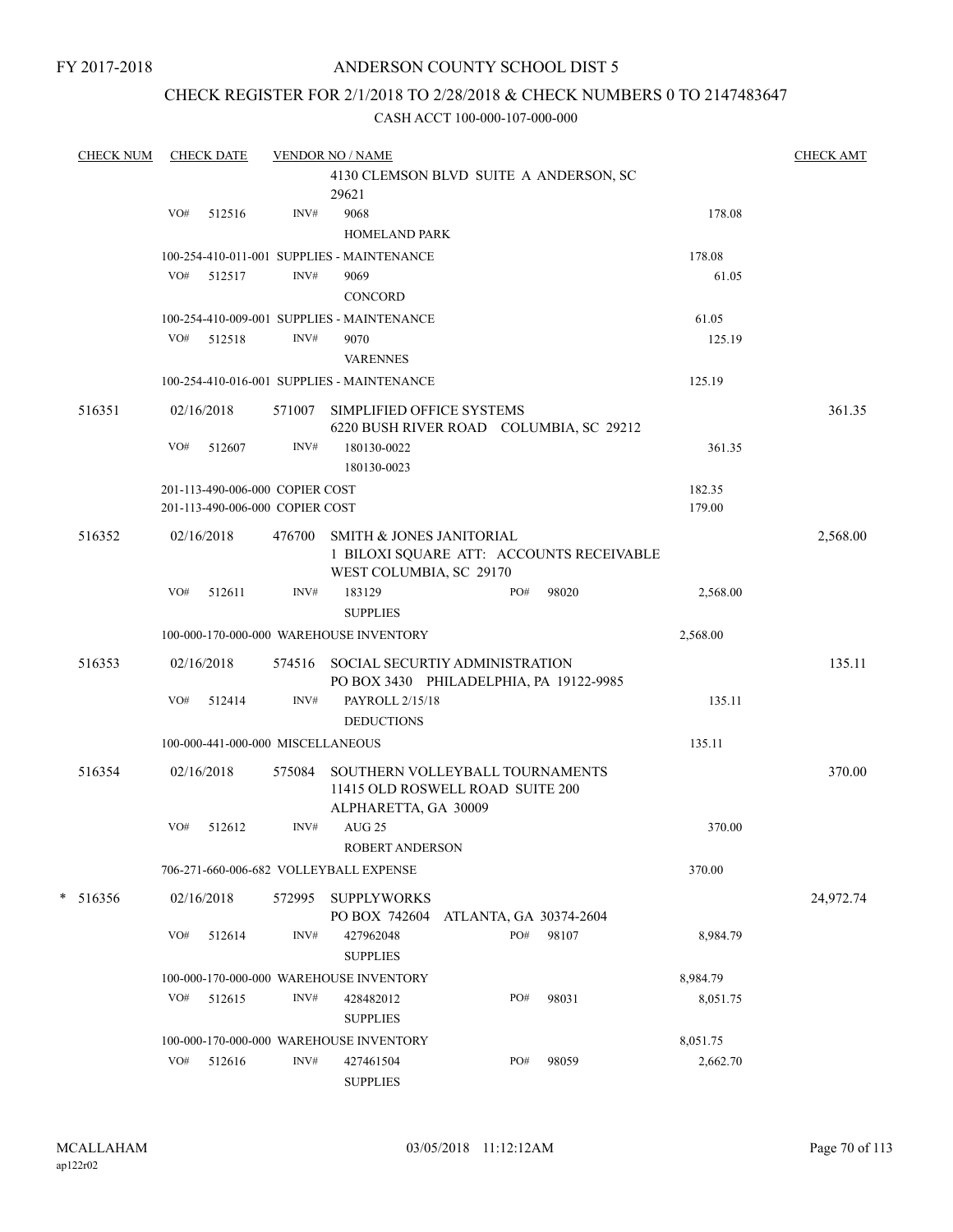## CHECK REGISTER FOR 2/1/2018 TO 2/28/2018 & CHECK NUMBERS 0 TO 2147483647

|        | <b>CHECK NUM</b> |     | <b>CHECK DATE</b>                  |                | <b>VENDOR NO / NAME</b>                    |                                                                               |           |                    | <b>CHECK AMT</b> |
|--------|------------------|-----|------------------------------------|----------------|--------------------------------------------|-------------------------------------------------------------------------------|-----------|--------------------|------------------|
|        |                  |     |                                    |                | 100-000-170-000-000 WAREHOUSE INVENTORY    |                                                                               |           | 2,662.70           |                  |
|        |                  | VO# | 512617                             | INV#           | 426315842<br><b>SUPPLIES</b>               | PO#                                                                           | 98047     | 2,610.80           |                  |
|        |                  |     |                                    |                | 100-000-170-000-000 WAREHOUSE INVENTORY    |                                                                               |           | 2,610.80           |                  |
|        |                  | VO# | 512618                             | INV#           | 428824189                                  | PO#                                                                           | 98148     | 2,662.70           |                  |
|        |                  |     |                                    |                | <b>SUPPLIES</b>                            |                                                                               |           |                    |                  |
|        |                  |     |                                    |                | 100-000-170-000-000 WAREHOUSE INVENTORY    |                                                                               |           | 2,662.70           |                  |
|        | $*$ 516359       |     | 02/16/2018                         | 572503 TG      |                                            | P O BOX 659601 SAN ANTONIO, TX 78265-9601                                     |           |                    | 368.55           |
|        |                  | VO# | 512413                             | INV#           | PAYROLL 2/15/18                            |                                                                               |           | 368.55             |                  |
|        |                  |     |                                    |                | <b>DEDUCTIONS</b>                          |                                                                               |           |                    |                  |
|        |                  |     | 100-000-441-000-000 MISCELLANEOUS  |                |                                            |                                                                               |           | 368.55             |                  |
|        | 516360           |     | 02/16/2018                         |                | 572122 THE ELECTRIC CITY NEWS              | POBOX 1015 ANDERSON, SC 29622                                                 |           |                    | 675.00           |
|        |                  | VO# | 512620                             | INV#           | 5720<br><b>FULL PAGE AD</b>                |                                                                               |           | 675.00             |                  |
|        |                  |     |                                    |                | 100-263-360-000-000 PRINTING AND BINDING   |                                                                               |           | 675.00             |                  |
| $\ast$ | 516363           |     | 02/16/2018                         |                | 575080 TRIAD SPECIALTIES INC               |                                                                               |           |                    | 208.65           |
|        |                  | VO# | 512633                             | INV#           | 117522<br><b>SUPPLIES</b>                  | PO BOX 14009 AUGUSTA, GA 30919-0009                                           |           | 208.65             |                  |
|        |                  |     |                                    |                | 100-254-410-002-001 SUPPLIES - MAINTENANCE |                                                                               |           | 208.65             |                  |
|        | 516364           |     | 02/16/2018                         |                | 569789 UNIFIRST CORPORATION                |                                                                               |           |                    | 459.63           |
|        |                  |     |                                    |                |                                            | 322 STANDING SPRINGS COURT ATT: ACCOUNTS<br>RECEIVABLE SIMPSONVILLE, SC 29680 |           |                    |                  |
|        |                  | VO# | 512622                             | INV#           | PO 97327                                   |                                                                               | PO# 97327 | 459.63             |                  |
|        |                  |     |                                    |                | CUST #1198414                              |                                                                               |           |                    |                  |
|        |                  |     |                                    |                | 100-254-410-000-075 UNIFORM PURCHASES      |                                                                               |           | 459.63             |                  |
|        | 516365           |     | 02/16/2018                         |                | 572513 UNITED LASER                        | P.O. BOX 6889 FLORENCE, SC 29501                                              |           |                    | 2,403.22         |
|        |                  | VO# | 512623                             | INV#           | 155591<br><b>TONER</b>                     |                                                                               |           | 318.86             |                  |
|        |                  |     | 708-271-660-008-362 COPIER EXPENSE |                |                                            |                                                                               |           | 318.86             |                  |
|        |                  | VO# | 512624                             | INV#           | 155386, 612                                |                                                                               |           | 2,084.36           |                  |
|        |                  |     | 100-111-410-013-000 SUPPLIES       |                | <b>TONER</b>                               |                                                                               |           | 556.92             |                  |
|        |                  |     | 100-113-410-013-000 SUPPLIES       |                |                                            |                                                                               |           | 85.31              |                  |
|        |                  |     |                                    |                |                                            |                                                                               |           |                    |                  |
|        |                  |     | 100-233-410-013-000 SUPPLIES       |                | 713-271-660-013-201 MISCELLANEOUS EXPENSE  |                                                                               |           | 316.39<br>1,125.74 |                  |
|        |                  |     |                                    |                |                                            |                                                                               |           |                    |                  |
|        | 516366           |     | 02/16/2018                         | 573815         | UNITED REFRIGERATION, INC                  | PO BOX 740703 ATLANTA, GA 30374-0703                                          |           |                    | 6,634.67         |
|        |                  | VO# | 512519                             | $\text{INV}\#$ | 60713677<br><b>REPAIR PARTS</b>            |                                                                               |           | 152.84             |                  |
|        |                  |     |                                    |                | 600-256-323-014-000 REPAIRS TO EQUIPMENT   |                                                                               |           | 152.84             |                  |
|        |                  |     |                                    |                |                                            |                                                                               |           |                    |                  |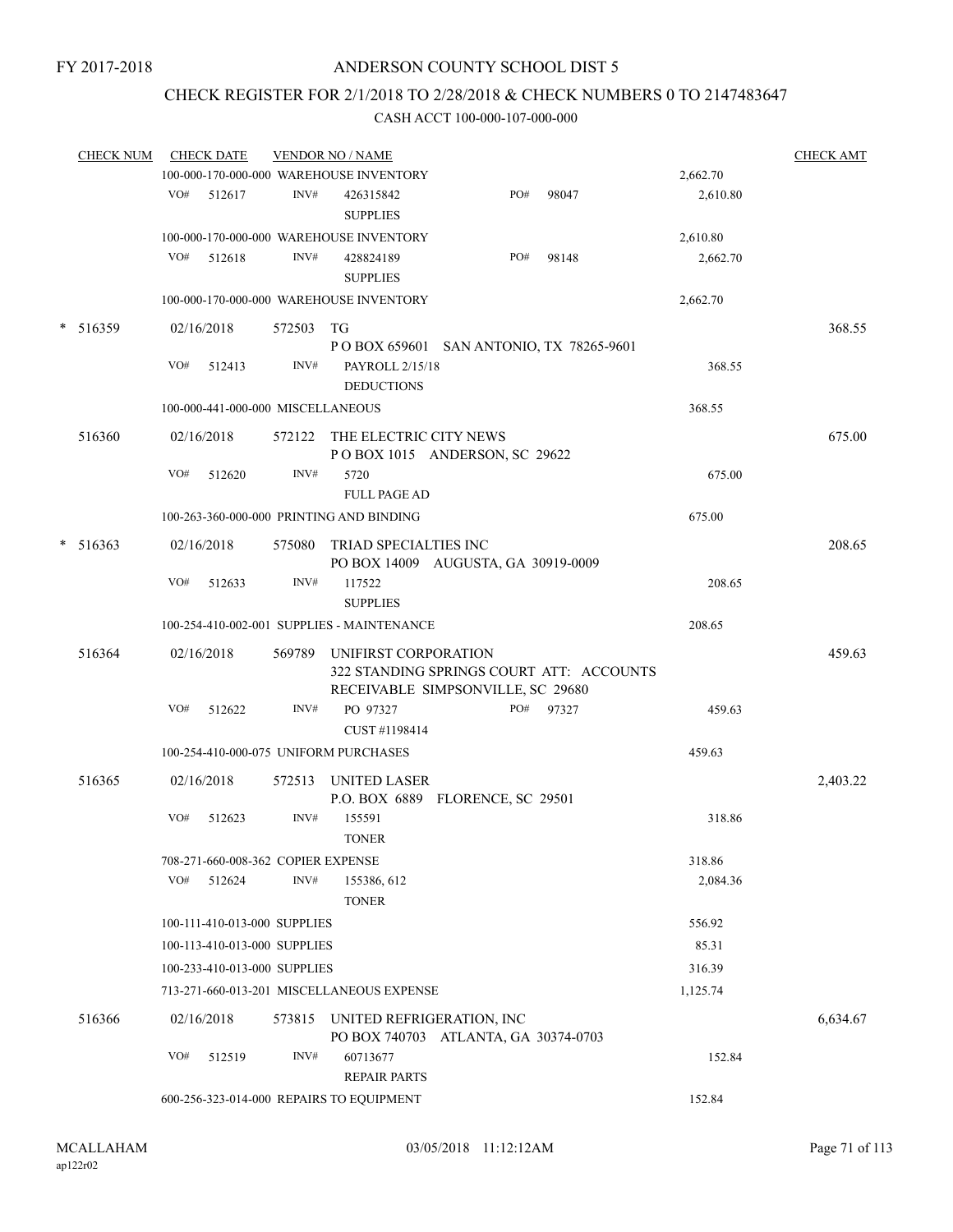## CHECK REGISTER FOR 2/1/2018 TO 2/28/2018 & CHECK NUMBERS 0 TO 2147483647

| <b>CHECK NUM</b> | <b>CHECK DATE</b>                 | <b>VENDOR NO / NAME</b>                              | <b>CHECK AMT</b> |
|------------------|-----------------------------------|------------------------------------------------------|------------------|
|                  | VO# 512520                        | INV#<br>60717427                                     | 75.52            |
|                  |                                   | <b>REPAIR PARTS</b>                                  |                  |
|                  |                                   | 600-256-323-014-000 REPAIRS TO EQUIPMENT             | 75.52            |
|                  | VO#<br>512521                     | INV#<br>60776008                                     | 72.21            |
|                  |                                   | <b>REPAIR PARTS</b>                                  |                  |
|                  | 100-254-410-000-400 HVAC SUPPLIES |                                                      | 72.21            |
|                  | VO# 512522                        | INV#<br>60851356                                     | 10.81            |
|                  |                                   | <b>REPAIR PARTS</b>                                  |                  |
|                  |                                   | 100-254-410-006-400 HVAC/ELECTRICAL/PLUMBING         | 10.81            |
|                  | VO#<br>512523                     | INV#<br>60795180                                     | 20.26            |
|                  |                                   | <b>REPAIR PARTS</b>                                  |                  |
|                  |                                   | 100-254-410-005-400 HVAC/ELECTRICAL/PLUMBING         | 20.26            |
|                  | VO#<br>512524                     | INV#<br>60827834                                     | 66.54            |
|                  |                                   | <b>REPAIR PARTS</b>                                  |                  |
|                  |                                   | 100-254-410-003-400 HVAC/ELECTRICAL/PLUMBING         | 66.54            |
|                  | VO# 512525                        | INV#<br>60743744                                     | 106.27           |
|                  |                                   | <b>REPAIR PARTS</b>                                  |                  |
|                  |                                   | 100-254-410-002-400 HVAC/ELECTRICAL/PLUMBING         | 106.27           |
|                  | VO# 512526                        | INV#<br>60861318                                     | 112.35           |
|                  |                                   | <b>REPAIR PARTS</b>                                  |                  |
|                  | VO# 512527                        | 100-254-410-006-400 HVAC/ELECTRICAL/PLUMBING<br>INV# | 112.35<br>272.69 |
|                  |                                   | 60501400<br><b>REPAIR PARTS</b>                      |                  |
|                  |                                   | 100-254-410-006-400 HVAC/ELECTRICAL/PLUMBING         | 272.69           |
|                  | VO# 512528                        | INV#<br>60119135                                     | 539.63           |
|                  |                                   | <b>REPAIR PARTS</b>                                  |                  |
|                  |                                   | 100-254-410-007-400 HVAC/ELECTRICAL/PLUMBING         | 539.63           |
|                  | VO# 512529                        | INV#<br>60685938                                     | 1,144.90         |
|                  |                                   | <b>REPAIR PARTS</b>                                  |                  |
|                  |                                   | 100-254-410-005-400 HVAC/ELECTRICAL/PLUMBING         | 1,144.90         |
|                  | $VO#$ 512530                      | INV#<br>60798163                                     | 1,247.77         |
|                  |                                   | <b>REPAIR PARTS</b>                                  |                  |
|                  |                                   | 100-254-410-003-400 HVAC/ELECTRICAL/PLUMBING         | 623.89           |
|                  |                                   | 100-254-410-007-400 HVAC/ELECTRICAL/PLUMBING         | 311.94           |
|                  |                                   | 100-254-410-015-400 HVAC/ELECTRICAL/PLUMBING         | 311.94           |
|                  | VO#<br>512531                     | INV#<br>60578149                                     | 1,252.50         |
|                  |                                   | <b>REPAIR PARTS</b>                                  |                  |
|                  |                                   | 100-254-410-002-400 HVAC/ELECTRICAL/PLUMBING         | 1,252.50         |
|                  | VO#<br>512532                     | INV#<br>60631025                                     | 1,560.38         |
|                  |                                   | <b>REPAIR PARTS</b>                                  |                  |
|                  |                                   | 100-254-410-003-400 HVAC/ELECTRICAL/PLUMBING         | 312.08           |
|                  |                                   | 100-254-410-007-400 HVAC/ELECTRICAL/PLUMBING         | 312.08           |
|                  |                                   | 100-254-410-009-400 HVAC/ELECTRICAL/PLUMBING         | 312.08           |
|                  |                                   | 100-254-410-011-400 HVAC/ELECTRICAL/PLUMBING         | 312.07           |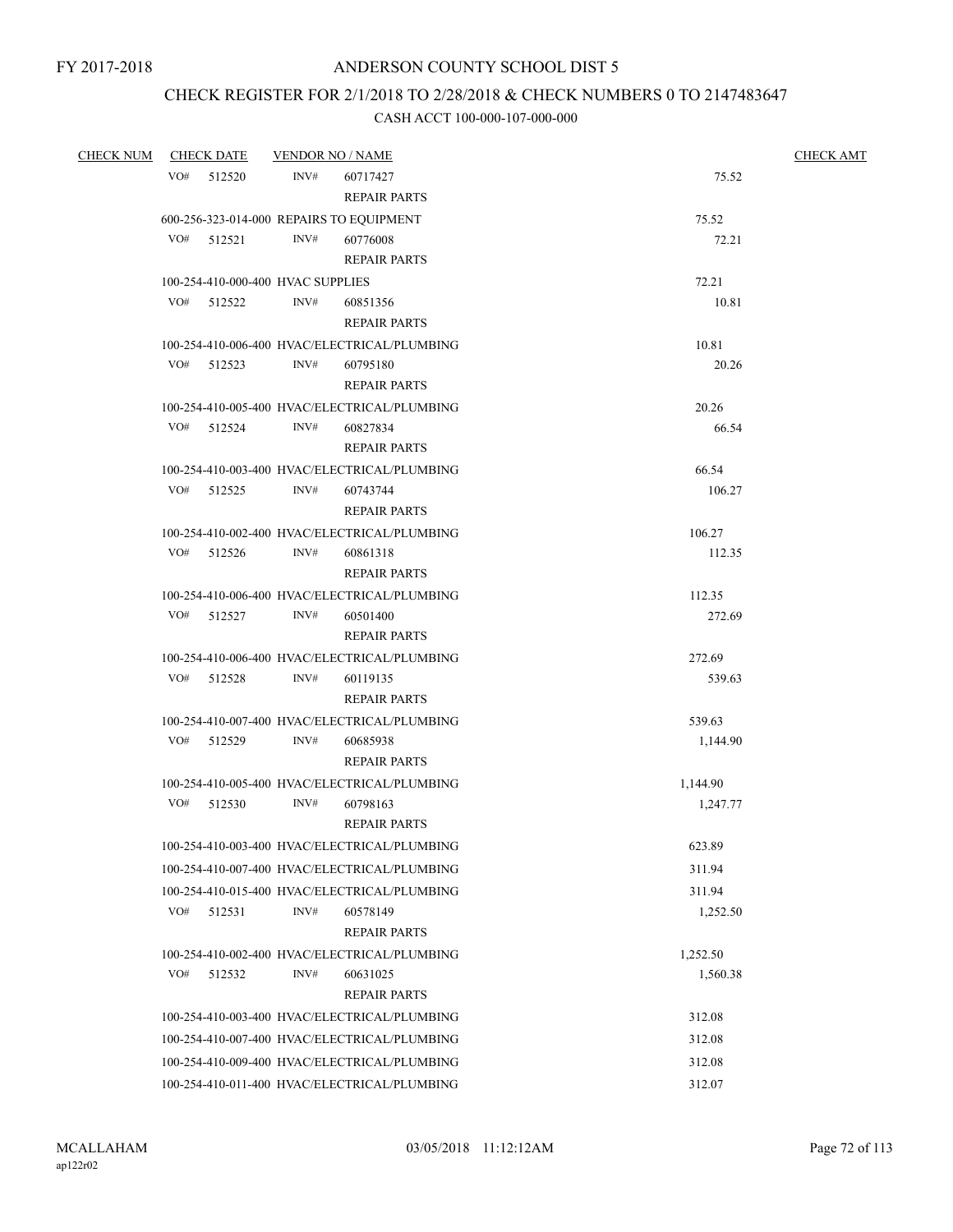# CHECK REGISTER FOR 2/1/2018 TO 2/28/2018 & CHECK NUMBERS 0 TO 2147483647

| <b>CHECK NUM</b> |            | <b>CHECK DATE</b> |                                   | <b>VENDOR NO / NAME</b>                                                                       |          | <b>CHECK AMT</b> |
|------------------|------------|-------------------|-----------------------------------|-----------------------------------------------------------------------------------------------|----------|------------------|
|                  |            |                   |                                   | 100-254-410-015-400 HVAC/ELECTRICAL/PLUMBING                                                  | 312.07   |                  |
| 516367           |            | 02/16/2018        | 564298                            | UNITED WAY OF ANDERSON COUNTY<br>POBOX 2067 ANDERSON, SC 29622                                |          | 1,281.81         |
|                  | VO#        | 512407            | INV#                              | PAYROLL 2/15/18                                                                               | 1,281.81 |                  |
|                  |            |                   |                                   | <b>DEDUCTIONS</b>                                                                             |          |                  |
|                  |            |                   |                                   | 100-000-455-000-000 UNITED FUND - PAYABLE                                                     | 1,281.81 |                  |
| 516368           |            | 02/16/2018        | 572350                            | US DEPARTMENT OF EDUCATION<br>NATIONAL PAYMENT CENTER PO BOX 105081<br>ATLANTA, GA 30348-5081 |          | 343.97           |
|                  | VO#        | 512416            | INV#                              | PAYROLL 2/15/18<br><b>DEDUCTIONS</b>                                                          | 343.97   |                  |
|                  |            |                   | 100-000-441-000-000 MISCELLANEOUS |                                                                                               | 343.97   |                  |
|                  |            |                   |                                   |                                                                                               |          |                  |
| 516369           |            | 02/16/2018        |                                   | 574098 VALLEN DISTRIBUTION, INC<br>PO BOX 404753 ATLANTA, GA 30384-4753                       |          | 125.19           |
|                  | VO#        | 512541            | INV#                              | 47-70361-11<br><b>LIGHT FIXTURE</b>                                                           | 125.19   |                  |
|                  |            |                   |                                   | 100-254-410-003-400 HVAC/ELECTRICAL/PLUMBING                                                  | 125.19   |                  |
| 516370           |            | 02/16/2018        | 524353                            | WAL-MART COMMUNITY/GEMB<br>POBOX 530934 ATT: ACCOUNTS RECEIVABLE                              |          | 613.30           |
|                  | VO#        | 512625            | INV#                              | ATLANTA, GA 30353-0934<br>2021 5308<br><b>GLENVIEW</b>                                        | 613.30   |                  |
|                  |            |                   |                                   | 720-271-660-020-517 SCHOOL STORE EXPENSE                                                      | 122.24   |                  |
|                  |            |                   |                                   | 720-271-660-020-663 ATHLETIC GENERAL EXPENSE                                                  | 121.66   |                  |
|                  |            |                   |                                   | 720-271-660-020-666 CONCESSIONS EXPENSE                                                       | 369.40   |                  |
| 516371           |            | 02/16/2018        | 565833                            | WEX BANK<br>WRIGHT EXPRESS FLEET SERVICES PO BOX 6293<br>CAROL STREAM, IL 60197-6293          |          | 4,204.44         |
|                  | VO#        | 512626            | INV#                              | 53131122<br><b>FUEL</b>                                                                       | 4,204.44 |                  |
|                  |            |                   | 100-255-411-000-000 GASOLINE      |                                                                                               | 4,204.44 |                  |
| 516372           |            | 02/16/2018        |                                   | 532300 WHITE JONES ACE HARDWARE<br>POBOX 13012 ATT: ACCOUNTS RECEIVABLE<br>ANDERSON, SC 29624 |          | 657.83           |
|                  | VO#        | 512533            | INV#                              | 389526<br><b>SUPPLIES</b>                                                                     | 29.80    |                  |
|                  |            |                   | 100-254-410-000-400 HVAC SUPPLIES |                                                                                               | 29.80    |                  |
|                  | VO#        | 512534            | INV#                              | 869487                                                                                        | 11.24    |                  |
|                  |            |                   |                                   | <b>SUPPLIES</b>                                                                               |          |                  |
|                  |            |                   |                                   | 100-254-410-000-001 MAINT. SUPPLIES-STRUCTURES                                                | 11.24    |                  |
|                  | VO#        | 512535            | INV#                              | 869540<br><b>SUPPLIES</b>                                                                     | 8.85     |                  |
|                  |            |                   |                                   | 100-254-410-020-400 HVAC/ELECTRICAL/PLUMBING                                                  | 8.85     |                  |
|                  | VO# 512536 |                   | INV#                              | 389512                                                                                        | 24.60    |                  |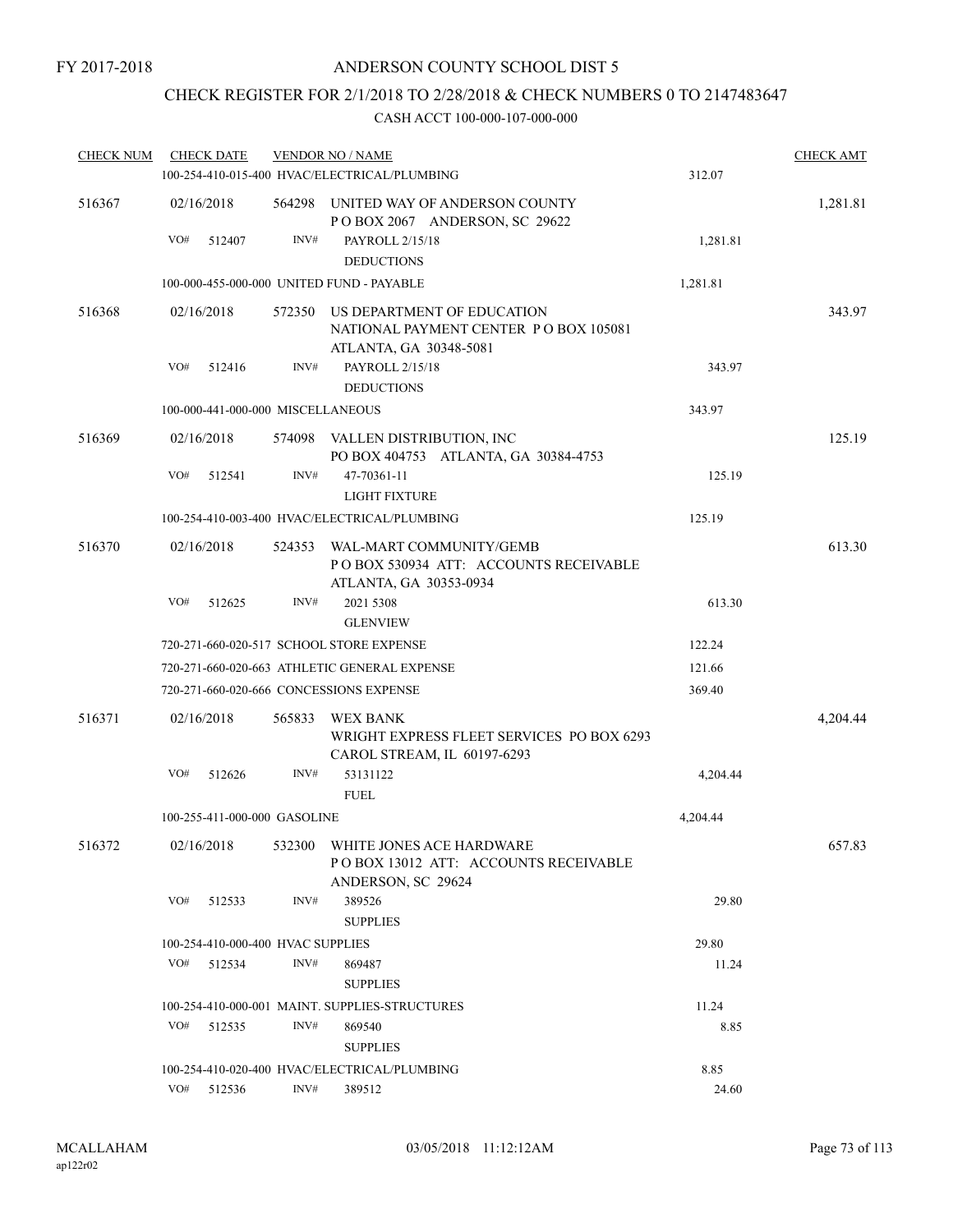## ANDERSON COUNTY SCHOOL DIST 5

## CHECK REGISTER FOR 2/1/2018 TO 2/28/2018 & CHECK NUMBERS 0 TO 2147483647

| <b>CHECK NUM</b> | <b>CHECK DATE</b>                     | <b>VENDOR NO / NAME</b>                        |                                   |        |                | <b>CHECK AMT</b> |
|------------------|---------------------------------------|------------------------------------------------|-----------------------------------|--------|----------------|------------------|
|                  |                                       | <b>SUPPLIES</b>                                |                                   |        |                |                  |
|                  |                                       | 100-254-410-000-001 MAINT. SUPPLIES-STRUCTURES |                                   |        | 24.60          |                  |
|                  | VO#<br>512537                         | INV#<br>389356                                 |                                   |        | 11.01          |                  |
|                  |                                       | <b>SUPPLIES</b>                                |                                   |        |                |                  |
|                  |                                       | 100-254-410-020-001 SUPPLIES - MAINTENANCE     |                                   |        | 11.01          |                  |
|                  | VO#<br>512538                         | INV#<br>389401                                 |                                   |        | 52.93          |                  |
|                  |                                       | <b>SUPPLIES</b>                                |                                   |        |                |                  |
|                  |                                       | 100-254-410-008-001 SUPPLIES - MAINTENANCE     |                                   |        | 52.93          |                  |
|                  | VO#<br>512539                         | INV#<br>869449                                 |                                   |        | 25.94          |                  |
|                  |                                       | <b>SUPPLIES</b>                                |                                   |        |                |                  |
|                  |                                       | 100-254-410-006-001 SUPPLIES - MAINTENANCE     |                                   |        | 25.94          |                  |
|                  | VO#<br>512540                         | INV#<br>389463                                 |                                   |        | 3.51           |                  |
|                  |                                       | <b>SUPPLIES</b>                                |                                   |        |                |                  |
|                  |                                       | 100-254-410-002-400 HVAC/ELECTRICAL/PLUMBING   |                                   |        | 3.51           |                  |
|                  | VO# 512627                            | INV#<br><b>ACCT 10080</b><br><b>PURCHASES</b>  |                                   |        | 59.30          |                  |
|                  |                                       | 325-115-410-000-0CO SUPPLIES (C/O)             |                                   |        |                |                  |
|                  |                                       | 325-115-410-000-0CO SUPPLIES (C/O)             |                                   |        | 36.27<br>23.03 |                  |
|                  | VO# 512628                            | INV#<br>869432                                 | PO#                               | 98058  | 430.65         |                  |
|                  |                                       | <b>SUPPLIES</b>                                |                                   |        |                |                  |
|                  |                                       | 100-000-170-000-000 WAREHOUSE INVENTORY        |                                   |        | 430.65         |                  |
| 516373           | 02/20/2018                            | 573966 ALCO SOAP AND SUPPLY                    |                                   |        |                | 3,236.67         |
|                  |                                       |                                                | PO BOX 1086 MOORESVILLE, NC 28115 |        |                |                  |
|                  | VO#<br>512648                         | INV#<br>20-ANDE500                             |                                   |        | 3,236.67       |                  |
|                  |                                       | <b>FEB SUPPLIES</b>                            |                                   |        |                |                  |
|                  |                                       | 600-256-410-002-CHE CHEMICAL SUPPLIES          |                                   | 164.43 |                |                  |
|                  |                                       | 600-256-410-003-CHE CHEMICAL SUPPLIES          |                                   | 197.09 |                |                  |
|                  |                                       | 600-256-410-005-CHE CHEMICAL SUPPLIES          |                                   |        | 261.44         |                  |
|                  |                                       | 600-256-410-006-CHE CHEMICAL SUPPLIES          |                                   |        | 148.61         |                  |
|                  |                                       | 600-256-410-007-CHE CHEMICAL SUPPLIES          |                                   |        | 123.95         |                  |
|                  |                                       | 600-256-410-008-CHE CHEMICAL SUPPLIES          |                                   |        | 130.72         |                  |
|                  |                                       | 600-256-410-009-CHE CHEMICAL SUPPLIES          |                                   |        | 64.15          |                  |
|                  |                                       | 600-256-410-010-CHE CHEMICAL SUPPLIES          |                                   |        | 259.01         |                  |
|                  |                                       | 600-256-410-011-CHE CHEMICAL SUPPLIES          |                                   |        | 250.78         |                  |
|                  |                                       | 600-256-410-012-CHE CHEMICAL SUPPLIES          |                                   |        | 206.34         |                  |
|                  |                                       | 600-256-410-013-CHE CHEMICAL SUPPLIES          |                                   |        | 265.14         |                  |
|                  |                                       | 600-256-410-014-CHE CHEMICAL SUPPLIES          |                                   |        | 108.49         |                  |
|                  |                                       | 600-256-410-015-CHE CHEMICAL SUPPLIES          |                                   |        | 41.47          |                  |
|                  |                                       | 600-256-410-016-CHE CHEMICAL SUPPLIES          |                                   |        | 130.72         |                  |
|                  | 600-256-410-017-CHE CHEMICAL SUPPLIES | 162.00                                         |                                   |        |                |                  |
|                  |                                       | 600-256-410-018-CHE CHEMICAL SUPPLIES          |                                   |        | 130.72         |                  |
|                  |                                       | 600-256-410-019-CHE CHEMICAL SUPPLIES          |                                   |        | 214.11         |                  |
|                  |                                       | 600-256-410-020-CHE CHEMICAL SUPPLIES          |                                   |        | 236.78         |                  |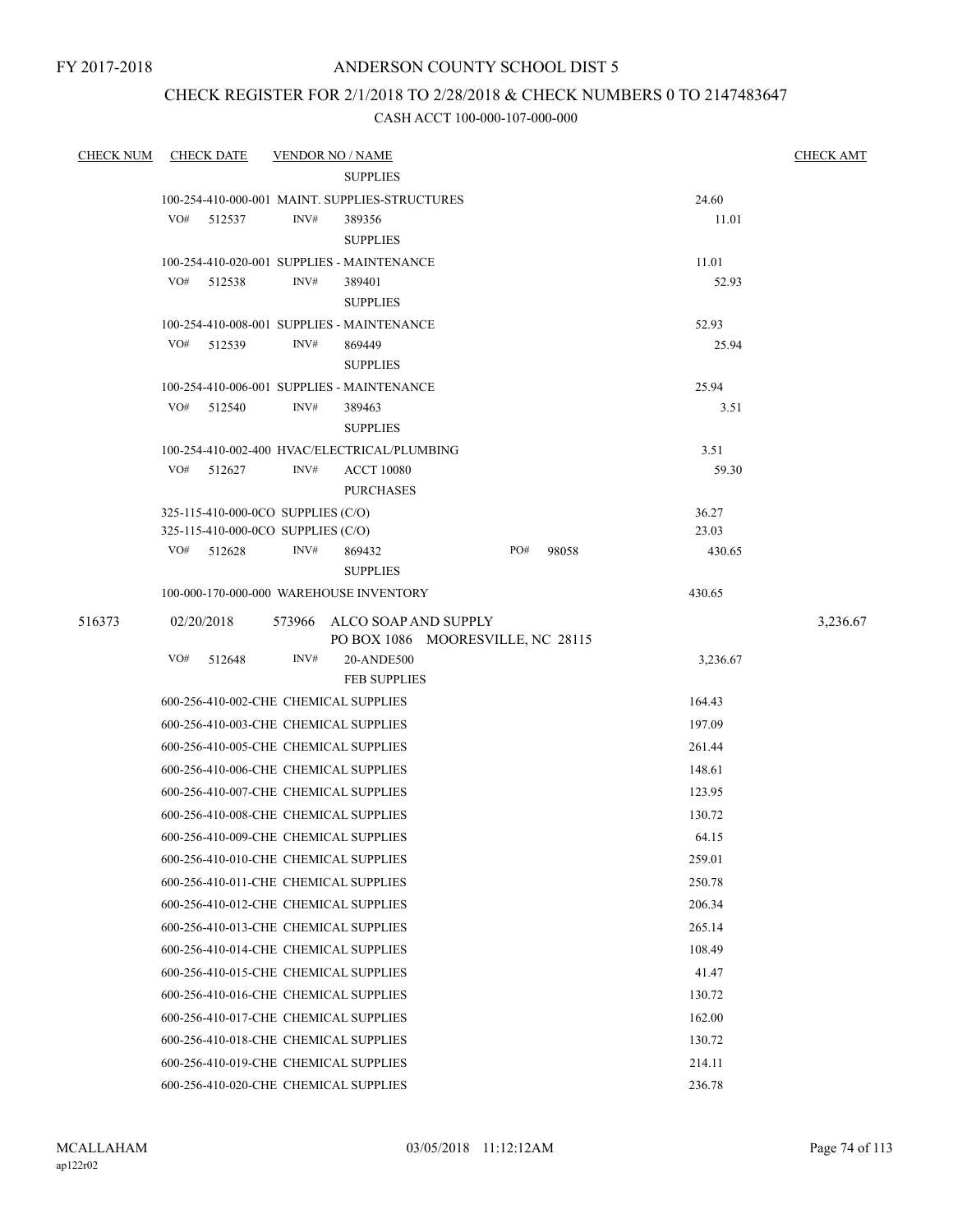## ANDERSON COUNTY SCHOOL DIST 5

# CHECK REGISTER FOR 2/1/2018 TO 2/28/2018 & CHECK NUMBERS 0 TO 2147483647

| <b>CHECK NUM</b> |     | <b>CHECK DATE</b> |        | <b>VENDOR NO / NAME</b>                                                                           |          | <b>CHECK AMT</b> |
|------------------|-----|-------------------|--------|---------------------------------------------------------------------------------------------------|----------|------------------|
|                  |     |                   |        | 600-256-410-021-CHE CHEMICAL SUPPLIES                                                             | 140.72   |                  |
| 516374           |     | 02/20/2018        |        | 569972 ANDRETTI INDOOR KARTING & GAMES<br>9299 UNIVERSAL BLVD ORLANDO, FL 32819                   |          | 1,850.53         |
|                  | VO# | 512650            | INV#   | 80037-1                                                                                           | 1,850.53 |                  |
|                  |     |                   |        | <b>ROBERT ANDERSON</b>                                                                            |          |                  |
|                  |     |                   |        | 706-271-660-006-583 WASHINGTON FIELD TRIP EXPENSE                                                 | 1,850.53 |                  |
| 516375           |     | 02/20/2018        | 563453 | B&H PHOTO-VIDEO<br>P.O. BOX 28072 REMITTANCE PROCESSING<br>CENTER NEW YORK, NY 10087-8072         |          | 108.00           |
|                  | VO# | 512651            | INV#   | 138548307<br>PO#<br>98137<br><b>SUPPLIES</b>                                                      | 108.00   |                  |
|                  |     |                   |        | 100-266-314-003-000 REPAIRS TO EQUIPMENT                                                          | 108.00   |                  |
| 516376           |     | 02/20/2018        | 564662 | <b>BRADY'S SCREEN PRINTING</b><br>106 CONCORD ROAD ATT: ACCOUNTS<br>RECEIVABLE ANDERSON, SC 29621 |          | 2,393.59         |
|                  | VO# | 512652            | INV#   | 32713<br><b>ROBERT ANDERSON</b>                                                                   | 2,393.59 |                  |
|                  |     |                   |        | 706-271-660-006-583 WASHINGTON FIELD TRIP EXPENSE                                                 | 2,393.59 |                  |
| 516377           |     | 02/20/2018        | 572588 | BRYANT ENTERPRISES, LLC<br>418 SNEAKING CREEK DRIVE HAYESVILLE, NC<br>28904-6423                  |          | 250.00           |
|                  | VO# | 512654            | INV#   | 11533                                                                                             | 250.00   |                  |
|                  |     |                   |        | <b>RADIOS</b>                                                                                     |          |                  |
|                  |     |                   |        | 707-190-660-007-201 MISCELLANEOUS EXPENSE                                                         | 250.00   |                  |
| 516378           |     | 02/20/2018        | 571566 | BURMAX COMPANY, INC<br>28 BARRETTS AVENUE HOLTSVILLE, NY<br>11742-2127                            |          | 918.93           |
|                  | VO# | 512653            | INV#   | 857549<br>CUST #301751                                                                            | 918.93   |                  |
|                  |     |                   |        | 701-271-660-001-823 COSMETOLOGY EXPENSE                                                           | 918.93   |                  |
| 516379           |     | 02/20/2018        | 155900 | CAROLINA BIOLOGICAL SUPPLY<br>POBOX 60232 ATT: ACCOUNTS RECEIVABLE<br>CHARLOTTE, NC 28260-0232    |          | 736.96           |
|                  | VO# | 512655            | INV#   | PO 012854<br><b>SUPPLIES</b>                                                                      | 736.96   |                  |
|                  |     |                   |        | 100-114-410-002-SCI SCIENCE MATERIALS                                                             | 138.10   |                  |
|                  |     |                   |        | 100-114-410-002-SCI SCIENCE MATERIALS                                                             | 587.21   |                  |
|                  |     |                   |        | 100-114-410-002-SCI SCIENCE MATERIALS                                                             | 11.65    |                  |
| 516380           |     | 02/20/2018        | 174380 | <b>CLEMSON UNIVERSITY</b><br>400 A TILLMAN HALL ATTN: MICHELLE CATER<br>CLEMSON, SC 29634-0723    |          | 495.00           |
|                  | VO# | 512657            | INV#   | <b>REGISTRATION</b><br><b>SUMMER INSTITUTE</b>                                                    | 495.00   |                  |
|                  |     |                   |        | 358-221-333-000-000 TRIPS AND CONFERENCES                                                         | 495.00   |                  |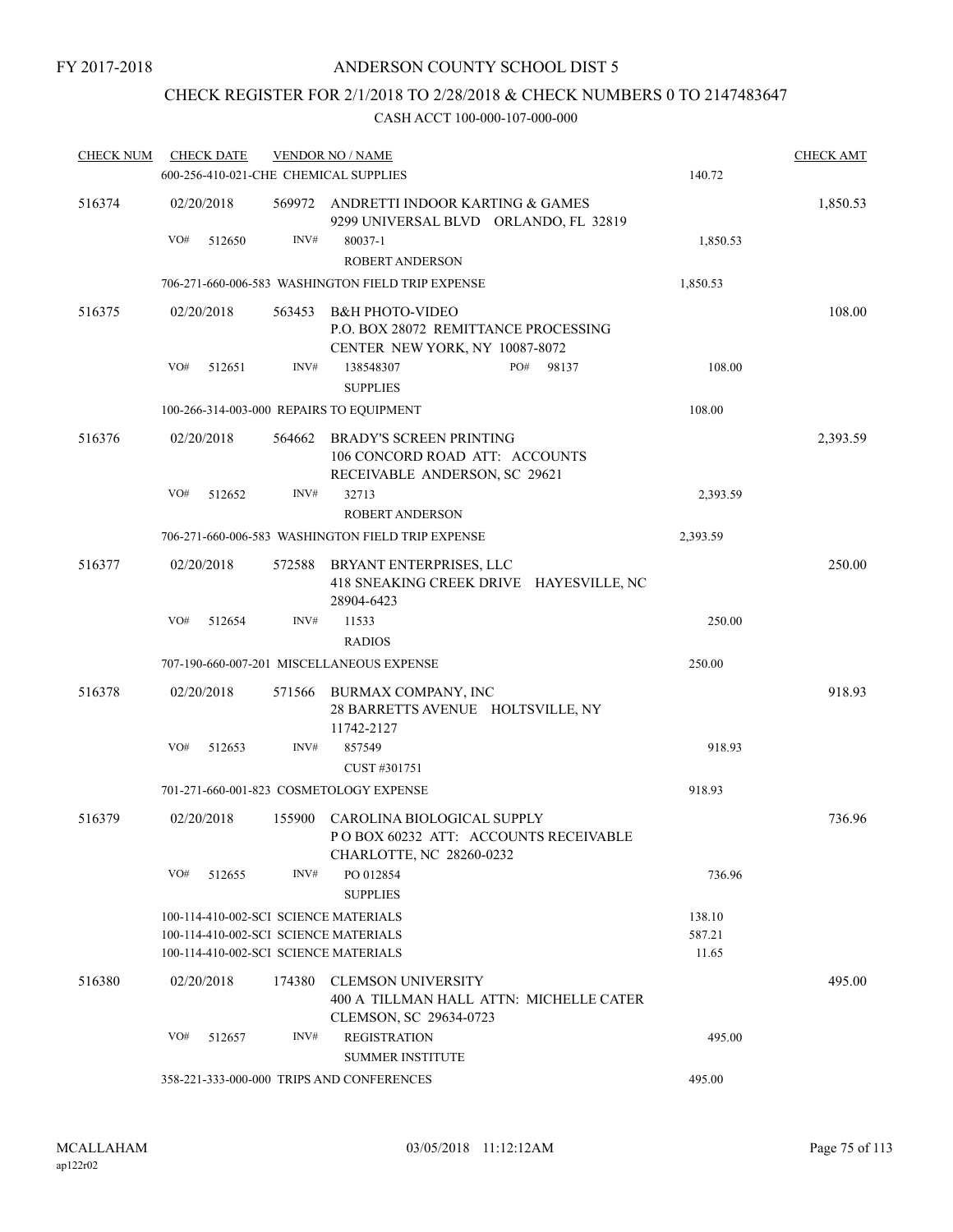## ANDERSON COUNTY SCHOOL DIST 5

# CHECK REGISTER FOR 2/1/2018 TO 2/28/2018 & CHECK NUMBERS 0 TO 2147483647

| <b>CHECK NUM</b> |            | <b>CHECK DATE</b>                 |        | <b>VENDOR NO / NAME</b>                                                                                                        |     |       |                   | <b>CHECK AMT</b> |
|------------------|------------|-----------------------------------|--------|--------------------------------------------------------------------------------------------------------------------------------|-----|-------|-------------------|------------------|
| 516381           | 02/20/2018 |                                   |        | 571072 CLEMSON UNIV-ACCOUNTS RECEIVABLE<br>ADMINISTRATIVE SERVICES BUILDING 108 SILAS<br>N PEARMAN BOULEVARD CLEMSON, SC 29634 |     |       |                   | 2,400.00         |
|                  | VO#        | 512656                            | INV#   | W5127343560<br>SPRING 2018                                                                                                     | PO# | 98189 | 2,400.00          |                  |
|                  |            |                                   |        | 267-224-312-000-P11 CONTRACED-TECHNOLOGY                                                                                       |     |       | 2,400.00          |                  |
| 516382           | 02/20/2018 |                                   |        | 573247 COMBS, JORDAN <sup>^^</sup><br>201 STAGECOACH DRIVE ANDERSON, SC 29625                                                  |     |       |                   | 200.00           |
|                  | VO#        | 512647                            | INV#   | <b>TLH BAND</b><br><b>INSTRUCTION</b>                                                                                          |     |       | 200.00            |                  |
|                  |            | 100-114-410-002-001 BAND SUPPLIES |        |                                                                                                                                |     |       | 200.00            |                  |
| 516383           | 02/20/2018 |                                   |        | 569704 CONVERGED NETWORKS, LLC<br>2 STILL SHADOW DRIVE SUITE G ATT:<br>ACCOUNTS RECEIVABLE CHARLESTON, SC 29414                |     |       |                   | 23,381.06        |
|                  | VO#        | 512658                            | INV#   | 4205<br><b>SHORETEL</b>                                                                                                        | PO# | 98115 | 23,381.06         |                  |
|                  |            | 100-266-340-001-000 TELEPHONE     |        |                                                                                                                                |     |       | 23,381.06         |                  |
| 516384           | 02/20/2018 |                                   | 569972 | DEBORAH CAMPBELL<br>200 COUNTRY CLUB LANE APT 8 E ANDESON, SC<br>29625                                                         |     |       |                   | 800.00           |
|                  | VO#        | 512659                            | INV#   | <b>FIELD TRIP</b><br><b>REFUND</b>                                                                                             |     |       | 800.00            |                  |
|                  |            |                                   |        | 706-271-660-006-583 WASHINGTON FIELD TRIP EXPENSE                                                                              |     |       | 800.00            |                  |
| 516385           | 02/20/2018 |                                   | 198651 | DELL MARKETING LP<br>POBOX 534118 ATT: ACCOUNTS RECEIVABLE                                                                     |     |       |                   | 336.25           |
|                  | VO#        | 512660                            | INV#   | ATLANTA, GA 30353-4118<br>10224182382<br><b>TONER</b>                                                                          | PO# | 98136 | 336.25            |                  |
|                  |            |                                   |        | 100-266-314-000-000 REPAIRS TO EQUIPMENT                                                                                       |     |       | 336.25            |                  |
| 516386           | 02/20/2018 |                                   | 198800 | DELTA EDUCATION<br>32656 COLLECTION CENTER DR ATT: ACCOUNTS<br>RECEIVABLE CHICAGO, IL 60693-0326                               |     |       |                   | 2,477.80         |
|                  | VO#        | 512672                            | INV#   | 202501500436<br>202501502570                                                                                                   | PO# | 97879 | 2,477.80          |                  |
|                  |            |                                   |        | 326-112-410-000-000 SCIENCE KITS SUPPLIES<br>326-112-410-000-000 SCIENCE KITS SUPPLIES                                         |     |       | 2,400.86<br>76.94 |                  |
| $* 516388$       | 02/20/2018 |                                   | 565945 | DISCOUNT MAGAZINE SUBSCRIPTIONS<br>POBOX 60114 ATT: ACCOUNTS RECEIVABLE<br>FORT MYERS, FL 33906                                |     |       |                   | 877.42           |
|                  | VO#        | 512661                            | INV#   | 7084057<br><b>WESTSIDE HS</b>                                                                                                  | PO# | 98138 | 877.42            |                  |
|                  |            | 100-222-410-003-000 SUPPLIES      |        |                                                                                                                                |     |       | 877.42            |                  |
| $* 516390$       | 02/20/2018 |                                   | 233975 | FIGUEROA, STEPHEN R.^^<br>2803 HIGH BLUFF ROAD SENECA, SC 29678                                                                |     |       |                   | 103.20           |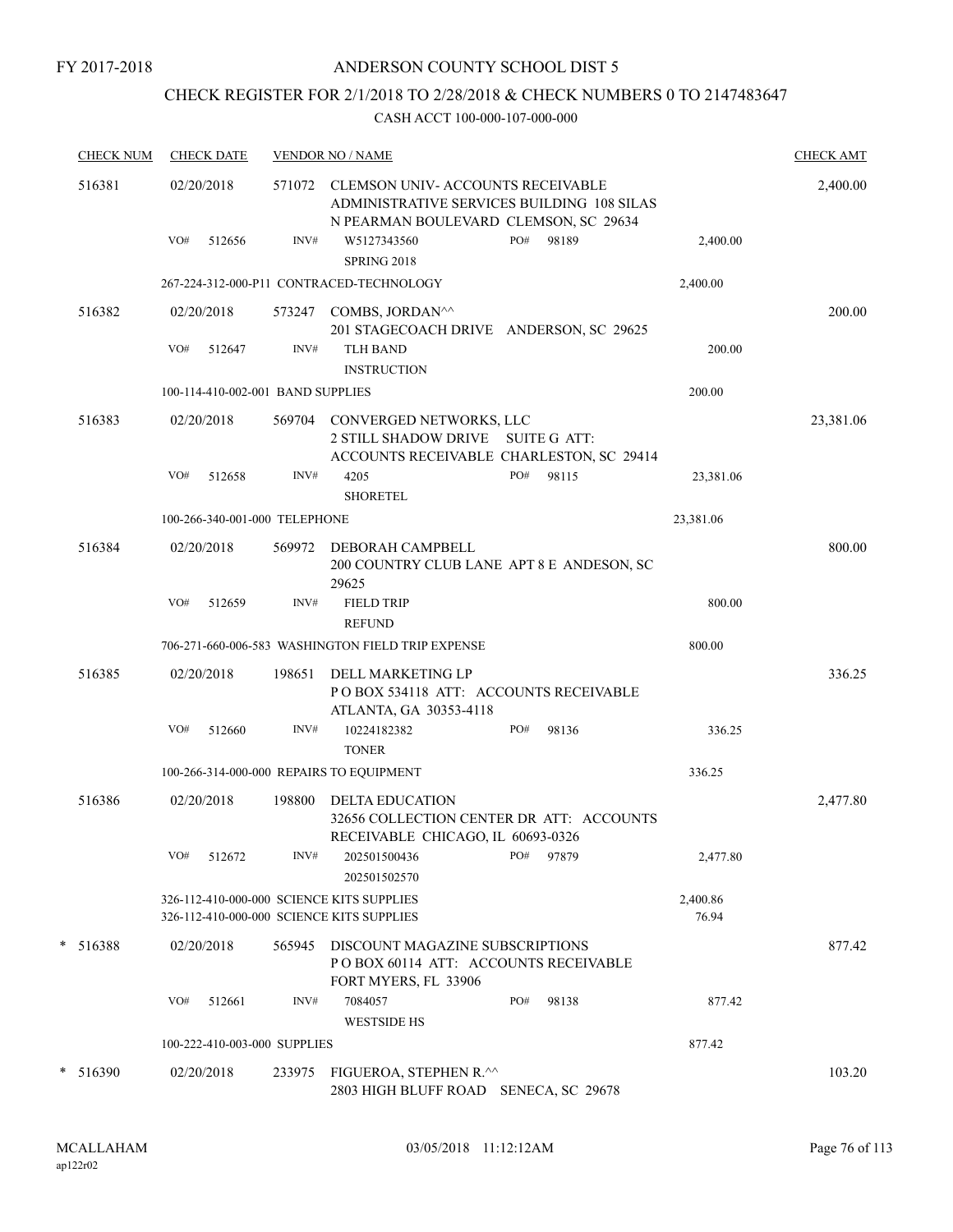# CHECK REGISTER FOR 2/1/2018 TO 2/28/2018 & CHECK NUMBERS 0 TO 2147483647

| <b>CHECK NUM</b> |     | <b>CHECK DATE</b> |                              | <b>VENDOR NO / NAME</b>                                                                                        |     |       |          | <b>CHECK AMT</b> |
|------------------|-----|-------------------|------------------------------|----------------------------------------------------------------------------------------------------------------|-----|-------|----------|------------------|
|                  | VO# | 512643            | INV#                         | FEB 9 TLH<br><b>OFFICIAL</b>                                                                                   |     |       | 103.20   |                  |
|                  |     |                   |                              | 100-271-312-002-000 ADDITIONAL SECURITY                                                                        |     |       | 103.20   |                  |
| 516391           |     | 02/20/2018        |                              | 237555 FORMS & SUPPLY<br>POBOX 563953 ATT: ACCOUNTS RECEIVABLE<br>CHARLOTTE, NC 28256                          |     |       |          | 2,000.20         |
|                  | VO# | 512663            | INV#                         | 4444071<br><b>SUPPLIES</b>                                                                                     |     |       | 1,812.58 |                  |
|                  |     |                   | 397-112-410-014-000 SUPPLIES |                                                                                                                |     |       | 1,812.58 |                  |
|                  | VO# | 512664            | INV#                         | 4469216<br><b>SUPPLIES</b>                                                                                     |     |       | 187.62   |                  |
|                  |     |                   | 377-111-410-000-000 SUPPLIES |                                                                                                                |     |       | 187.62   |                  |
| $*$ 516395       |     | 02/20/2018        | 566745                       | JUNIOR LIBRARY GUILD<br>P.O. BOX 6308 ATT: ACCOUNTS RECEIVABLE<br>CAROL STREAM, IL 60197-6308                  |     |       |          | 360.10           |
|                  | VO# | 512665            | INV#                         | 398954<br>CUST #J028116                                                                                        | PO# | 97808 | 360.10   |                  |
|                  |     |                   | 100-222-410-003-000 SUPPLIES |                                                                                                                |     |       | 360.10   |                  |
| 516396           |     | 02/20/2018        |                              | 313476 LAKESHORE LEARNING MATERIALS<br>2695 EAST DOMINGUEZ STREET ATT: ACCOUNTS<br>RECEIVABLE CARSON, CA 90895 |     |       |          | 109.79           |
|                  | VO# | 512666            | INV#                         | 2649680118<br><b>CD PLAYER</b>                                                                                 |     |       | 109.79   |                  |
|                  |     |                   | 924-147-410-013-000 SUPPLIES |                                                                                                                |     |       | 109.79   |                  |
| $* 516398$       |     | 02/20/2018        | 567629                       | LINDLER, TIM^^<br>113 EAST TALLULAH DRIVE GREENVILLE, SC<br>29605                                              |     |       |          | 102.30           |
|                  | VO# | 512641            | INV#                         | FEB 9 TLH<br><b>OFFICIAL</b>                                                                                   |     |       | 102.30   |                  |
|                  |     |                   |                              | 100-271-312-002-000 ADDITIONAL SECURITY                                                                        |     |       | 102.30   |                  |
| $* 516400$       |     | 02/20/2018        | 358500                       | <b>MINUTEMAN PRESS</b><br>3308 NORTH MAIN STREET ATT: ACCOUNTS<br>RECEIVABLE ANDERSON, SC 29621-4108           |     |       |          | 132.87           |
|                  | VO# | 512668            | INV#                         | 83357<br>WHS JOB#110419                                                                                        |     |       | 132.87   |                  |
|                  |     |                   | 100-233-410-003-000 SUPPLIES |                                                                                                                |     |       | 132.87   |                  |
| $*$ 516403       |     | 02/20/2018        | 572466                       | PICKENS ADULT EDUCATION CENTER<br>106 GLAZNER STREET EASLEY, SC 29640                                          |     |       |          | 104.61           |
|                  | VO# | 512670            | INV#                         | AEAC3-5<br><b>WORKLINK</b>                                                                                     |     |       | 104.61   |                  |
|                  |     |                   |                              | 723-190-660-023-911 MISCELLANEOUS- ADULT ED EXPENSE                                                            |     |       | 104.61   |                  |
| 516404           |     | 02/20/2018        | 430400                       | RAYMOND GEDDES & CO, INC<br>7110 BELAIR ROAD SUITE 200 ATT: ACCOUNTS<br>RECEIVABLE BALTIMORE, MD 21206-1147    |     |       |          | 170.45           |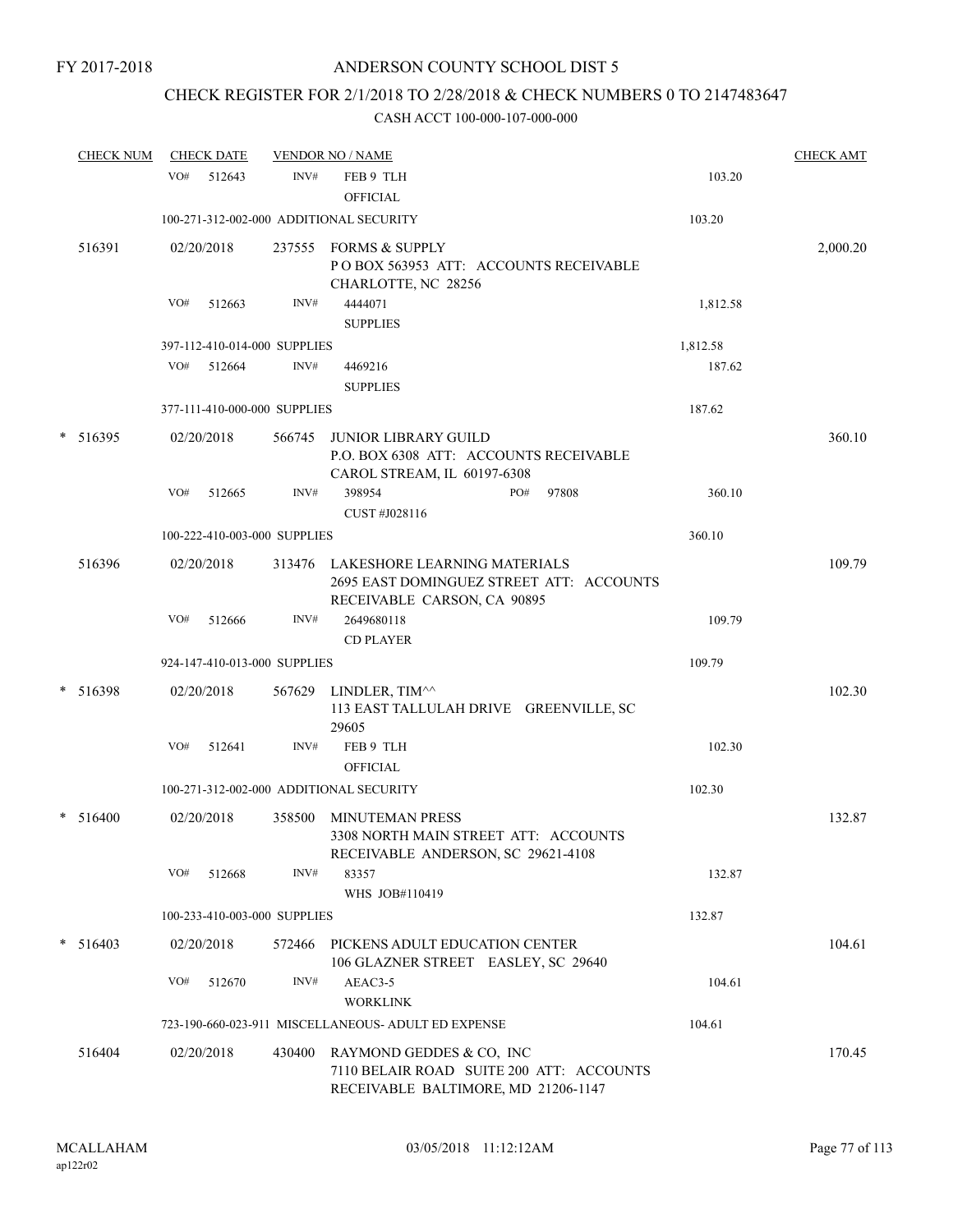# CHECK REGISTER FOR 2/1/2018 TO 2/28/2018 & CHECK NUMBERS 0 TO 2147483647

|        | <b>CHECK NUM</b> |     | <b>CHECK DATE</b> |                                    | <b>VENDOR NO / NAME</b>                                                                     |              |             | <b>CHECK AMT</b> |
|--------|------------------|-----|-------------------|------------------------------------|---------------------------------------------------------------------------------------------|--------------|-------------|------------------|
|        |                  | VO# | 512671            | INV#                               | 661555<br><b>MIDWAY ELEM</b>                                                                |              | 170.45      |                  |
|        |                  |     |                   |                                    | 717-190-660-017-360 SCHOOL STORE/COUNCIL EXPENSE                                            |              | 170.45      |                  |
|        | 516405           |     | 02/20/2018        |                                    | 573559 SARGENT, DWAYNE <sup>^^</sup><br>206 TWIN PONDS CT GREENWOOD, SC 29649               |              |             | 115.80           |
|        |                  | VO# | 512642            | INV#                               | FEB 9 TLH<br><b>OFFICIAL</b>                                                                |              | 115.80      |                  |
|        |                  |     |                   |                                    | 100-271-312-002-000 ADDITIONAL SECURITY                                                     |              | 115.80      |                  |
| $\ast$ | 516407           |     | 02/20/2018        |                                    | 570059 SHARP BUSINESS SYSTEMS<br>DEPT 1216 PO BOX 121216 DALLAS, TX<br>75312-1216           |              |             | 736.66           |
|        |                  | VO# | 512674            | INV#                               | 9001004806<br><b>COPIES</b>                                                                 |              | 123.39      |                  |
|        |                  |     |                   |                                    | 201-112-490-016-000 OTHER/COPIER COST                                                       |              | 123.39      |                  |
|        |                  | VO# | 512675            | INV#                               | 9001022072<br>9001022074                                                                    |              | 462.89      |                  |
|        |                  |     |                   | 708-271-660-008-362 COPIER EXPENSE |                                                                                             |              | 64.85       |                  |
|        |                  |     |                   | 708-271-660-008-362 COPIER EXPENSE |                                                                                             |              | 398.04      |                  |
|        |                  | VO# | 512676            | INV#                               | 9001009789<br><b>COPIES</b>                                                                 |              | 150.38      |                  |
|        |                  |     |                   | 201-112-490-012-000 COPIER COST    |                                                                                             |              | 150.38      |                  |
|        | $* 516409$       |     | 02/20/2018        |                                    | 574710 SOLIANT HEALTH<br>DEPT. CH 14430 PALATINE, IL 60055-4330                             |              |             | 2,437.50         |
|        |                  | VO# | 512678            | INV#                               | 9427057<br><b>SERVICES</b>                                                                  | PO#<br>97427 | 2,437.50    |                  |
|        |                  |     |                   |                                    | 100-126-312-000-000 PURCHASED SERVICES                                                      |              | 2,437.50    |                  |
|        | 516410           |     | 02/20/2018        | 569589                             | <b>SREB</b><br>592 TENTH ST, NW ATTN: HSTW STAFF<br>DEVELOPMENT CONF ATLANTA, GA 30318-5776 |              |             | 3,960.00         |
|        |                  | VO# | 512679            | INV#                               | 02<br>02/17/18/ACCTET                                                                       | PO# 97533    | 3,960.00    |                  |
|        |                  |     |                   |                                    | 207-224-333-000-004 TRIPS & CONFERENCES                                                     |              | 3,960.00    |                  |
|        | 516411           |     | 02/20/2018        | 570230                             | TASTY BRANDS, LLC<br>6800 JERICHO TURNPIKE SUITE 101 WEST<br>SYOSSET, NY 11791              |              |             | 2,167.14         |
|        |                  | VO# | 512680            | INV#                               | 28302<br><b>FOOD</b>                                                                        |              | 3,303.54    |                  |
|        |                  |     |                   |                                    | 600-000-172-000-000 FOOD SERV INVEN, FOOD                                                   |              | 3,303.54    |                  |
|        |                  | VO# | 512681            | INV#                               | 30944<br><b>CREDIT</b>                                                                      |              | $-1,136.40$ |                  |
|        |                  |     |                   |                                    | 600-000-172-000-000 FOOD SERV INVEN. FOOD                                                   |              | $-1,136.40$ |                  |
|        | 516412           |     | 02/20/2018        | 110050                             | THE GRAND THEATRE COMPANY<br>AMSTAR 14 193 CIVIC CENTER BLVD ANDERSON,<br>SC 29625          |              |             | 1,074.85         |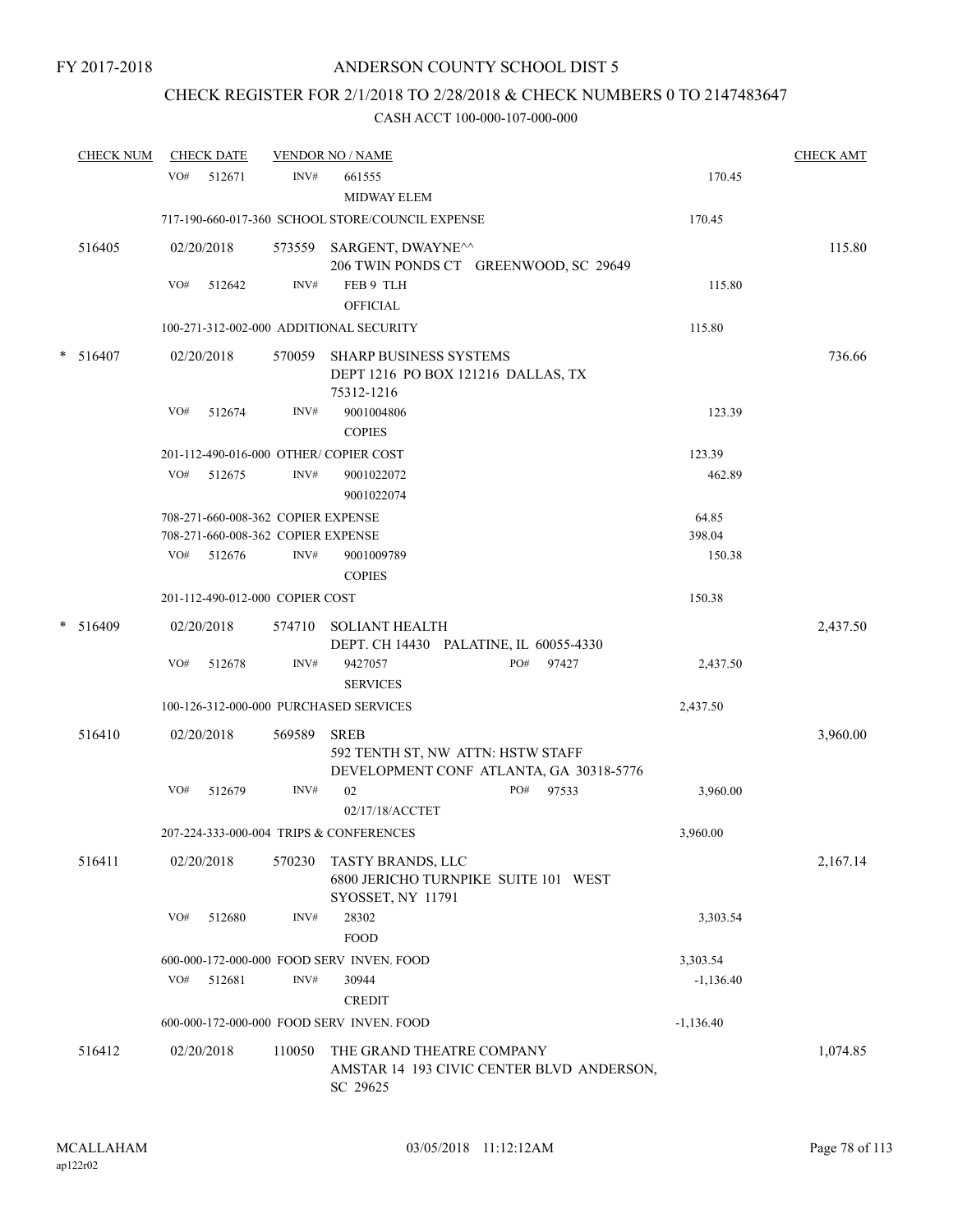## CHECK REGISTER FOR 2/1/2018 TO 2/28/2018 & CHECK NUMBERS 0 TO 2147483647

| <b>CHECK NUM</b> | <b>CHECK DATE</b> |        |        | <b>VENDOR NO / NAME</b>                                                                                                    |     |       |                         | <b>CHECK AMT</b> |
|------------------|-------------------|--------|--------|----------------------------------------------------------------------------------------------------------------------------|-----|-------|-------------------------|------------------|
|                  | VO#               | 512685 | INV#   | 12429<br>NEW PROSPECT                                                                                                      |     |       | 1,074.85                |                  |
|                  |                   |        |        | 710-271-660-010-355 FIELD TRIPS GRADE 5 EXPENSE                                                                            |     |       | 1,074.85                |                  |
| 516413           | 02/20/2018        |        | 568718 | THE READING WAREHOUSE<br>POBOX 41328 ATT: ACCOUNTS RECEIVABLE<br>NORTH CHARLESTON, SC 29423                                |     |       |                         | 1,491.81         |
|                  | VO#               | 512683 | INV#   | 179621<br><b>MATERIALS</b>                                                                                                 | PO# | 98172 | 321.32                  |                  |
|                  |                   |        |        | 267-224-410-000-PD5 SUPPLIES-SC STANDARDS<br>267-224-410-000-PD5 SUPPLIES-SC STANDARDS                                     |     |       | 292.37<br>28.95         |                  |
|                  | VO#               | 512684 | INV#   | 179388<br><b>MATERIALS</b>                                                                                                 | PO# | 98156 | 1,170.49                |                  |
|                  |                   |        |        | 201-113-410-006-000 SUPPLIES AND MATERIALS                                                                                 |     |       | 1,170.49                |                  |
| 516414           | 02/20/2018        |        | 565112 | UNIVERSITY OF SOUTH CAROLINA<br>WRITING IMPROVEMENT NETWORK CDRC 222,<br>1530 WHEAT STREET COLUMBIA, SC 29208              |     |       |                         | 105.00           |
|                  | VO#               | 512686 | INV#   | <b>REGISTRATION</b><br><b>CENTERVILLE ELEM</b>                                                                             |     |       | 105.00                  |                  |
|                  |                   |        |        | 311-224-312-007-000 PURCHASED SERVICES<br>311-224-312-007-000 PURCHASED SERVICES<br>311-224-312-007-000 PURCHASED SERVICES |     |       | 35.00<br>35.00<br>35.00 |                  |
| 516415           | 02/20/2018        |        | 524353 | WAL-MART COMMUNITY/GEMB<br>POBOX 530934 ATT: ACCOUNTS RECEIVABLE<br>ATLANTA, GA 30353-0934                                 |     |       |                         | 170.31           |
|                  | VO#               | 512688 | INV#   | 1016 1830<br><b>MIDWAY ELEM</b>                                                                                            |     |       | 170.31                  |                  |
|                  |                   |        |        | 717-190-660-017-201 MISCELLANEOUS EXPENSE                                                                                  |     |       | 30.48                   |                  |
|                  |                   |        |        | 717-190-660-017-286 READING CLUB EXPENSE                                                                                   |     |       | 19.06                   |                  |
|                  |                   |        |        | 717-190-660-017-312 ROBOTICS TEAM EXPENSE                                                                                  |     |       | 120.77                  |                  |
| 516416           | 02/20/2018        |        | 524353 | WAL-MART COMMUNITY/GEMB<br>PO BOX 530934 ATT: ACCOUNTS RECEIVABLE<br>ATLANTA, GA 30353-0934                                |     |       |                         | 750.86           |
|                  | VO# 512687        |        | INV#   | 2021 5316<br><b>ROBERT ANDERSON</b>                                                                                        |     |       | 750.86                  |                  |
|                  |                   |        |        | 201-113-410-006-000 SUPPLIES AND MATERIALS                                                                                 |     |       | 180.12                  |                  |
|                  |                   |        |        | 706-271-660-006-411 MISCELLANEOUS EXPENSE                                                                                  |     |       | 112.54                  |                  |
|                  |                   |        |        | 706-271-660-006-611 PEP CLUB EXPENSE                                                                                       |     |       | 56.57                   |                  |
|                  |                   |        |        | 706-271-660-006-666 CONCESSIONS EXPENSE                                                                                    |     |       | 401.63                  |                  |
| 516417           | 02/20/2018        |        | 526450 | WARD'S NATURAL SCIENCE<br>POBOX 644312 ATT: ACCOUNTS RECEIVABLE<br>PITTSBURGH, PA 15264-4312                               |     |       |                         | 465.63           |
|                  | VO#               | 512689 | INV#   | 8081268366<br><b>SUPPLIES</b>                                                                                              |     |       | 465.63                  |                  |
|                  |                   |        |        | 100-114-410-002-SCI SCIENCE MATERIALS                                                                                      |     |       | 465.63                  |                  |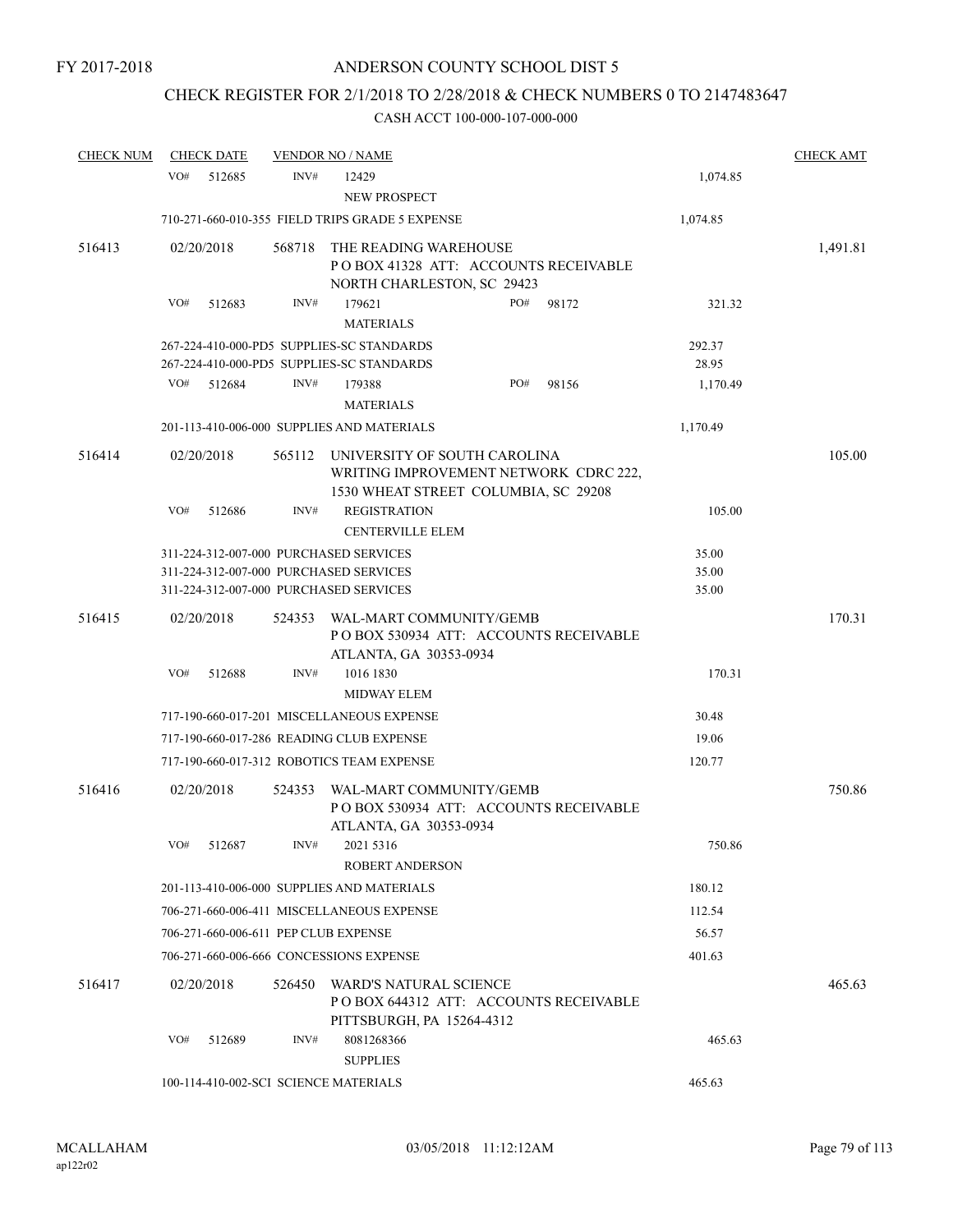## ANDERSON COUNTY SCHOOL DIST 5

# CHECK REGISTER FOR 2/1/2018 TO 2/28/2018 & CHECK NUMBERS 0 TO 2147483647

| <b>CHECK NUM</b> |     | <b>CHECK DATE</b> |                              | <b>VENDOR NO / NAME</b>                                                                    |     |       |           | <b>CHECK AMT</b> |
|------------------|-----|-------------------|------------------------------|--------------------------------------------------------------------------------------------|-----|-------|-----------|------------------|
| 516418           |     | 02/20/2018        | 531000                       | WESTSIDE HIGH SCHOOL<br>806 PEARMAN DAIRY ROAD ANDERSON, SC<br>29625                       |     |       |           | 1,172.36         |
|                  | VO# | 512690            | INV#                         | CK 24179,199<br><b>REIMBURSEMENT</b>                                                       |     |       | 1,172.36  |                  |
|                  |     |                   | 100-271-410-003-000 SUPPLIES |                                                                                            |     |       | 1,172.36  |                  |
| $* 516420$       |     | 02/23/2018        | 573046                       | <b>AG PARTS</b>                                                                            |     |       |           | 18,018.75        |
|                  |     |                   |                              | 220 HUFF AVE, SUITE 400 GREENSBURG, PA<br>15601                                            |     |       |           |                  |
|                  | VO# | 512727            | INV#                         | 1260902                                                                                    | PO# | 98169 | 2,335.00  |                  |
|                  |     |                   |                              | <b>TECH SUPPLIES</b>                                                                       |     |       |           |                  |
|                  |     |                   |                              | 100-266-312-000-TEC CHROME BOOK TECH FEE                                                   |     |       | 2,335.00  |                  |
|                  | VO# | 512728            | INV#                         | 1258675<br><b>TECH SUPPLIES</b>                                                            | PO# | 98112 | 15,683.75 |                  |
|                  |     |                   |                              | 100-266-312-000-TEC CHROME BOOK TECH FEE                                                   |     |       | 15,683.75 |                  |
| 516421           |     | 02/23/2018        | 573497                       | ALL CLEAR PLUMBING<br>101 GREEN LAKE ROAD GREENVILLE, SC 29607                             |     |       |           | 885.00           |
|                  | VO# | 512692            | INV#                         | 13457<br><b>SOUTH FANT</b>                                                                 |     |       | 350.00    |                  |
|                  |     |                   |                              | 600-256-323-015-000 REPAIRS TO EQUIPMENT                                                   |     |       | 350.00    |                  |
|                  | VO# | 512724            | INV#                         | 13625<br><b>MCCANTS</b>                                                                    |     |       | 350.00    |                  |
|                  |     |                   |                              | 100-254-323-005-400 CONTR SERV-HVAC/ELECT/PLUMBING                                         |     |       | 350.00    |                  |
|                  | VO# | 512725            | INV#                         | 13709<br><b>ROBERT ANDERSON</b>                                                            |     |       | 185.00    |                  |
|                  |     |                   |                              | 100-254-323-006-400 CONTR SERV-HVAC/ELECT/PLUMBING                                         |     |       | 185.00    |                  |
| 516422           |     | 02/23/2018        | 111200                       | ANDERSON BROTHERS FLEET<br>POBOX 386 ATT: ACCOUNTS RECEIVABLE<br>PIEDMONT, SC 29673        |     |       |           | 41,842.07        |
|                  | VO# | 512792            | INV#                         | 6234<br><b>REPAIR</b>                                                                      | PO# | 98221 | 41,842.07 |                  |
|                  |     |                   |                              | 100-255-323-000-ACT ACTIVITY BUS CONTRACTED SERVICES                                       |     |       | 41,842.07 |                  |
| 516423           |     | 02/23/2018        | 112485                       | ANDERSON COUNTY SEWER<br>P.O. BOX 13666 ANDERSON, SC 29624                                 |     |       |           | 3,155.10         |
|                  | VO# | 512790            | INV#                         | <b>ACCT 4931</b><br><b>TL HANNA</b>                                                        |     |       | 43.90     |                  |
|                  |     |                   |                              | 100-254-470-002-000 ENERGY-ELECTRICITY & WATER                                             |     |       | 43.90     |                  |
|                  | VO# | 512791            | INV#                         | ACCT#8                                                                                     |     |       | 3,111.20  |                  |
|                  |     |                   |                              | <b>TL HANNA</b>                                                                            |     |       |           |                  |
|                  |     |                   |                              | 100-254-470-002-000 ENERGY-ELECTRICITY & WATER                                             |     |       | 3,111.20  |                  |
| 516424           |     | 02/23/2018        | 570950                       | ANDERSON COUNTY SHERIFF'S OFFICE<br>ATTN: RICHARD BRYSON PO BOX 5497<br>ANDERSON, SC 29623 |     |       |           | 1,128.75         |
|                  | VO# | 512729            | INV#                         | TLH & WHS                                                                                  |     |       | 1,128.75  |                  |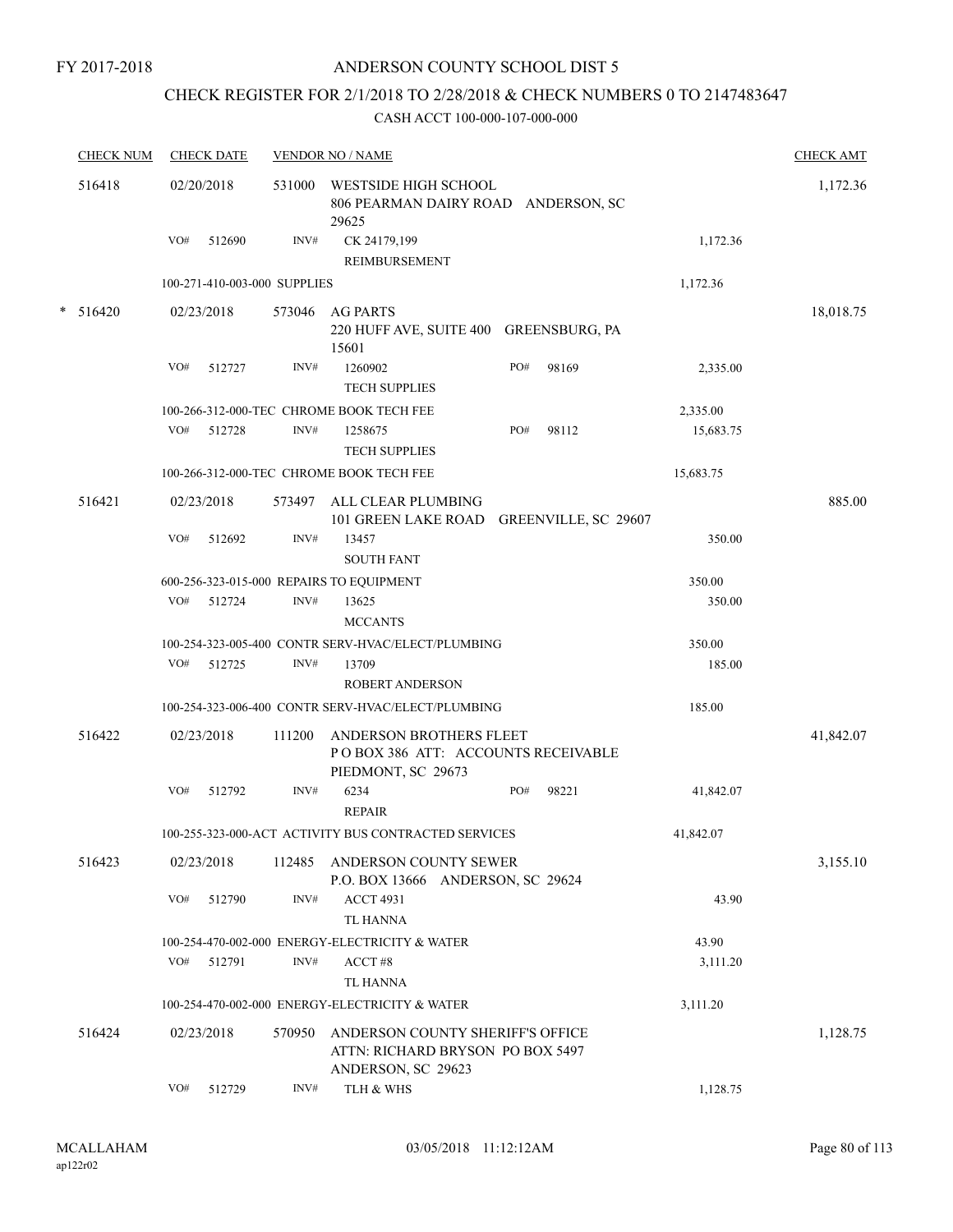## CHECK REGISTER FOR 2/1/2018 TO 2/28/2018 & CHECK NUMBERS 0 TO 2147483647

| <b>CHECK NUM</b> | <b>CHECK DATE</b>                        |        | <b>VENDOR NO / NAME</b>                                                                                          |           | <b>CHECK AMT</b> |
|------------------|------------------------------------------|--------|------------------------------------------------------------------------------------------------------------------|-----------|------------------|
|                  |                                          |        | <b>SECURITY</b>                                                                                                  |           |                  |
|                  | 100-271-312-002-000 ADDITIONAL SECURITY  |        |                                                                                                                  | 1,995.00  |                  |
|                  | 100-271-312-003-000 ADDITIONAL SECURITY  |        |                                                                                                                  | $-866.25$ |                  |
| 516425           | 02/23/2018                               |        | 566562 ANDERSON OUTDOOR POWER EQUIPMENT<br>110 MIRACLE MILE DRIVE ATT: ACCOUNTS<br>RECEIVABLE ANDERSON, SC 29621 |           | 222.98           |
|                  | VO#<br>512722                            | INV#   | 188028<br><b>REPAIR</b>                                                                                          | 20.00     |                  |
|                  | 100-254-323-000-001 CONTRACT SRVS        |        |                                                                                                                  | 20.00     |                  |
|                  | VO# 512723                               | INV#   | 188067<br><b>SUPPLIES</b>                                                                                        | 202.98    |                  |
|                  |                                          |        | 100-254-410-000-001 MAINT. SUPPLIES-STRUCTURES                                                                   | 202.98    |                  |
| 516426           | 02/23/2018                               |        | 563865 ANDERSON WINNELSON CO<br>POBOX 1446 ATT: ACCOUNTS RECEIVABLE<br>ANDERSON, SC 29622                        |           | 171.42           |
|                  | VO#<br>512720                            | INV#   | 208549<br><b>SUPPLIES</b>                                                                                        | 132.14    |                  |
|                  |                                          |        | 100-254-410-003-400 HVAC/ELECTRICAL/PLUMBING                                                                     | 132.14    |                  |
|                  | VO#<br>512721                            | INV#   | 20850400<br><b>SUPPLIES</b>                                                                                      | 39.28     |                  |
|                  |                                          |        | 100-254-410-003-400 HVAC/ELECTRICAL/PLUMBING                                                                     | 39.28     |                  |
| $* 516429$       | 02/23/2018                               |        | 569220 AUTECH<br>POBOX 248 ATT: ACCOUNTS RECEIVABLE<br>WILLIAMSTON, SC 29697                                     |           | 313.32           |
|                  | VO#<br>512719                            | INV#   | 6391<br><b>ROBERT ANDERSON</b>                                                                                   | 100.00    |                  |
|                  |                                          |        | 100-254-323-006-400 CONTR SERV-HVAC/ELECT/PLUMBING                                                               | 100.00    |                  |
|                  | VO# 512731                               | INV#   | 6450<br><b>VARENNES</b>                                                                                          | 213.32    |                  |
|                  |                                          |        | 100-266-314-016-000 REPAIRS TO EQUIPMENT                                                                         | 213.32    |                  |
| 516430           | 02/23/2018                               | 563453 | <b>B&amp;H PHOTO-VIDEO</b><br>P.O. BOX 28072 REMITTANCE PROCESSING<br>CENTER NEW YORK, NY 10087-8072             |           | 458.49           |
|                  | VO#<br>512732                            | INV#   | PO#<br>132755401<br>97622<br><b>TECH SUPPLIES</b>                                                                | 451.19    |                  |
|                  | 100-266-314-000-000 REPAIRS TO EQUIPMENT |        |                                                                                                                  | 451.19    |                  |
|                  | VO#<br>512733                            | INV#   | PO#<br>133177923<br>97762<br><b>TECH SUPPLIES</b>                                                                | 7.30      |                  |
|                  |                                          |        | 100-266-345-000-000 TECHNOLOGY INFRASTRUCTURE                                                                    | 7.30      |                  |
| 516431           | 02/23/2018                               | 567666 | <b>EMPLOYEE VENDOR</b><br>BOARD OF TRUSTEES 404 QUAIL HOLLOW<br>ANDERSON, SC 29621                               |           | 707.76           |
|                  | VO#<br>512855                            | INV#   | FEB 15-18<br><b>HILTON HEAD</b>                                                                                  | 258.00    |                  |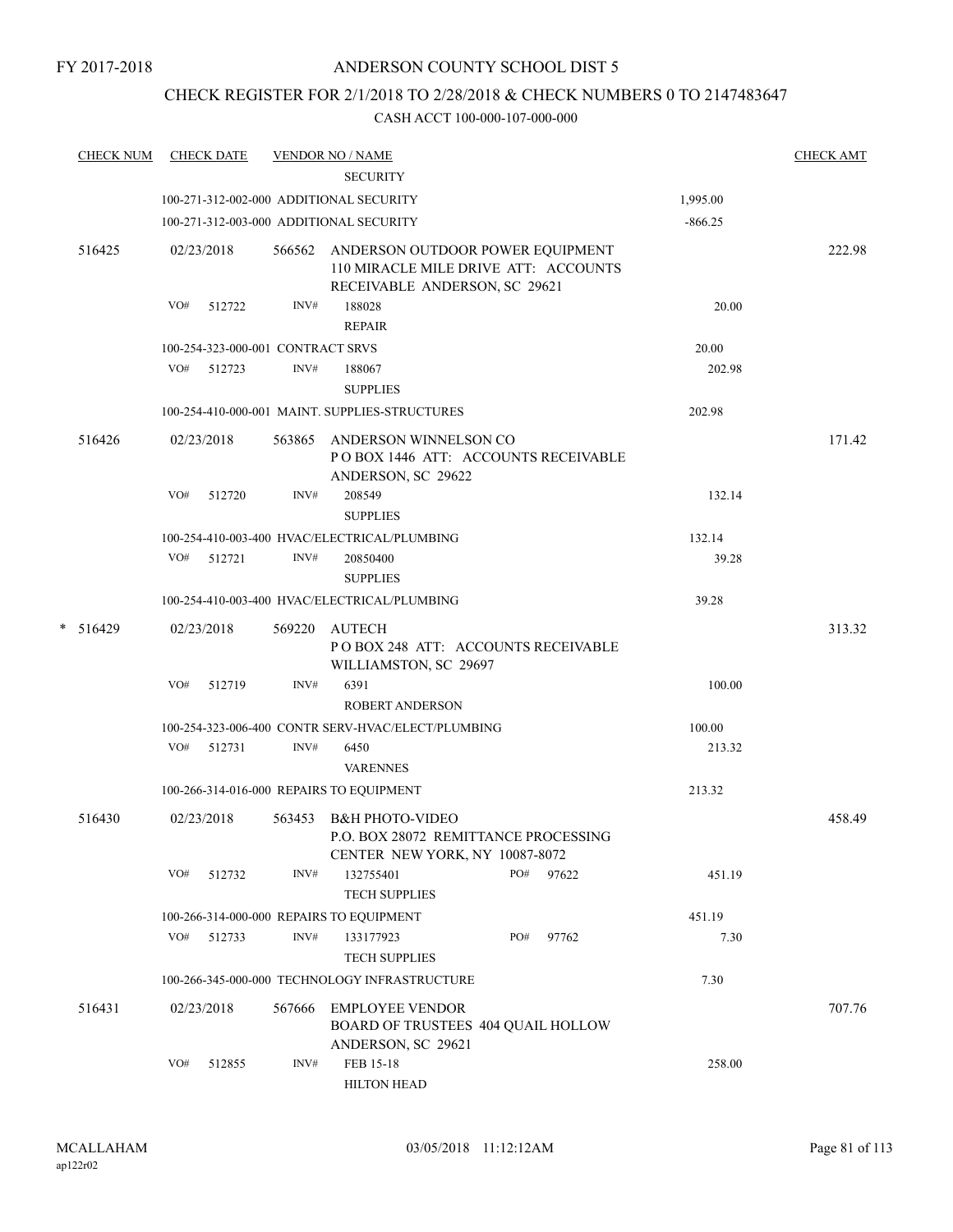# CHECK REGISTER FOR 2/1/2018 TO 2/28/2018 & CHECK NUMBERS 0 TO 2147483647

| <b>CHECK NUM</b> |     | <b>CHECK DATE</b>                   |        | <b>VENDOR NO / NAME</b>                                                                            |     |                        |          | <b>CHECK AMT</b> |
|------------------|-----|-------------------------------------|--------|----------------------------------------------------------------------------------------------------|-----|------------------------|----------|------------------|
|                  |     | 100-231-334-000-000 TRUSTEE EXPENSE |        |                                                                                                    |     |                        | 258.00   |                  |
|                  | VO# | 512856                              | INV#   | FEB 15-18<br><b>HILTON HEAD</b>                                                                    |     |                        | 449.76   |                  |
|                  |     | 100-231-334-000-000 TRUSTEE EXPENSE |        |                                                                                                    |     |                        | 449.76   |                  |
| 516432           |     | 02/23/2018                          | 567945 | <b>BURNETT ATHLETICS INC</b><br>7095 HIGHWAY 11 ATTN: ACCTS RECEIVABLE<br>CAMPOBELLO, SC 29322     |     |                        |          | 457.96           |
|                  | VO# | 512718                              | INV#   | BA81962<br><b>TURFACE</b>                                                                          |     |                        | 457.96   |                  |
|                  |     |                                     |        | 100-254-410-002-001 SUPPLIES - MAINTENANCE                                                         |     |                        | 228.98   |                  |
|                  |     |                                     |        | 100-254-410-003-001 SUPPLIES - MAINTENANCE                                                         |     |                        | 228.98   |                  |
| 516433           |     | 02/23/2018                          |        | 152495 CAMCOR, INC<br>POBOX 1899 ATT: ACCOUNTS RECEIVABLE<br>BURLINGTON, NC 27216-1899             |     |                        |          | 2,257.70         |
|                  | VO# | 512735                              | INV#   | 2440517<br><b>TECHNOLOGY</b>                                                                       | PO# | 98185                  | 46.01    |                  |
|                  |     |                                     |        | 100-266-314-000-000 REPAIRS TO EQUIPMENT                                                           |     |                        | 46.01    |                  |
|                  |     | VO# 512736                          | INV#   | 2440573<br><b>TECHNOLOGY</b>                                                                       | PO# | 98207                  | 2,211.69 |                  |
|                  |     |                                     |        | 100-266-314-000-000 REPAIRS TO EQUIPMENT                                                           |     |                        | 2,211.69 |                  |
| $* 516435$       |     | 02/23/2018                          | 156525 | <b>CAROLINA FRESH FARMS #4</b><br>3620 HWY 81 NORTH ATT: ACCOUNTS<br>RECEIVABLE ANDERSON, SC 29621 |     |                        |          | 150.00           |
|                  | VO# | 512717                              | INV#   | 0401051172<br><b>SUPPLIES</b>                                                                      |     |                        | 150.00   |                  |
|                  |     |                                     |        | 100-254-410-002-001 SUPPLIES - MAINTENANCE                                                         |     |                        | 150.00   |                  |
| 516436           |     | 02/23/2018                          | 567691 | CARSON'S NUT-BOLT & TOOL CO, INC<br>P.O. BOX 3629 ATT: ACCOUNTS RECEIVABLE<br>GREENVILLE, SC 29608 |     |                        |          | 133.73           |
|                  | VO# | 512716                              | INV#   | 3728245<br><b>SUPPLIES</b>                                                                         |     |                        | 133.73   |                  |
|                  |     |                                     |        | 100-254-410-000-001 MAINT. SUPPLIES-STRUCTURES                                                     |     |                        | 133.73   |                  |
| 516437           |     | 02/23/2018                          | 160602 | CDW GOVERNMENT<br><b>75 REMITTANCE DRIVE</b><br>ACCOUNTS RECEIVABLE CHICAGO, IL 60675-1515         |     | <b>SUITE 1515 ATT:</b> |          | 4,793.60         |
|                  | VO# | 512741                              | INV#   | LST9071<br>LSS4866                                                                                 | PO# | 98197                  | 2,396.80 |                  |
|                  |     |                                     |        | 100-266-314-000-000 REPAIRS TO EQUIPMENT                                                           |     |                        | 1,733.40 |                  |
|                  |     |                                     |        | 100-266-314-000-000 REPAIRS TO EQUIPMENT                                                           |     |                        | 663.40   |                  |
|                  | VO# | 512742                              | INV#   | LJM3769<br><b>TECHNOLOGY</b>                                                                       | PO# | 98018                  | 2,396.80 |                  |
|                  |     |                                     |        | 100-266-314-000-000 REPAIRS TO EQUIPMENT                                                           |     |                        | 2,396.80 |                  |
| 516438           |     | 02/23/2018                          | 568535 | CHAMPION COACH, INC.<br>145 BEN HAMBY LANE GREENVILLE, SC 29615                                    |     |                        |          | 2,750.00         |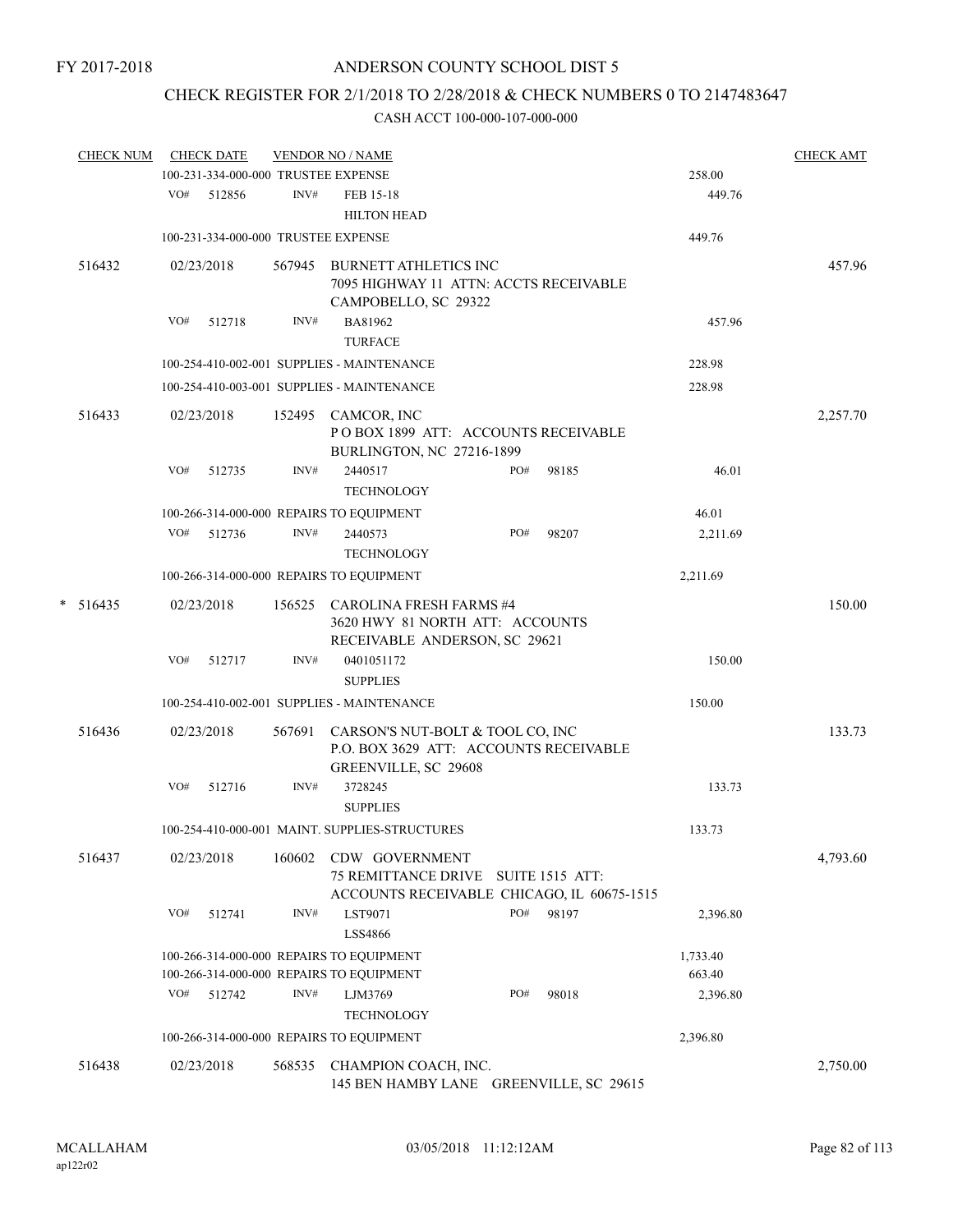# CHECK REGISTER FOR 2/1/2018 TO 2/28/2018 & CHECK NUMBERS 0 TO 2147483647

| <b>CHECK NUM</b> |            | <b>CHECK DATE</b>                 |        | <b>VENDOR NO / NAME</b>                                                                   |     |       |          | <b>CHECK AMT</b> |
|------------------|------------|-----------------------------------|--------|-------------------------------------------------------------------------------------------|-----|-------|----------|------------------|
|                  | VO#        | 512738                            | INV#   | CHARTER 37969<br><b>ROBERT ANDERSON</b>                                                   |     |       | 2,750.00 |                  |
|                  |            |                                   |        | 706-271-660-006-585 FIELD TRIPS- GR. 6 EXPENSE                                            |     |       | 2,750.00 |                  |
| 516439           | 02/23/2018 |                                   | 570581 | CITY OF ANDERSON POLICE DEPT<br>401 SOUTH MAIN ST ANDERSON, SC 29624                      |     |       |          | 1,093.06         |
|                  | VO#        | 512739                            | INV#   | <b>ADULT ED</b><br><b>SECURITY</b>                                                        |     |       | 546.53   |                  |
|                  |            |                                   |        | 100-181-312-000-000 PURCHASED SERVICES                                                    |     |       | 546.53   |                  |
|                  | VO#        | 512740                            | INV#   | <b>ADULT ED</b><br><b>SECURITY</b>                                                        |     |       | 546.53   |                  |
|                  |            |                                   |        | 100-181-312-000-000 PURCHASED SERVICES                                                    |     |       | 546.53   |                  |
| 516440           | 02/23/2018 |                                   |        | 572085 CONNECTIONS HOUSING<br>950 SCALES ROAD BUILDING 200 SUITE 201<br>SUWANEE, GA 30021 |     |       |          | 1,243.65         |
|                  | VO#        | 512743                            | INV#   | <b>JULY 8-14</b><br><b>SHERRY MARTIN</b>                                                  |     |       | 1,243.65 |                  |
|                  |            |                                   |        | 100-221-410-000-TST SUPPLIES-TESTING                                                      |     |       | 1,243.65 |                  |
| 516441           | 02/23/2018 |                                   | 187300 | CRESCENT SUPPLY CO, INC<br>POBOX 8798 ATT: ACCOUNTS RECEIVABLE<br>GREENVILLE, SC 29604    |     |       |          | 2,131.27         |
|                  | VO#        | 512712                            | INV#   | 399102<br><b>SUPPLIES</b>                                                                 |     |       | 1,674.85 |                  |
|                  |            |                                   |        | 100-254-410-020-400 HVAC/ELECTRICAL/PLUMBING                                              |     |       | 1,674.85 |                  |
|                  | VO#        | 512713                            | INV#   | 399099<br><b>SUPPLIES</b>                                                                 |     |       | 374.33   |                  |
|                  |            |                                   |        | 100-254-410-007-400 HVAC/ELECTRICAL/PLUMBING                                              |     |       | 374.33   |                  |
|                  | VO#        | 512714                            | INV#   | 399101<br><b>SUPPLIES</b>                                                                 |     |       | 66.15    |                  |
|                  |            |                                   |        | 100-254-410-013-400 HVAC/ELECTRICAL/PLUMBING                                              |     |       | 66.15    |                  |
|                  | VO#        | 512715                            | INV#   | 399100<br><b>SUPPLIES</b>                                                                 |     |       | 15.94    |                  |
|                  |            | 100-254-410-000-400 HVAC SUPPLIES |        |                                                                                           |     |       | 15.94    |                  |
| 516442           | 02/23/2018 |                                   | 198651 | DELL MARKETING LP<br>PO BOX 534118 ATT: ACCOUNTS RECEIVABLE<br>ATLANTA, GA 30353-4118     |     |       |          | 1,028.28         |
|                  | VO#        | 512744                            | INV#   | 10198914834<br><b>TECH SUPPLIES</b>                                                       | PO# | 97680 | 846.37   |                  |
|                  |            |                                   |        | 100-266-314-000-000 REPAIRS TO EQUIPMENT                                                  |     |       | 846.37   |                  |
|                  | VO#        | 512745                            | INV#   | 10224900987<br><b>PRINTER</b>                                                             | PO# | 98131 | 181.91   |                  |
|                  |            |                                   |        | 100-266-314-014-000 REPAIRS TO EQUIPMENT                                                  |     |       | 181.91   |                  |
| 516443           | 02/23/2018 |                                   | 573762 | DONALD, JOHNNY<br><b>BOARD OF TRUSTEES 2010 BOLT DRIVE</b><br>ANDERSON, SC 29621          |     |       |          | 764.58           |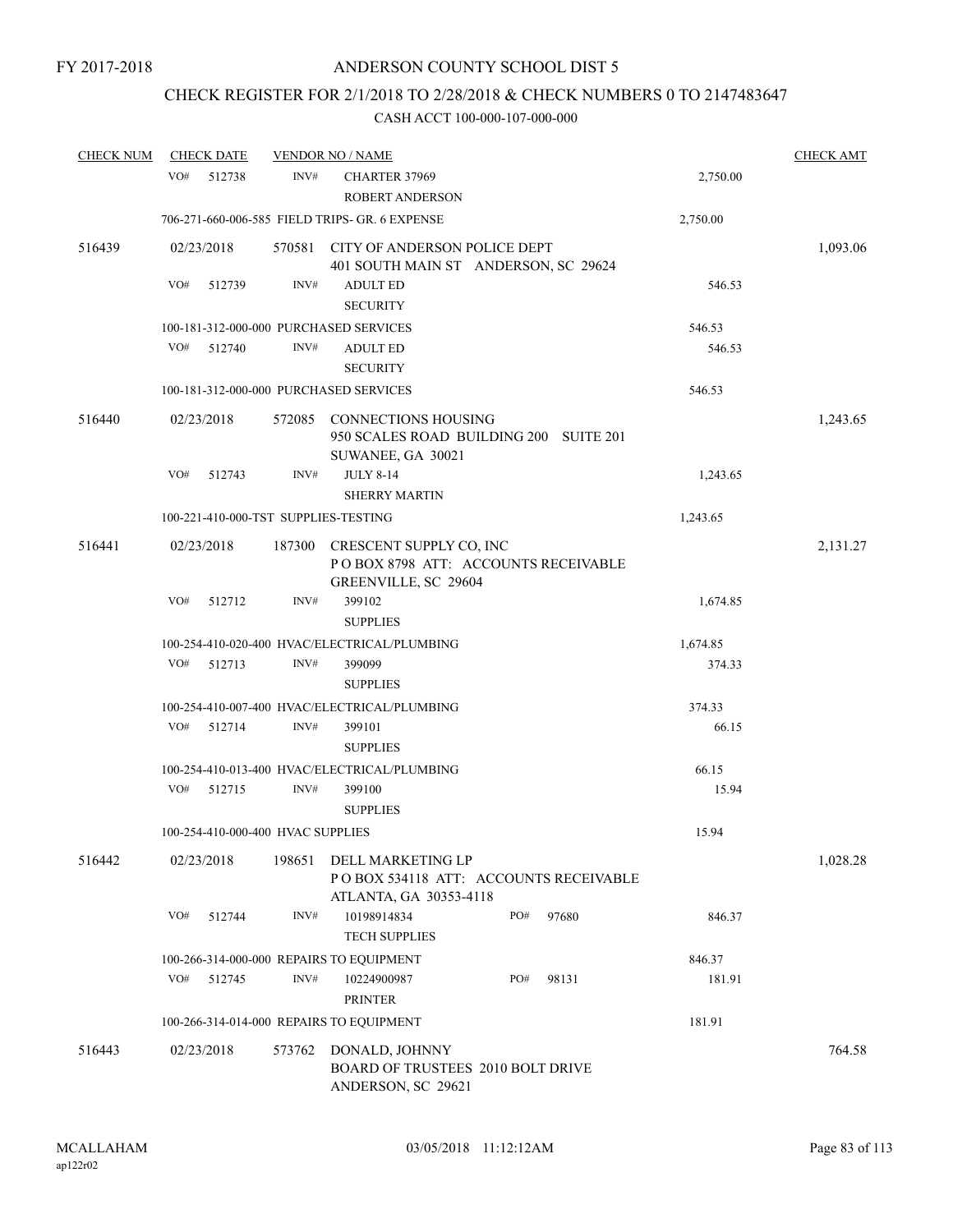## CHECK REGISTER FOR 2/1/2018 TO 2/28/2018 & CHECK NUMBERS 0 TO 2147483647

| <b>CHECK NUM</b> |     | <b>CHECK DATE</b>                   |        | <b>VENDOR NO / NAME</b>                         |           |          | <b>CHECK AMT</b> |
|------------------|-----|-------------------------------------|--------|-------------------------------------------------|-----------|----------|------------------|
|                  |     | VO# 512802                          | INV#   | FEB 15-18                                       |           | 258.00   |                  |
|                  |     |                                     |        | <b>HILTON HEAD</b>                              |           |          |                  |
|                  |     | 100-231-334-000-000 TRUSTEE EXPENSE |        |                                                 |           | 258.00   |                  |
|                  | VO# | 512803                              | INV#   | FEB 15-18                                       |           | 506.58   |                  |
|                  |     |                                     |        | <b>HILTON HEAD</b>                              |           |          |                  |
|                  |     | 100-231-334-000-000 TRUSTEE EXPENSE |        |                                                 |           | 506.58   |                  |
| 516444           |     | 02/23/2018                          |        | 211302 DUKE ENERGY                              |           |          | 12,217.34        |
|                  |     |                                     |        | POBOX 70516 ATT: ACCOUNTS RECEIVABLE            |           |          |                  |
|                  |     |                                     |        | CHARLOTTE, NC 28272-0516                        |           |          |                  |
|                  |     | VO# 512793                          | INV#   | 1120248886                                      |           | 21.97    |                  |
|                  |     |                                     |        | <b>UTILITIES</b>                                |           |          |                  |
|                  |     |                                     |        | 100-254-470-010-000 ENERGY-ELECTRICITY & WATER  |           | 21.97    |                  |
|                  |     | VO# 512794                          | INV#   | 1282029874                                      |           | 29.23    |                  |
|                  |     |                                     |        | <b>UTILITIES</b>                                |           |          |                  |
|                  |     |                                     |        | 100-254-470-008-000 ENERGY-ELECTRICITY & WATER  |           | 29.23    |                  |
|                  |     | VO# 512795                          | INV#   | 0002050038                                      |           | 93.53    |                  |
|                  |     |                                     |        | <b>UTILITIES</b>                                |           |          |                  |
|                  |     |                                     |        | 100-254-470-023-000 ENERGY-ELECTRICITY & WATER  |           | 93.53    |                  |
|                  |     | VO# 512796                          | INV#   | 0002050037                                      |           | 2,344.83 |                  |
|                  |     |                                     |        | <b>UTILITIES</b>                                |           |          |                  |
|                  |     |                                     |        | 100-254-470-023-000 ENERGY-ELECTRICITY & WATER  |           | 2,344.83 |                  |
|                  |     | VO# 512797                          | INV#   | 0002050047                                      |           | 4,244.53 |                  |
|                  |     |                                     |        | <b>UTILITIES</b>                                |           |          |                  |
|                  |     |                                     |        | 100-254-470-019-000 ENERGY-ELECTRICITY & WATER  |           | 4,244.53 |                  |
|                  |     | VO# 512798                          | INV#   | 0004418034                                      |           | 5,483.25 |                  |
|                  |     |                                     |        | <b>UTILITIES</b>                                |           |          |                  |
|                  |     |                                     |        | 100-254-470-001-000 ENERGY-ELECTRICITY & WATER  |           | 5,483.25 |                  |
| $* 516446$       |     | 02/23/2018                          |        | 574547 EDGENUITY INC.                           |           |          | 7,200.00         |
|                  |     | VO# 512746                          | INV#   | DEPT LA 24561 PASADENA, CA 91185-4561<br>115095 | PO# 98122 | 7,200.00 |                  |
|                  |     |                                     |        | PROF DEV                                        |           |          |                  |
|                  |     |                                     |        | 267-224-312-000-P11 CONTRACED-TECHNOLOGY        |           | 7,200.00 |                  |
| 516447           |     | 02/23/2018                          |        | 563495 ELECTRIC CITY UTILITIES                  |           |          | 847.44           |
|                  |     |                                     |        | CITY OF ANDERSON P.O. BOX 63061 CHARLOTTE,      |           |          |                  |
|                  |     |                                     |        | NC 28263-3061                                   |           |          |                  |
|                  | VO# | 512799                              | INV#   | 495402011                                       |           | 143.70   |                  |
|                  |     |                                     |        | <b>WATER/SEWER</b>                              |           |          |                  |
|                  |     |                                     |        | 100-254-470-000-000 ENERGY-ELECTRICITY & WATER  |           | 143.70   |                  |
|                  | VO# | 512800                              | INV#   | 295758061                                       |           | 703.74   |                  |
|                  |     |                                     |        | <b>WATER/SEWER</b>                              |           |          |                  |
|                  |     |                                     |        | 100-254-470-012-000 ENERGY-ELECTRICITY & WATER  |           | 703.74   |                  |
| 516448           |     | 02/23/2018                          | 573685 | <b>EPIC SPORTS</b>                              |           |          | 520.15           |
|                  |     |                                     |        | ATTN: MAIL ORDER DEPT 9750 E 53RD ST N BEL      |           |          |                  |
|                  |     |                                     |        | AIRE, KS 67226                                  |           |          |                  |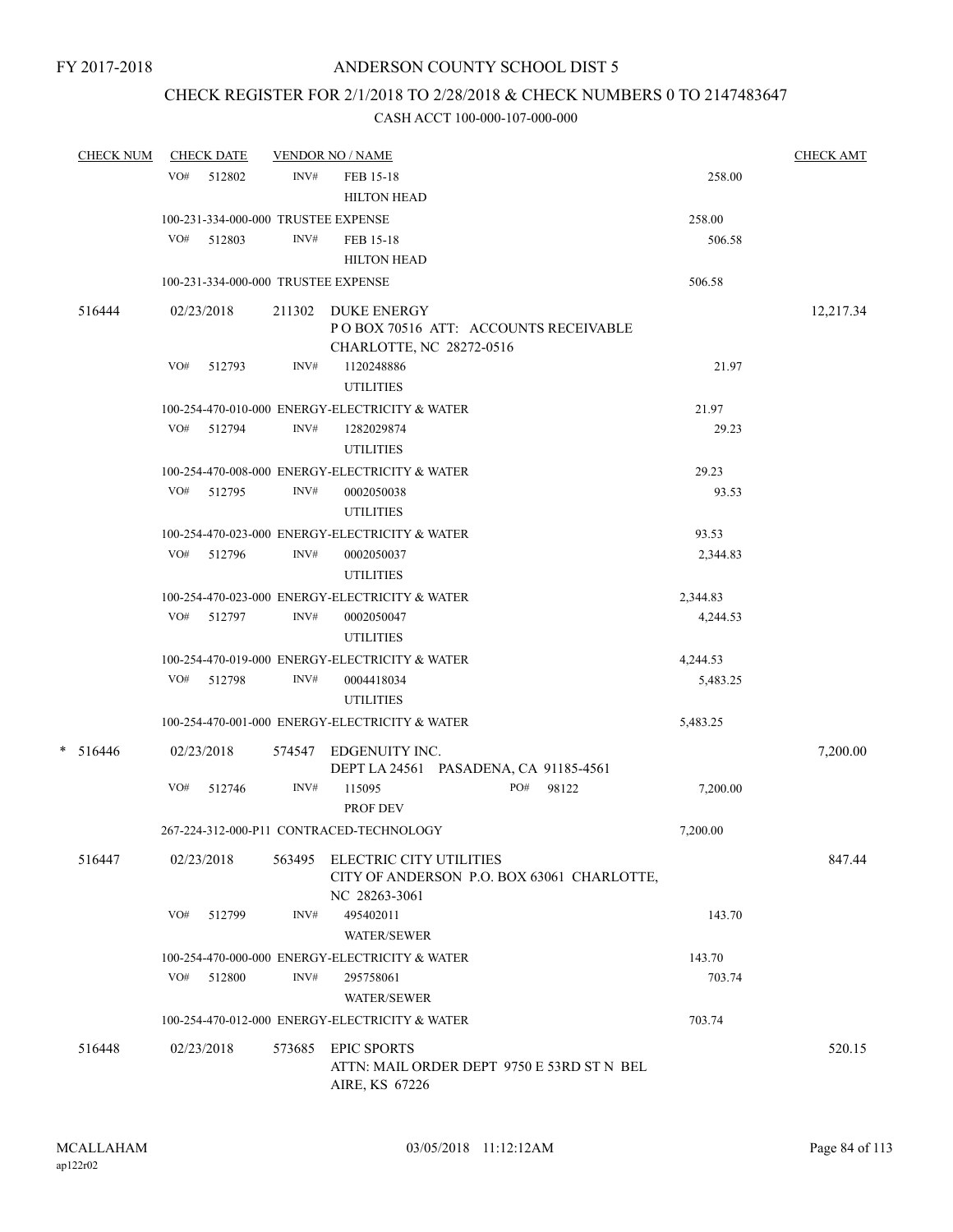## CHECK REGISTER FOR 2/1/2018 TO 2/28/2018 & CHECK NUMBERS 0 TO 2147483647

| <b>CHECK NUM</b> |     | <b>CHECK DATE</b> |                              | <b>VENDOR NO / NAME</b>                                                                         |     |       |                   | <b>CHECK AMT</b> |
|------------------|-----|-------------------|------------------------------|-------------------------------------------------------------------------------------------------|-----|-------|-------------------|------------------|
|                  |     | VO# 512747        | INV#                         | <b>FOWLER</b><br><b>VB SUPPLIES</b>                                                             |     |       | 520.15            |                  |
|                  |     |                   |                              | 717-190-660-017-321 VOLLEYBALL CLUB EXPENSE                                                     |     |       | 520.15            |                  |
| 516449           |     | 02/23/2018        |                              | 237555 FORMS & SUPPLY<br>POBOX 563953 ATT: ACCOUNTS RECEIVABLE<br>CHARLOTTE, NC 28256           |     |       |                   | 142.91           |
|                  | VO# | 512748            | INV#                         | 4474351<br><b>SUPPLIES</b>                                                                      | PO# | 98150 | 49.11             |                  |
|                  |     |                   |                              | 100-252-410-000-000 SUPPLIES AND MATERIALS                                                      |     |       | 49.11             |                  |
|                  |     | VO# 512749        | INV#                         | 4476200<br><b>SUPPLIES</b>                                                                      | PO# | 98163 | 15.96             |                  |
|                  |     |                   |                              | 100-252-410-000-000 SUPPLIES AND MATERIALS                                                      |     |       | 15.96             |                  |
|                  | VO# | 512750            | INV#                         | 4462739<br><b>SUPPLIES</b>                                                                      |     |       | 77.84             |                  |
|                  |     |                   | 100-112-410-011-000 SUPPLIES |                                                                                                 |     |       | 77.84             |                  |
| 516450           |     | 02/23/2018        |                              | 567977 HARVEY & ASSOCIATES, INC<br>POBOX 818 ATT: ACCOUNTS RECEIVABLE<br>FOUNTAIN INN, SC 29644 |     |       |                   | 851.68           |
|                  | VO# | 512710            | INV#                         | 28318<br><b>WESTSIDE</b>                                                                        |     |       | 851.68            |                  |
|                  |     |                   |                              | 100-254-323-003-400 CONTR SERV-HVAC/ELECT/PLUMBING                                              |     |       | 851.68            |                  |
| $* 516452$       |     | 02/23/2018        | 268000                       | HOFFMAN & HOFFMAN, INC<br>PO BOX 896000 ATT: ACCOUNTS RECEIVABLE<br>CHARLOTTE, NC 28289         |     |       |                   | 1,122.48         |
|                  | VO# | 512708            | INV#                         | 435177 & 178<br><b>REPAIR PARTS</b>                                                             |     |       | 1,122.48          |                  |
|                  |     |                   |                              | 100-254-410-002-400 HVAC/ELECTRICAL/PLUMBING<br>100-254-410-002-400 HVAC/ELECTRICAL/PLUMBING    |     |       | 1,032.04<br>90.44 |                  |
| 516453           |     | 02/23/2018        | 568011                       | <b>HOLIDAY INN EXPRESS</b><br>130 NORMAN STATION BLVD MOORESVILLE, NC<br>28117                  |     |       |                   | 603.60           |
|                  | VO# | 512760            | INV#                         | <b>MARCH 5-6</b><br><b>RESERVATIONS</b>                                                         |     |       | 603.60            |                  |
|                  |     |                   |                              | 201-224-333-006-000 TRIPS AND CONFERENCES                                                       |     |       | 603.60            |                  |
| 516454           |     | 02/23/2018        | 574299                       | IDENTITY AUTOMATION, LP<br>7102 N. SAM HOUSTON PARKWAY W. HOUSTON,<br>TX 77064                  |     |       |                   | 9,984.00         |
|                  | VO# | 512752            | INV#                         | 01916<br><b>SUBSCRIPTION</b>                                                                    | PO# | 98080 | 9,984.00          |                  |
|                  |     |                   |                              | 100-266-445-000-000 SOFTWARE TECHNOLOGY                                                         |     |       | 9,984.00          |                  |
| 516455           |     | 02/23/2018        | 282620                       | <b>IONOSPHERE TOURS</b><br>307 N. MAIN STREET ANDERSON, SC 29621                                |     |       |                   | 50,000.00        |
|                  | VO# | 512753            | INV#                         | RSV#16680<br><b>GLENVIEW MS</b>                                                                 |     |       | 50,000.00         |                  |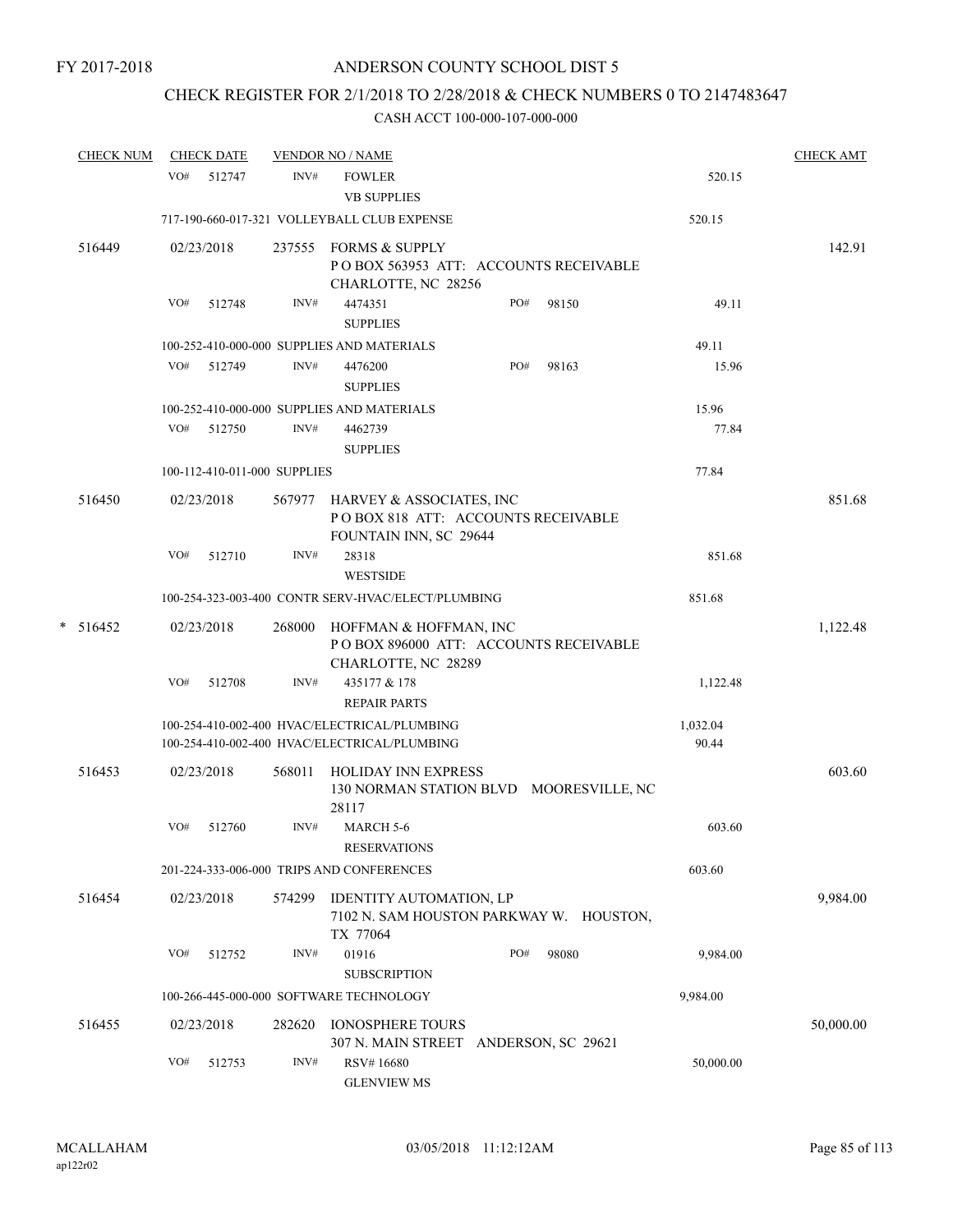## CHECK REGISTER FOR 2/1/2018 TO 2/28/2018 & CHECK NUMBERS 0 TO 2147483647

| <b>CHECK NUM</b> |     | <b>CHECK DATE</b>            |        | <b>VENDOR NO / NAME</b><br>720-271-660-020-587 FIELD TRIPS- GR. 8 EXPENSE                                      | 50,000.00 | <b>CHECK AMT</b> |
|------------------|-----|------------------------------|--------|----------------------------------------------------------------------------------------------------------------|-----------|------------------|
| $* 516457$       | VO# | 02/23/2018<br>512706         | INV#   | 564696 JOHNSTONE SUPPLY<br>POBOX 17466 GREENVILLE, SC 29606<br>4002537<br><b>SUPPLIES</b>                      | 212.33    | 212.33           |
|                  |     |                              |        | 100-254-410-006-400 HVAC/ELECTRICAL/PLUMBING                                                                   | 212.33    |                  |
| 516458           | VO# | 02/23/2018<br>512754         | INV#   | 574316 JPETERS BAR & GRILL<br>115 INTERSTATE BLVD ANDERSON, SC 29621<br><b>MCCANTS</b><br><b>CHEER BANQUET</b> | 326.91    | 326.91           |
|                  |     |                              |        | 705-271-660-005-611 PEP CLUB EXPENSE                                                                           | 326.91    |                  |
| 516459           |     | 02/23/2018                   |        | 566745 JUNIOR LIBRARY GUILD<br>P.O. BOX 6308 ATT: ACCOUNTS RECEIVABLE<br>CAROL STREAM, IL 60197-6308           |           | 328.90           |
|                  | VO# | 512756                       | INV#   | 399222<br>PO#<br>97967<br><b>HOMELAND PARK</b>                                                                 | 328.90    |                  |
|                  |     | 100-222-410-011-000 SUPPLIES |        |                                                                                                                | 328.90    |                  |
| 516460           |     | 02/23/2018                   |        | 304900 KAPLAN EARLY LEARNING COMPANY<br>PO BOX 890575 ATT: ACCOUNTS RECEIVABLE<br>CHARLOTTE, NC 28289-0575     |           | 203.15           |
|                  | VO# | 512757                       | INV#   | 4697165<br><b>SUPPLIES</b>                                                                                     | 203.15    |                  |
|                  |     |                              |        | 718-271-660-018-201 MISCELLANEOUS EXPENSE                                                                      | 203.15    |                  |
| 516461           |     | 02/23/2018                   |        | 575014 KENT DISPLAYS<br>343 PORTAGE BLVD KENT, OH 44240                                                        |           | 2,358.75         |
|                  | VO# | 512758                       | INV#   | 66660<br>PO#<br>97979<br><b>SUPPLIES</b>                                                                       | 2,358.75  |                  |
|                  |     |                              |        | 201-112-410-011-000 SUPPLIES AND MATERIALS                                                                     | 2,358.75  |                  |
| 516462           |     | 02/23/2018                   |        | 329401 LOWES BUSINESS ACCOUNT<br>PO BOX 530954 CREDIT SERVICES ATLANTA, GA<br>30353-0954                       |           | 1,370.12         |
|                  | VO# | 512759                       | INV#   | 4309542<br><b>PURCHASES</b>                                                                                    | 1,370.12  |                  |
|                  |     |                              |        | 329-115-410-000-000 SUPPLIES- STATE EQUIPMENT                                                                  | 1,370.12  |                  |
| $* 516464$       |     | 02/23/2018                   | 574361 | <b>MEDIEVAL TIMES</b><br>ATTN: GROUP SALES 5900 SUGARLOAF PARKWAY<br>SUITE 517 LAWRENCEVILLE, GA 30043         |           | 7,594.94         |
|                  | VO# | 512762                       | INV#   | 268603<br><b>ROBERT ANDERSON</b>                                                                               | 7,594.94  |                  |
|                  |     |                              |        | 706-271-660-006-585 FIELD TRIPS- GR. 6 EXPENSE                                                                 | 7,594.94  |                  |
| 516465           |     | 02/23/2018                   | 352100 | MEREDITH BATTERY SERVICE<br>1802 WEST WHITNER STREET ATT: ACCOUNTS<br>RECEIVABLE ANDERSON, SC 29624            |           | 339.68           |
|                  | VO# | 512705                       | INV#   | 98927                                                                                                          | 339.68    |                  |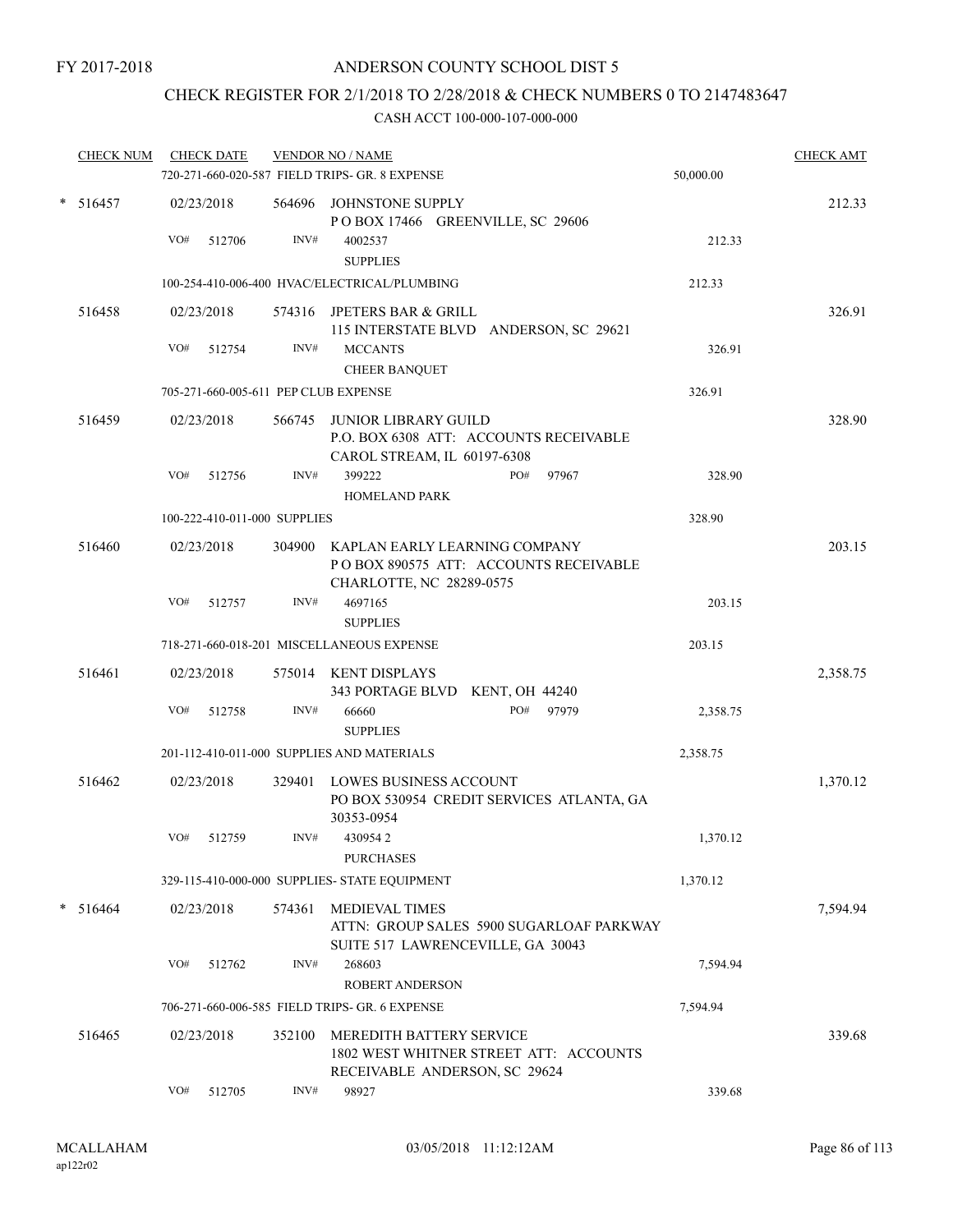## CHECK REGISTER FOR 2/1/2018 TO 2/28/2018 & CHECK NUMBERS 0 TO 2147483647

|   | <b>CHECK NUM</b> | <b>CHECK DATE</b>                                                |            | <b>VENDOR NO / NAME</b>                                                                            |     |                                       |                    | <b>CHECK AMT</b> |
|---|------------------|------------------------------------------------------------------|------------|----------------------------------------------------------------------------------------------------|-----|---------------------------------------|--------------------|------------------|
|   |                  |                                                                  |            | <b>BATTERIES</b>                                                                                   |     |                                       |                    |                  |
|   |                  | 100-254-410-014-000 SUPPLIES                                     |            |                                                                                                    |     |                                       | 76.98              |                  |
|   |                  | 100-254-410-017-000 SUPPLIES                                     |            |                                                                                                    |     |                                       | 262.70             |                  |
|   | 516468           | 02/23/2018                                                       |            | 574430 ORANGE SKY TRAVEL, LLC<br>PO BOX 1802 SIMPSONVILLE, SC 29681                                |     |                                       |                    | 1,143.77         |
|   |                  | VO#<br>512765                                                    | INV#       | 10113, 10109<br><b>NEVITT FOREST</b>                                                               |     |                                       | 1,143.77           |                  |
|   |                  |                                                                  |            | 712-271-660-012-355 FIELD TRIPS GRADE 5 EXPENSE<br>712-271-660-012-355 FIELD TRIPS GRADE 5 EXPENSE |     |                                       | 1,043.77<br>100.00 |                  |
|   | 516469           | 02/23/2018                                                       | 573402 OTN | 851 HWY 378 SUITE 100 LEXINGTON, SC 29072                                                          |     |                                       |                    | 666.61           |
|   |                  | VO#<br>512766                                                    | INV#       | 4900-61<br><b>TECH SUPPLIES</b>                                                                    | PO# | 98187                                 | 666.61             |                  |
|   |                  |                                                                  |            | 100-266-314-000-000 REPAIRS TO EQUIPMENT                                                           |     |                                       | 666.61             |                  |
|   | 516471           | 02/23/2018                                                       | 568036     | PIEDMONT NATURAL GAS<br>DALLAS, TX 75266-0920                                                      |     | POBOX 660920 ATT: ACCOUNTS RECEIVABLE |                    | 9,450.78         |
|   |                  | VO#<br>512801                                                    | INV#       | <b>DUE 3/5</b><br><b>UTILITIES</b>                                                                 |     |                                       | 9,450.78           |                  |
|   |                  | 100-254-472-000-000 ENERGY-GAS<br>100-254-472-000-000 ENERGY-GAS |            |                                                                                                    |     |                                       | 213.97<br>66.62    |                  |
|   |                  | 100-254-472-003-000 ENERGY-GAS                                   |            |                                                                                                    |     |                                       | 5,506.39           |                  |
|   |                  | 100-254-472-006-000 ENERGY-GAS                                   |            |                                                                                                    |     |                                       | 980.85             |                  |
|   |                  | 100-254-472-007-000 ENERGY-GAS                                   |            |                                                                                                    |     |                                       | 773.19             |                  |
|   |                  | 100-254-472-010-000 ENERGY-GAS                                   |            |                                                                                                    |     |                                       | 928.28             |                  |
|   |                  | 600-256-470-003-000 ENERGY                                       |            |                                                                                                    |     |                                       | 131.10             |                  |
|   |                  | 600-256-470-007-000 ENERGY                                       |            |                                                                                                    |     |                                       | 184.07             |                  |
|   |                  | 600-256-470-008-000 ENERGY                                       |            |                                                                                                    |     |                                       | 217.11             |                  |
|   |                  | 600-256-470-010-000 ENERGY                                       |            |                                                                                                    |     |                                       | 13.78              |                  |
|   |                  | 600-256-470-018-000 ENERGY                                       |            |                                                                                                    |     |                                       | 435.42             |                  |
|   | 516472           | 02/23/2018                                                       | 564232     | POSITIVE PROMOTIONS<br>PO BOX 11537 ATT: ACCOUNTS RECEIVABLE<br>NEWARK, NJ 07101-4537              |     |                                       |                    | 103.86           |
|   |                  | VO#<br>512767                                                    | INV#       | 05944775<br><b>CERTIFICATES</b>                                                                    | PO# | 98143                                 | 103.86             |                  |
|   |                  |                                                                  |            | 201-112-410-012-000 SUPPLIES AND MATERIALS                                                         |     |                                       | 103.86             |                  |
| * | 516475           | 02/23/2018                                                       | 440950     | ROCHESTER 100 INC<br>POBOX 92801 ATT: ACCOUNTS RECEIVABLE<br>ROCHESTER, NY 14692                   |     |                                       |                    | 687.50           |
|   |                  | VO#<br>512768                                                    | INV#       | P80128<br><b>NEW PROSPECT</b>                                                                      | PO# | 98141                                 | 687.50             |                  |
|   |                  | 201-188-410-010-000 SUPPLIES-PARENTING                           |            |                                                                                                    |     |                                       | 687.50             |                  |
|   | 516476           | 02/23/2018                                                       |            | 567525 ROWLAND MECHANICAL                                                                          |     |                                       |                    | 8,070.18         |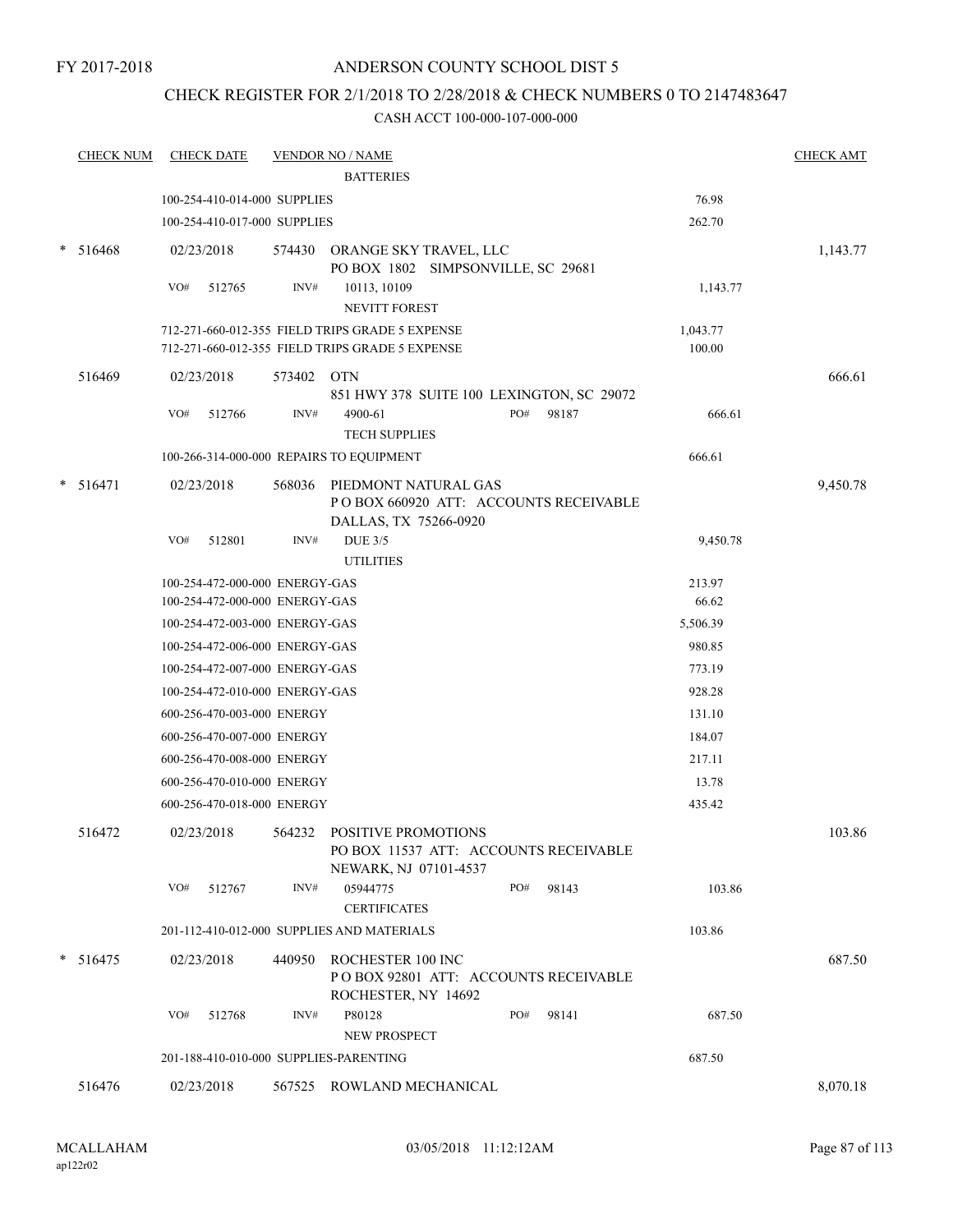## CHECK REGISTER FOR 2/1/2018 TO 2/28/2018 & CHECK NUMBERS 0 TO 2147483647

| <b>CHECK NUM</b> |     | <b>CHECK DATE</b>                |        | <b>VENDOR NO / NAME</b>                                                                            |     |       |          | <b>CHECK AMT</b> |
|------------------|-----|----------------------------------|--------|----------------------------------------------------------------------------------------------------|-----|-------|----------|------------------|
|                  |     |                                  |        | 206 SADDLE TRAIL ANDERSON, SC 29621                                                                |     |       |          |                  |
|                  | VO# | 512769                           | INV#   | 8270, 71, 72, 73                                                                                   | PO# | 98126 | 282.32   |                  |
|                  |     |                                  |        | <b>BUS REPAIRS</b>                                                                                 |     |       |          |                  |
|                  |     |                                  |        |                                                                                                    |     |       |          |                  |
|                  |     |                                  |        | 100-255-323-000-ACT ACTIVITY BUS CONTRACTED SERVICES                                               |     |       | 76.33    |                  |
|                  |     |                                  |        | 100-255-323-000-ACT ACTIVITY BUS CONTRACTED SERVICES                                               |     |       | 76.33    |                  |
|                  |     |                                  |        | 100-255-323-000-ACT ACTIVITY BUS CONTRACTED SERVICES                                               |     |       | 83.66    |                  |
|                  |     |                                  |        | 100-255-323-000-ACT ACTIVITY BUS CONTRACTED SERVICES                                               |     |       | 46.00    |                  |
|                  |     | VO# 512770                       | INV#   | FEB 12-16                                                                                          | PO# | 98126 | 7,787.86 |                  |
|                  |     |                                  |        | <b>BUS REPAIRS</b>                                                                                 |     |       |          |                  |
|                  |     |                                  |        |                                                                                                    |     |       |          |                  |
|                  |     |                                  |        | 100-255-323-000-ACT ACTIVITY BUS CONTRACTED SERVICES                                               |     |       | 115.00   |                  |
|                  |     |                                  |        | 100-255-323-000-ACT ACTIVITY BUS CONTRACTED SERVICES                                               |     |       | 995.45   |                  |
|                  |     |                                  |        | 100-255-323-000-ACT ACTIVITY BUS CONTRACTED SERVICES                                               |     |       | 1,078.00 |                  |
|                  |     |                                  |        | 100-255-323-000-ACT ACTIVITY BUS CONTRACTED SERVICES                                               |     |       | 1,078.00 |                  |
|                  |     |                                  |        | 100-255-323-000-ACT ACTIVITY BUS CONTRACTED SERVICES                                               |     |       | 201.40   |                  |
|                  |     |                                  |        | 100-255-323-000-ACT ACTIVITY BUS CONTRACTED SERVICES                                               |     |       | 342.28   |                  |
|                  |     |                                  |        | 100-255-323-000-ACT ACTIVITY BUS CONTRACTED SERVICES                                               |     |       | 250.00   |                  |
|                  |     |                                  |        | 100-255-323-000-ACT ACTIVITY BUS CONTRACTED SERVICES                                               |     |       | 1,365.40 |                  |
|                  |     |                                  |        | 100-255-323-000-ACT ACTIVITY BUS CONTRACTED SERVICES                                               |     |       | 1,376.44 |                  |
|                  |     |                                  |        | 100-255-323-000-ACT ACTIVITY BUS CONTRACTED SERVICES                                               |     |       | 525.89   |                  |
|                  |     |                                  |        | 100-255-323-000-ACT ACTIVITY BUS CONTRACTED SERVICES                                               |     |       | 73.02    |                  |
|                  |     |                                  |        | 100-255-323-000-ACT ACTIVITY BUS CONTRACTED SERVICES                                               |     |       | 215.99   |                  |
|                  |     |                                  |        | 100-255-323-000-ACT ACTIVITY BUS CONTRACTED SERVICES                                               |     |       | 46.00    |                  |
|                  |     |                                  |        | 100-255-323-000-ACT ACTIVITY BUS CONTRACTED SERVICES                                               |     |       | 46.00    |                  |
|                  |     |                                  |        | 100-255-323-000-ACT ACTIVITY BUS CONTRACTED SERVICES                                               |     |       | 78.99    |                  |
| 516477           |     | 02/23/2018                       | 572780 | SAFETY & COMPLIANCE MGMT INC<br>P.O. BOX 615 ROCK SPRING, GA 30739                                 |     |       |          | 844.20           |
|                  | VO# | 512771                           | INV#   | 25444                                                                                              |     |       | 422.10   |                  |
|                  |     |                                  |        |                                                                                                    |     |       |          |                  |
|                  |     |                                  |        | TL HANNA                                                                                           |     |       |          |                  |
|                  |     | 100-271-312-002-TST DRUG TESTING |        |                                                                                                    |     |       | 300.00   |                  |
|                  |     | 100-271-312-002-TST DRUG TESTING |        |                                                                                                    |     |       | 122.10   |                  |
|                  | VO# | 512772                           | INV#   | 25444                                                                                              |     |       | 422.10   |                  |
|                  |     |                                  |        | <b>WESTSIDE</b>                                                                                    |     |       |          |                  |
|                  |     | 100-271-312-003-TST DRUG TESTING |        |                                                                                                    |     |       | 300.00   |                  |
|                  |     | 100-271-312-003-TST DRUG TESTING |        |                                                                                                    |     |       | 122.10   |                  |
|                  |     |                                  |        |                                                                                                    |     |       |          |                  |
| 516478           |     | 02/23/2018                       | 445100 | <b>SCASA</b><br>121 WESTPARK BOULEVARD COLUMBIA, SC<br>29210                                       |     |       |          | 500.00           |
|                  | VO# | 512773                           | INV#   | <b>REGISTRATION</b><br><b>BRENDA KELLEY</b>                                                        |     |       | 250.00   |                  |
|                  |     |                                  |        |                                                                                                    |     |       |          |                  |
|                  |     |                                  |        | 100-221-333-000-ELE TRIPS AND CONFERENCES                                                          |     |       | 250.00   |                  |
|                  | VO# | 512774                           | INV#   | <b>REGISTRATION</b>                                                                                |     |       | 250.00   |                  |
|                  |     |                                  |        | <b>SHERRY MARTIN</b>                                                                               |     |       |          |                  |
|                  |     |                                  |        | 311-224-333-000-0SM TRIPS- SHERRY MARTIN                                                           |     |       | 250.00   |                  |
| $* 516480$       |     | 02/23/2018                       |        |                                                                                                    |     |       |          |                  |
|                  |     |                                  | 462725 | SCHOLASTIC BOOK CLUBS, INC<br>POBOX 3745 ATT: ACCOUNTS RECEIVABLE<br>JEFFERSON CITY, MO 65102-3720 |     |       |          | 1,579.95         |
|                  | VO# | 512776                           | INV#   | B3787005FR                                                                                         |     |       | 1,579.95 |                  |
|                  |     |                                  |        |                                                                                                    |     |       |          |                  |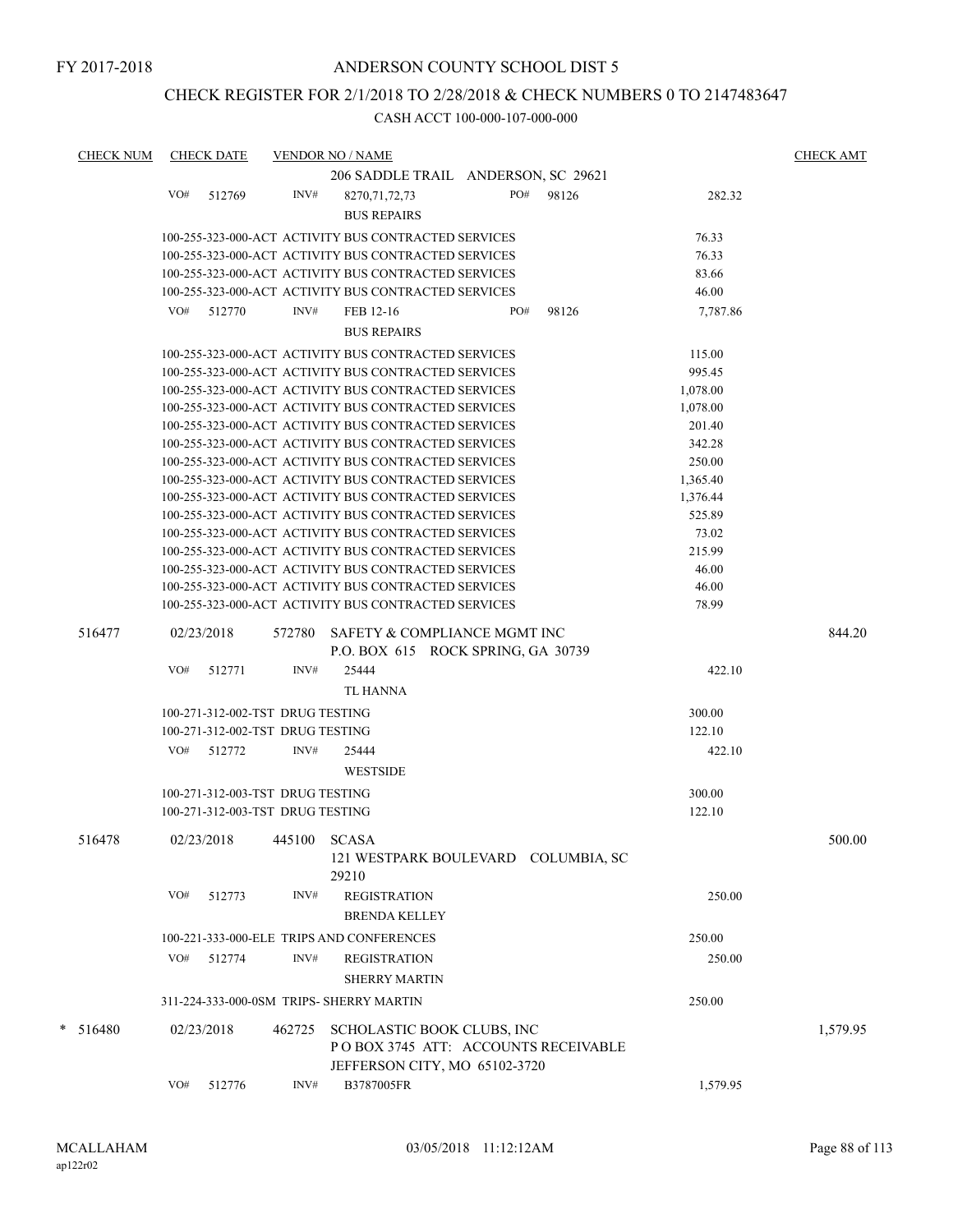## CHECK REGISTER FOR 2/1/2018 TO 2/28/2018 & CHECK NUMBERS 0 TO 2147483647

|   | <b>CHECK NUM</b> |     | <b>CHECK DATE</b>                  |        | <b>VENDOR NO / NAME</b>                                                                      |     |       |          | <b>CHECK AMT</b> |
|---|------------------|-----|------------------------------------|--------|----------------------------------------------------------------------------------------------|-----|-------|----------|------------------|
|   |                  |     |                                    |        | NEVITT FOREST                                                                                |     |       |          |                  |
|   |                  |     |                                    |        | 712-271-660-012-305 LIBRARY EXPENSE                                                          |     |       | 1,579.95 |                  |
|   | 516481           |     | 02/23/2018                         | 466775 | <b>SEAWATCH RESORT</b><br>161 SEA WATCH DRIVE ATT: RESERVATIONS<br>MYRTLE BEACH, SC 29572    |     |       |          | 897.12           |
|   |                  | VO# | 512777                             | INV#   | <b>S. MARTIN</b>                                                                             |     |       | 897.12   |                  |
|   |                  |     |                                    |        | CONF#342099                                                                                  |     |       |          |                  |
|   |                  |     |                                    |        | 100-221-410-000-TST SUPPLIES-TESTING                                                         |     |       | 897.12   |                  |
|   | 516482           |     | 02/23/2018                         | 473315 | SIGNARAMA<br>4130 CLEMSON BLVD SUITE A ANDERSON, SC<br>29621                                 |     |       |          | 181.90           |
|   |                  | VO# | 512699                             | INV#   | 9116                                                                                         |     |       | 96.30    |                  |
|   |                  |     |                                    |        | <b>STOP SIGN</b>                                                                             |     |       |          |                  |
|   |                  |     |                                    |        | 100-254-410-001-001 SUPPLIES - MAINTENANCE                                                   |     |       | 96.30    |                  |
|   |                  |     | VO# 512700                         | INV#   | 9113<br><b>NO PARKING</b>                                                                    |     |       | 85.60    |                  |
|   |                  |     |                                    |        | 100-254-410-016-001 SUPPLIES - MAINTENANCE                                                   |     |       | 85.60    |                  |
|   | 516483           |     | 02/23/2018                         | 571007 | SIMPLIFIED OFFICE SYSTEMS<br>6220 BUSH RIVER ROAD COLUMBIA, SC 29212                         |     |       |          | 582.00           |
|   |                  | VO# | 512778                             | INV#   | 180205-0015<br><b>COPIES</b>                                                                 |     |       | 582.00   |                  |
|   |                  |     | 717-190-660-017-362 COPIER EXPENSE |        |                                                                                              |     |       | 582.00   |                  |
| * | 516486           |     | 02/23/2018                         | 569589 | <b>SREB</b><br>592 TENTH ST, NW ATTN: HSTW STAFF<br>DEVELOPMENT CONF ATLANTA, GA 30318-5776  |     |       |          | 400.00           |
|   |                  | VO# | 512780                             | INV#   | <b>REGISTRATION</b><br><b>SHERRY MARTIN</b>                                                  |     |       | 400.00   |                  |
|   |                  |     |                                    |        | 311-224-333-000-0SM TRIPS- SHERRY MARTIN                                                     |     |       | 400.00   |                  |
|   | 516487           |     | 02/23/2018                         | 572995 | <b>SUPPLYWORKS</b><br>PO BOX 742604 ATLANTA, GA 30374-2604                                   |     |       |          | 5,850.44         |
|   |                  | VO# | 512781                             | INV#   | 429311830<br><b>SUPPLIES</b>                                                                 | PO# | 98129 | 5,850.44 |                  |
|   |                  |     |                                    |        | 100-254-410-000-000 CUSTODIAL SUPPLIES                                                       |     |       | 5,850.44 |                  |
|   | * 516489         |     | 02/23/2018                         | 568718 | THE READING WAREHOUSE<br>PO BOX 41328 ATT: ACCOUNTS RECEIVABLE<br>NORTH CHARLESTON, SC 29423 |     |       |          | 103.11           |
|   |                  | VO# | 512784                             | INV#   | PO 98147<br><b>MATERIALS</b>                                                                 | PO# | 98147 | 103.11   |                  |
|   |                  |     |                                    |        | 201-223-410-000-000 SUPPLIES- ADMIN (GENERAL/PD)                                             |     |       | 103.11   |                  |
|   | 516490           |     | 02/23/2018                         | 573012 | TRAIN HEROIC LLC<br>7007 WINCHESTER CIRCLE #200 BOULDER, CO<br>80301                         |     |       |          | 1,650.00         |
|   |                  | VO# | 512785                             | INV#   | 2034<br>RENEWAL-WESTSIDE                                                                     |     |       | 1,650.00 |                  |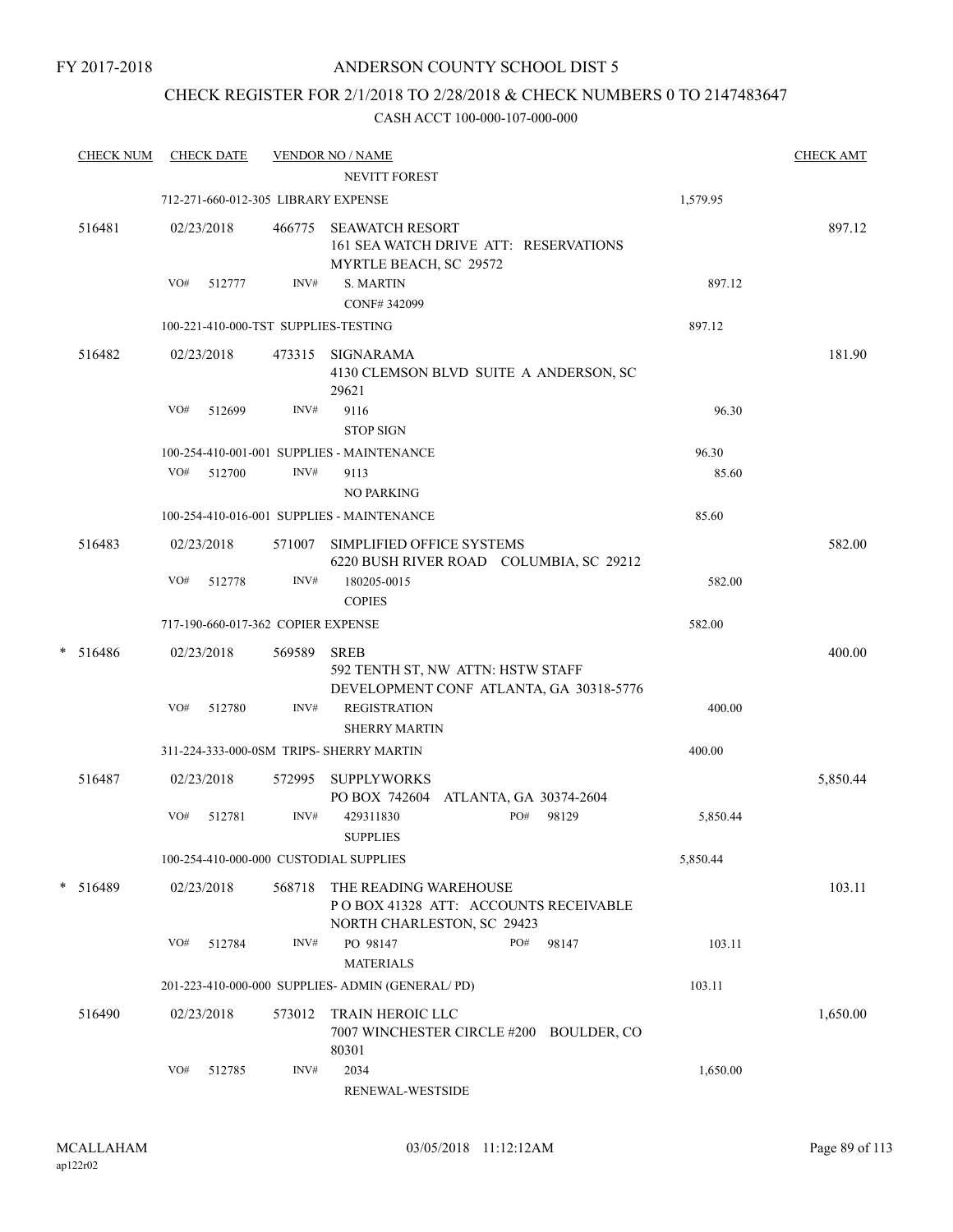## ANDERSON COUNTY SCHOOL DIST 5

# CHECK REGISTER FOR 2/1/2018 TO 2/28/2018 & CHECK NUMBERS 0 TO 2147483647

|   | <b>CHECK NUM</b> |     | <b>CHECK DATE</b><br>100-271-410-003-000 SUPPLIES |        | <b>VENDOR NO / NAME</b>                                        |                                                                    |       | 1,650.00 | <b>CHECK AMT</b> |
|---|------------------|-----|---------------------------------------------------|--------|----------------------------------------------------------------|--------------------------------------------------------------------|-------|----------|------------------|
|   | 516491           |     | 02/23/2018                                        | 507850 | <b>TRANE</b><br>ATLANTA, GA 30384-6469                         | POBOX 406469 ATT: ACCOUNTS RECEIVABLE                              |       |          | 3,185.45         |
|   |                  | VO# | 512697                                            | INV#   | 3821976<br><b>COMPRESSOR</b>                                   |                                                                    |       | 1,143.11 |                  |
|   |                  |     |                                                   |        | 100-254-410-021-400 HVAC/ELECTRICAL/PLUMBING                   |                                                                    |       | 1,143.11 |                  |
|   |                  | VO# | 512698                                            | INV#   | 3801856<br><b>COMPRESSOR</b>                                   |                                                                    |       | 2,042.34 |                  |
|   |                  |     |                                                   |        | 100-254-410-001-001 SUPPLIES - MAINTENANCE                     |                                                                    |       | 2,042.34 |                  |
|   | 516492           |     | 02/23/2018                                        |        | 572513 UNITED LASER                                            | P.O. BOX 6889 FLORENCE, SC 29501                                   |       |          | 245.03           |
|   |                  | VO# | 512786                                            | INV#   | 156339<br><b>TONER</b>                                         | PO#                                                                | 98198 | 117.70   |                  |
|   |                  |     |                                                   |        | 201-112-445-012-000 TECHNOLOGY SUPPLIES                        |                                                                    |       | 117.70   |                  |
|   |                  | VO# | 512787                                            | INV#   | 155927<br><b>TONER</b>                                         | PO#                                                                | 98155 | 127.33   |                  |
|   |                  |     |                                                   |        | 201-112-445-012-000 TECHNOLOGY SUPPLIES                        |                                                                    |       | 127.33   |                  |
| * | 516494           |     | 02/23/2018                                        | 512653 | UNITED RENTALS, INC<br>ATLANTA, GA 30384-0711                  | POBOX 100711 ATT: ACCOUNTS RECEIVABLE                              |       |          | 1,113.89         |
|   |                  | VO# | 512695                                            | INV#   | 153355916<br><b>BOOM RENTAL</b>                                |                                                                    |       | 1,113.89 |                  |
|   |                  |     |                                                   |        | 100-254-323-023-001 CONTRACTED SERVICES                        |                                                                    |       | 1,113.89 |                  |
|   | 516495           |     | 02/23/2018                                        | 531700 | WHALEY FOODSERVICE                                             | PO BOX 615 LEXINGTON, SC 29071                                     |       |          | 166.61           |
|   |                  | VO# | 512691                                            | INV#   | 1510902<br><b>REPAIR PARTS</b>                                 |                                                                    |       | 166.61   |                  |
|   |                  |     |                                                   |        | 600-256-323-019-000 REPAIRS TO EQUIPMENT                       |                                                                    |       | 166.61   |                  |
| * | 516497           |     | 02/23/2018                                        | 573280 | 60677-8002                                                     | WORLD'S FINEST CHOCOLATE, INC<br>8264 SOLUTIONS CENTER CHICAGO, IL |       |          | 900.00           |
|   |                  | VO# | 512789                                            | INV#   | 91099537<br>CUST# 672553                                       |                                                                    |       | 900.00   |                  |
|   |                  |     |                                                   |        | 720-271-660-020-481 AVID FUNDRAISER EXPENSE                    |                                                                    |       | 900.00   |                  |
|   | 516498           |     | 02/23/2018                                        | 564831 |                                                                | YELLOW CAB OF ANDERSON, LLC<br>522 NORTH MAIN STREET ATT: ACCOUNTS |       |          | 2,215.00         |
|   |                  | VO# | 512788                                            | INV#   | <b>JAN 2018</b>                                                | RECEIVABLE ANDERSON, SC 29621                                      |       | 2,215.00 |                  |
|   |                  |     |                                                   |        | <b>TRANSPORTATION</b><br>232-211-313-000-000 STUDENTS SERVICES |                                                                    |       | 2,215.00 |                  |
|   |                  |     |                                                   |        |                                                                |                                                                    |       |          |                  |
|   | 516499           |     | 02/23/2018                                        | 571542 | ZUGG, PAUL<br>ANDERSON, SC 29625                               | <b>BOARD OF TRUSTEES 532 STAGECOACH DRIVE</b>                      |       |          | 603.88           |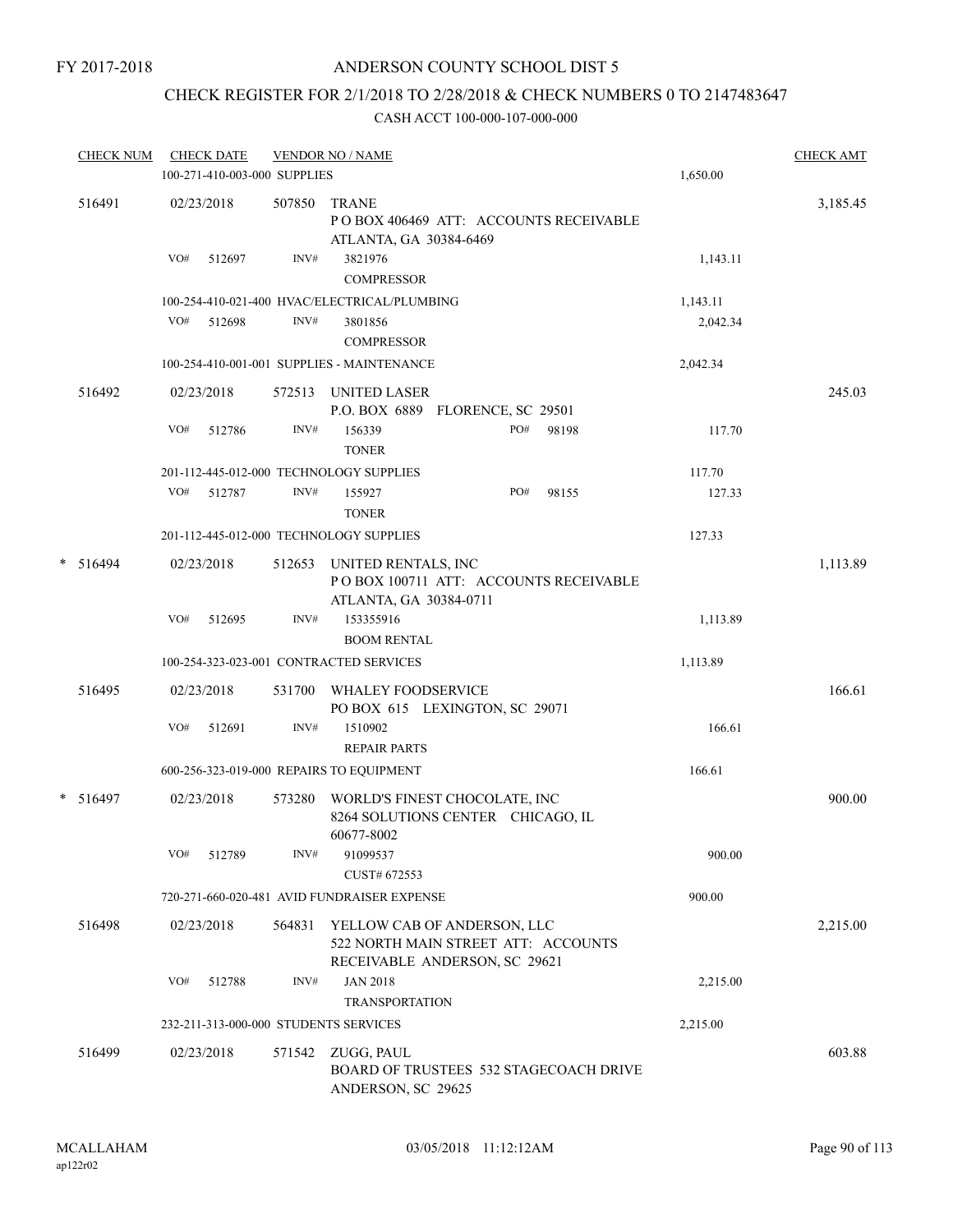## CHECK REGISTER FOR 2/1/2018 TO 2/28/2018 & CHECK NUMBERS 0 TO 2147483647

| <b>CHECK NUM</b> |     | <b>CHECK DATE</b>            |        | <b>VENDOR NO / NAME</b>                                                                    |  |     |       | <b>CHECK AMT</b> |          |
|------------------|-----|------------------------------|--------|--------------------------------------------------------------------------------------------|--|-----|-------|------------------|----------|
|                  | VO# | 512805                       | INV#   | FEB 15-18<br><b>HILTON HEAD</b>                                                            |  |     |       | 172.00           |          |
|                  |     |                              |        | 100-231-334-000-000 TRUSTEE EXPENSE                                                        |  |     |       | 172.00           |          |
|                  | VO# | 512806                       | INV#   | FEB 15-18<br><b>HILTON HEAD</b>                                                            |  |     |       | 431.88           |          |
|                  |     |                              |        | 100-231-334-000-000 TRUSTEE EXPENSE                                                        |  |     |       | 431.88           |          |
| 516500           |     | 02/27/2018                   |        | 573716 A BASKET OF BLESSINGS<br>1521 WHITEHALL RD ANDERSON, SC 29625                       |  |     |       |                  | 100.31   |
|                  | VO# | 512864                       | INV#   | 2535<br><b>SOUTHWOOD</b>                                                                   |  |     |       | 100.31           |          |
|                  |     |                              |        | 721-190-660-021-502 STUDENT GOV/COUNCIL EXPENSE                                            |  |     |       | 100.31           |          |
| 516501           |     | 02/27/2018                   |        | 115205 ASD5 GENERAL FUND PETTY CASH                                                        |  |     |       |                  | 150.85   |
|                  | VO# | 512865                       | INV#   | <b>PURCHASES</b><br>REIMBURSEMENT                                                          |  |     |       | 150.85           |          |
|                  |     |                              |        | 100-213-411-000-000 NURSING SERVICES - GASOLINE                                            |  |     |       | 25.00            |          |
|                  |     | 100-221-410-000-ELE SUPPLIES |        |                                                                                            |  |     |       | 24.20            |          |
|                  |     |                              |        | 100-254-410-000-000 CUSTODIAL SUPPLIES                                                     |  |     |       | 65.56            |          |
|                  |     |                              |        | 100-266-345-000-000 TECHNOLOGY INFRASTRUCTURE                                              |  |     |       | 24.59            |          |
|                  |     | 100-266-410-000-000 SUPPLIES |        |                                                                                            |  |     |       | 11.50            |          |
| 516502           |     | 02/27/2018                   |        | 575063 BAYADA HOME HEALTH CARE, INC.<br>PO BOX 536446 PITTSBURGH, PA 15253-5906            |  |     |       |                  | 568.75   |
|                  | VO# | 512866                       | INV#   | 13234092<br><b>FEB 6-8</b>                                                                 |  | PO# | 98130 | 568.75           |          |
|                  |     |                              |        | 283-126-312-000-000 CONTRACTED SERVICES                                                    |  |     |       | 568.75           |          |
| $* 516504$       |     | 02/27/2018                   | 564662 | BRADY'S SCREEN PRINTING<br>106 CONCORD ROAD ATT: ACCOUNTS<br>RECEIVABLE ANDERSON, SC 29621 |  |     |       |                  | 1,057.16 |
|                  | VO# | 512867                       | INV#   | 32740<br><b>WEST MARKET</b>                                                                |  |     |       | 1,057.16         |          |
|                  |     |                              |        | 718-271-660-018-261 "T" SHIRTS EXPENSE                                                     |  |     |       | 1,057.16         |          |
| 516505           |     | 02/27/2018                   | 573507 | <b>BRIDGEWAY SOLUTIONS</b><br>600 EAST UNION STREET MORGANTON, NC<br>28655                 |  |     |       |                  | 498.00   |
|                  | VO# | 512868                       | INV#   | P103011<br><b>TECHNOLOGY</b>                                                               |  |     |       | 498.00           |          |
|                  |     | 100-233-410-000-000 SUPPLIES |        |                                                                                            |  |     |       | 498.00           |          |
| 516506           |     | 02/27/2018                   | 572588 | BRYANT ENTERPRISES, LLC<br>418 SNEAKING CREEK DRIVE HAYESVILLE, NC<br>28904-6423           |  |     |       |                  | 250.00   |
|                  | VO# | 512869                       | INV#   | 11620<br>PROGRAMMING                                                                       |  | PO# | 98245 | 250.00           |          |
|                  |     |                              |        | 100-252-410-000-INS INSURANCE GRANT                                                        |  |     |       | 250.00           |          |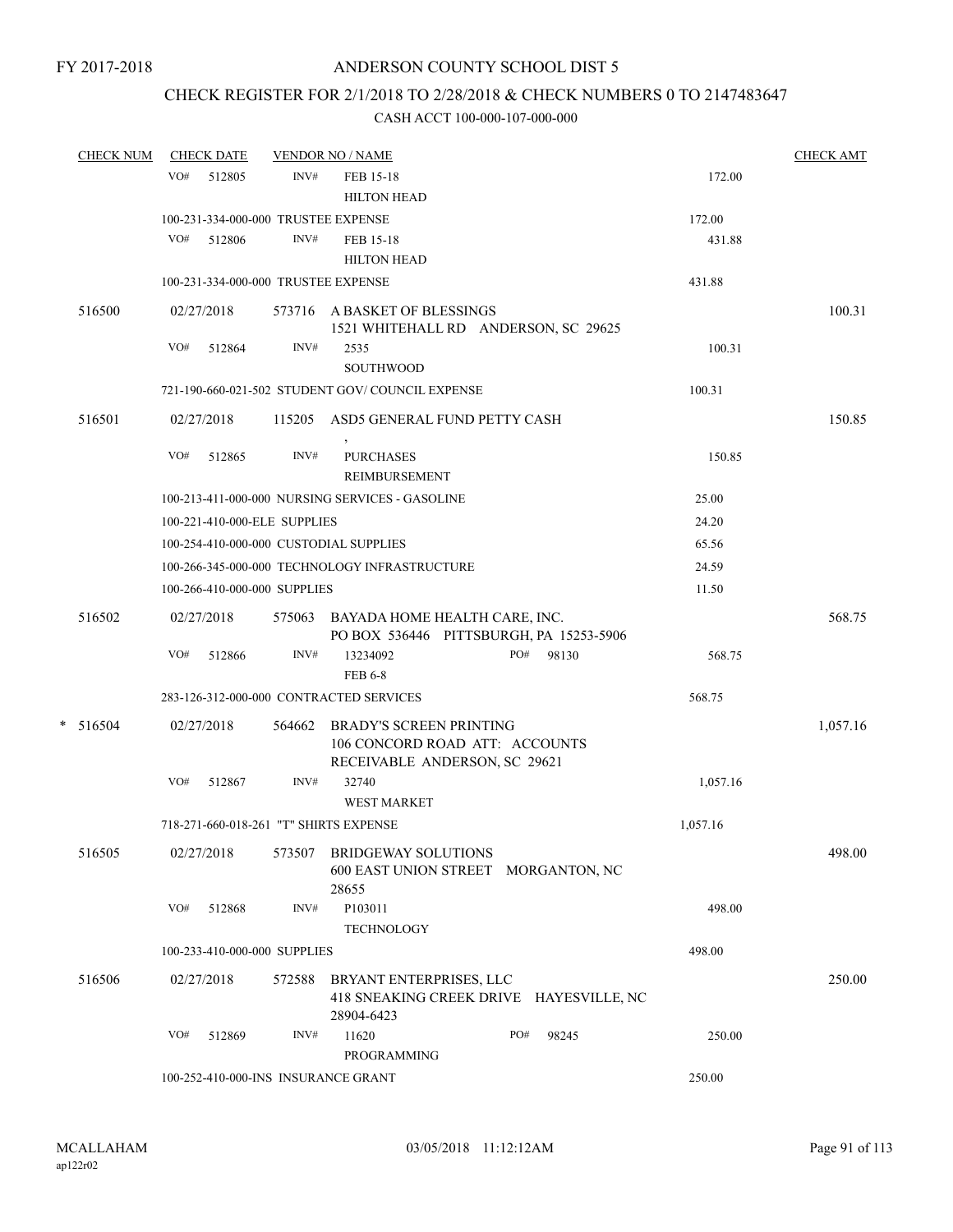# CHECK REGISTER FOR 2/1/2018 TO 2/28/2018 & CHECK NUMBERS 0 TO 2147483647

| <b>CHECK NUM</b> |     | <b>CHECK DATE</b>                            |                | <b>VENDOR NO / NAME</b>                   |     |       |                   | <b>CHECK AMT</b> |
|------------------|-----|----------------------------------------------|----------------|-------------------------------------------|-----|-------|-------------------|------------------|
| 516507           |     | 02/27/2018                                   |                | 572113 BULL'S EYE BRANDS, INC.            |     |       |                   | 14,059.02        |
|                  |     |                                              |                | P.O. BOX 638286 CINCINNATI, OH 45263-8286 |     |       |                   |                  |
|                  | VO# | 512870                                       | INV#           | <b>JAN 2018</b><br><b>GLENVIEW MS</b>     | PO# | 97238 | 2,382.44          |                  |
|                  |     | 600-256-410-020-000 SUPPLIES                 |                |                                           |     |       | 407.38            |                  |
|                  |     | 600-256-460-020-000 FOOD                     |                |                                           |     |       | 1,975.06          |                  |
|                  |     | VO# 512871                                   | INV#           | <b>JAN 2018</b>                           | PO# | 97240 | 3,509.67          |                  |
|                  |     |                                              |                | <b>ROBERT ANDERSON</b>                    |     |       |                   |                  |
|                  |     | 600-256-410-006-000 SUPPLIES                 |                |                                           |     |       | 577.22            |                  |
|                  |     | 600-256-460-006-000 FOOD                     |                |                                           |     |       | 2,932.45          |                  |
|                  | VO# | 512872                                       | INV#           | <b>JAN 2018</b>                           | PO# | 97237 | 3,274.15          |                  |
|                  |     |                                              |                | <b>MCCANTS</b>                            |     |       |                   |                  |
|                  |     | 600-256-410-005-000 SUPPLIES                 |                |                                           |     |       | 494.76            |                  |
|                  |     | 600-256-460-005-000 FOOD                     |                |                                           |     |       | 2,779.39          |                  |
|                  |     | VO# 512873                                   | $\text{INV}\#$ | <b>JAN 2018</b>                           | PO# | 97236 | 2,504.99          |                  |
|                  |     |                                              |                | <b>WESTSIDE</b>                           |     |       |                   |                  |
|                  |     | 600-256-410-003-000 SUPPLIES                 |                |                                           |     |       | 371.07            |                  |
|                  |     | 600-256-460-003-000 FOOD                     |                |                                           |     |       | 2,133.92          |                  |
|                  |     | VO# 512874                                   | INV#           | <b>JAN 2018</b>                           | PO# | 97235 | 2,387.77          |                  |
|                  |     |                                              |                | TL HANNA                                  |     |       |                   |                  |
|                  |     | 600-256-410-002-000 SUPPLIES                 |                |                                           |     |       | 327.38            |                  |
|                  |     | 600-256-460-002-000 FOOD                     |                |                                           |     |       | 2,060.39          |                  |
| $\ast$<br>516509 |     | 02/27/2018                                   | 156900         | CAROLINA PRODUCE COMPANY                  |     |       |                   | 3,413.10         |
|                  |     |                                              |                | POBOX 3849 ATT: ACCOUNTS RECEIVABLE       |     |       |                   |                  |
|                  |     |                                              |                | ANDERSON, SC 29622                        |     |       |                   |                  |
|                  | VO# | 512876                                       | INV#           | 47098 FFV                                 |     |       | 1,572.50          |                  |
|                  |     |                                              |                | <b>NEVITT FOREST</b>                      |     |       |                   |                  |
|                  |     | 600-256-460-012-FFV FOOD-FFVP                |                |                                           |     |       | 1,572.50          |                  |
|                  | VO# | 512877                                       | INV#           | 47092 FFV                                 |     |       | 1,247.00          |                  |
|                  |     |                                              |                | <b>HOMELAND PARK</b>                      |     |       |                   |                  |
|                  |     | 600-256-460-011-FFV FOOD- FFVP<br>VO# 512878 | INV#           | 751696                                    |     |       | 1,247.00<br>26.00 |                  |
|                  |     |                                              |                | <b>SOUTHWOOD</b>                          |     |       |                   |                  |
|                  |     | 600-256-460-021-000 FOOD                     |                |                                           |     |       | 26.00             |                  |
|                  |     | VO# 512879                                   | INV#           | 750272                                    |     |       | 52.00             |                  |
|                  |     |                                              |                | <b>GLENVIEW</b>                           |     |       |                   |                  |
|                  |     | 600-256-460-020-000 FOOD                     |                |                                           |     |       | 52.00             |                  |
|                  |     | VO# 512880                                   | INV#           | 751699                                    |     |       | 267.00            |                  |
|                  |     |                                              |                | <b>HOMELAND PARK</b>                      |     |       |                   |                  |
|                  |     | 600-256-460-011-000 FOOD                     |                |                                           |     |       | 267.00            |                  |
|                  |     | VO# 512881                                   | INV#           | 751695                                    |     |       | 78.00             |                  |
|                  |     |                                              |                | <b>ROBERT ANDERSON</b>                    |     |       |                   |                  |
|                  |     | 600-256-460-006-000 FOOD                     |                |                                           |     |       | 78.00             |                  |
|                  |     | VO# 512882                                   | INV#           | 751434                                    |     |       | 26.00             |                  |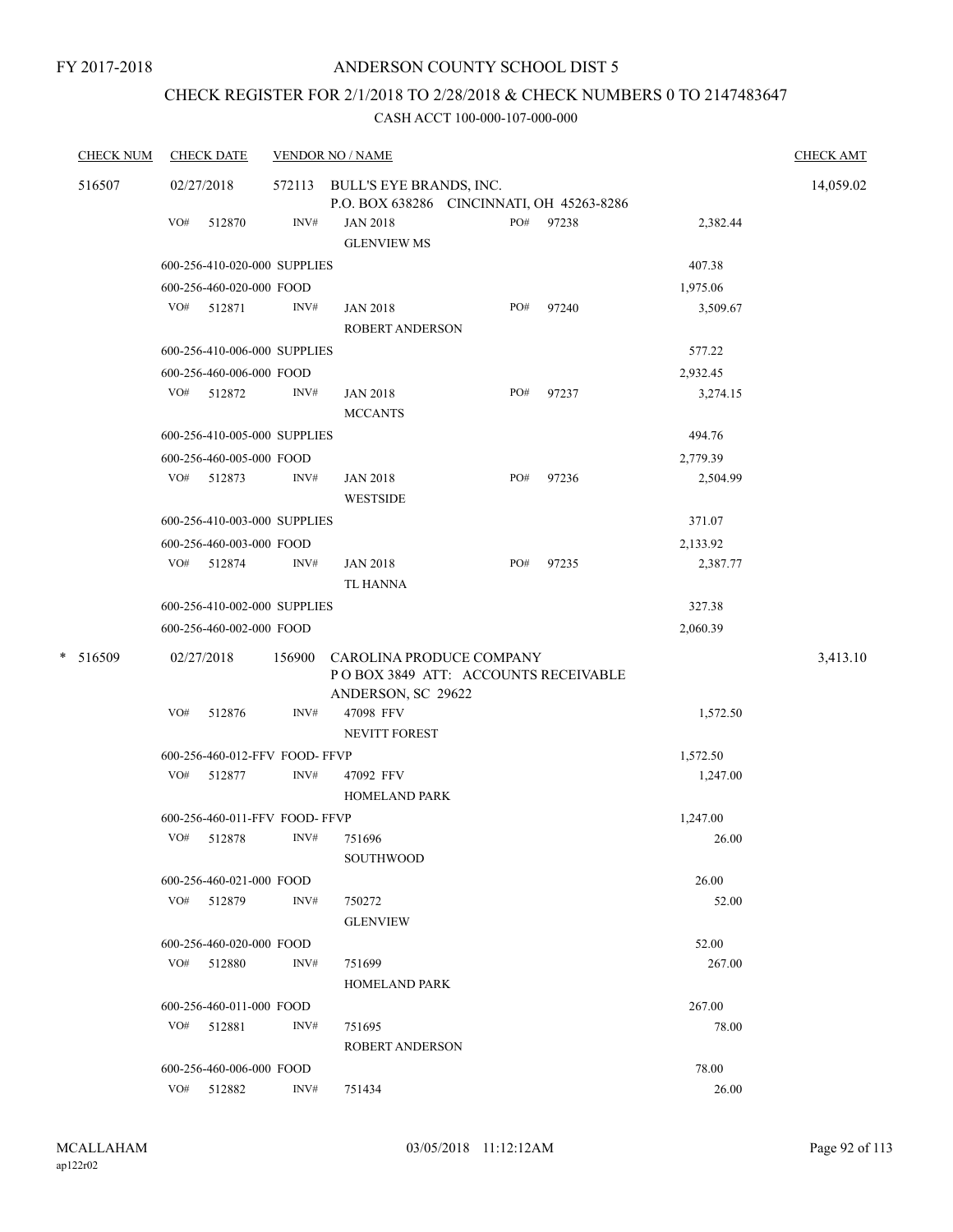## ANDERSON COUNTY SCHOOL DIST 5

# CHECK REGISTER FOR 2/1/2018 TO 2/28/2018 & CHECK NUMBERS 0 TO 2147483647

| <b>CHECK NUM</b> |     | <b>CHECK DATE</b>               |        | <b>VENDOR NO / NAME</b>                                      |     |       |                  | <b>CHECK AMT</b> |
|------------------|-----|---------------------------------|--------|--------------------------------------------------------------|-----|-------|------------------|------------------|
|                  |     |                                 |        | <b>MCCANTS</b>                                               |     |       |                  |                  |
|                  |     | 600-256-460-005-000 FOOD        |        |                                                              |     |       | 26.00            |                  |
|                  | VO# | 512883                          | INV#   | 750271                                                       |     |       | 52.00            |                  |
|                  |     |                                 |        | <b>WESTSIDE</b>                                              |     |       |                  |                  |
|                  |     | 600-256-460-003-000 FOOD        |        |                                                              |     |       | 52.00            |                  |
|                  |     | VO# 512884                      | INV#   | 751484                                                       |     |       | 52.00            |                  |
|                  |     |                                 |        | <b>TL HANNA</b>                                              |     |       |                  |                  |
|                  |     | 600-256-460-002-000 FOOD        |        |                                                              |     |       | 52.00            |                  |
|                  | VO# | 512885                          | INV#   | 750267                                                       |     |       | 40.60            |                  |
|                  |     |                                 |        | TL HANNA                                                     |     |       |                  |                  |
|                  |     | 600-256-460-002-000 FOOD        |        |                                                              |     |       | 40.60            |                  |
| $* 516511$       |     | 02/27/2018                      | 571600 | <b>CIT</b>                                                   |     |       |                  | 573.99           |
|                  |     |                                 |        | 21146 NETWORK PLACE CHICAGO, IL 60673-1211                   |     |       |                  |                  |
|                  | VO# | 512886                          | INV#   | 31454631                                                     |     |       | 573.99           |                  |
|                  |     |                                 |        | <b>COPIER</b>                                                |     |       |                  |                  |
|                  |     | 100-113-410-021-000 SUPPLIES    |        |                                                              |     |       | 573.99           |                  |
| 516512           |     |                                 |        | 174700 CLERK OF COURT                                        |     |       |                  |                  |
|                  |     | 02/27/2018                      |        | FAMILY COURT RECORD PO BOX 8002                              |     |       |                  | 483.94           |
|                  |     |                                 |        | ANDERSON, SC 29622                                           |     |       |                  |                  |
|                  | VO# | 512949                          | INV#   | PAYROLL 2/28/18                                              |     |       | 483.94           |                  |
|                  |     |                                 |        | <b>DEDUCTIONS</b>                                            |     |       |                  |                  |
|                  |     |                                 |        | 100-000-435-000-000 WAGE GARNISH/CH SUPPORT                  |     |       | 483.94           |                  |
|                  |     |                                 |        |                                                              |     |       |                  |                  |
| 516513           |     | 02/27/2018                      |        | 573994 CLERK OF COURT<br>PO DRAWER 9000 ORANGEBURG, SC 29116 |     |       |                  | 155.61           |
|                  | VO# | 512947                          | INV#   | PAYROLL 2/28/18                                              |     |       | 155.61           |                  |
|                  |     |                                 |        | <b>DEDUCTIONS</b>                                            |     |       |                  |                  |
|                  |     |                                 |        | 100-000-435-000-000 WAGE GARNISH/CH SUPPORT                  |     |       | 155.61           |                  |
|                  |     |                                 |        |                                                              |     |       |                  |                  |
| $* 516515$       |     | 02/27/2018                      |        | 567489 DE LAGE LANDEN                                        |     |       |                  | 388.95           |
|                  |     |                                 |        | POBOX 41602 PHILADELPHIA, PA 19101-1602<br>57998576          |     |       |                  |                  |
|                  | VO# | 512887                          | INV#   | <b>COPIER</b>                                                |     |       | 103.79           |                  |
|                  |     |                                 |        |                                                              |     |       |                  |                  |
|                  |     | 201-112-490-011-000 COPIER COST | INV#   |                                                              |     |       | 103.79<br>103.79 |                  |
|                  | VO# | 512888                          |        | 58127232<br><b>COPIER</b>                                    |     |       |                  |                  |
|                  |     |                                 |        |                                                              |     |       |                  |                  |
|                  |     |                                 |        | 201-112-410-012-000 SUPPLIES AND MATERIALS                   |     |       | 103.79           |                  |
|                  | VO# | 512932                          | INV#   | 57999530<br>SOUTHWOOD                                        | PO# | 97051 | 77.58            |                  |
|                  |     |                                 |        |                                                              |     |       |                  |                  |
|                  |     | 100-113-410-021-000 SUPPLIES    |        |                                                              |     |       | 77.58            |                  |
|                  | VO# | 512933                          | INV#   | 58001755                                                     | PO# | 97046 | 103.79           |                  |
|                  |     |                                 |        | WHITEHALL                                                    |     |       |                  |                  |
|                  |     | 201-112-490-019-000 COPIER COST |        |                                                              |     |       | 103.79           |                  |
| 516516           |     | 02/27/2018                      | 198651 | DELL MARKETING LP                                            |     |       |                  | 518.38           |
|                  |     |                                 |        | POBOX 534118 ATT: ACCOUNTS RECEIVABLE                        |     |       |                  |                  |
|                  |     |                                 |        | ATLANTA, GA 30353-4118                                       |     |       |                  |                  |
|                  |     |                                 |        |                                                              |     |       |                  |                  |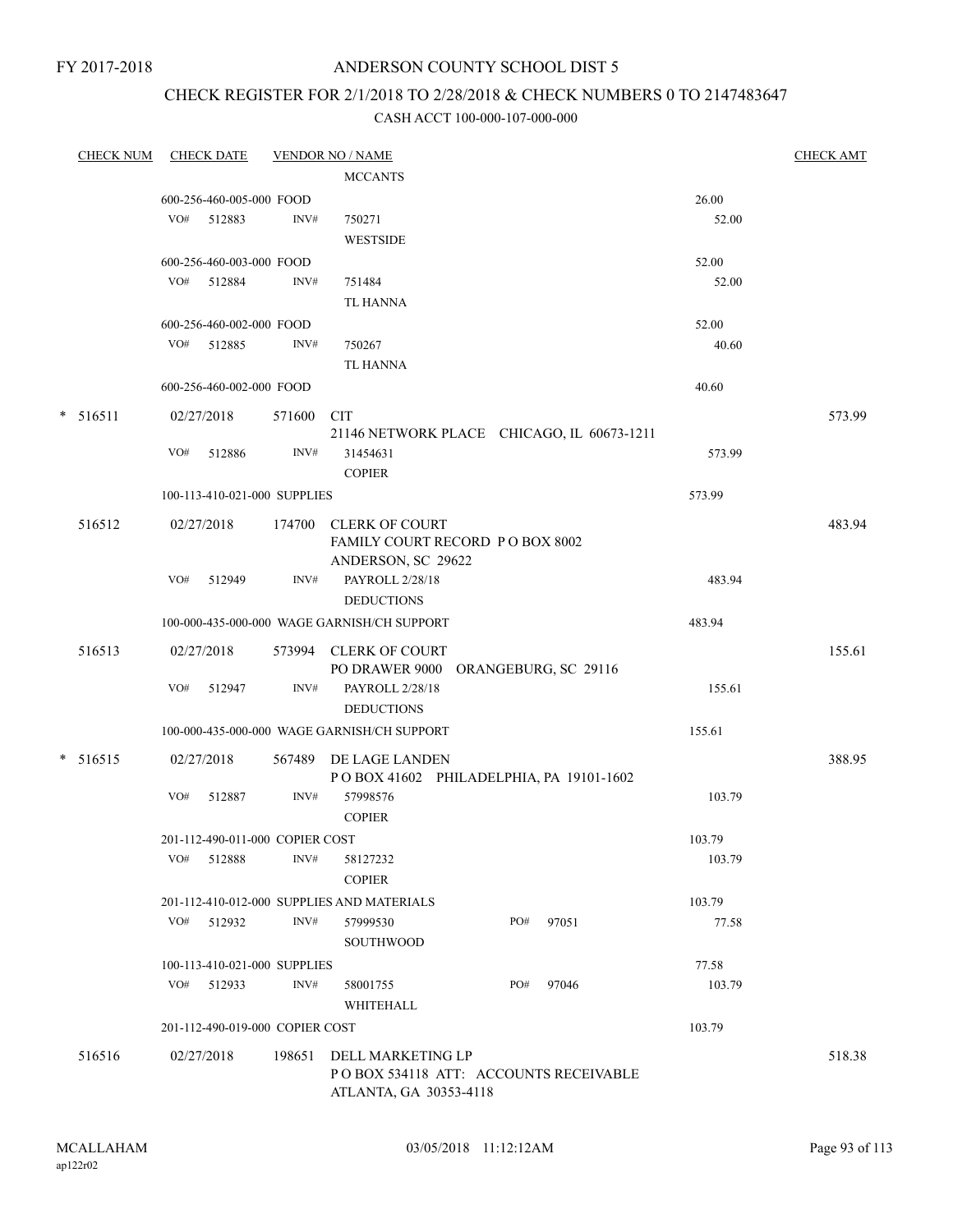# CHECK REGISTER FOR 2/1/2018 TO 2/28/2018 & CHECK NUMBERS 0 TO 2147483647

|   | <b>CHECK NUM</b> |     | <b>CHECK DATE</b> |                                   | <b>VENDOR NO / NAME</b>                             |                                                                           |          | <b>CHECK AMT</b> |
|---|------------------|-----|-------------------|-----------------------------------|-----------------------------------------------------|---------------------------------------------------------------------------|----------|------------------|
|   |                  | VO# | 512919            | INV#                              | 10221469110<br><b>TONER</b>                         |                                                                           | 518.38   |                  |
|   |                  |     |                   |                                   | 723-190-660-023-911 MISCELLANEOUS- ADULT ED EXPENSE |                                                                           | 518.38   |                  |
| * | 516518           |     | 02/27/2018        |                                   | 199000 DEMCO, INC                                   | POBOX 8048 MADISON, WI 53708-8048                                         |          | 427.20           |
|   |                  | VO# | 512889            | INV#                              | 6309493<br><b>SUPPLIES</b>                          | PO# 98160                                                                 | 427.20   |                  |
|   |                  |     |                   | 100-222-410-005-000 SUPPLIES      |                                                     |                                                                           | 427.20   |                  |
|   | $*$ 516520       |     | 02/27/2018        | 573962 ECMC                       |                                                     |                                                                           |          | 214.43           |
|   |                  |     |                   |                                   | 55116-0478                                          | LOCKBOX 7096 P.O. BOX 16478 ST. PAUL, MN                                  |          |                  |
|   |                  | VO# | 512957            | INV#                              | PAYROLL 2/28/18<br><b>DEDUCTIONS</b>                |                                                                           | 214.43   |                  |
|   |                  |     |                   | 100-000-441-000-000 MISCELLANEOUS |                                                     |                                                                           | 214.43   |                  |
|   | 516521           |     | 02/27/2018        |                                   |                                                     | 573931 ENTERPRISE LEASING COMPANY<br>PO BOX 100243 ATLANTA, GA 30384-0243 |          | 125.77           |
|   |                  | VO# | 512939            | INV#                              | 16199120<br><b>HARPER</b>                           |                                                                           | 125.77   |                  |
|   |                  |     |                   |                                   | 387-224-333-000-ELA TRIPS AND CONFERENCES           |                                                                           | 125.77   |                  |
|   | 516522           |     | 02/27/2018        |                                   | 567123 ENTERPRISE RENT A CAR<br>ATLANTA, GA 30384   | PO BOX 100243 ATT: ACCOUNTS RECEIVABLE                                    |          | 333.43           |
|   |                  | VO# | 512890            | INV#                              | 16292851<br><b>ACCT 26C1193</b>                     |                                                                           | 333.43   |                  |
|   |                  |     |                   |                                   | 329-224-333-000-000 TRIPS - WBL/HSTW                |                                                                           | 333.43   |                  |
|   | 516523           |     | 02/27/2018        |                                   | 571679 ETA HAND2MIND                                | 6642 EAGLE WAY CHICAGO, IL 60678-1066                                     |          | 3,851.57         |
|   |                  | VO# | 512891            | INV#                              | 60063719<br><b>CALCULATORS</b>                      | PO#<br>98045                                                              | 3,851.57 |                  |
|   |                  |     |                   |                                   | 225-224-410-000-000 SUPPLIES-PD/EDUCATIONAL         |                                                                           | 3,851.57 |                  |
|   | 516524           |     | 02/27/2018        |                                   | 572196 EZ FUND                                      | PO BOX 306047 NASHVILLE, TN 37230-6047                                    |          | 302.00           |
|   |                  | VO# | 512924            | INV#                              | 914280560<br><b>SMENCILS</b>                        |                                                                           | 302.00   |                  |
|   |                  |     |                   |                                   | 707-190-660-007-201 MISCELLANEOUS EXPENSE           |                                                                           | 302.00   |                  |
|   | 516525           |     | 02/27/2018        | 574986                            | FLASHFORGE USA                                      | 18545 GALE AVE. CITY OF INDUSTRY, CA 91748                                |          | 2,498.00         |
|   |                  | VO# | 512901            | INV#                              | J820219<br><b>PRINTER</b>                           | PO#<br>97957                                                              | 2,498.00 |                  |
|   |                  |     |                   |                                   | 329-115-410-000-000 SUPPLIES- STATE EQUIPMENT       |                                                                           | 2,498.00 |                  |
|   | 516526           |     | 02/27/2018        | 235550                            | FLINN SCIENTIFIC INC<br>CHICAGO, IL 60694-1721      | PO BOX 71721 ATT: ACCOUNTS RECEIVABLE                                     |          | 668.05           |
|   |                  | VO# | 512929            | INV#                              | 2183708                                             |                                                                           | 668.05   |                  |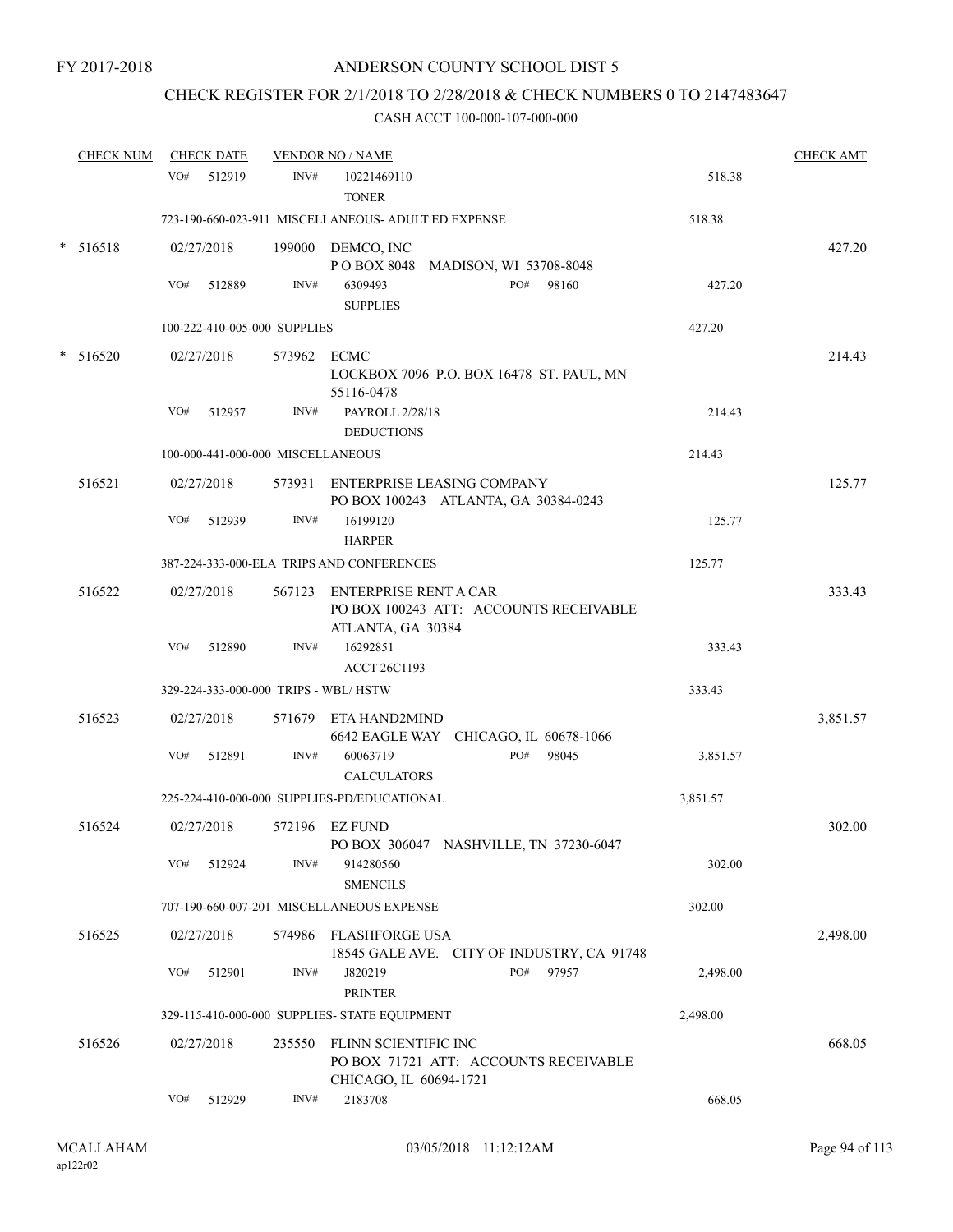## CHECK REGISTER FOR 2/1/2018 TO 2/28/2018 & CHECK NUMBERS 0 TO 2147483647

| <b>CHECK NUM</b> |     | <b>CHECK DATE</b>                  |        | <b>VENDOR NO / NAME</b><br><b>SUPPLIES</b>                                                      |                                                                                         |          | <b>CHECK AMT</b> |
|------------------|-----|------------------------------------|--------|-------------------------------------------------------------------------------------------------|-----------------------------------------------------------------------------------------|----------|------------------|
|                  |     |                                    |        | 100-114-410-002-SCI SCIENCE MATERIALS                                                           |                                                                                         | 668.05   |                  |
| 516527           |     | 02/27/2018                         |        | 237555 FORMS & SUPPLY<br>CHARLOTTE, NC 28256                                                    | PO BOX 563953 ATT: ACCOUNTS RECEIVABLE                                                  |          | 918.11           |
|                  | VO# | 512892                             | INV#   | 4472334<br><b>SUPPLIES</b>                                                                      |                                                                                         | 103.39   |                  |
|                  |     |                                    |        | 705-271-660-005-411 MISCELLANEOUS EXPENSE                                                       |                                                                                         | 42.79    |                  |
|                  |     |                                    |        | 705-271-660-005-582 JEKYLL ISLAND TRIP EXPENSE                                                  |                                                                                         | 60.60    |                  |
|                  |     | VO# 512893                         | INV#   | 4483838<br><b>CHAIR</b>                                                                         |                                                                                         | 341.33   |                  |
|                  |     | 100-115-410-001-000 SUPPLIES       |        |                                                                                                 |                                                                                         | 341.33   |                  |
|                  |     | VO# 512894                         | INV#   | 4475166<br>4480421                                                                              |                                                                                         | 473.39   |                  |
|                  |     | 100-112-410-009-000 SUPPLIES       |        |                                                                                                 |                                                                                         | 119.93   |                  |
|                  |     | 100-112-410-009-000 SUPPLIES       |        |                                                                                                 |                                                                                         | 353.46   |                  |
| * 516529         |     | 02/27/2018                         |        | 568220 GENERAL REVENUE CORP<br>WAGE WITHOLDING UNIT PO BOX 495999<br>CINCINNATI, OH 45249-5930  |                                                                                         |          | 227.00           |
|                  | VO# | 512955                             | INV#   | PAYROLL 2/28/18<br><b>DEDUCTIONS</b>                                                            |                                                                                         | 227.00   |                  |
|                  |     | 100-000-441-000-000 MISCELLANEOUS  |        |                                                                                                 |                                                                                         | 227.00   |                  |
| $*$ 516531       |     | 02/27/2018                         |        | 251600 GOPHER SPORT<br>POBOX 1450 NW5634 ATT: ACCOUNTS<br>RECEIVABLE MINNEAPOLIS, MN 55485-5634 |                                                                                         |          | 908.15           |
|                  | VO# | 512895                             | INV#   | 9426754<br><b>MCCANTS</b>                                                                       |                                                                                         | 908.15   |                  |
|                  |     | 100-113-410-000-0PE PE SUPPLIES    |        |                                                                                                 |                                                                                         | 908.15   |                  |
| 516532           |     | 02/27/2018                         |        | BOX 83230 CHICAGO, IL 60691-0230                                                                | 572552 GREAT LAKES HIGHER EDUC GUARANTY CORP<br>ADMINISTRATIVE WAGE GARNISHMENT UNIT PO |          | 221.53           |
|                  | VO# | 512956                             | INV#   | PAYROLL 2/28/18<br><b>DEDUCTIONS</b>                                                            |                                                                                         | 221.53   |                  |
|                  |     | 100-000-441-000-000 MISCELLANEOUS  |        |                                                                                                 |                                                                                         | 221.53   |                  |
| 516533           |     | 02/27/2018                         | 565599 | <b>GREENVILLE COUNTY FAMILY COURT</b><br>PO BOX 757 GREENVILLE, SC 29602                        |                                                                                         |          | 182.00           |
|                  | VO# | 512948                             | INV#   | PAYROLL 2/28/18<br><b>DEDUCTIONS</b>                                                            |                                                                                         | 182.00   |                  |
|                  |     |                                    |        | 100-000-435-000-000 WAGE GARNISH/CH SUPPORT                                                     |                                                                                         | 182.00   |                  |
| 516534           |     | 02/27/2018                         | 573185 | GRIMCO, INC.<br>1585 FENCORP DRIVE FENTON, MO 63026                                             |                                                                                         |          | 1,200.96         |
|                  | VO# | 512896                             | INV#   | 18848098<br><b>SUPPLIES</b>                                                                     | PO#<br>98217                                                                            | 1,200.96 |                  |
|                  |     | 325-115-410-000-0CO SUPPLIES (C/O) |        |                                                                                                 |                                                                                         | 1,200.96 |                  |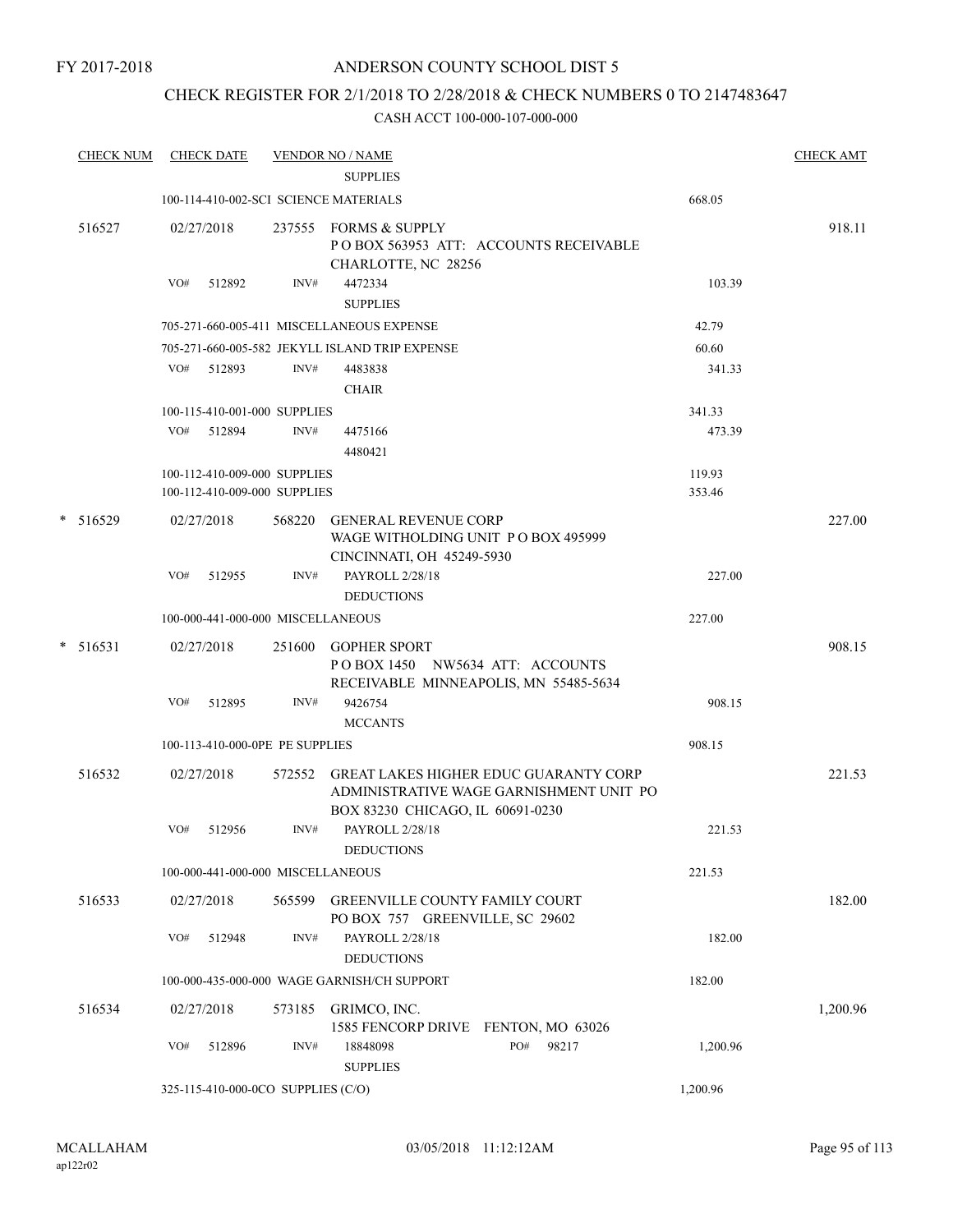# CHECK REGISTER FOR 2/1/2018 TO 2/28/2018 & CHECK NUMBERS 0 TO 2147483647

| <b>CHECK NUM</b> |     | <b>CHECK DATE</b>            |        | <b>VENDOR NO / NAME</b>                                                          |                                         |           | <b>CHECK AMT</b> |
|------------------|-----|------------------------------|--------|----------------------------------------------------------------------------------|-----------------------------------------|-----------|------------------|
| 516535           |     | 02/27/2018                   |        | 573217 HART, SHERRY^^                                                            | 1221 KEONE CIRCLE WILLIAMSTON, SC 29697 |           | 160.00           |
|                  | VO# | 512927                       | INV#   | 02/20/18<br><b>BOARD MEAL</b>                                                    |                                         | 160.00    |                  |
|                  |     |                              |        | 100-231-334-000-000 TRUSTEE EXPENSE                                              |                                         | 160.00    |                  |
| $* 516537$       |     | 02/27/2018                   | 575096 | HOPE KING TEACHING RESOURCES INC                                                 | 1021 MOORHEAD PLACE PENDLETON, SC 29670 |           | 3,119.96         |
|                  | VO# | 512897                       | INV#   | 733813018<br><b>REGISTRATION</b>                                                 | PO#<br>98235                            | 1,800.00  |                  |
|                  |     |                              |        | 201-224-333-010-000 TRIPS & CONFERENCES                                          |                                         | 1,800.00  |                  |
|                  | VO# | 512898                       | INV#   | 729241708<br><b>REGISTRATION</b>                                                 |                                         | 1,319.96  |                  |
|                  |     | 100-113-410-009-000 SUPPLIES |        |                                                                                  |                                         | 1,319.96  |                  |
| 516538           |     | 02/27/2018                   | 282620 | <b>IONOSPHERE TOURS</b>                                                          | 307 N. MAIN STREET ANDERSON, SC 29621   |           | 21,138.00        |
|                  | VO# | 512899                       | INV#   | <b>RSV 16644</b><br>MIDWAY ELEM                                                  |                                         | 10,536.00 |                  |
|                  |     |                              |        | 717-190-660-017-352 FIELD TRIPS GRADE 2 EXPENSE                                  |                                         | 10,536.00 |                  |
|                  | VO# | 512900                       | INV#   | <b>RSV 16579</b>                                                                 |                                         | 10,602.00 |                  |
|                  |     |                              |        | <b>MIDWAY ELEM</b>                                                               |                                         |           |                  |
|                  |     |                              |        | 717-190-660-017-353 FIELD TRIPS GRADE 3 EXPENSE                                  |                                         | 10,602.00 |                  |
| 516539           |     | 02/27/2018                   | 300176 | JOSTENS INC<br>21336 NETWORK PLACE ATT: ACCOUNTS<br>RECEIVABLE CHICAGO, IL 60673 |                                         |           | 2,256.10         |
|                  | VO# | 512921                       | INV#   | 20998337<br>20931222                                                             |                                         | 2,256.10  |                  |
|                  |     |                              |        | 723-190-660-023-911 MISCELLANEOUS- ADULT ED EXPENSE                              |                                         | 2,256.10  |                  |
| $* 516542$       |     | 02/27/2018                   | 574834 | LEXINGTON COUNTY CLERK OF COURT<br>205 E. MAIN ST LEXINGTON, SC 29072            |                                         |           | 630.00           |
|                  | VO# | 512946                       | INV#   | PAYROLL 2/28/18<br><b>DEDUCTIONS</b>                                             |                                         | 630.00    |                  |
|                  |     |                              |        | 100-000-435-000-000 WAGE GARNISH/CH SUPPORT                                      |                                         | 630.00    |                  |
| $*$ 516544       |     | 02/27/2018                   | 569988 | MCMILLAN PAZDAN SMITH, LLC<br>30353-9450                                         | DEPT 999450 PO BOX 537044 ATLANTA, GA   |           | 72,833.22        |
|                  | VO# | 512902                       | INV#   | 01800221<br>PROJ #017396                                                         |                                         | 46,717.20 |                  |
|                  |     |                              |        | 505-271-540-002-BSC BASEBALL&SOFTBALL COMPLEX                                    |                                         | 23,358.60 |                  |
|                  |     |                              |        | 505-271-540-003-BSC BASEBALL&SOFTBALL COMPLEX                                    |                                         | 23,358.60 |                  |
|                  | VO# | 512903                       | INV#   | 01800220<br>PROJ #017296                                                         |                                         | 5,571.95  |                  |
|                  |     |                              |        | 515-253-529-003-FAC STADIUM BATHROOM RENOVATIONS                                 |                                         | 5,571.95  |                  |
|                  | VO# | 512904                       | INV#   | 01800216<br>PROJ #015013                                                         |                                         | 17,140.47 |                  |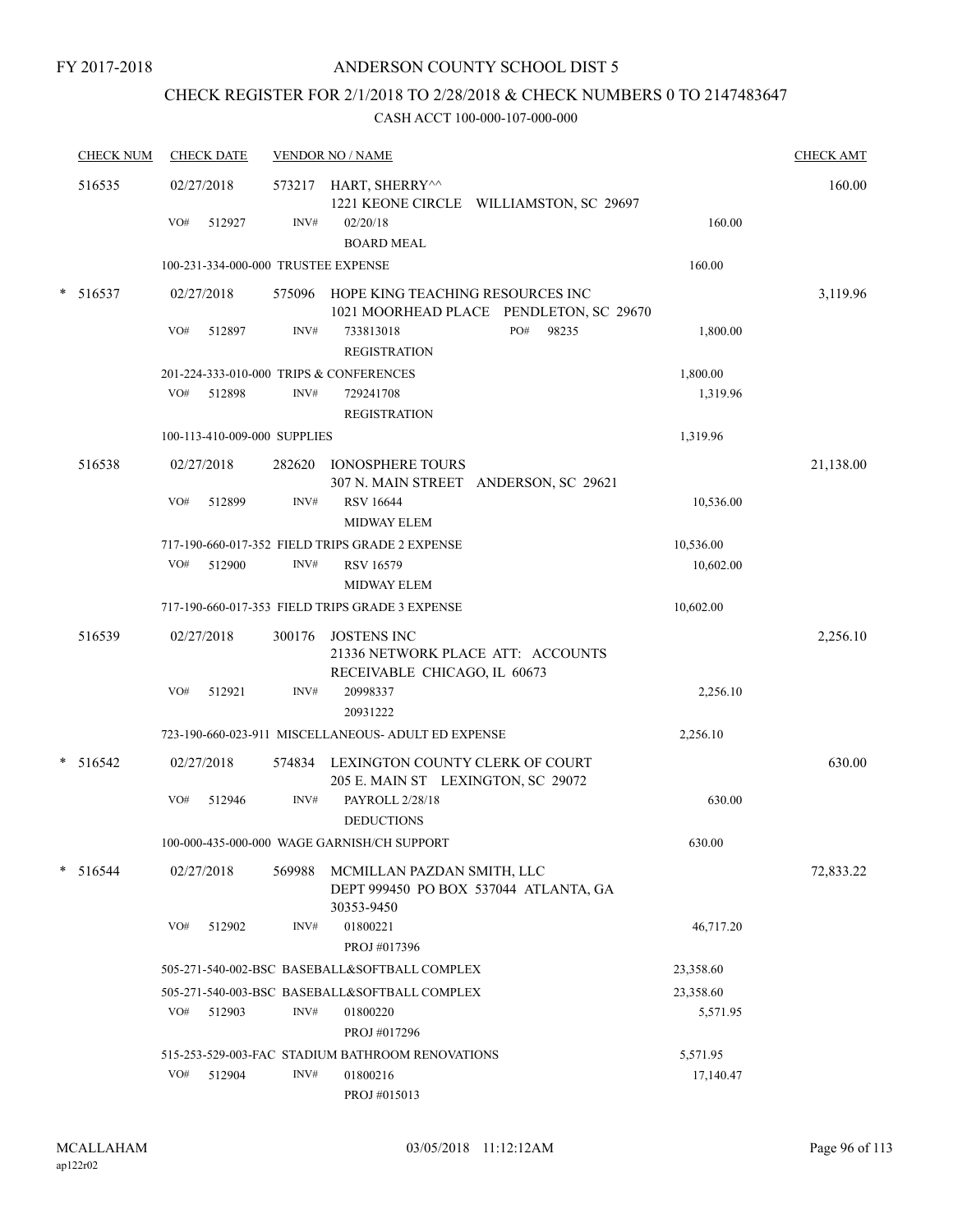## CHECK REGISTER FOR 2/1/2018 TO 2/28/2018 & CHECK NUMBERS 0 TO 2147483647

| <b>CHECK NUM</b> |     | <b>CHECK DATE</b> |                                   | <b>VENDOR NO / NAME</b>                                                                         |     |       |           | <b>CHECK AMT</b> |
|------------------|-----|-------------------|-----------------------------------|-------------------------------------------------------------------------------------------------|-----|-------|-----------|------------------|
|                  |     |                   | 515-253-520-031-CAR CAREER CENTER |                                                                                                 |     |       | 17,140.47 |                  |
|                  | VO# | 512905            | INV#                              | 01800330                                                                                        |     |       | 3,403.60  |                  |
|                  |     |                   |                                   | PROJ #016456                                                                                    |     |       |           |                  |
|                  |     |                   |                                   | 515-253-531-002-FAC COOLING TOWER/CHILLER                                                       |     |       | 1,701.80  |                  |
|                  |     |                   |                                   | 515-253-531-003-FAC Cooling Tower/Chiller/Top Units                                             |     |       | 1,701.80  |                  |
| 516545           |     | 02/27/2018        | 569877                            | NATIONAL FFA ORGANIZATION<br>POBOX 631363 ATT: ACCOUNTS RECEIVABLE                              |     |       |           | 578.00           |
|                  | VO# | 512906            | INV#                              | CINCINNATI, OH 45263-1363<br>MDS 120059<br><b>ACCT #5226</b>                                    |     |       | 578.00    |                  |
|                  |     |                   | 701-271-660-001-850 FFA EXPENSE   |                                                                                                 |     |       | 578.00    |                  |
| 516546           |     | 02/27/2018        | 570095                            | <b>NSTA</b><br>1840 WILSON BOULEVARD ARLINGTON, VA<br>22201                                     |     |       |           | 1,456.00         |
|                  | VO# | 512928            | INV#                              | 3892038<br><b>REGISTRATION</b>                                                                  | PO# | 98145 | 1,456.00  |                  |
|                  |     |                   |                                   | 267-224-333-000-PD5 TRIPS- SC STANDARDS                                                         |     |       | 1,456.00  |                  |
| 516547           |     | 02/27/2018        | 574562                            | PEEQ TECHNOLOGIES INC<br>150 N 200 E STW 200 ST GEORGE, UT 84770                                |     |       |           | 1,185.29         |
|                  | VO# | 512907            | INV#                              | 1546<br><b>MICROPHONES</b>                                                                      | PO# | 98068 | 1,185.29  |                  |
|                  |     |                   | 201-112-410-010-000 SUPPLIES      |                                                                                                 |     |       | 1,185.29  |                  |
| 516548           |     | 02/27/2018        | 404600                            | PERFECTION LEARNING<br>1000 NORTH SECOND AVENUE LOGAN, IA                                       |     |       |           | 1,508.78         |
|                  | VO# | 512908            | INV#                              | 51546-0500<br>947839<br><b>MATERIALS</b>                                                        | PO# | 98142 | 1,508.78  |                  |
|                  |     |                   |                                   | 201-113-410-006-000 SUPPLIES AND MATERIALS                                                      |     |       | 1,508.78  |                  |
| 516549           |     | 02/27/2018        | 568360                            | PILGRIM'S PRIDE CORPORATION<br>PO BOX 809225 ATT: ACCOUNTS RECEIVABLE<br>CHICAGO, IL 60680-9225 |     |       |           | 5,130.00         |
|                  | VO# | 512909            | INV#                              | 926559630<br><b>FOOD</b>                                                                        |     |       | 5,130.00  |                  |
|                  |     |                   |                                   | 600-000-172-000-000 FOOD SERV INVEN. FOOD                                                       |     |       | 5,130.00  |                  |
| 516550           |     | 02/27/2018        |                                   | 569814 PITSCO EDUCATION                                                                         |     |       |           | 955.51           |
|                  | VO# | 512910            | INV#                              | PO BOX 804908 KANSAS CITY, MO 64180-4908<br>702638-1<br><b>SOUTHWOOD</b>                        | PO# | 98202 | 955.51    |                  |
|                  |     |                   |                                   | 100-113-410-021-INQ INQUIRY BASED LEARNING                                                      |     |       | 955.51    |                  |
| 516551           |     | 02/27/2018        | 575053                            | PRITCHETT, WILLIAM ZACHERY^^<br>143 LONGWOOD LANE EASLEY, SC 29642                              |     |       |           | 114.90           |
|                  | VO# | 512857            | INV#                              | JAN 11<br><b>OFFICIAL</b>                                                                       |     |       | 114.90    |                  |
|                  |     |                   |                                   | 706-271-660-006-697 WRESTLING GATE RECEIPTS EXPENSE                                             |     |       | 114.90    |                  |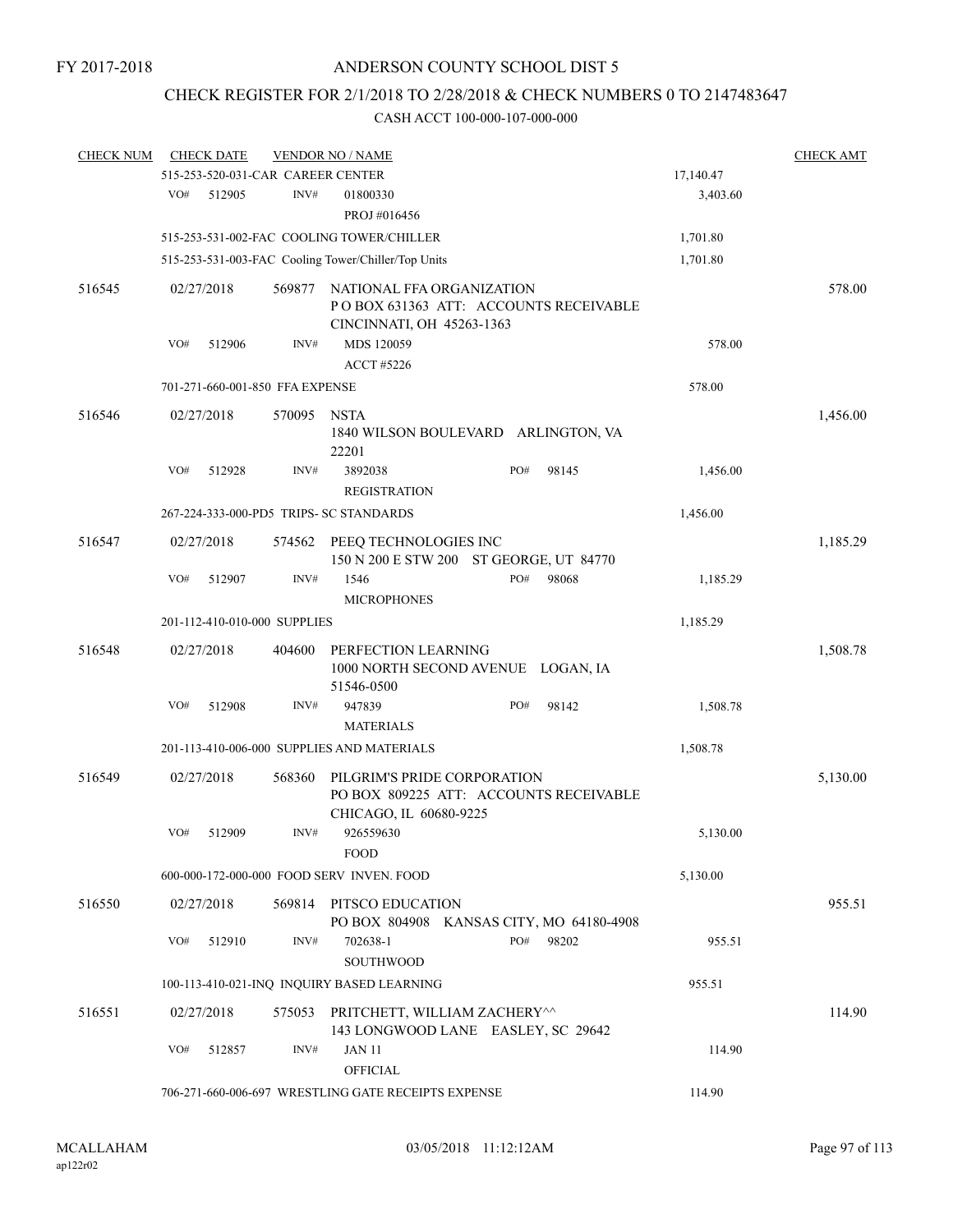## ANDERSON COUNTY SCHOOL DIST 5

## CHECK REGISTER FOR 2/1/2018 TO 2/28/2018 & CHECK NUMBERS 0 TO 2147483647

| <b>CHECK NUM</b> | <b>CHECK DATE</b>                     |        | <b>VENDOR NO / NAME</b>                                                                                  |          | <b>CHECK AMT</b> |
|------------------|---------------------------------------|--------|----------------------------------------------------------------------------------------------------------|----------|------------------|
| 516552           | 02/27/2018                            |        | 574018 PSA HEALTHCARE<br>PEDIATRIC SERVICES OF AMERICA PO BOX 102714<br>ATLANTA, GA 30368-2714           |          | 2,392.80         |
|                  | VO#<br>512911                         | INV#   | <b>JAN 2018</b><br>PO#<br>97328<br><b>SERVICES</b>                                                       | 2,392.80 |                  |
|                  |                                       |        | 283-126-312-000-000 CONTRACTED SERVICES                                                                  | 2,392.80 |                  |
| * 516554         | 02/27/2018                            |        | 442400 ROPER MOUNTAIN SCIENCE CENTER<br>402 ROPER MOUNTAIN ROAD GREENVILLE, SC<br>29615                  |          | 960.00           |
|                  | VO#<br>512923                         | INV#   | <b>NEW PROSPECT</b><br><b>3RD GRADE</b>                                                                  | 960.00   |                  |
|                  |                                       |        | 710-271-660-010-353 FIELD TRIPS GRADE 3 EXPENSE                                                          | 960.00   |                  |
| 516555           | 02/27/2018                            | 452202 | <b>SC DEPT OF REVENUE</b><br>POBOX 125 301 GERVAIS STREET CENTRAL<br>LEVY UNIT COLUMBIA, SC 29214-0213   |          | 357.13           |
|                  | VO#<br>512950                         | INV#   | PAYROLL 2/28/18<br><b>DEDUCTIONS</b>                                                                     | 357.13   |                  |
|                  | 100-000-440-000-000 SC STATE TAX LEVY |        |                                                                                                          | 357.13   |                  |
| 516556           | 02/27/2018                            | 566995 | <b>SC DEPT OF JUVENILE JUSTICE</b><br>POBOX 21069 ATT: FISCAL AFFAIRS COLUMBIA,<br>SC 29221-1069         |          | 294.74           |
|                  | VO#<br>512931                         | INV#   | 2000406547<br><b>PROVISO</b>                                                                             | 294.74   |                  |
|                  |                                       |        | 100-412-720-000-000 PAYMENTS TO OTHER GOV'T UNITS                                                        | 294.74   |                  |
| 516557           | 02/27/2018                            | 462725 | SCHOLASTIC BOOK CLUBS, INC<br>POBOX 3745 ATT: ACCOUNTS RECEIVABLE<br>JEFFERSON CITY, MO 65102-3720       |          | 5,169.78         |
|                  | VO#<br>512925                         | INV#   | 3785651<br><b>CALHOUN</b>                                                                                | 5,169.78 |                  |
|                  | 714-271-660-014-305 LIBRARY EXPENSE   |        |                                                                                                          | 5,169.78 |                  |
| 516558           | 02/27/2018                            | 574624 | SCHOLASTIC CLASSROOM MAGAZINES<br>PO BOX 3710 JEFFERSON CITY, MO 65102-9733                              |          | 115.50           |
|                  | VO#<br>512940                         | INV#   | M6410392<br>PO#<br>98037<br><b>ACTION</b>                                                                | 115.50   |                  |
|                  | 387-224-410-000-SUS SUPPLIES          |        |                                                                                                          | 115.50   |                  |
| 516559           | 02/27/2018                            | 570099 | SCHOOL SPECIALTY, INC.<br>32656 COLLECTION CENTER DR. ATT:<br>ACCOUNTS RECEIVABLE CHICAGO, IL 60693-0656 |          | 1,479.47         |
|                  | VO#<br>512913                         | INV#   | PO#<br>208119939199<br>98053<br><b>SUPPLIES</b>                                                          | 1,479.47 |                  |
|                  | 100-114-410-003-000 SUPPLIES          |        |                                                                                                          | 479.47   |                  |
|                  |                                       |        | 900-114-416-003-BOM TEACHER GRANT - MCCARLEY                                                             | 1,000.00 |                  |
| 516560           | 02/27/2018                            |        | 450701 SC RETIREMENT SYSTEM (SPP)                                                                        |          | 283.27           |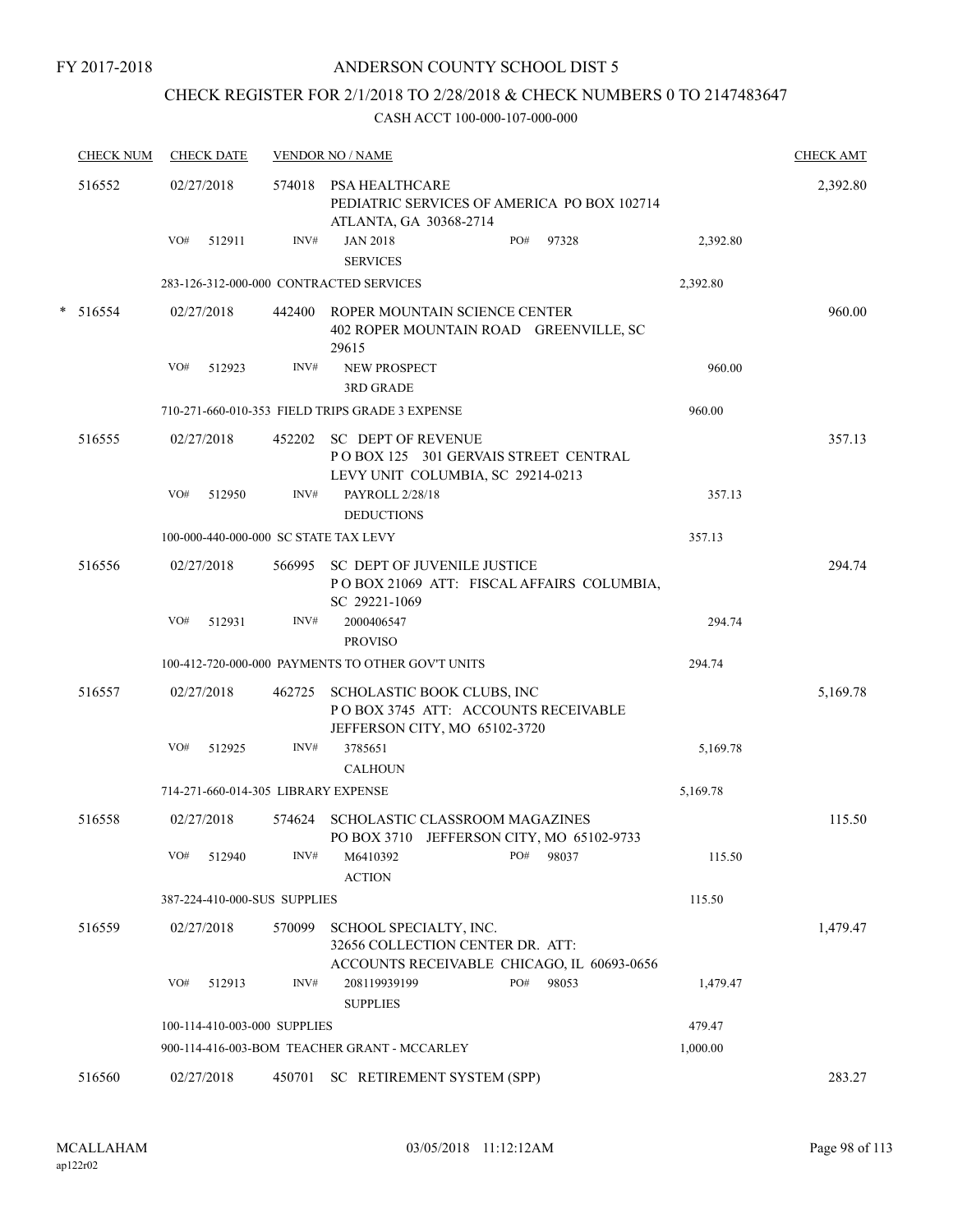## ANDERSON COUNTY SCHOOL DIST 5

## CHECK REGISTER FOR 2/1/2018 TO 2/28/2018 & CHECK NUMBERS 0 TO 2147483647

| <b>CHECK NUM</b> | <b>CHECK DATE</b> |        |                                   | <b>VENDOR NO / NAME</b>                                                                                          |           | <b>CHECK AMT</b> |
|------------------|-------------------|--------|-----------------------------------|------------------------------------------------------------------------------------------------------------------|-----------|------------------|
|                  |                   |        |                                   | POBOX 11960 CAPITOL STATION COLUMBIA, SC<br>29211                                                                |           |                  |
|                  | VO#               | 512944 | INV#                              | PAYROLL 2/28/18<br><b>DEDUCTIONS</b>                                                                             | 283.27    |                  |
|                  |                   |        |                                   | 100-000-438-000-000 RETIREMENT SERV PURCHASE                                                                     | 283.27    |                  |
| $* 516562$       | 02/27/2018        |        |                                   | 574516 SOCIAL SECURTIY ADMINISTRATION<br>PO BOX 3430 PHILADELPHIA, PA 19122-9985                                 |           | 135.11           |
|                  | VO#               | 512954 | INV#                              | PAYROLL 2/28/18<br><b>DEDUCTIONS</b>                                                                             | 135.11    |                  |
|                  |                   |        | 100-000-441-000-000 MISCELLANEOUS |                                                                                                                  | 135.11    |                  |
| 516563           | 02/27/2018        |        |                                   | 574710 SOLIANT HEALTH<br>DEPT. CH 14430 PALATINE, IL 60055-4330                                                  |           | 2,437.50         |
|                  | VO#               | 512914 | INV#                              | 9442660<br>PO#<br>97427<br><b>SERVICES</b>                                                                       | 2,437.50  |                  |
|                  |                   |        |                                   | 100-126-312-000-000 PURCHASED SERVICES                                                                           | 2,437.50  |                  |
| 516564           | 02/27/2018        |        | 573721                            | SSBT AS TTEE FOR SCORP MM61953-001-042<br>MASS MUTUAL RETIREMENT SERVICES PO BOX<br>219062 KANSAS CITY, MO 64121 |           | 18,953.27        |
|                  | VO#               | 512941 | INV#                              | PAYROLL 2/28/18<br><b>DEDUCTIONS</b>                                                                             | 18,953.27 |                  |
|                  |                   |        |                                   | 100-000-468-000-000 OPTIONAL RETIREMENT PLAN                                                                     | 12,184.24 |                  |
|                  |                   |        |                                   | 100-000-484-000-000 EMPLOYER RETIREMENT PAYABLE                                                                  | 6,769.03  |                  |
| $* 516566$       | 02/27/2018        |        | 572503                            | TG<br>P O BOX 659601 SAN ANTONIO, TX 78265-9601                                                                  |           | 368.55           |
|                  | VO#               | 512953 | INV#                              | PAYROLL 2/28/18<br><b>DEDUCTIONS</b>                                                                             | 368.55    |                  |
|                  |                   |        | 100-000-441-000-000 MISCELLANEOUS |                                                                                                                  | 368.55    |                  |
| 516567           | 02/27/2018        |        | 570404                            | THE FLIPPEN GROUP<br>1199 HAYWOOD DRIVE ATT: ACCOUNTS<br>RECEIVABLE COLLEGE STATION, TX 77845                    |           | 26,000.00        |
|                  | VO#               | 512915 | INV#                              | 53803<br>PO#<br>98159<br><b>JUNE 12-13</b>                                                                       | 26,000.00 |                  |
|                  |                   |        |                                   | 267-224-312-000-P14 CONTRACT-CLASSROOM MANAGEMENT                                                                | 26,000.00 |                  |
| 516568           | 02/27/2018        |        | 504890                            | <b>TIAA-CREF</b><br>POBOX 105316 ATLANTA, GA 30348-5316                                                          |           | 17,828.98        |
|                  | VO#               | 512942 | INV#                              | PAYROLL 2/28/18<br><b>DEDUCTIONS</b>                                                                             | 17,828.98 |                  |
|                  |                   |        |                                   | 100-000-468-000-000 OPTIONAL RETIREMENT PLAN                                                                     | 11,461.51 |                  |
|                  |                   |        |                                   | 100-000-484-000-000 EMPLOYER RETIREMENT PAYABLE                                                                  | 6,367.47  |                  |
| $* 516571$       | 02/27/2018        |        | 572513                            | <b>UNITED LASER</b><br>P.O. BOX 6889 FLORENCE, SC 29501                                                          |           | 690.15           |
|                  | VO#               | 512916 | INV#                              | 155885<br><b>TONER</b>                                                                                           | 285.69    |                  |
|                  |                   |        | 100-112-410-017-000 SUPPLIES      |                                                                                                                  | 285.69    |                  |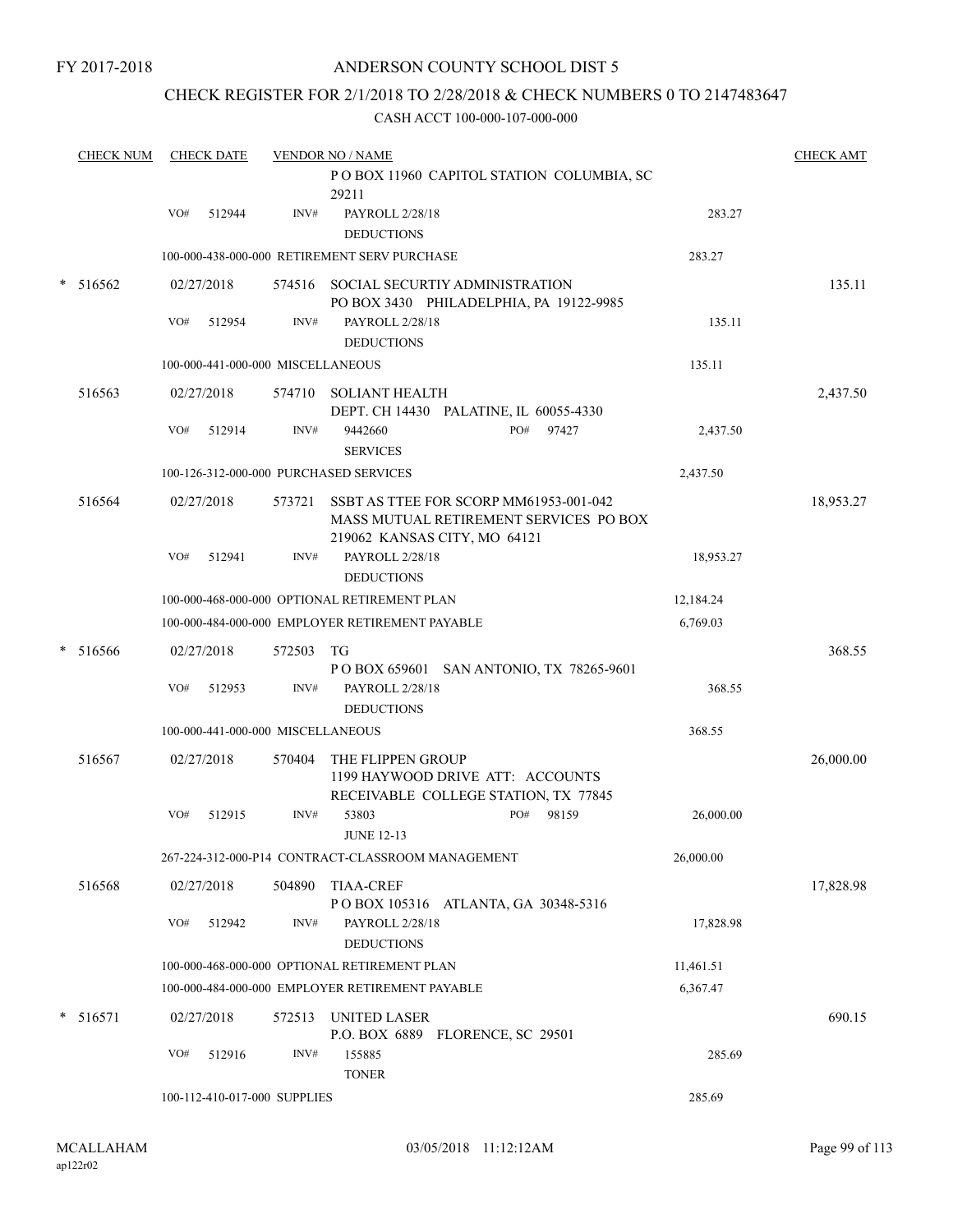# CHECK REGISTER FOR 2/1/2018 TO 2/28/2018 & CHECK NUMBERS 0 TO 2147483647

| <b>CHECK NUM</b> |     | <b>CHECK DATE</b> |                                   | <b>VENDOR NO / NAME</b>                                                                                       |     |       |           | <b>CHECK AMT</b> |  |
|------------------|-----|-------------------|-----------------------------------|---------------------------------------------------------------------------------------------------------------|-----|-------|-----------|------------------|--|
|                  | VO# | 512917            | INV#                              | 156472<br><b>TONER</b>                                                                                        | PO# | 98178 | 404.46    |                  |  |
|                  |     |                   | 387-224-410-000-SUS SUPPLIES      |                                                                                                               |     |       | 404.46    |                  |  |
| 516572           |     | 02/27/2018        | 564298                            | UNITED WAY OF ANDERSON COUNTY<br>POBOX 2067 ANDERSON, SC 29622                                                |     |       |           | 1,539.69         |  |
|                  | VO# | 512945            | INV#                              | PAYROLL 2/28/18<br><b>DEDUCTIONS</b>                                                                          |     |       | 1,539.69  |                  |  |
|                  |     |                   |                                   | 100-000-455-000-000 UNITED FUND - PAYABLE                                                                     |     |       | 1,539.69  |                  |  |
| 516573           |     | 02/27/2018        | 565112                            | UNIVERSITY OF SOUTH CAROLINA<br>WRITING IMPROVEMENT NETWORK CDRC 222,<br>1530 WHEAT STREET COLUMBIA, SC 29208 |     |       |           | 105.00           |  |
|                  | VO# | 512918            | INV#                              | PO 97964<br><b>WORKSHOP</b>                                                                                   | PO# | 97964 | 105.00    |                  |  |
|                  |     |                   |                                   | 311-224-312-005-000 PURCHASED SERVICES                                                                        |     |       | 105.00    |                  |  |
| 516574           |     | 02/27/2018        | 572350                            | US DEPARTMENT OF EDUCATION<br>NATIONAL PAYMENT CENTER PO BOX 105081<br>ATLANTA, GA 30348-5081                 |     |       |           | 343.97           |  |
|                  | VO# | 512951            | INV#                              | PAYROLL 2/28/18<br><b>DEDUCTIONS</b>                                                                          |     |       | 343.97    |                  |  |
|                  |     |                   | 100-000-441-000-000 MISCELLANEOUS |                                                                                                               |     |       | 343.97    |                  |  |
| 516575           |     | 02/27/2018        | 575086                            | <b>VALIC</b><br>C/O JP MORGAN CHASE PO BOX 301701<br>DALLAS, TX 75303-1701                                    |     |       |           | 41,151.97        |  |
|                  | VO# | 512943            | INV#                              | PAYROLL 2/28/18<br><b>DEDUCTIONS</b>                                                                          |     |       | 41,151.97 |                  |  |
|                  |     |                   |                                   | 100-000-468-000-000 OPTIONAL RETIREMENT PLAN                                                                  |     |       | 26,454.83 |                  |  |
|                  |     |                   |                                   | 100-000-484-000-000 EMPLOYER RETIREMENT PAYABLE                                                               |     |       | 14,697.14 |                  |  |
| $* 516578$       |     | 02/28/2018        | 575104                            | EDVENTURE CHILDREN'S MUSEUM<br>PO BOX 1638 COLUMBIA, SC 29202                                                 |     |       |           | 545.00           |  |
|                  | VO# | 512959            | INV#                              | 59808<br><b>VARENNES ELEM</b>                                                                                 |     |       | 545.00    |                  |  |
|                  |     |                   |                                   | 716-271-660-016-354 FIELD TRIPS GRADE 4 EXPENSE                                                               |     |       | 545.00    |                  |  |
| 516579           |     | 02/28/2018        | 306035                            | EMPLOYEE VENDOR<br>BOARD OF TRUSTEES PO BOX 2473 ANDERSON,<br>SC 29622                                        |     |       |           | 450.00           |  |
|                  | VO# | 512973            | INV#                              | FEB 15-17<br><b>HILTON HEAD</b>                                                                               |     |       | 258.00    |                  |  |
|                  |     |                   |                                   | 100-231-334-000-000 TRUSTEE EXPENSE                                                                           |     |       | 258.00    |                  |  |
|                  |     | $VO#$ 512974      | INV#                              | FEB 15-17<br><b>HILTON HEAD</b>                                                                               |     |       | 192.00    |                  |  |
|                  |     |                   |                                   | 100-231-334-000-000 TRUSTEE EXPENSE                                                                           |     |       | 192.00    |                  |  |
| $*$ 1322         |     | 02/02/2018        |                                   | 574534 EMPLOYEE VENDOR<br>175 AMBERWOOD DR. ANDERSON, SC 29621                                                |     |       |           | 100.50 E         |  |
|                  | VO# | 511846            | INV#                              | <b>SNACKS</b>                                                                                                 |     |       | 100.50    |                  |  |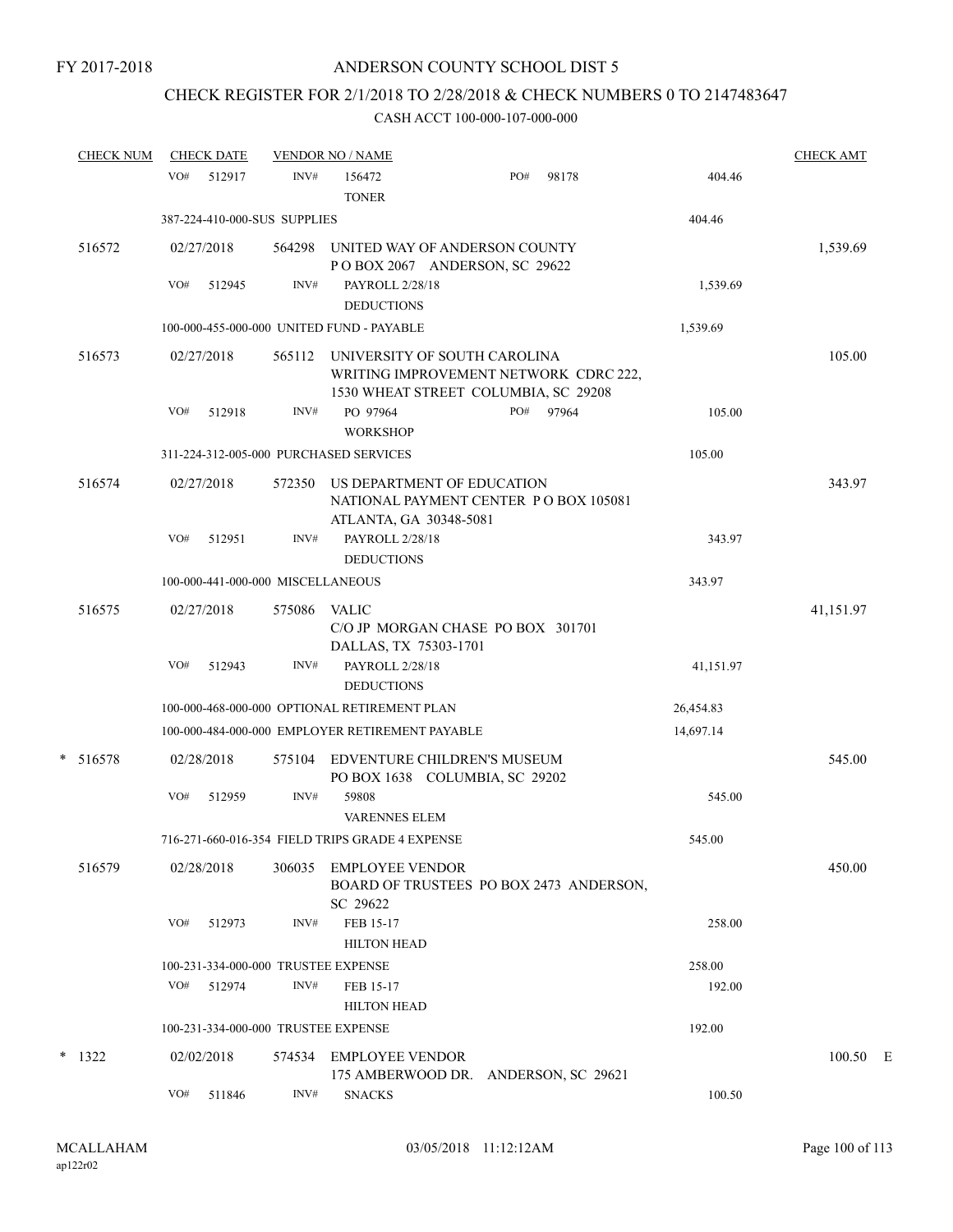## CHECK REGISTER FOR 2/1/2018 TO 2/28/2018 & CHECK NUMBERS 0 TO 2147483647

|        | <b>CHECK NUM</b> | <b>CHECK DATE</b>                      |      | <b>VENDOR NO / NAME</b><br><b>REIMBURSEMENT</b>                         |          | <b>CHECK AMT</b> |  |
|--------|------------------|----------------------------------------|------|-------------------------------------------------------------------------|----------|------------------|--|
|        |                  |                                        |      | 100-224-312-000-000 STAFF DEV. - PURCHASED SERVICES                     | 100.50   |                  |  |
|        |                  |                                        |      |                                                                         |          |                  |  |
|        | $*$ 1326         | 02/02/2018                             |      | 574607 EMPLOYEE VENDOR<br>107 ALENE HILLS WAY ANDERSON, SC 29625        |          | 110.57 E         |  |
|        |                  | VO#<br>511844                          | INV# | OFFICE DEPOT<br><b>REIMBURSEMENT</b>                                    | 110.57   |                  |  |
|        |                  | 830-221-410-000-TLH SUPPLIES           |      |                                                                         | 110.57   |                  |  |
| $\ast$ | 1328             | 02/02/2018                             |      | 186050 EMPLOYEE VENDOR                                                  |          | 139.10 E         |  |
|        |                  |                                        |      | 114 DANDELION TRAIL ANDERSON, SC 29621                                  |          |                  |  |
|        |                  | VO#<br>511823                          | INV# | DEC 1<br><b>ATLANTA</b>                                                 | 139.10   |                  |  |
|        |                  |                                        |      | 714-271-660-014-201 MISCELLANEOUS EXPENSE                               | 139.10   |                  |  |
|        | $*$ 1332         | 02/02/2018                             |      | 564815 EMPLOYEE VENDOR<br>106 PROSPECT COURT ANDERSON, SC 29625         |          | 133.86 E         |  |
|        |                  | VO#<br>511841                          | INV# | <b>OCT-JAN</b>                                                          | 133.86   |                  |  |
|        |                  |                                        |      | <b>MILEAGE</b>                                                          |          |                  |  |
|        |                  |                                        |      | 100-113-410-021-VEN SUPPLY-ADDT'L FOR LOST VENDING                      | 133.86   |                  |  |
|        | $*$ 1334         | 02/02/2018                             |      | 573862 EMPLOYEE VENDOR<br>3022 BRACKENBERRY DRIVE ANDERSON, SC<br>29621 |          | 234.22 E         |  |
|        |                  | VO#<br>511829                          | INV# | <b>JAN 28-29</b><br><b>ATHENS GA</b>                                    | 234.22   |                  |  |
|        |                  | 100-224-333-000-000 TRIPS/CONFERENCES  |      |                                                                         | 234.22   |                  |  |
|        |                  |                                        |      |                                                                         |          |                  |  |
|        | 1336             | 02/02/2018                             |      | 270775 EMPLOYEE VENDOR<br>115 LAURELWOOD DR ANDERSON, SC 29621          |          | 222.89 E         |  |
|        |                  | VO#<br>511839                          | INV# | DEC-JAN                                                                 | 222.89   |                  |  |
|        |                  |                                        |      | <b>MILEAGE</b>                                                          |          |                  |  |
|        |                  | 100-266-332-000-000 IN-DISTRICT TRAVEL |      |                                                                         | 222.89   |                  |  |
|        | $* 1341$         | 02/02/2018                             |      | 574761 EMPLOYEE VENDOR<br>106 HARLOND DRIVE ANDERSON, SC 29621          |          | 419.66 E         |  |
|        |                  | VO#<br>511826                          | INV# | <b>JAN 10-12</b><br>MYRTLE BEACH                                        | 419.66   |                  |  |
|        |                  |                                        |      | 201-223-333-000-000 TRIPS- ADMIN/HOMELESS/SUPPORT                       | 419.66   |                  |  |
|        | $*$ 1344         | 02/02/2018                             |      | 565441 EMPLOYEE VENDOR                                                  |          | 1,126.40 E       |  |
|        |                  |                                        |      | 1809 COLLEGE AVE ANDERSON, SC 29621                                     |          |                  |  |
|        |                  | VO#<br>511852                          | INV# | <b>SUPPLIES</b><br>REIMBURSEMENT                                        | 1,126.40 |                  |  |
|        |                  |                                        |      | 701-271-660-001-833 ENGINEERING - LOCKE EXPENSE                         | 1,126.40 |                  |  |
|        | 1345             | 02/02/2018                             |      | 327400 EMPLOYEE VENDOR                                                  |          | 362.24 E         |  |
|        |                  |                                        |      | 208 MIRIAM RD. STARR, SC 29684                                          |          |                  |  |
|        |                  | VO#<br>511825                          | INV# | JAN 10-12<br><b>MYRTLE BEACH</b>                                        | 362.24   |                  |  |
|        |                  |                                        |      | 201-223-333-000-000 TRIPS- ADMIN/ HOMELESS/SUPPORT                      | 362.24   |                  |  |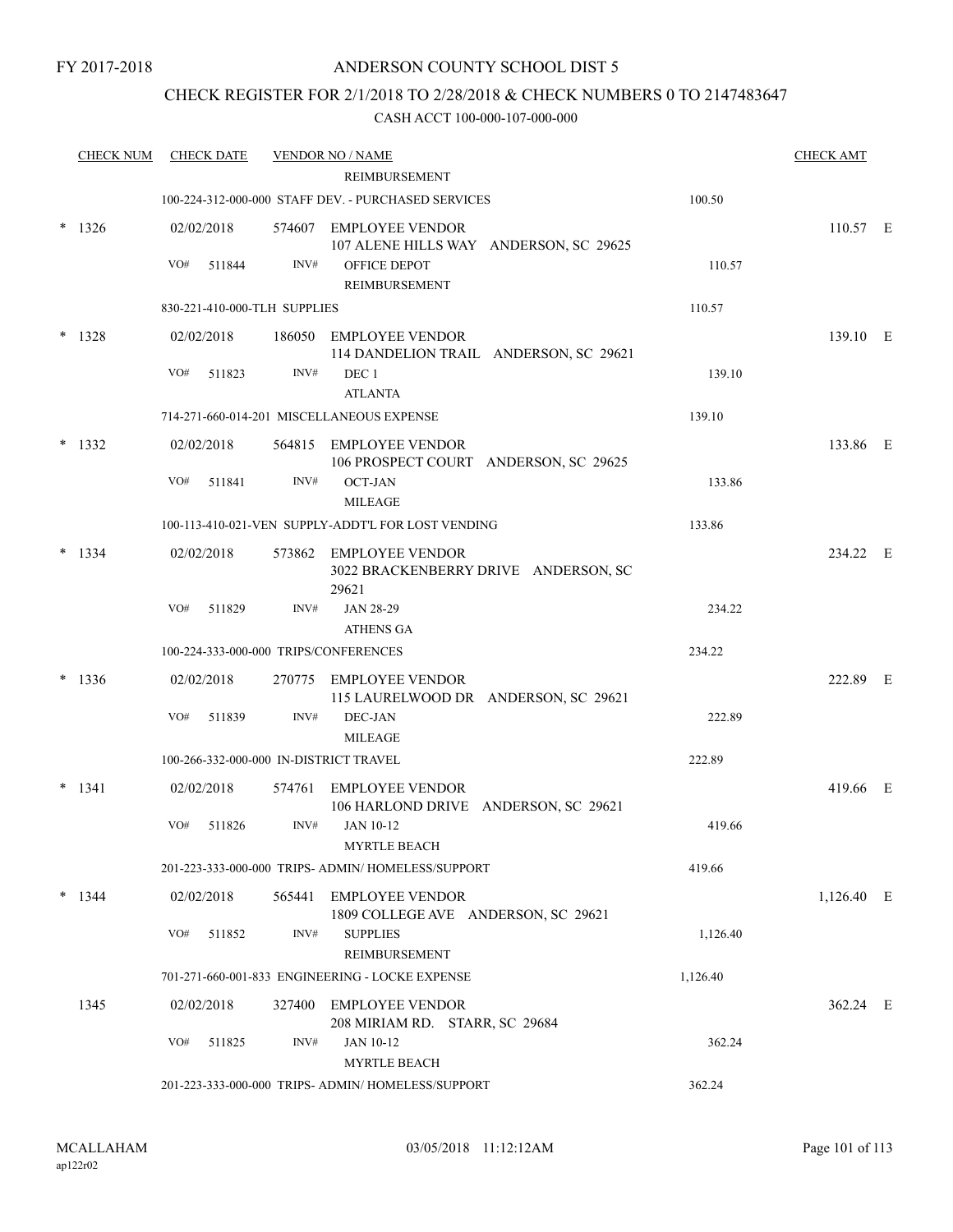## CHECK REGISTER FOR 2/1/2018 TO 2/28/2018 & CHECK NUMBERS 0 TO 2147483647

|        | <b>CHECK NUM</b> | <b>CHECK DATE</b>                       |      | <b>VENDOR NO / NAME</b>                                            |        | <b>CHECK AMT</b> |  |
|--------|------------------|-----------------------------------------|------|--------------------------------------------------------------------|--------|------------------|--|
|        | $*$ 1349         | 02/02/2018                              |      | 345710 EMPLOYEE VENDOR<br>224 PENINSULA DRIVE ANDERSON, SC 29626   |        | 418.78 E         |  |
|        |                  | VO#<br>511827                           | INV# | JAN 24-26<br><b>CHARLESTON</b>                                     | 418.78 |                  |  |
|        |                  |                                         |      | 100-264-333-000-000 TRIPS AND CONFERENCES                          | 418.78 |                  |  |
|        | 1350             | 02/02/2018                              |      | 262185 EMPLOYEE VENDOR<br>107 OLDE TOWNE DRIVE ANDERSON, SC 29621  |        | 171.15 E         |  |
|        |                  | VO#<br>511824                           | INV# | <b>JAN 16</b><br><b>CLEMSON</b>                                    | 17.12  |                  |  |
|        |                  |                                         |      | 100-221-333-000-TXT TRIPS/TEXTBOOK ADOPTIONS                       | 17.12  |                  |  |
|        |                  | VO# 511828                              | INV# | <b>JAN 19</b><br><b>COLUMBIA</b>                                   | 154.03 |                  |  |
|        |                  | 311-224-333-000-0AM TRIPS-AMY MCCOY     |      |                                                                    | 154.03 |                  |  |
|        | $*$ 1354         | 02/02/2018                              |      | 574558 EMPLOYEE VENDOR<br>207 THOMAS ST. CLEMSON, SC 29631         |        | 693.86 E         |  |
|        |                  | VO#<br>511834                           | INV# | <b>JAN 2018</b><br><b>MILEAGE</b>                                  | 28.84  |                  |  |
|        |                  | 100-221-332-000-000 TRAVEL              |      |                                                                    | 28.84  |                  |  |
|        |                  | VO# 511853                              | INV# | <b>SUPPLIES</b><br><b>REIMBURSEMENT</b>                            | 654.75 |                  |  |
|        |                  | 100-221-410-017-DIS SUPPLIES            |      |                                                                    | 654.75 |                  |  |
|        |                  | VO# 511855                              | INV# | <b>DEC 2017</b><br><b>MILEAGE</b>                                  | 10.27  |                  |  |
|        |                  | 100-221-332-000-000 TRAVEL              |      |                                                                    | 10.27  |                  |  |
| *      | 1360             | 02/02/2018                              |      | 572418 EMPLOYEE VENDOR<br>1616 CENTERVILLE ROAD ANDERSON, SC 29625 |        | 139.10 E         |  |
|        |                  | VO#<br>511921                           | INV# | DEC 1<br><b>ATLANTA</b>                                            | 139.10 |                  |  |
|        |                  | 267-224-333-000-PD5 TRIPS- SC STANDARDS |      |                                                                    | 139.10 |                  |  |
| $\ast$ | 1366             | 02/02/2018                              |      | 572463 EMPLOYEE VENDOR<br>220 OLD TABERNACLE ROAD BELTON, SC 29627 |        | 120.49 E         |  |
|        |                  | VO# 511920                              |      | $INV#$ JAN 26<br><b>COLUMBIA</b>                                   | 120.49 |                  |  |
|        |                  |                                         |      | 356-223-333-000-000 TRIPS AND CONFERENCES                          | 120.49 |                  |  |
|        | $* 1368$         | 02/02/2018                              |      | 574111 EMPLOYEE VENDOR<br>207 ONEAL DRIVE ANDERSON, SC 29625       |        | 120.75 E         |  |
|        |                  | VO# 511835                              | INV# | JAN 2-19<br><b>MILEAGE</b>                                         | 88.60  |                  |  |
|        |                  | 100-221-332-000-000 TRAVEL              |      |                                                                    | 88.60  |                  |  |
|        |                  | VO# 511836                              | INV# | JAN 22-25                                                          | 32.15  |                  |  |
|        |                  |                                         |      | <b>MILEAGE</b>                                                     |        |                  |  |
|        |                  | 100-221-332-000-000 TRAVEL              |      |                                                                    | 32.15  |                  |  |
|        | 1369             | 02/02/2018                              |      | 536250 EMPLOYEE VENDOR                                             |        | 101.87 E         |  |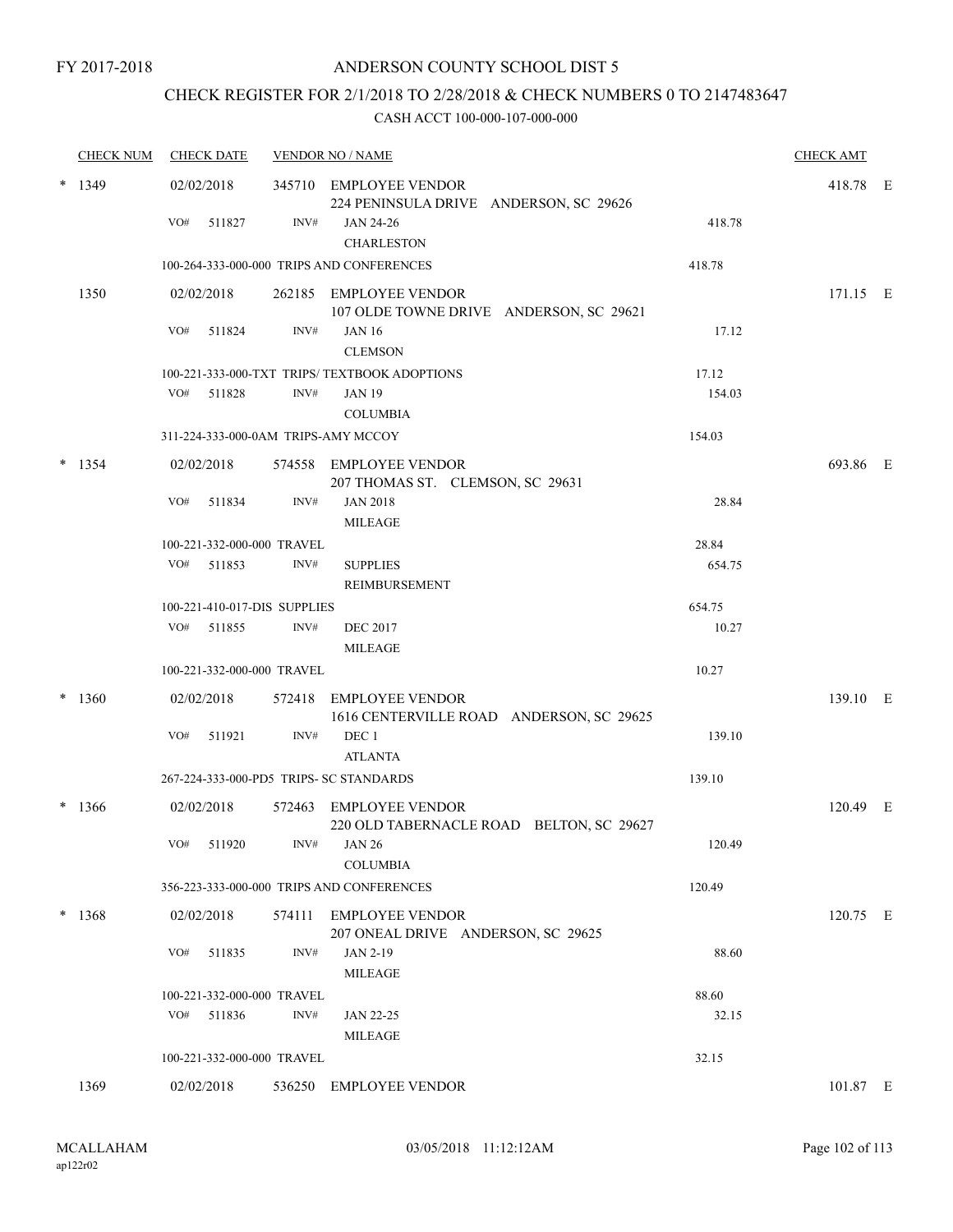## ANDERSON COUNTY SCHOOL DIST 5

## CHECK REGISTER FOR 2/1/2018 TO 2/28/2018 & CHECK NUMBERS 0 TO 2147483647

| <b>CHECK NUM</b> |     | <b>CHECK DATE</b> |                              | <b>VENDOR NO / NAME</b>                                                            |          | <b>CHECK AMT</b> |  |
|------------------|-----|-------------------|------------------------------|------------------------------------------------------------------------------------|----------|------------------|--|
|                  |     |                   |                              | 1420 HARD HILLHOUSE DRIVE ANDERSON, SC<br>29626                                    |          |                  |  |
|                  | VO# | 511833            | INV#                         | OCT-JAN 3<br><b>MILEAGE</b>                                                        | 101.87   |                  |  |
|                  |     |                   |                              | 326-112-332-000-000 TRAVEL-DELIVER KITS                                            | 101.87   |                  |  |
| $* 1371$         |     | 02/09/2018        |                              | 574789 EMPLOYEE VENDOR<br>2410 ANNANDALE DRIVE ANDERSON, SC 29621                  |          | 191.23 E         |  |
|                  | VO# | 512160            | INV#                         | <b>MISC</b><br>REIMBURSEMENT                                                       | 191.23   |                  |  |
|                  |     |                   |                              | 714-271-660-014-328 PRODUCTIONS EXPENSE                                            | 191.23   |                  |  |
| $* 1375$         |     | 02/09/2018        |                              | 574673 EMPLOYEE VENDOR<br>109 COUNTRY GARDEN LANE ANDERSON, SC<br>29626            |          | 275.00 E         |  |
|                  | VO# | 512084            | INV#                         | TIME CLOCK<br><b>REIMBURSEMENT</b>                                                 | 275.00   |                  |  |
|                  |     |                   | 100-115-410-001-000 SUPPLIES |                                                                                    | 275.00   |                  |  |
| $*$ 1377         |     | 02/09/2018        |                              | 574512 EMPLOYEE VENDOR<br>2001 RIDGEVIEW LANE SENECA, SC 29678                     |          | 185.15 E         |  |
|                  | VO# | 512177            | INV#                         | JAN31-FEB 1<br><b>COLUMBIA</b>                                                     | 185.15   |                  |  |
|                  |     |                   | 312-266-312-000-000 PROF DEV |                                                                                    | 185.15   |                  |  |
| $*$ 1379         |     | 02/09/2018        |                              | 141800 EMPLOYEE VENDOR<br>509 WESTVIEW AVENUE ANDERSON, SC 29625                   |          | 359.00 E         |  |
|                  | VO# | 512215            | INV#                         | <b>FLIGHTS</b><br>REIMBURSEMENT                                                    | 359.00   |                  |  |
|                  |     |                   |                              | 207-224-333-000-004 TRIPS & CONFERENCES                                            | 359.00   |                  |  |
| * 1381           |     | 02/09/2018        |                              | 147195 EMPLOYEE VENDOR                                                             |          | 258.68 E         |  |
|                  | VO# | 512157            | INV#                         | 417 BLAIR STREET ANDERSON, SC 29625<br><b>REWARD LUNCH</b><br><b>REIMBURSEMENT</b> | 258.68   |                  |  |
|                  |     |                   | 124-114-410-024-000 SUPPLIES |                                                                                    | 258.68   |                  |  |
| $* 1383$         |     |                   |                              | 02/09/2018 147530 EMPLOYEE VENDOR<br>300 GREEN HILL DR ANDERSON, SC 29621          |          | 1,371.00 E       |  |
|                  | VO# | 512072            | INV#                         | OCT 24-27<br><b>MRYTLE BEACH</b>                                                   | 1,371.00 |                  |  |
|                  |     |                   |                              | 201-113-445-006-000 TECH SUPPLIES/ SITE LICENSE                                    | 1,371.00 |                  |  |
| $* 1388$         |     | 02/09/2018        |                              | 572771 EMPLOYEE VENDOR<br>124 HIGH C DRIVE ANDERSON, SC 29621                      |          | 122.42 E         |  |
|                  | VO# | 512074            | INV#                         | STAMPS, CAKE<br><b>REIMBURSEMENT</b>                                               | 122.42   |                  |  |
|                  |     |                   |                              | 724-271-660-024-410 GENERAL ADMINISTRATION EXPENSE                                 | 122.42   |                  |  |
| 1389             |     | 02/09/2018        |                              | 574607 EMPLOYEE VENDOR<br>107 ALENE HILLS WAY ANDERSON, SC 29625                   |          | 270.67 E         |  |
|                  | VO# | 512171            | INV#                         | <b>JAG SUPPLIES</b>                                                                | 270.67   |                  |  |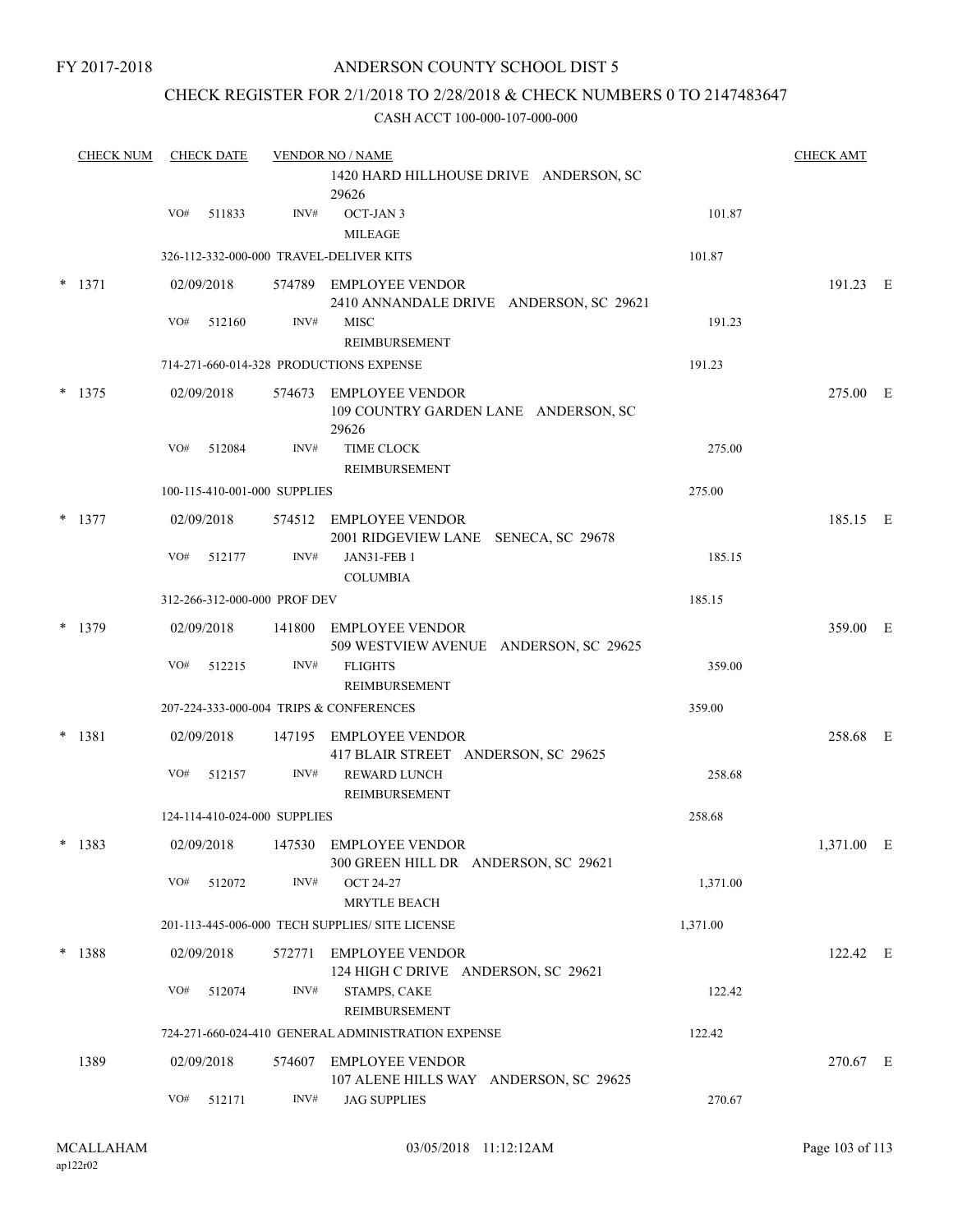## CHECK REGISTER FOR 2/1/2018 TO 2/28/2018 & CHECK NUMBERS 0 TO 2147483647

|        | <b>CHECK NUM</b> | <b>CHECK DATE</b> |                                           | <b>VENDOR NO / NAME</b>                                           |        | <b>CHECK AMT</b> |  |
|--------|------------------|-------------------|-------------------------------------------|-------------------------------------------------------------------|--------|------------------|--|
|        |                  |                   |                                           | REIMBURSEMENT                                                     |        |                  |  |
|        |                  |                   | 100-223-410-000-JAG SUPPLIES-JAG          |                                                                   | 22.76  |                  |  |
|        |                  |                   | 830-221-410-000-TLH SUPPLIES              |                                                                   | 247.91 |                  |  |
| $\ast$ | 1391             | 02/09/2018        |                                           | 573233 EMPLOYEE VENDOR<br>2400 LANE AVENUE ANDERSON, SC 29621     |        | 114.71 E         |  |
|        |                  | VO#               | $\mathrm{INV}\#$<br>512199                | <b>JAN 2018</b><br><b>MILEAGE</b>                                 | 114.71 |                  |  |
|        |                  |                   | 100-266-332-000-000 IN-DISTRICT TRAVEL    |                                                                   | 114.71 |                  |  |
|        | $*$ 1395         | 02/09/2018        |                                           | 226585 EMPLOYEE VENDOR<br>222 DANDELION TRAIL ANDERSON, SC 29621  |        | 113.46 E         |  |
|        |                  | VO#               | INV#<br>512186                            | <b>JAN 26</b><br><b>CLEMSON UNIV</b>                              | 27.65  |                  |  |
|        |                  |                   |                                           | 100-264-333-000-000 TRIPS AND CONFERENCES                         | 27.65  |                  |  |
|        |                  | VO#<br>512193     | INV#                                      | <b>JAN 29</b><br><b>ATHENS GA</b>                                 | 85.81  |                  |  |
|        |                  |                   | 267-224-333-000-PD5 TRIPS- SC STANDARDS   |                                                                   | 85.81  |                  |  |
|        | 1398             | 02/09/2018        |                                           | 565738 EMPLOYEE VENDOR<br>100 LIMELIGHT DRIVE ANDERSON, SC 29621  |        | 718.41 E         |  |
|        |                  | VO#               | INV#<br>512174                            | <b>JAN 31-FEB 1</b><br><b>COLUMBIA</b>                            | 428.18 |                  |  |
|        |                  |                   | 850-266-333-000-000 Trips and Conferences |                                                                   | 428.18 |                  |  |
|        |                  | VO#               | INV#<br>512175                            | JAN 28-29<br><b>ATHENS GA</b>                                     | 290.23 |                  |  |
|        |                  |                   | 850-266-333-000-000 Trips and Conferences |                                                                   | 290.23 |                  |  |
|        | 1400             | 02/09/2018        | 575071                                    | EMPLOYEE VENDOR<br>1186 DALRYMPLE ROAD ANDERSON, SC 29621         |        | 128.40 E         |  |
|        |                  | VO#               | INV#<br>512188                            | <b>JAN 30</b><br><b>COLUMBIA</b>                                  | 128.40 |                  |  |
|        |                  |                   | 311-224-312-005-000 PURCHASED SERVICES    |                                                                   | 128.40 |                  |  |
|        | 1401             | 02/09/2018        |                                           | 573954 EMPLOYEE VENDOR<br>1045 BLYTHWOOD DRIVE PIEDMONT, SC 29673 |        | 185.54 E         |  |
|        |                  | VO#<br>512192     | INV#                                      | <b>JAN 31-FEB 3</b><br><b>MYRTLE BEACH</b>                        | 107.10 |                  |  |
|        |                  |                   |                                           | 387-224-333-000-ELA TRIPS AND CONFERENCES                         | 107.10 |                  |  |
|        |                  | VO#<br>512201     | INV#                                      | <b>JAN 2018</b><br><b>MILEAGE</b>                                 | 78.44  |                  |  |
|        |                  |                   | 283-223-333-000-000 TRIPS- ADMIN          |                                                                   | 78.44  |                  |  |
| $\ast$ | 1405             | 02/09/2018        |                                           | 573295 EMPLOYEE VENDOR<br>113 DOGWOOD DRIVE BELTON, SC 29627      |        | 105.45 E         |  |
|        |                  | VO#               | INV#<br>512060                            | <b>JAN-FEB</b><br><b>MILEAGE</b>                                  | 105.45 |                  |  |
|        |                  |                   | 100-266-332-000-000 IN-DISTRICT TRAVEL    |                                                                   | 105.45 |                  |  |
|        | 1406             | 02/09/2018        |                                           | 572115 EMPLOYEE VENDOR                                            |        | 280.90 E         |  |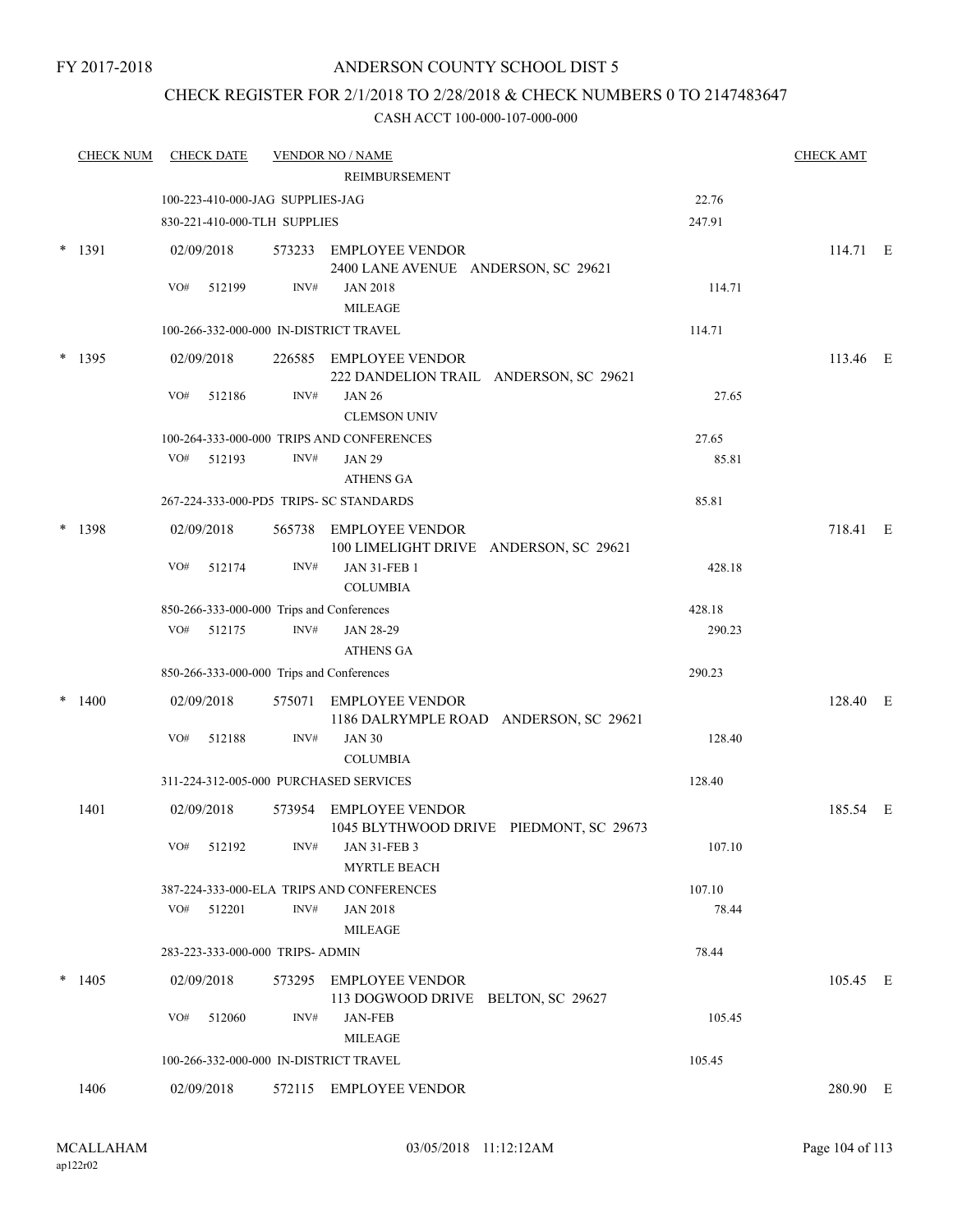## ANDERSON COUNTY SCHOOL DIST 5

## CHECK REGISTER FOR 2/1/2018 TO 2/28/2018 & CHECK NUMBERS 0 TO 2147483647

| <b>CHECK NUM</b> |     | <b>CHECK DATE</b> |                                  | <b>VENDOR NO / NAME</b>                                          |        | <b>CHECK AMT</b> |  |
|------------------|-----|-------------------|----------------------------------|------------------------------------------------------------------|--------|------------------|--|
|                  |     |                   |                                  | 2121 ROE FORD ROAD GREENVILLE, SC 29617                          |        |                  |  |
|                  | VO# | 512176            | INV#                             | JAN 28-30<br>ATHENS GA                                           | 280.90 |                  |  |
|                  |     |                   |                                  | 600-256-333-000-000 TRIPS AND CONFERENCES                        | 280.90 |                  |  |
| 1407             |     | 02/09/2018        |                                  | 575069 EMPLOYEE VENDOR<br>1043 OLD HOUSE ROAD WALHALLA, SC 29691 |        | 140.94 E         |  |
|                  | VO# | 512243            | INV#                             | <b>SAMS CLUB</b><br>REIMBURSEMENT                                | 140.94 |                  |  |
|                  |     |                   | 201-188-410-019-000 SUPPLIES     |                                                                  | 140.94 |                  |  |
| $*$ 1409         |     | 02/09/2018        |                                  | 307650 EMPLOYEE VENDOR<br>106 WYCOMBE DRIVE ANDERSON, SC 29621   |        | 186.98 E         |  |
|                  | VO# | 512069            | INV#                             | FEB <sub>2</sub><br><b>COLUMBIA</b>                              | 7.00   |                  |  |
|                  |     |                   |                                  | 311-224-333-000-0BK TRIPS- BRENDA KELLEY                         | 7.00   |                  |  |
|                  | VO# | 512181            | INV#                             | FEB 1<br><b>GREENVILLE</b>                                       | 45.04  |                  |  |
|                  |     |                   |                                  | 311-224-333-000-0BK TRIPS- BRENDA KELLEY                         | 45.04  |                  |  |
|                  | VO# | 512194            | INV#                             | <b>JAN 26</b>                                                    | 134.94 |                  |  |
|                  |     |                   |                                  | <b>COLUMBIA</b>                                                  |        |                  |  |
|                  |     |                   |                                  | 311-224-333-000-0BK TRIPS- BRENDA KELLEY                         | 134.94 |                  |  |
| $* 1413$         |     | 02/09/2018        |                                  | 573948 EMPLOYEE VENDOR<br>110 BLAIR ROAD BELTON, SC 29627        |        | 306.39 E         |  |
|                  | VO# | 512170            | INV#                             | <b>JAG SUPPLIES</b><br>REIMBURSEMENT                             | 306.39 |                  |  |
|                  |     |                   | 100-223-410-000-JAG SUPPLIES-JAG |                                                                  | 20.62  |                  |  |
|                  |     |                   | 830-221-410-000-WHS SUPPLIES     |                                                                  | 285.77 |                  |  |
| $*$ 1415         |     | 02/09/2018        | 574557                           | <b>EMPLOYEE VENDOR</b><br>200 LOCKE ROAD BELTON, SD 29627        |        | 209.59 E         |  |
|                  | VO# | 512082            | INV#                             | <b>SUPPLIES</b><br>REIMBURSEMENT                                 | 129.22 |                  |  |
|                  |     |                   | 100-221-410-007-DIS SUPPLIES     |                                                                  | 129.22 |                  |  |
|                  | VO# | 512083            | INV#                             | <b>SUPPLIES</b>                                                  | 31.31  |                  |  |
|                  |     |                   |                                  | REIMBURSEMENT                                                    |        |                  |  |
|                  |     |                   | 100-221-410-007-DIS SUPPLIES     |                                                                  | 31.31  |                  |  |
|                  |     | VO# 512202        | INV#                             | DEC & JAN<br><b>MILEAGE</b>                                      | 49.06  |                  |  |
|                  |     |                   | 100-221-332-000-000 TRAVEL       |                                                                  | 49.06  |                  |  |
| $*$ 1417         |     | 02/09/2018        | 564511                           | <b>EMPLOYEE VENDOR</b><br>313 DUNHILL DR ANDERSON, SC 29625      |        | 409.30 E         |  |
|                  | VO# | 512064            | INV#                             | DEC-JAN<br><b>MILEAGE</b>                                        | 66.88  |                  |  |
|                  |     |                   |                                  |                                                                  | 66.88  |                  |  |
|                  |     |                   |                                  | 708-271-660-008-375 FACULTY EXPENSE                              |        |                  |  |
|                  | VO# | 512076            | INV#                             | <b>SUPPLIES</b><br>REIMBURSEMENT                                 | 222.60 |                  |  |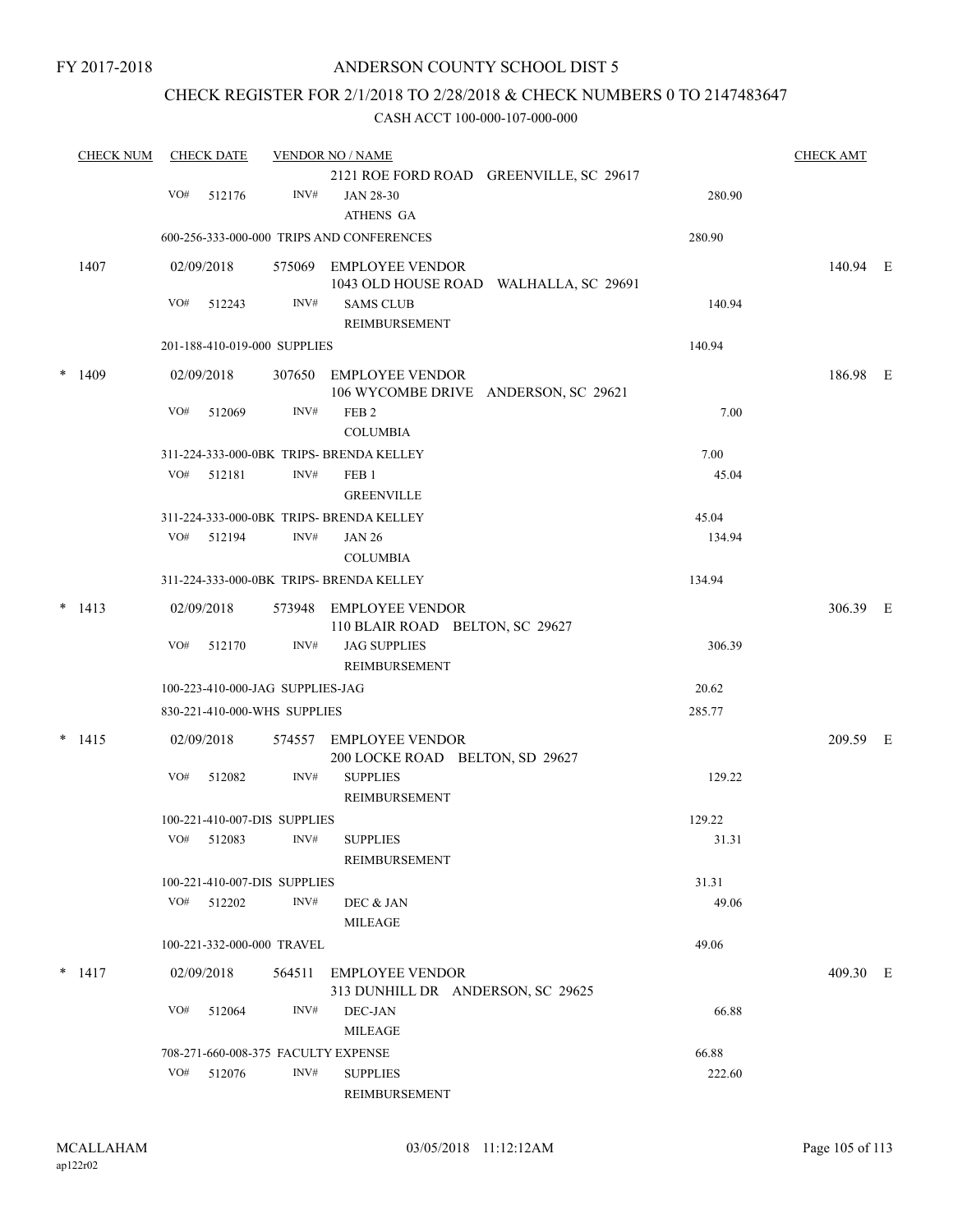## CHECK REGISTER FOR 2/1/2018 TO 2/28/2018 & CHECK NUMBERS 0 TO 2147483647

| <b>CHECK NUM</b> |     | <b>CHECK DATE</b>          |        | <b>VENDOR NO / NAME</b>                                         |                                         |        | <b>CHECK AMT</b> |  |
|------------------|-----|----------------------------|--------|-----------------------------------------------------------------|-----------------------------------------|--------|------------------|--|
|                  |     |                            |        | 708-271-660-008-375 FACULTY EXPENSE                             |                                         | 222.60 |                  |  |
|                  | VO# | 512077                     | INV#   | OFFICE DEPOT<br><b>REIMBURSEMENT</b>                            |                                         | 119.82 |                  |  |
|                  |     |                            |        | 708-271-660-008-201 MISCELLANEOUS EXPENSE                       |                                         | 119.82 |                  |  |
| 1418             |     | 02/09/2018                 |        | 340065 EMPLOYEE VENDOR                                          | 166 AMBERWOOD DRIVE ANDERSON, SC 29621  |        | 177.77 E         |  |
|                  | VO# | 512191                     | INV#   | <b>JAN 31</b><br><b>COLUMBIA</b>                                |                                         | 141.82 |                  |  |
|                  |     |                            |        | 311-224-333-000-0SM TRIPS- SHERRY MARTIN                        |                                         | 141.82 |                  |  |
|                  | VO# | 512204                     | INV#   | NOV30-FEB1<br>MILEAGE                                           |                                         | 35.95  |                  |  |
|                  |     | 100-221-332-000-000 TRAVEL |        |                                                                 |                                         | 35.95  |                  |  |
| 1419             |     | 02/09/2018                 |        | 344100 EMPLOYEE VENDOR<br>119 ALISHA DRIVE ANDERSON, SC 29621   |                                         |        | 181.58 E         |  |
|                  | VO# | 512079                     | INV#   | <b>FBLA SUPPLIES</b><br>REIMBURSEMENT                           |                                         | 181.58 |                  |  |
|                  |     |                            |        | 701-271-660-001-851 FBLA CLUB EXPENSE                           |                                         | 181.58 |                  |  |
| $*$ 1421         |     | 02/09/2018                 |        | 262185 EMPLOYEE VENDOR                                          | 107 OLDE TOWNE DRIVE ANDERSON, SC 29621 |        | 137.61 E         |  |
|                  | VO# | 512189                     | INV#   | <b>JAN 26</b><br><b>LEXINGTON</b>                               |                                         | 137.61 |                  |  |
|                  |     |                            |        | 311-224-333-000-0AM TRIPS-AMY MCCOY                             |                                         | 137.61 |                  |  |
| $*$ 1423         |     | 02/09/2018                 |        | 226700 EMPLOYEE VENDOR                                          | 102 GREENBRIAR ROAD ANDERSON, SC 29621  |        | 454.20 E         |  |
|                  | VO# | 512078                     | INV#   | <b>STOOLS</b><br><b>REIMBURSEMENT</b>                           |                                         | 69.62  |                  |  |
|                  |     |                            |        | 718-271-660-018-201 MISCELLANEOUS EXPENSE                       |                                         | 69.62  |                  |  |
|                  | VO# | 512182                     | INV#   | <b>FEB 1-2</b><br><b>COLUMBIA</b>                               |                                         | 299.84 |                  |  |
|                  |     |                            |        | 311-224-333-000-ELE TRIPS AND CONFERENCES-ELEM ED               |                                         | 299.84 |                  |  |
|                  | VO# | 512190                     | INV#   | <b>JAN 29</b><br>ATHENS GA                                      |                                         | 84.74  |                  |  |
|                  |     |                            |        | 311-224-333-000-ELE TRIPS AND CONFERENCES-ELEM ED               |                                         | 84.74  |                  |  |
| $*1426$          |     | 02/09/2018                 | 572025 | <b>EMPLOYEE VENDOR</b><br>105 HANOVER CIRCLE ANDERSON, SC 29621 |                                         |        | 696.12 E         |  |
|                  | VO# | 512070                     | INV#   | <b>JAN 30-FEB 1</b><br><b>COLUMBIA</b>                          |                                         | 483.29 |                  |  |
|                  |     |                            |        | 100-263-333-000-000 TRIPS AND CONFERENCES                       |                                         | 483.29 |                  |  |
|                  | VO# | 512071                     | INV#   | <b>JAN 28-29</b><br>ATHENS GA                                   |                                         | 212.83 |                  |  |
|                  |     |                            |        | 100-263-333-000-000 TRIPS AND CONFERENCES                       |                                         | 212.83 |                  |  |
| $*$ 1429         |     | 02/09/2018                 | 574804 | EMPLOYEE VENDOR<br>243 ANSONBOROUGH BELTON, SC 29627            |                                         |        | 352.00 E         |  |
|                  | VO# | 512168                     | INV#   | <b>DRAMA</b>                                                    |                                         | 352.00 |                  |  |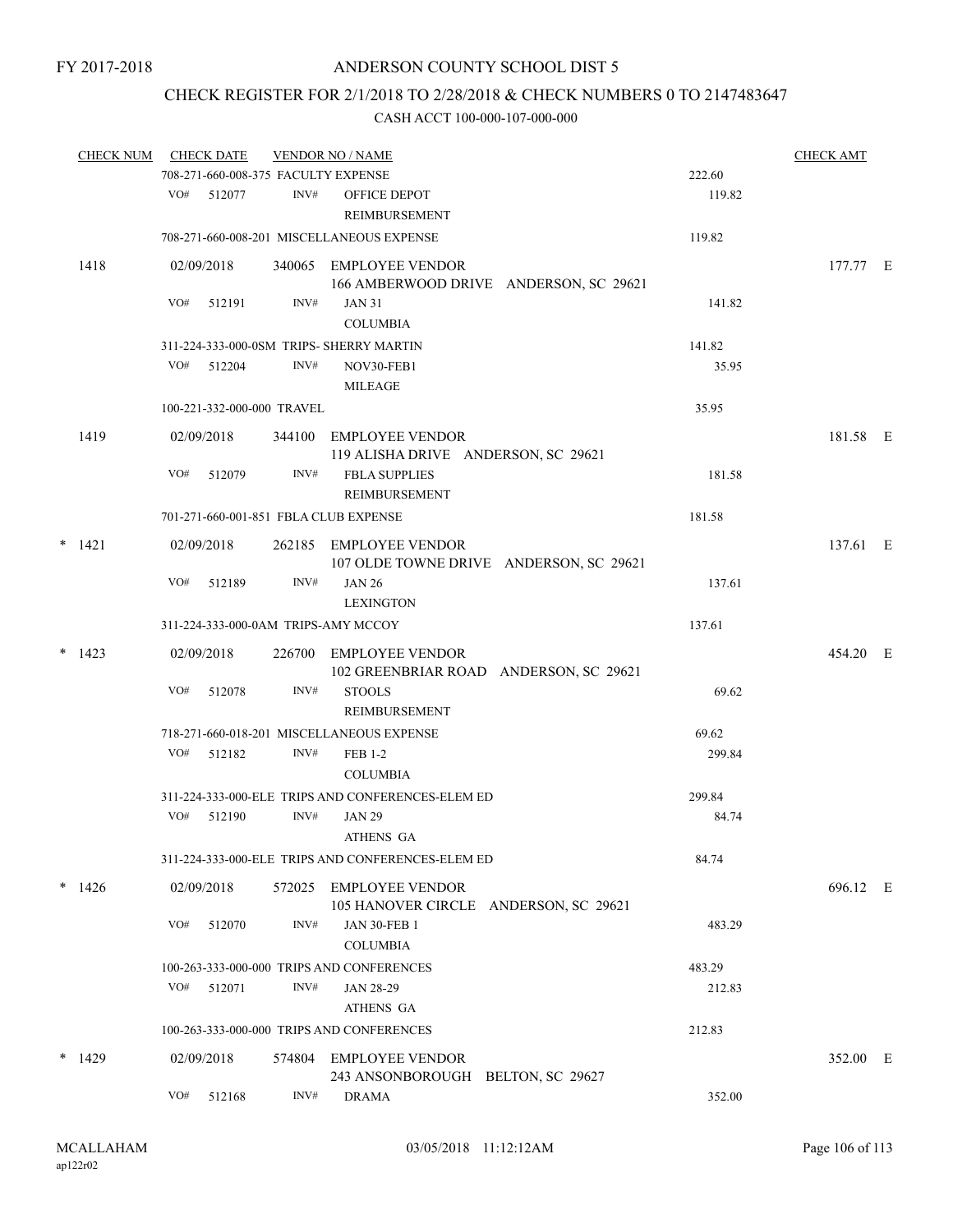## CHECK REGISTER FOR 2/1/2018 TO 2/28/2018 & CHECK NUMBERS 0 TO 2147483647

|        | <b>CHECK NUM</b> |     | <b>CHECK DATE</b> |                              | <b>VENDOR NO / NAME</b><br><b>REIMBURSEMENT</b>                                      |        | <b>CHECK AMT</b> |  |
|--------|------------------|-----|-------------------|------------------------------|--------------------------------------------------------------------------------------|--------|------------------|--|
|        |                  |     |                   |                              | 717-190-660-017-284 DRAMA CLUB EXPENSE                                               | 352.00 |                  |  |
|        | 1430             |     | 02/09/2018        |                              | 573851 EMPLOYEE VENDOR<br>112 ASHLAWN CT ANDERSON, SC 29625                          |        | 119.50 E         |  |
|        |                  | VO# | 512241            | INV#                         | <b>FLIGHT</b><br>REIMBURSEMENT                                                       | 119.50 |                  |  |
|        |                  |     |                   |                              | 207-224-333-000-004 TRIPS & CONFERENCES                                              | 119.50 |                  |  |
|        | $*1436$          |     | 02/09/2018        |                              | 470850 EMPLOYEE VENDOR<br>118 GREGORY COURT ANDERSON, SC 29626                       |        | 100.53 E         |  |
|        |                  | VO# | 512156            | INV#                         | <b>MISC</b><br>REIMBURSEMENT                                                         | 100.53 |                  |  |
|        |                  |     |                   |                              | 719-271-660-019-201 MISCELLANEOUS EXPENSE                                            | 100.53 |                  |  |
| $\ast$ | 1442             |     | 02/09/2018        |                              | 574537 EMPLOYEE VENDOR<br>713 EAST GREENVILLE ST SUITE D, #111<br>ANDERSON, SC 29621 |        | $1,135.51$ E     |  |
|        |                  | VO# | 512179            | INV#                         | JAN 28-29                                                                            | 412.33 |                  |  |
|        |                  |     |                   |                              | ATHENS GA                                                                            |        |                  |  |
|        |                  |     |                   |                              | 100-232-333-000-000 TRIPS AND CONFERENCES                                            | 412.33 |                  |  |
|        |                  |     | VO# 512180        | INV#                         | <b>JAN 30-FEB 1</b><br><b>COLUMBIA</b>                                               | 723.18 |                  |  |
|        |                  |     |                   |                              | 100-232-333-000-000 TRIPS AND CONFERENCES                                            | 723.18 |                  |  |
| $\ast$ | 1448             |     | 02/16/2018        |                              | 141800 EMPLOYEE VENDOR<br>509 WESTVIEW AVENUE ANDERSON, SC 29625                     |        | 480.42 E         |  |
|        |                  | VO# | 512422            | INV#                         | <b>CHICK FIL A</b><br><b>REIMBURSEMENT</b>                                           | 57.12  |                  |  |
|        |                  |     |                   | 100-115-410-001-000 SUPPLIES |                                                                                      | 57.12  |                  |  |
|        |                  | VO# | 512467            | INV#                         | <b>JAN 29-FEB 2</b><br><b>ORLANDO</b>                                                | 423.30 |                  |  |
|        |                  |     |                   |                              | 329-224-333-000-000 TRIPS - WBL/HSTW                                                 | 423.30 |                  |  |
|        | $*$ 1455         |     | 02/16/2018        |                              | 572771 EMPLOYEE VENDOR<br>124 HIGH C DRIVE ANDERSON, SC 29621                        |        | 300.00 E         |  |
|        |                  |     | VO# 512440        |                              | INV# CLEMSON<br>REIMBURSEMENT                                                        | 300.00 |                  |  |
|        |                  |     |                   |                              | 124-114-312-024-000 PURCHASED SERVICE                                                | 300.00 |                  |  |
|        | $*$ 1459         |     | 02/16/2018        |                              | 184100 EMPLOYEE VENDOR<br>707 WESTVIEW AVENUE ANDERSON, SC 29625                     |        | 126.26 E         |  |
|        |                  |     | VO# 512474        | INV#                         | <b>JAN 26</b><br><b>COLUMBIA</b>                                                     | 126.26 |                  |  |
|        |                  |     |                   |                              | 356-181-333-000-000 TRIPS AND CONFERENCES                                            | 126.26 |                  |  |
| $\ast$ | 1461             |     | 02/16/2018        |                              | 211375 EMPLOYEE VENDOR<br>204 ARDEN CHASE ANDERSON, SC 29621                         |        | 125.00 E         |  |
|        |                  |     | VO# 512434        | INV#                         | <b>RENTAL</b><br>REIMBURSEMENT                                                       | 125.00 |                  |  |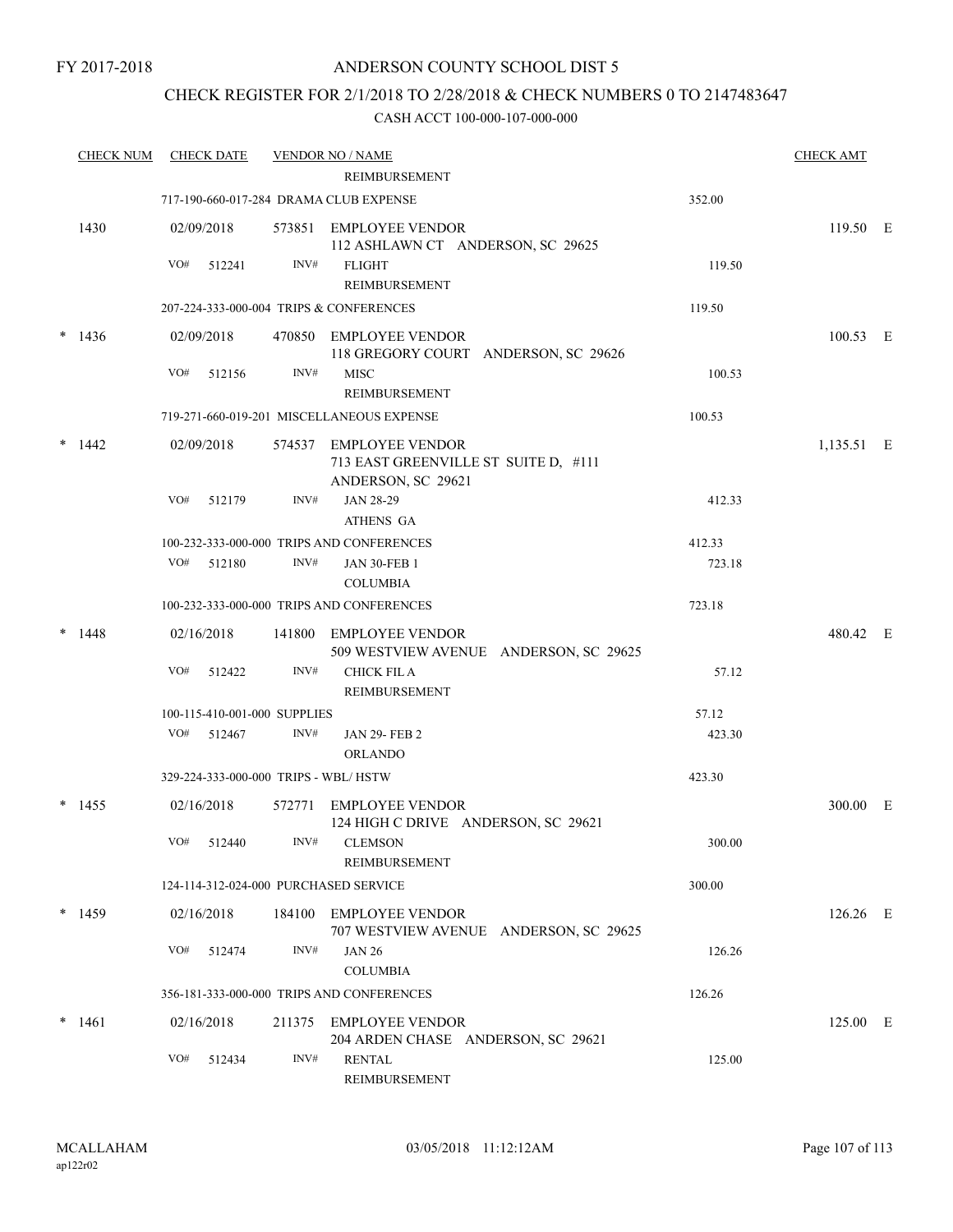## CHECK REGISTER FOR 2/1/2018 TO 2/28/2018 & CHECK NUMBERS 0 TO 2147483647

|        | <b>CHECK NUM</b> |            | <b>CHECK DATE</b> |                                 | <b>VENDOR NO / NAME</b><br>709-271-660-009-350 FIELD TRIPS KINDERGARTEN EXPENSE | 125.00 | <b>CHECK AMT</b> |  |
|--------|------------------|------------|-------------------|---------------------------------|---------------------------------------------------------------------------------|--------|------------------|--|
|        | $*1466$          | 02/16/2018 |                   |                                 | 475759 EMPLOYEE VENDOR<br>309 WILKES WAY ANDERSON, SC 29621                     |        | 489.08 E         |  |
|        |                  | VO#        | 512478            | INV#                            | <b>JAN 31 - FEB 2</b><br><b>COLUMBIA</b>                                        | 489.08 |                  |  |
|        |                  |            |                   |                                 | 311-224-333-000-ELE TRIPS AND CONFERENCES-ELEM ED                               | 489.08 |                  |  |
|        |                  |            |                   |                                 |                                                                                 |        |                  |  |
|        | 1467             | 02/16/2018 |                   |                                 | 571788 EMPLOYEE VENDOR<br>221 BEDFORD FOREST AVENUE ANDERSON, SC<br>29625       |        | 158.45 E         |  |
|        |                  | VO#        | 512429            | INV#                            | <b>AMAZON</b>                                                                   | 158.45 |                  |  |
|        |                  |            |                   |                                 | REIMBURSEMENT                                                                   |        |                  |  |
|        |                  |            |                   |                                 | 715-271-660-015-201 MISCELLANEOUS EXPENSE                                       | 158.45 |                  |  |
|        | 1468             | 02/16/2018 |                   |                                 | 193600 EMPLOYEE VENDOR<br>104 WINDSONG CT. ANDERSON, SC 29621                   |        | 169.00 E         |  |
|        |                  | VO#        | 512544            | INV#                            | <b>WEBINAR</b><br><b>REIMBURSEMENT</b>                                          | 169.00 |                  |  |
|        |                  |            |                   |                                 | 201-224-312-012-000 CONSULTANT/PROF DEV                                         | 169.00 |                  |  |
| $\ast$ | 1471             | 02/16/2018 |                   |                                 | 306050 EMPLOYEE VENDOR<br>104 LYNDHURST DRIVE ANDERSON, SC 29621                |        | 681.96 E         |  |
|        |                  | VO#        | 512459            | INV#                            | FEB 1-3                                                                         | 681.96 |                  |  |
|        |                  |            |                   |                                 | <b>MYRTLE BEACH</b>                                                             |        |                  |  |
|        |                  |            |                   |                                 | 387-224-333-000-ELA TRIPS AND CONFERENCES                                       | 681.96 |                  |  |
|        | $*$ 1473         | 02/16/2018 |                   |                                 | 564623 EMPLOYEE VENDOR<br>301 WILLIAMSBURG RD ANDERSON, SC 29621                |        | 145.03 E         |  |
|        |                  | VO#        | 512547            | INV#                            | <b>FEB 12</b><br><b>COLUMBIA</b>                                                | 145.03 |                  |  |
|        |                  |            |                   |                                 | 264-224-333-000-000 TRIPS AND CONFERENCES                                       | 145.03 |                  |  |
|        | $*$ 1475         | 02/16/2018 |                   | 574000                          | EMPLOYEE VENDOR<br>418 B WEST FREDERICKS ST ANDERSON, SC<br>29625               |        | 509.77 E         |  |
|        |                  | VO#        | 512437            | INV#                            | <b>FFA SUPPLIES</b><br>REIMBURSEMENT                                            | 289.47 |                  |  |
|        |                  |            |                   | 701-271-660-001-850 FFA EXPENSE |                                                                                 | 289.47 |                  |  |
|        |                  | VO#        | 512438            | INV#                            | <b>FFA SUPPLIES</b><br>REIMBURSEMENT                                            | 56.65  |                  |  |
|        |                  |            |                   | 701-271-660-001-850 FFA EXPENSE |                                                                                 | 56.65  |                  |  |
|        |                  |            | VO# 512482        | INV#                            | <b>FFA SUPPLIES</b><br><b>REIMBURSEMENT</b>                                     | 163.65 |                  |  |
|        |                  |            |                   | 701-271-660-001-850 FFA EXPENSE |                                                                                 | 163.65 |                  |  |
|        | 1476             | 02/16/2018 |                   |                                 | 572402 EMPLOYEE VENDOR<br>236 ANDALUSIAN TRL ANDERSON, SC 29625                 |        | 735.36 E         |  |
|        |                  | VO#        | 512476            | INV#                            | <b>FEB 1-4</b><br><b>SCBEA CONFERENCE</b>                                       | 735.36 |                  |  |
|        |                  |            |                   |                                 | 207-224-333-000-004 TRIPS & CONFERENCES                                         | 735.36 |                  |  |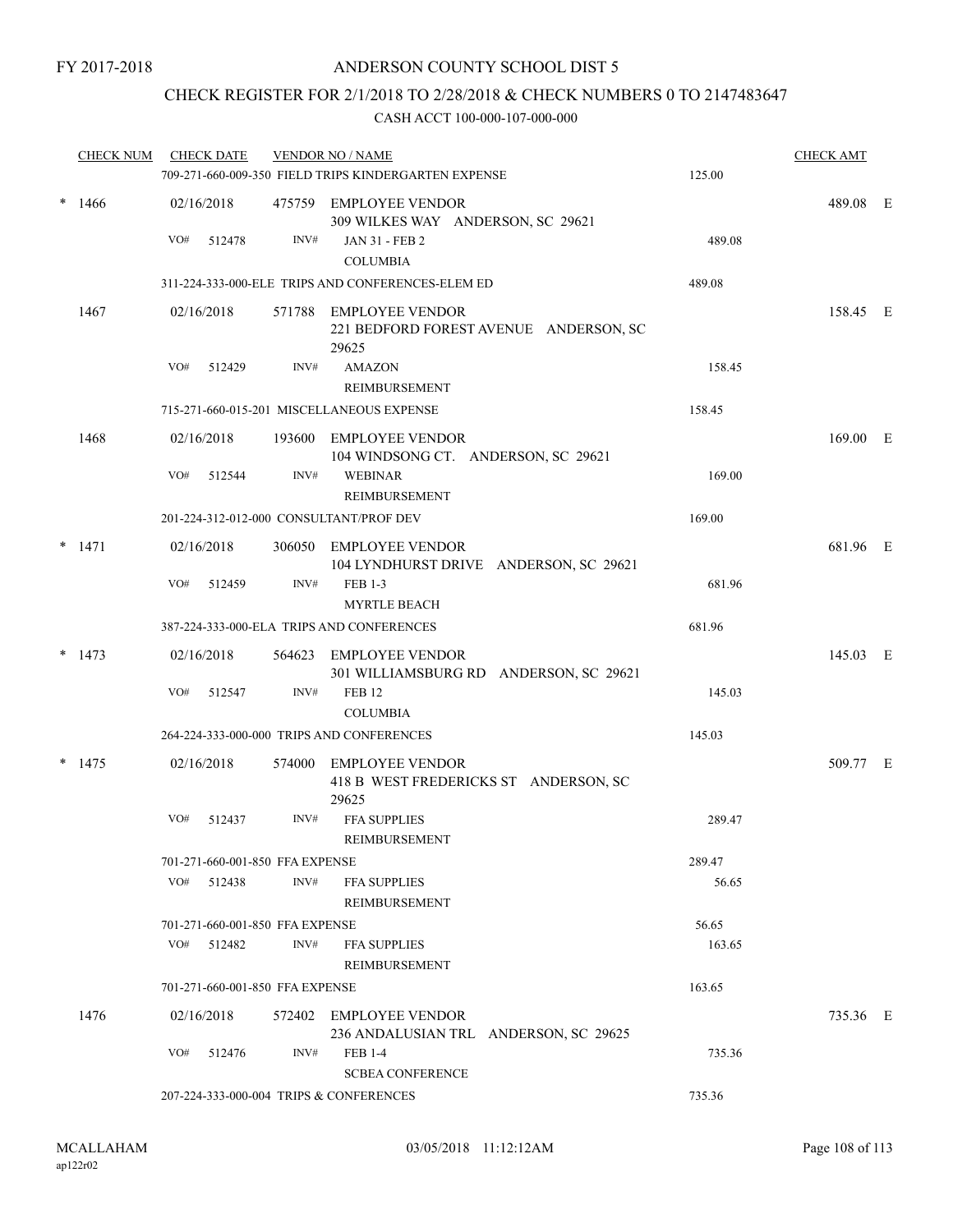#### FY 2017-2018

### ANDERSON COUNTY SCHOOL DIST 5

## CHECK REGISTER FOR 2/1/2018 TO 2/28/2018 & CHECK NUMBERS 0 TO 2147483647

|        | <b>CHECK NUM</b> |     | <b>CHECK DATE</b>                 |      | <b>VENDOR NO / NAME</b>                                                 |        | <b>CHECK AMT</b> |  |
|--------|------------------|-----|-----------------------------------|------|-------------------------------------------------------------------------|--------|------------------|--|
| $\ast$ | 1483             |     | 02/16/2018                        |      | 574708 EMPLOYEE VENDOR<br>17 TIDEWATER ANDERSON, SC 29625               |        | 403.06 E         |  |
|        |                  | VO# | 512464                            | INV# | <b>JAN 31-FEB 3</b><br><b>MYRTLE BEACH</b>                              | 403.06 |                  |  |
|        |                  |     |                                   |      | 387-224-333-000-ELA TRIPS AND CONFERENCES                               | 403.06 |                  |  |
|        | 1488             |     | 02/16/2018                        |      | 574915 EMPLOYEE VENDOR<br>73 HILLSBOROUGH DRIVE ANDERSON, SC 29621      |        | 318.83 E         |  |
|        |                  | VO# | 512470                            | INV# | <b>JAN 29 - FEB 2</b><br><b>ORLANDO</b>                                 | 318.83 |                  |  |
|        |                  |     |                                   |      | 329-224-333-000-000 TRIPS - WBL/HSTW                                    | 318.83 |                  |  |
|        | 1490             |     | 02/16/2018                        |      | 573790 EMPLOYEE VENDOR<br>486 PERONNEAU STREET SPARTANBURG, SC<br>29306 |        | 131.16 E         |  |
|        |                  | VO# | 512483                            | INV# | <b>FIELD TRIP</b><br>REIMBURSEMENT                                      | 131.16 |                  |  |
|        |                  |     | 721-190-660-021-607 DANCE EXPENSE |      |                                                                         | 131.16 |                  |  |
|        | 1492             |     | 02/16/2018                        |      | 370175 EMPLOYEE VENDOR<br>427 BROADWAY LAKE RD ANDERSON, SC 29621       |        | 246.99 E         |  |
|        |                  | VO# | 512466                            | INV# | <b>JAN 29-FEB 2</b><br><b>ORLANDO</b>                                   | 207.24 |                  |  |
|        |                  |     |                                   |      | 329-224-333-000-000 TRIPS - WBL/HSTW                                    | 207.24 |                  |  |
|        |                  | VO# | 512479                            | INV# | FEB 8<br><b>GREENVILLE</b>                                              | 39.75  |                  |  |
|        |                  |     |                                   |      | 329-271-312-000-000 PUPIL ACTIV/FIELD TRIPS-WBL                         | 39.75  |                  |  |
|        | 1494             |     | 02/16/2018                        |      | 574305 EMPLOYEE VENDOR<br>810 BRIARWOOD ROAD GREENWOOD, SC 29646        |        | 135.40 E         |  |
|        |                  | VO# | 512460                            | INV# | <b>JAN 27</b><br><b>COLUMBIA</b>                                        | 135.40 |                  |  |
|        |                  |     |                                   |      | 207-224-333-000-004 TRIPS & CONFERENCES                                 | 135.40 |                  |  |
|        | 1495             |     | 02/16/2018                        |      | 572051 EMPLOYEE VENDOR<br>151 PINE LAKE RANCH BELTON, SC 29627          |        | 753.76 E         |  |
|        |                  |     | VO# 512469                        |      | $INV#$ JAN 29 - FEB 2<br><b>ORLANDO</b>                                 | 753.76 |                  |  |
|        |                  |     |                                   |      | 329-224-333-000-000 TRIPS - WBL/HSTW                                    | 753.76 |                  |  |
|        | $*$ 1497         |     | 02/16/2018                        |      | 563687 EMPLOYEE VENDOR<br>211 GRACEVIEW W ANDERSON, SC 29625            |        | 759.14 E         |  |
|        |                  |     | VO# 512471                        | INV# | JAN 29 - FEB 2<br><b>ORLANDO</b>                                        | 759.14 |                  |  |
|        |                  |     |                                   |      | 329-224-333-000-000 TRIPS - WBL/HSTW                                    | 759.14 |                  |  |
|        | 1498             |     | 02/16/2018                        |      | 573851 EMPLOYEE VENDOR<br>112 ASHLAWN CT ANDERSON, SC 29625             |        | 588.66 E         |  |
|        |                  | VO# | 512485                            | INV# | <b>LAB SUPPLIES</b><br>REIMBURSEMENT                                    | 155.66 |                  |  |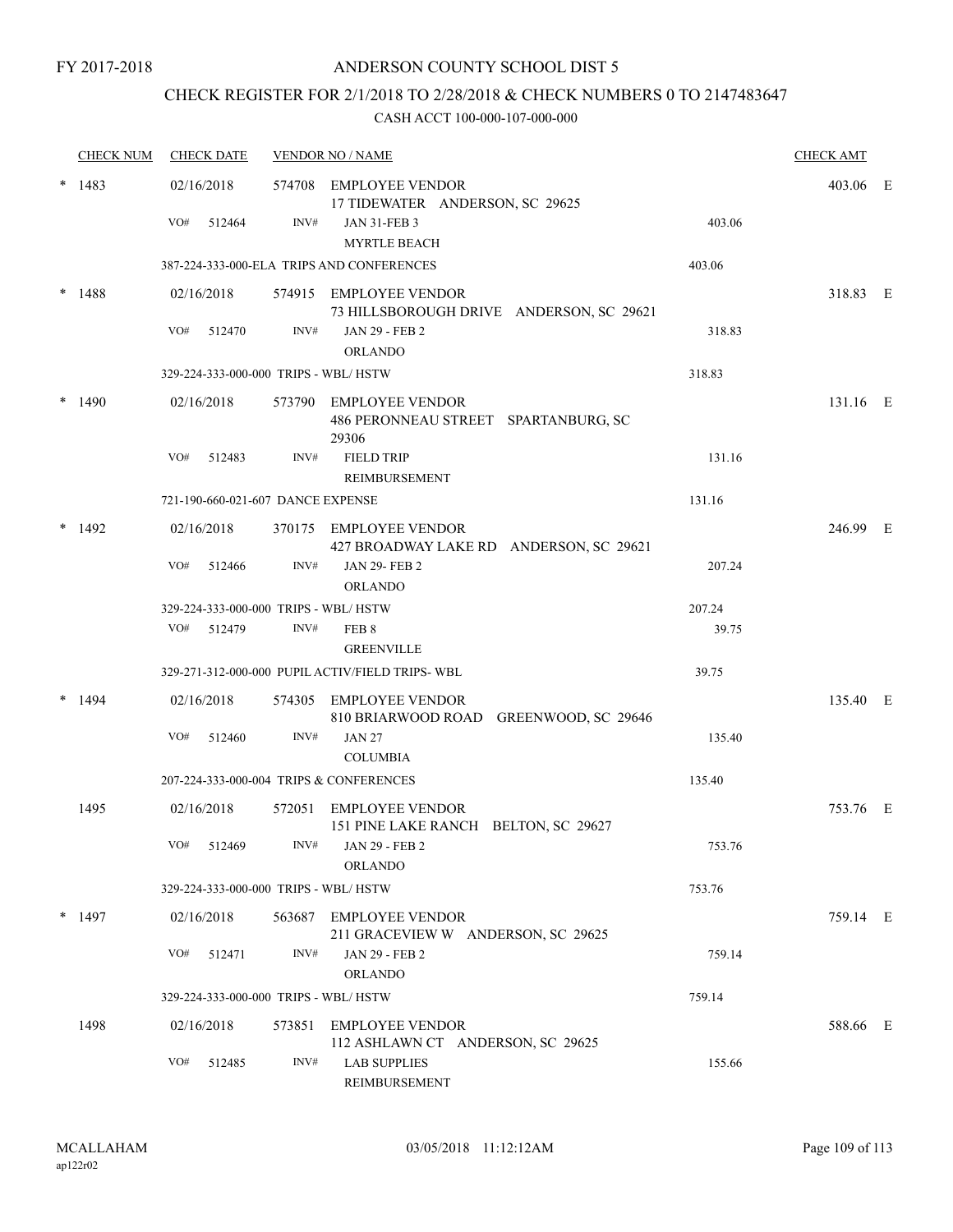## CHECK REGISTER FOR 2/1/2018 TO 2/28/2018 & CHECK NUMBERS 0 TO 2147483647

|        | <b>CHECK NUM</b> |     | <b>CHECK DATE</b>                    |      | <b>VENDOR NO / NAME</b>                                                       |        | <b>CHECK AMT</b> |  |
|--------|------------------|-----|--------------------------------------|------|-------------------------------------------------------------------------------|--------|------------------|--|
|        |                  |     |                                      |      | 701-271-660-001-860 ALLIED HEALTH EXPENSE                                     | 113.40 |                  |  |
|        |                  |     |                                      |      | 701-271-660-001-891 BIOMED 2 EXPENSE                                          | 42.26  |                  |  |
|        |                  |     | VO# 512545                           | INV# | JAN29-FEB2                                                                    | 433.00 |                  |  |
|        |                  |     |                                      |      | <b>ORLANDO</b>                                                                |        |                  |  |
|        |                  |     | 329-224-333-000-000 TRIPS - WBL/HSTW |      |                                                                               | 433.00 |                  |  |
|        | $* 1504$         |     | 02/16/2018                           |      | 469975 EMPLOYEE VENDOR<br>407 PATERS WAY WESTMINSTER, SC 29693                |        | 324.58 E         |  |
|        |                  | VO# | 512463                               | INV# | <b>FEB 1-2</b><br><b>COLUMBIA</b>                                             | 324.58 |                  |  |
|        |                  |     |                                      |      | 267-224-333-000-P15 TRIPS- NEW PRINC/ASST PRINC                               | 324.58 |                  |  |
| $\ast$ | 1509             |     | 02/16/2018                           |      | 574111 EMPLOYEE VENDOR<br>207 ONEAL DRIVE ANDERSON, SC 29625                  |        | 251.12 E         |  |
|        |                  | VO# | 512425                               | INV# | <b>DRAMA</b><br><b>REIMBURSEMENT</b>                                          | 251.12 |                  |  |
|        |                  |     | 817-113-410-021-000 SUPPLIES         |      |                                                                               | 251.12 |                  |  |
|        |                  |     |                                      |      |                                                                               |        |                  |  |
|        | 1510             |     | 02/16/2018                           |      | 565855 EMPLOYEE VENDOR<br>205 PLEASANTBURG RD ANDERSON, SC 29625              |        | 153.40 E         |  |
|        |                  |     | VO# 512477                           | INV# | FEB 9<br><b>COLUMBIA</b>                                                      | 153.40 |                  |  |
|        |                  |     |                                      |      | 100-266-333-000-000 TRIPS & CONFERENCES                                       | 153.40 |                  |  |
|        | 1511             |     | 02/16/2018                           |      | 574771 EMPLOYEE VENDOR<br>206 HERIN DRIVE GREENWOOD, SC 29649                 |        | 159.38 E         |  |
|        |                  | VO# | 512452                               | INV# | DEC-JAN<br><b>MILEAGE</b>                                                     | 159.38 |                  |  |
|        |                  |     | 100-221-332-000-000 TRAVEL           |      |                                                                               | 159.38 |                  |  |
|        |                  |     |                                      |      |                                                                               |        |                  |  |
|        | $* 1514$         |     | 02/21/2018                           |      | 566247 EMPLOYEE VENDOR<br>MIDWAY ELEM 412 ARCADIA DRIVE ANDERSON,<br>SC 29621 |        | 123.29 E         |  |
|        |                  | VO# | 501595                               | INV# | <b>JAN-JUNE</b><br><b>MILEAGE</b>                                             | 123.29 |                  |  |
|        |                  |     |                                      |      | 717-190-660-017-201 MISCELLANEOUS EXPENSE                                     | 123.29 |                  |  |
|        | 1523             |     | 02/21/2018                           |      | 568064 EMPLOYEE VENDOR<br>SOUTHWOOD 2103 OLD WILLIAMSTON ROAD                 |        | 139.00 E         |  |
|        |                  | VO# | 471896                               | INV# | ANDERSON, SC 29621<br>07/26<br>PHILADELPHIA                                   | 139.00 |                  |  |
|        |                  |     | 263-224-333-000-PD1 TRIPS-AVID       |      |                                                                               | 139.00 |                  |  |
|        |                  |     |                                      |      |                                                                               |        |                  |  |
|        | $*$ 1535         |     | 02/23/2018                           |      | 574512 EMPLOYEE VENDOR<br>2001 RIDGEVIEW LANE SENECA, SC 29678                |        | 141.24 E         |  |
|        |                  | VO# | 512814                               | INV# | <b>FEB 15</b><br><b>COLUMBIA</b>                                              | 141.24 |                  |  |
|        |                  |     | 312-266-312-000-000 PROF DEV         |      |                                                                               | 141.24 |                  |  |
|        | $*$ 1539         |     | 02/23/2018                           |      | 145100 EMPLOYEE VENDOR<br>404 QUAIL HOLLOW ROAD ANDERSON, SC 29621            |        | 165.12 E         |  |
|        |                  |     |                                      |      |                                                                               |        |                  |  |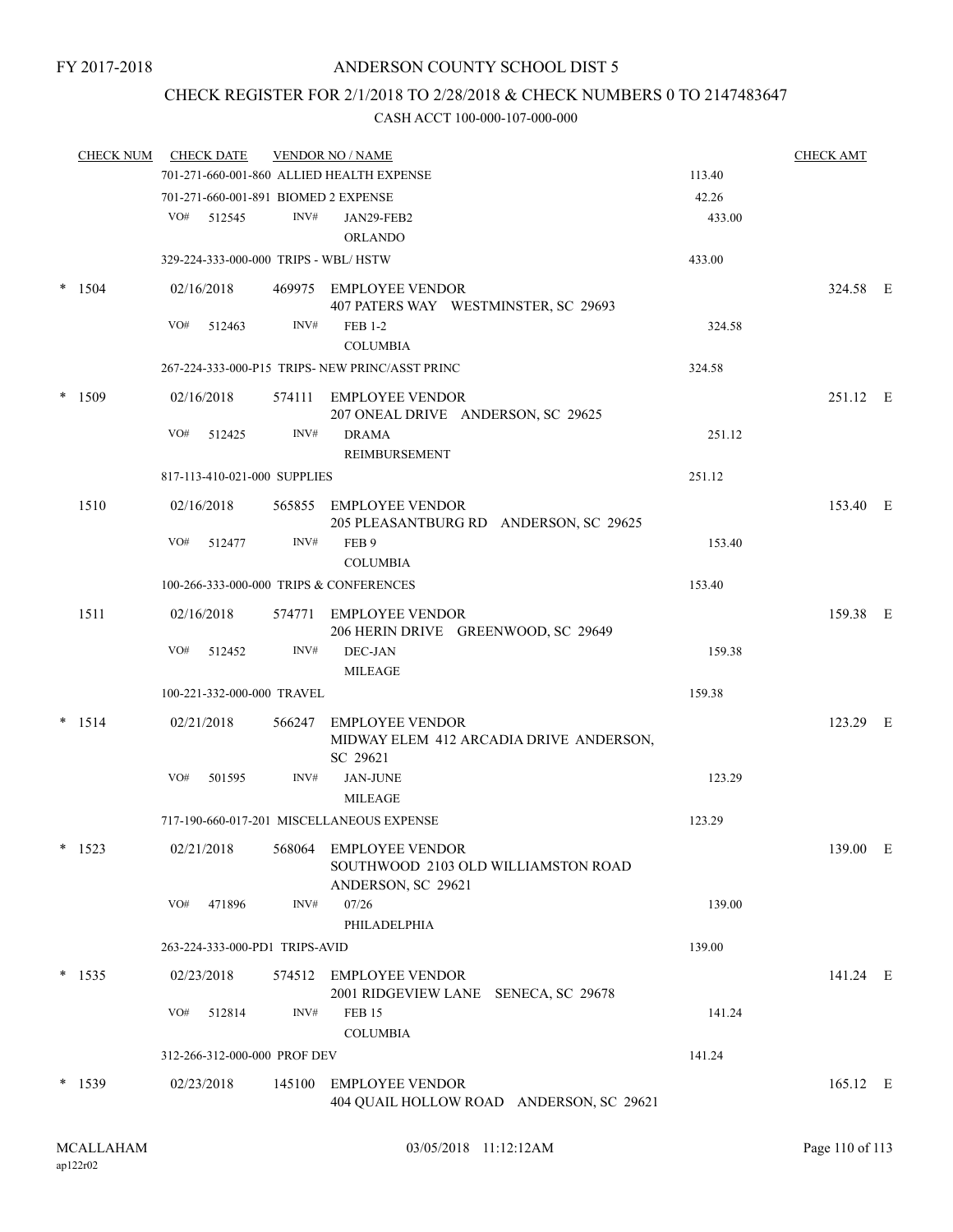## CHECK REGISTER FOR 2/1/2018 TO 2/28/2018 & CHECK NUMBERS 0 TO 2147483647

|   | <b>CHECK NUM</b> |     | <b>CHECK DATE</b> |                               | <b>VENDOR NO / NAME</b>                                            |        | <b>CHECK AMT</b> |  |
|---|------------------|-----|-------------------|-------------------------------|--------------------------------------------------------------------|--------|------------------|--|
|   |                  | VO# | 512839            | INV#                          | <b>SUPPLIES</b><br>REIMBURSEMENT                                   | 165.12 |                  |  |
|   |                  |     |                   |                               | 717-190-660-017-312 ROBOTICS TEAM EXPENSE                          | 165.12 |                  |  |
|   | 1543             |     | 02/23/2018        |                               | 572771 EMPLOYEE VENDOR<br>124 HIGH C DRIVE ANDERSON, SC 29621      |        | 175.21 E         |  |
|   |                  | VO# | 512851            | INV#                          | <b>LUNCH</b><br>REIMBURSEMENT                                      | 175.21 |                  |  |
|   |                  |     |                   |                               | 724-271-660-024-593 FIELD TRIPS-MISC. EXPENSE                      | 175.21 |                  |  |
|   | 1544             |     | 02/23/2018        |                               | 574607 EMPLOYEE VENDOR<br>107 ALENE HILLS WAY ANDERSON, SC 29625   |        | 149.89 E         |  |
|   |                  | VO# | 512808            | INV#                          | <b>FEB 13</b><br><b>COLUMBIA</b>                                   | 149.89 |                  |  |
|   |                  |     |                   |                               | 100-223-333-000-JAG TRIPS AND CONFERENCES-JAG                      | 149.89 |                  |  |
|   | $*$ 1547         |     | 02/23/2018        |                               | 574847 EMPLOYEE VENDOR<br>1001 CARLISLE PLACE ANDERSON, SC 29621   |        | 434.70 E         |  |
|   |                  | VO# | 512844            | INV#                          | <b>SUPPLIES</b><br><b>REIMBURSEMENT</b>                            | 434.70 |                  |  |
|   |                  |     |                   |                               | 705-271-660-005-606 DRAMA CLUB EXPENSE                             | 434.70 |                  |  |
|   | 1549             |     | 02/23/2018        |                               | 226585 EMPLOYEE VENDOR<br>222 DANDELION TRAIL ANDERSON, SC 29621   |        | 224.67 E         |  |
|   |                  | VO# | 512834            | INV#                          | <b>LOWES</b><br>REIMBURSEMENT                                      | 224.67 |                  |  |
|   |                  |     |                   |                               | 100-113-410-005-VEN SUPPLY-ADDT'L FOR LOST VENDING                 | 224.67 |                  |  |
| * | 1552             |     | 02/23/2018        |                               | 575088 EMPLOYEE VENDOR<br>518 ROSE HILL STREET ANDERSON, SC 29624  |        | 687.10 E         |  |
|   |                  | VO# | 512813            | INV#                          | <b>FEB 1-3</b><br><b>MYRTLE BEACH</b>                              | 687.10 |                  |  |
|   |                  |     |                   |                               | 387-224-333-000-ELA TRIPS AND CONFERENCES                          | 687.10 |                  |  |
|   | 1554             |     | 02/23/2018        |                               | 262110 EMPLOYEE VENDOR<br>207 MAGNOLIA TERRACE PENDLETON, SC 29670 |        | 143.47 E         |  |
|   |                  | VO# | 512810            | INV#                          | <b>FEB 16</b><br><b>COLUMBIA</b>                                   | 143.47 |                  |  |
|   |                  |     |                   |                               | 100-257-333-000-000 TRIPS AND CONFERENCES                          | 143.47 |                  |  |
|   | 1555             |     | 02/23/2018        |                               | 274062 EMPLOYEE VENDOR<br>328 KNOLLWOOD DR ANDERSON, SC 29625      |        | 381.96 E         |  |
|   |                  | VO# | 512821            | INV#                          | FEB 9-12<br>SAVANNAH GA                                            | 381.96 |                  |  |
|   |                  |     |                   | 267-224-333-000-PD4 TRIPS-IB  |                                                                    | 381.96 |                  |  |
|   | $*$ 1557         |     | 02/23/2018        | 299405                        | <b>EMPLOYEE VENDOR</b><br>2502 SAXONY DR ANDERSON, SC 29621        |        | 340.96 E         |  |
|   |                  | VO# | 512822            | INV#                          | FEB 9-12<br><b>SAVANNAH GA</b>                                     | 340.96 |                  |  |
|   |                  |     |                   | 267-224-333-000-PD4 TRIPS- IB |                                                                    | 340.96 |                  |  |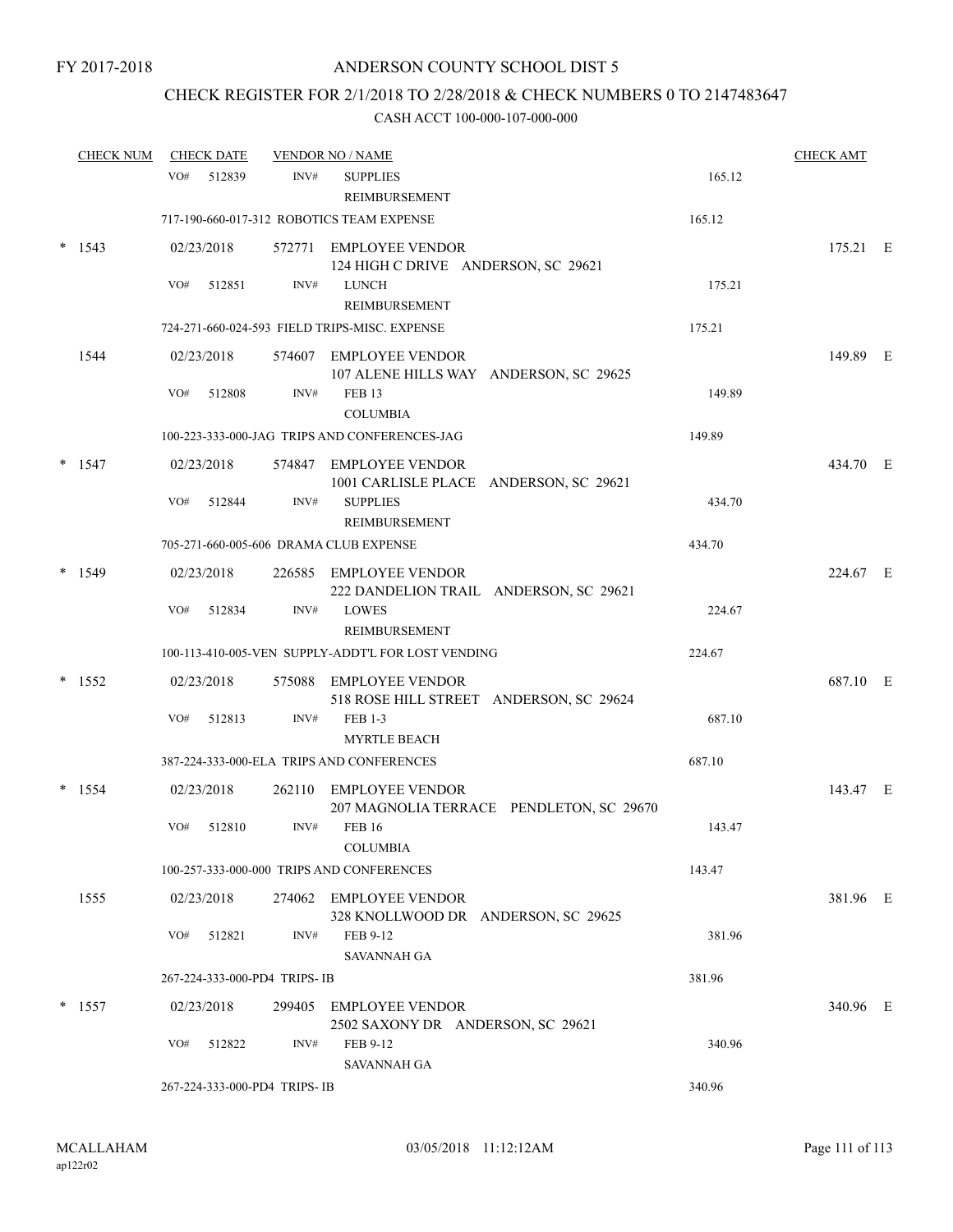## CHECK REGISTER FOR 2/1/2018 TO 2/28/2018 & CHECK NUMBERS 0 TO 2147483647

|        | <b>CHECK NUM</b> |     | <b>CHECK DATE</b> |                              | <b>VENDOR NO / NAME</b>                                                              |          | <b>CHECK AMT</b> |  |
|--------|------------------|-----|-------------------|------------------------------|--------------------------------------------------------------------------------------|----------|------------------|--|
|        | $*$ 1559         |     | 02/23/2018        |                              | 571890 EMPLOYEE VENDOR<br>405 CEDAR LANE BELTON, SC 29627                            |          | 112.94 E         |  |
|        |                  | VO# | 512828            | INV#                         | <b>JAN-FEB</b><br><b>MILEAGE</b>                                                     | 112.94   |                  |  |
|        |                  |     |                   |                              | 100-266-332-000-000 IN-DISTRICT TRAVEL                                               | 112.94   |                  |  |
|        | $* 1561$         |     | 02/23/2018        |                              | 340065 EMPLOYEE VENDOR<br>166 AMBERWOOD DRIVE ANDERSON, SC 29621                     |          | 145.43 E         |  |
|        |                  | VO# | 512825            | INV#                         | <b>FEB 15</b><br><b>COLUMBIA</b>                                                     | 137.54   |                  |  |
|        |                  |     |                   |                              | 311-224-333-000-0SM TRIPS- SHERRY MARTIN                                             | 137.54   |                  |  |
|        |                  | VO# | 512849            | INV#                         | PTA SUPPLIES<br><b>REIMBURSEMENT</b>                                                 | 7.89     |                  |  |
|        |                  |     |                   |                              | 100-221-410-000-TST SUPPLIES-TESTING                                                 | 7.89     |                  |  |
|        | $* 1566$         |     | 02/23/2018        |                              | 572025 EMPLOYEE VENDOR<br>105 HANOVER CIRCLE ANDERSON, SC 29621                      |          | $1,002.13$ E     |  |
|        |                  | VO# | 512809            | INV#                         | FEB 15-18<br><b>HILTON HEAD</b>                                                      | 1,002.13 |                  |  |
|        |                  |     |                   |                              | 100-263-333-000-000 TRIPS AND CONFERENCES                                            | 1,002.13 |                  |  |
| $\ast$ | 1568             |     | 02/23/2018        |                              | 573678 EMPLOYEE VENDOR<br>115 FRANCES CANNON DRIVE ANDERSON, SC<br>29621             |          | 200.27 E         |  |
|        |                  | VO# | 512841            | INV#                         | <b>BETA CLUB</b><br>REIMBURSEMENT                                                    | 200.27   |                  |  |
|        |                  |     |                   |                              | 705-271-660-005-602 BETA CLUB EXPENSE                                                | 200.27   |                  |  |
|        | $*$ 1573         |     | 02/23/2018        |                              | 574599 EMPLOYEE VENDOR<br>110 LYTTLETON WAY ANDERSON, SC 29621                       |          | 445.08 E         |  |
|        |                  | VO# | 512835            | INV#                         | <b>CONFERENCE</b><br>REIMBURSEMENT                                                   | 445.08   |                  |  |
|        |                  |     |                   | 100-233-410-021-000 SUPPLIES |                                                                                      | 445.08   |                  |  |
|        | 1574             |     | 02/23/2018        |                              | 574185 EMPLOYEE VENDOR<br>2415 POPE DRIVE ANDERSON, SC 29625                         |          | 138.03 E         |  |
|        |                  |     | VO# 512823        |                              | $INV#$ FEB 6<br><b>COLUMBIA</b>                                                      | 138.03   |                  |  |
|        |                  |     |                   |                              | 311-224-312-007-000 PURCHASED SERVICES                                               | 138.03   |                  |  |
|        | $*$ 1578         |     | 02/23/2018        |                              | 574537 EMPLOYEE VENDOR<br>713 EAST GREENVILLE ST SUITE D, #111<br>ANDERSON, SC 29621 |          | 2,319.81 E       |  |
|        |                  | VO# | 512804            | INV#                         | FEB 14-16<br><b>NASHVILLE</b>                                                        | 2,319.81 |                  |  |
|        |                  |     |                   |                              | 100-232-333-000-000 TRIPS AND CONFERENCES                                            | 2,319.81 |                  |  |